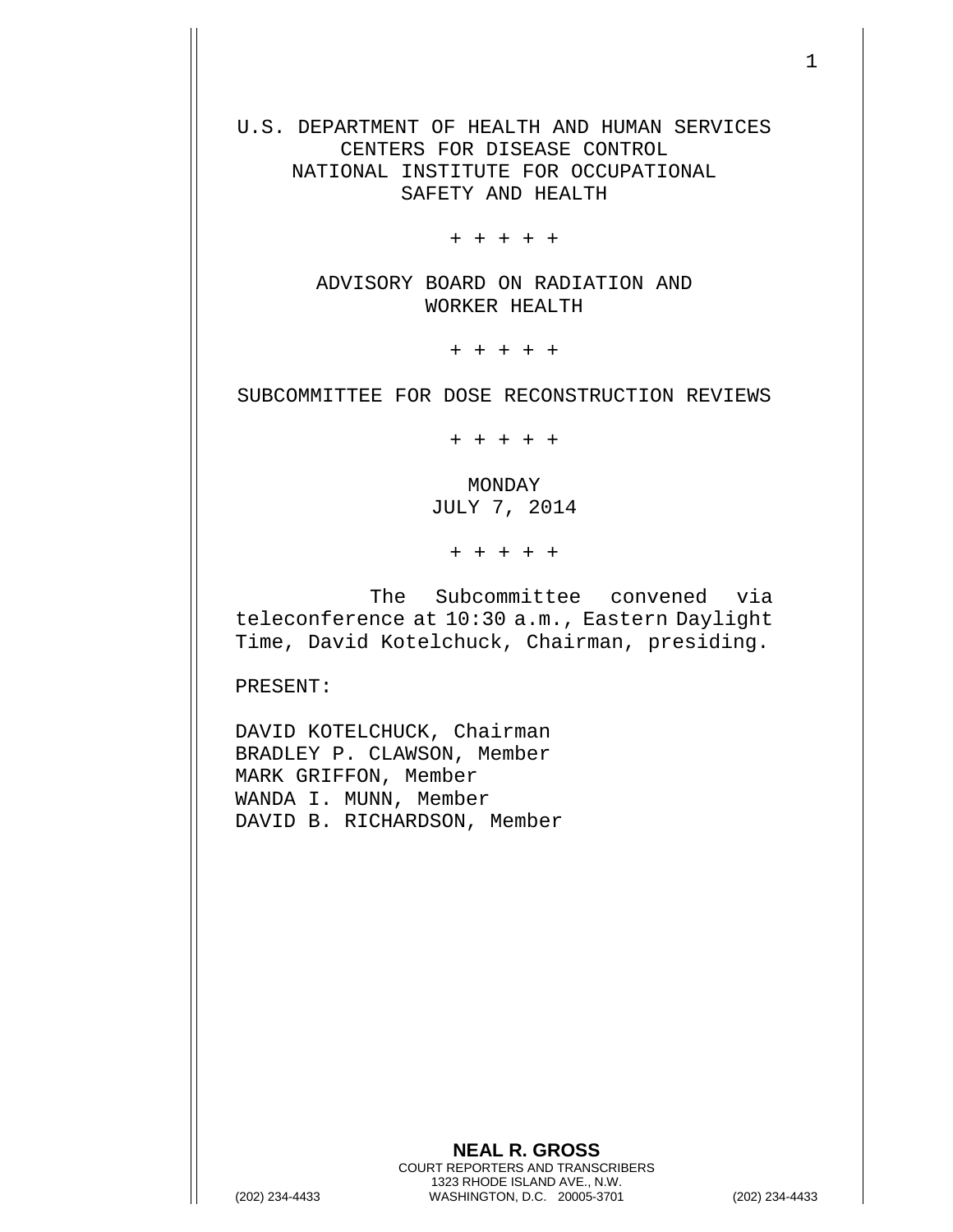ALSO PRESENT: TED KATZ, Designated Federal Official KATHY BEHLING, SC&A RON BUCHANAN, SC&A GRADY CALHOUN, DCAS DOUG FARVER, DCAS ROSE GOGLIOTTI, SC&A JOHN MAURO, SC&A BETH ROLFES, DCAS GENE ROLLINS, ORAU Team MUTTY SHARFI, ORAU Team SCOTT SIEBERT, ORAU Team MATTHEW SMITH, ORAU Team JOHN STIVER, SC&A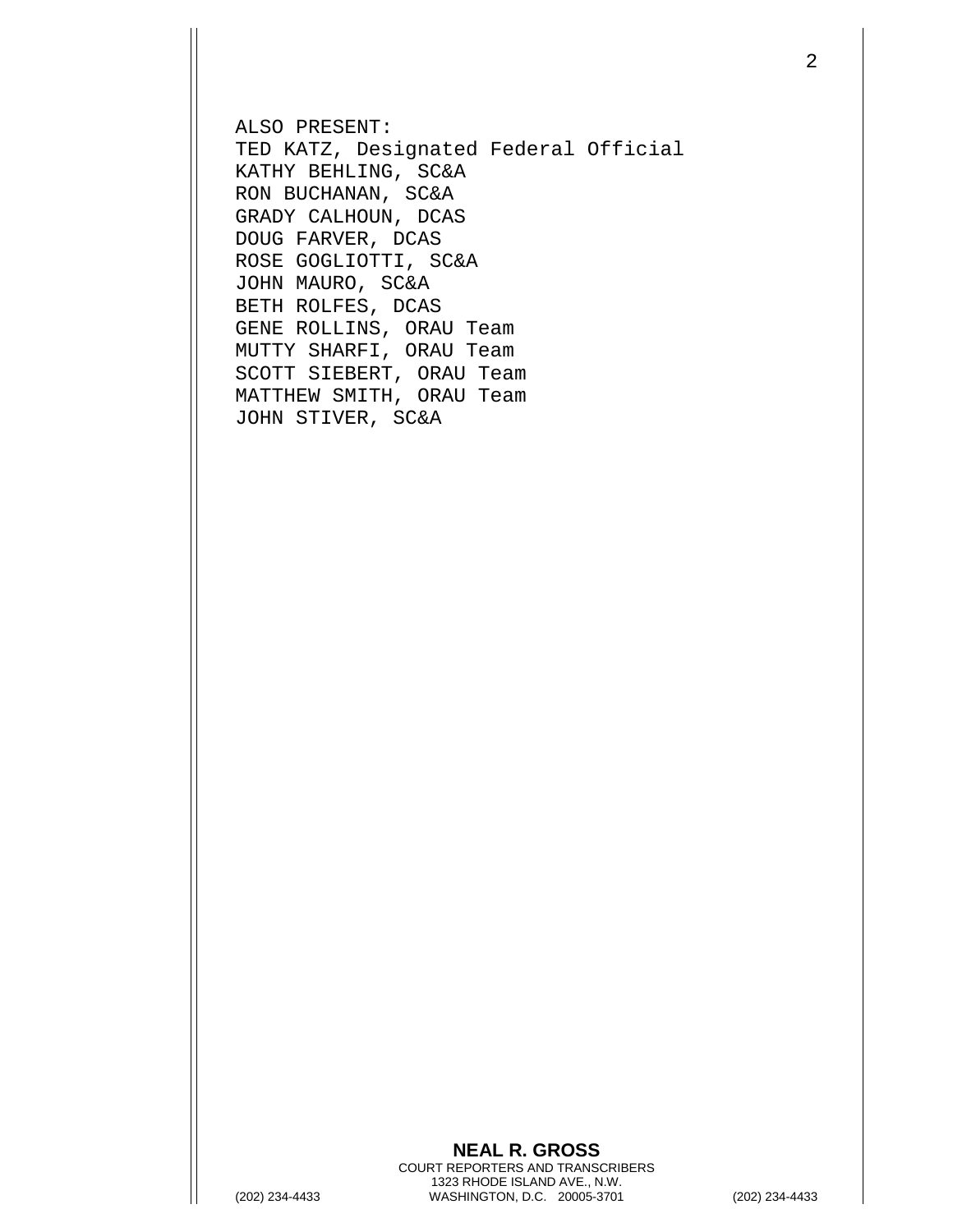T-A-B-L-E O-F C-O-N-T-E-N-T-S PAGE Welcome and roll-call ..................... 5 Case Reviews Issue Resolution Sets 10-13, remaining cases (Oak Ridge National Laboratory, Y-12, K-25, and other DOE and Atomic Weapons Employer Sites) NTS 266.1............................ 7 306.1............................... 11 290 and 290.1......................... 12 290.2............................... 28 290.3............................... 43 LBNL 228.1.......................... 56 228.2............................... 61 228.3............................... 76 Observations 1 and 2.......... 70 Observation 3..................... 76 Observation 4.................. 85 Observations 5 and  $6... \ldots$  87 291.1............................... 90 265 ................................ 95 Observation 1 ................ 101 290.1.............................. 106 Mound, 323.1........................... 106 223.2.............................. 114 223.3.............................. 128 Pinellas Observation, 233.1........ 143 Pinellas, 299.1...................... 145 299.2.............................. 146 299.4.............................. 154 Aliquippa 248........................ 160 West Valley, 234.1.................. 161 Observation 2....................... 170 Observation 3........................ 190 Observation 4.......................... 191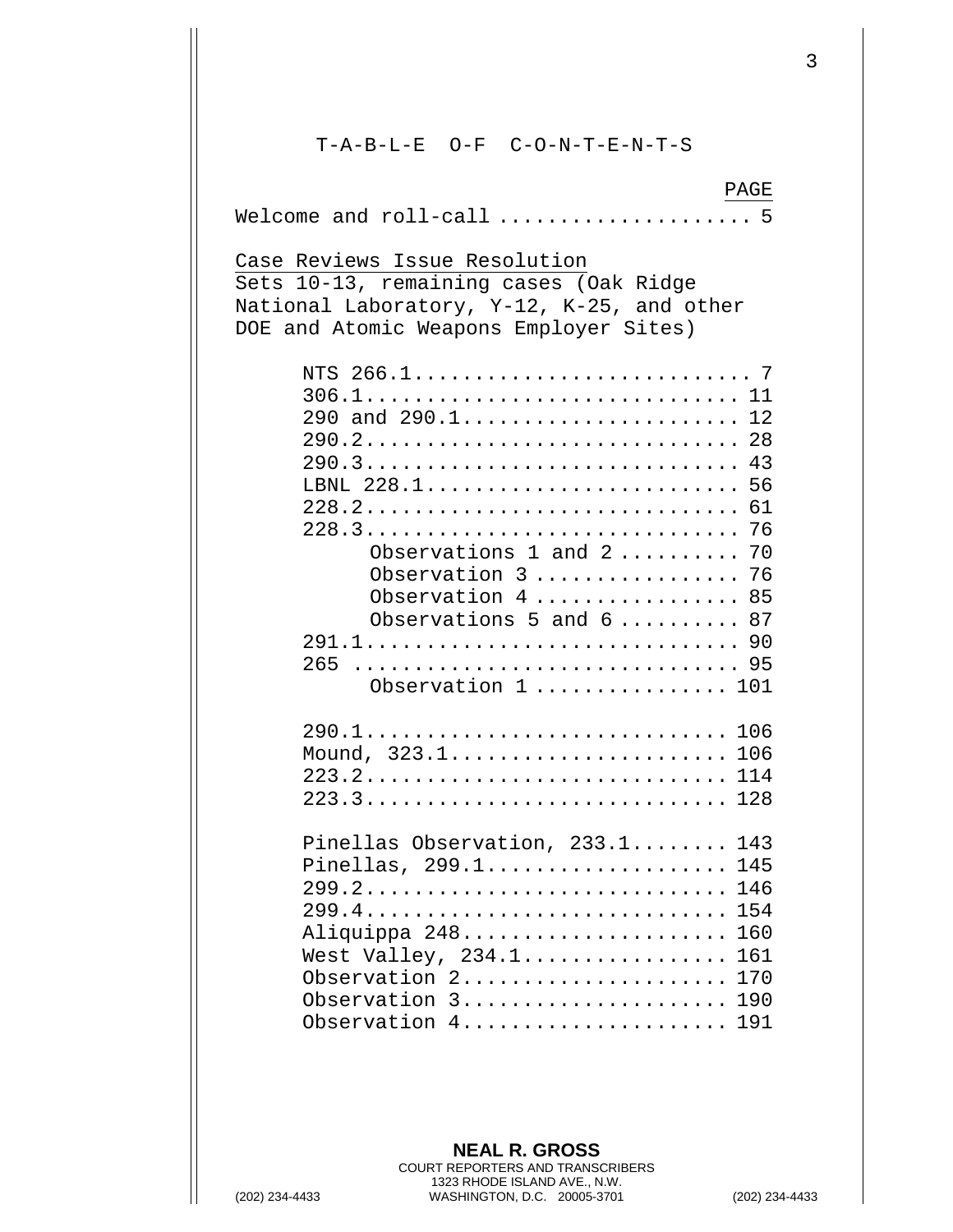T-A-B-L-E O-F C-O-N-T-E-N-T-S

## PAGE

| Simonds Saw & Steel, 240.1  184                   |  |
|---------------------------------------------------|--|
| 240.2 197                                         |  |
| 240.3 217                                         |  |
| 240.4 223                                         |  |
| 240.5 223                                         |  |
| 240.6 227                                         |  |
| 240.7 228                                         |  |
| 240.8 229                                         |  |
| 240.9 230                                         |  |
|                                                   |  |
| Plans for completing review of<br>Sets 10-13  249 |  |
| Summarizing review results for                    |  |
| Board report  251                                 |  |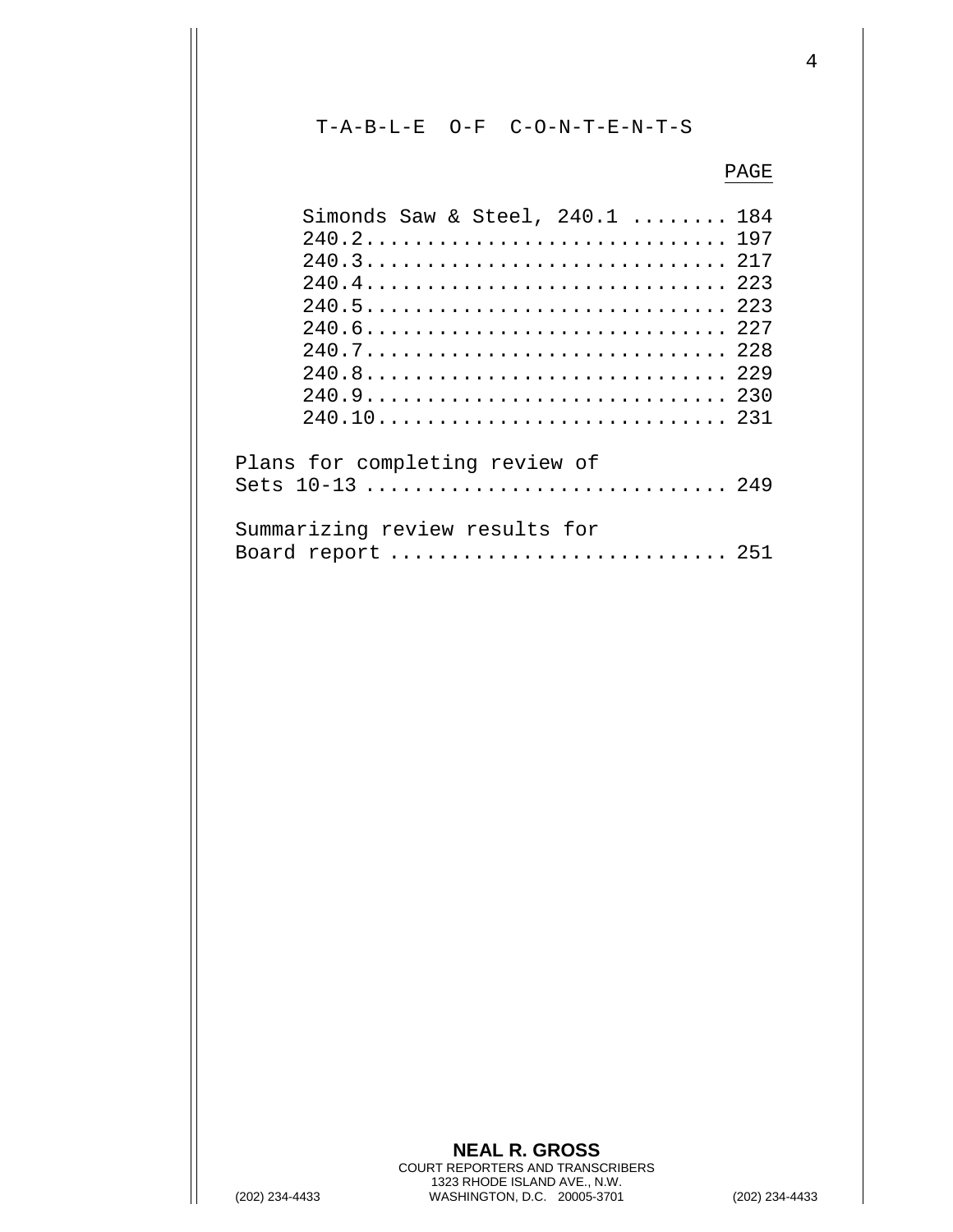| $\mathbf{1}$   | $P-R-O-C-E-E-D-I-N-G-S$                                                                                                                                   |
|----------------|-----------------------------------------------------------------------------------------------------------------------------------------------------------|
| $\overline{2}$ | (10:34 a.m.)                                                                                                                                              |
| 3              | MR. KATZ: So for roll call, we have                                                                                                                       |
| $\overline{4}$ | you all on line, but let me run through the Board                                                                                                         |
| 5              | Members' conflicts because it's a little                                                                                                                  |
| 6              | complicated otherwise to deal with that, given                                                                                                            |
| $\tau$         | that we're doing individual cases for lots of                                                                                                             |
| 8              | sites.                                                                                                                                                    |
| 9              | So let me just run through those and                                                                                                                      |
| 10             | I'll run through them for the two missing Board                                                                                                           |
| 11             | Members under the assumption that they will                                                                                                               |
| 12             | turn up in this meeting at some point. So I'm                                                                                                             |
| 13             | just going to do this alphabetically:                                                                                                                     |
| 14             | For Brad it's INL. He<br>has a                                                                                                                            |
| 15             | conflict for INL cases. For Mark, no cases.                                                                                                               |
| 16             | For Dr. Kotelchuck, none. For Wanda Munn,                                                                                                                 |
| 17             | Hanford.                                                                                                                                                  |
| 18             | For Dr. Poston it's actually quite                                                                                                                        |
| 19             | a list. It's Argonne National Lab, ORNL which                                                                                                             |
| 20             | is X-10, Sandia, LANL, Y-12, Lawrence Livermore                                                                                                           |
| 21             | National Lab, West Valley Demonstration                                                                                                                   |
| 22             | Project and anything related to his son who has                                                                                                           |
|                | <b>NEAL R. GROSS</b><br>COURT REPORTERS AND TRANSCRIBERS<br>1323 RHODE ISLAND AVE., N.W.<br>(202) 234-4433<br>(202) 234-44<br>WASHINGTON, D.C. 20005-3701 |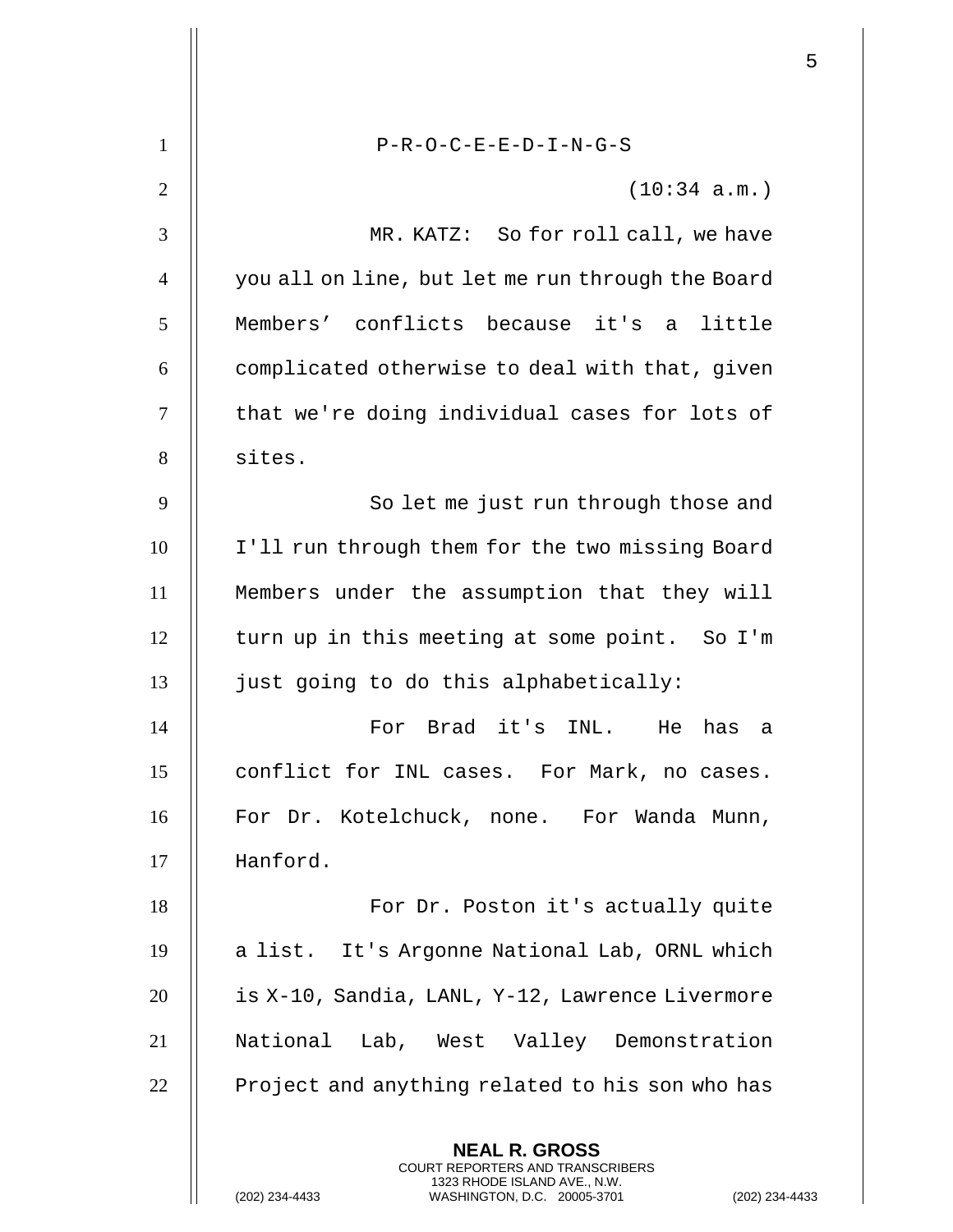| $\mathbf{1}$   | in the past done dose reconstruction cases.                                                                                                                |
|----------------|------------------------------------------------------------------------------------------------------------------------------------------------------------|
| $\overline{2}$ | And Dr. Richardson has no conflicts                                                                                                                        |
| 3              | for any sites.                                                                                                                                             |
| $\overline{4}$ | (Roll call.)                                                                                                                                               |
| 5              | MR. ROLLINS: I need to say Gene                                                                                                                            |
| 6              | Rollins has conflicts at Hanford and SRS.                                                                                                                  |
| $\tau$         | MR. KATZ: Okay, thank you, Gene.                                                                                                                           |
| 8              | That takes care of that.                                                                                                                                   |
| 9              | (Complete Roll call.)                                                                                                                                      |
| 10             | MR. KATZ: Okay, well, we can get                                                                                                                           |
| 11             | started. The agenda for the meeting is posted                                                                                                              |
| 12             | online. All of you should have it and I sent                                                                                                               |
| 13             | out a correction about the selection of set. I                                                                                                             |
| 14             | had the wrong set number. Thank you to                                                                                                                     |
| 15             | somebody who corrected me, Beth I think. And,                                                                                                              |
| 16             | Dave, it's your meeting.                                                                                                                                   |
| 17             | CHAIRMAN KOTELCHUCK: Very good.                                                                                                                            |
| 18             | Okay, I have on my screen now, as I guess all                                                                                                              |
| 19             | of us have, the DR Audit Finding Resolution from                                                                                                           |
| 20             | April 24 <sup>th</sup> , which indicates that there are 82,                                                                                                |
| 21             | yes, 82 outstanding cases from 10 to 13,                                                                                                                   |
| 22             | although I must say that when I go over the cases                                                                                                          |
|                | <b>NEAL R. GROSS</b><br>COURT REPORTERS AND TRANSCRIBERS<br>1323 RHODE ISLAND AVE., N.W.<br>(202) 234-4433<br>WASHINGTON, D.C. 20005-3701<br>$(202)$ 234-4 |

 $\begin{array}{c} \hline \end{array}$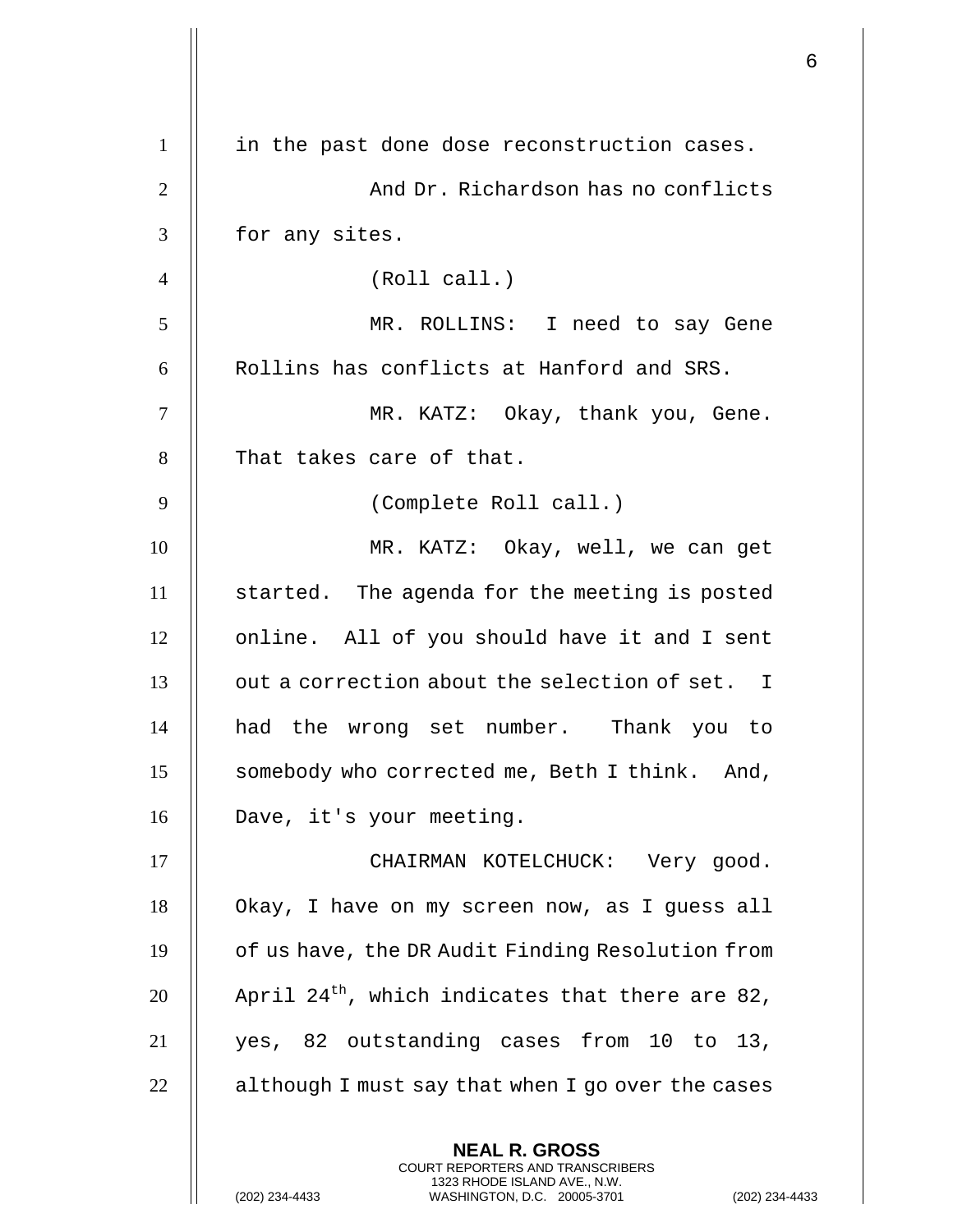**NEAL R. GROSS** COURT REPORTERS AND TRANSCRIBERS 1323 RHODE ISLAND AVE., N.W. 1 | that Doug has sent us and Beth also, there are  $\parallel$  nowhere near 82 and I'm not quite sure whether  $\parallel$  the audit does not incorporate later changes or 4 || quite what. However, maybe what we should do is || just simply start with the matrices that were  $\parallel$  qiven to us by Doug, actually on the 2nd and then 8 | updated today. Let's go to Doug's 10 through | 13, the remaining sites, I believe. 10 || The had indicated and we had indicated at the end of the last meeting that 12 || we were going to start on, I believe, 266.1,  $\parallel$  NTS, which I believe is in there. There we go. So let us begin. 266.1 is up on the screen. Doug, do you want to start? MR. FARVER: Sure. We discussed  $\parallel$  this one before, so this has to do with the differences in the summing of the doses and 19 || there was a missing 150 millirem. When we last left this, NIOSH was going to look into the missing 150 millirem and  $\parallel$  they did provide their response, you see there

(202) 234-4433 WASHINGTON, D.C. 20005-3701 (202) 234-4433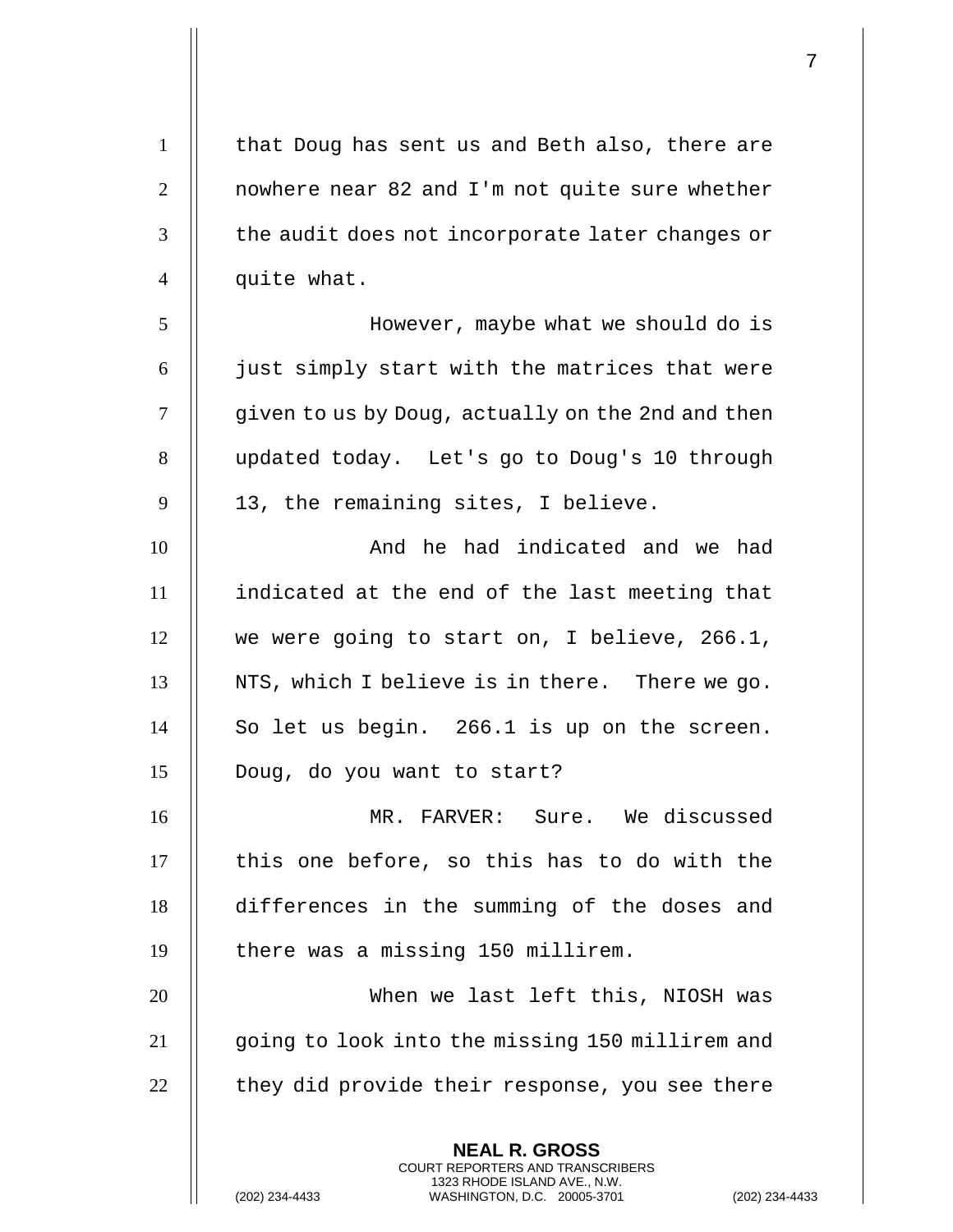|                |                                                                                                                                                                    | 8 |
|----------------|--------------------------------------------------------------------------------------------------------------------------------------------------------------------|---|
| $\mathbf{1}$   | in the green.                                                                                                                                                      |   |
| $\overline{2}$ | And, you know, we don't really have                                                                                                                                |   |
| 3              | anything to reply to that, other than it is                                                                                                                        |   |
| $\overline{4}$ |                                                                                                                                                                    |   |
|                | obviously a QA concern when you have different                                                                                                                     |   |
| 5              | doses and $--$                                                                                                                                                     |   |
| 6              | MR. STIVER: Hey, Doug, could you                                                                                                                                   |   |
| $\overline{7}$ | speak up a little bit? I can barely hear you.                                                                                                                      |   |
| 8              | MR. FARVER: Oh, I'm sorry. Other                                                                                                                                   |   |
| 9              | than this being a QA concern, I'm not sure that                                                                                                                    |   |
| 10             | there's much else we can do on this.                                                                                                                               |   |
| 11             | CHAIRMAN KOTELCHUCK: Right, and                                                                                                                                    |   |
| 12             | your suggestion is to close. So basically we                                                                                                                       |   |
| 13             | have a response. We have a QA problem. I                                                                                                                           |   |
| 14             | think we should close, correct?                                                                                                                                    |   |
| 15             | MR. FARVER: Yes.                                                                                                                                                   |   |
| 16             | CHAIRMAN KOTELCHUCK: Okay. Any                                                                                                                                     |   |
| 17             | comments from any Board Members, Subcommittee                                                                                                                      |   |
| 18             | Members?                                                                                                                                                           |   |
| 19             | MEMBER MUNN: No.                                                                                                                                                   |   |
| 20             | CHAIRMAN KOTELCHUCK: Okay, that                                                                                                                                    |   |
| 21             | is closed. Let's go down to the next one.                                                                                                                          |   |
| 22             | MEMBER RICHARDSON: Could I ask a                                                                                                                                   |   |
|                | <b>NEAL R. GROSS</b><br><b>COURT REPORTERS AND TRANSCRIBERS</b><br>1323 RHODE ISLAND AVE., N.W.<br>WASHINGTON, D.C. 20005-3701<br>(202) 234-4433<br>(202) 234-4433 |   |

 $\mathbf{I}$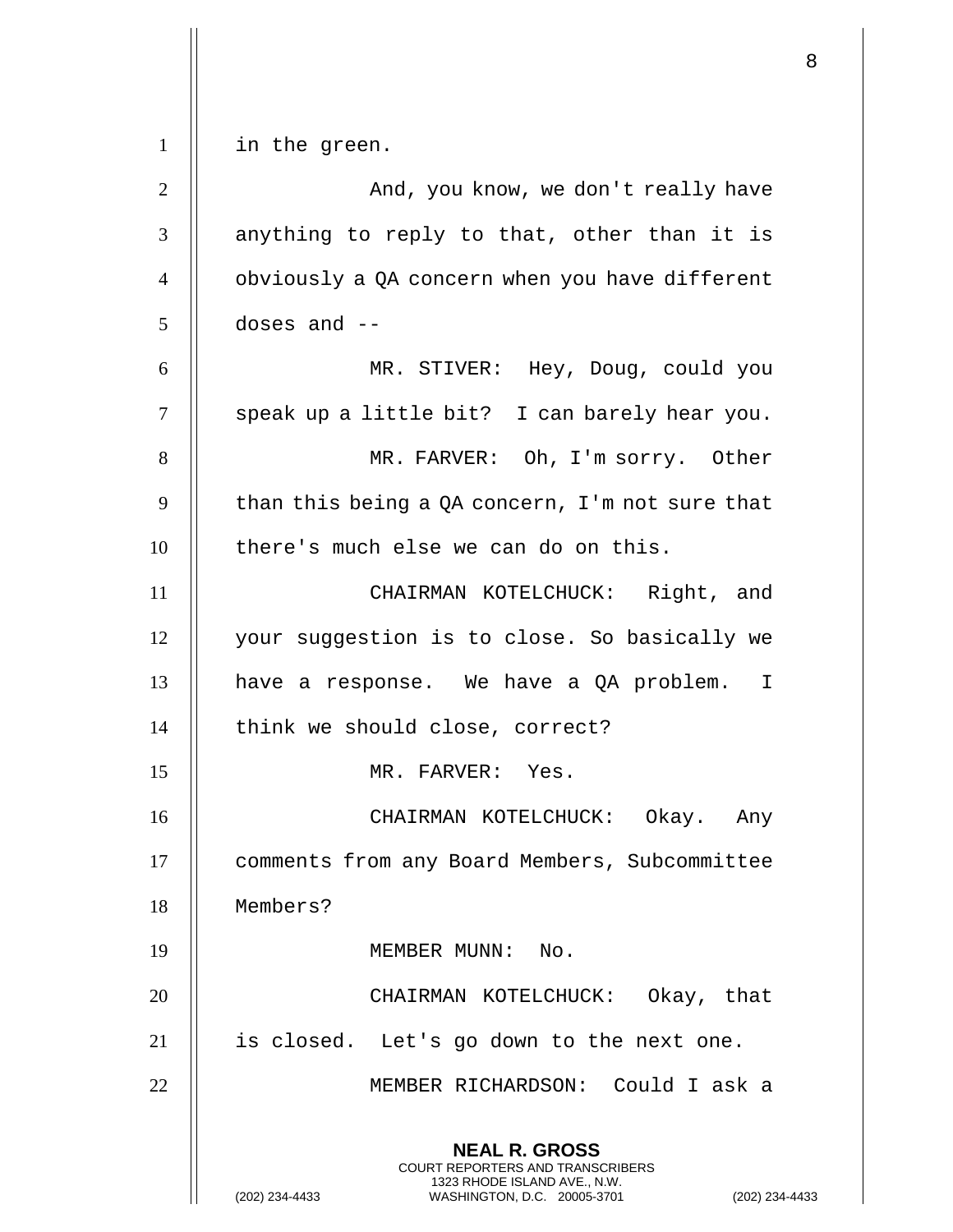question just for clarification? I'm sorry. CHAIRMAN KOTELCHUCK: Yes. John? MEMBER RICHARDSON: This is David Richardson. CHAIRMAN KOTELCHUCK: Oh, Dave 6 || Richardson. Okay. MEMBER RICHARDSON: There seem to 8 | be two things said in the green response. One | is that there's no indication why the sum is different but all the other years match up. And then the last part says, due to  $\parallel$  the practice of double badging, the individual dosimeter sums are reviewed for potential duplicates used. Are they saying that this is an issue of -- I'm not clear what this is -- are we saying that somebody else should have been | responsible for this? I'm not understanding. Is this a problem of abstraction by the ORAU 20 || contractor or are they saying that NTS or 21 || somebody should have checked these but they didn't?

> **NEAL R. GROSS** COURT REPORTERS AND TRANSCRIBERS 1323 RHODE ISLAND AVE., N.W.

(202) 234-4433 WASHINGTON, D.C. 20005-3701 (202) 234-4433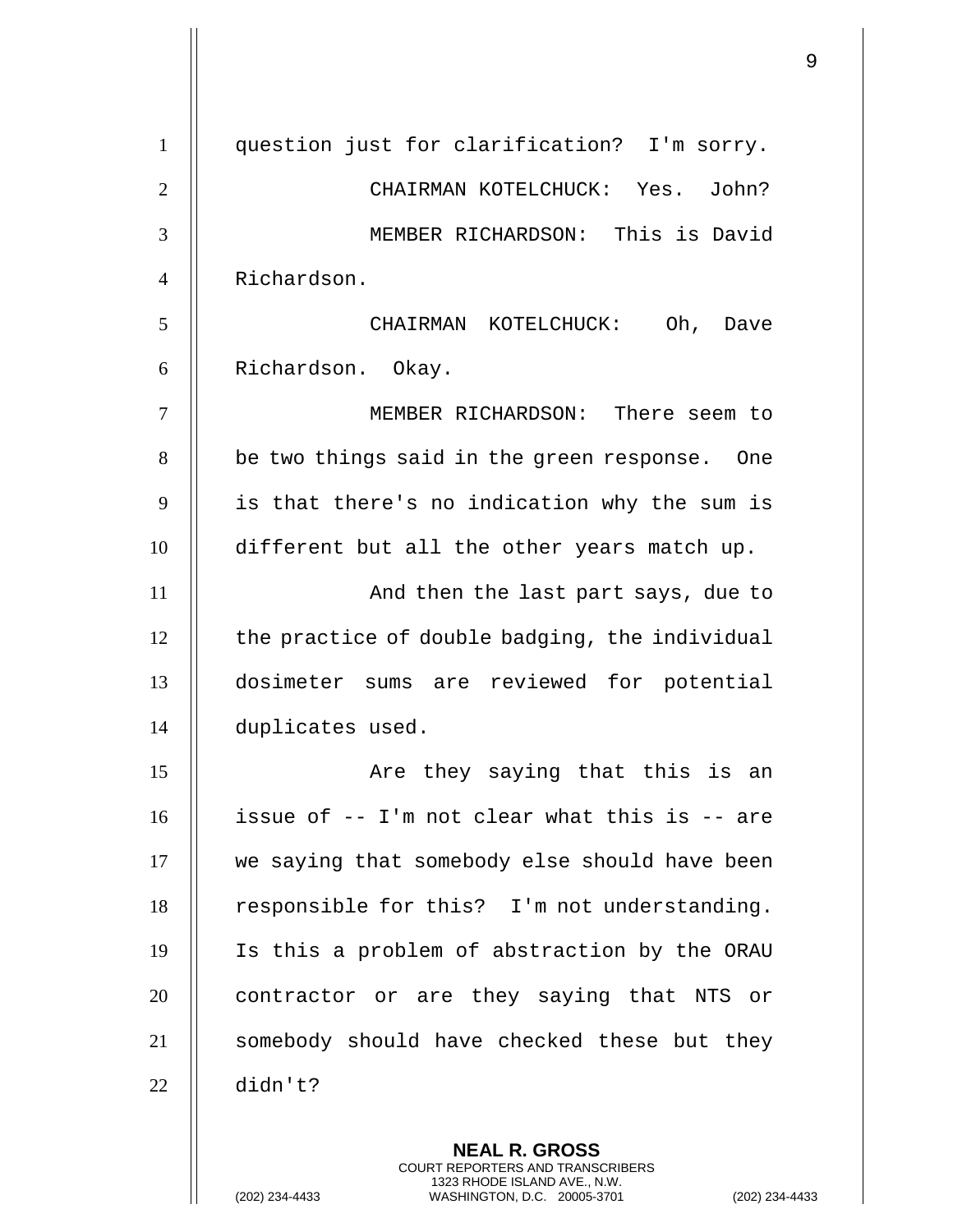**NEAL R. GROSS** COURT REPORTERS AND TRANSCRIBERS 1323 RHODE ISLAND AVE., N.W. (202) 234-4433 WASHINGTON, D.C. 20005-3701 (202) 234-4433 1 | MR. SIEBERT: This is Scott. What  $\parallel$  this comes down to is this is an unusual  $\parallel$  situation and that the handwritten sum is different. 5 || So what we did is what we normally do. We walk through all the individual dosimeter sums and use those. I'm going to say 8 || we didn't notice that the handwritten sum is different. And when we can't tell why something's different, normally what we would | have done is use the higher of the two, so we would have included the extra 150 millirem in  $\parallel$  this because we couldn't tell why there was a difference between them. 16 || But I just wanted to point out that  $\parallel$  since there is double badging at NTS, we do look 18 || at the individual dosimeters and walk through  $\parallel$  those and those are what we normally will use. CHAIRMAN KOTELCHUCK: Are we 21 || fading? MEMBER RICHARDSON: No, I'm okay.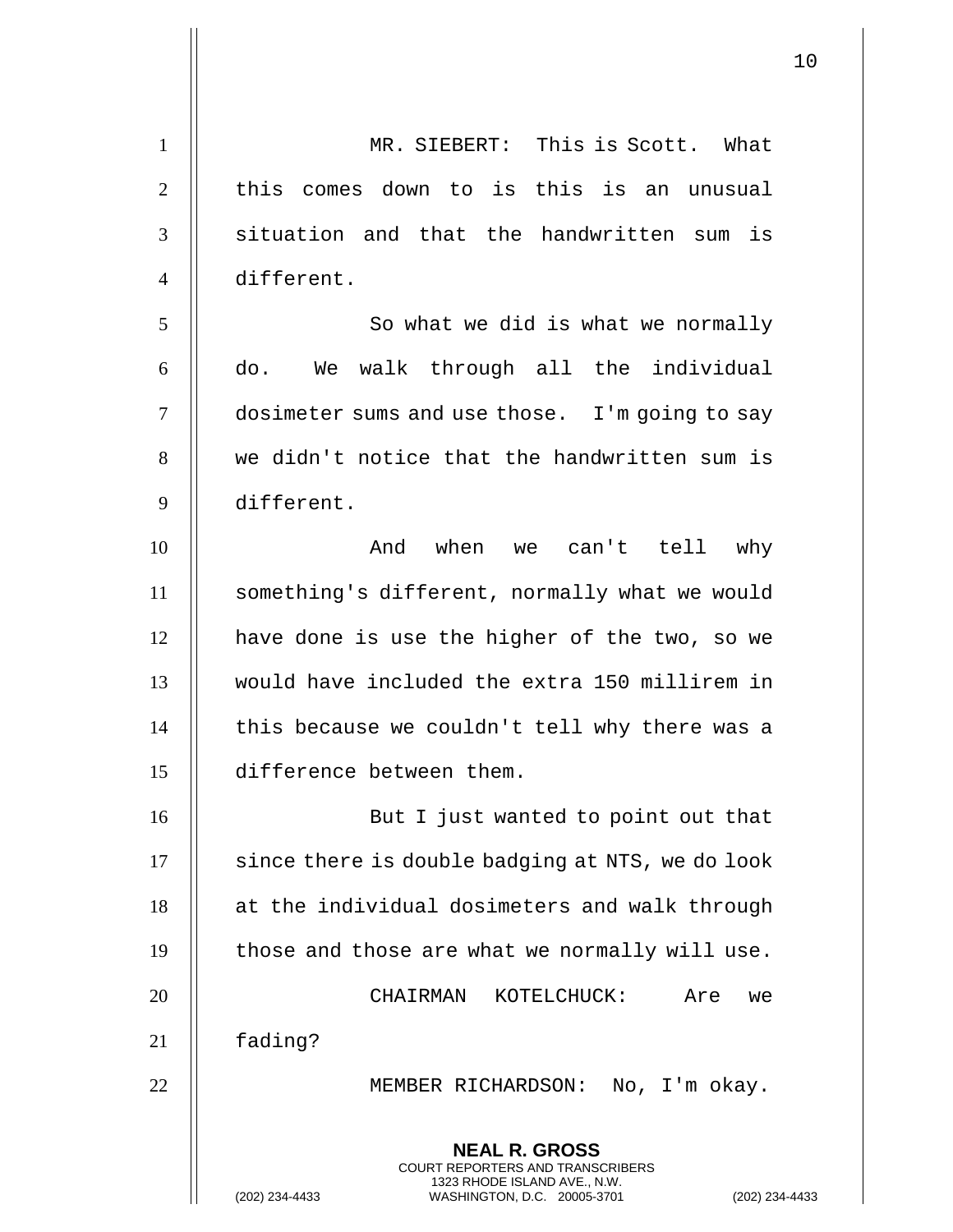|                |                                                                                                                                                             | 11 |
|----------------|-------------------------------------------------------------------------------------------------------------------------------------------------------------|----|
| $\mathbf{1}$   | CHAIRMAN KOTELCHUCK: Alright, is                                                                                                                            |    |
| $\overline{2}$ | that satisfactory?                                                                                                                                          |    |
| 3              | MEMBER RICHARDSON: The answer is                                                                                                                            |    |
| $\overline{4}$ | the detailed records should have been used as                                                                                                               |    |
| 5              | they're typically used and it's not clear why                                                                                                               |    |
| 6              |                                                                                                                                                             |    |
|                | the detail, why they were entered in sums the                                                                                                               |    |
| $\tau$         | way they should have been.                                                                                                                                  |    |
| 8              | CHAIRMAN KOTELCHUCK: Right.                                                                                                                                 |    |
| 9              | Okay, alright. I assume that this would not                                                                                                                 |    |
| 10             | affect, of course, the PoC. It's a fairly                                                                                                                   |    |
| 11             | small, it's an error but it's a small one or it's                                                                                                           |    |
| 12             | an uncertainty, really, not so much an error.                                                                                                               |    |
| 13             | Okay, I've lost my page on the Live                                                                                                                         |    |
| 14             | Meeting. How about others?                                                                                                                                  |    |
| 15             | MEMBER MUNN: No, I'm still here                                                                                                                             |    |
| 16             | miraculously after 15 minutes of trying.                                                                                                                    |    |
| 17             | CHAIRMAN KOTELCHUCK: Okay.                                                                                                                                  |    |
| 18             | Okay, I'll close this browser window.                                                                                                                       |    |
| 19             | MR. FARVER: The next one we'll go                                                                                                                           |    |
| 20             | to is on Page 18, 306.1. It's already been                                                                                                                  |    |
| 21             | closed but NIOSH has a little --                                                                                                                            |    |
| 22             | CHAIRMAN KOTELCHUCK:<br>Yes.                                                                                                                                |    |
|                | <b>NEAL R. GROSS</b><br>COURT REPORTERS AND TRANSCRIBERS<br>1323 RHODE ISLAND AVE., N.W.<br>(202) 234-4433<br>WASHINGTON, D.C. 20005-3701<br>(202) 234-4433 |    |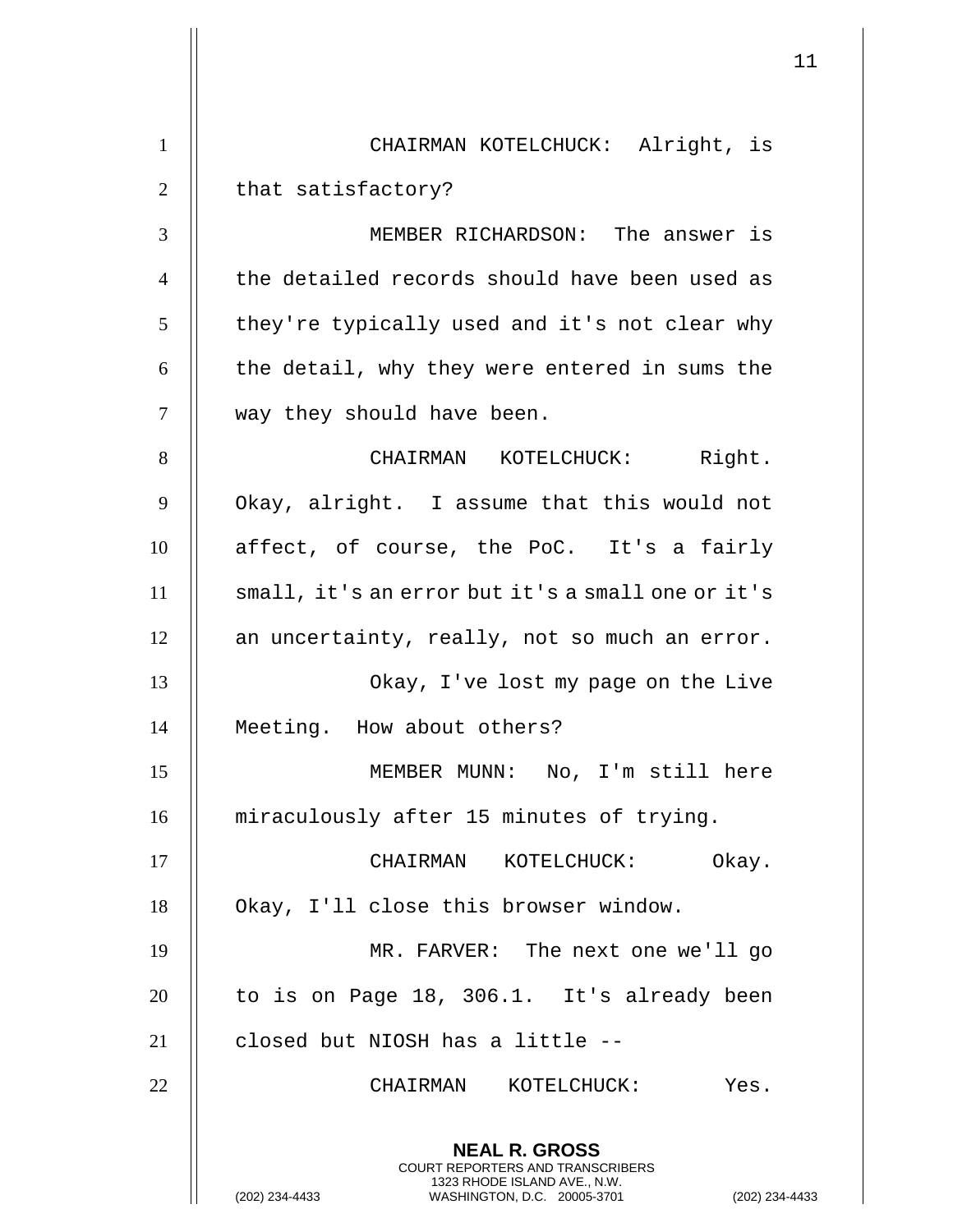**NEAL R. GROSS** COURT REPORTERS AND TRANSCRIBERS 1323 RHODE ISLAND AVE., N.W. (202) 234-4433 WASHINGTON, D.C. 20005-3701 (202) 234-4433 1 Alright, if you would go ahead. I'm having 2 || some trouble here but please go ahead. 3 MR. FARVER: Okay. Basically as 4 we left this at the last meeting we wanted  $5$  | clarification added to the DR guidance document 6 | for Ames Laboratory. 7 NIOSH said that's been done, so 8 | that's good. It's already been closed. The 9 || finding was closed at the last meeting. 10 They're just updating us to say that the 11 || guidance has been added. 12 MEMBER MUNN: What was that number 13 || again, Doug? 14 MR. FARVER: 306.1. It's at the 15 | bottom of Page 18. 16 MEMBER MUNN: Alright. 17 || CHAIRMAN KOTELCHUCK: Okay. I'm 18 | just trying to get back on board. And for 307, 19 if I'm not mistaken, [there] were only 20 | observations. 21 MR. FARVER: Right. Actually we 22 | jump down to Page 24 and it's Case 290. There's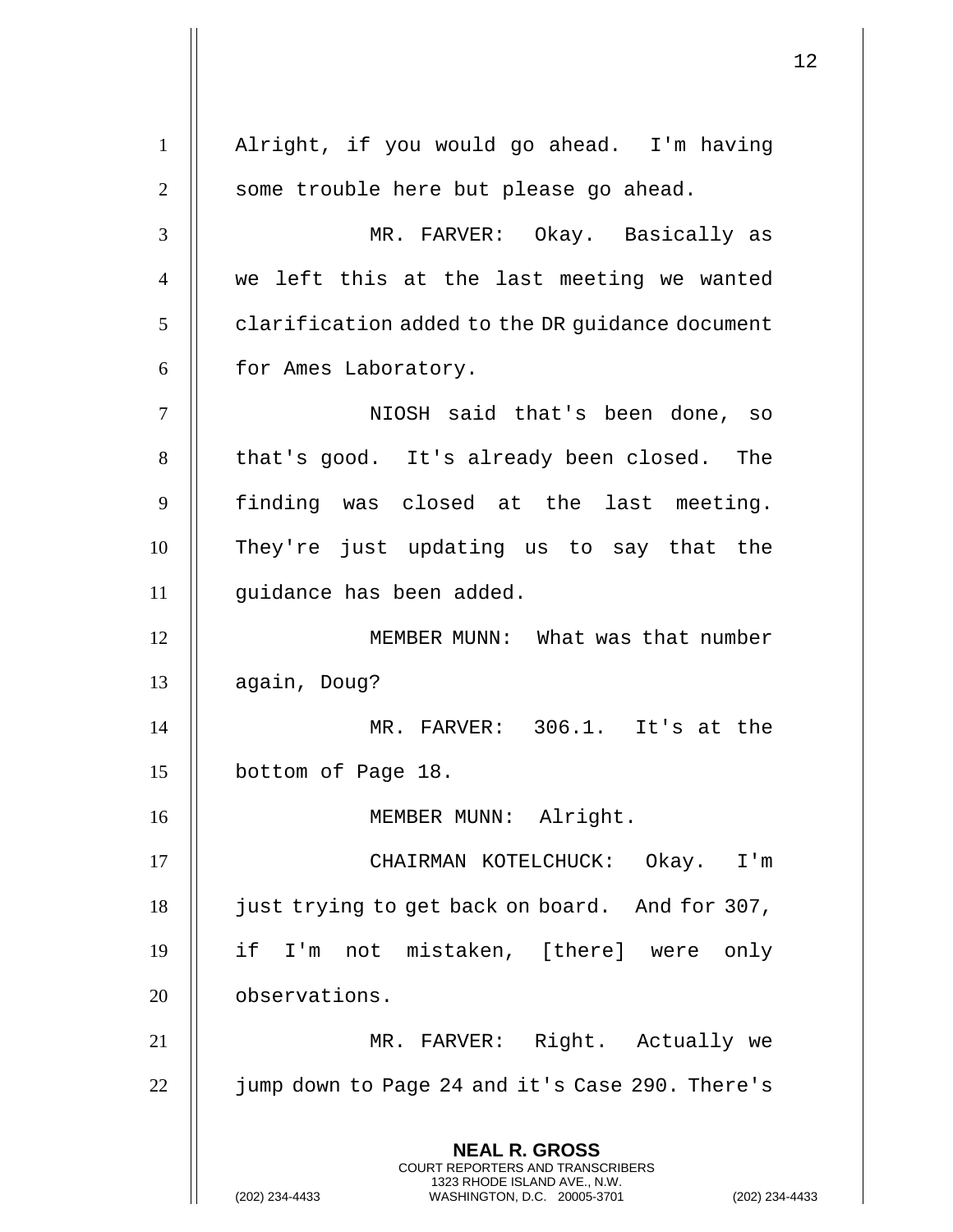1 290.1 and this is where we stopped at the last 2 meeting. 3 CHAIRMAN KOTELCHUCK: Right. 4 | That's right. Okay, good, and we have several  $5 \parallel$  now or several findings on 290. If you will,  $6 \parallel$  Doug. 7 MR. FARVER: Okay. So this is for 8 || INEL and the finding has to do with the 9 | incorrect dosimetry correction factor used for 10 || measuring the photon bladder doses. 11 || Response, INEL does not use 12 dosimeter correction factors and it really 13 wasn't a dosimeter correction factor we were 14 || talking about. It was uncertainty for the 15 photon dosimetry and I believe it's written in 16 | the text about the plus or minus 35 percent. 17 || The NIOSH response is it doesn't 18 mean that you automatically increase by 35 19 percent all the dosimeter results. So I went 20 | back and reviewed it and, you know, I understand 21 what they're saying and they are correct. So we  $22$   $\parallel$  recommend closing this finding.

> **NEAL R. GROSS** COURT REPORTERS AND TRANSCRIBERS 1323 RHODE ISLAND AVE., N.W.

(202) 234-4433 WASHINGTON, D.C. 20005-3701 (202) 234-4433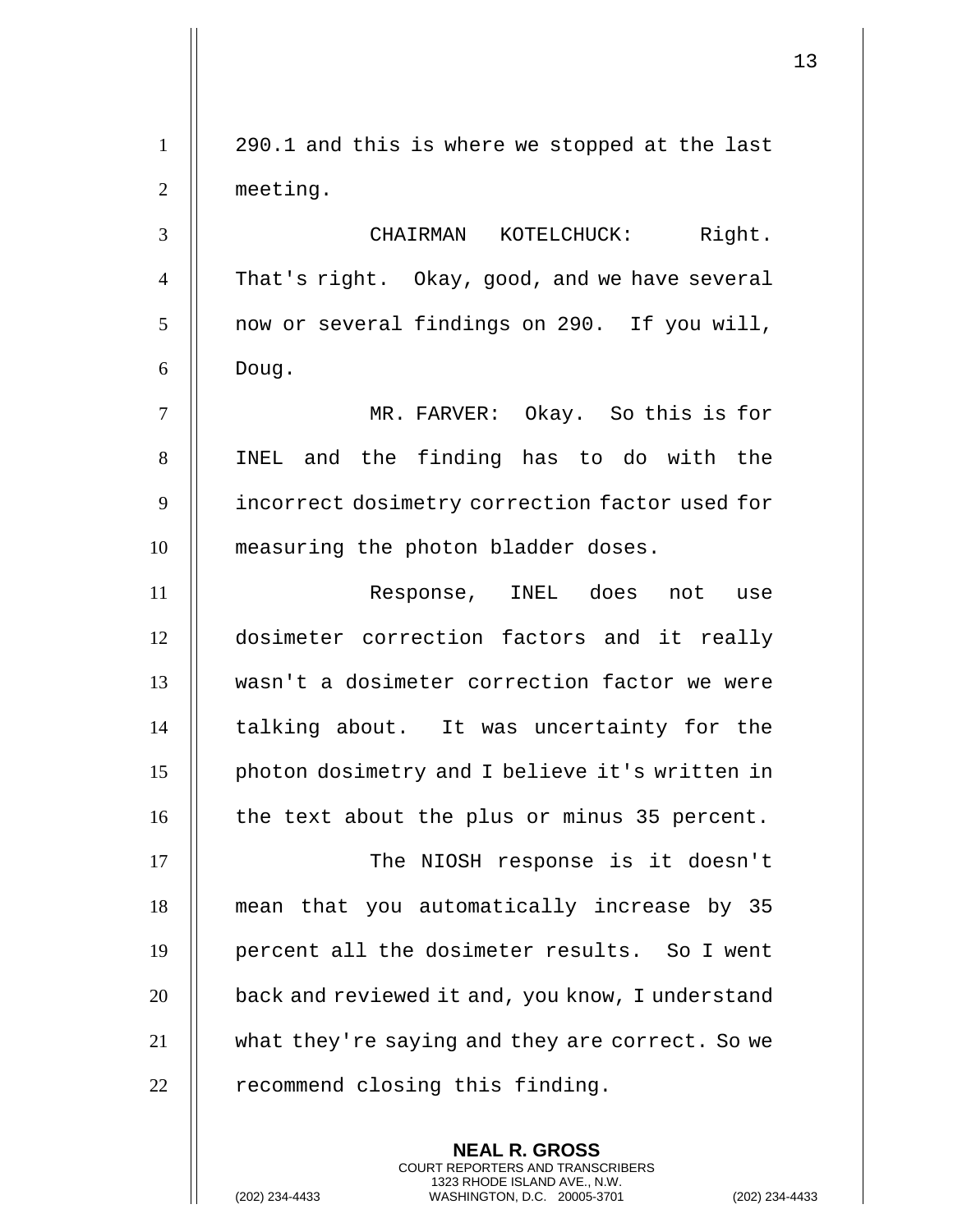**NEAL R. GROSS** COURT REPORTERS AND TRANSCRIBERS 1 || CHAIRMAN KOTELCHUCK: Okay. 2 | Response from Subcommittee Members, questions? 3 || MEMBER RICHARDSON: So what is it 4 || about the INL dosimeter which suggests that 5 | there shouldn't be a correction factor for 6 dosimeter response? 7 MR. FARVER: Scott, you want to 8 | handle that? 9 MR. SIEBERT: I'm not prepared to 10 handle that because INEL was not my site. I 11 can't tell you. I mean, I can just refer back  $12$  | to the TBD and say that there are no dosimeter 13 correction factors for INL. 14 MR. FARVER: That's probably the 15 | same answer I could give you, David. 16 CHAIRMAN KOTELCHUCK: Which is? 17 || MEMBER RICHARDSON: So, I mean, 18 || presumably they were using a multi-element 19 dosimeter at one point and then a TLD and the  $20$   $\parallel$  evaluations of the behavior I think, the 21 **characterization of all these U.S. dosimeters**  $22$  | is that there's some dependence of response on

1323 RHODE ISLAND AVE., N.W.

(202) 234-4433 WASHINGTON, D.C. 20005-3701 (202) 234-4433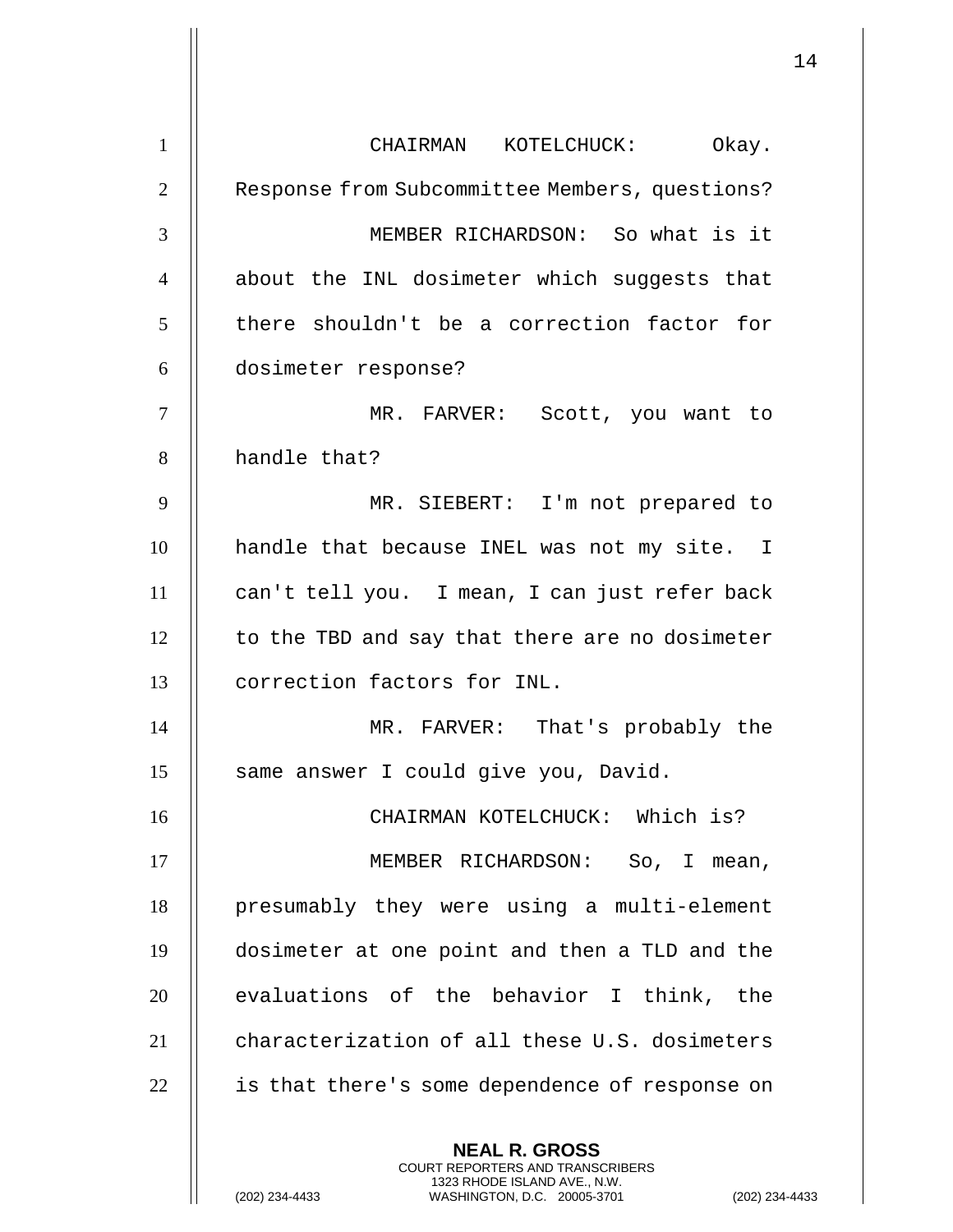| $\mathbf{1}$   | angles and energy of exposures. It seems, I                                                   |
|----------------|-----------------------------------------------------------------------------------------------|
| $\overline{2}$ | mean, I guess I'm, that's a curiosity to me                                                   |
| 3              | about what could be unique about that.                                                        |
| $\overline{4}$ | CHAIRMAN KOTELCHUCK: That is a                                                                |
| 5              | question. Now, Brad is conflicted on INL so I                                                 |
| 6              | will not ask his comment but is there anyone                                                  |
| $\tau$         | else? Brad?                                                                                   |
| 8              | MEMBER CLAWSON: No, I understand                                                              |
| 9              | fully about that so I just want you to know why                                               |
| 10             | I was not commenting.                                                                         |
| 11             | CHAIRMAN KOTELCHUCK: Right.                                                                   |
| 12             | Okay, does anyone else have, I mean, it is a                                                  |
| 13             | uniqueness about INL and I have no idea why and                                               |
| 14             | the people who are not conflicted aren't able                                                 |
| 15             | to, have not answered as far as I can tell.                                                   |
| 16             | MR. KATZ: Oh, Dave, this is Ted.                                                              |
| 17             | You know, I don't know if Grady wants to offer                                                |
| 18             | but if he would check with Tim Taulbee and Pete                                               |
| 19             | Darnell, who are the leads for INL, [they'll]                                                 |
| 20             | probably know the answer to this question.                                                    |
| 21             | CHAIRMAN KOTELCHUCK: Could we get                                                             |
| 22             | the answer during the course of the day and have                                              |
|                | <b>NEAL R. GROSS</b><br>COURT REPORTERS AND TRANSCRIBERS                                      |
|                | 1323 RHODE ISLAND AVE., N.W.<br>(202) 234-4433<br>WASHINGTON, D.C. 20005-3701<br>$(202)$ 234- |

 $\mathsf{I}$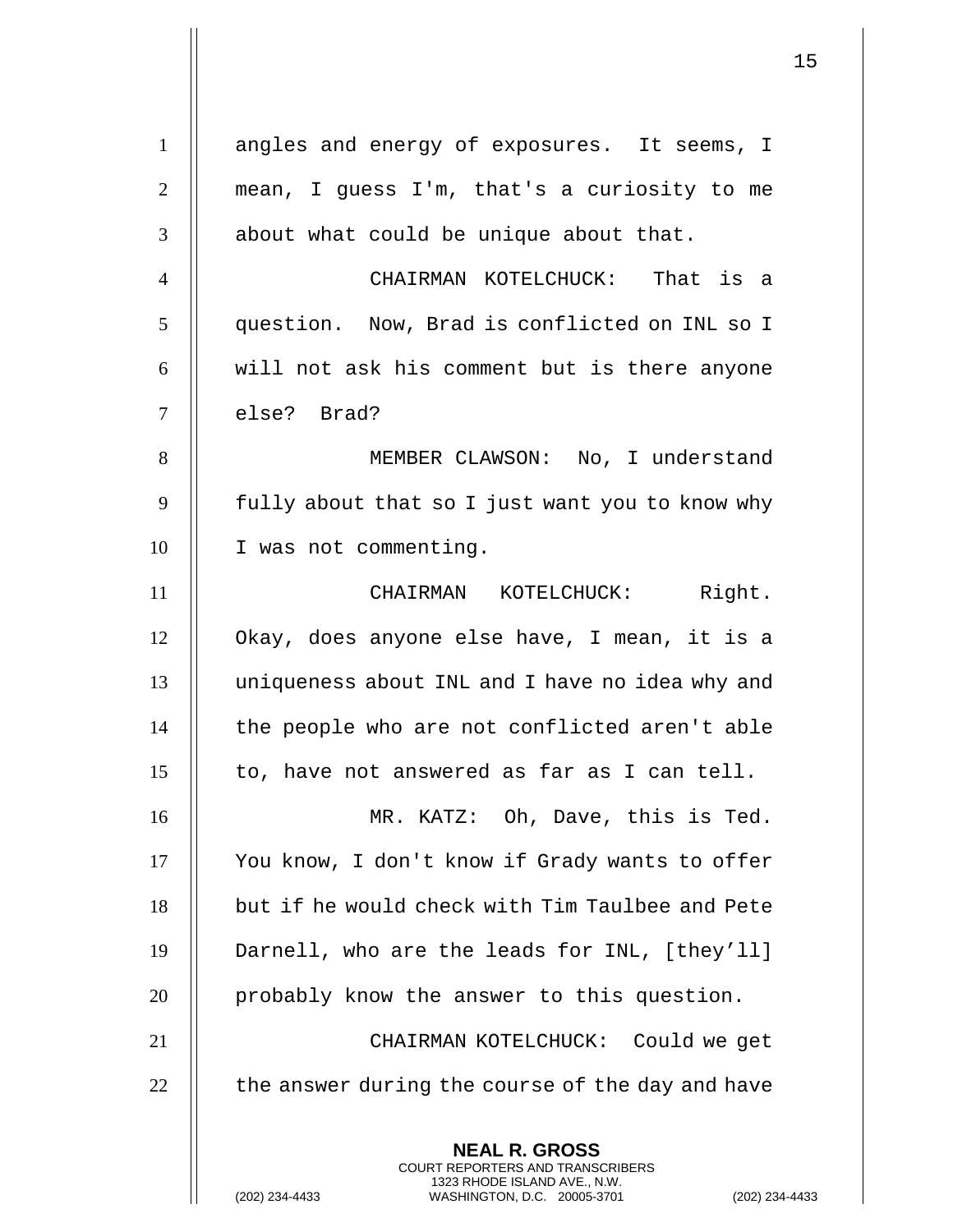| $\mathbf{1}$   | somebody bring us back that information?                                                                                                                          |
|----------------|-------------------------------------------------------------------------------------------------------------------------------------------------------------------|
| $\overline{2}$ | MR. CALHOUN: Yes, this is Grady.                                                                                                                                  |
| 3              | I'll try to get something and I don't know,                                                                                                                       |
| $\overline{4}$ | Scott, if you want to have somebody on your end                                                                                                                   |
| 5              | look at it too. I'll ask and we'll see what's                                                                                                                     |
| 6              | happening.                                                                                                                                                        |
| 7              | MR. KATZ: Yes, Brian with Moeller,                                                                                                                                |
| 8              | he's the lead there. He would have the answer                                                                                                                     |
| 9              | to that too probably. He wrote the TBD.                                                                                                                           |
| 10             | CHAIRMAN KOTELCHUCK: Okay, and                                                                                                                                    |
| 11             | I'll put a note to myself to return to this after                                                                                                                 |
| 12             | lunch break.                                                                                                                                                      |
| 13             | MEMBER MUNN: We've had several                                                                                                                                    |
| 14             | discussions about the differences in the types                                                                                                                    |
| 15             | of badges, the types of dosimeters that we've                                                                                                                     |
|                |                                                                                                                                                                   |
| 16             | had in different places and we've also made note                                                                                                                  |
| 17             | of the differences in various models that have                                                                                                                    |
| 18             | occurred over the years.                                                                                                                                          |
| 19             | It was my understanding that there                                                                                                                                |
| 20             | are slightly different correction factors for                                                                                                                     |
| 21             | a wide variety of types --                                                                                                                                        |
| 22             | CHAIRMAN KOTELCHUCK: Right.                                                                                                                                       |
|                | <b>NEAL R. GROSS</b><br><b>COURT REPORTERS AND TRANSCRIBERS</b><br>1323 RHODE ISLAND AVE., N.W.<br>(202) 234-4433<br>$(202)$ 234-4<br>WASHINGTON, D.C. 20005-3701 |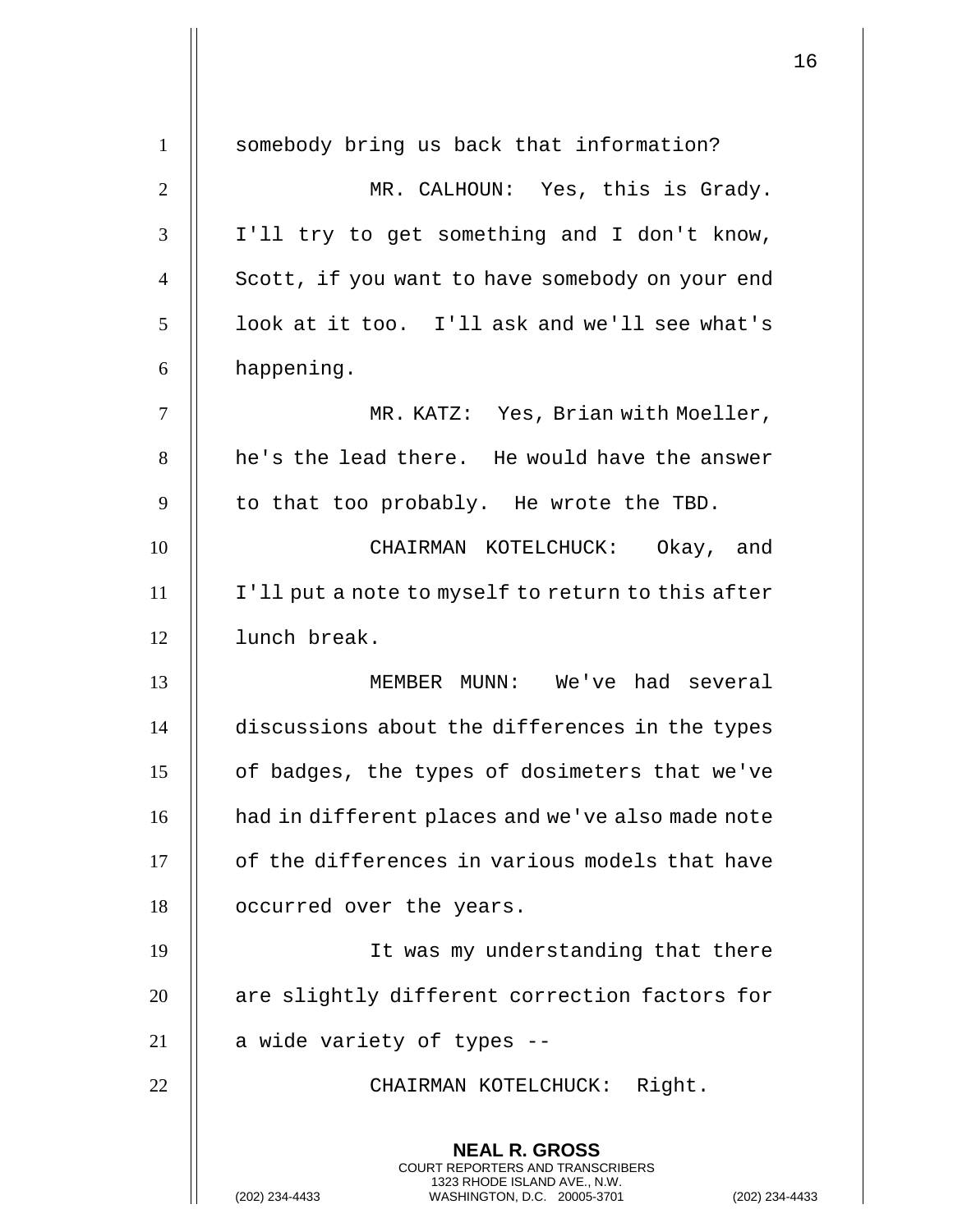**NEAL R. GROSS** COURT REPORTERS AND TRANSCRIBERS 1323 RHODE ISLAND AVE., N.W. 1 || MEMBER MUNN: -- and for a wide 2 || variety of operational activities depending 3 || upon the types of materials that were available 4  $\parallel$  at the given sites at the time of the 5 distribution of those particular types of 6 dosimeters. 7 I didn't think that there was 8 || anything uniquely unique about what was at 9 | INEL. It was my understanding that one has to 10 | take into consideration the uniqueness of each 11 operation and the types of dosimeters that were 12 | being used at that particular time. 13 It would be unusual I think for 14 | anyone on the Board to have intimate knowledge 15 | of the types of dosimeters that were used at  $16$  specific intervals at all of the sites because 17 || those did change fairly radically as I 18 remember. 19 CHAIRMAN KOTELCHUCK: Let's put it 20 || this way, this is Dave, if there was a 21 **correction factor used, I would assume whenever**  $22$   $\parallel$  we're using the dosimeters that there will be

(202) 234-4433 WASHINGTON, D.C. 20005-3701 (202) 234-4433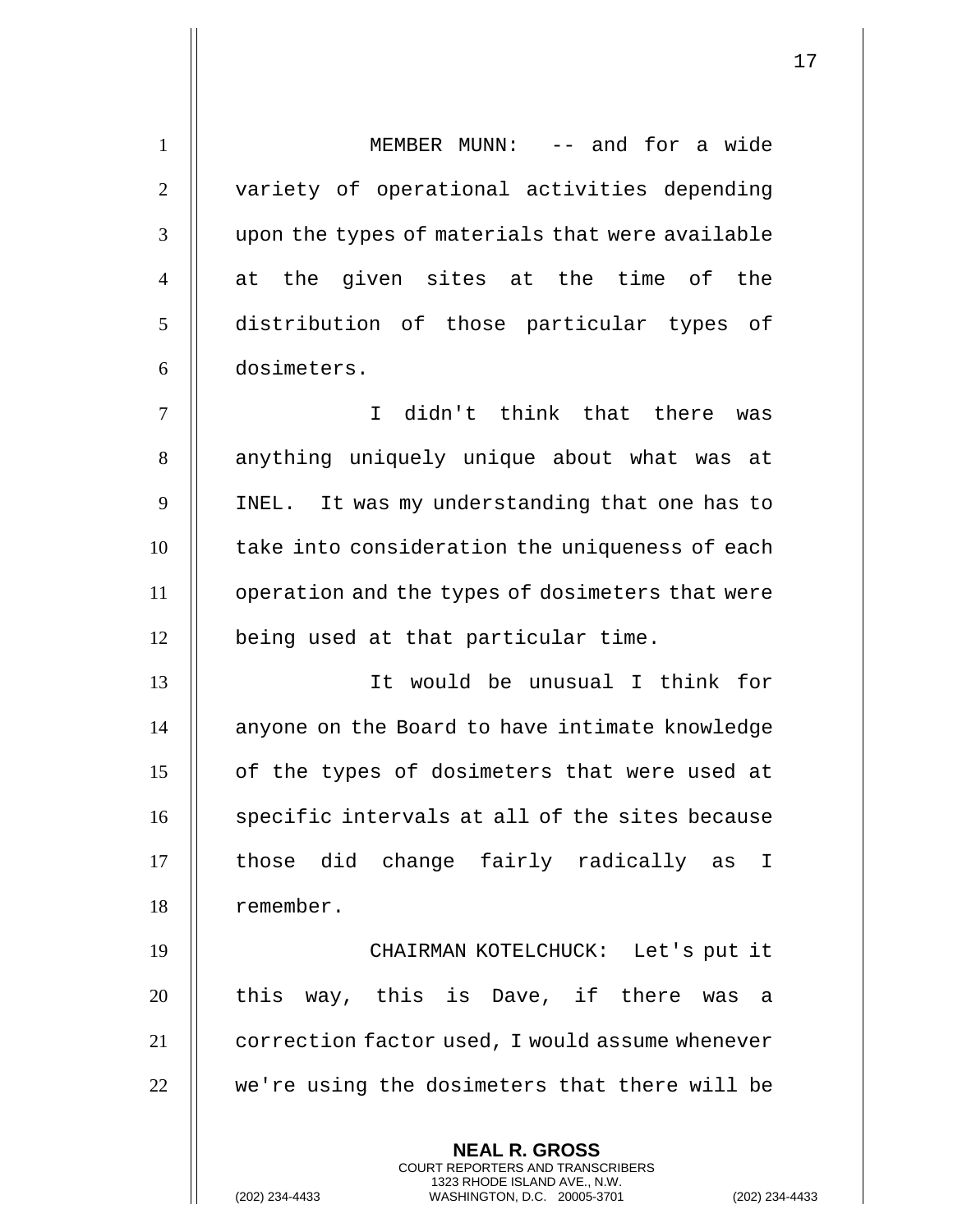1 | a correction factor.

**NEAL R. GROSS** COURT REPORTERS AND TRANSCRIBERS 1323 RHODE ISLAND AVE., N.W. (202) 234-4433 WASHINGTON, D.C. 20005-3701 (202) 234-4433 2 I was not aware personally that 3 || there were sites where they simply are not 4 || needed, they are not appropriate. 5 And I guess that there's a range of  $6 \parallel$  correction factors as, of course, we have 7 || talked about often. I don't recall coming up 8 | with one where there was no correction factor  $9 \parallel$  at all. That's all. 10 MEMBER MUNN: Oh, yes, it's 11 correct. We usually did spend more time 12 | talking about the correction factors that were 13 || necessary rather than those that were not. 14 | That's true. 15 CHAIRMAN KOTELCHUCK: Right, 16 | right. Alright, well, let's hope that we can 17 || get some information about that and, if we  $18$   $\parallel$  cannot, we will consider it further after lunch 19 break. 20 MR. SMITH: Before we move on, this 21 || is Matt Smith with ORAU Team. 22 || CHAIRMAN KOTELCHUCK: Good.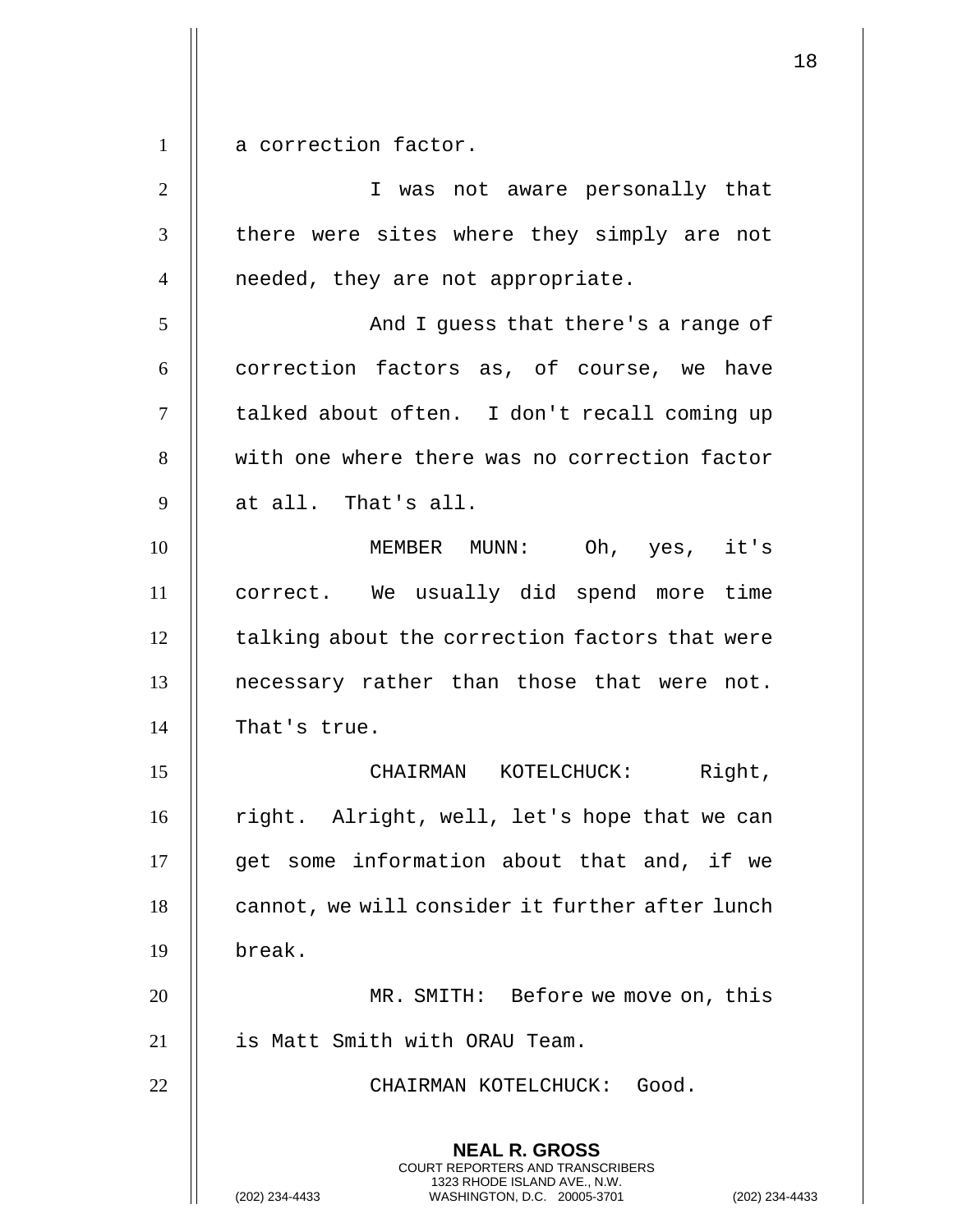| $\mathbf{1}$   | I've not immersed<br>MR. SMITH:                     |
|----------------|-----------------------------------------------------|
| $\overline{2}$ | myself in this particular claim but as I read       |
| 3              | the response on it, I would agree there's not       |
| $\overline{4}$ | a specific correction factor, you know, and we      |
| 5              | say that in the response as<br>noted in the         |
| 6              | external TBD.                                       |
| $\tau$         | There is, you know, a factor for                    |
| 8              | uncertainty and it's a plus or minus 35 percent.    |
| 9              | And typically what we would do on a claim,          |
| 10             | especially when we're doing it as a best            |
| 11             | estimate, we would estimate the dose as a normal    |
| 12             | distribution and apply the plus or minus 35         |
| 13             | percent criteria to it.                             |
| 14             | There are a few TBDs out there that                 |
| 15             | sometimes recommend<br>correction<br>factor,<br>a a |
| 16             | either because of dosimeter filtering or some       |
| 17             | other type of response issue.                       |
| 18             | But as we've looked at the larger                   |
| 19             | sites, we've usually found that the larger          |
| 20             | sites were in pretty good shape as far as           |
| 21             | dosimeter response, you know, be it Idaho or        |
| 22             | Hanford or Oak Ridge or Savannah River.             |
|                |                                                     |

**NEAL R. GROSS** COURT REPORTERS AND TRANSCRIBERS 1323 RHODE ISLAND AVE., N.W.

(202) 234-4433 WASHINGTON, D.C. 20005-3701 (202) 234-4433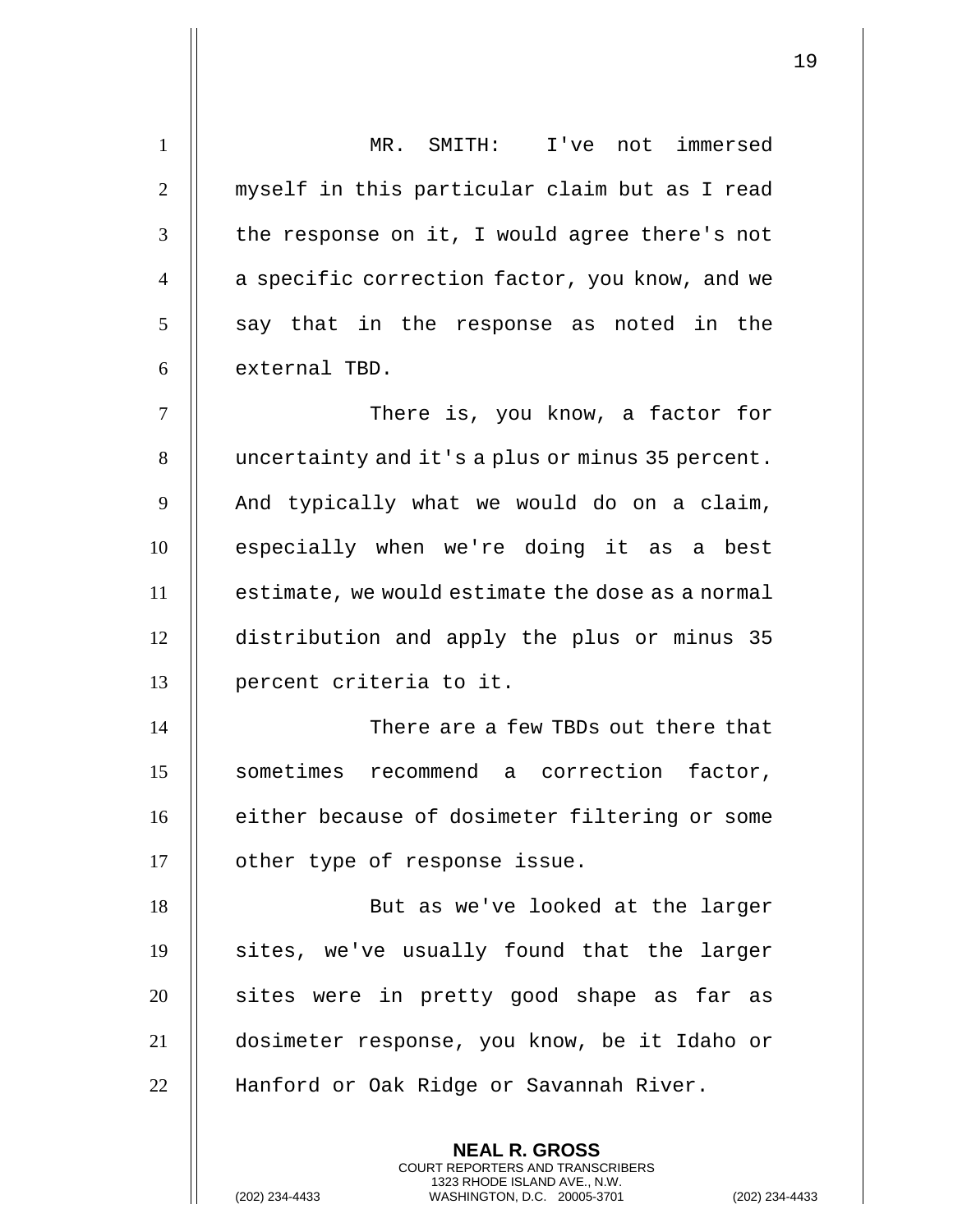**NEAL R. GROSS** COURT REPORTERS AND TRANSCRIBERS 1323 RHODE ISLAND AVE., N.W. 1 In general, we don't have a systemic 2  $\parallel$  correction factor that we need to apply to the 3 | dosimetry results. Do we apply uncertainty? 4 || Certainly we do. I believe that is the case 5 | here. 6 || CHAIRMAN KOTELCHUCK: Right. 7 DR. MAURO: Yes, and this is John 8 || speaking and it's for generalities. We run 9 || into correction factors that were needed 10 **because of a number of conditions that might**  $11$   $\parallel$  exist. 12 || One is the way in which the TLD or  $13$   $\parallel$  the film badge was calibrated. The actual 14 | energy distribution it was experiencing on the 15 worker might have been different than the 16 **energy distribution that was used for the** 17 | calibration of that detector. That would be 18 || one reason why you might need to make an 19 adjustment. 20 || Another reason why you might need a 21 || correction is angle of incidence. If it turns  $22$  | out the person was exposed, the organ is, let's

(202) 234-4433 WASHINGTON, D.C. 20005-3701 (202) 234-4433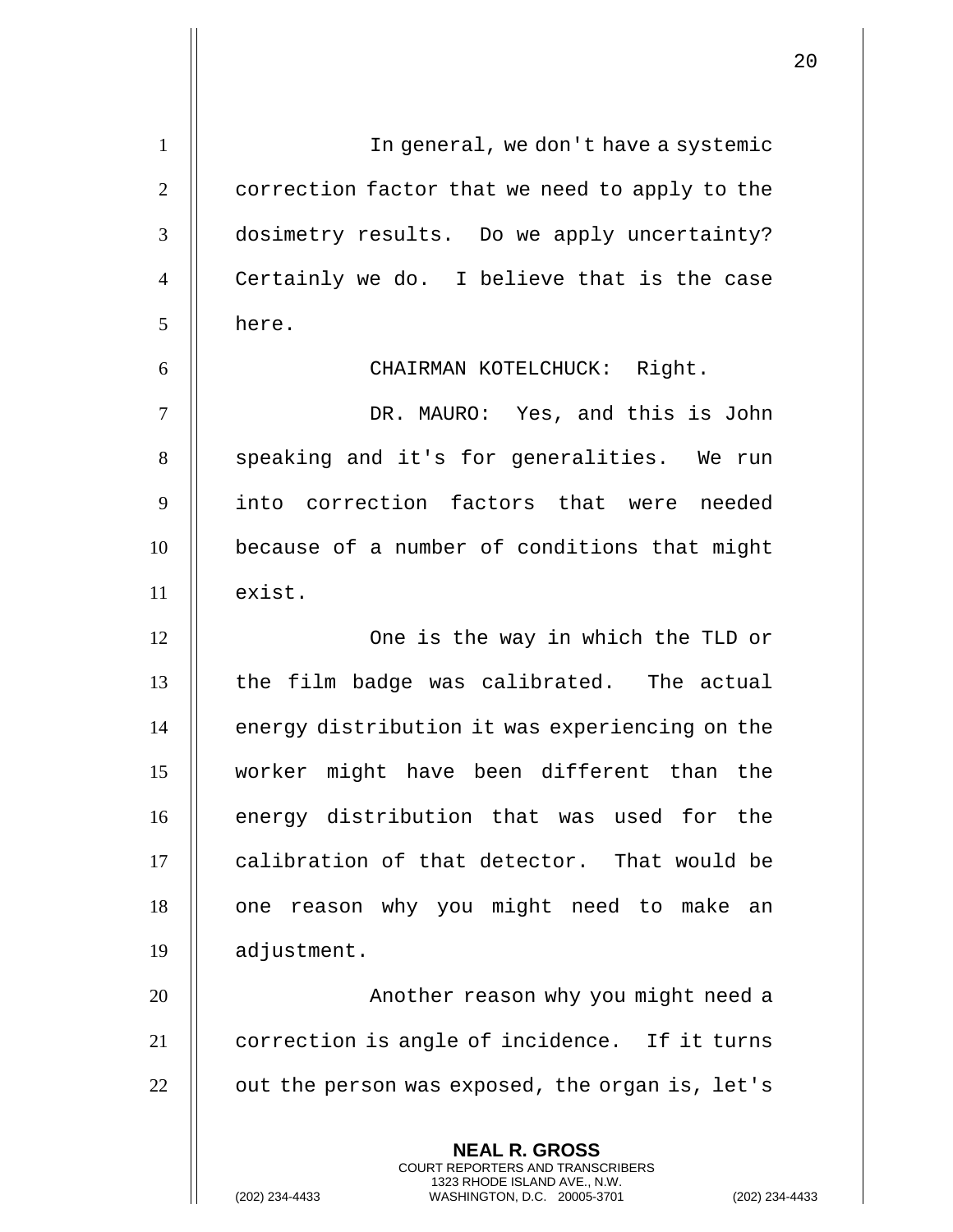**NEAL R. GROSS** COURT REPORTERS AND TRANSCRIBERS 1323 RHODE ISLAND AVE., N.W. 1 | say, the stomach but the badge is worn on the  $2 \parallel$  lapel, you have different geometry that usually  $3$  || requires, like, a factor of two adjustment. So 4 | there are circumstances when we run across, and 5 | often, correction factors. 6 But, you know, I would say something 7 | maybe a little naive but if it's calibrated with 8 | the right energy distribution and you're not 9 || concerned too much about the angle of 10 incidence, I would say you wouldn't need a 11 correction factor. That might be 12 | over-simplification but that's the way I think  $13$  | about it. That's how we're  $-$ 14 CHAIRMAN KOTELCHUCK: Well, that's 15 very helpful. 16 MR. SMITH: This is Matt Smith 17 || again. That's what we're facing here 18 literally is we're assuming an AP geometry 19 | situation so we're straight on in terms of our  $20$  | exposure to the source. 21 (Simultaneous speaking.) 22 CHAIRMAN KOTELCHUCK: Well, that

(202) 234-4433 WASHINGTON, D.C. 20005-3701 (202) 234-4433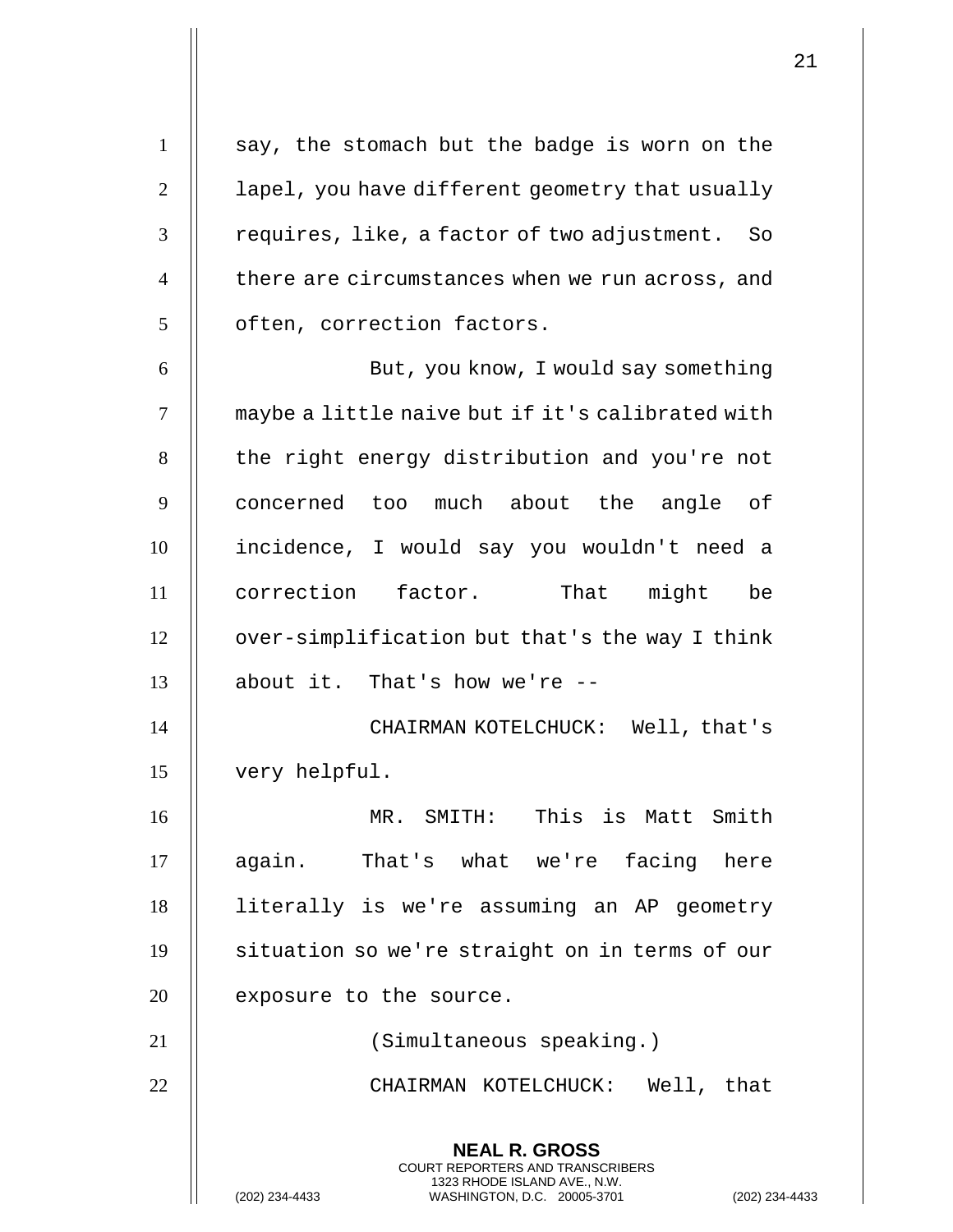| $\mathbf{1}$   | seems to resolve it to me.                                                                                                                               |
|----------------|----------------------------------------------------------------------------------------------------------------------------------------------------------|
| $\overline{2}$ | MEMBER RICHARDSON: This is David                                                                                                                         |
| 3              | Richardson. That doesn't resolve it for me.                                                                                                              |
| $\overline{4}$ | I'm sorry.                                                                                                                                               |
| 5              | I mean, yes, if you want to assume                                                                                                                       |
| 6              | its energy is within the range that the                                                                                                                  |
| $\tau$         | dosimeter responds appropriately to<br>for                                                                                                               |
| 8              | historical multi-element dosimeters and 100                                                                                                              |
| 9              | percent AP exposure, then it's fine.                                                                                                                     |
| 10             | But typically we've assumed that                                                                                                                         |
| 11             | people are exposed to a range of energy, we make                                                                                                         |
| 12             | some characterization of them, and a range of                                                                                                            |
| 13             | geometries.                                                                                                                                              |
| 14             | And typically I would say that for                                                                                                                       |
| 15             | historical dosimeters<br>there<br>was<br>some                                                                                                            |
| 16             | consideration, not just about uncertainty in                                                                                                             |
| 17             | the response but potential bias in the response                                                                                                          |
| 18             | for estimating the monitored quantities of                                                                                                               |
| 19             | interest.                                                                                                                                                |
| 20             | I mean, I could be wrong but I just                                                                                                                      |
| 21             | through reviews of this for other<br>sat                                                                                                                 |
| 22             | organizations and that's been the practice and                                                                                                           |
|                | <b>NEAL R. GROSS</b><br>COURT REPORTERS AND TRANSCRIBERS<br>1323 RHODE ISLAND AVE., N.W.<br>(202) 234-4433<br>$(202)$ 234<br>WASHINGTON, D.C. 20005-3701 |

(202) 234-4433 WASHINGTON, D.C. 20005-3701 (202) 234-4433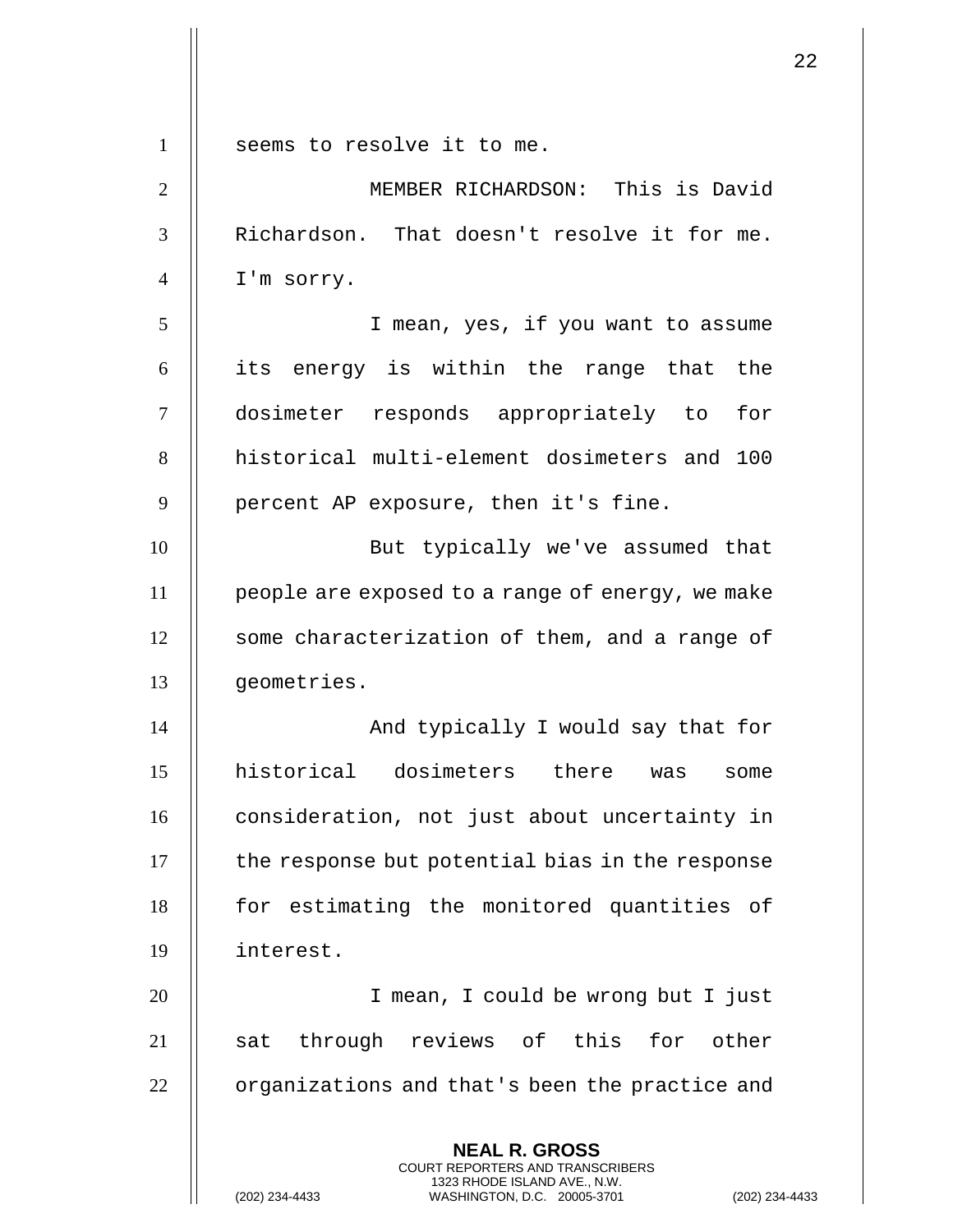**NEAL R. GROSS** COURT REPORTERS AND TRANSCRIBERS 1323 RHODE ISLAND AVE., N.W.  $1$  | that was my understanding of the way that the 2 | work on bias and uncertainty in dosimeters had  $3$   $\parallel$  been applied within this program. 4  $\parallel$  So, I mean, I guess I would not like  $5$  | to have it closed until there's an explanation  $6$  || about what the assumptions of exposure are at 7 INL which would make it such that the dosimeters 8 || were perfect in the response with some 9 || uncertainty around the response. 10 MR. CALHOUN: This is Grady. Are  $11$   $\parallel$  we potentially -- it sounds to me like this is 12 || one of those overarching issues and we're 13 | qetting more into a procedures issue than we are  $14$   $\parallel$  the specific DR because I don't believe that 15 we're discussing an issue where something in 16 || the TBD was not followed. Is that correct? 17 MEMBER RICHARDSON: I mean, that 18 || may be. If what you're saying is this was 19 | followed and that's the TBD, then it just needs  $20$  || to be punted to somebody else. 21 MR. SMITH: Grady, this is Matt. 22 MEMBER RICHARDSON: But it's a

(202) 234-4433 WASHINGTON, D.C. 20005-3701 (202) 234-4433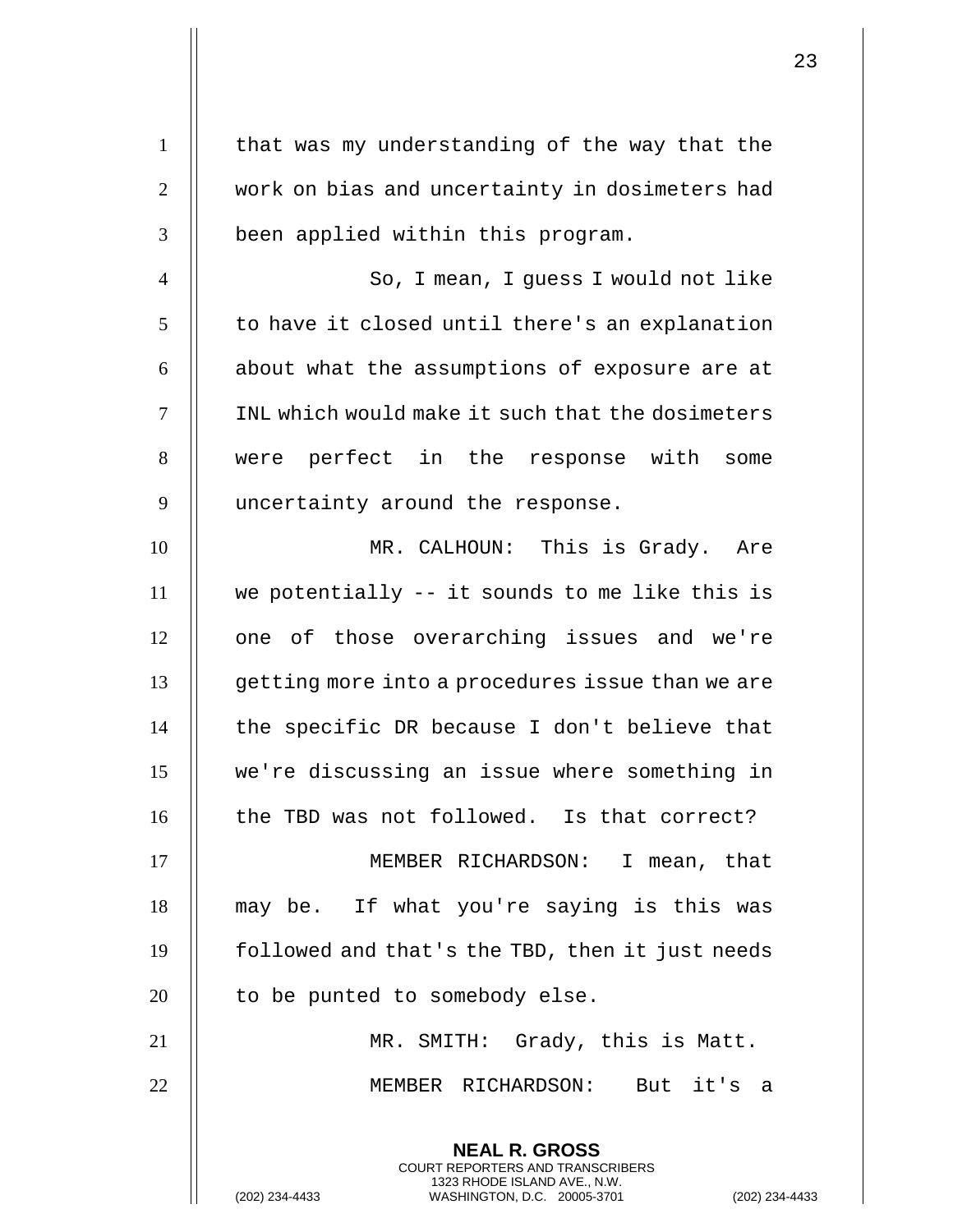1 || mystery to me right now.

| $\overline{2}$ | MR. SMITH: This is Matt Smith                                                                                                                               |
|----------------|-------------------------------------------------------------------------------------------------------------------------------------------------------------|
| 3              | again. I guess I would tend to say that would                                                                                                               |
| $\overline{4}$ | be the case. This is an issue that would be                                                                                                                 |
| 5              | brought up either in an overarching sense or in                                                                                                             |
| 6              | a TBD sense.                                                                                                                                                |
| $\overline{7}$ | a matter of course on this<br>As                                                                                                                            |
| 8              | program for quite a while, we've gone with the                                                                                                              |
| 9              | approach of using AP geometry. That drives us                                                                                                               |
| 10             | using the<br>DCFs that are<br>to<br>most                                                                                                                    |
| 11             | claimant-favorable as we do the estimation on                                                                                                               |
| 12             | these claims.                                                                                                                                               |
| 13             | Certainly if we take into account                                                                                                                           |
| 14             | other types of geometries, well, then the DCFs                                                                                                              |
| 15             | are going to be reduced. What effect that                                                                                                                   |
| 16             | would be in terms of offset by corrections on                                                                                                               |
| 17             | the dosimetry, that would be a matter for study.                                                                                                            |
| 18             | Certainly the DCFs would be lower,                                                                                                                          |
| 19             | for instance if we were just to assume, you                                                                                                                 |
| 20             | know, rotational, you know, 50-50 rotational                                                                                                                |
| 21             | and AP.                                                                                                                                                     |
| 22             | But, again, we're going off on a,                                                                                                                           |
|                | <b>NEAL R. GROSS</b><br>COURT REPORTERS AND TRANSCRIBERS<br>1323 RHODE ISLAND AVE., N.W.<br>(202) 234-4433<br>WASHINGTON, D.C. 20005-3701<br>(202) 234-4433 |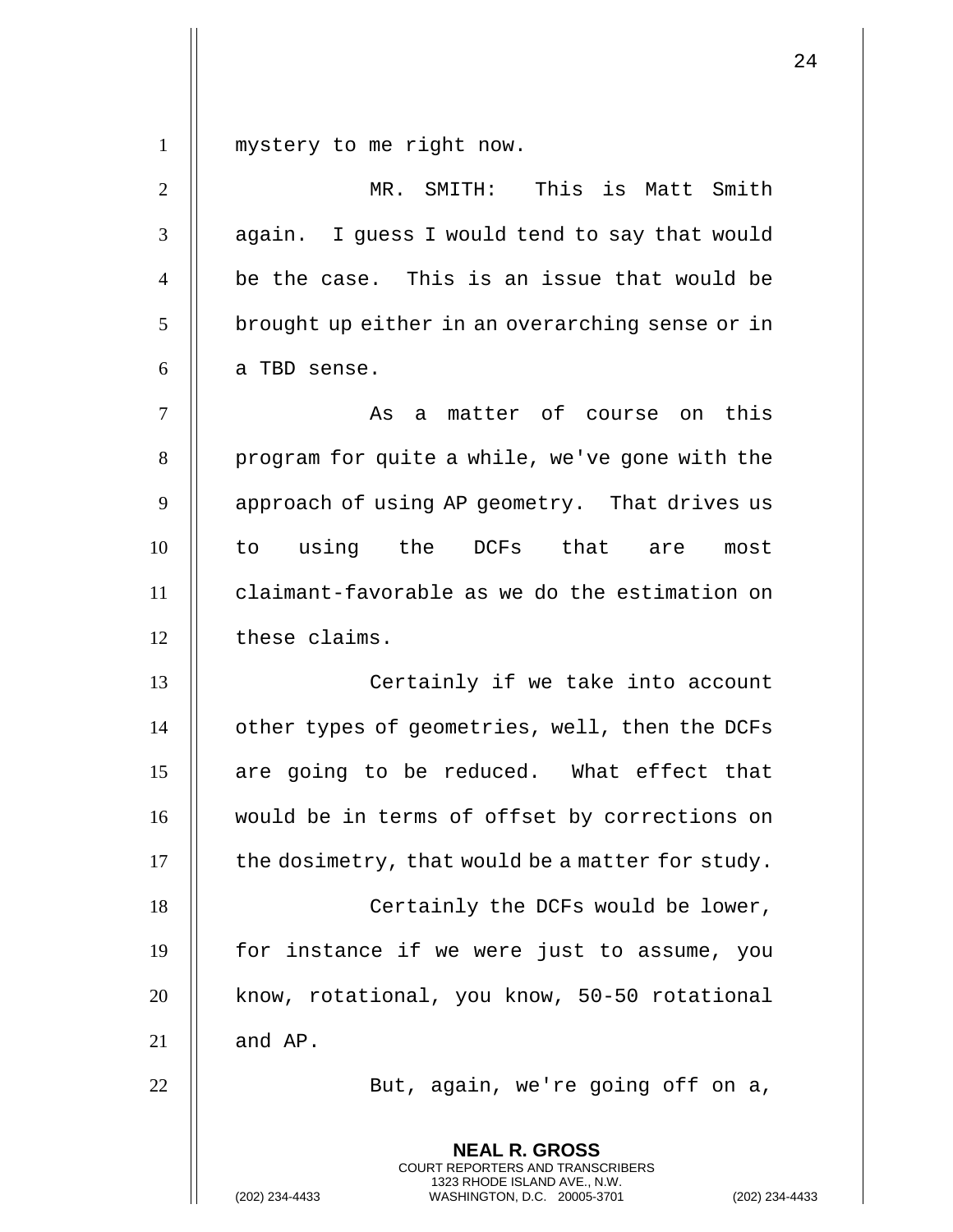| $\mathbf{1}$   | probably an issue that -- Grady's correct.         |
|----------------|----------------------------------------------------|
| $\overline{2}$ | This is more of an overarching issue.              |
| 3              | CHAIRMAN KOTELCHUCK: Right.                        |
| $\overline{4}$ | MR. KATZ: Well, yes, and this is                   |
| 5              | I mean, that issue of what geometry to use<br>Ted. |
| 6              | and so on has been, as I think John Mauro knows,   |
| $\tau$         | extensively explored, discussed, debated and I     |
| 8              | think resolved in the Procedures Subcommittee.     |
| 9              | MEMBER MUNN: Yes, repeatedly.                      |
| 10             | DR. MAURO: Yes, this is John                       |
| 11             | again. Maybe I could help out a little. What       |
| 12             | I'm hearing is that here we have a person who      |
| 13             | we took their results of their dosimetry on face   |
| 14             | value, the implication being there was reason      |
| 15             | to believe that the detector, film badge or TLD,   |
| 16             | was properly calibrated. That is, there's          |
| 17             | reason to believe that, yes, the radiation         |
| 18             | exposure -- I'm trying to turn it not to a         |
| 19             | generic issue but to turn it to a case issue       |
| 20             | which could be confirmed by the people who know    |
| 21             | INEL well and the dosimetry and this person's      |
| 22             | job category and that there was reason<br>to to    |
|                |                                                    |

**NEAL R. GROSS** COURT REPORTERS AND TRANSCRIBERS 1323 RHODE ISLAND AVE., N.W.

(202) 234-4433 WASHINGTON, D.C. 20005-3701 (202) 234-4433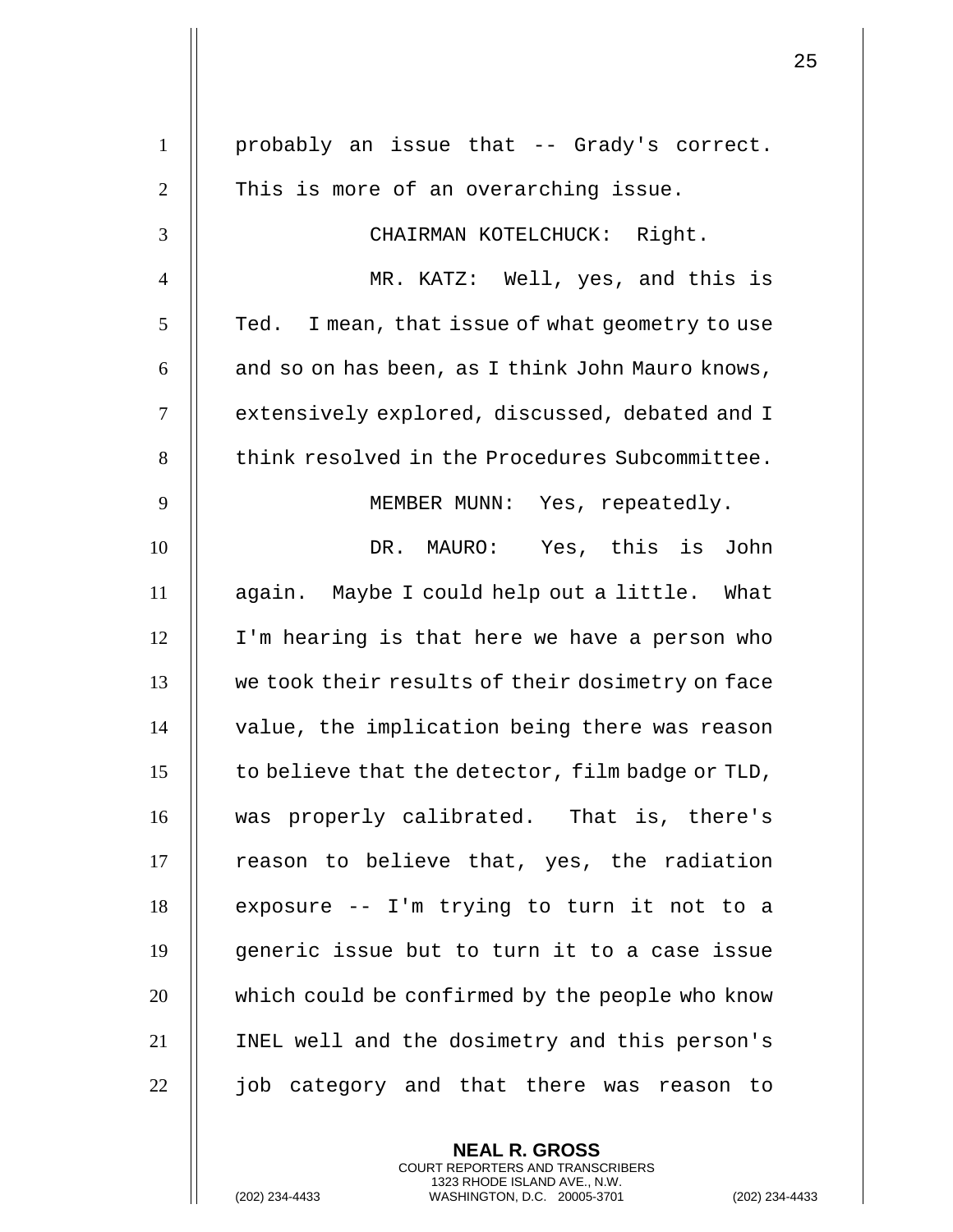1 | believe that, yes, there was no need for an 2 || adjustment or correction factor because of 3 differences in energy distribution between 4 what was experienced and what the calibration  $5 \parallel$  energy was. And there's reason to believe that  $6$   $\parallel$  -- and not so much geometry about AP versus ISO, 7 || not that geometry. But there was reason to 8 || believe that we're not talking about a worker 9 who had, let's say, prostate cancer, I don't  $10$  || know the details here, and was working at a 11 glove box where we know that he's wearing his 12 || film badge on his lapel. 13 || But if you are and you're interested 14 in calculating the dose to his prostate or his  $15$  | belly, then you would have a correction factor. 16 || So it's really a matter of saying it 17 || seems that the generic assumptions were such 18 | that they worked for this worker. You know, it 19 was an AP without a need, and there was no need 20 **because of energy differences and that would be** 21 | specific to the worker or if you didn't know, 22 | you know, or there was no reason to believe

> **NEAL R. GROSS** COURT REPORTERS AND TRANSCRIBERS 1323 RHODE ISLAND AVE., N.W.

(202) 234-4433 WASHINGTON, D.C. 20005-3701 (202) 234-4433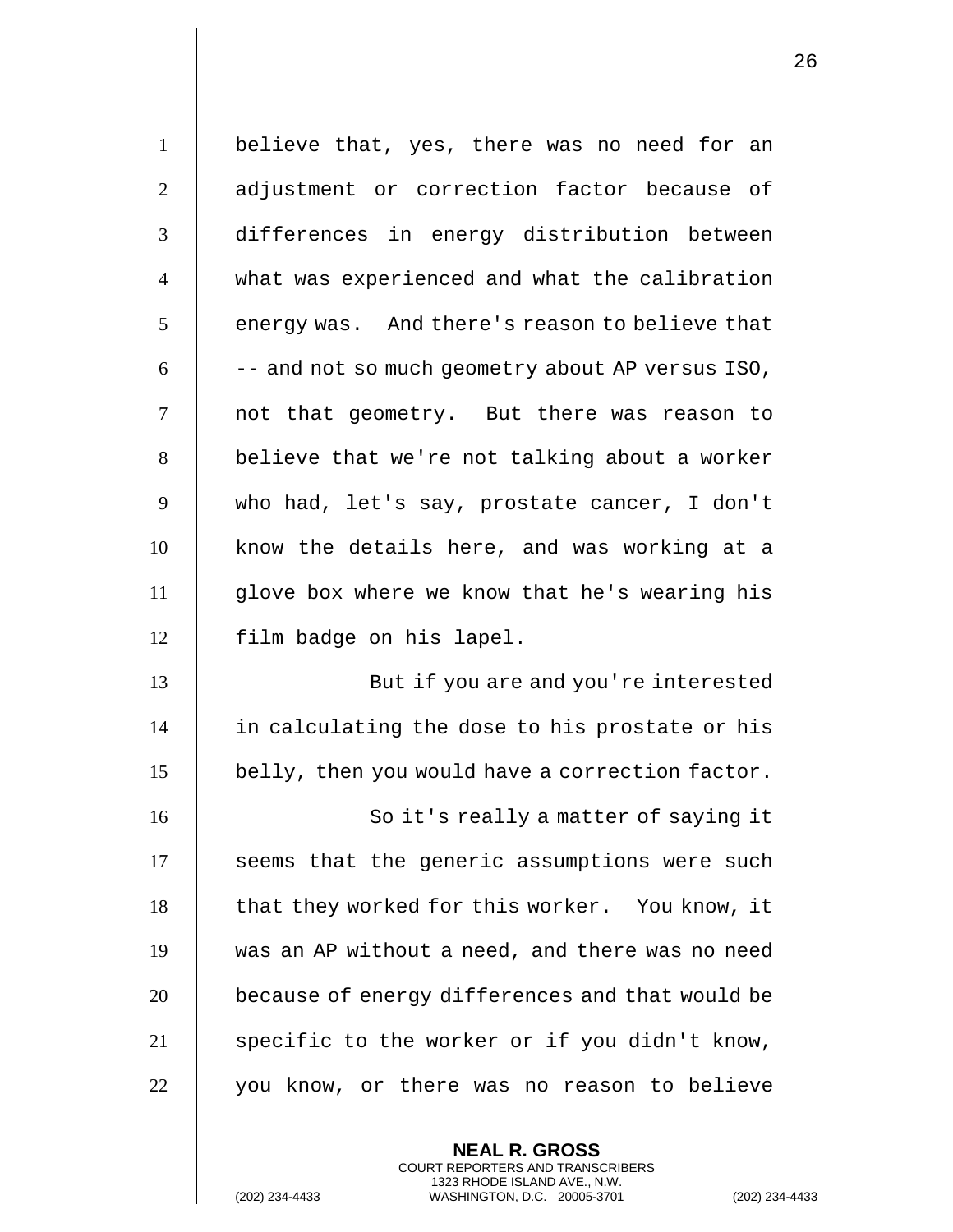1 | that, well, that the special correction would 2 | be needed.

3 It would be good to hear back from 4 || the folks who know this particular case and  $5$  | reviewed it and what job he had and know INEL  $6$  || and the kind of things they did and how they 7 | calibrated their dosimeters who could actually 8 | know there really is no need for a correction  $9$   $\parallel$  factor for at least those two parameters that 10 | I am familiar with.

11 || Now, there may be other aspects to 12 || these dosimeters that require correction 13 **factors that I'm not familiar with but those are**  $14$  | the two that I'm familiar with.

15 CHAIRMAN KOTELCHUCK: Well, I 16 | mean, in that spirit of trying to see if we can 17 || resolve it as a case and Dave's concerns that 18 he's expressed, let's try to get hold of 19 | somebody and talk about this after the break and  $20$  || then go on to other issues. I'd like to do that 21 unless there is objection.

22 Hearing no objection and, folks, we

**NEAL R. GROSS** COURT REPORTERS AND TRANSCRIBERS 1323 RHODE ISLAND AVE., N.W.

(202) 234-4433 WASHINGTON, D.C. 20005-3701 (202) 234-4433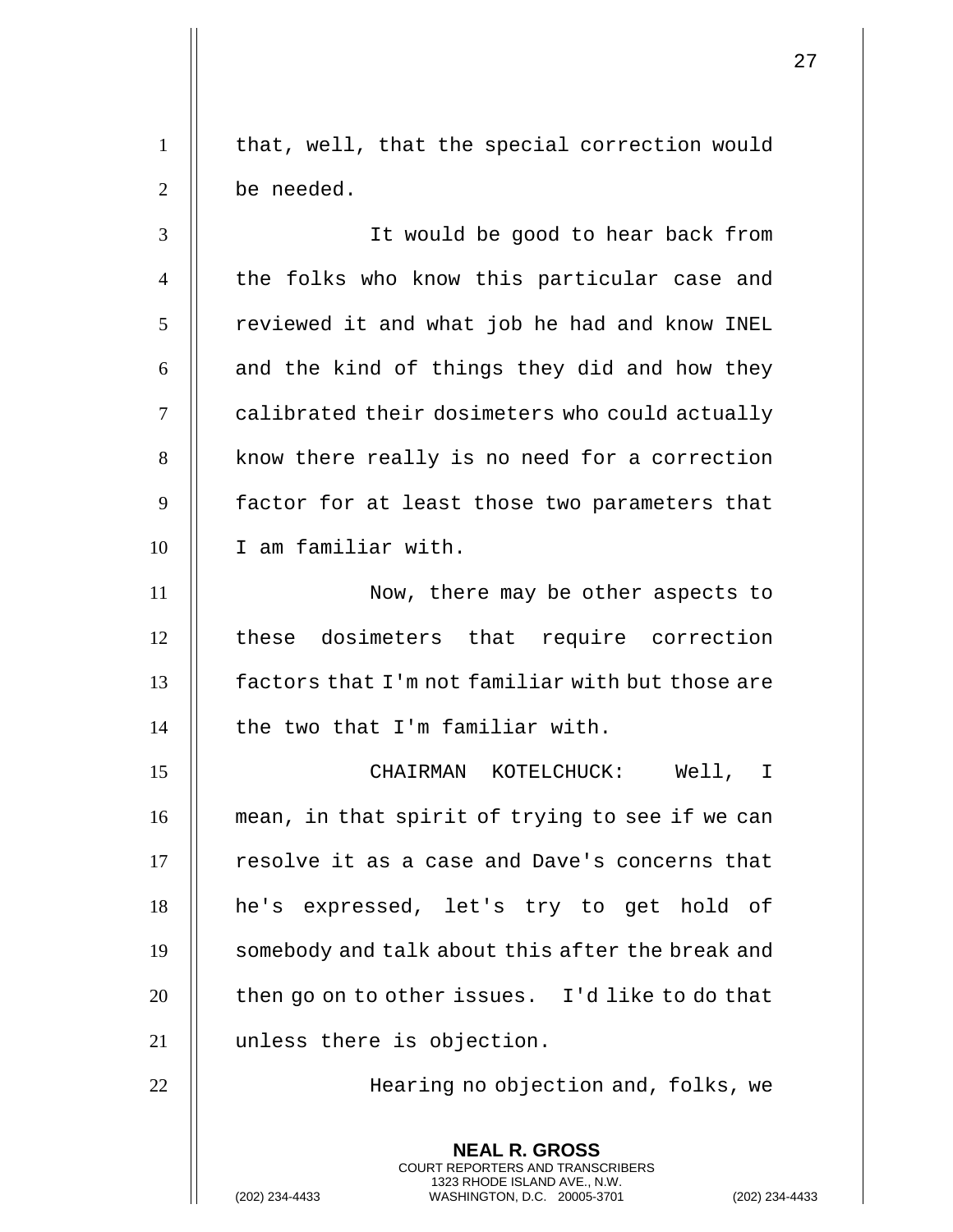| $\mathbf{1}$   | are trying to finish up as best we can 10 through                                                                                        |
|----------------|------------------------------------------------------------------------------------------------------------------------------------------|
| $\overline{2}$ | 13. This has some real urgency. So let's go                                                                                              |
| 3              | on to the next, 290.2.                                                                                                                   |
| $\overline{4}$ | MR. FARVER: Okay, 290.2. The                                                                                                             |
| 5              | finding is that the appropriate photon energy                                                                                            |
| 6              | distribution for the bladder was not applied                                                                                             |
| $\tau$         | from '94 to 2000 and this was under missed dose.                                                                                         |
| 8              | Okay. If you look at the CATI                                                                                                            |
| 9              | report, he provides information of where he                                                                                              |
| 10             | worked. Worked in the Test Reactor through                                                                                               |
| 11             | '76, SMC facility from '86 through '93 and then                                                                                          |
| 12             | at the Chemical Processing Plant from '94                                                                                                |
| 13             | through '99.                                                                                                                             |
| 14             | They're going to have different                                                                                                          |
| 15             | photon energy distributions and what we saw was                                                                                          |
| 16             | that the energy distributions that were used                                                                                             |
| 17             | for the missed dose did not match what                                                                                                   |
| 18             | information the employee provided.                                                                                                       |
| 19             | However, the information they used                                                                                                       |
| 20             | to calculate the ambient dose was correct,                                                                                               |
| 21             | their energy distributions and time periods.                                                                                             |
| 22             | So that was the basis for the finding that they                                                                                          |
|                | <b>NEAL R. GROSS</b>                                                                                                                     |
|                | <b>COURT REPORTERS AND TRANSCRIBERS</b><br>1323 RHODE ISLAND AVE., N.W.<br>(202) 234-4433<br>WASHINGTON, D.C. 20005-3701<br>$(202)$ 234- |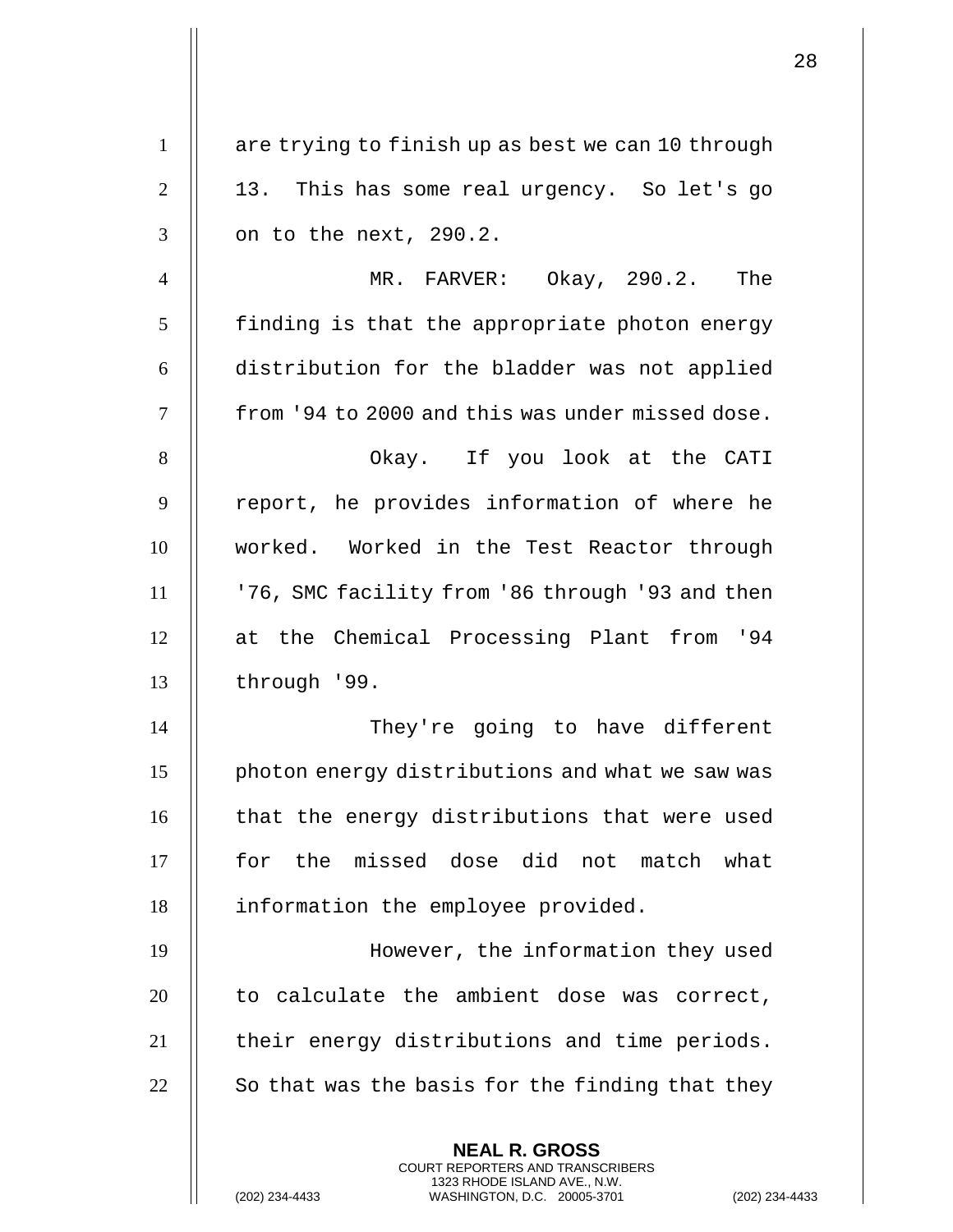| $\mathbf{1}$   | did not use the same or correct photon energy                                                                                      |
|----------------|------------------------------------------------------------------------------------------------------------------------------------|
| $\overline{2}$ | distributions.                                                                                                                     |
| 3              | And then I can go through the NIOSH                                                                                                |
| $\overline{4}$ | one or they can go through it.                                                                                                     |
| 5              | Well,<br>CHAIRMAN KOTELCHUCK:                                                                                                      |
| 6              | personally I do not quite follow you. Maybe --                                                                                     |
| $\tau$         | MR. FARVER: Okay, well, for                                                                                                        |
| 8              | example, when the person worked at the SMC                                                                                         |
| 9              | facility they should have a photon distribution                                                                                    |
| 10             | of, energy split of 90 percent 30 to 250 keV and                                                                                   |
| 11             | 10 percent greater than 250 keV.                                                                                                   |
| 12             | Then when they move to the Chemical                                                                                                |
| 13             | Processing Plant, it changes from a 90/10 to a                                                                                     |
| 14             | 20/75 energy split. So those are supposed to,                                                                                      |
| 15             | you know, coincide with the time periods that                                                                                      |
| 16             | the employee worked for those facilities.                                                                                          |
| 17             | CHAIRMAN KOTELCHUCK: Correct.                                                                                                      |
| 18             | MR. FARVER: Those values were not                                                                                                  |
| 19             | used for those time periods for the missed dose.                                                                                   |
| 20             | They were used for the ambient dose.                                                                                               |
| 21             | CHAIRMAN KOTELCHUCK: Okay, which                                                                                                   |
| 22             | was correct.                                                                                                                       |
|                | <b>NEAL R. GROSS</b>                                                                                                               |
|                | COURT REPORTERS AND TRANSCRIBERS<br>1323 RHODE ISLAND AVE., N.W.<br>(202) 234-4433<br>WASHINGTON, D.C. 20005-3701<br>$(202)$ 234-4 |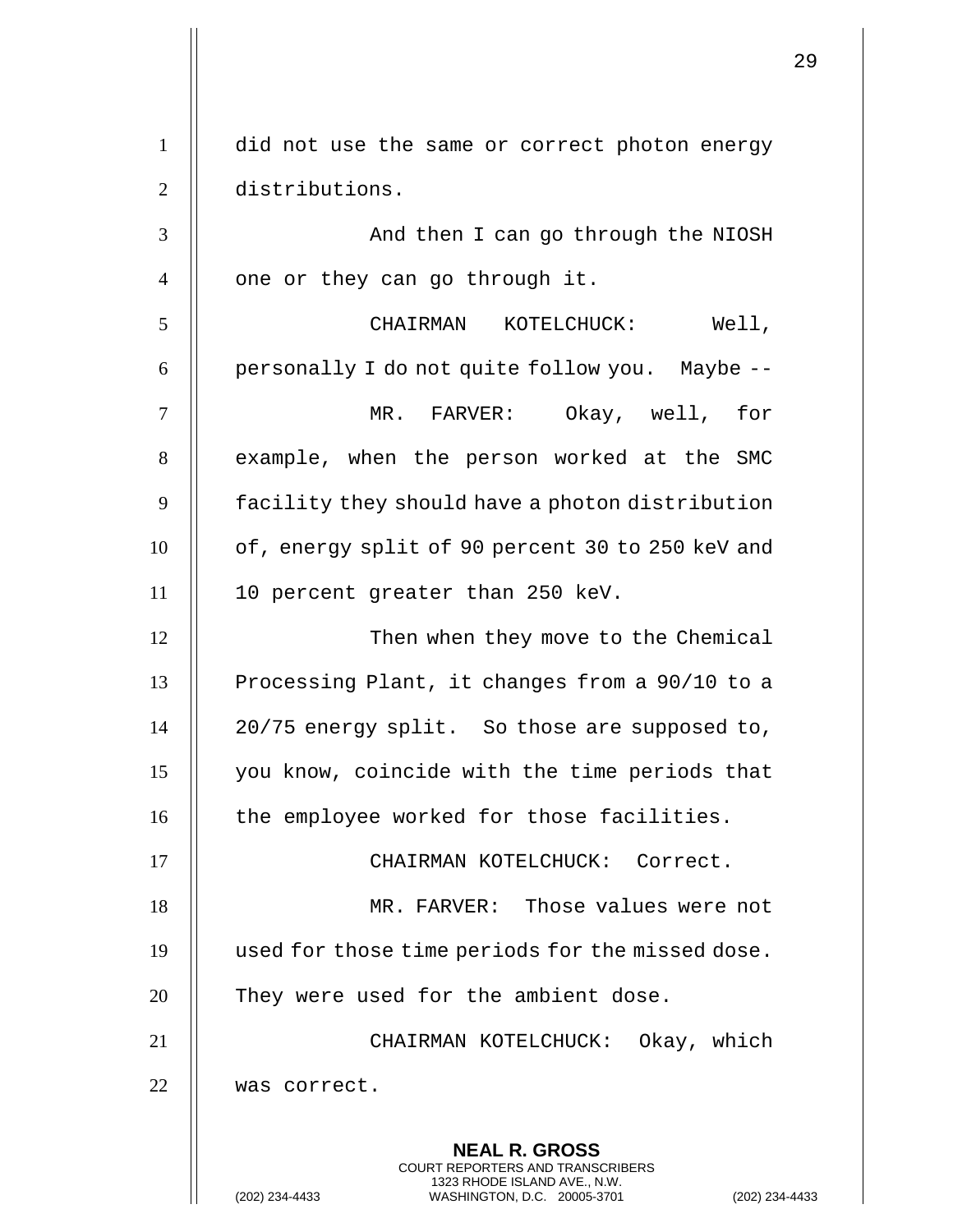|                |                                                                                                                                                                    | 30 |
|----------------|--------------------------------------------------------------------------------------------------------------------------------------------------------------------|----|
| $\mathbf{1}$   | MR. FARVER: Yes.                                                                                                                                                   |    |
| $\overline{2}$ | CHAIRMAN KOTELCHUCK: Okay. And                                                                                                                                     |    |
| 3              |                                                                                                                                                                    |    |
|                | not using them for the missed dose did not have                                                                                                                    |    |
| $\overline{4}$ | an impact?                                                                                                                                                         |    |
| 5              | MR. FARVER: According to our                                                                                                                                       |    |
| 6              | finding, if they would have used them it would                                                                                                                     |    |
| $\overline{7}$ | have raised it about three percent, the dose.                                                                                                                      |    |
| 8              | MR. SIEBERT: This is Scott. I                                                                                                                                      |    |
| 9              | just want to point out, it may have raised the                                                                                                                     |    |
| 10             | dose by three percent. However, the split that                                                                                                                     |    |
| 11             | was used, that's SMC, was 90 percent 30 to 250                                                                                                                     |    |
| 12             | That is the claimant-favorable<br>keV.                                                                                                                             |    |
| 13             | assumption.                                                                                                                                                        |    |
| 14             | CHAIRMAN KOTELCHUCK: Right.                                                                                                                                        |    |
| 15             | MR. SIEBERT: Thirty to 250 keV                                                                                                                                     |    |
| 16             | will always give you the higher PoC than the                                                                                                                       |    |
| 17             | other split.                                                                                                                                                       |    |
| 18             | So what appears to have happened                                                                                                                                   |    |
| 19             | here is the dose reconstructor looked at all the                                                                                                                   |    |
| 20             | information, not just the CATI but also the                                                                                                                        |    |
| 21             | information that was in the claim file, and                                                                                                                        |    |
| 22             | picked what they believed was the most, the                                                                                                                        |    |
|                | <b>NEAL R. GROSS</b><br><b>COURT REPORTERS AND TRANSCRIBERS</b><br>1323 RHODE ISLAND AVE., N.W.<br>(202) 234-4433<br>WASHINGTON, D.C. 20005-3701<br>(202) 234-4433 |    |

 $\begin{array}{c} \hline \end{array}$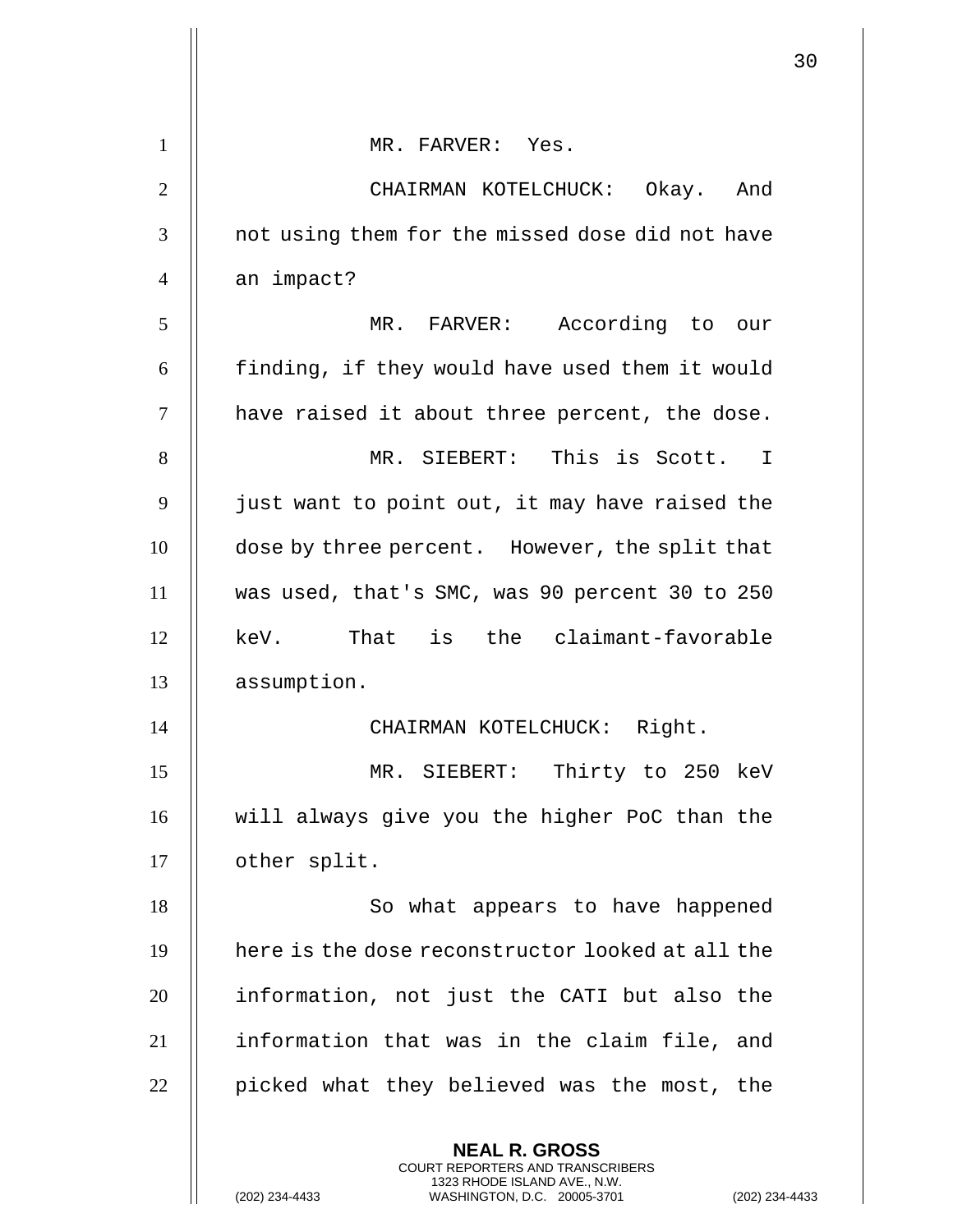**NEAL R. GROSS** COURT REPORTERS AND TRANSCRIBERS 1323 RHODE ISLAND AVE., N.W. majority of the time that they spent in any  $\parallel$  single year, where they thought that was.  $\parallel$   $\qquad$   $\qquad$   $\qquad$   $\qquad$   $\qquad$   $\qquad$   $\qquad$   $\qquad$   $\qquad$   $\qquad$   $\qquad$   $\qquad$   $\qquad$   $\qquad$   $\qquad$   $\qquad$   $\qquad$   $\qquad$   $\qquad$   $\qquad$   $\qquad$   $\qquad$   $\qquad$   $\qquad$   $\qquad$   $\qquad$   $\qquad$   $\qquad$   $\qquad$   $\qquad$   $\qquad$   $\qquad$   $\qquad$   $\qquad$   $\qquad$   $\$  well as the other facility, but SMC does have | that more claimant-favorable split so they went  $\parallel$  with that assumption for assigning the facility 7 || during that time. CHAIRMAN KOTELCHUCK: Right, so  $9\,$   $\parallel$  there was an error but it was claimant-favorable? MR. FARVER: Well, it may have been 12 | claimant-favorable, but there's not anything 13 || about that in the dose reconstruction. 14 || The DR report gives specific time periods and locations and those time periods and locations were used for the ambient dose.  $\parallel$  Now  $-$ 18 || MR. SIEBERT: And I agree that the dose reconstruction report should have stated  $\parallel$  that the facilities -- should have been stated more clearly and we state that in our response,  $\parallel$  the second to last paragraph. The DRR should

(202) 234-4433 WASHINGTON, D.C. 20005-3701 (202) 234-4433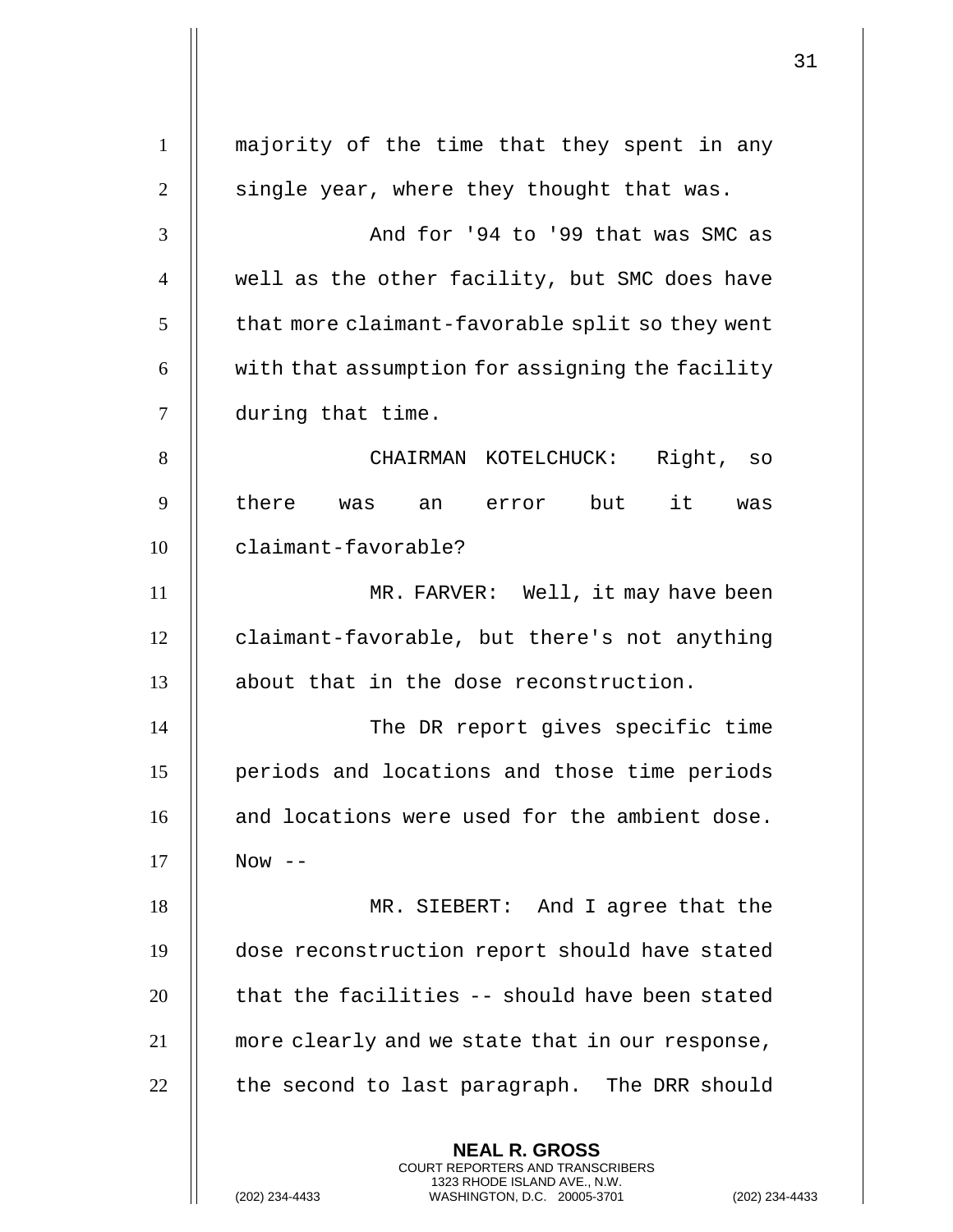have been more descriptive as to what was  $2 \parallel$  assigned, which  $-$ 

 MR. FARVER: In our opinion, the dose reconstructor screwed up and it's a QA | concern because there's nothing in any of the || files that says he was doing it to be 7 | claimant-favorable or that he recognized that | he should have been doing it this other way but  $9\,$   $\parallel$   $\,$  he  $\,$  was doing it  $\,$  because it  $\,$  was  $\,$ **claimant-favorable this other way.** So it just happens to be claimant-favorable so he must  $\parallel$  have been thinking that way but I don't -- CHAIRMAN KOTELCHUCK: That seems  $\parallel$  to me virtually an observation, that it wasn't written up properly. 16 || Conthe other hand, the resolution of  $\parallel$  the case was claimant-favorable and, | therefore, I mean, it seems to me that that is 19 | appropriate to close it, as you indicated. MR. FARVER: Oh, I agree with closing it. I just don't want to, well, I  $\parallel$  believe it's the way it should been identified.

> **NEAL R. GROSS** COURT REPORTERS AND TRANSCRIBERS 1323 RHODE ISLAND AVE., N.W.

(202) 234-4433 WASHINGTON, D.C. 20005-3701 (202) 234-4433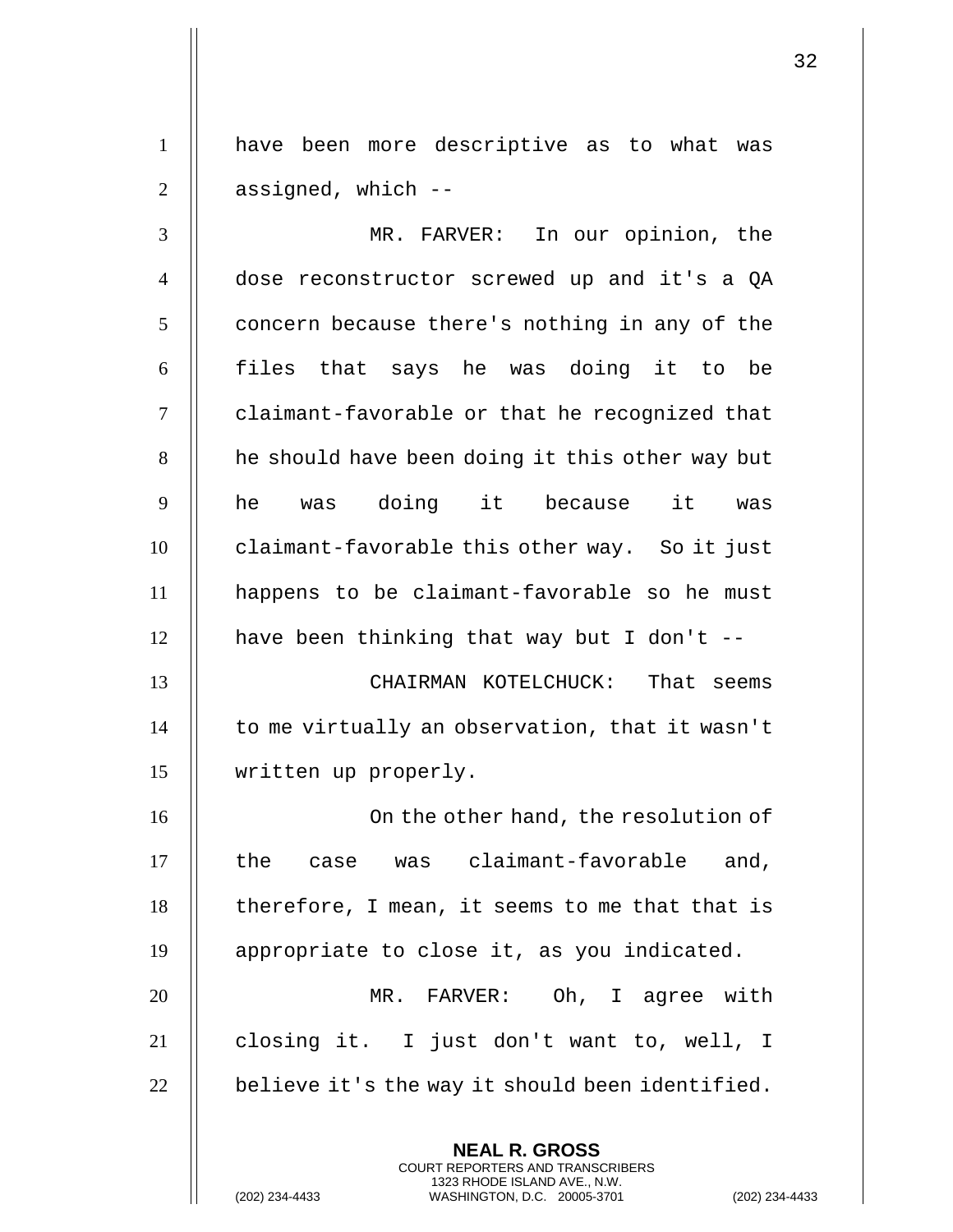|                |                                                  | 33 |
|----------------|--------------------------------------------------|----|
|                |                                                  |    |
| $\mathbf{1}$   | CHAIRMAN KOTELCHUCK: Yes.                        |    |
| $\overline{2}$ | (Simultaneous speaking.)                         |    |
| 3              | MEMBER RICHARDSON: This is David                 |    |
| $\overline{4}$ | Richardson. It wasn't consistent is the other    |    |
| 5              | thing I'm hearing.                               |    |
| 6              | So for ambient dose, there was an                |    |
| 7              | assumption in the same period that the energy    |    |
| 8              | distribution was different than this dose, and   |    |
| 9              | for recorded dose is there an assumption made    |    |
| 10             | about the energy distribution as well?           |    |
| 11             | MR. FARVER: You are correct.                     |    |
| 12             | They were different. Different assumptions       |    |
| 13             | were used for the different calculations.        |    |
| 14             | MEMBER RICHARDSON: And for me the                |    |
| 15             | key difference would be between the recorded     |    |
| 16             | dose and the missed dose assumptions in the same |    |
| 17             | periods and locations?                           |    |
| 18             | The<br>$MR$ .<br>FARVER:<br>and<br>measured      |    |
| 19             | missed dose were the same assumptions.<br>The    |    |
| 20             | ambient dose used the date and work locations    |    |
| 21             | that were stated in the dose reconstruction      |    |
| 22             | report.                                          |    |
|                |                                                  |    |
|                | <b>NEAL R. GROSS</b>                             |    |

COURT REPORTERS AND TRANSCRIBERS 1323 RHODE ISLAND AVE., N.W.

(202) 234-4433 WASHINGTON, D.C. 20005-3701 (202) 234-4433

 $\mathsf{II}$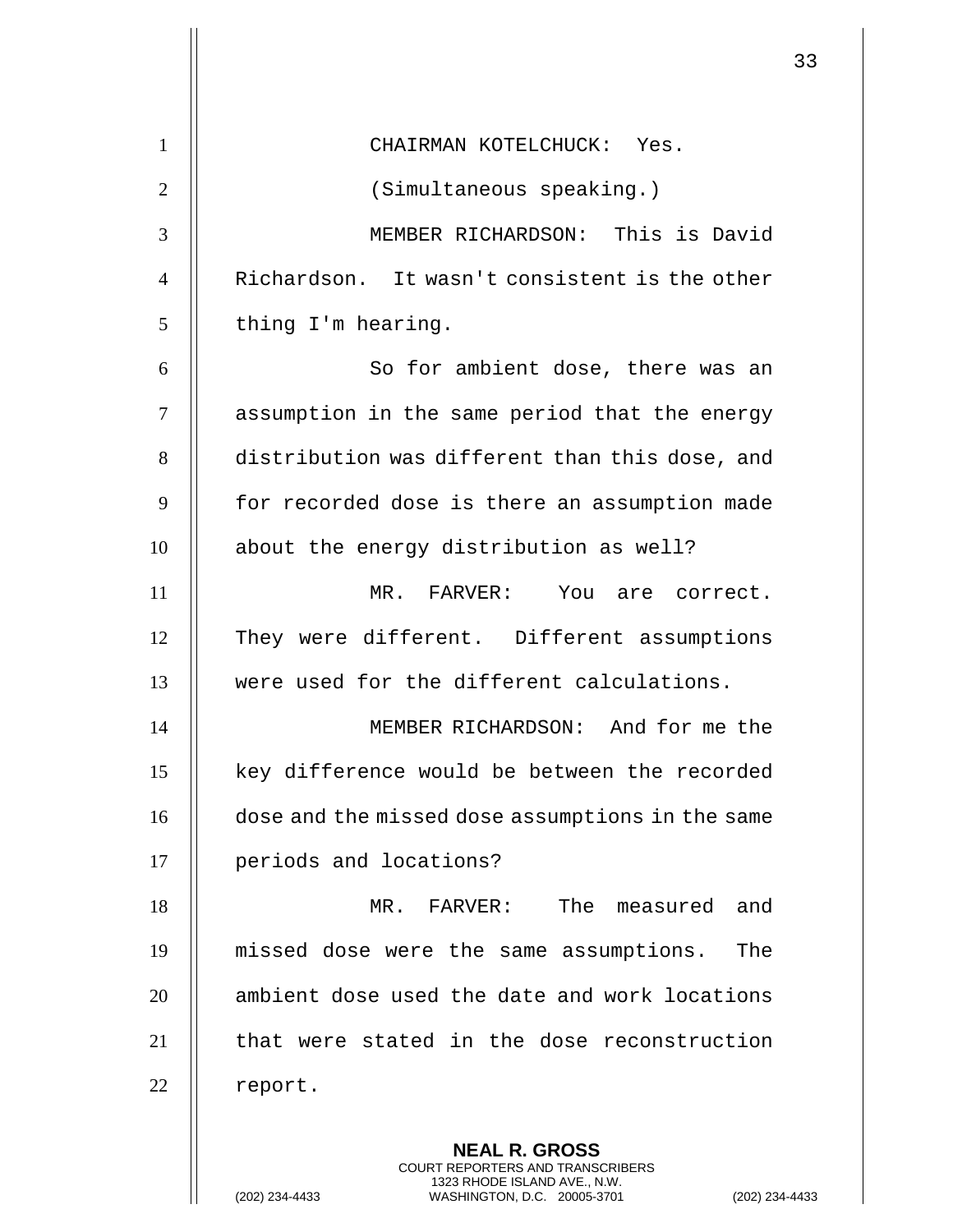| 1              | MEMBER RICHARDSON: So at minimum                                                         |
|----------------|------------------------------------------------------------------------------------------|
| $\overline{2}$ | that would be confusing, I mean, for a claimant                                          |
| 3              | to understand what had happened.                                                         |
| $\overline{4}$ | MR. FARVER: Yes.                                                                         |
| 5              | CHAIRMAN KOTELCHUCK: Oh, yes,                                                            |
| 6              | yes. But --                                                                              |
| 7              | MEMBER RICHARDSON: And is it                                                             |
| 8              | claimant-favorable for the claimant if they're                                           |
| 9              | recorded on a missed dose?<br>$\mathbb A$                                                |
| 10             | claimant-favorable assumption was made for the                                           |
| 11             | recorded and missed dose but not for the ambient                                         |
| 12             | dose, is that, or was that the reply?                                                    |
| 13             | MR. FARVER: No, the --                                                                   |
| 14             | MEMBER RICHARDSON: Vice versa?                                                           |
| 15             | MR. FARVER: NIOSH is claiming that                                                       |
| 16             | the mistake or that the energy distributions                                             |
| 17             | that they used were claimant-favorable even                                              |
| 18             | though, that if they were to use the same energy                                         |
| 19             | distributions that were in the DR report it                                              |
| 20             | would have raised the missed dose by three                                               |
| 21             | percent.                                                                                 |
| 22             | They're saying it would have been a                                                      |
|                | <b>NEAL R. GROSS</b><br>COURT REPORTERS AND TRANSCRIBERS<br>1323 RHODE ISLAND AVE., N.W. |
|                | (202) 234-4433<br>WASHINGTON, D.C. 20005-3701<br>$(202)$ 234-4                           |

 $\mathbf{1}$  $\mathsf{l}$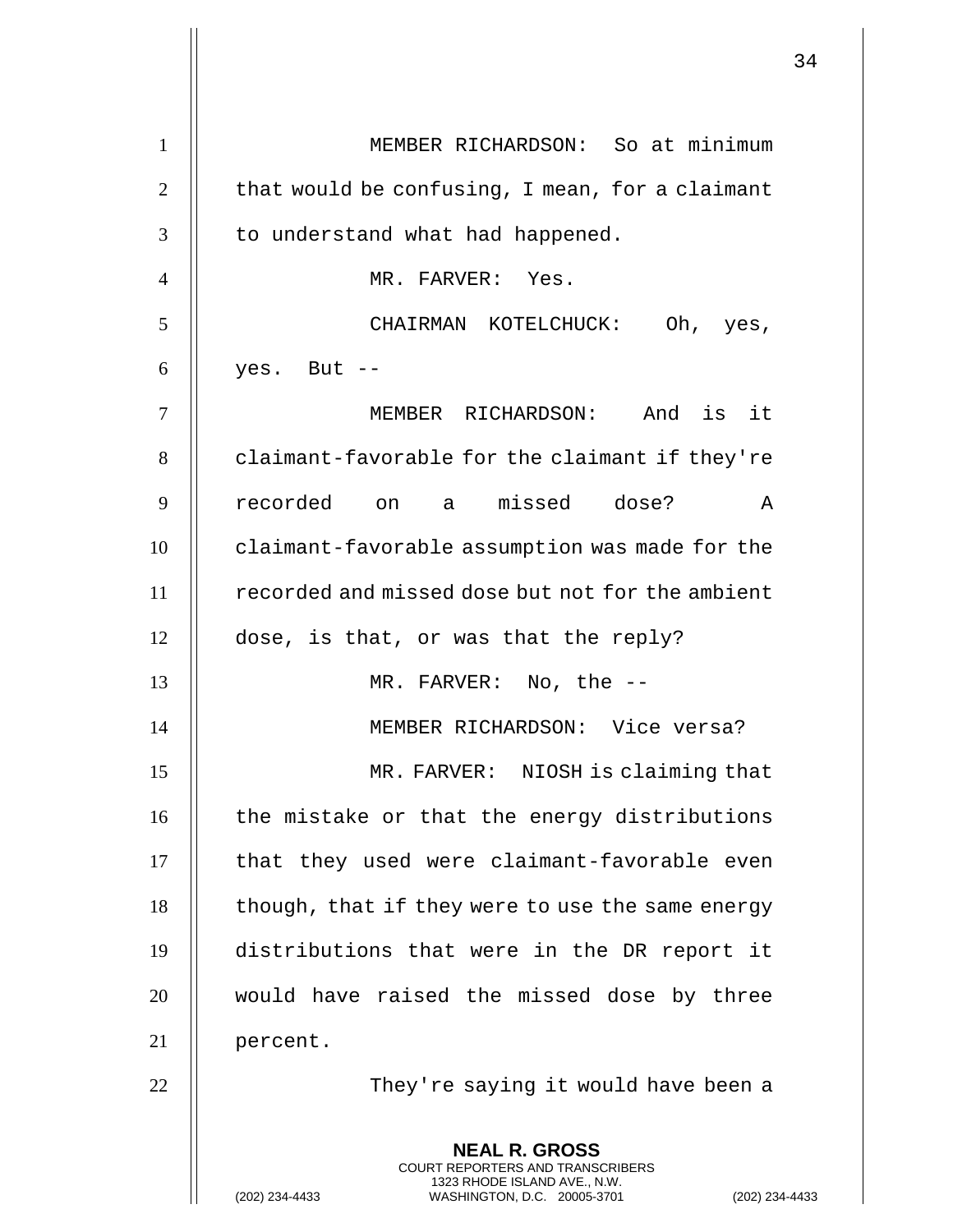| $\mathbf{1}$   | higher dose but it would have been<br>less                                                                                                                       |
|----------------|------------------------------------------------------------------------------------------------------------------------------------------------------------------|
| $\overline{2}$ | claimant-favorable because the<br>energy                                                                                                                         |
| 3              | distribution was different.                                                                                                                                      |
| $\overline{4}$ | Right.<br>CHAIRMAN KOTELCHUCK:                                                                                                                                   |
| 5              | MEMBER RICHARDSON:<br>I guess what                                                                                                                               |
| 6              | I'm asking, if there were two sets of                                                                                                                            |
| 7              | assumptions about the energy distribution and                                                                                                                    |
| 8              | they were applied differently for the ambient                                                                                                                    |
| 9              | you're saying from the missed dose and recorded                                                                                                                  |
| 10             | dose and it would seem that the<br>most                                                                                                                          |
| 11             | claimant-favorable would be the<br>most                                                                                                                          |
| 12             | claimant-favorable energy distribution                                                                                                                           |
| 13             | assumption applied to all three components of                                                                                                                    |
| 14             | the dose.                                                                                                                                                        |
| 15             | MR. FARVER: I would think so. If                                                                                                                                 |
| 16             | you're going to claim that it's                                                                                                                                  |
| 17             | claimant-favorable, you would apply it to all                                                                                                                    |
| 18             | of them.                                                                                                                                                         |
| 19             | MEMBER RICHARDSON: Yes.                                                                                                                                          |
| 20             | MEMBER GRIFFON:<br>$\mathbf I$<br>mean, I agree                                                                                                                  |
| 21             | with David Richardson. This is Mark Griffon,                                                                                                                     |
| 22             | by the way.                                                                                                                                                      |
|                | <b>NEAL R. GROSS</b><br><b>COURT REPORTERS AND TRANSCRIBERS</b><br>1323 RHODE ISLAND AVE., N.W.<br>(202) 234-4433<br>WASHINGTON, D.C. 20005-3701<br>$(202)$ 234- |

 $\mathsf{I}$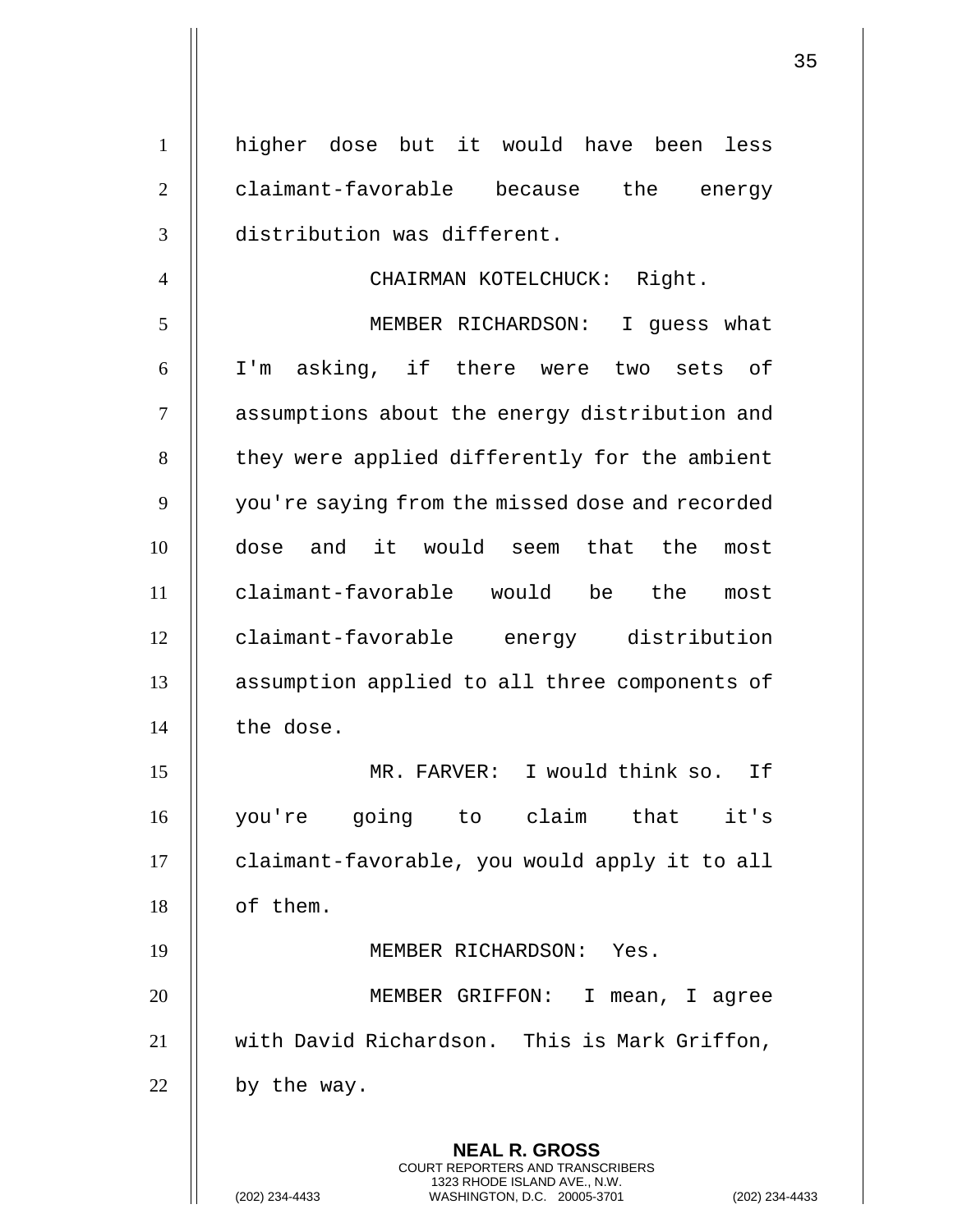**NEAL R. GROSS** COURT REPORTERS AND TRANSCRIBERS 1 | CHAIRMAN KOTELCHUCK: Hi, Mark. 2 Welcome. 3 MEMBER GRIFFON: I agree with 4 David's point on that and I wonder if NIOSH has  $5$  | a response to that. 6 I mean, either way, I think you  $7$  | close it but, you know, if what I'm thinking is  $8$  | true, I think I stand with Doug's finding, that 9  $\parallel$  it's a QA, likely a QA problem and still can be 10 closed. But, you know, just wonder if NIOSH 11 | has a response to that, that last discussion. 12 MR. SIEBERT: Well, this is Scott.  $13$  || All I can say is I agree that it seems to make  $14$   $\parallel$  sense that they should have been consistent 15 || across the board. 16 || So, I mean, that's all I can -- And 17 more importantly, the dose reconstruction 18 || report should have reflected the facilities  $19$   $\parallel$  that were specifically broken out and used in  $20$  || each of the components if they were different. 21 || So I can't really say why the  $22$   $\parallel$  ambient used a different energy split than the

1323 RHODE ISLAND AVE., N.W.

(202) 234-4433 WASHINGTON, D.C. 20005-3701 (202) 234-4433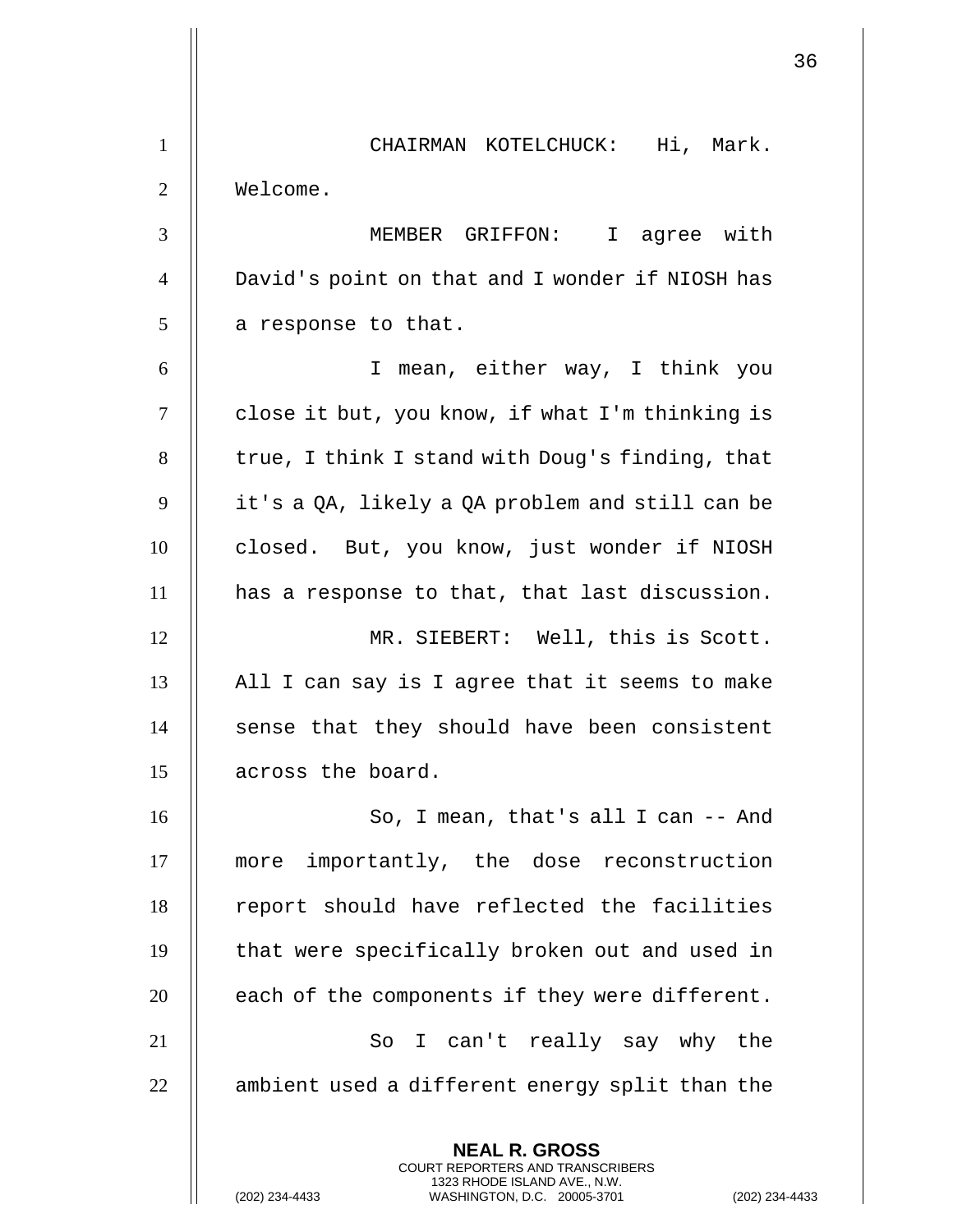**NEAL R. GROSS** COURT REPORTERS AND TRANSCRIBERS 1323 RHODE ISLAND AVE., N.W. 1 | recorded and missed, and we've gone back and 2 we've looked at the case and I can't tell you  $3 \parallel$  why. 4 CHAIRMAN KOTELCHUCK: But you can  $5$   $\parallel$  be confident that the resolution was a correct 6 | resolution on the case? 7 MR. SIEBERT: Well, changing the  $8$  | facilities on the ambient is going to have very, 9 || very little impact on the overall PoC. 10 || CHAIRMAN KOTELCHUCK: Right. 11 MR. SIEBERT: As well as the fact  $12$  | that, as we point out at the end of this, this 13 declaim has been reworked due to additional 14 **cancers** and it's already been compensated. 15 CHAIRMAN KOTELCHUCK: Aha. Then 16 if it has already been compensated, I think we 17 || all understand where the errors are and that it 18 || was an error and since it has been compensated  $19$  || that, I think, should close it. 20 MEMBER MUNN: Agreed, it should be 21 || closed. However, I think the issue begs one  $22$   $\parallel$  other observation and that is we want things to

(202) 234-4433 WASHINGTON, D.C. 20005-3701 (202) 234-4433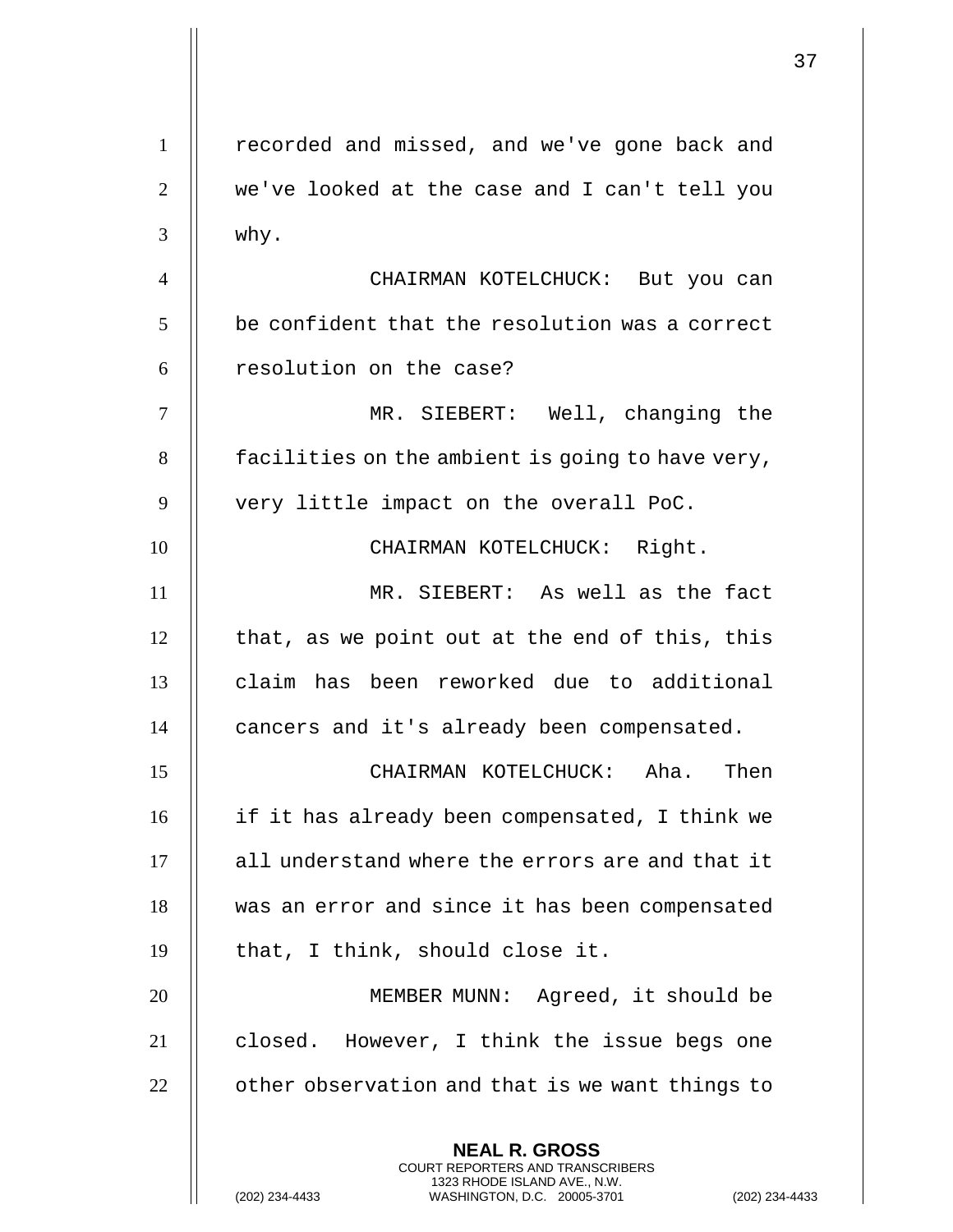1 | be favorable to the client and to the claimant 2 II in cases where we do not have information that 3 would cause us to feel that there was more 4 || accurate assessment available.

 In cases where you have information  $\parallel$  that leads you to believe that a figure is more  $\parallel$  accurate than what would be considered, quote, 8 claimant-favorable, end quote, my 9 || understanding is that we are to err on the side **o** of accuracy when at all possible. Is that not the case?

12 || And I don't know about this case. 13 | One can't speak to that without having seen it 14 || and worked it but it would seem that, and 15 || especially in these larger sites, if we have 16 || real confidence in something like, perhaps, 17 | ambient exposures, then it would seem logical 18 | to use those without correction. I don't know  $19$   $\parallel$  that that's the case. Just pointing out that 20 it might be.

21 DR. MAURO: This is John. I think  $22$   $\parallel$  our dilemma is we're not sure if we have a

> **NEAL R. GROSS** COURT REPORTERS AND TRANSCRIBERS 1323 RHODE ISLAND AVE., N.W.

(202) 234-4433 WASHINGTON, D.C. 20005-3701 (202) 234-4433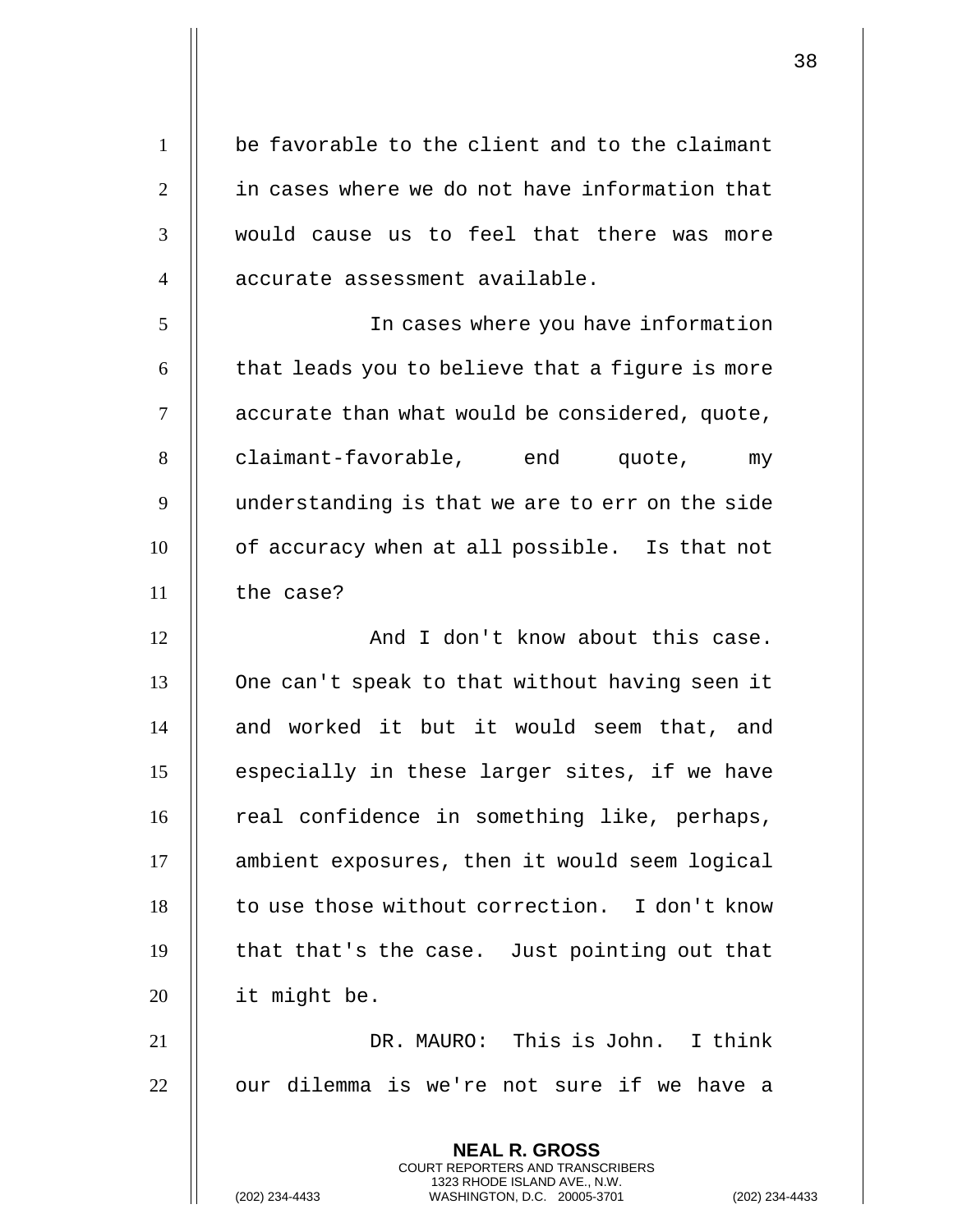| $\mathbf{1}$   | quality assurance breakdown here or the actual                                                                                                                     |
|----------------|--------------------------------------------------------------------------------------------------------------------------------------------------------------------|
| $\overline{2}$ | dose reconstructor used an expediency method.                                                                                                                      |
| 3              | MEMBER MUNN: Well, yes.                                                                                                                                            |
| $\overline{4}$ | DR. MAURO: Let's get through this                                                                                                                                  |
| 5              | quickly, and didn't tell his story completely                                                                                                                      |
| 6              | in his dose reconstruction but he knew exactly                                                                                                                     |
| 7              | what he was doing and why he was doing it and                                                                                                                      |
| 8              | he felt that his outcome is appropriate within                                                                                                                     |
| 9              | the boundaries of the discretion he has under                                                                                                                      |
| 10             | the regs.                                                                                                                                                          |
| 11             | So, I mean, really it's a matter of                                                                                                                                |
| 12             | whether or not this was, in fact, an error that                                                                                                                    |
| 13             | ended up being an error with no consequences or                                                                                                                    |
| 14             | was it that the person just used an expediency                                                                                                                     |
| 15             | to get through the process quickly but didn't                                                                                                                      |
| 16             | document it accurately and that's where it                                                                                                                         |
| 17             | really leaves us as far as, like, a bookkeeping                                                                                                                    |
| 18             | issue.                                                                                                                                                             |
| 19             | MEMBER MUNN: Yes, thank you, John.                                                                                                                                 |
| 20             | That's much better said. Thanks.                                                                                                                                   |
| 21             | CHAIRMAN KOTELCHUCK: Yes, and we                                                                                                                                   |
| 22             | don't know. It's classified as Classification                                                                                                                      |
|                | <b>NEAL R. GROSS</b><br><b>COURT REPORTERS AND TRANSCRIBERS</b><br>1323 RHODE ISLAND AVE., N.W.<br>(202) 234-4433<br>WASHINGTON, D.C. 20005-3701<br>(202) 234-4433 |

 $\mathsf{I}$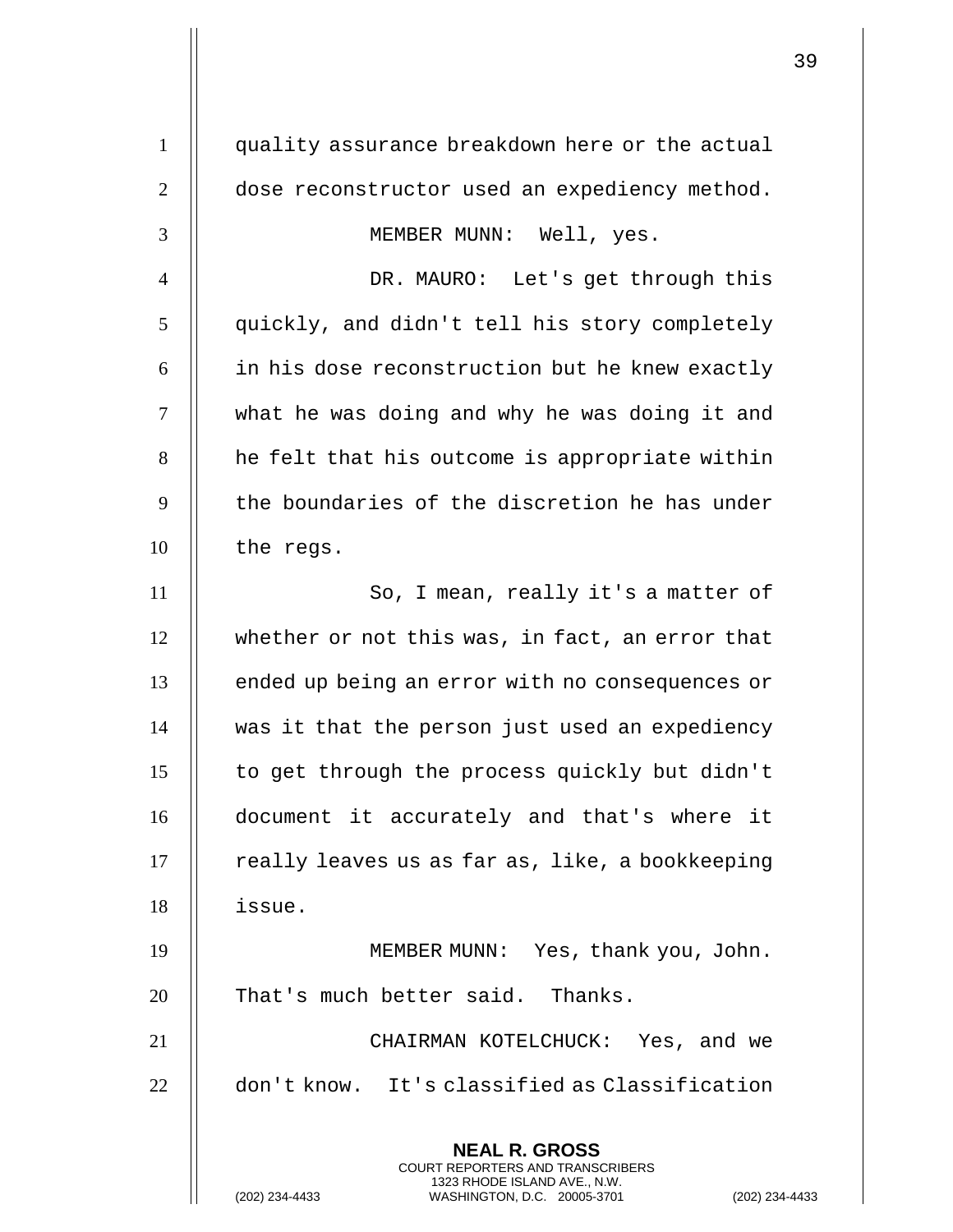| $\mathbf{1}$   | E which, somebody, do remind me, I don't have                                                                                                                     |
|----------------|-------------------------------------------------------------------------------------------------------------------------------------------------------------------|
| $\overline{2}$ | it in front of me, what does that stand for, what                                                                                                                 |
| 3              | kind of an error?                                                                                                                                                 |
| $\overline{4}$ | MEMBER MUNN: We need to go back to                                                                                                                                |
| 5              | the beginning whenever that question is asked.                                                                                                                    |
| 6              | MR. STIVER: Type E is a QA issue.                                                                                                                                 |
| 7              | MEMBER MUNN: Yes. Thank you,                                                                                                                                      |
| 8              | Matt.                                                                                                                                                             |
| 9              | CHAIRMAN KOTELCHUCK: Okay, thank                                                                                                                                  |
| 10             | you. I think we should, unless people, oh,                                                                                                                        |
| 11             | other Subcommittee Members, unless you object,                                                                                                                    |
| 12             | I think we should go on. Close this and go on.                                                                                                                    |
| 13             | I mean, we should be accurate and                                                                                                                                 |
| 14             | that's what we're going over it for. If it was                                                                                                                    |
| 15             | a question that the case was already closed, we                                                                                                                   |
| 16             | wouldn't even look at this, right?                                                                                                                                |
| 17             | We're looking at it because we want                                                                                                                               |
| 18             | to be accurate but it's clear that we can't say                                                                                                                   |
| 19             | why the dose reconstructor did what he or she                                                                                                                     |
| 20             | did. And we hope that will be helpful to NIOSH                                                                                                                    |
| 21             | as they go through other cases. Could we leave                                                                                                                    |
| 22             | it at that and close?                                                                                                                                             |
|                | <b>NEAL R. GROSS</b><br><b>COURT REPORTERS AND TRANSCRIBERS</b><br>1323 RHODE ISLAND AVE., N.W.<br>(202) 234-4433<br>WASHINGTON, D.C. 20005-3701<br>$(202)$ 234-4 |

 $\mathbf{1}$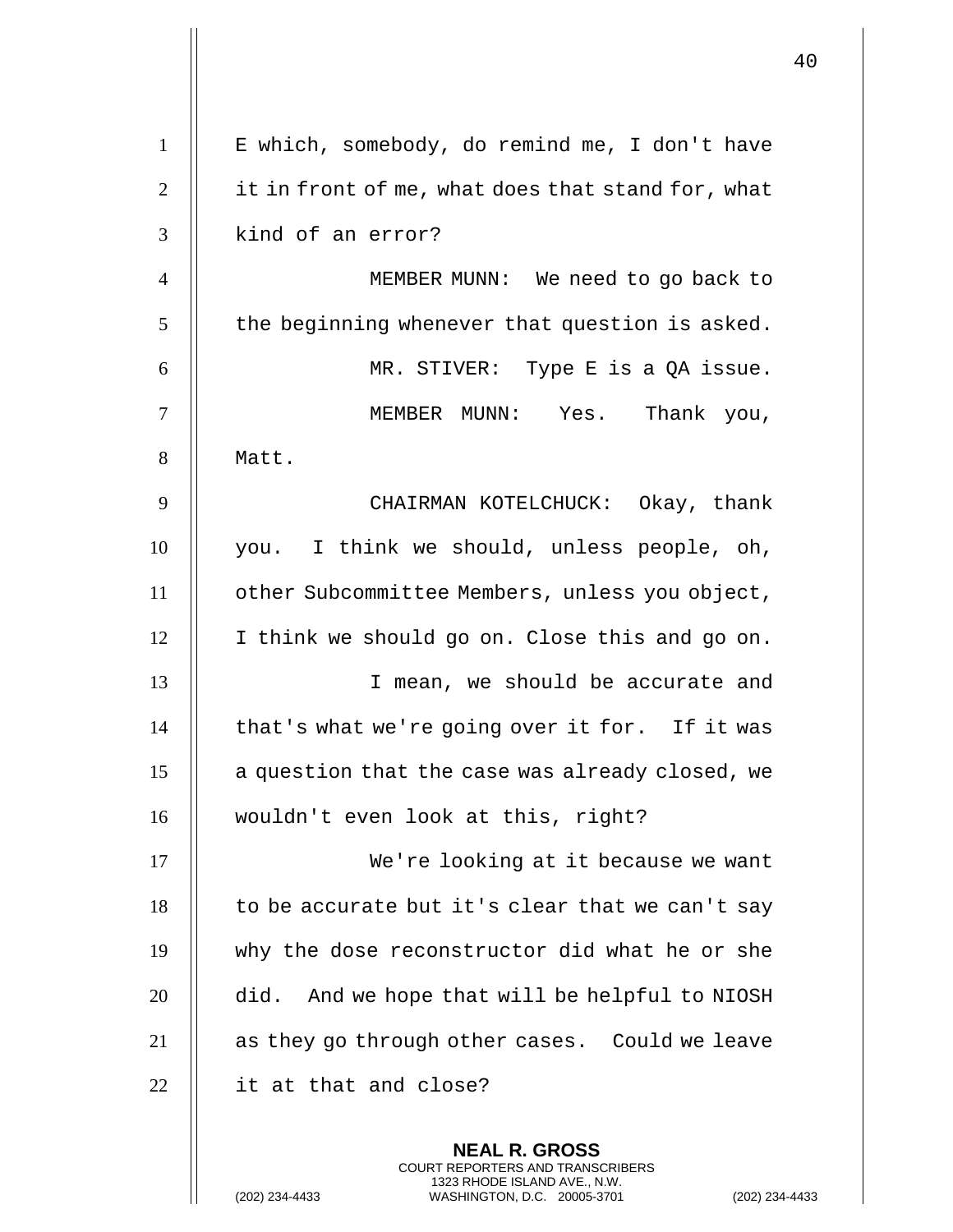|                |                                                                                                                                                             | 41 |
|----------------|-------------------------------------------------------------------------------------------------------------------------------------------------------------|----|
| $\mathbf{1}$   | MEMBER MUNN: Fine with me.                                                                                                                                  |    |
| $\overline{2}$ | CHAIRMAN KOTELCHUCK: Others?                                                                                                                                |    |
| 3              | Mark? Dave, I know you're concerned. Mark?                                                                                                                  |    |
| $\overline{4}$ | MEMBER GRIFFON: Yes, I guess, you                                                                                                                           |    |
| 5              | know, not to dwell on this too much but I think                                                                                                             |    |
| 6              | if it, you know, it seems like maybe it was a                                                                                                               |    |
| $\overline{7}$ | claimant-favorable decision by a dose                                                                                                                       |    |
| 8              | reconstructor but did they not sort of go                                                                                                                   |    |
| 9              | against their own procedures and --                                                                                                                         |    |
| 10             | CHAIRMAN KOTELCHUCK: They did.                                                                                                                              |    |
| 11             | MEMBER GRIFFON: And it should have                                                                                                                          |    |
| 12             | probably been documented. I mean, I think                                                                                                                   |    |
| 13             | it's, you know, I just --                                                                                                                                   |    |
| 14             | CHAIRMAN KOTELCHUCK:<br>There was no                                                                                                                        |    |
| 15             |                                                                                                                                                             |    |
| 16             | MEMBER GRIFFON: -- wonder about                                                                                                                             |    |
| 17             | that. You wonder if it's a higher dose and they                                                                                                             |    |
| 18             | would stick strictly to these ratios and break                                                                                                              |    |
| 19             | out the dose that way. Maybe John's right.                                                                                                                  |    |
| 20             | But, I mean, I think it's a question of we may                                                                                                              |    |
| 21             | not be able to determine this. That's the                                                                                                                   |    |
| 22             | problem, right?                                                                                                                                             |    |
|                | <b>NEAL R. GROSS</b><br>COURT REPORTERS AND TRANSCRIBERS<br>1323 RHODE ISLAND AVE., N.W.<br>(202) 234-4433<br>(202) 234-4433<br>WASHINGTON, D.C. 20005-3701 |    |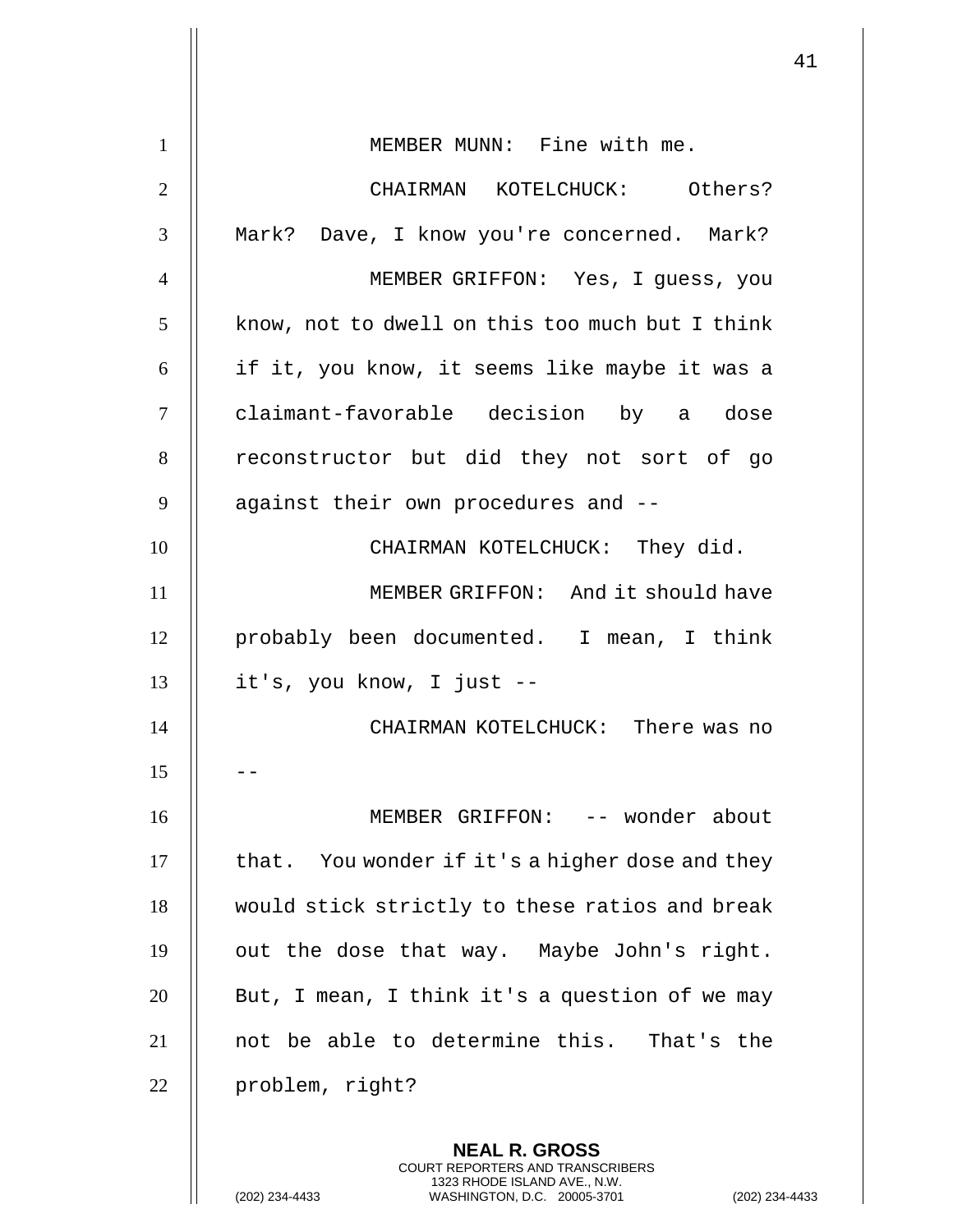|                |                                                                                                                                                                    | 42 |
|----------------|--------------------------------------------------------------------------------------------------------------------------------------------------------------------|----|
| $\mathbf{1}$   | CHAIRMAN KOTELCHUCK: That's the                                                                                                                                    |    |
| $\overline{2}$ | point. I feel we don't know and we can't know                                                                                                                      |    |
| 3              | at this point.                                                                                                                                                     |    |
| $\overline{4}$ | MEMBER GRIFFON: Yes, yes.                                                                                                                                          |    |
| 5              | CHAIRMAN KOTELCHUCK: And it has                                                                                                                                    |    |
| 6              | been reviewed and nobody knows exactly why the                                                                                                                     |    |
| $\tau$         | person did it. It could be that it was a                                                                                                                           |    |
| 8              | reasonable decision or it could be an error, you                                                                                                                   |    |
| 9              | know, a quality assurance error. But I don't                                                                                                                       |    |
| 10             | think the Subcommittee can do anything further                                                                                                                     |    |
| 11             | about it and, therefore, there's reason to go                                                                                                                      |    |
| 12             | on with a long agenda.                                                                                                                                             |    |
| 13             | MEMBER GRIFFON: Yes, okay.                                                                                                                                         |    |
| 14             | CHAIRMAN KOTELCHUCK: David?                                                                                                                                        |    |
| 15             | MEMBER RICHARDSON: Yes, I mean, I                                                                                                                                  |    |
| 16             | feel it's an error that should be noted. It                                                                                                                        |    |
| 17             | sounds like there's agreement on that.                                                                                                                             |    |
| 18             | CHAIRMAN KOTELCHUCK: Yes, it is                                                                                                                                    |    |
| 19             | and it is so noted within E, so Category E, so                                                                                                                     |    |
| 20             | an error. So this should be closed.                                                                                                                                |    |
| 21             | And I believe the next one is, Doug,                                                                                                                               |    |
| 22             | is that not a Mound case? 323, is that the next                                                                                                                    |    |
|                | <b>NEAL R. GROSS</b><br><b>COURT REPORTERS AND TRANSCRIBERS</b><br>1323 RHODE ISLAND AVE., N.W.<br>(202) 234-4433<br>WASHINGTON, D.C. 20005-3701<br>(202) 234-4433 |    |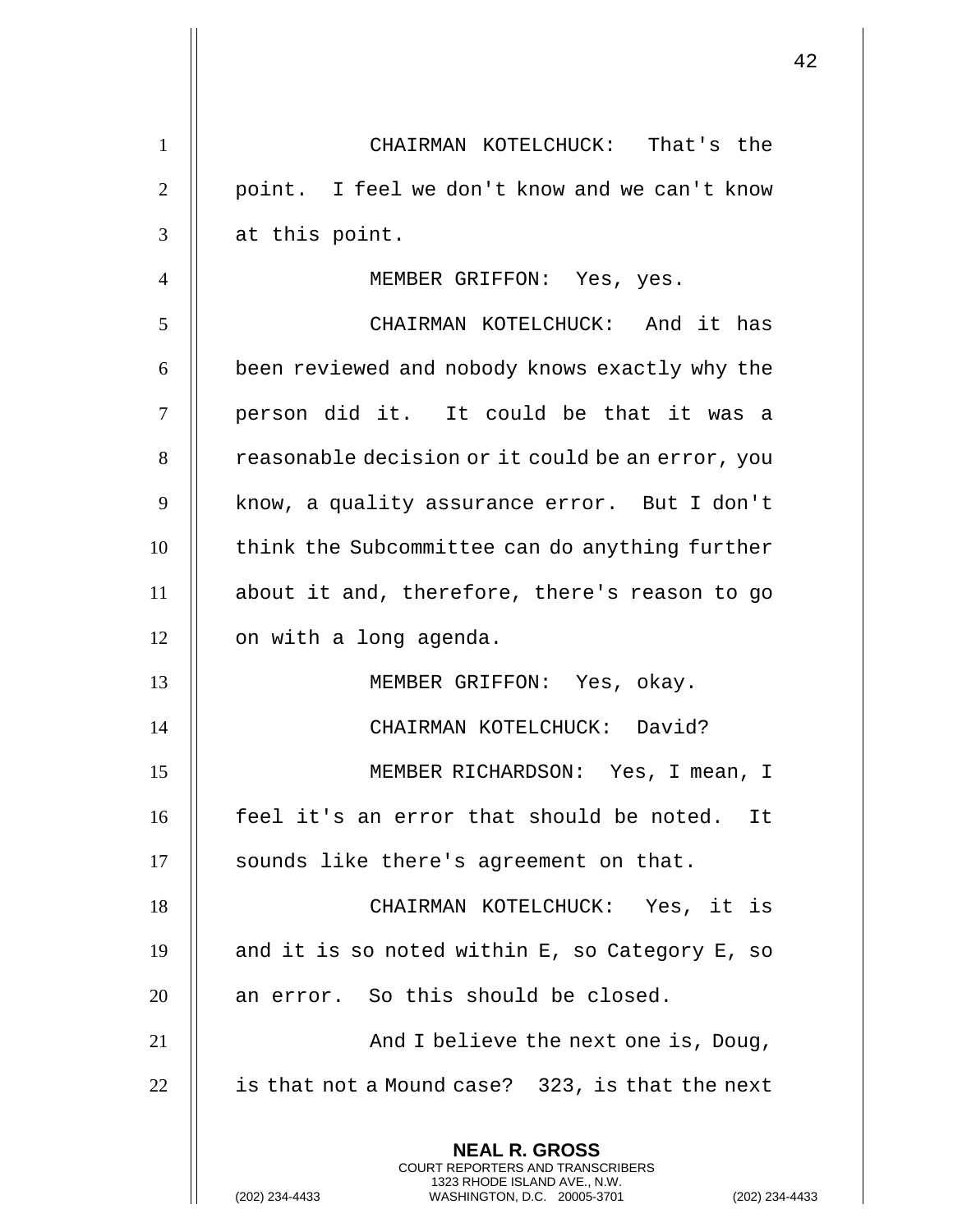43 **NEAL R. GROSS** COURT REPORTERS AND TRANSCRIBERS 1323 RHODE ISLAND AVE., N.W. (202) 234-4433 WASHINGTON, D.C. 20005-3701 (202) 234-4433  $1 \parallel$  one?  $2 \parallel$  MR. FARVER: No, we --3 || CHAIRMAN KOTELCHUCK: We missed 4 II that. 5 MR. FARVER: 290.3. 6 CHAIRMAN KOTELCHUCK: Oh, my 7 goodness. Okay, yes, I'm sorry, the other 8 | findings on 290. I'm sorry. I forgot that  $9$  | there were several. In fact, there were seven 10 | or eight of them. No, a couple. Anyway, do go  $11$   $\parallel$  ahead. 12 || MR. FARVER: This is a pretty -- one  $13$  || has to do with the whole body count and the use 14 | of a reporting level for MDA. In this case the 15 whole body count was listed as less than one 16 microcurie or -- 17 CHAIRMAN KOTELCHUCK: Folks, I'm 18 || sorry. I gave an incorrect suggestion. We 19 | need to go back to 290.3. 20 || MR. FARVER: Okay. 21 || CHAIRMAN KOTELCHUCK: Or 290.2 22 | actually.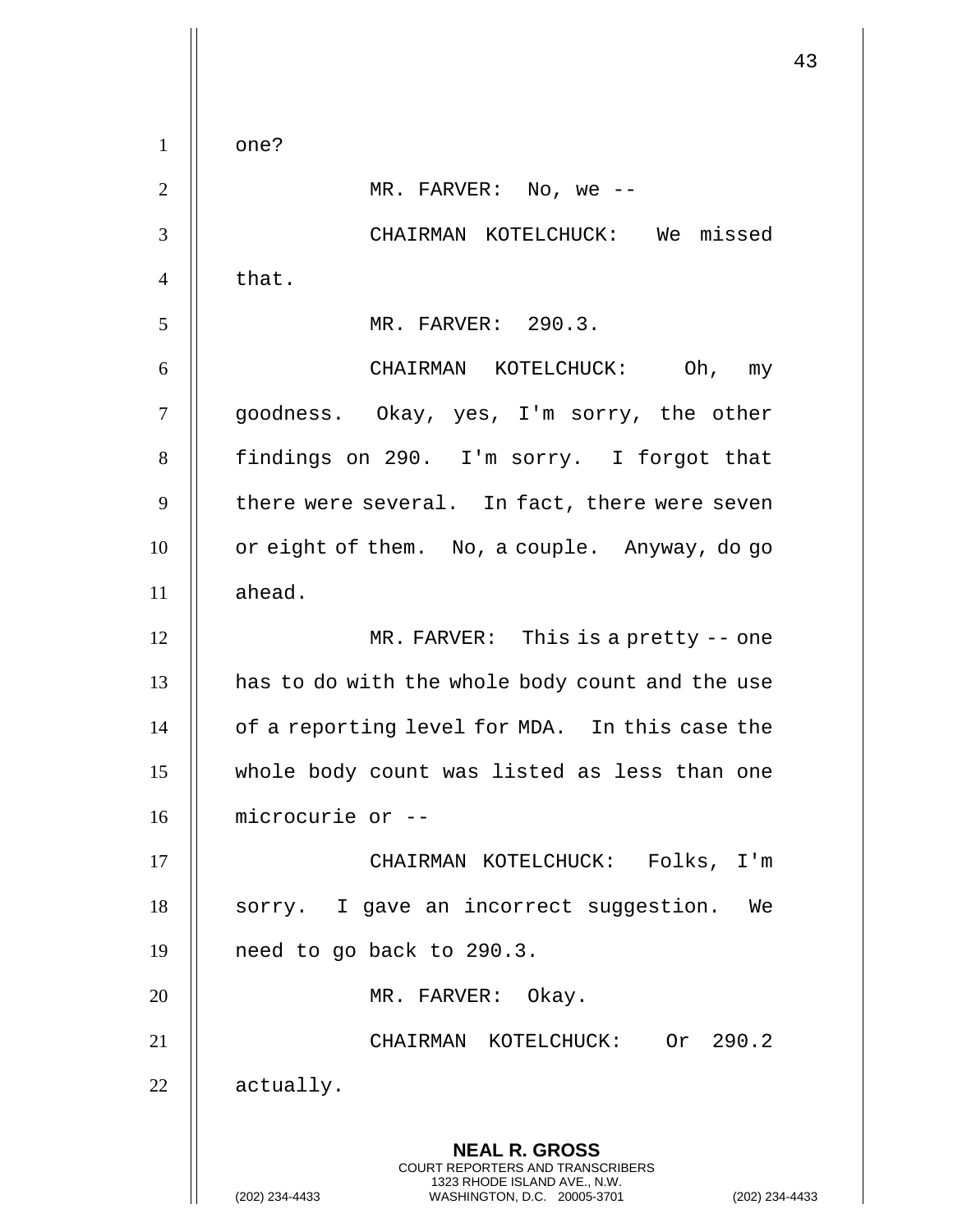|                |                                                                                                                                                             | 44 |
|----------------|-------------------------------------------------------------------------------------------------------------------------------------------------------------|----|
| $\mathbf{1}$   | MR. FARVER: 90.2. What do we want                                                                                                                           |    |
| $\overline{2}$ | to do with 290.2?                                                                                                                                           |    |
| 3              | CHAIRMAN KOTELCHUCK: I believe it                                                                                                                           |    |
| $\overline{4}$ | was the next one that we were to consider.                                                                                                                  |    |
| 5              | MR. KATZ: That's 290.3, Dave.                                                                                                                               |    |
| 6              | CHAIRMAN KOTELCHUCK: Okay.                                                                                                                                  |    |
| $\overline{7}$ | MR. KATZ: That's what Doug's                                                                                                                                |    |
| 8              | reporting on.                                                                                                                                               |    |
| 9              | CHAIRMAN KOTELCHUCK: Okay.                                                                                                                                  |    |
| 10             | MR. FARVER: Okay, 290.3.                                                                                                                                    |    |
| 11             |                                                                                                                                                             |    |
|                | CHAIRMAN KOTELCHUCK: Alright.                                                                                                                               |    |
| 12             | MR. FARVER: No justification for                                                                                                                            |    |
| 13             | the use of the MDA value when the intake was                                                                                                                |    |
| 14             | unknown. Okay, the whole body count results                                                                                                                 |    |
| 15             | were reported as less than reporting of --                                                                                                                  |    |
| 16             | MS. GOGLIOTTI:<br>I'm<br>SO<br>sorry.                                                                                                                       |    |
| 17             | What page is that?                                                                                                                                          |    |
| 18             | MR. FARVER: Bottom of Page 25.                                                                                                                              |    |
| 19             | MS. GOGLIOTTI: Thanks.                                                                                                                                      |    |
| 20             | MR. FARVER: And it was just                                                                                                                                 |    |
| 21             | written up as less than 0.1 microcuries for                                                                                                                 |    |
| 22             | whole body count, which was higher than the MDA                                                                                                             |    |
|                | <b>NEAL R. GROSS</b><br>COURT REPORTERS AND TRANSCRIBERS<br>1323 RHODE ISLAND AVE., N.W.<br>(202) 234-4433<br>WASHINGTON, D.C. 20005-3701<br>(202) 234-4433 |    |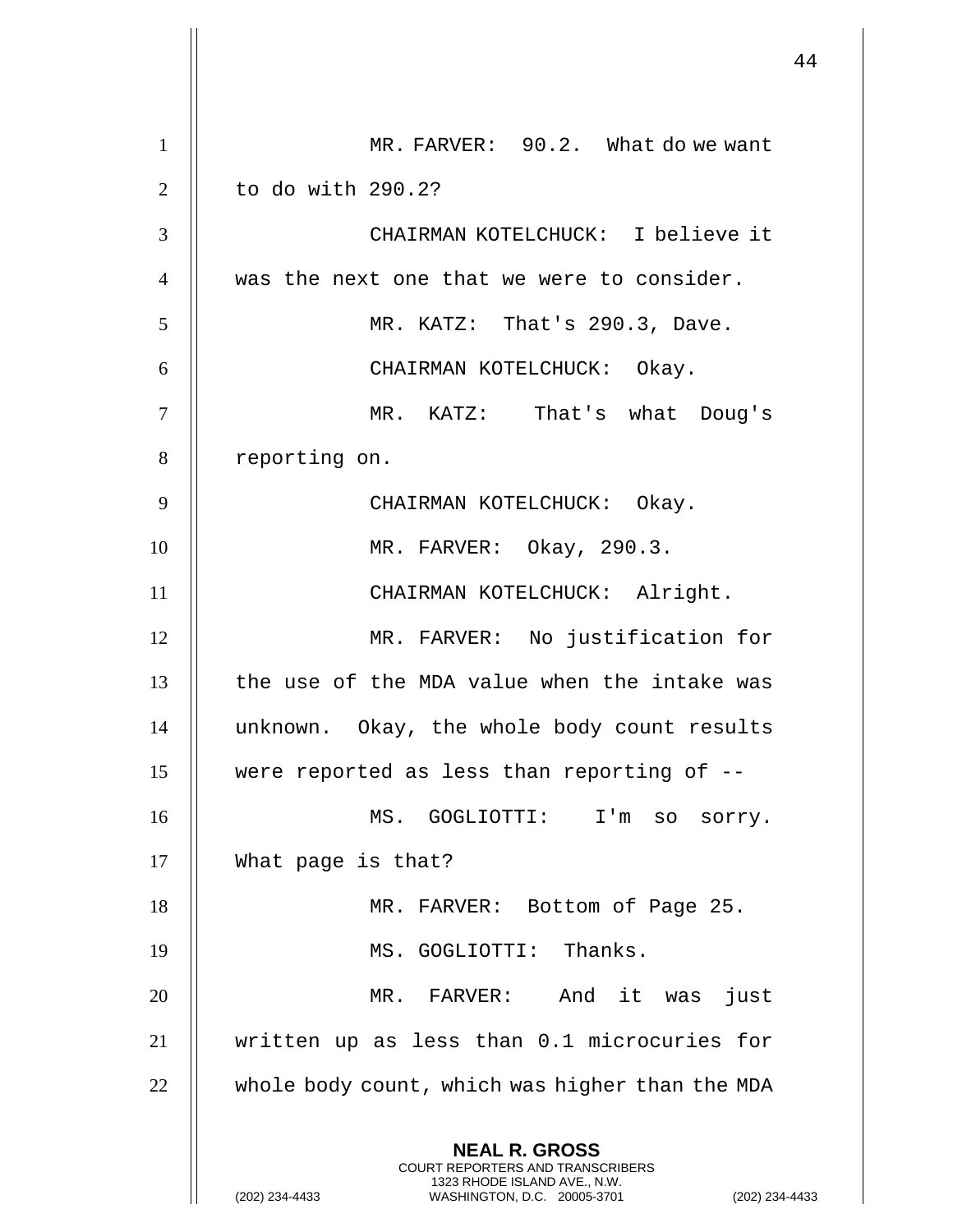| $\mathbf{1}$   | of 12 nanocuries.                                                                             |
|----------------|-----------------------------------------------------------------------------------------------|
| $\overline{2}$ | But in the calculations, the dose                                                             |
| 3              | reconstructor used 12 nanocuries as the -- make                                               |
| $\overline{4}$ | sure I'm correct. I believe that's correct.                                                   |
| 5              | Yes, they used 12 nanocuries instead of the 0.1                                               |
| 6              | microcuries which would have been the upper                                                   |
| $\tau$         | bound.                                                                                        |
| 8              | Dose-wise it really doesn't matter.                                                           |
| 9              | It's a couple millirem. It was just, you know,                                                |
| 10             | typically they would use the reporting level                                                  |
| 11             | and not the MDA. I believe that's correct.                                                    |
| 12             | Isn't that correct, Scott?                                                                    |
| 13             | MR. SIEBERT: Yes, we'll agree that                                                            |
| 14             | the MDA that's coming out of the TBD should not                                               |
| 15             | have been used. The reporting level that was                                                  |
| 16             | on the actual record should have been used.                                                   |
| 17             | MR. FARVER: Okay.                                                                             |
| 18             | CHAIRMAN KOTELCHUCK: Comments by                                                              |
| 19             | Subcommittee Members, concerns?                                                               |
| 20             | MEMBER MUNN: None here.                                                                       |
| 21             | KOTELCHUCK:<br>CHAIRMAN<br>Just                                                               |
| 22             | straightforward, or nothing, again, we can do                                                 |
|                | <b>NEAL R. GROSS</b><br>COURT REPORTERS AND TRANSCRIBERS                                      |
|                | 1323 RHODE ISLAND AVE., N.W.<br>(202) 234-4433<br>WASHINGTON, D.C. 20005-3701<br>$(202)$ 234- |

 $\mathbf{1}$  $\mathsf{l}\mathsf{l}$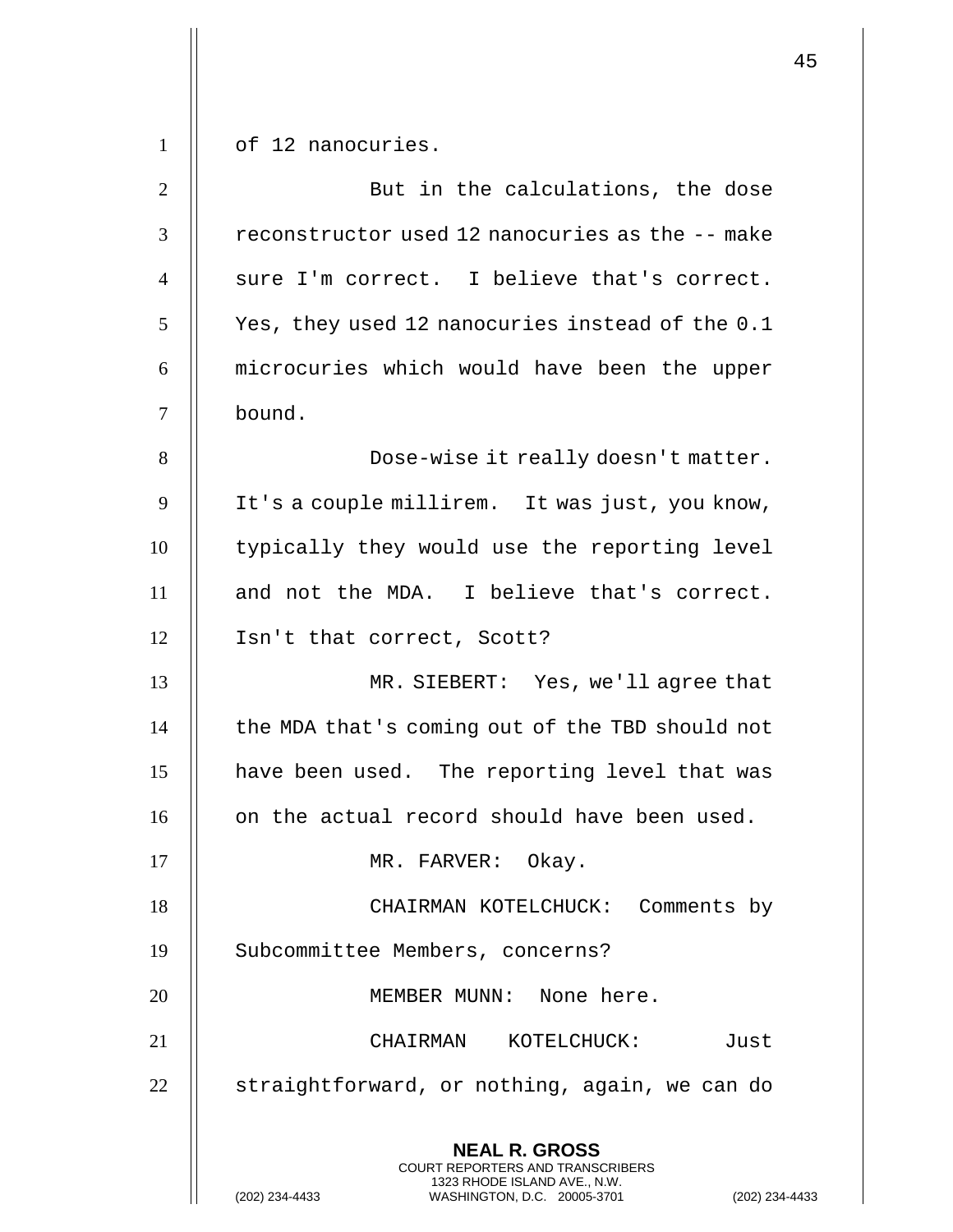|                |                                                                                                                                                             | 46 |
|----------------|-------------------------------------------------------------------------------------------------------------------------------------------------------------|----|
| $\mathbf{1}$   | about it. Right, and the case was compensated,                                                                                                              |    |
|                |                                                                                                                                                             |    |
| $\overline{2}$ | person was compensated. So we accept it as a                                                                                                                |    |
| 3              | Type D error and close unless I hear objection                                                                                                              |    |
| $\overline{4}$ | or a concern or question.                                                                                                                                   |    |
| 5              | (No response.)                                                                                                                                              |    |
| 6              | Okay, then let us close and go on.                                                                                                                          |    |
| 7              | Now, Doug, am I correct that we go                                                                                                                          |    |
| 8              | to the $-$                                                                                                                                                  |    |
| 9              | MR. FARVER: Well, there's an                                                                                                                                |    |
| 10             | observation we could talk about if you want.                                                                                                                |    |
| 11             | CHAIRMAN KOTELCHUCK: Okay.                                                                                                                                  |    |
| 12             | MR. FARVER: It's rather lengthy                                                                                                                             |    |
| 13             | and what site were we talking about here? Oh,                                                                                                               |    |
| 14             | INEL, okay.                                                                                                                                                 |    |
| 15             | Prior to this person working at                                                                                                                             |    |
| 16             | INEL, they worked at a non-DOE project, a                                                                                                                   |    |
| 17             | shipyard. And during that time period at the                                                                                                                |    |
| 18             | shipyard, the employee made some note that he                                                                                                               |    |
| 19             | was involved in a radiation exposure event, a                                                                                                               |    |
| 20             | cobalt source.                                                                                                                                              |    |
| 21             | And our observation simply refers                                                                                                                           |    |
| 22             | to a statement in the dose reconstruction                                                                                                                   |    |
|                | <b>NEAL R. GROSS</b><br>COURT REPORTERS AND TRANSCRIBERS<br>1323 RHODE ISLAND AVE., N.W.<br>(202) 234-4433<br>WASHINGTON, D.C. 20005-3701<br>(202) 234-4433 |    |

 $\overline{1}$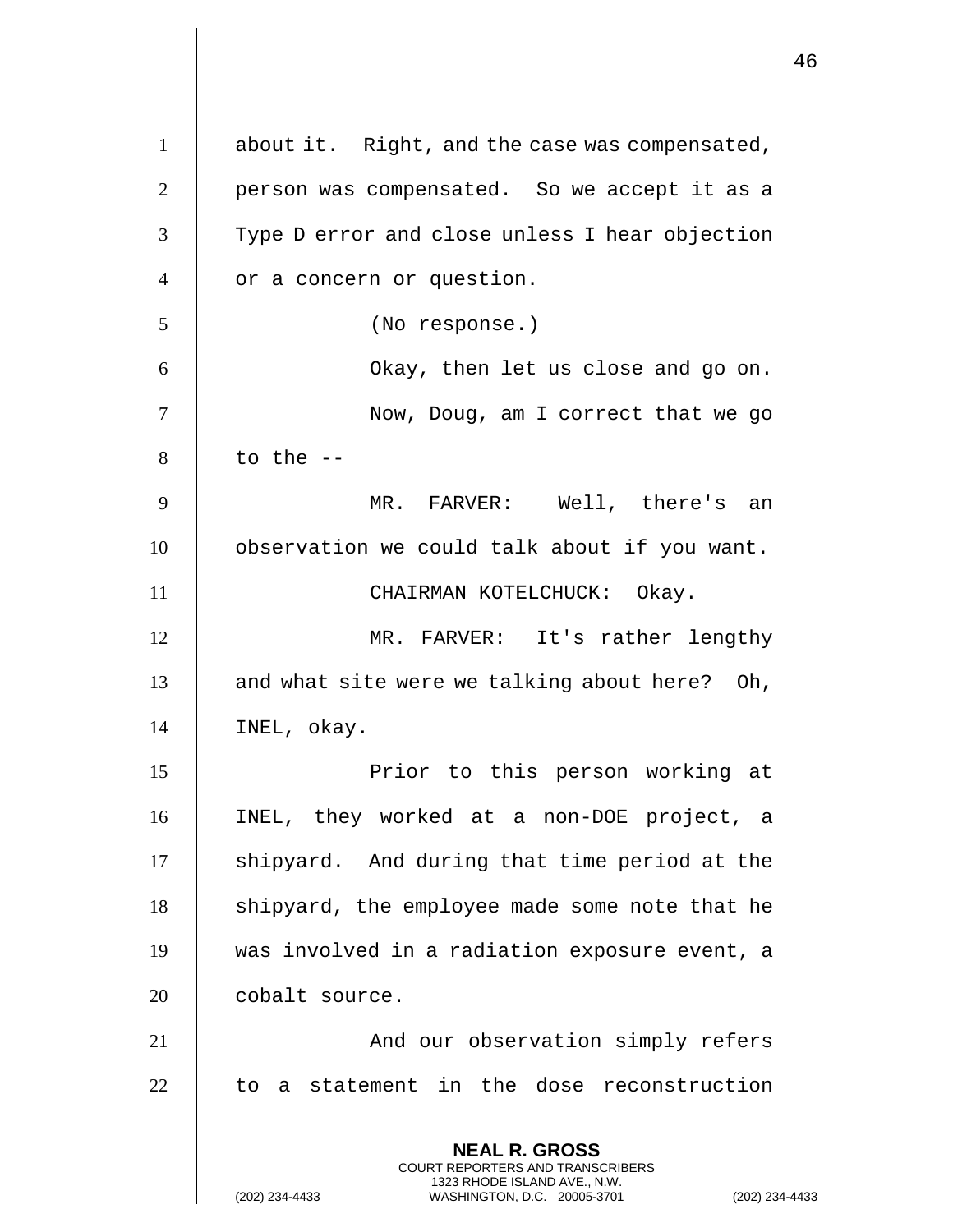| $\mathbf{1}$   | report. The statement reads, in interviews it    |
|----------------|--------------------------------------------------|
| $\overline{2}$ | was indicated that the EE [employee] worked at   |
| 3              | a non-DOE project just prior to employment and   |
| $\overline{4}$ | was involved in maintenance activities and an    |
| 5              | incident involving a cobalt-60 source. It is     |
| 6              | more likely that this intake was a result of     |
| $\tau$         | work at a non-DOE activity. However, to be       |
| 8              | claimant-favorable, the internal dose was        |
| 9              | attributed to DOE work.                          |
| 10             | So basically it probably didn't                  |
| 11             | happen at DOE but we're going to assign it just  |
| 12             | in case and this is the same one we were talking |
| 13             | about where it was, you know, couple millirem.   |
| 14             | Okay, our point is the employee                  |
| 15             | started work at INEL in 1969, September of '69.  |
| 16             | Whole body count that we're talking about was    |
| 17             | in May of 1970.                                  |
| 18             | So it probably was a whole body                  |
| 19             | count from INEL and not the shipyard.<br>The     |
| 20             | shipyard work was most likely an external dose   |
| 21             | and that's what all that verbiage there in those |
| 22             | two columns states.                              |
|                |                                                  |

**NEAL R. GROSS** COURT REPORTERS AND TRANSCRIBERS 1323 RHODE ISLAND AVE., N.W.

(202) 234-4433 WASHINGTON, D.C. 20005-3701 (202) 234-4433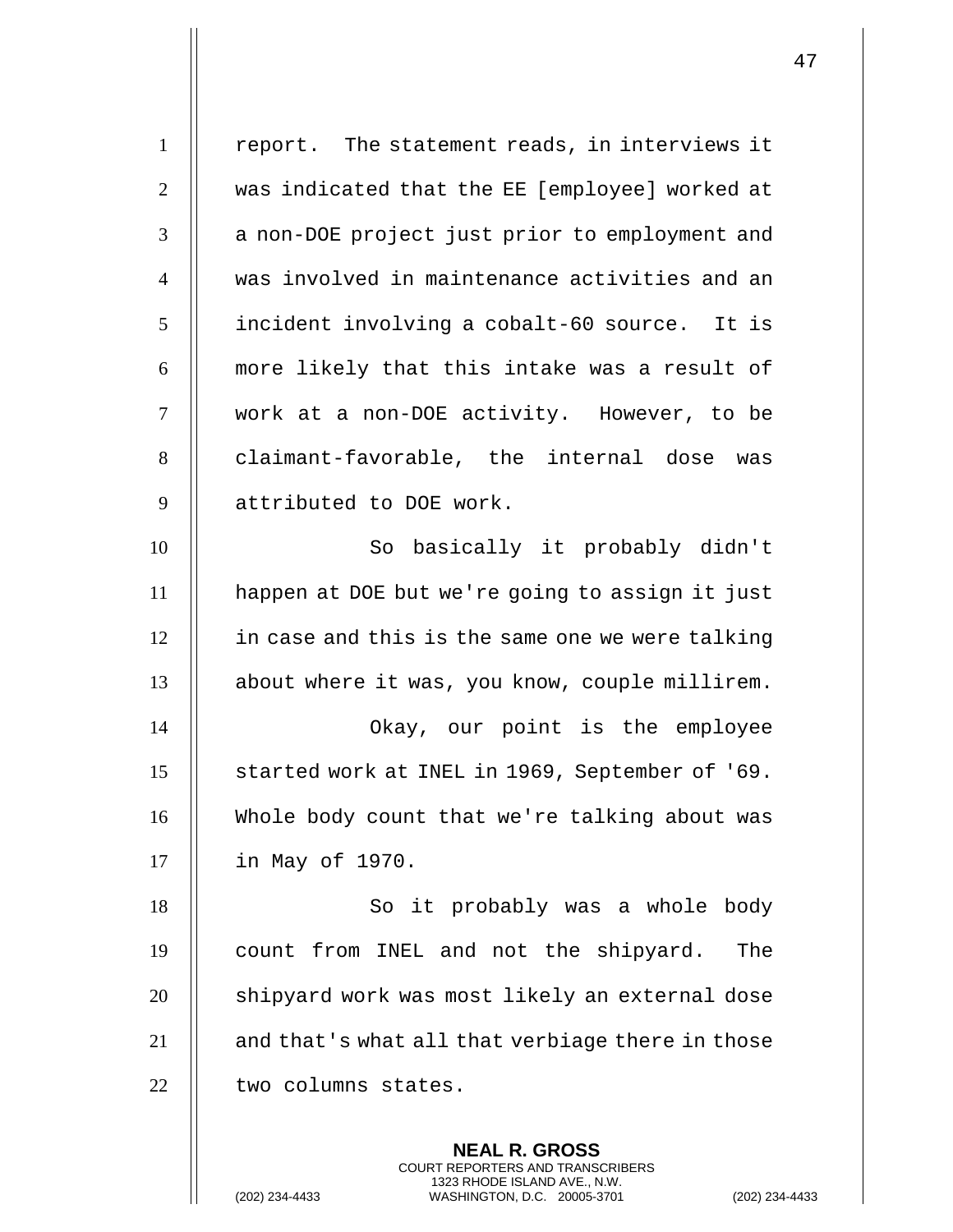**NEAL R. GROSS** COURT REPORTERS AND TRANSCRIBERS 1323 RHODE ISLAND AVE., N.W. 1 || It's another incident where the 2 || dates don't match up to where the employee 3 || started work and stopped work. It doesn't  $4$   $\parallel$  affect the dose reconstruction at all. 5 MR. SIEBERT: This is Scott. I do  $6$  || want to point out, as Doug was saying, that 7 | although the off-site appears to be an external 8 | exposure, the whole body count was at INL. So  $9$   $\parallel$  to be claimant-favorable, we assumed an 10 internal exposure which is what we were 11 discussing just earlier with the cobalt-60.  $12$   $\parallel$  So the bottom line is to be claimant-favorable 13 || we assumed it occurred on the DOE facility and 14 assigned it. 15 CHAIRMAN KOTELCHUCK: Okay. 16 MEMBER MUNN: And, again, that is 17 || simply an observation. It's not a finding. 18 || MR. FARVER: Right. 19 CHAIRMAN KOTELCHUCK: Right.  $20$  | Okay, fine. I just, for the folks who prepared  $21$   $\parallel$  this, there's the name of an individual in that  $22$   $\parallel$  observation that I believe should not be there.

(202) 234-4433 WASHINGTON, D.C. 20005-3701 (202) 234-4433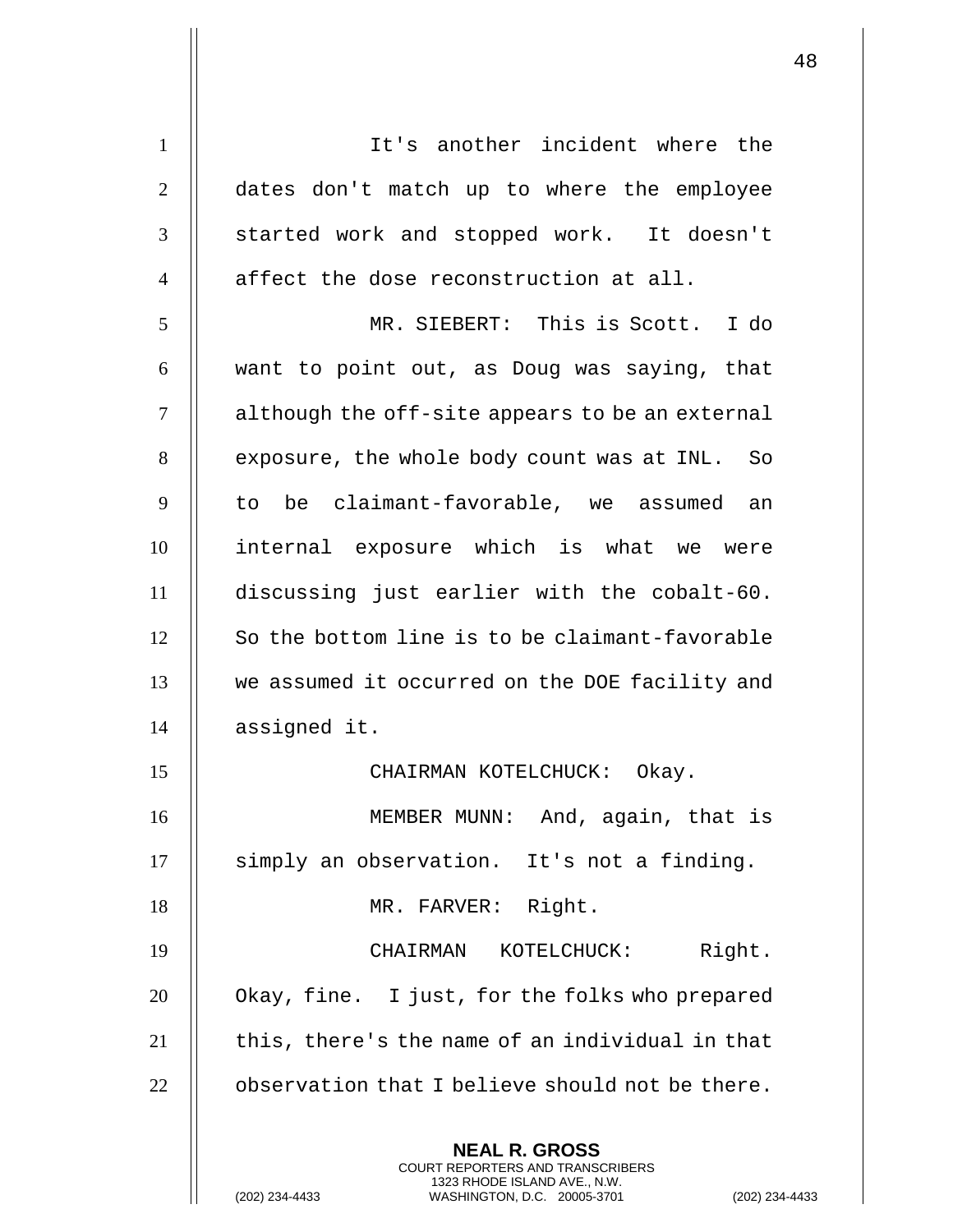|                |                                                                                                                                                                    | 49 |
|----------------|--------------------------------------------------------------------------------------------------------------------------------------------------------------------|----|
| 1              | MR. FARVER: That will go away.                                                                                                                                     |    |
| $\overline{2}$ | CHAIRMAN KOTELCHUCK: Please make                                                                                                                                   |    |
| 3              | sure that that's done.                                                                                                                                             |    |
| $\overline{4}$ | MR. FARVER: Okay.                                                                                                                                                  |    |
| 5              | CHAIRMAN KOTELCHUCK: Well those,                                                                                                                                   |    |
| 6              | since we're not called to act upon that, we are                                                                                                                    |    |
| $\tau$         | called to comment if we wish and do a, anyone                                                                                                                      |    |
| 8              | wish to comment, any of the Subcommittee                                                                                                                           |    |
| 9              | Members?                                                                                                                                                           |    |
| 10             | MEMBER MUNN: None here.                                                                                                                                            |    |
| 11             | CHAIRMAN KOTELCHUCK: Okay.                                                                                                                                         |    |
| 12             | Okay.                                                                                                                                                              |    |
| 13             | MR. FARVER: Okay, next one is from                                                                                                                                 |    |
| 14             | Lawrence Berkeley National Lab, 228.1,                                                                                                                             |    |
| 15             | incorrect use of the ICRP and uncertainty                                                                                                                          |    |
| 16             | factors. Okay. Right there. Hang on. I                                                                                                                             |    |
| 17             | want to $-$                                                                                                                                                        |    |
| 18             | CHAIRMAN KOTELCHUCK: Sure.                                                                                                                                         |    |
| 19             | MR. FARVER: -- make sure I've got                                                                                                                                  |    |
| 20             | all my facts straight.                                                                                                                                             |    |
| 21             | CHAIRMAN KOTELCHUCK: Okay.                                                                                                                                         |    |
| 22             | MR. FARVER: Well, I can't find the                                                                                                                                 |    |
|                | <b>NEAL R. GROSS</b><br><b>COURT REPORTERS AND TRANSCRIBERS</b><br>1323 RHODE ISLAND AVE., N.W.<br>(202) 234-4433<br>WASHINGTON, D.C. 20005-3701<br>(202) 234-4433 |    |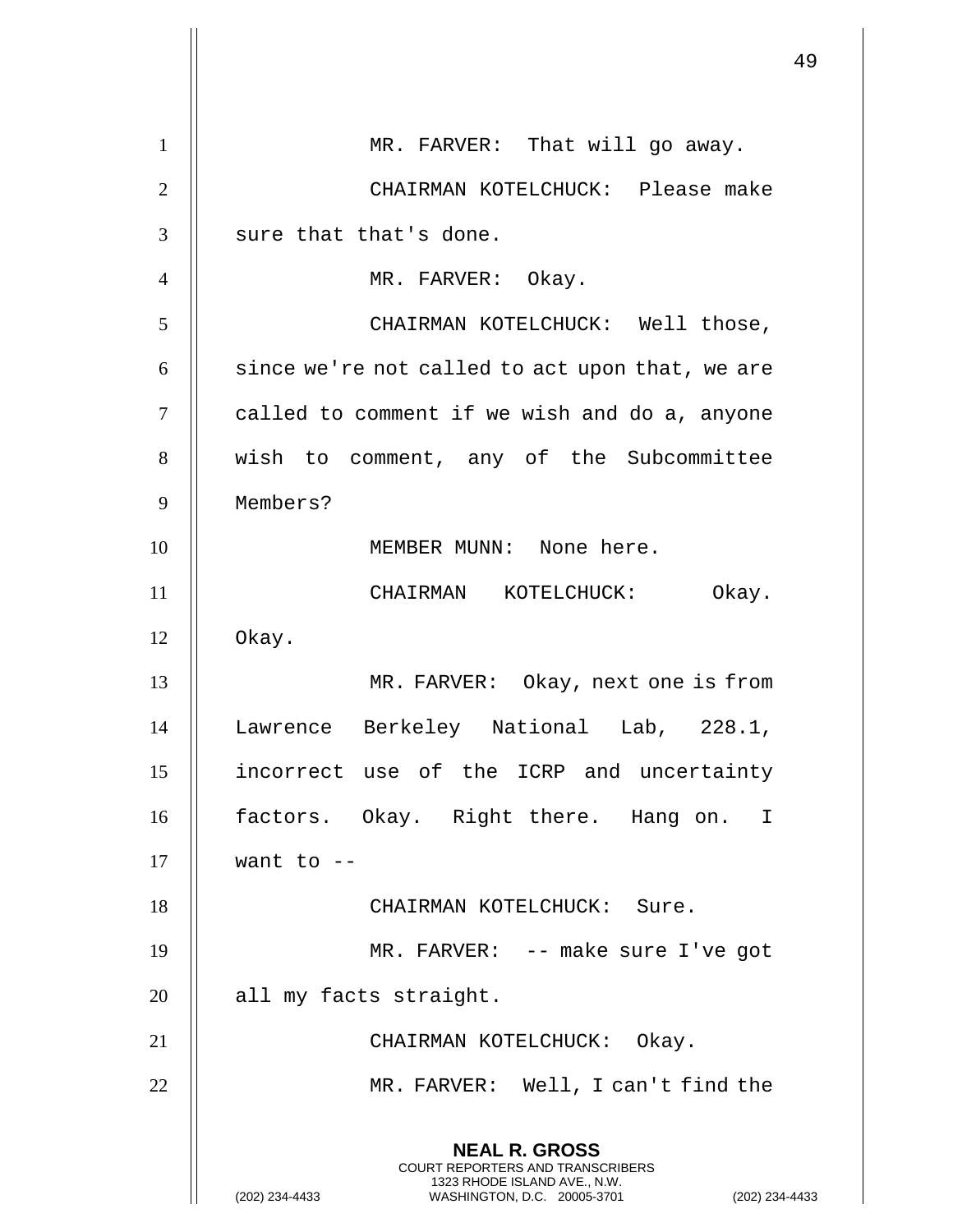**NEAL R. GROSS** COURT REPORTERS AND TRANSCRIBERS 1323 RHODE ISLAND AVE., N.W. 1 | table I'm looking for so I'll go ahead and,  $2 \parallel$  okay, what it comes down to is if you go to the  $3$   $\parallel$  TBD Table 6.3 the final column is what is listed 4 || as just ICRP 60 correction factors and it really  $5$   $\parallel$  was an adjusted correction factor. 6 And what they did is they wrapped  $7$   $\parallel$  them all into one factor so it should not just 8 || be called an ICRP 60 correction factor. It  $9$   $\parallel$  should be named something different and that 10 || was kind of what we came up with after reading 11 | their reply. 12 || So they did it correctly, okay?  $13$   $\parallel$  Their table had some confusion in it so that if 14 you're looking back and trying to interpret 15 what they did it may not be as easy to understand 16 || as it could be so we suggested they modify their  $17$   $\parallel$  table. 18 And the most recent response for  $19$  | Part A was, the suggested change has been noted  $20$  || by the TBD author and will occur at the next  $21$  || revision. It's a matter of  $-$ 22 MR. SIEBERT: Just letting you know

(202) 234-4433 WASHINGTON, D.C. 20005-3701 (202) 234-4433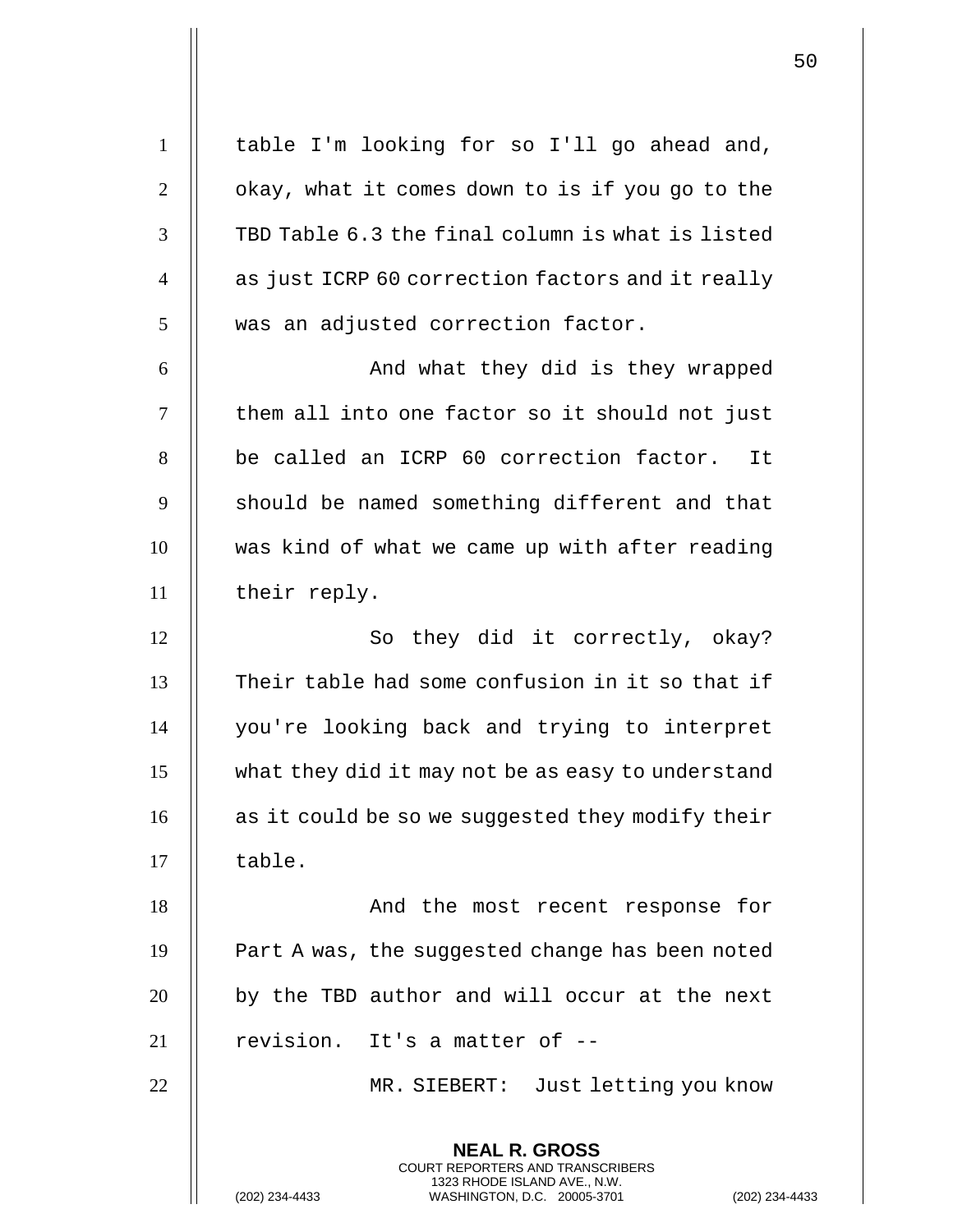| $\mathbf{1}$   | I have discussed that with the TBD author and                                                                                                                     |
|----------------|-------------------------------------------------------------------------------------------------------------------------------------------------------------------|
| $\overline{2}$ | they have their notes for the next revision.                                                                                                                      |
| 3              | MR. FARVER: Okay.                                                                                                                                                 |
| $\overline{4}$ | CHAIRMAN KOTELCHUCK: Okay.                                                                                                                                        |
| 5              | MR. FARVER: For Part A, we suggest                                                                                                                                |
| 6              | closing that. It's not that they did anything                                                                                                                     |
| 7              | wrong. It's just their TBD had some confusion                                                                                                                     |
| 8              | in it, you know, as we come across sometimes,                                                                                                                     |
| 9              | and we like to point them out.                                                                                                                                    |
| 10             | CHAIRMAN KOTELCHUCK: Alright.                                                                                                                                     |
| 11             | MR. FARVER: Now, there's a Part B.                                                                                                                                |
| 12             | Part B was that the dose reconstructor could                                                                                                                      |
| 13             | have used a photon uncertainty of 1.2 but they                                                                                                                    |
| 14             | didn't, so this was a conflict.                                                                                                                                   |
| 15             | In our opinion it's a QA concern,                                                                                                                                 |
| 16             | and then NIOSH agrees that they should have used                                                                                                                  |
| 17             | the 1.2 photon uncertainty when applying the                                                                                                                      |
| 18             | N/P ratio for the measured photon dose.                                                                                                                           |
| 19             | Since there was no dedicated LBNL                                                                                                                                 |
| 20             | tool at the time of this assessment, the SM tool                                                                                                                  |
| 21             | was adapted by the dose reconstructor for this                                                                                                                    |
| 22             | case.                                                                                                                                                             |
|                | <b>NEAL R. GROSS</b><br><b>COURT REPORTERS AND TRANSCRIBERS</b><br>1323 RHODE ISLAND AVE., N.W.<br>WASHINGTON, D.C. 20005-3701<br>(202) 234-4433<br>$(202)$ 234-4 |

 $\mathsf{I}$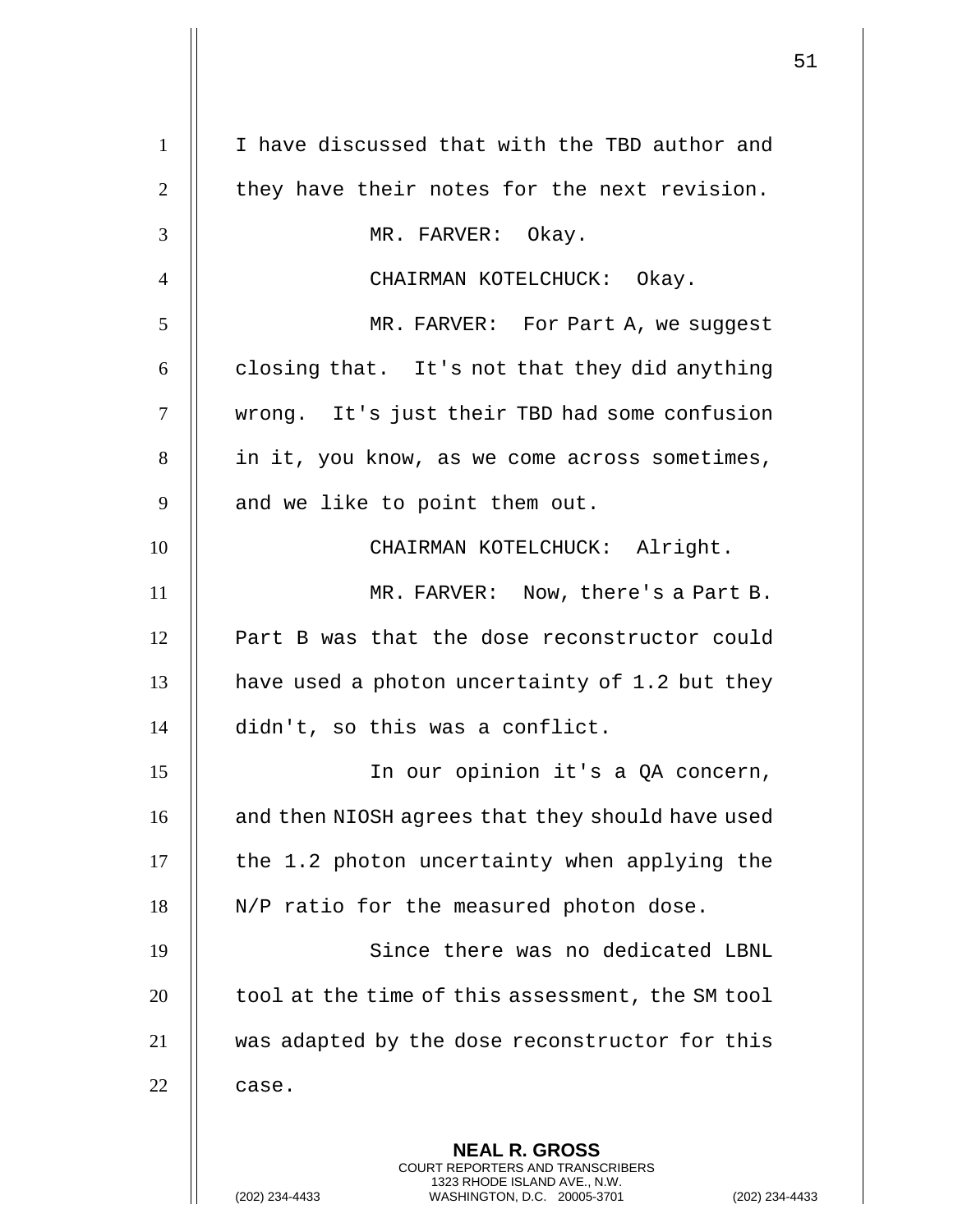**NEAL R. GROSS** COURT REPORTERS AND TRANSCRIBERS 1323 RHODE ISLAND AVE., N.W. (202) 234-4433 WASHINGTON, D.C. 20005-3701 (202) 234-4433 1 | So it was an individual DR error, 2 | dose reconstructor error. So we suggested  $3$   $\parallel$  closing this part off, which would close the 4 | whole finding. 5 CHAIRMAN KOTELCHUCK: Comments  $6 \parallel$  either on A or B? This Part B, Doug, this was 7 || an error, an individual dose reconstructor 8 || error, and you're suggesting it has no 9 consequence? 10 MR. FARVER: Well, it's not a 11 workbook error because they didn't have a 12 workbook in place at the time. 13 || CHAIRMAN KOTELCHUCK: Right. 14 || MR. FARVER: They tried to use 15 **another workbook or they used another workbook.** 16 || The dose reconstructor made a mistake while 17 | using that so it's a dose reconstruction error.  $18$  | So we look at --19 CHAIRMAN KOTELCHUCK: What is the 20 | consequence of that error? 21 MR. FARVER: I don't believe it was 22 | a significant concern, I mean, you know, as for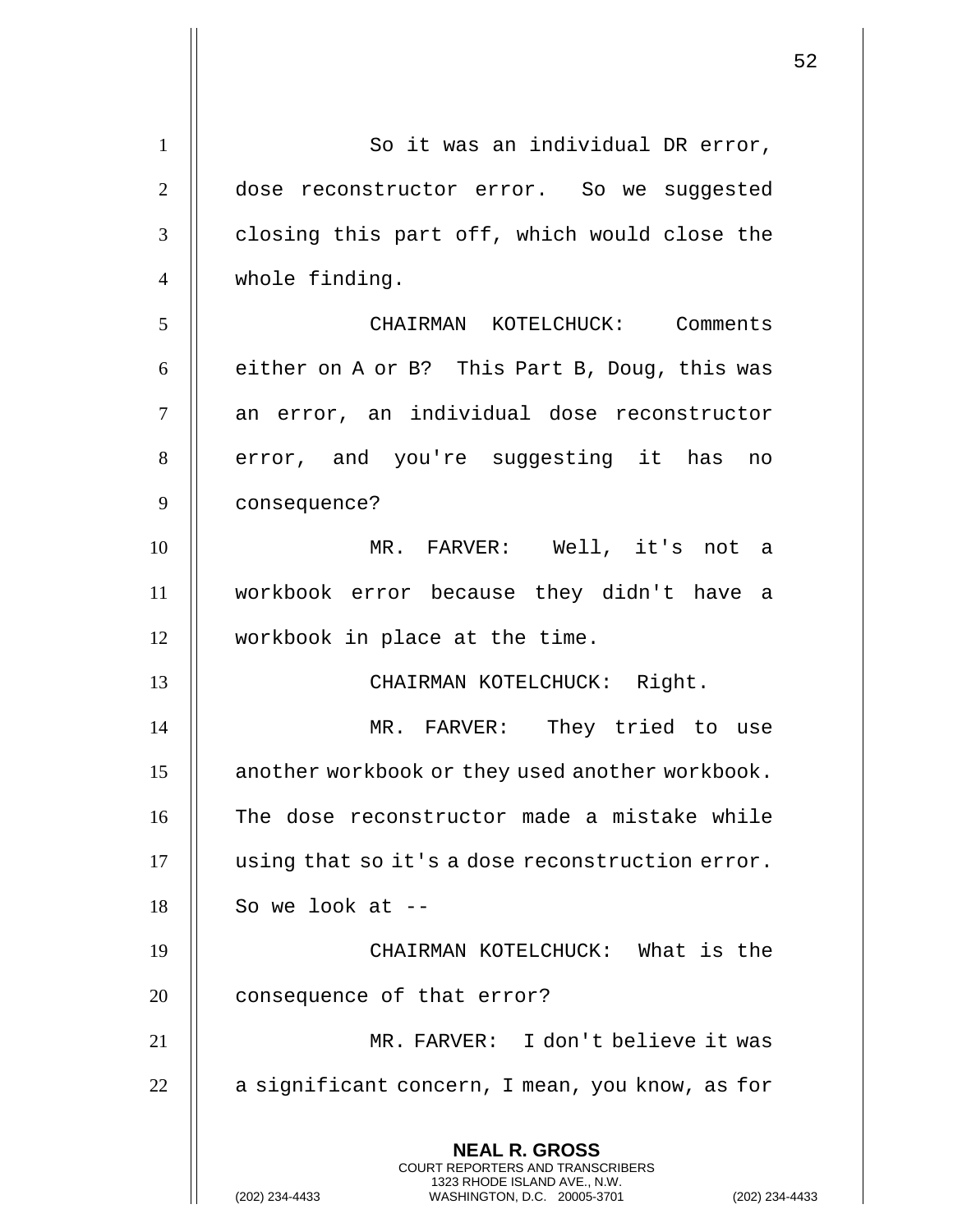$1 \parallel$  changing the case.

| $\overline{2}$ | MR. SIEBERT: This is Scott. I                                                            |
|----------------|------------------------------------------------------------------------------------------|
| 3              | will point out that once we hit .2 we're going                                           |
| $\overline{4}$ | to have a discussion of neutron-to-photon ratio                                          |
| 5              | where we accidentally used a<br>very                                                     |
| 6              | claimant-favorable overestimating assumption                                             |
| 7              | so that would have overwhelmed any small                                                 |
| 8              | increase that would come from .1, so there would                                         |
| 9              | be no change in compensability.                                                          |
| 10             | CHAIRMAN KOTELCHUCK:<br>Okay.                                                            |
| 11             | Other concerns or questions? And we're still,                                            |
| 12             | we're dealing with the 290. We're dealing                                                |
| 13             | with, if you could scroll up, we're dealing with                                         |
| 14             | 290.3.                                                                                   |
| 15             | MR. FARVER: 228.1.                                                                       |
| 16             | CHAIRMAN KOTELCHUCK: 228.1.                                                              |
| 17             | Sorry, excuse me, okay.  Should we<br>Okay.                                              |
| 18             | close, folks?                                                                            |
| 19             | MEMBER MUNN: Yes.                                                                        |
| 20             | MEMBER GRIFFON: I agree.                                                                 |
| 21             | CHAIRMAN KOTELCHUCK:<br>Okay.                                                            |
| 22             | Hearing no objections, it's closed. 8.1.                                                 |
|                | <b>NEAL R. GROSS</b><br>COURT REPORTERS AND TRANSCRIBERS<br>1323 RHODE ISLAND AVE., N.W. |
|                | (202) 234-4433<br>WASHINGTON, D.C. 20005-3701<br>(202) 234-4433                          |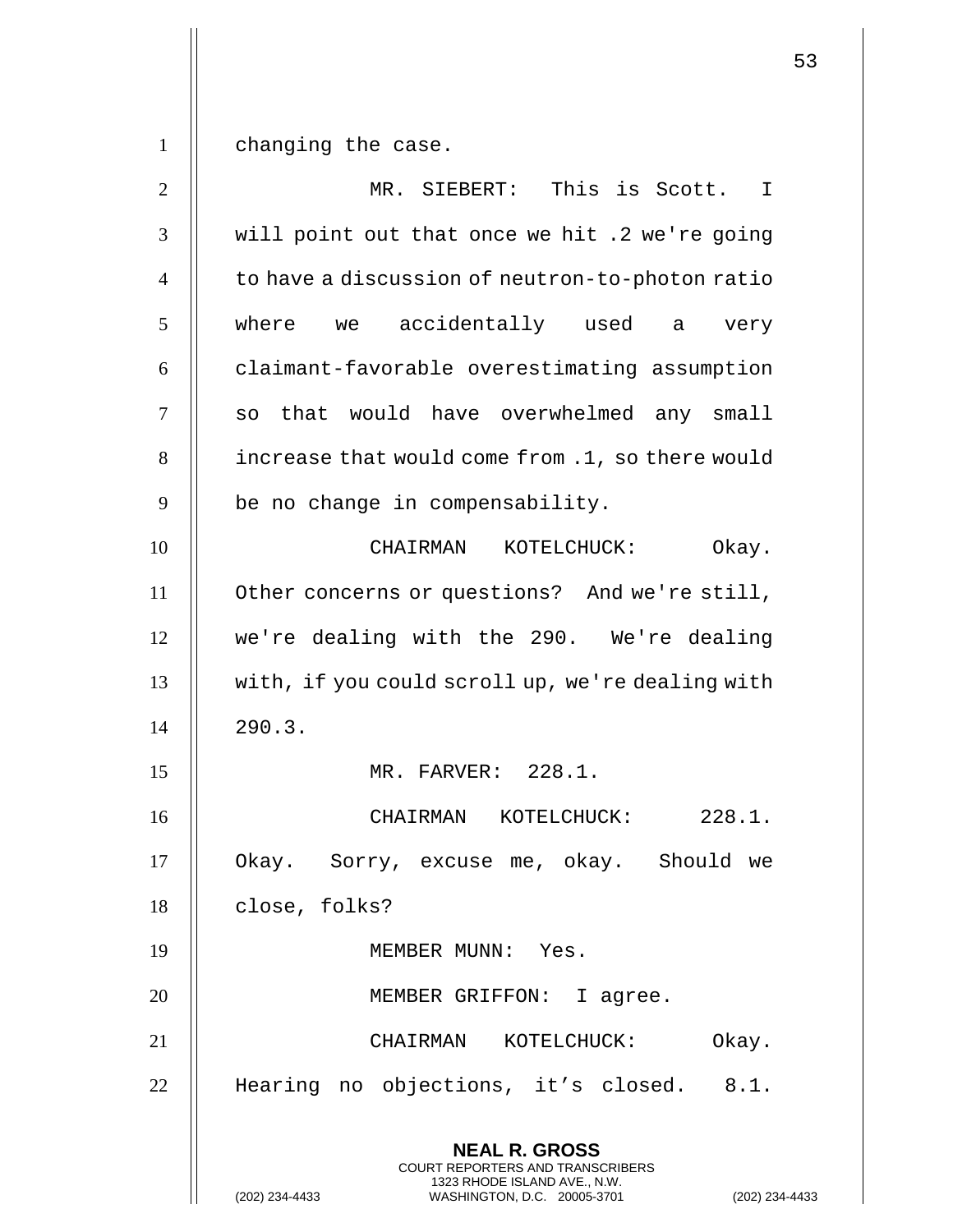| $\mathbf{1}$     | Sorry.                                                                                                                                                   |
|------------------|----------------------------------------------------------------------------------------------------------------------------------------------------------|
| $\mathbf{2}$     | MR. FARVER: Now we're going to go                                                                                                                        |
| 3                | to 228.2, incorrect use of the neutron-photon                                                                                                            |
| $\overline{4}$   | value and uncertainty factors. And he used                                                                                                               |
| 5                | 2.47 as the N/P ratio instead of 0.73 and                                                                                                                |
| 6                | resulted in an overestimate of about 3.4 times                                                                                                           |
| $\boldsymbol{7}$ | too high.                                                                                                                                                |
| 8                | That's Part A. Okay, so, you know,                                                                                                                       |
| 9                | we're going to look at this and say, well,                                                                                                               |
| 10               | someone should have caught that if it's 3-1/2                                                                                                            |
| 11               | times too high.                                                                                                                                          |
| 12               | CHAIRMAN KOTELCHUCK: Yes.                                                                                                                                |
| 13               | MR. FARVER: Second Part B, is dose                                                                                                                       |
| 14               | reconstructor should have used a photon                                                                                                                  |
| 15               | uncertainty of 1.2 when applying the                                                                                                                     |
| 16               | neutron-to-photon ratio but did not, which is                                                                                                            |
| 17               | the same as Part B from above --                                                                                                                         |
| 18               | CHAIRMAN KOTELCHUCK: Right.                                                                                                                              |
| 19               | MR. FARVER: -- for the measured                                                                                                                          |
| 20               | dose. And our point is that, you know, they                                                                                                              |
| 21               | probably should have caught this error.                                                                                                                  |
| 22               | CHAIRMAN KOTELCHUCK: Right. And                                                                                                                          |
|                  |                                                                                                                                                          |
|                  | <b>NEAL R. GROSS</b><br>COURT REPORTERS AND TRANSCRIBERS<br>1323 RHODE ISLAND AVE., N.W.<br>WASHINGTON, D.C. 20005-3701<br>(202) 234-4433<br>$(202)$ 234 |

(202) 234-4433 WASHINGTON, D.C. 20005-3701 (202) 234-4433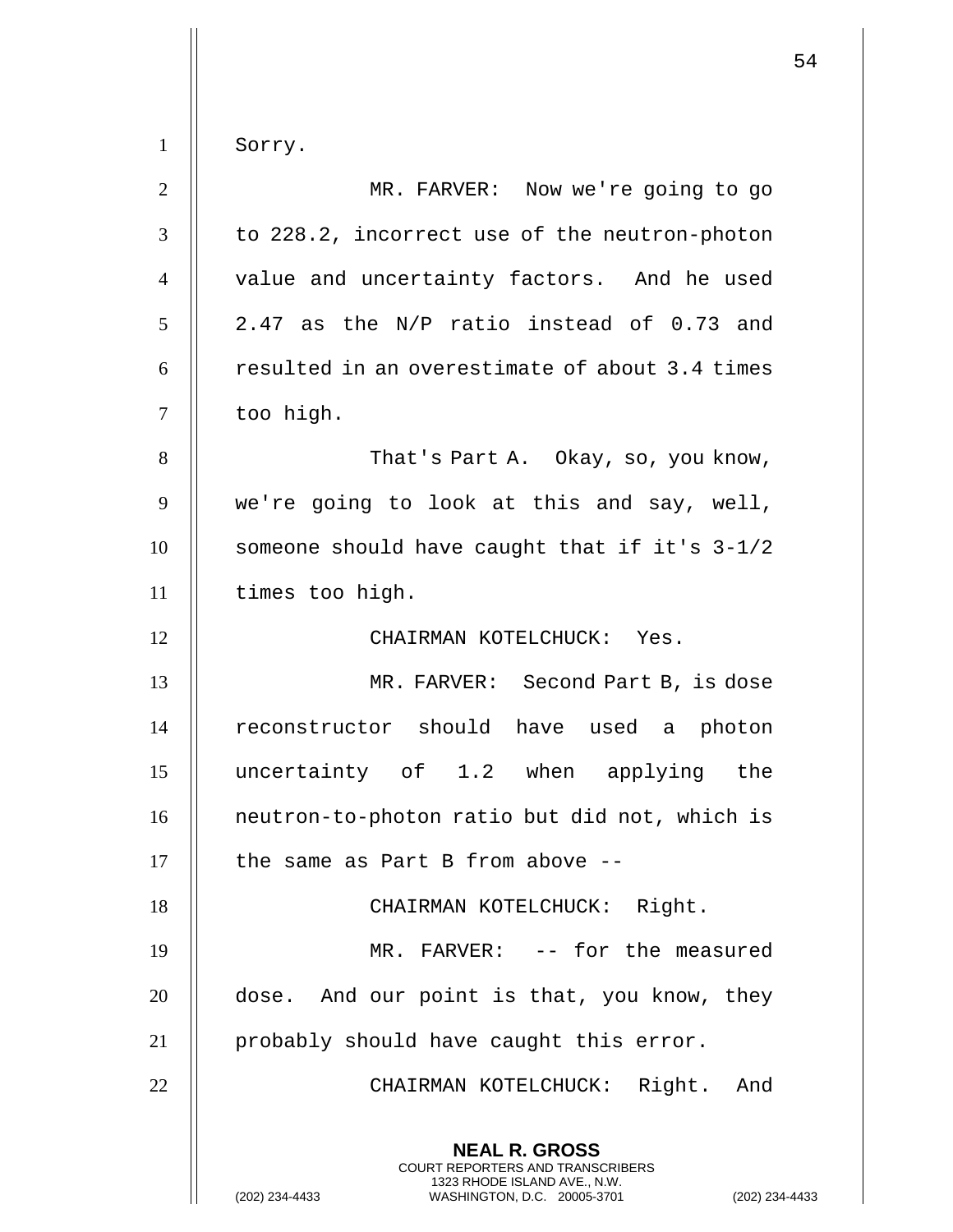**NEAL R. GROSS** COURT REPORTERS AND TRANSCRIBERS 1323 RHODE ISLAND AVE., N.W. 1 further, can we scroll down further? Okay.  $2 \parallel$  So, oh goodness. Alright, folks, what can we  $3 \parallel$  do? 4 MEMBER MUNN: This is really  $5$  | unfortunate. It's hard to imagine why the peer 6  $\parallel$  review didn't catch that but since it didn't, 7 it didn't, and it's now for us to comment on. 8 That's unfortunate but [can] be no other action 9 | other than closing it. 10 MEMBER RICHARDSON: This is David 11 Richardson. I have one question. The 12 introduction of this use of -- 13 || CHAIRMAN KOTELCHUCK: Why? 14 || MEMBER MUNN: I'm not hearing you. 15 CHAIRMAN KOTELCHUCK: I didn't 16 | hear you, David. 17 MEMBER RICHARDSON: Let me try 18 | again. Can you hear? 19 MEMBER MUNN: Yes. Right, I heard  $20$  || the first part but I don't know whether you 21 || continued talking or not. You seem to be  $22$  | cutting out for me.

(202) 234-4433 WASHINGTON, D.C. 20005-3701 (202) 234-4433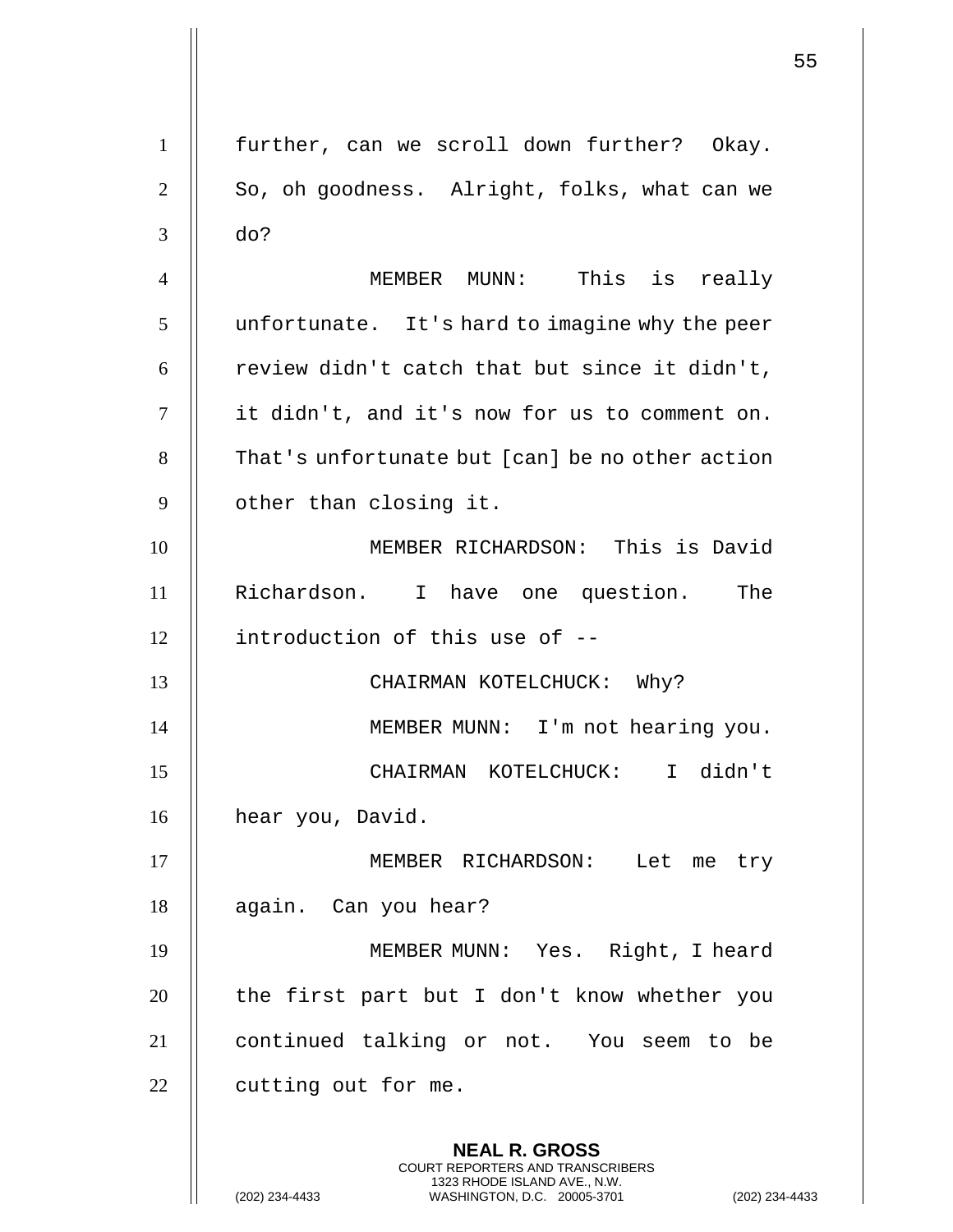56 **NEAL R. GROSS** COURT REPORTERS AND TRANSCRIBERS 1 CHAIRMAN KOTELCHUCK: The same for  $2 \parallel$  me. 3 MEMBER RICHARDSON: Can you hear 4 me? 5 MEMBER MUNN: Yes. 6 CHAIRMAN KOTELCHUCK: Hear you 7 | now, sure. 8 MEMBER RICHARDSON: Okay, the 9 | introduction of this terminology of using Part 10 | A and Part B, these are parts of a response? Is 11 | that correct or where are the parts coming from? 12 MR. FARVER: The finding was two 13 || parts to a finding. In other words, it 14 mentioned two different items. Well, I 15 wouldn't say different. It had to do with the 16 | same calculation. 17 || MEMBER RICHARDSON: Okay, and so 18 || when we open or close them, they are opened or 19 || closed together and if there are findings 20 | regarding issues they're going to be documented 21 | and traced together as an ensemble now, is that  $22$  | right?

1323 RHODE ISLAND AVE., N.W.

(202) 234-4433 WASHINGTON, D.C. 20005-3701 (202) 234-4433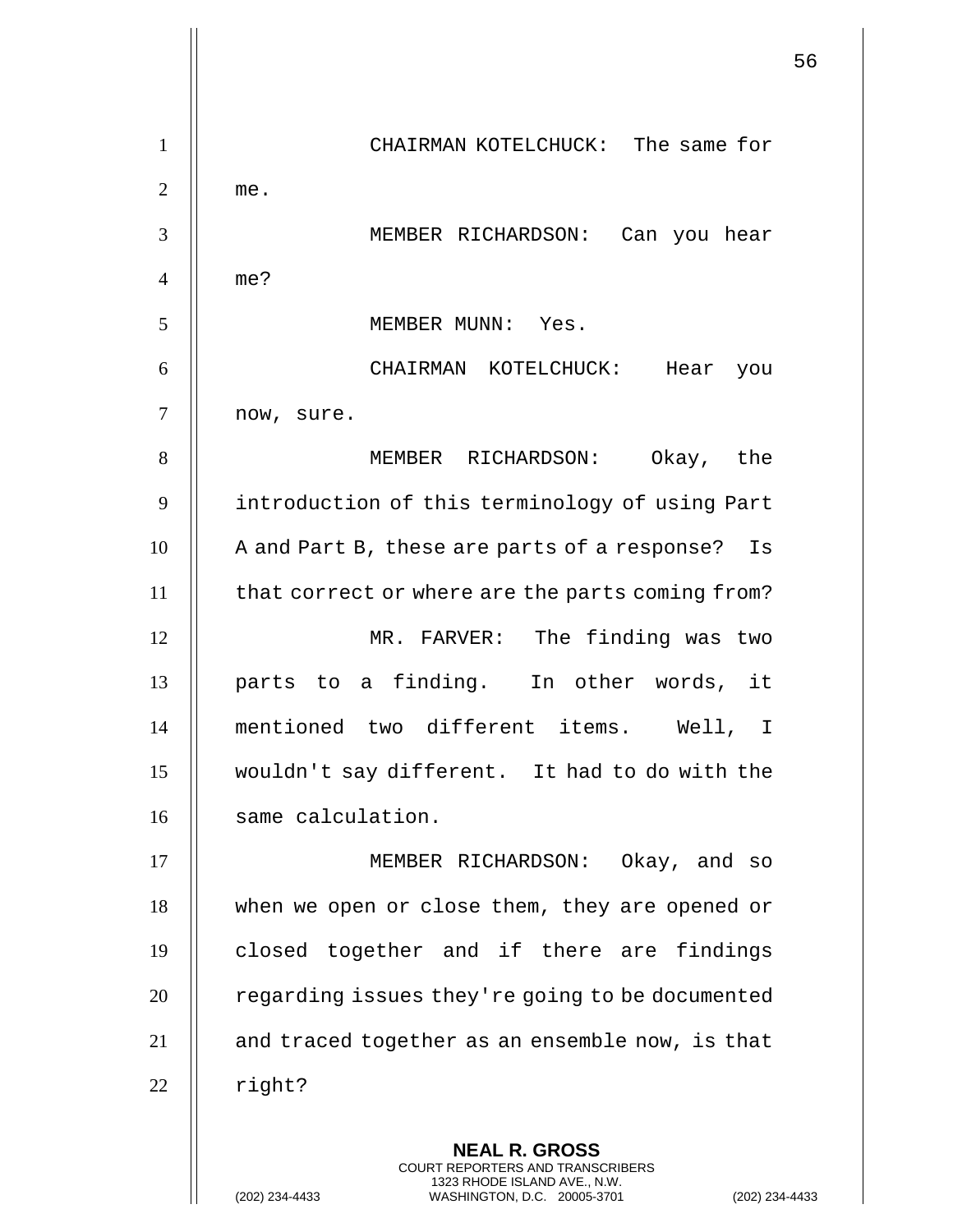| MR. FARVER: Yes. And in this                    |
|-------------------------------------------------|
| case, for 228.1 the finding had to do with the  |
| recorded neutron dose calculation. Now, in      |
| that calculation we found that there were two   |
| errors. So we wrote up one finding and we       |
| identified both the errors. And then the --     |
| MEMBER RICHARDSON: I'm just, I                  |
| guess what I'm wondering about is, so this is   |
| a claim and it seems to have a large number of  |
| errors, well, not large but it has a number of  |
| errors associated with it.                      |
| And some of them are counted as,                |
| there are multiple errors but they're listed    |
| now as a single finding and there's a finding   |
| number and some of them should have been caught |
| in QA but weren't.                              |
| I guess I'm just trying to think                |
| about understanding the number of errors.       |
| When we summarize the findings and things are   |
| broken into parts, does this help us or not?    |
| MR. FARVER: So, I mean, it was a                |
| little unusual in this case because we could    |
| <b>NEAL R. GROSS</b>                            |
|                                                 |

COURT REPORTERS AND TRANSCRIBERS 1323 RHODE ISLAND AVE., N.W.

(202) 234-4433 WASHINGTON, D.C. 20005-3701 (202) 234-4433

 $\mathsf{II}$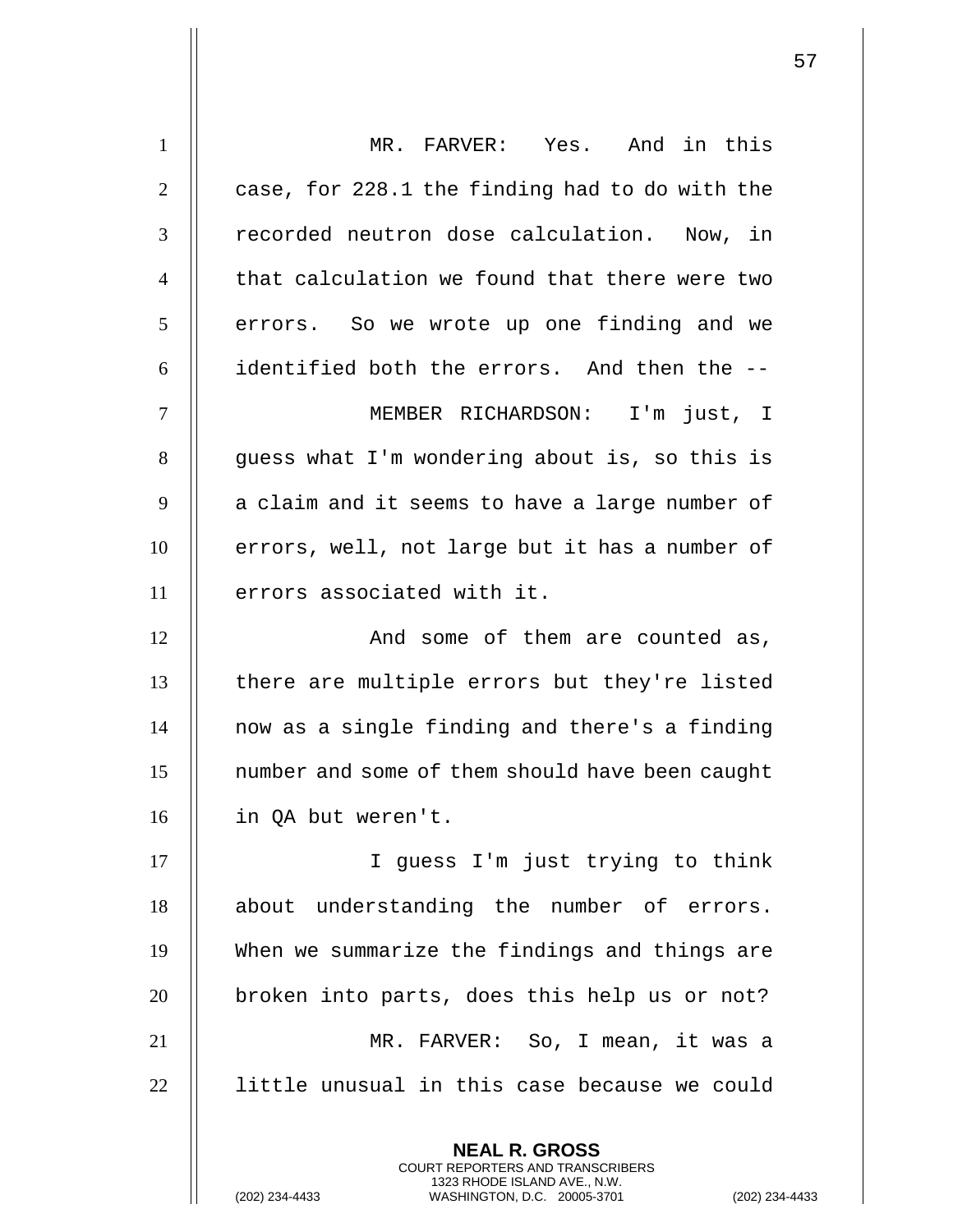| $\mathbf{1}$   | have written it up as two separate findings.    |
|----------------|-------------------------------------------------|
| $\overline{2}$ | They probably would have had the same Table 2   |
| 3              | number, like E.1.1. They just would have had    |
| $\overline{4}$ | different finding numbers.                      |
| 5              | In other words, we could have broken            |
| 6              | 228.1 into two findings, both with the E.1.1    |
| $\tau$         | talking about the calculation of recorded       |
| 8              | neutron dose.                                   |
| 9              | CHAIRMAN KOTELCHUCK: Right.                     |
| 10             | Doug, I don't recall having seen Parts A and    |
| 11             | Part B in a finding before.                     |
| 12             | MR. FARVER: Well, normally we                   |
| 13             | don't find two errors in the same calculation.  |
| 14             | CHAIRMAN KOTELCHUCK: Right, two                 |
| 15             | different errors. My feeling, if we're going    |
| 16             | to assess how we're doing is that they would be |
| 17             | two different findings, that is .2 and .3.      |
| 18             | Put it this way, I would prefer as              |
| 19             | much as possible using a different finding for  |
| 20             | each point. You're saying that these really     |
| 21             | are so intimately connected that they're really |
| 22             | one basic error.                                |
|                |                                                 |

**NEAL R. GROSS** COURT REPORTERS AND TRANSCRIBERS 1323 RHODE ISLAND AVE., N.W.

(202) 234-4433 WASHINGTON, D.C. 20005-3701 (202) 234-4433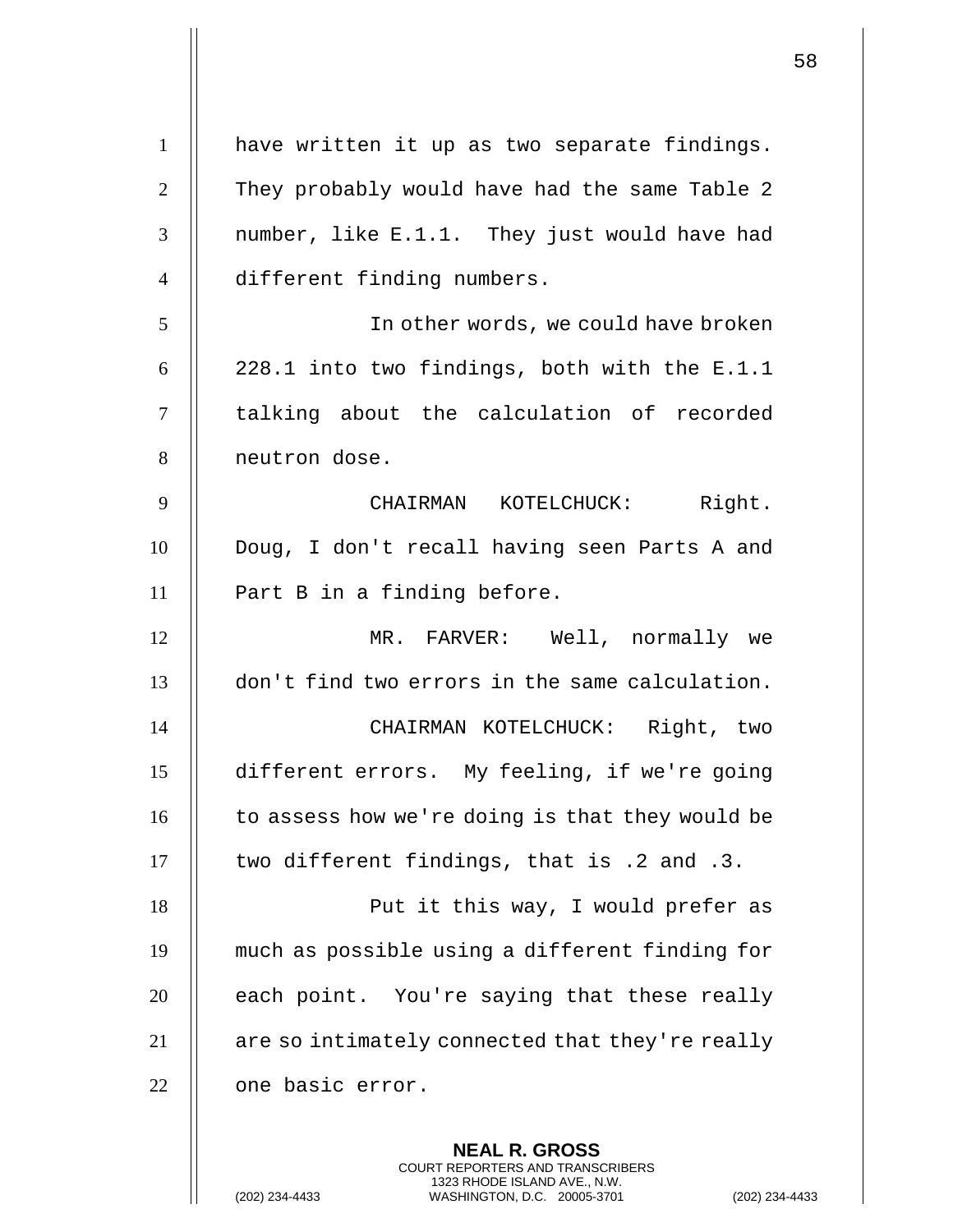| $\mathbf{1}$   | MR. FARVER: That's why we wrote it                |
|----------------|---------------------------------------------------|
| $\overline{2}$ | up as one finding, because --                     |
| 3              | CHAIRMAN KOTELCHUCK: Yes. Okay,                   |
| $\overline{4}$ | and I would just say that's --                    |
| 5              | MR. FARVER: If you would prefer,                  |
| 6              | we will not do that in the future.                |
| $\tau$         | CHAIRMAN KOTELCHUCK: I certainly                  |
| 8              | would prefer not to do that as much in the        |
| 9              | future, to minimize. Let's not say you can't      |
| 10             | do it or you shouldn't do it.                     |
| 11             | Let's just say these should be                    |
| 12             | minimized unless you can really argue why these   |
| 13             | should not be separate findings because that      |
| 14             | will affect our assessment, our report to the     |
| 15             | Secretary as to how many and what kind of errors  |
| 16             | we found.                                         |
| 17             | So I'm not going to, I do not know                |
| 18             | enough about this to be able to say to you this   |
| 19             | should have been broken up into two points but    |
| 20             | I would prefer if there is an option to break     |
| 21             | it up into a couple of points rather than having  |
| 22             | Part A, Part B, Part C, you know, in one finding. |
|                | <b>NEAL R. GROSS</b>                              |

COURT REPORTERS AND TRANSCRIBERS 1323 RHODE ISLAND AVE., N.W.

(202) 234-4433 WASHINGTON, D.C. 20005-3701 (202) 234-4433

 $\prod$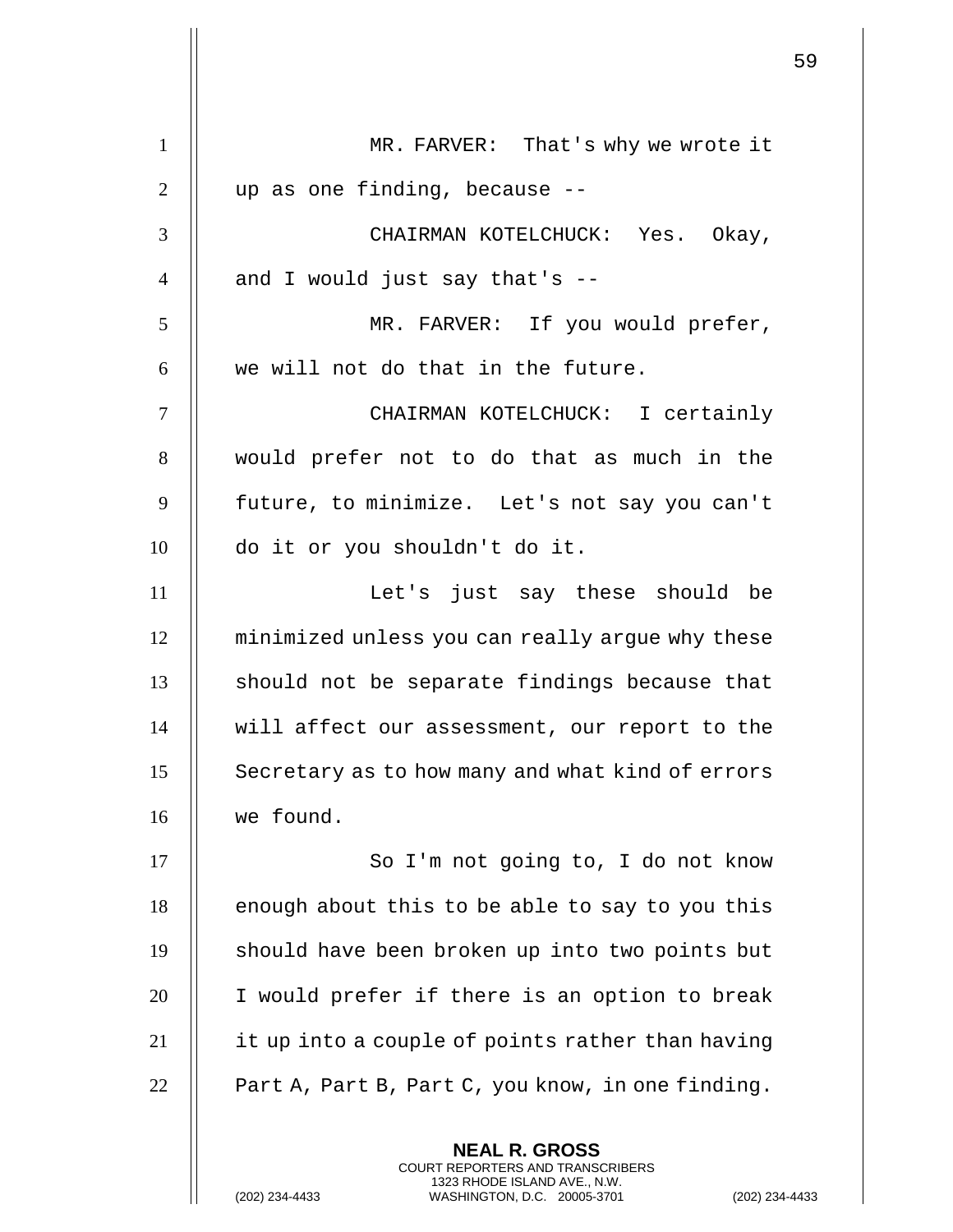|                |                                                                                                 | 60 |
|----------------|-------------------------------------------------------------------------------------------------|----|
| $\mathbf{1}$   | MR. FARVER: Okay.                                                                               |    |
| $\overline{2}$ | MEMBER MUNN: But this is kind of                                                                |    |
| 3              | unusual, I think, Dave, in that the second, that                                                |    |
| $\overline{4}$ | is Part B, derives from the error in Part A.                                                    |    |
| 5              | It's not two, if I am reading this, it appears                                                  |    |
|                |                                                                                                 |    |
| 6              | that they're not two distinct errors.                                                           |    |
| $\tau$         | Part A, the error in selection of                                                               |    |
| 8              | the geometric mean resulted in a photon ratio                                                   |    |
| 9              | problem which wouldn't have occurred if the                                                     |    |
| 10             | first one had not occurred.                                                                     |    |
| 11             | CHAIRMAN KOTELCHUCK: Yes.                                                                       |    |
| 12             | MEMBER MUNN: Am I reading that                                                                  |    |
| 13             | correctly, Doug?                                                                                |    |
| 14             | MR. FARVER: Yes, and it's really a                                                              |    |
| 15             | judgment call. I mean --                                                                        |    |
| 16             | MR. SIEBERT: This is Scott. Let                                                                 |    |
| 17             | me clarify that because, Wanda, yes, that's not                                                 |    |
| 18             | quite incorrect.                                                                                |    |
| 19             | CHAIRMAN KOTELCHUCK:<br>Not quite                                                               |    |
| 20             | correct.                                                                                        |    |
| 21             | Correct, right.<br>MEMBER MUNN:                                                                 |    |
| 22             | Okay, okay.                                                                                     |    |
|                | <b>NEAL R. GROSS</b><br><b>COURT REPORTERS AND TRANSCRIBERS</b>                                 |    |
|                | 1323 RHODE ISLAND AVE., N.W.<br>(202) 234-4433<br>WASHINGTON, D.C. 20005-3701<br>(202) 234-4433 |    |

 $\overline{\mathsf{I}}$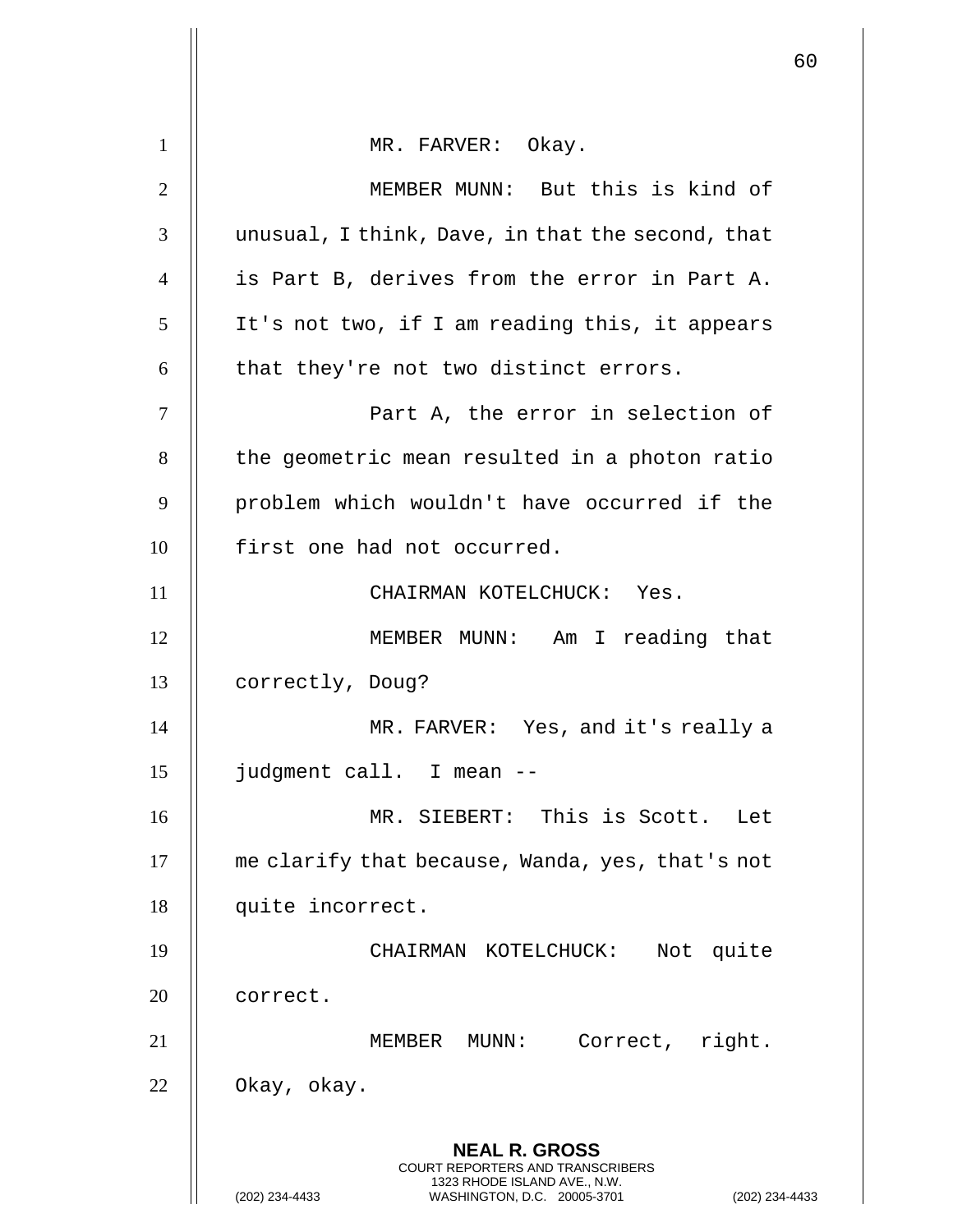|                |                                                 | 61 |
|----------------|-------------------------------------------------|----|
| $\mathbf{1}$   | MR. SIEBERT: Sorry about that.                  |    |
| $\overline{2}$ |                                                 |    |
|                | (Simultaneous speaking.)                        |    |
| 3              | MR. SIEBERT: Yes, what happened                 |    |
| $\overline{4}$ | here, actually Part B in this one is actually   |    |
| 5              | just an extension of Part B of the previous     |    |
| 6              | finding, .1 as well.                            |    |
| $\tau$         | The problem is the<br>dose                      |    |
| 8              | reconstructor did not use that photon           |    |
| 9              | uncertainty of 1.2 factor in the first finding, |    |
| 10             | which was the photon dosimeter.                 |    |
| 11             | And then when he applied, or she, I             |    |
| 12             | don't remember which, applied the               |    |
| 13             | neutron-to-photon ratio to that value,          |    |
| 14             | obviously that value, the photon value, didn't  |    |
| 15             | have that 1.2 factor in it because we had       |    |
| 16             | already talked about the fact that they didn't  |    |
| 17             | use it earlier.                                 |    |
| 18             | So that Part B is just a repeat of              |    |
| 19             | the Part B earlier as well. Even though it's    |    |
| 20             | in the same overall calculation, this really    |    |
| 21             | goes back to the root of they did not use that  |    |
| 22             | factor correctly in the photon and then it      |    |
|                | <b>NEAL R. GROSS</b>                            |    |

COURT REPORTERS AND TRANSCRIBERS 1323 RHODE ISLAND AVE., N.W.

(202) 234-4433 WASHINGTON, D.C. 20005-3701 (202) 234-4433

 $\mathsf{II}$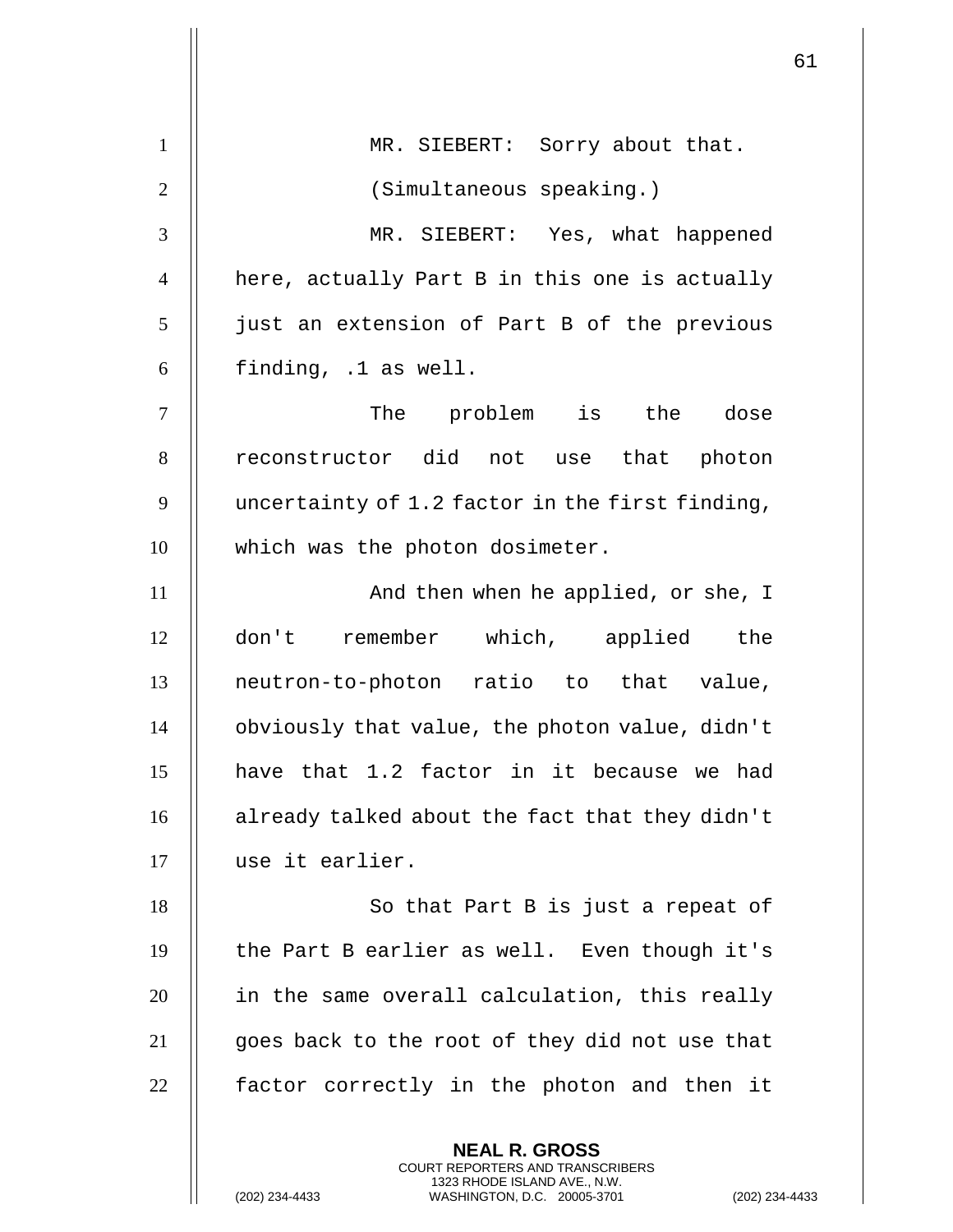**NEAL R. GROSS** COURT REPORTERS AND TRANSCRIBERS 1323 RHODE ISLAND AVE., N.W. 1 | extended through the neutron as well. 2 MEMBER MUNN: Okay. I almost get  $3 \parallel$  that, yes. 4 | MR. FARVER: We will not write it up  $5$  || this way. We'll write it up as separate 6 || findings. 7 CHAIRMAN KOTELCHUCK: Okay, if 8 | that seems appropriate or only one Part B or 9 whatever. I'm just making a rather more 10 | qeneral recommendation. I'm not saying that 11 you put this in. It's in our records and it's 12 || in the matrix. And Scott's explanation was 13 helpful. 14 MR. KATZ: Dave, I think it's 15 important to actually get clear on this for Doug 16 || going forward because what I just heard was that  $17$   $\parallel$  one of the errors sort of cascades to the next  $18$   $\parallel$  one. 19 And it seems to me where you have a 20 | situation where you're the dose reconstruction 21 || review, you found an error and it cascades  $22$   $\parallel$  elsewhere, that's really all one.

(202) 234-4433 WASHINGTON, D.C. 20005-3701 (202) 234-4433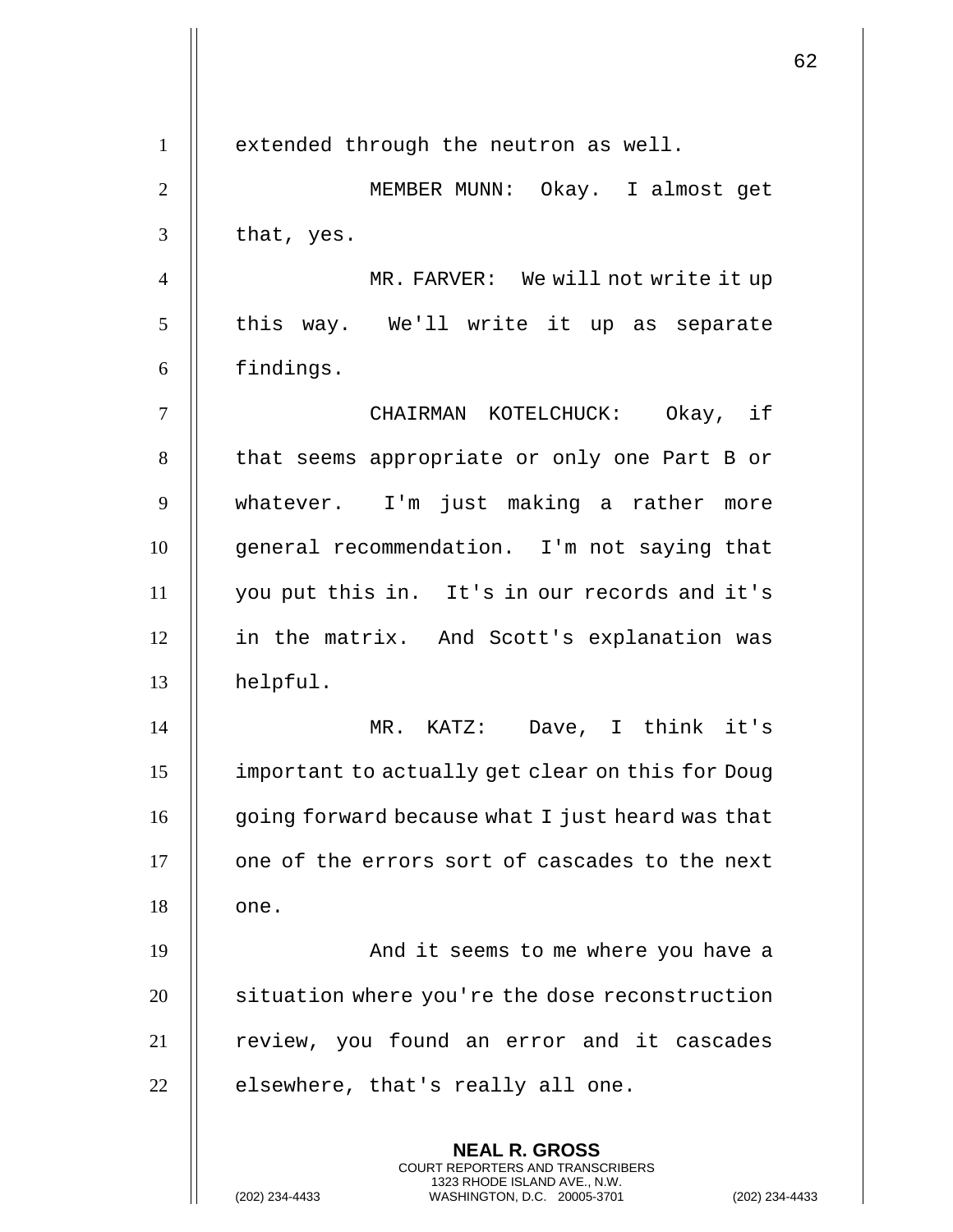**NEAL R. GROSS** COURT REPORTERS AND TRANSCRIBERS 1323 RHODE ISLAND AVE., N.W. 1 | You know, if it's all the root of one  $2 \parallel$  problem, then that is one finding I think and 3 || you start it where it initiates the problem and 4 you don't repeat it as a new finding each place 5 it shows up in further calculations or 6 whatever, right? You wouldn't want that 7 because -- 8 | CHAIRMAN KOTELCHUCK: No, 9 | certainly. 10 MR. KATZ: Right. So I'm just 11 || saying this out loud for Doug's sake because I 12 | think we do want our accounting to be correct 13 || and what I heard from Scott is at least in part 14 | the second error derived from the first. 15 || MR. FARVER: Well, the only concern  $16$  || with that, Ted, is that it's going to be two 17 different Table 2 codes because one was for  $18$  || neutron dose and the other was for beta dose, 19 | electron dose. 20 MR. KATZ: Okay but, I mean, I think 21 nonetheless we need to figure out a way then to  $22$   $\parallel$  account for these where someone makes one error

(202) 234-4433 WASHINGTON, D.C. 20005-3701 (202) 234-4433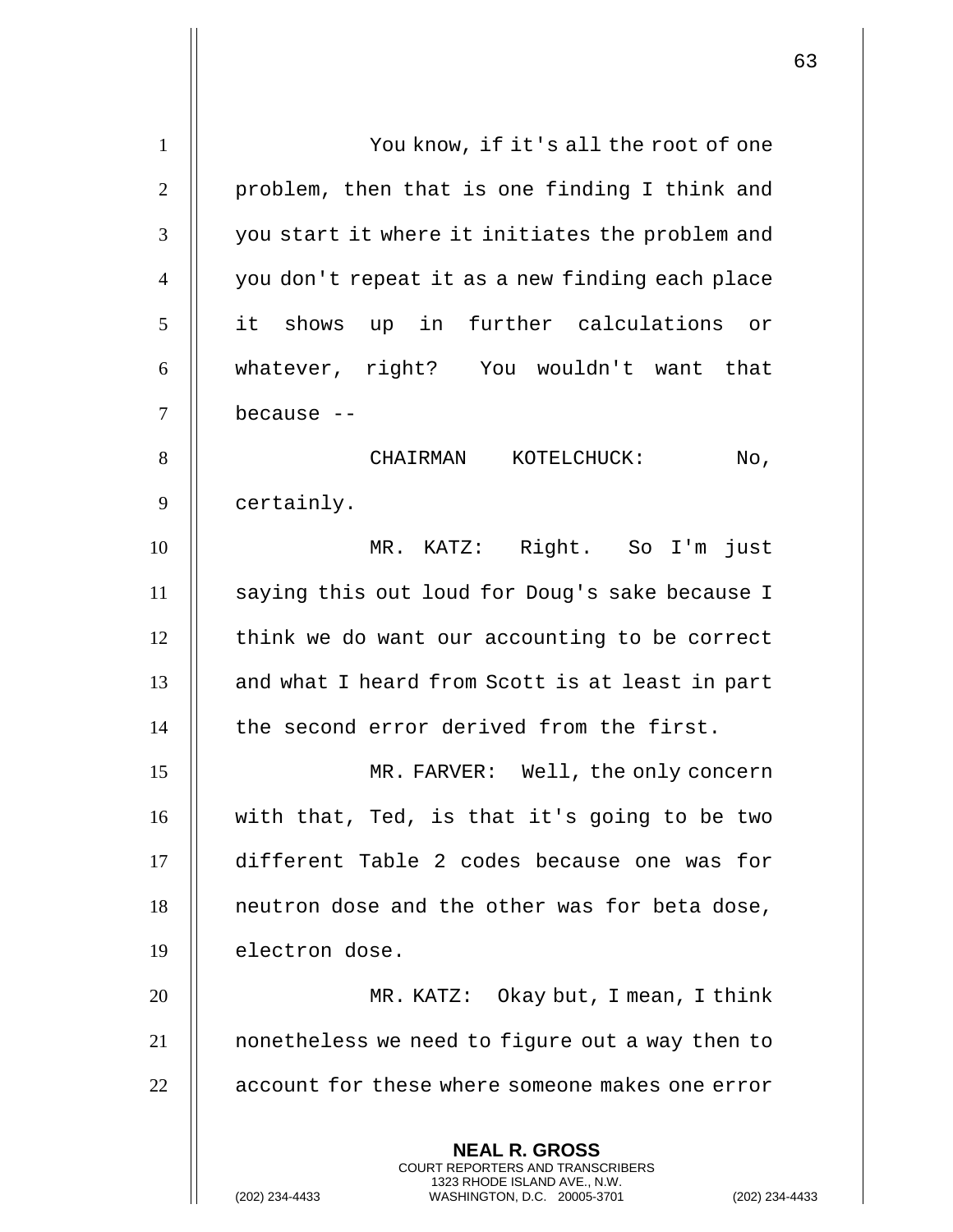|                |                                                                                                                                                                    | 64 |
|----------------|--------------------------------------------------------------------------------------------------------------------------------------------------------------------|----|
| $\mathbf{1}$   | and it cascades through the dose reconstruction                                                                                                                    |    |
| $\overline{2}$ | and it really only can be picked up where it                                                                                                                       |    |
| 3              | initiates.                                                                                                                                                         |    |
| $\overline{4}$ | I mean, that's one error and I don't                                                                                                                               |    |
| 5              | think you want to count it as five findings. I                                                                                                                     |    |
| 6              | mean, so I think you want to somehow capture                                                                                                                       |    |
| 7              | that, you know, as a whole rather than, you                                                                                                                        |    |
| 8              | know, flogging NIOSH five times for a single                                                                                                                       |    |
| 9              | error that cascaded like I said.                                                                                                                                   |    |
| 10             | MEMBER MUNN: Surely we're not                                                                                                                                      |    |
| 11             | precluded from using more than one Table 2                                                                                                                         |    |
| 12             | finding, are we?                                                                                                                                                   |    |
| 13             | MR. KATZ: Or code or whatever.                                                                                                                                     |    |
| 14             | MEMBER MUNN: Or code. Seems we                                                                                                                                     |    |
| 15             | should be able to use more than one code.                                                                                                                          |    |
| 16             | MR. FARVER: We would and that's                                                                                                                                    |    |
| 17             | what we would use in this case because that                                                                                                                        |    |
| 18             | certainty error happened for neutron and                                                                                                                           |    |
| 19             | happened for electron so that's two different                                                                                                                      |    |
| 20             | codes, so it would get written up separately in                                                                                                                    |    |
| 21             | each case.                                                                                                                                                         |    |
| 22             | CHAIRMAN KOTELCHUCK: Right. But                                                                                                                                    |    |
|                | <b>NEAL R. GROSS</b><br><b>COURT REPORTERS AND TRANSCRIBERS</b><br>1323 RHODE ISLAND AVE., N.W.<br>WASHINGTON, D.C. 20005-3701<br>(202) 234-4433<br>(202) 234-4433 |    |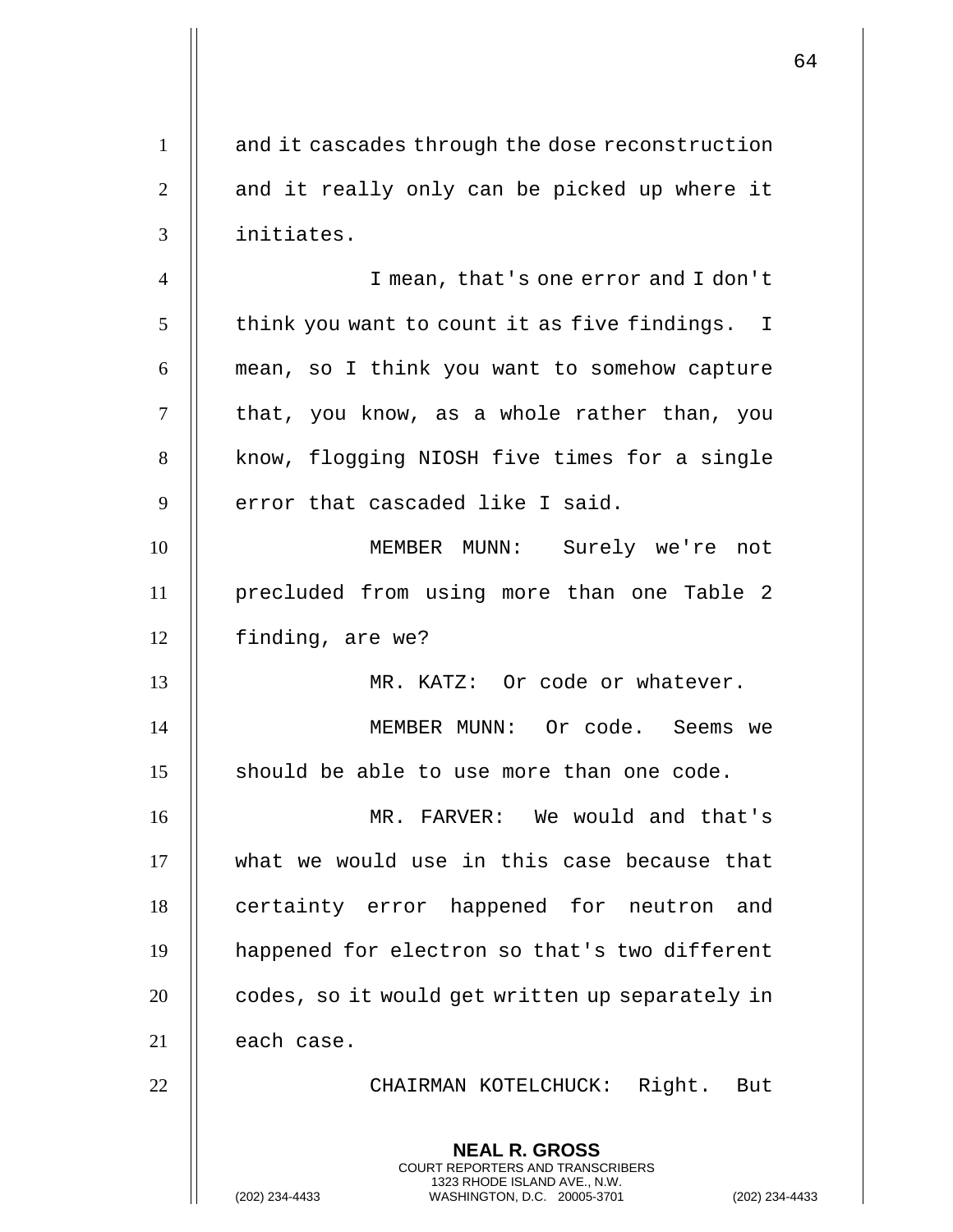**NEAL R. GROSS** COURT REPORTERS AND TRANSCRIBERS 1323 RHODE ISLAND AVE., N.W.  $1 \parallel$  in the last meeting that we had, we decided that 2 we were not going to use two codes until we 3 || finish our report and then we would consider 4 | changing our system, our categorization of the  $5$  | errors, to possibly using two. 6 MR. FARVER: No, no, no, no. We're 7 using the Table 2 codes but if you look in Table  $8 \parallel 2$  there's a section for photons, a section for 9 | neutrons, a section for electrons. Each one of 10 || those has a separate code associated. 11 || So if the error is made in the 12 neutron section, that is E something. If it's 13 || made in the electron section, it's going to be 14 | D something. 15 || So in this case, that 1.2 error 16 || would get written up twice if we were writing 17 || these up separately because it's in two 18 | separate areas. 19 CHAIRMAN KOTELCHUCK: Right. 20 Well, I'm -- 21 MR. STIVER: This is John Stiver. 22  $\parallel$  I might be able to help out a little bit here.

(202) 234-4433 WASHINGTON, D.C. 20005-3701 (202) 234-4433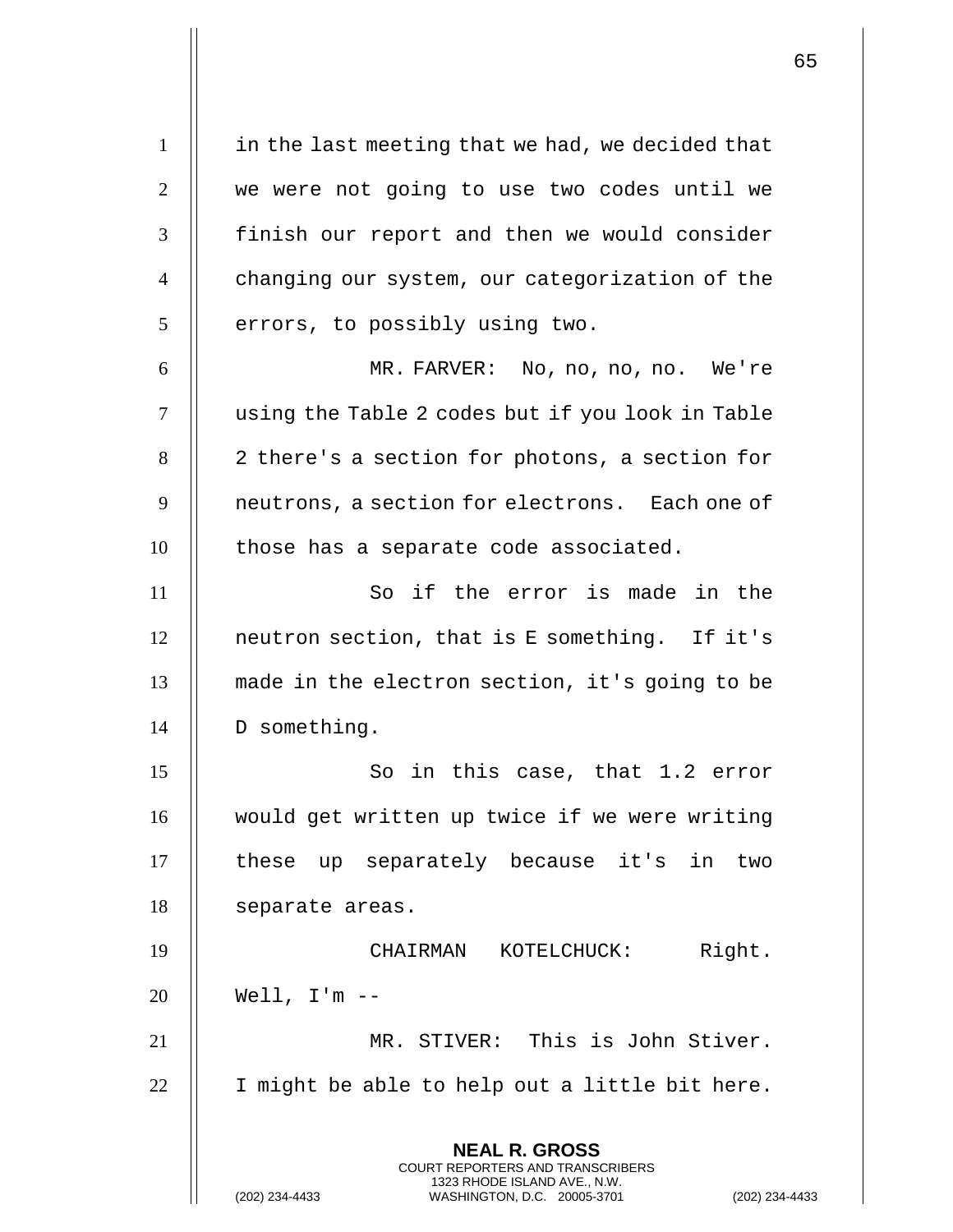| $\mathbf{1}$   | CHAIRMAN KOTELCHUCK: Good.                                                                                                                                      |
|----------------|-----------------------------------------------------------------------------------------------------------------------------------------------------------------|
| $\overline{2}$ | MR. STIVER: I think we may be                                                                                                                                   |
| 3              | conflating the Table 2 codes with the general                                                                                                                   |
| $\overline{4}$ | types of codes that we came up with.                                                                                                                            |
| 5              | A couple years ago the A through F,                                                                                                                             |
| 6              | which are more generalized types of errors --                                                                                                                   |
| $\tau$         | remember there was the worker placement, there                                                                                                                  |
| 8              | was creating the exposure scenarios, whether                                                                                                                    |
| 9              | the proper external dose and internal dose                                                                                                                      |
| 10             | models were used and QA and then none of the                                                                                                                    |
| 11             | above.                                                                                                                                                          |
| 12             | And those are kind of more general                                                                                                                              |
| 13             | bins or general types of errors as opposed to                                                                                                                   |
| 14             | these, what we had in Table 2 from pretty much                                                                                                                  |
| 15             | the origin of the dose reconstruction process                                                                                                                   |
| 16             | where we look at all the individual components                                                                                                                  |
| 17             | of dose: photon, neutrons and so forth.                                                                                                                         |
| 18             | CHAIRMAN KOTELCHUCK: Well, I want                                                                                                                               |
| 19             | to come back to what Ted said. I mean, that's                                                                                                                   |
| 20             | why I said I'm not mandating, no, go back and                                                                                                                   |
| 21             | change 228.2 to two parts.                                                                                                                                      |
| 22             | But just it seems to me we have to                                                                                                                              |
|                | <b>NEAL R. GROSS</b><br><b>COURT REPORTERS AND TRANSCRIBERS</b><br>1323 RHODE ISLAND AVE., N.W.<br>WASHINGTON, D.C. 20005-3701<br>(202) 234-4433<br>$(202)$ 234 |

(202) 234-4433 WASHINGTON, D.C. 20005-3701 (202) 234-4433

Η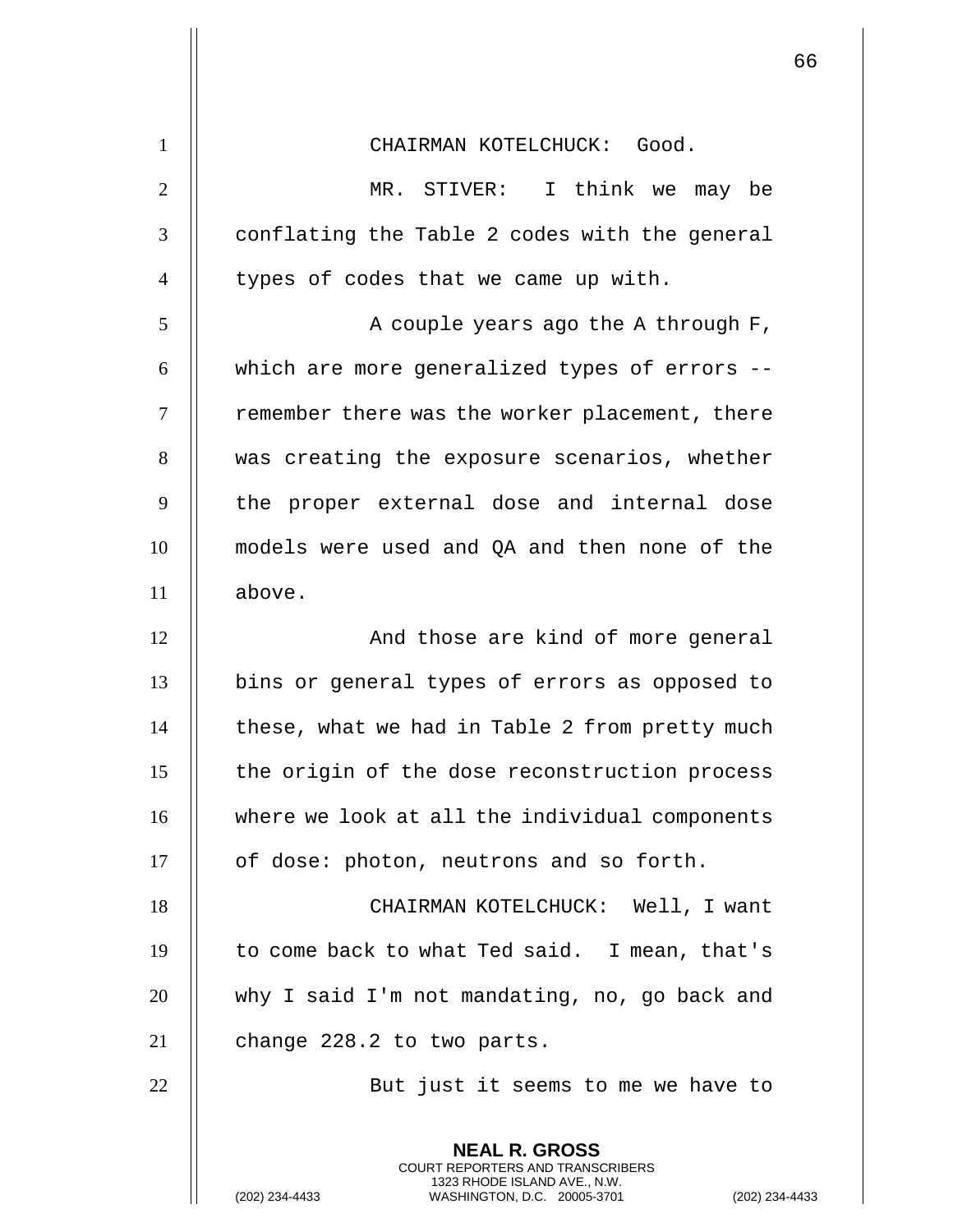**NEAL R. GROSS** COURT REPORTERS AND TRANSCRIBERS 1323 RHODE ISLAND AVE., N.W. (202) 234-4433 WASHINGTON, D.C. 20005-3701 (202) 234-4433 1 | just say to use your judgment but, you know, to 2  $\parallel$  be frugal with the use of Part A/Part B unless  $3$  | there is a real justification. 4 | And there is a real justification 5 | here which I've heard now so I'm comfortable 6  $\parallel$  with keeping it as C, but I think we do want to 7 | minimize the number of times that we do that and 8 || not cascade the errors. 9 MR. FARVER: I agree, David, and we 10 don't usually do this. This was, like Steve  $11$  || said, it's unusual. 12 CHAIRMAN KOTELCHUCK: Yes, okay. 13 || Should we close, folks? 14 || MEMBER MUNN: Yes. 15 CHAIRMAN KOTELCHUCK: Okay. 16 Mark, David? 17 || MEMBER GRIFFON: Yes, I'm okay with 18 | closing it. 19 || CHAIRMAN KOTELCHUCK: Okay. 20 || MEMBER RICHARDSON: Yes. 21 CHAIRMAN KOTELCHUCK: Okay, good. 22  $\parallel$  We will close. By the way, it's 11:49. I'm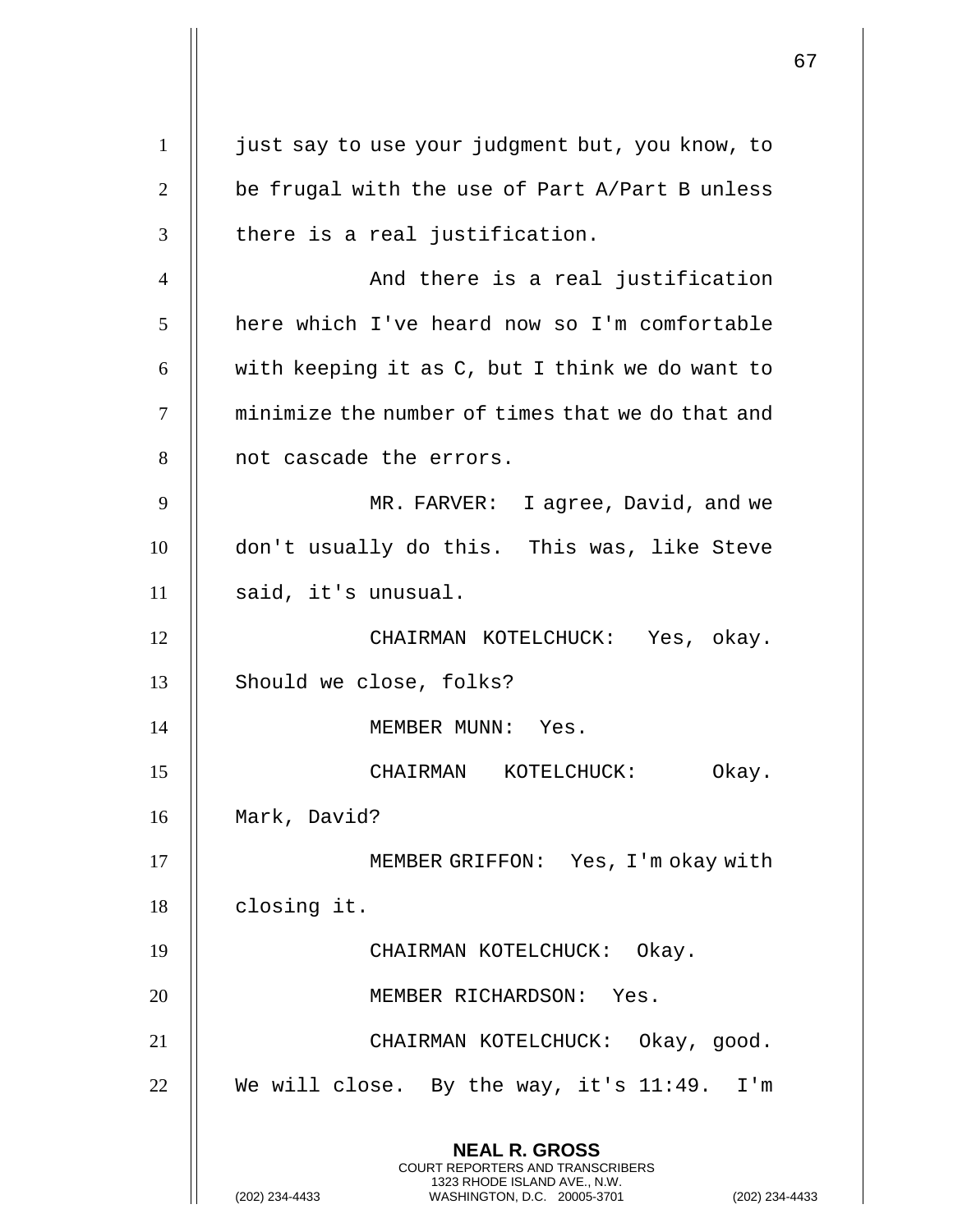| 1              | figuring on going till 12:30 on Eastern                                                                                                                           |
|----------------|-------------------------------------------------------------------------------------------------------------------------------------------------------------------|
| $\overline{2}$ | Daylight Time, which would then be 9:30 for                                                                                                                       |
| 3              | folks out on the coast. Would that be okay?                                                                                                                       |
| $\overline{4}$ | MEMBER GRIFFON: That's fine.                                                                                                                                      |
| 5              | MEMBER RICHARDSON: Works for me.                                                                                                                                  |
| 6              | CHAIRMAN KOTELCHUCK: Okay, fine.                                                                                                                                  |
| $\tau$         | Let's continue.                                                                                                                                                   |
| 8              | MR. FARVER: Okay, 228.3, very                                                                                                                                     |
| 9              | similar. Instead of an N/P ratio we have an                                                                                                                       |
| 10             | E/P, electron-to-photon ratio. Dose                                                                                                                               |
| 11             | reconstructor used the incorrect value. Very                                                                                                                      |
| 12             | similar to what we just talked about, the N/P                                                                                                                     |
| 13             | values, but it's just another QA concern with                                                                                                                     |
| 14             | this case.                                                                                                                                                        |
| 15             | CHAIRMAN KOTELCHUCK: It is.                                                                                                                                       |
| 16             | Well, several errors. SC&A concurs. It's                                                                                                                          |
| 17             | worrisome.                                                                                                                                                        |
| 18             | MR. CALHOUN: This is Grady and if                                                                                                                                 |
| 19             | I'm reading this right, and Scott can chime in,                                                                                                                   |
| 20             | it looks to me like maybe there's a tool                                                                                                                          |
| 21             | developed now that'll preclude this from                                                                                                                          |
| 22             | happening in the future.                                                                                                                                          |
|                | <b>NEAL R. GROSS</b><br><b>COURT REPORTERS AND TRANSCRIBERS</b><br>1323 RHODE ISLAND AVE., N.W.<br>WASHINGTON, D.C. 20005-3701<br>(202) 234-4433<br>$(202)$ 234-4 |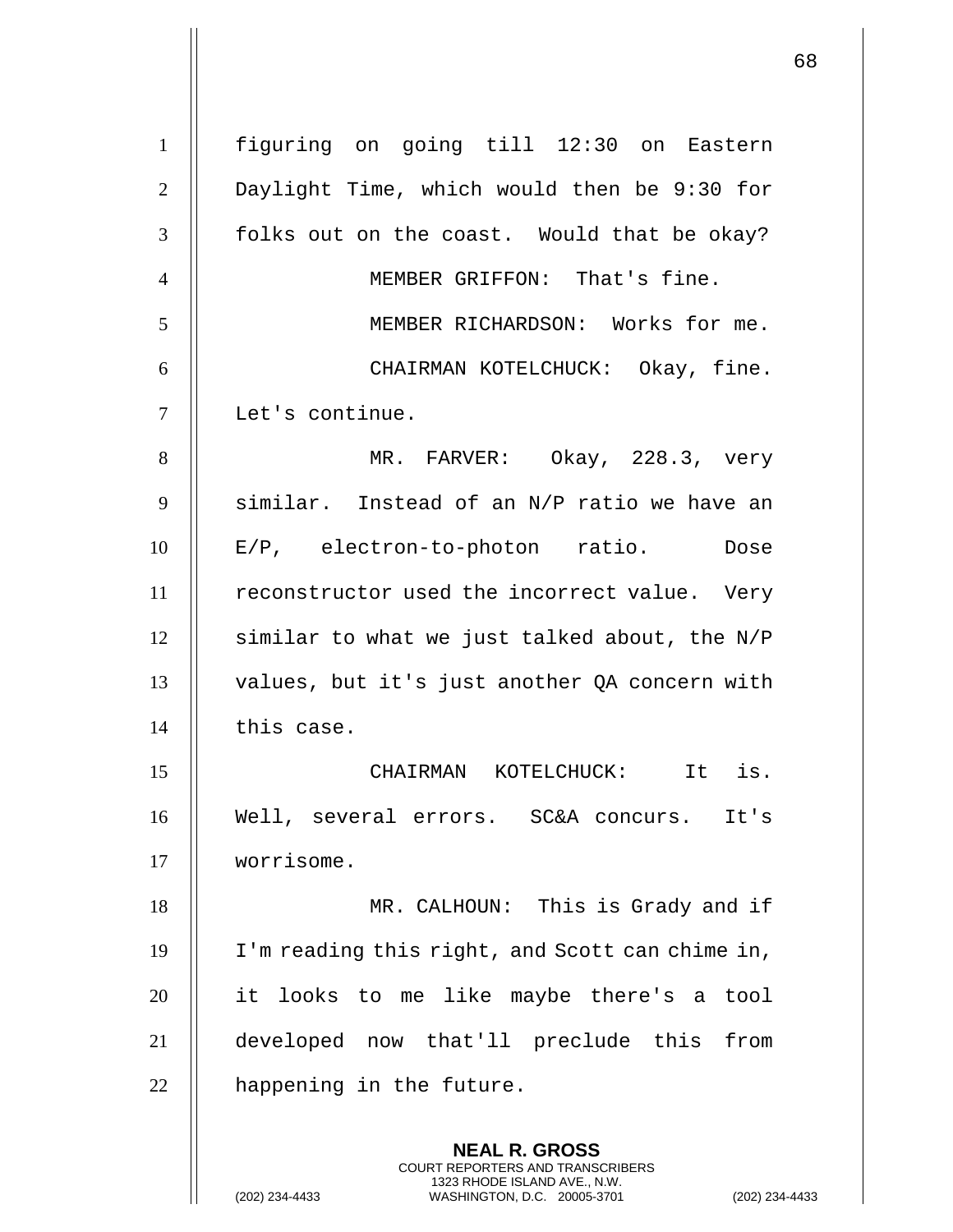**NEAL R. GROSS** COURT REPORTERS AND TRANSCRIBERS 1323 RHODE ISLAND AVE., N.W. (202) 234-4433 WASHINGTON, D.C. 20005-3701 (202) 234-4433 1 || MR. SIEBERT: That's correct.  $2$   $\parallel$  There was no tool at that time. He had to use  $3$  | the complex-wide, but there is now. 4 CHAIRMAN KOTELCHUCK: Okay, that's 5 | good to know. 6 MEMBER MUNN: And is quite 7 | specific. 8 **B** CHAIRMAN KOTELCHUCK: Good. Then 9 || --10 MEMBER RICHARDSON: Could you  $11$  | remind me what year this case was first started, 12 | I mean, when this occurred? 13 MR. CALHOUN: 2007. 14 || MEMBER RICHARDSON: 2007? 15 MR. FARVER: Yes. 16 MR. KATZ: Okay and, Doug, you're  $17$   $\parallel$  capturing that there's a tool available, right, 18 | somewhere in the matrix? 19 || MEMBER MUNN: Actually it says so 20 | in the matrix, yes. 21 || MR. KATZ: Okay, great. 22 MEMBER MUNN: Somebody got this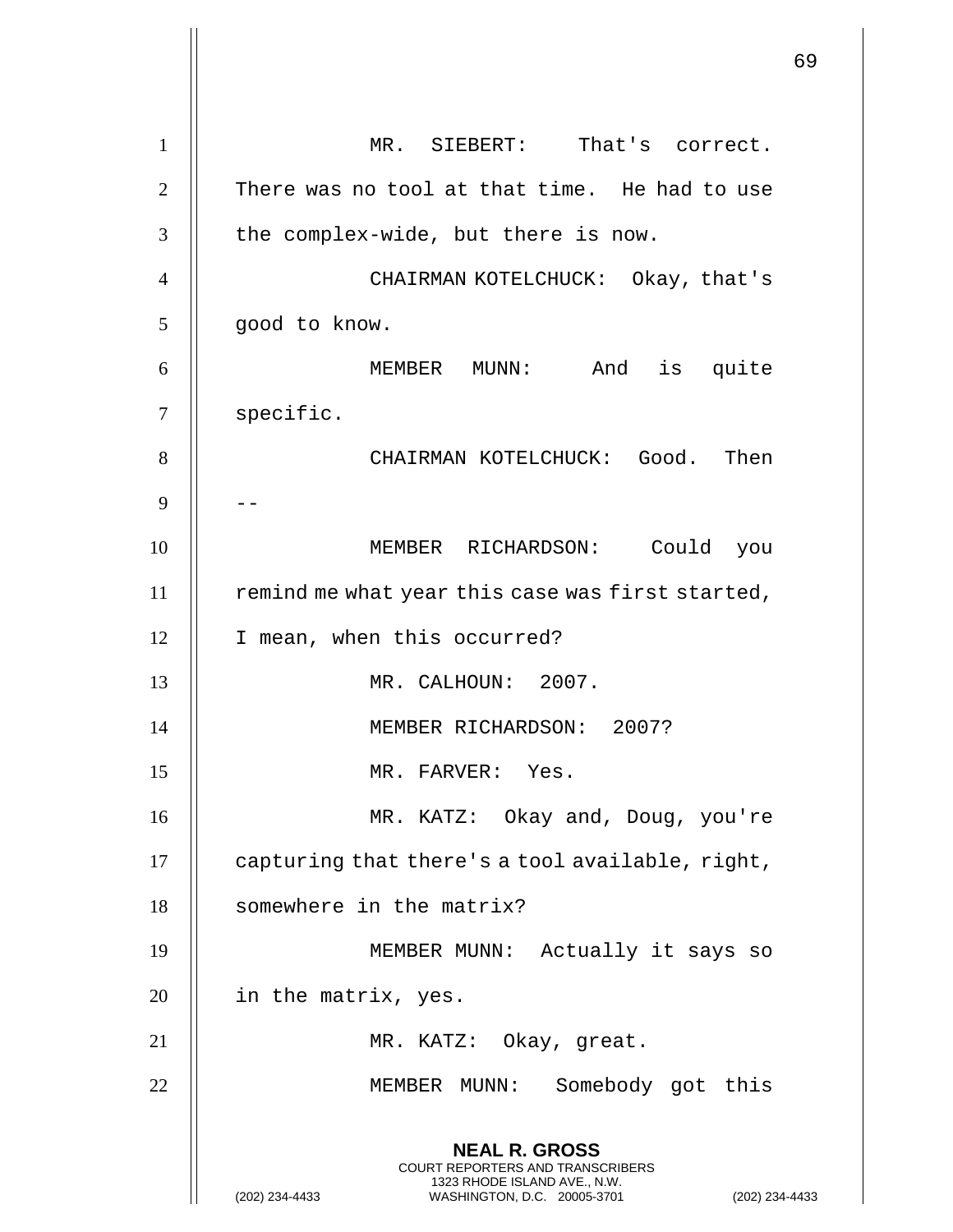**NEAL R. GROSS** COURT REPORTERS AND TRANSCRIBERS 1323 RHODE ISLAND AVE., N.W. (202) 234-4433 WASHINGTON, D.C. 20005-3701 (202) 234-4433 1 || from the DR for this --2 CHAIRMAN KOTELCHUCK: Oh, yes, 3 || yes, yes, at the time. Okay. Then I believe 4 we can close and go on. 5 MEMBER MUNN: Yes. 6 CHAIRMAN KOTELCHUCK: Okay? 7 Without objection, let us go on to your 8 **b**servations. 9 MR. FARVER: Okay, I was just 10 adding up a little information about the LBNL. 11 || CHAIRMAN KOTELCHUCK: Sure, 12 | surely. 13 MR. FARVER: I'm going to add it to 14 all of these. Okay. Observation 1, NIOSH 15 added an extra 25 millirem of recorded photon 16 dose for 1978. And this is one of these we 17 | could have written up as a finding but it really 18 didn't have a lot of impact on the case. 19 CHAIRMAN KOTELCHUCK: No, it 20 | certainly would not have. Alright. 21 MR. FARVER: And NIOSH agrees and  $22$   $\parallel$  they should have, you know, the duplicate entry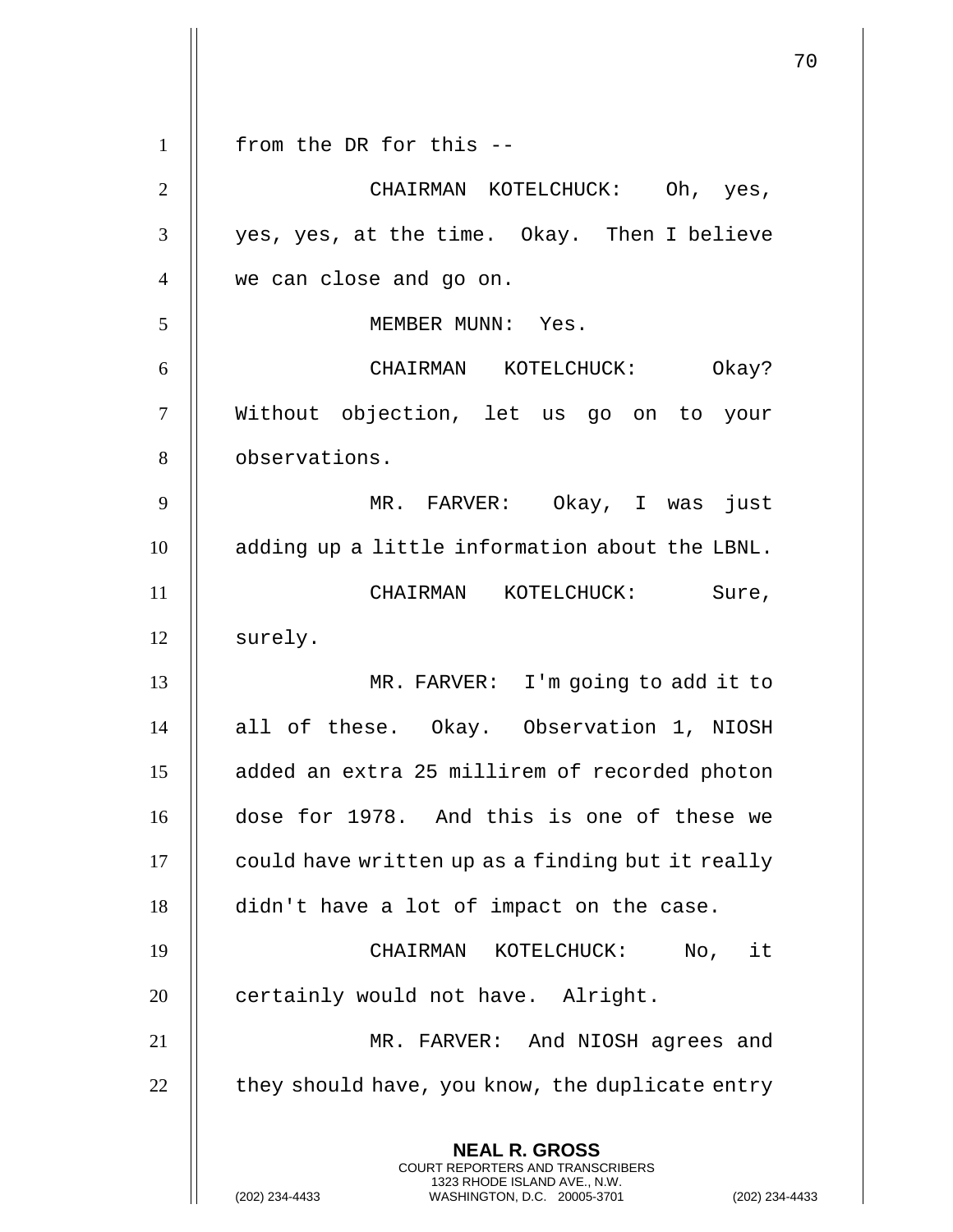**NEAL R. GROSS** COURT REPORTERS AND TRANSCRIBERS 1323 RHODE ISLAND AVE., N.W. (202) 234-4433 WASHINGTON, D.C. 20005-3701 (202) 234-4433 1 || should have been removed by the dose 2 || reconstructor and we have several dose 3 || reconstructor errors here. 4 CHAIRMAN KOTELCHUCK: Okay, second  $5 \parallel$  one, second observation. 6 MR. FARVER: Has to do with the 7 | counting of the number of zeroes for the missed 8 | dose and we came up with 267 compared to NIOSH's  $9 \parallel 273$ . Looks like the 267 was the correct number 10 || so it's really just an overestimate, the more 11 additional dose. 12 CHAIRMAN KOTELCHUCK: Correct. 13 MEMBER RICHARDSON: This is David 14 | Richardson. The explanation says 12 zeroes 15 were left out by NIOSH in 1981 and yet they ended 16 up with a number that's larger, the 273, so were 17 || there multiple miscountings there or what 18 happened? 19 || MR. SIEBERT: Yes, this is Scott. 20 | There were duplicate zeroes in those additional 21 year, '73, '75, '78, '79 and '80. So the  $22$   $\parallel$  additional 18 duplicates that were over, that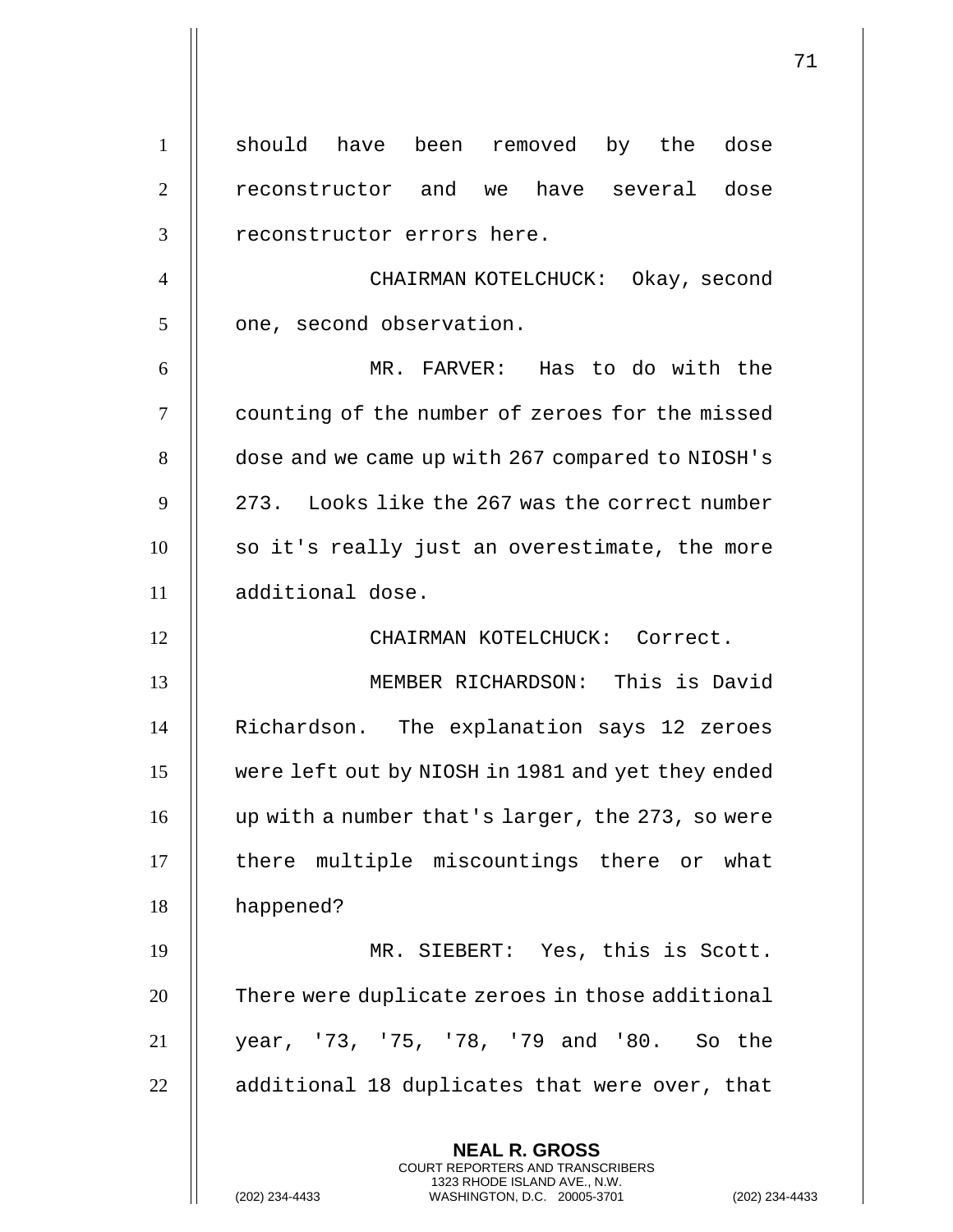|                |                                                  | 72 |
|----------------|--------------------------------------------------|----|
|                |                                                  |    |
| $\mathbf{1}$   | outweighs the 12 that were not.                  |    |
| $\overline{2}$ | CHAIRMAN KOTELCHUCK: Eighteen                    |    |
| 3              | minus 12 is six. Two hundred sixty-seven plus    |    |
| $\overline{4}$ | 6 is 273.                                        |    |
| 5              | MEMBER RICHARDSON: So on the one                 |    |
| 6              | hand there was an error involving inclusion of   |    |
| $\overline{7}$ | 18 duplicates and then there was a second error  |    |
| 8              | of omitting 12 in 1981 and it sort of, in the    |    |
| 9              | end, almost washed out.                          |    |
| 10             | CHAIRMAN KOTELCHUCK: Yes.                        |    |
| 11             | MEMBER GRIFFON: It's sort of a                   |    |
| 12             | good news/bad news story.                        |    |
| 13             | CHAIRMAN KOTELCHUCK: This<br>is                  |    |
| 14             | bothersome, the fact that it washes out to make  |    |
| 15             | it an observation. The fact is there were lots   |    |
| 16             | of errors. There were two sets of errors.        |    |
| 17             | MR. FARVER: Well, David, the                     |    |
| 18             | reason we made this an observation was because   |    |
| 19             | at that time we did not know that there were two |    |
| 20             | errors. All we knew was our sum did not match    |    |
| 21             | their sum but it was not that big of a           |    |
| 22             | difference.                                      |    |
|                |                                                  |    |
|                | <b>NEAL R. GROSS</b>                             |    |

COURT REPORTERS AND TRANSCRIBERS 1323 RHODE ISLAND AVE., N.W.

(202) 234-4433 WASHINGTON, D.C. 20005-3701 (202) 234-4433

 $\mathsf{II}$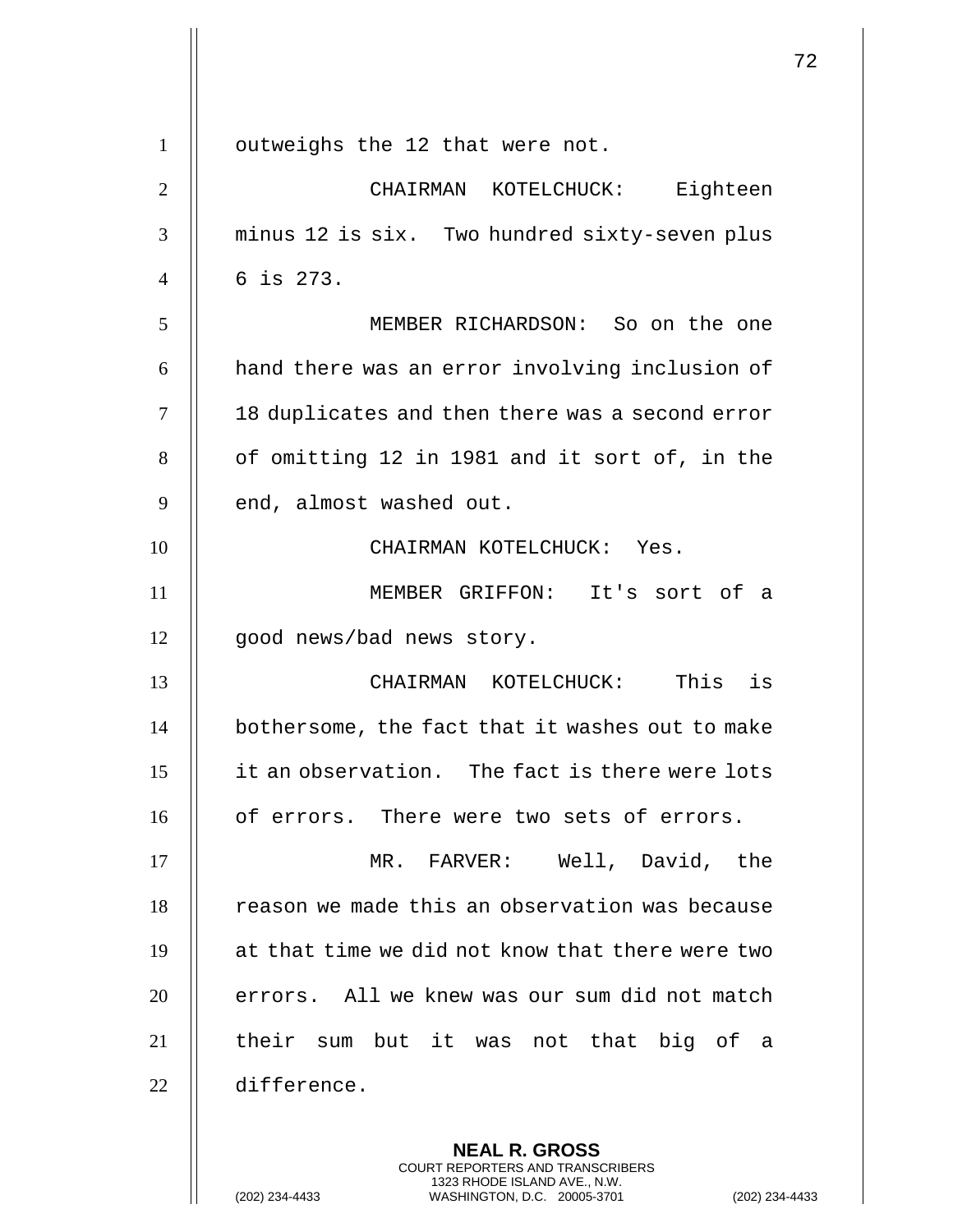| $\mathbf{1}$   | CHAIRMAN KOTELCHUCK: Right,                                                                                                             |
|----------------|-----------------------------------------------------------------------------------------------------------------------------------------|
| $\overline{2}$ | right. Then when you went over it, you found                                                                                            |
| 3              | that there were a couple of errors, two types                                                                                           |
| $\overline{4}$ | of errors.                                                                                                                              |
| 5              | MR. FARVER: NIOSH responded back                                                                                                        |
| 6              | that there were errors.                                                                                                                 |
| $\overline{7}$ | MR. KATZ: Right. This is Ted.                                                                                                           |
| 8              | So, I mean, it just seems, quickly, it's no                                                                                             |
| 9              | longer an observation. It really is a finding.                                                                                          |
| 10             | You just didn't realize it was a finding at the                                                                                         |
| 11             | time and I think it probably, right, is due                                                                                             |
| 12             | change of categorization.                                                                                                               |
| 13             | CHAIRMAN KOTELCHUCK: I would                                                                                                            |
| 14             | prefer that.                                                                                                                            |
| 15             | MR. FARVER: Okay. Okay.                                                                                                                 |
| 16             | CHAIRMAN KOTELCHUCK: Alright, so                                                                                                        |
| 17             | let's let you write that up and then let's go                                                                                           |
| 18             | on. Are there any other observations on 228?                                                                                            |
| 19             | MEMBER MUNN: Yes, there are a                                                                                                           |
| 20             | bunch but all of those have been agreed to and,                                                                                         |
| 21             | again, they are Observations 3, 4, 5 and 6, I                                                                                           |
| 22             | believe, if I remember my reading correctly.                                                                                            |
|                | <b>NEAL R. GROSS</b>                                                                                                                    |
|                | <b>COURT REPORTERS AND TRANSCRIBERS</b><br>1323 RHODE ISLAND AVE., N.W.<br>(202) 234-4433<br>WASHINGTON, D.C. 20005-3701<br>$(202)$ 234 |

(202) 234-4433 WASHINGTON, D.C. 20005-3701 (202) 234-4433

 $\mathsf{I}$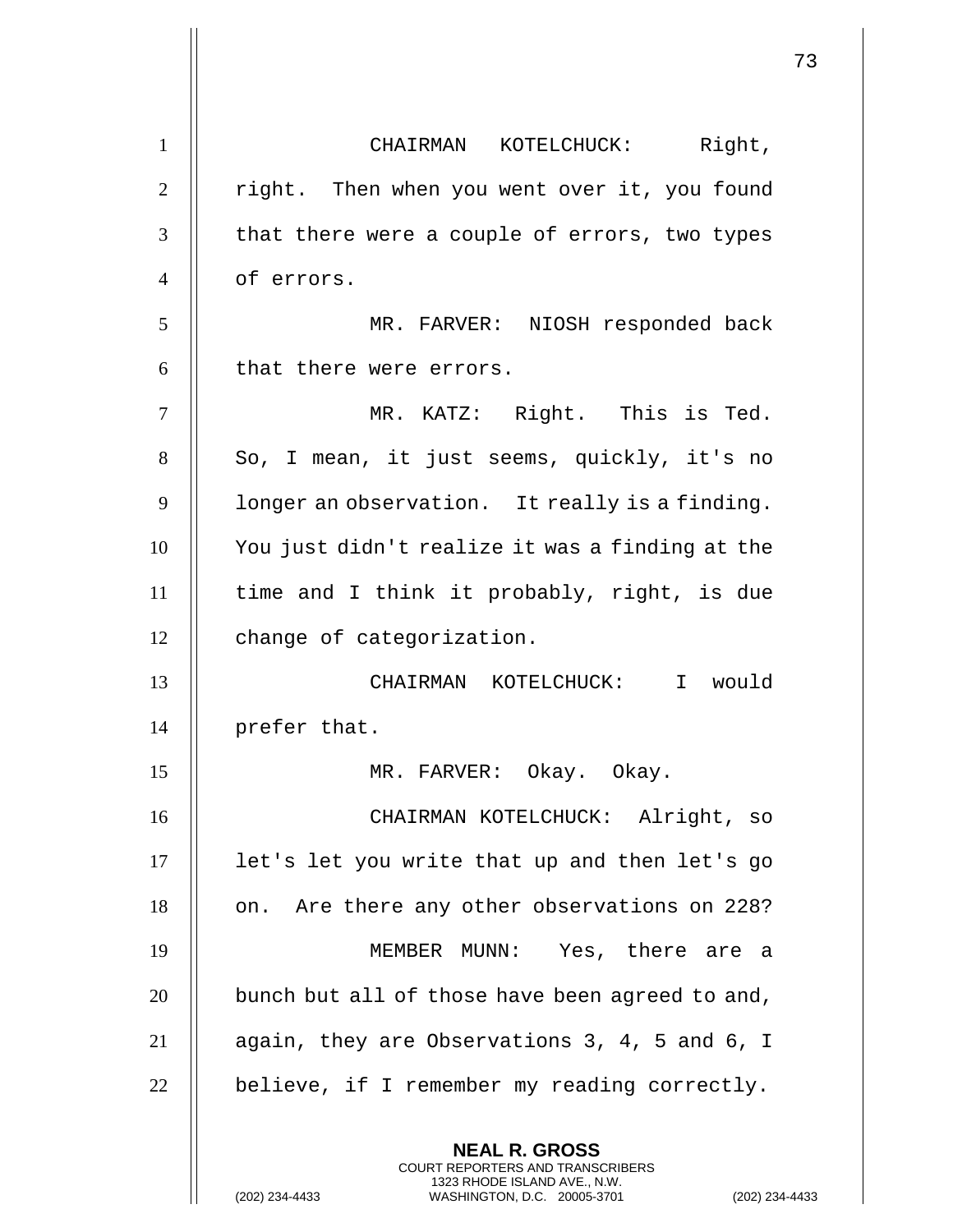1 | We have agreement from the agency  $2$   $\parallel$  and the subcontractor and we have only  $3$   $\parallel$  observations, not findings involved in these. 4 || Seems reasonable to close them as a group unless  $5$  | someone really wants to go over them one at a  $6$   $\parallel$  time. 7 MR. FARVER: Just so the 8 | Subcommittee knows, what I'm going to do is I'll  $9 \parallel$  change that to a finding. I'll give it a number 10 || and a finding number and everything and we'll 11 go back and make that modification to our DR 12 | report or review and probably reissue it. 13 MEMBER MUNN: Sounds like the 14 legitimate thing to do. 15 CHAIRMAN KOTELCHUCK: Wanda, I 16 | hate to spend time going one by one over a large 17 number of observations. But if it is our 18 || responsibility to review the observations in 19  $\parallel$  case it has implications for other things, I 20 || don't think we can just simply wash it out. I  $21$   $\parallel$  think we have to go over them one by one despite  $22$   $\parallel$  my desire not to do so as an individual.

> **NEAL R. GROSS** COURT REPORTERS AND TRANSCRIBERS 1323 RHODE ISLAND AVE., N.W.

(202) 234-4433 WASHINGTON, D.C. 20005-3701 (202) 234-4433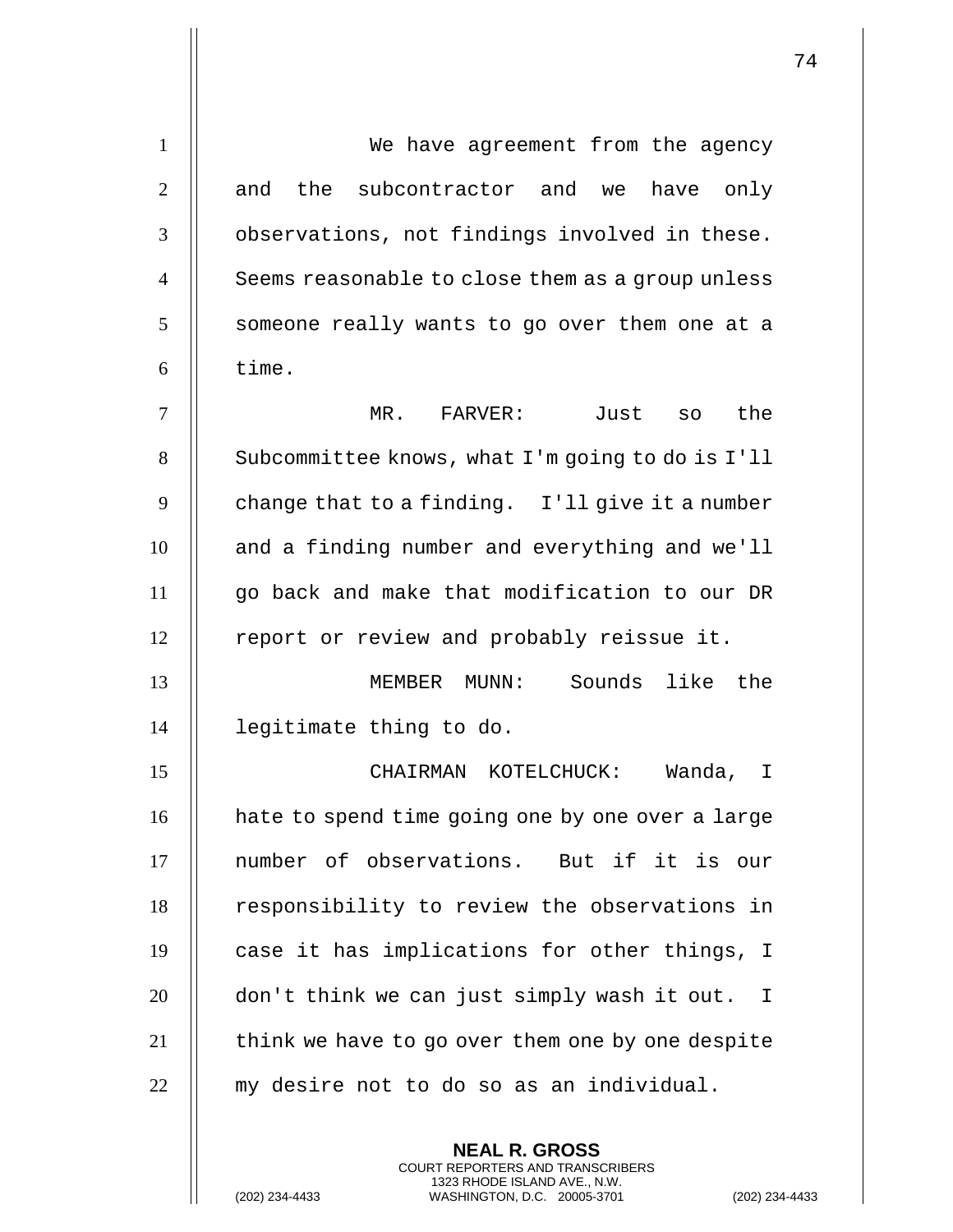**NEAL R. GROSS** COURT REPORTERS AND TRANSCRIBERS 1323 RHODE ISLAND AVE., N.W. 1 || MEMBER MUNN: Well, we've just 2 | demonstrated that it's possible to upgrade them  $3$   $\parallel$  to findings and so it's your call. 4 CHAIRMAN KOTELCHUCK: Well, my  $5 \parallel$  call would be I think we need to go over them  $6 \parallel$  one by one. Let's just do what we can quickly  $7$  | and, Doug, if you would, go to Observation 3. 8 || MR. FARVER: Okay. 9 MR. CALHOUN: This is Grady. 10 **Before** you get to that, Doug, I just want 11 clarification. You said you're going to  $12$  | reissue that as a finding. Are you going to  $13$  | reissue it as a closed finding? 14 || CHAIRMAN KOTELCHUCK: Oh, yes. 15 MR. CALHOUN: Instead of a closed 16 observation? 17 || CHAIRMAN KOTELCHUCK: I believe  $18$  || we, absolutely and I would say  $-$ -19 || MR. CALHOUN: Okay, sure. 20 CHAIRMAN KOTELCHUCK: Yes. Okay? 21 Unless I hear objection from the others. That 22  $\parallel$  would be a finding but a closed finding for 2.

(202) 234-4433 WASHINGTON, D.C. 20005-3701 (202) 234-4433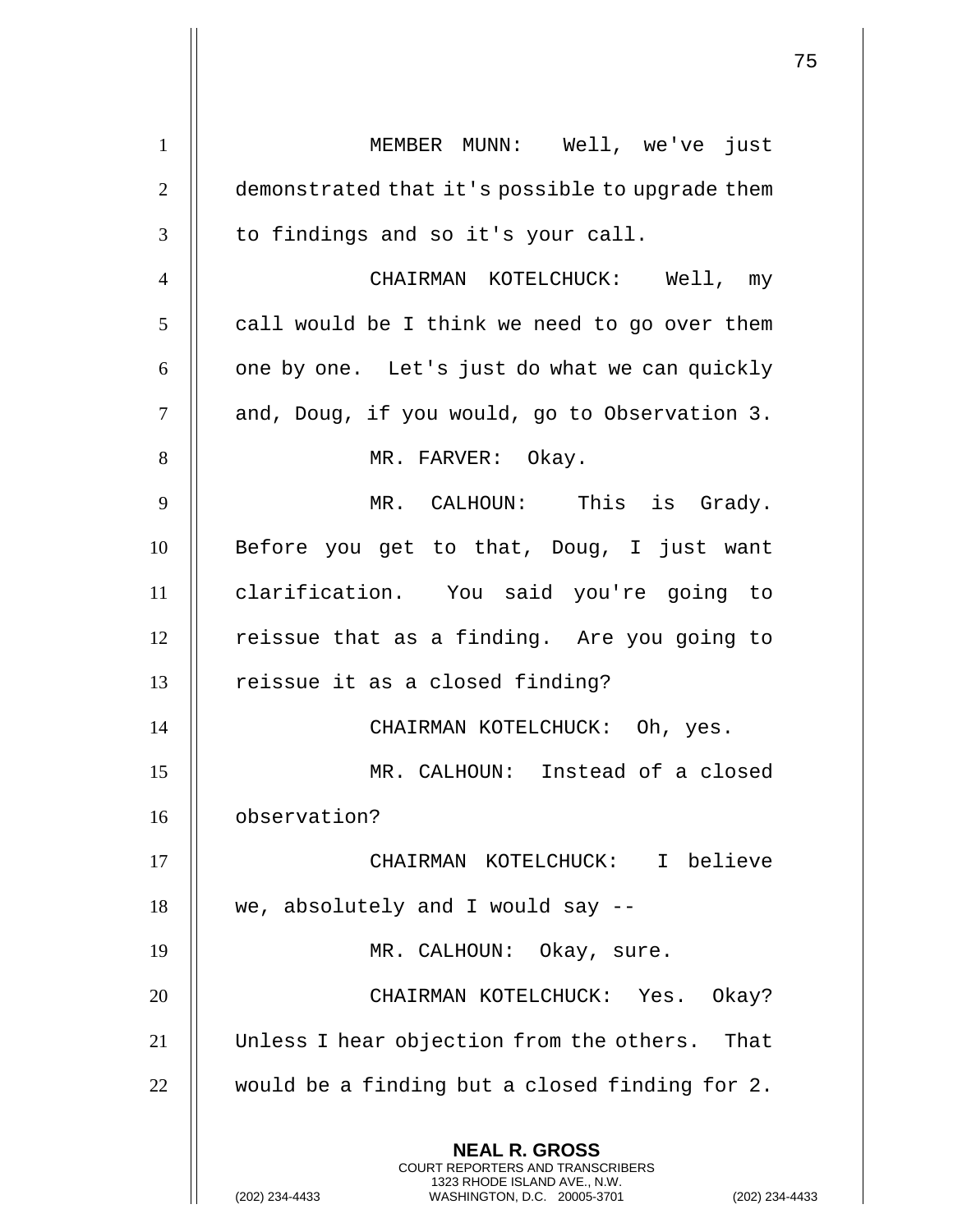| $\mathbf{1}$   | MR. FARVER: Yes.                                                                                                                   |  |
|----------------|------------------------------------------------------------------------------------------------------------------------------------|--|
| $\overline{2}$ | CHAIRMAN KOTELCHUCK: Okay.                                                                                                         |  |
| 3              | Let's go over 3. Let's try to go over them                                                                                         |  |
| $\overline{4}$ | quickly, Doug, but I believe we must go over                                                                                       |  |
| 5              | them individually. Number 3, Observation 3.                                                                                        |  |
| 6              | MR. FARVER: Observation 3,                                                                                                         |  |
| $\tau$         | there's no obvious criterion used to define                                                                                        |  |
| 8              | when no dosimetry information was available or                                                                                     |  |
| 9              | months in which there was a gap or gaps in EE                                                                                      |  |
| 10             | monitoring records. This has to do with                                                                                            |  |
| 11             | ambient dose. It really wasn't clear what the                                                                                      |  |
| 12             | strategy was for applying ambient dose.                                                                                            |  |
| 13             | CHAIRMAN KOTELCHUCK: Would the                                                                                                     |  |
| 14             | tool clarify that? Would the existing tool                                                                                         |  |
| 15             | clarify that?                                                                                                                      |  |
| 16             | MR. SIEBERT: This is Scott. I                                                                                                      |  |
| 17             | don't necessarily agree that there was<br>no                                                                                       |  |
| 18             | obvious criterion because the monthly exchange                                                                                     |  |
| 19             | frequency as we state in our response was based                                                                                    |  |
| 20             | on guidance in the TBD.                                                                                                            |  |
| 21             | So we had a reason for assuming                                                                                                    |  |
| 22             | there would have been 12 badges if the person                                                                                      |  |
|                | <b>NEAL R. GROSS</b>                                                                                                               |  |
|                | COURT REPORTERS AND TRANSCRIBERS<br>1323 RHODE ISLAND AVE., N.W.<br>(202) 234-4433<br>WASHINGTON, D.C. 20005-3701<br>$(202)$ 234-4 |  |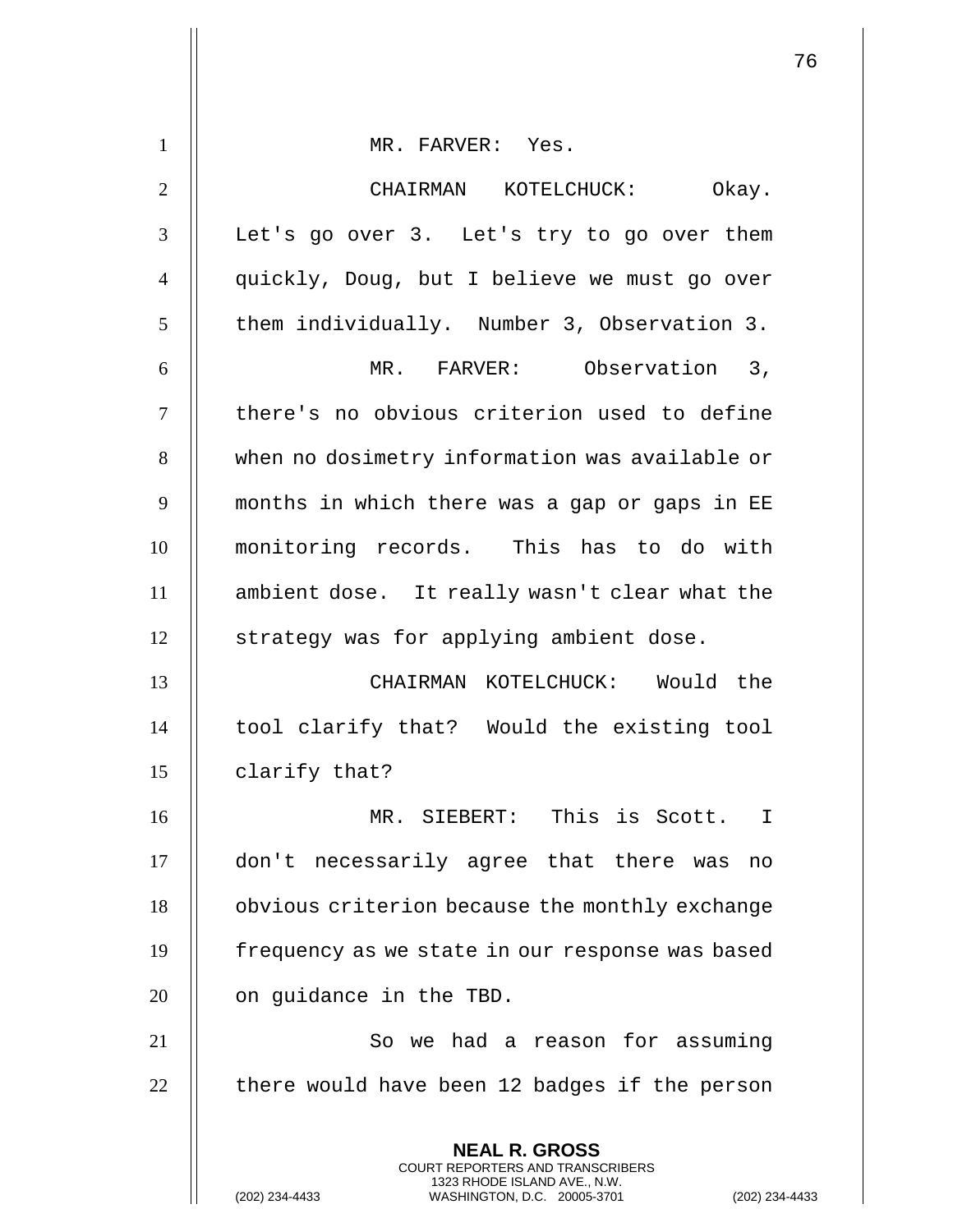**NEAL R. GROSS** COURT REPORTERS AND TRANSCRIBERS 1323 RHODE ISLAND AVE., N.W. 1 was fully badged and if there wasn't we filled 2 || with ambient dose so --3 CHAIRMAN KOTELCHUCK: Okay. I 4 | accept that as okay. Anybody else want to say  $5 \parallel$  anything? Let's go on to 4. 6 MR. FARVER: Four, Technical Basis 7 Document apparently contains a small error in 8 | Table 3.2 on Page 19. The Year column should  $9$   $\parallel$  read '70 to '75 instead of '71 to '75 because 10 | the first row reads pre-'70. 11 CHAIRMAN KOTELCHUCK: Dose was 12 | assigned correctly and I see rather than minor 13 | error and certainly deserves an observation and 14 | no more. If I can suggest, let's go on. 15 MR. FARVER: Okay, Observation 5, 16 || we ran the CADW program for Solubility Type S 17 || and M for thorium and found Type M thorium 18 | resulted in 2.9 E to the 3 rem. Type S resulted 19 in a magnitude less. The NIOSH DR used the  $20$   $\parallel$  smaller value. Both cases the value is tiny 21 || but probably should have used Type M. 22 CHAIRMAN KOTELCHUCK: Okay, but

(202) 234-4433 WASHINGTON, D.C. 20005-3701 (202) 234-4433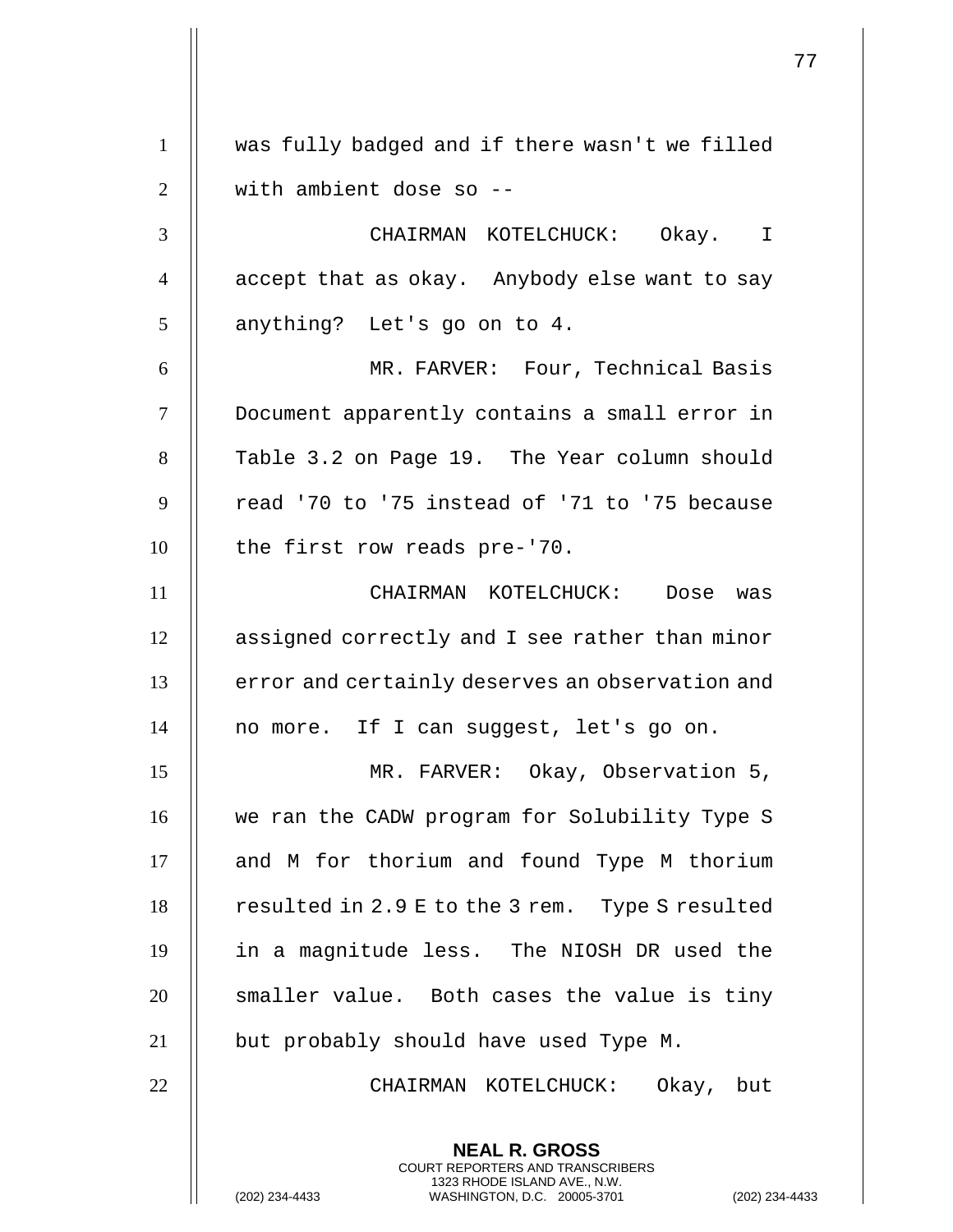| $\mathbf{1}$   | we're talking about four millirems so that      |
|----------------|-------------------------------------------------|
| $\mathbf{2}$   | could not have had an impact unless we were     |
| 3              | absolutely on the border. In fact, it probably  |
| $\overline{4}$ | would have no impact. Let's go on.              |
| 5              | MR. FARVER: Okay, during the CATI               |
| 6              | interview, the employee states he often could   |
| $\overline{7}$ | not wear a dosimeter badge into magnetic        |
| 8              | equipment areas because of the badge's metallic |
| 9              | content.                                        |
| 10             | Although NIOSH acknowledges this in             |
| 11             | the DR report, they don't account for any       |
| 12             | potential dose received during the period the   |
| 13             | metallic dosimeter was in use or wasn't used.   |
| 14             | I'm going through.                              |
| 15             | CHAIRMAN KOTELCHUCK: Why is this                |
| 16             | an observation? You're saying that there's an   |
| 17             | exposure that's not recorded. They indicate     |
| 18             | why it wasn't recorded. I can understand that.  |
| 19             | But then how do you deal with that?             |
| 20             | How did they deal with that or how should they  |
| 21             | have dealt with it? Okay, you're scrolling      |
| 22             | down to let us see.                             |
|                | <b>NEAL R. GROSS</b>                            |
|                |                                                 |

COURT REPORTERS AND TRANSCRIBERS 1323 RHODE ISLAND AVE., N.W.

(202) 234-4433 WASHINGTON, D.C. 20005-3701 (202) 234-4433

 $\mathsf{II}$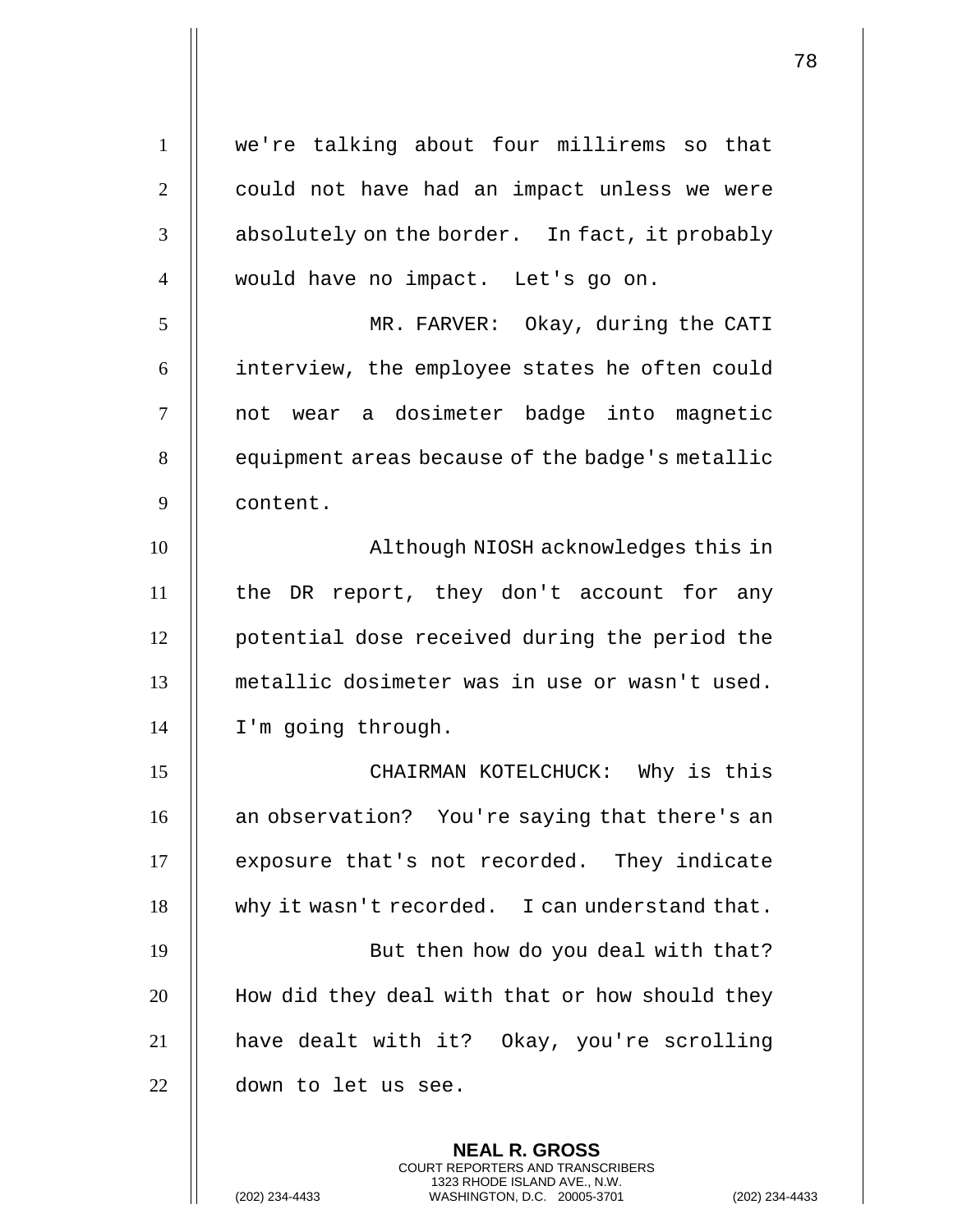**NEAL R. GROSS** COURT REPORTERS AND TRANSCRIBERS 1 | Yes. What you're saying, do I 2 | understand that they're working in one of the 3 | cyclotron or synchrotron facilities and that 4 || once the exposure has stopped there is no 5 | residual exposure? No, no, no, no. 6 || MEMBER MUNN: No. 7 CHAIRMAN KOTELCHUCK: You're not  $8$  || saying that. Let me finish reading. Sorry. 9 | I missed the corrections. Could you scroll up? 10 | Sorry, scroll up again just to the previous one. 11 All the changes in this review. Okay, I see. 12 Okay, and putting in, re-analyzing this they -- 13 MR. SIEBERT: That portion of it  $14$  | just  $-$ 15 CHAIRMAN KOTELCHUCK: There was a 16 decrease in the exposure? 17 MR. SIEBERT: That point just 18 || explains that for all the findings and 19 observations we revised everything and looked  $20$   $\parallel$  at it the impact was that it's still less than 21 || 50 percent. We just put in the last 22 | observation. It doesn't apply specifically to

1323 RHODE ISLAND AVE., N.W.

(202) 234-4433 WASHINGTON, D.C. 20005-3701 (202) 234-4433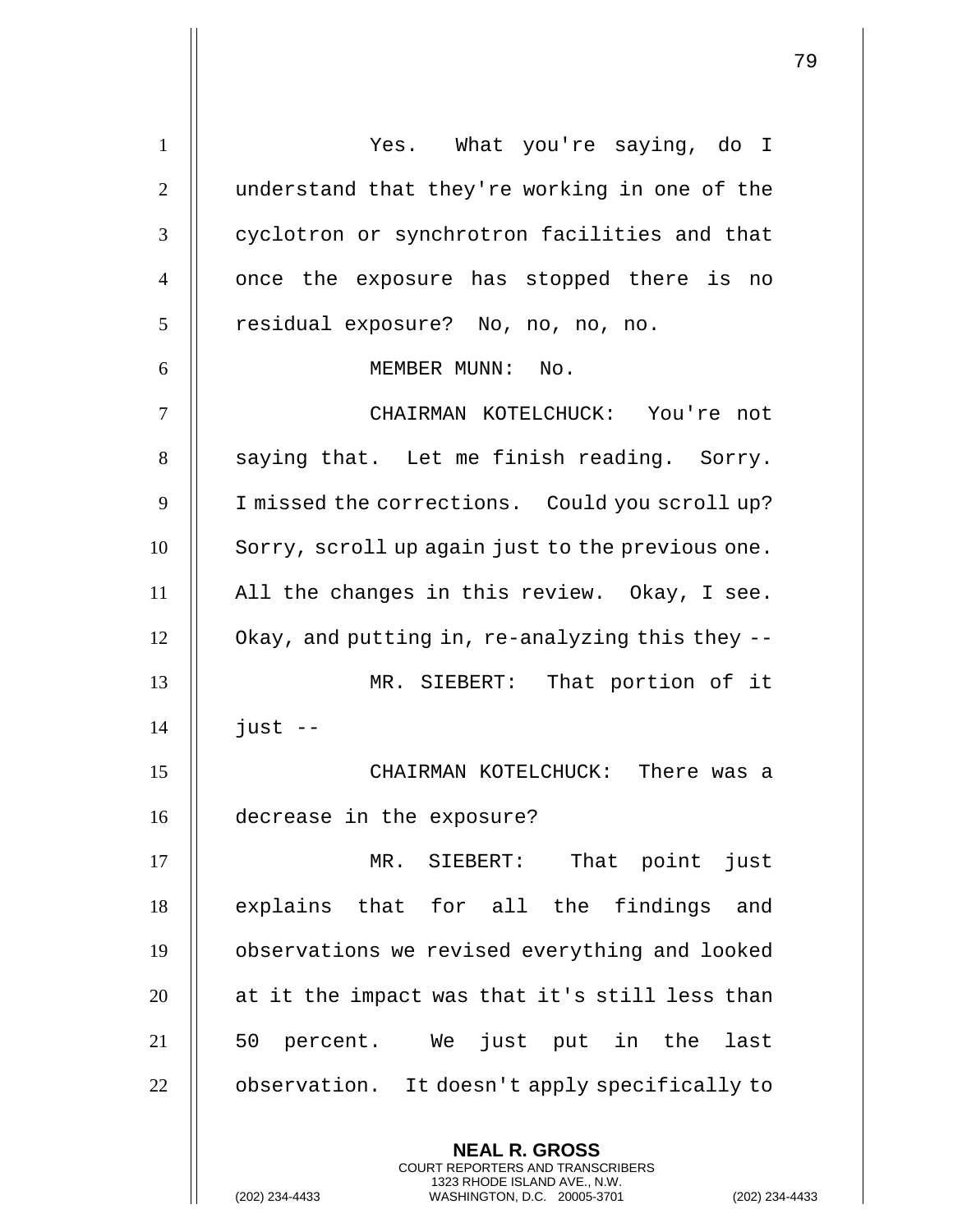1 | that observation.

**NEAL R. GROSS** COURT REPORTERS AND TRANSCRIBERS 2 CHAIRMAN KOTELCHUCK: Right, okay, 3 | because obviously there is exposure that you're 4 considering now that you did not consider  $5$  | before, small possibly, but. Okay, then that 6 was considered and I accept that as an 7 || observation. Others, any comment that you 8 || want to make? Okay, let's go on to the next  $9 \parallel$  one. 10 MR. FARVER: Next one, 291.1, has 11 to do with the environmental intakes. The 12 | NIOSH-assigned environmental intakes were not  $13$   $\parallel$  consistent with the tabulated values and they 14 underestimated the dose. 15 And this is taken from TKBS-0049, 16 || the technical basis for Lawrence Berkeley. 17 || Yes, okay. And this looks like it was a 18 | screw-up on our part. 19 Oh, oh, I'm familiar with this one 20 || now. Okay. Yes, when you look at the CADW 21 || tool that's used for this one and for  $22$   $\parallel$  environmental intake, it shows you the initial

1323 RHODE ISLAND AVE., N.W.

(202) 234-4433 WASHINGTON, D.C. 20005-3701 (202) 234-4433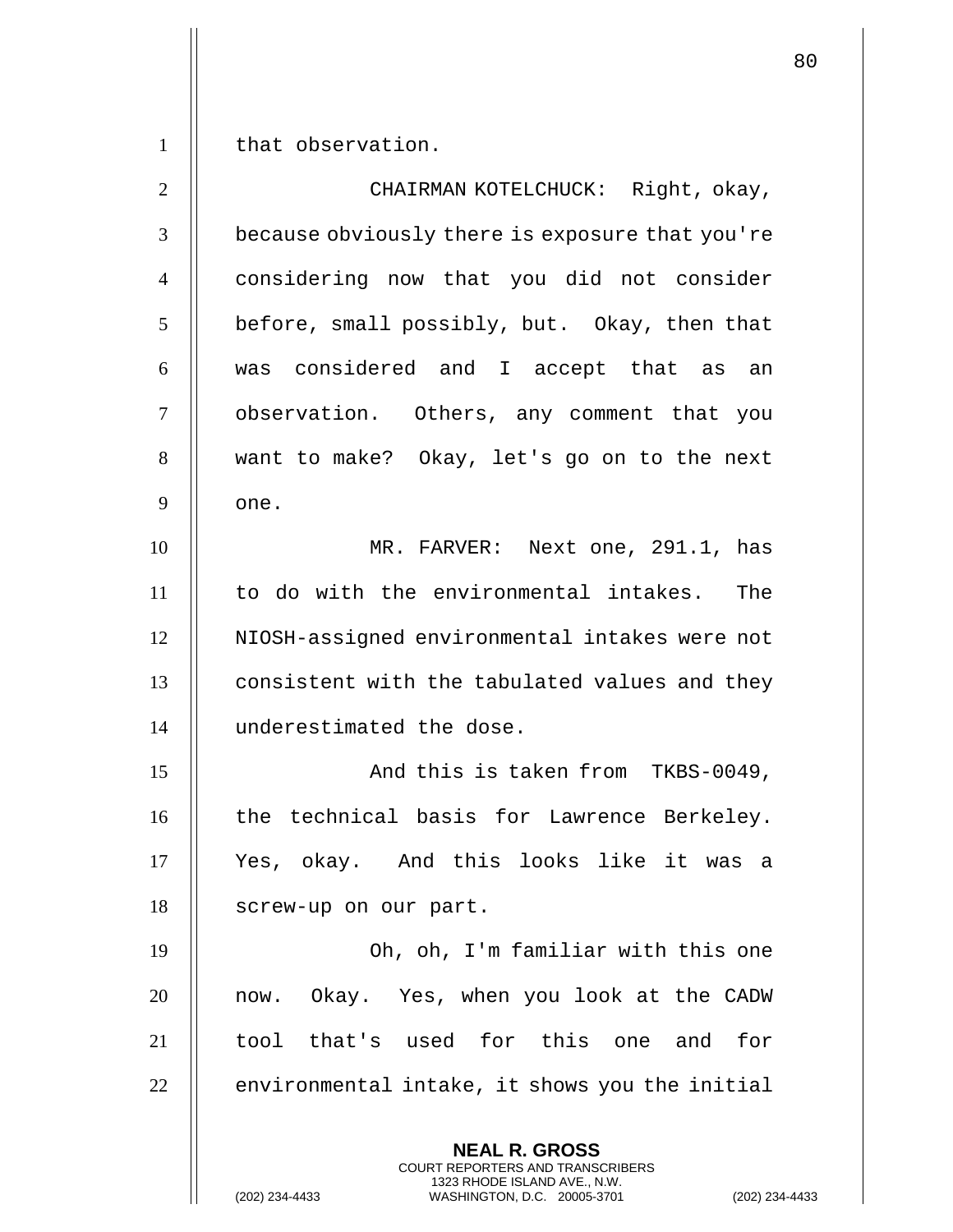**NEAL R. GROSS** COURT REPORTERS AND TRANSCRIBERS 1323 RHODE ISLAND AVE., N.W. (202) 234-4433 WASHINGTON, D.C. 20005-3701 (202) 234-4433 1 | time period for intake. So as the intakes 2 | vary, you don't typically see that unless you  $3 \parallel$  go over to the yearly intake button. 4 | So it was our misreading of the CADW  $5$  | file and, yes, this has come up before. Now we  $6 \parallel$  are aware of it so it won't come up again. When 7 || you look at it, it's not clear that the intake 8 || varies over time periods. 9 CHAIRMAN KOTELCHUCK: When you say  $10$  | it's your error --11 MR. FARVER: In other words the 12 || person reviewing this was not aware that the  $13$  || intake for this tool, that the intakes are 14 varied within the tool. 15 CHAIRMAN KOTELCHUCK: Got it.  $16$  || Okay. 17 MR. FARVER: We are now aware of  $18$   $\parallel$  this. 19 || CHAIRMAN KOTELCHUCK: They are now 20 || aware of this. 21 MR. FARVER: I am now aware of this,  $22$  | yes.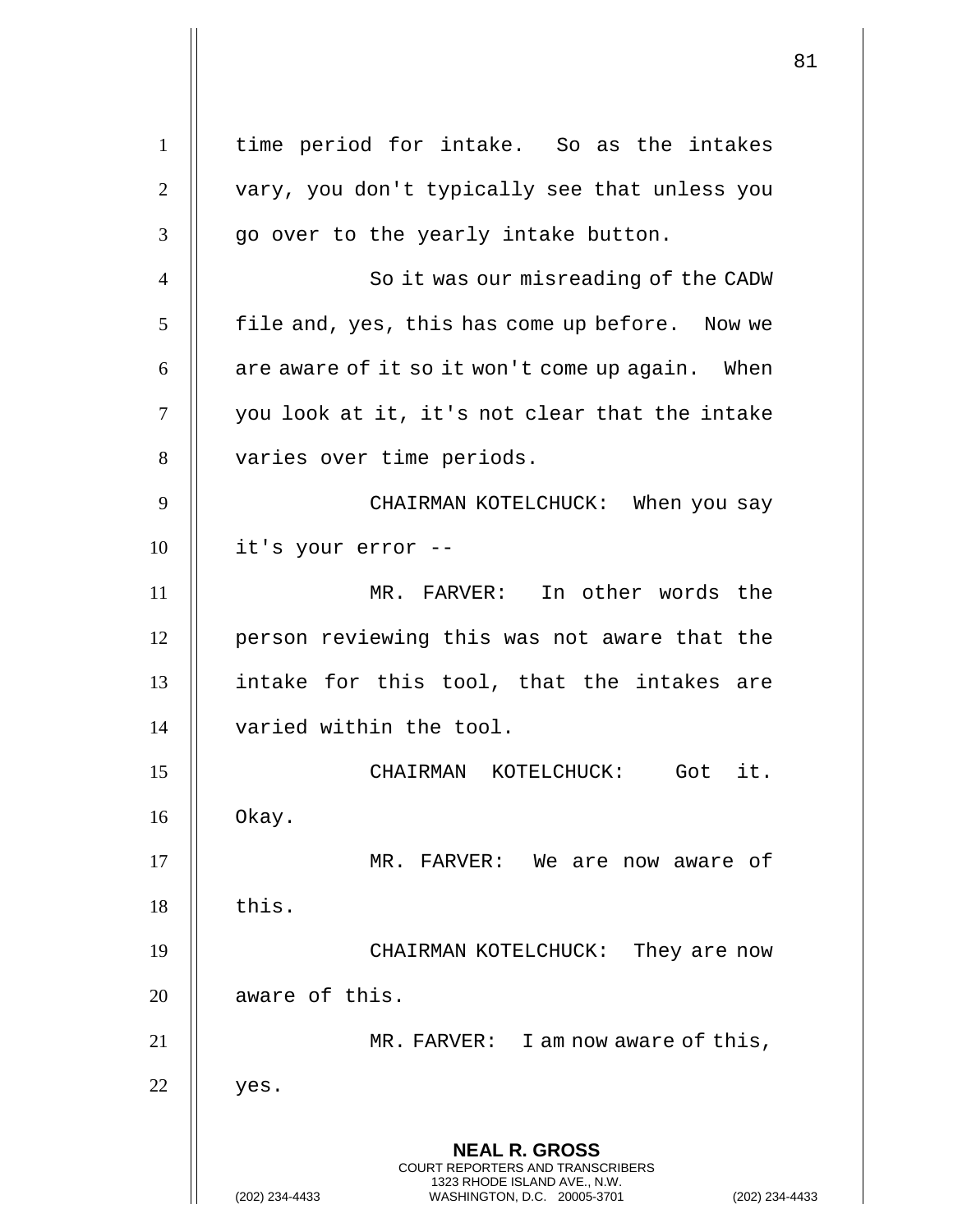**NEAL R. GROSS** COURT REPORTERS AND TRANSCRIBERS 1323 RHODE ISLAND AVE., N.W. (202) 234-4433 WASHINGTON, D.C. 20005-3701 (202) 234-4433 1 | CHAIRMAN KOTELCHUCK: Okay. 2 | Alright. So whose error is this now? Wait a 3 minute. 4 MR. KATZ: It's an SC&A error, 5 Dave. 6 CHAIRMAN KOTELCHUCK: Yes, and if  $7 \parallel$  it is, then --8 || MR. KATZ: No problem, the finding 9 is resolved but -- 10 CHAIRMAN KOTELCHUCK: Yes, it is 11 absolutely and that -- so, okay. We're not 12 || assessing, I don't believe, SC&A errors. 13 We're assessing NIOSH errors. 14 MR. KATZ: Oh, no, no, no. It's 15 just, it's a mistake in finding in other words 16 || so the finding gets withdrawn, in effect. 17 || CHAIRMAN KOTELCHUCK: Yes. 18 || MR. KATZ: Yes. 19 CHAIRMAN KOTELCHUCK: Right, so 20 || this should be withdrawn. So as far as the 21 || Subcommittee is concerned, this is closed.  $22$  || But I don't think it should be recorded as a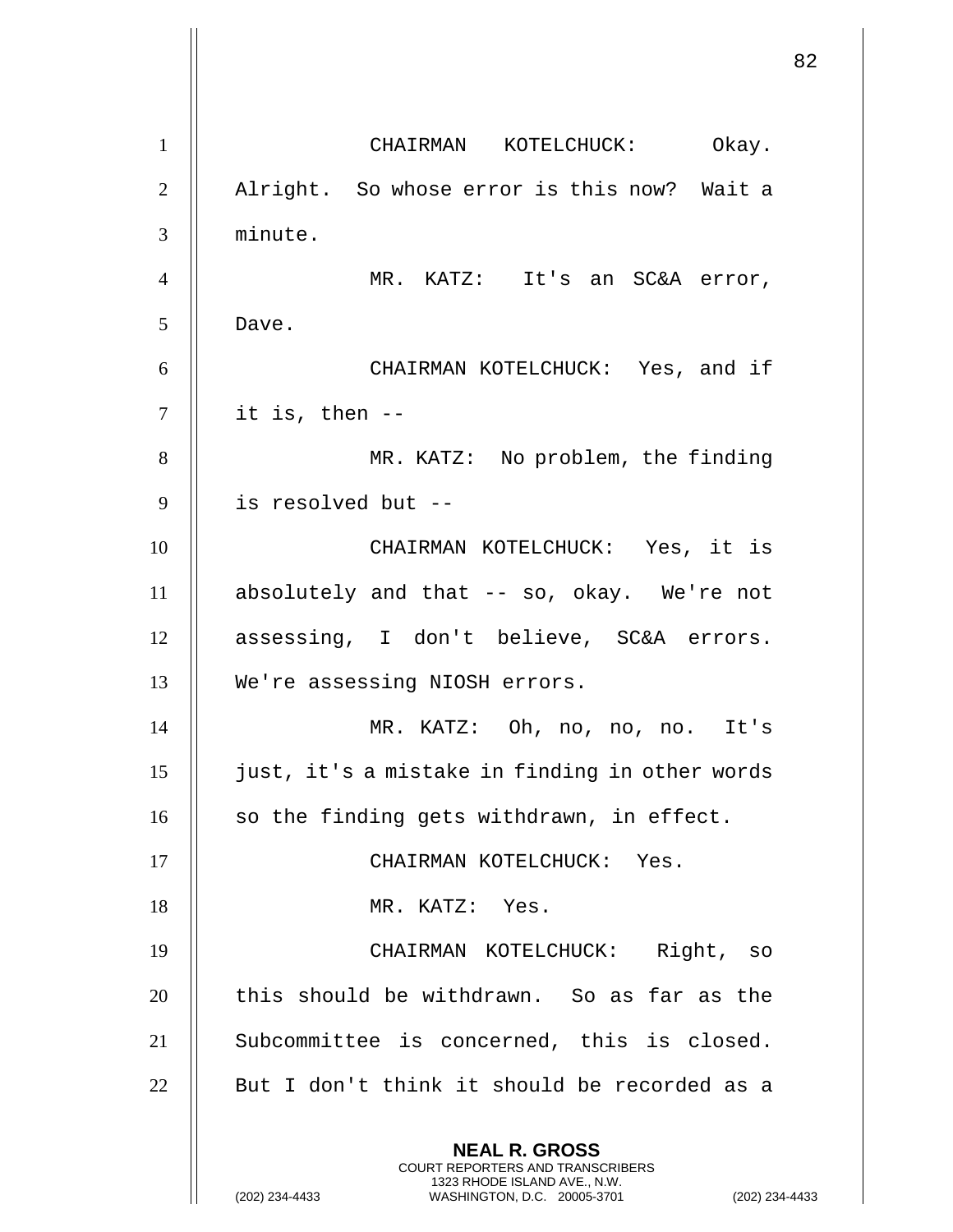**NEAL R. GROSS** COURT REPORTERS AND TRANSCRIBERS 1323 RHODE ISLAND AVE., N.W. (202) 234-4433 WASHINGTON, D.C. 20005-3701 (202) 234-4433 1 || NIOSH error, that's all, in the Category 2 2 | Table. 3 MR. KATZ: Right. 4 CHAIRMAN KOTELCHUCK: So, Doug,  $5$  | you will change this to an observation if you  $6$  || want to, or eliminate it entirely, either way, 7 || whatever the bookkeeping --8 || MR. KATZ: The bookkeeping is when  $9 \parallel$  a finding is incorrect, you withdraw it, right? 10 | MEMBER MUNN: Yes, that's correct. 11 || CHAIRMAN KOTELCHUCK: Okay. 12 MR. FARVER: So is this another 13 | case where we'll go back and change our report 14 | to remove the finding? 15 CHAIRMAN KOTELCHUCK: Yes. 16 MR. FARVER: Okay. And how do you 17 want the matrix to read? 18 || MR. KATZ: Well, it comes out. It 19 comes out. 20 CHAIRMAN KOTELCHUCK: I think the 21 matrix, we've lost a case. We've lost a -- 22 || MR. KATZ: Right.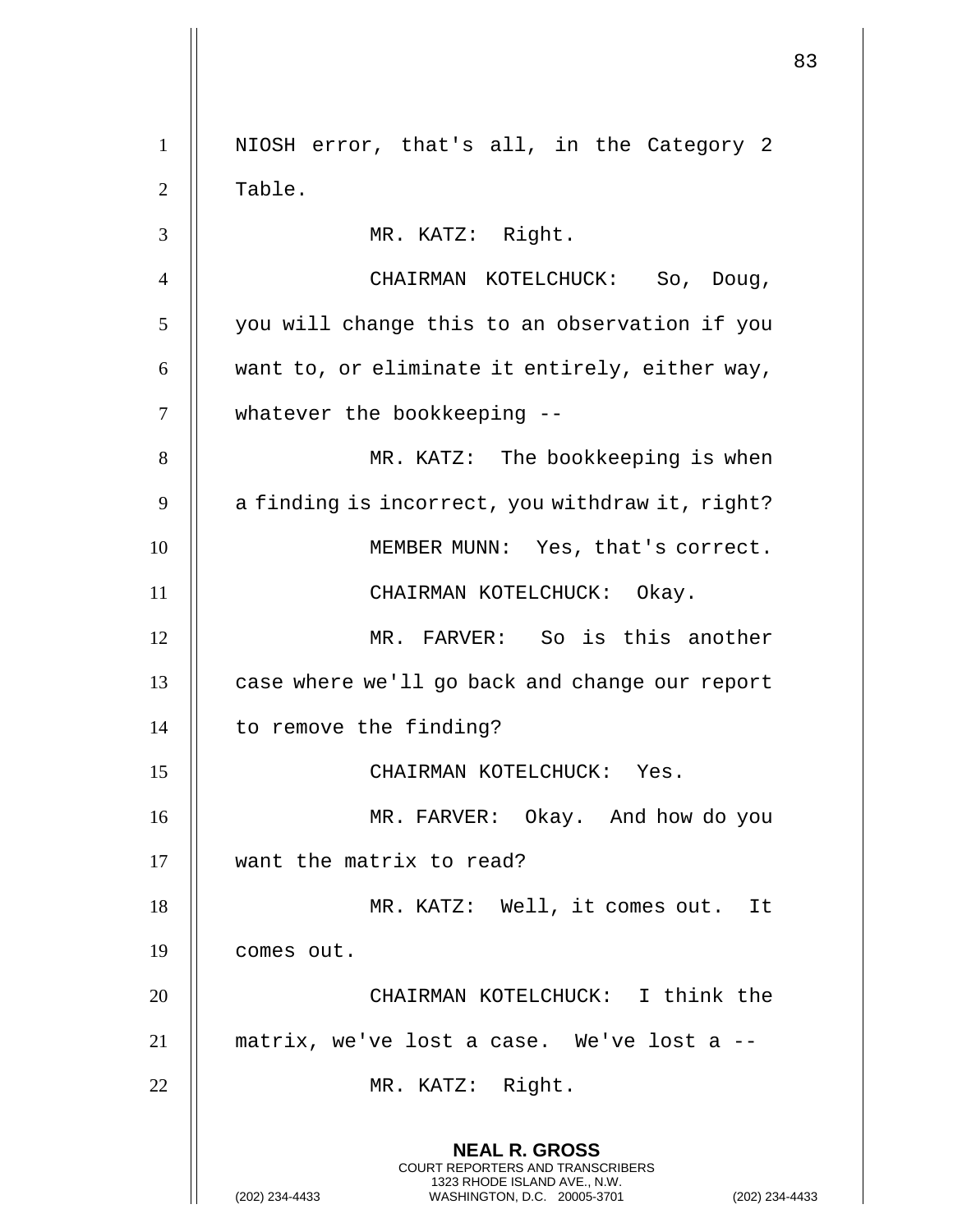**NEAL R. GROSS** COURT REPORTERS AND TRANSCRIBERS 1323 RHODE ISLAND AVE., N.W. (202) 234-4433 WASHINGTON, D.C. 20005-3701 (202) 234-4433 1 CHAIRMAN KOTELCHUCK: We have 2 | nothing for that 291. 3 MR. FARVER: It just disappears? 4 Is that what you want? 5 CHAIRMAN KOTELCHUCK: That's  $6$  | right, yes. 7 MR. FARVER: Okay. I will take 8 | those actions. 9 CHAIRMAN KOTELCHUCK: Okay. Not 10 || only did that disappear, my screen's 11 disappeared too, but let me hope I can get it  $12$   $\parallel$  back. 13 DR. MAURO: It's nice when SC&A 14 | errors disappear. 15 CHAIRMAN KOTELCHUCK: There we go. 16 DR. MAURO: Isn't that nice? Nice 17 position to be in. 18 || CHAIRMAN KOTELCHUCK: Yes, right. 19 || MEMBER MUNN: It is. 20 || CHAIRMAN KOTELCHUCK: Right. 21 Okay, now we go on to Mound. 22 || MR. FARVER: Okay, 265.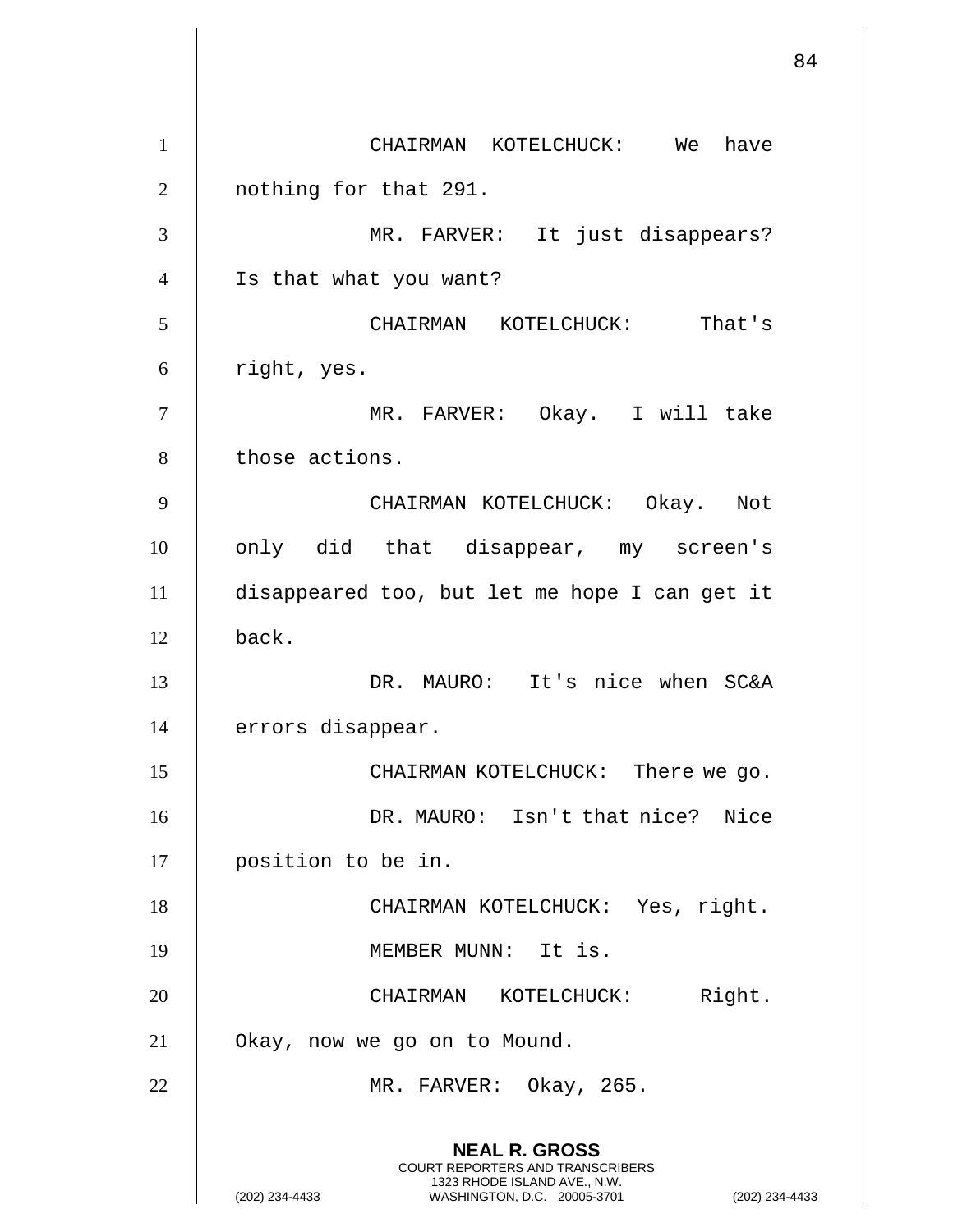| $\mathbf{1}$   | CHAIRMAN KOTELCHUCK: Okay.                       |
|----------------|--------------------------------------------------|
| $\overline{2}$ | MR. FARVER: Okay, the finding was                |
| 3              | that the ambient doses may not have been         |
| $\overline{4}$ | claimant-favorable. Follow up the case.          |
| 5              | Okay.                                            |
| 6              | Our point is that by assigning                   |
| $\tau$         | ambient dose for the years when the employee was |
| 8              | not monitored could underestimate<br>the         |
| 9              | potential exposure.                              |
| 10             | The average dose for the 14 years                |
| 11             | that the employee was badged, including two      |
| 12             | years when it was zero, is 103 millirem per year |
| 13             | which is over seven times the average            |
| 14             | environmental dose value.                        |
| 15             | Unfortunately there is presently                 |
| 16             | not a coworker model or an OTIB that the dose    |
| 17             | reconstructor could have used for the case.      |
| 18             | So what we're saying, it should have             |
| 19             | been assigned an unmonitored dose or a higher    |
| 20             | dose than just ambient or a coworker dose or     |
| 21             | something that was better reflective of his      |
| 22             | unmonitored years.                               |

**NEAL R. GROSS** COURT REPORTERS AND TRANSCRIBERS 1323 RHODE ISLAND AVE., N.W.

(202) 234-4433 WASHINGTON, D.C. 20005-3701 (202) 234-4433

 $\mathsf{l}$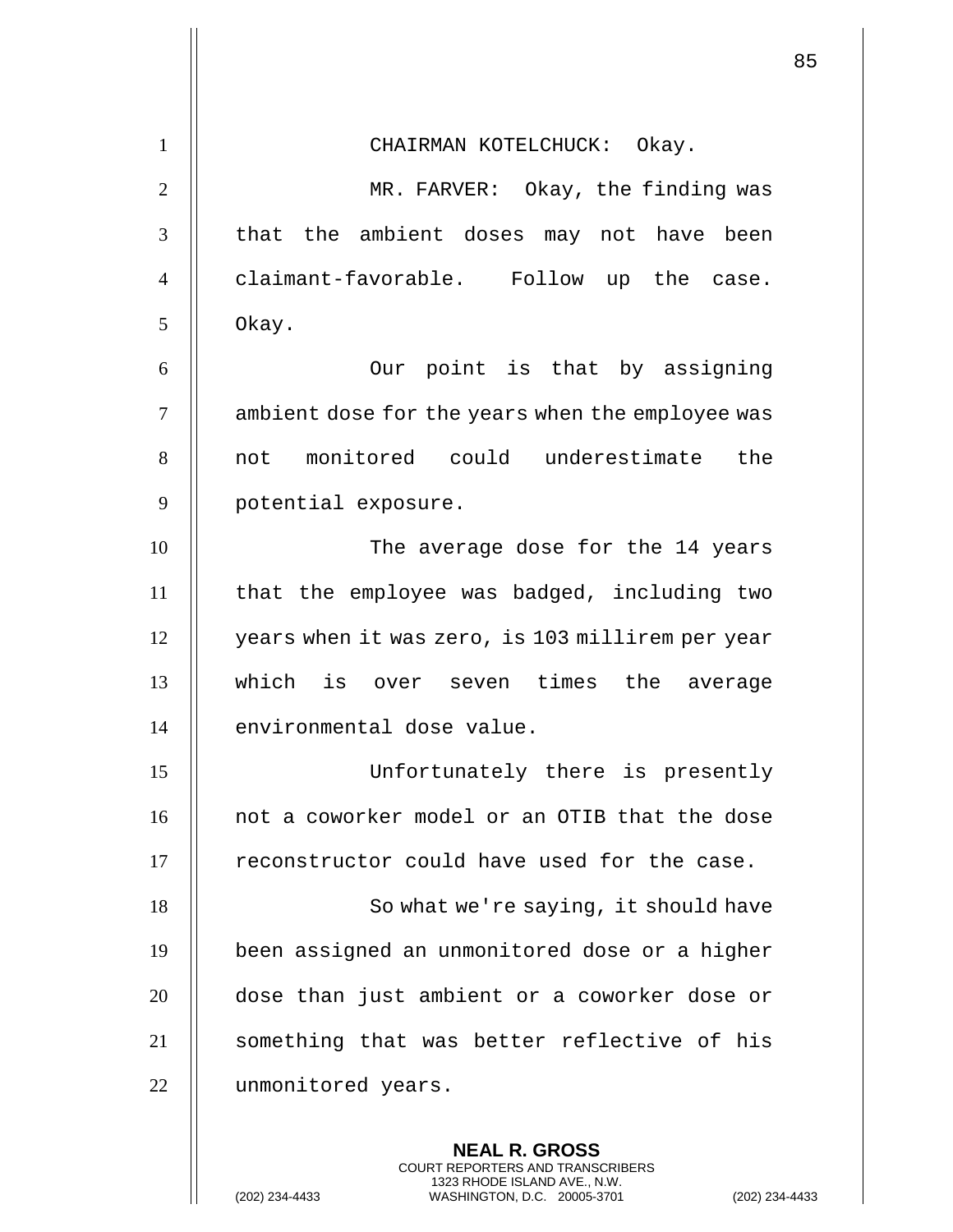| $\mathbf{1}$   | CHAIRMAN KOTELCHUCK: Well, and                                                                                                                                   |
|----------------|------------------------------------------------------------------------------------------------------------------------------------------------------------------|
| $\overline{2}$ | what was $-$                                                                                                                                                     |
| 3              | MR. SIEBERT: This is Scott. The                                                                                                                                  |
| $\overline{4}$ | bottom line in the guidance is that Mound did                                                                                                                    |
| 5              | do external monitoring when it was required.                                                                                                                     |
| 6              | So if there is a lack of dosimetry                                                                                                                               |
| 7              | for years, it is reflective of the fact that the                                                                                                                 |
| 8              | individual was not noted by the site as needing                                                                                                                  |
| 9              | dosimetry for that specific time frame. So any                                                                                                                   |
| 10             | time there is not dosimetry available, the                                                                                                                       |
| 11             | ambient doses for the site are used.                                                                                                                             |
| 12             | CHAIRMAN KOTELCHUCK:<br>Doug,                                                                                                                                    |
| 13             | others?                                                                                                                                                          |
| 14             | MR. FARVER: Yes, we still stick to                                                                                                                               |
| 15             | our guns and we think that they should have,                                                                                                                     |
| 16             | there were better ways to do this, more                                                                                                                          |
| 17             | claimant-favorable ways than assigning the                                                                                                                       |
| 18             | ambient dose so it was not reflective of the                                                                                                                     |
| 19             | employee's average dose.                                                                                                                                         |
| 20             | MR. CALHOUN: Well, this is moving                                                                                                                                |
| 21             | into a TBD issue then, because it appears that                                                                                                                   |
| 22             | this is our guidance that we currently have.                                                                                                                     |
|                | <b>NEAL R. GROSS</b><br><b>COURT REPORTERS AND TRANSCRIBERS</b><br>1323 RHODE ISLAND AVE., N.W.<br>(202) 234-4433<br>WASHINGTON, D.C. 20005-3701<br>$(202)$ 234- |

 $\mathbf{1}$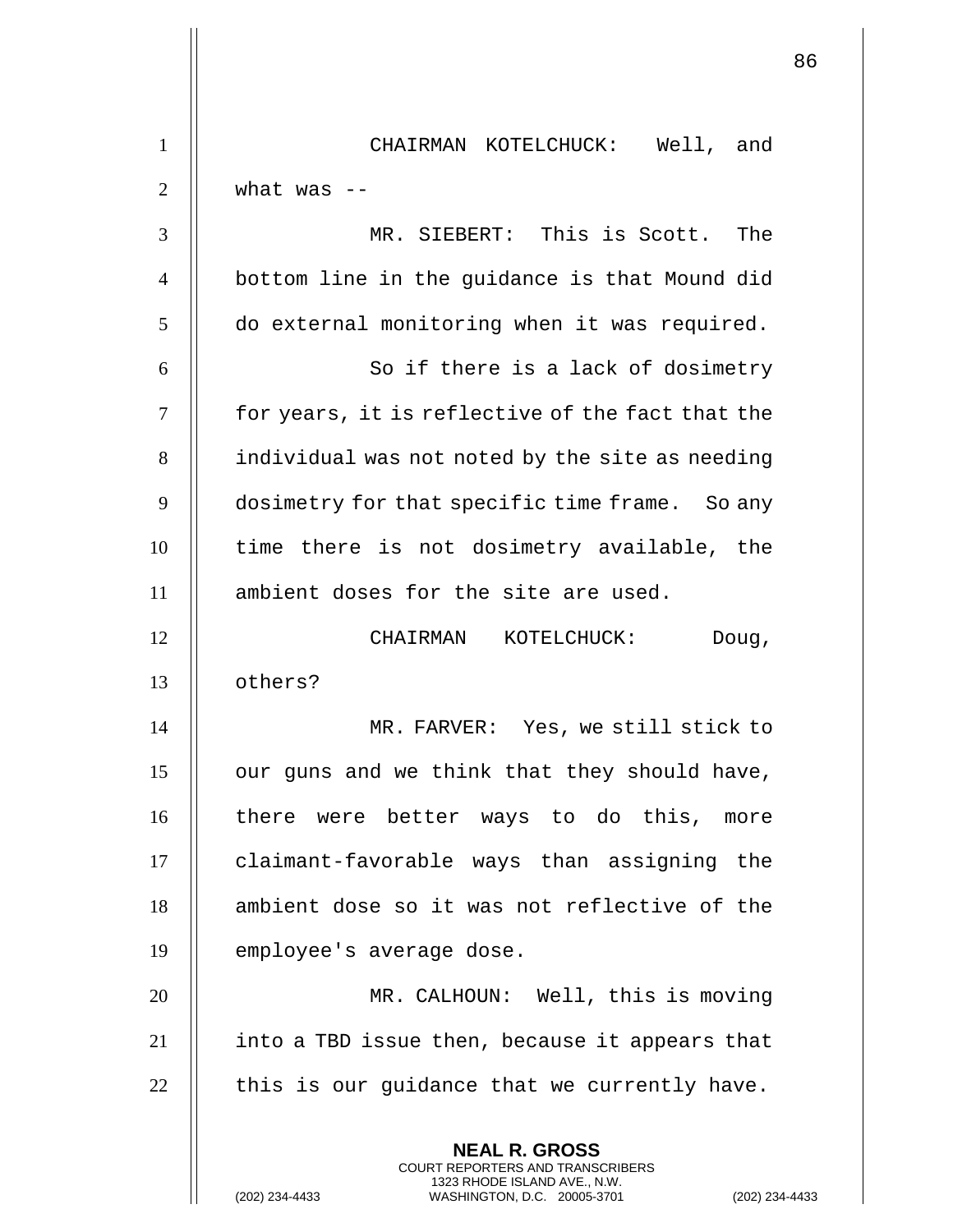| $\mathbf{1}$   | Is there any coworker<br>MR. FARVER:             |
|----------------|--------------------------------------------------|
| $\overline{2}$ | model being worked on?                           |
| 3              | CHAIRMAN KOTELCHUCK:<br>Wanda,                   |
| $\overline{4}$ | somebody?                                        |
| 5              | MR. CALHOUN: For that at this                    |
| 6              | time?                                            |
| $\overline{7}$ | MEMBER MUNN: I don't think that                  |
| 8              | there's, I don't think it, well, it's a matter   |
| 9              | of perception. I think always and in cases like  |
| 10             | this I personally still feel that when you have  |
| 11             | reasonably accurate ambient data, and they       |
| 12             | certainly did have [it] if I recall in Mound,    |
| 13             | I haven't really looked at that for quite a      |
| 14             | while, but it seems to me they had pretty good   |
| 15             | monitoring of their environmental there.         |
| 16             | And there is no question -- you                  |
| 17             | can't have it both ways. You can't say on the    |
| 18             | one hand that the person is always being exposed |
| 19             | and on the next case say that they changed jobs  |
| 20             | all the time. And the safety records of the      |
| 21             | companies and the sites indicate that these      |
| 22             | folks did quite often take jobs for a period of  |
|                |                                                  |

**NEAL R. GROSS** COURT REPORTERS AND TRANSCRIBERS 1323 RHODE ISLAND AVE., N.W.

(202) 234-4433 WASHINGTON, D.C. 20005-3701 (202) 234-4433

 $\mathsf{l}\mathsf{l}$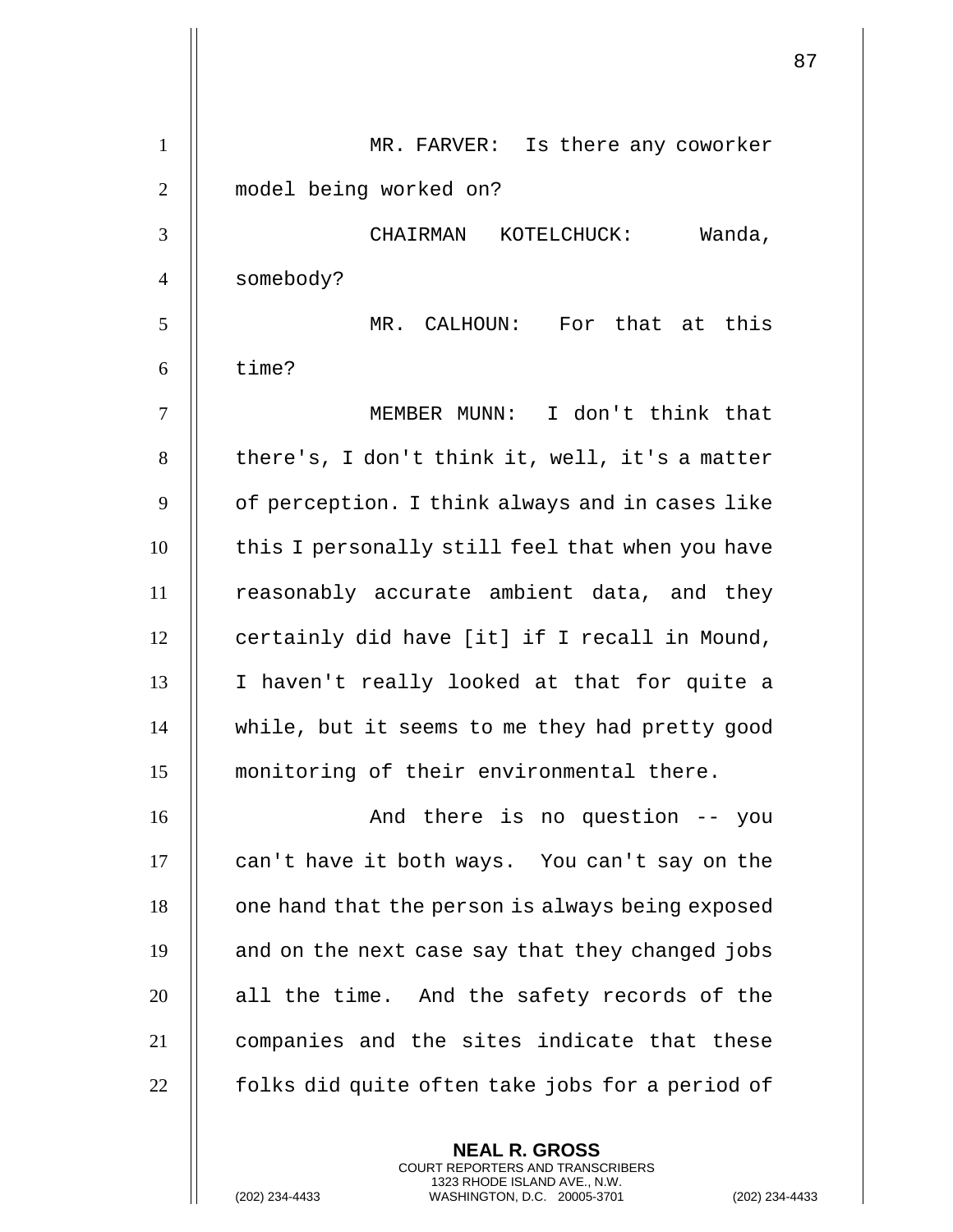| $\mathbf{1}$   | time that did not involve exposure.                      |
|----------------|----------------------------------------------------------|
| $\overline{2}$ | Then, you know, it seems rational to                     |
| 3              | me that you place some validity on the records           |
| $\overline{4}$ | that are available and that's what's been done           |
| 5              | in this case.                                            |
| 6              | When you say it's seven times, that                      |
| $\tau$         | makes it sound spectacular but the truth is 1/7          |
| 8              | of 100-plus millirem is a pretty tiny number.            |
| 9              | KOTELCHUCK: Other<br>CHAIRMAN                            |
| 10             | Subcommittee Members?                                    |
| 11             | This paragraph<br>MEMBER RICHARDSON:                     |
| 12             | NIOSH's response which concerns the<br>is                |
| 13             | unmonitored period in 1965. They say the                 |
| 14             | dosimetry file, the paragraph above that, the            |
| 15             | penultimate one says, show a minor line or a             |
| 16             | dash in 1965, which is interpreted here. I'm             |
| 17             | not quite sure. I've interpreted that way in             |
| 18             | the past, but this indicates the site did not            |
| 19             | appear to monitor in 1965.                               |
| 20             | But then it goes on to say the person                    |
| 21             | did submit polonium urine samples and NIOSH              |
| 22             | seems to be computing here based on this.                |
|                | <b>NEAL R. GROSS</b><br>COURT REPORTERS AND TRANSCRIBERS |

1323 RHODE ISLAND AVE., N.W.

(202) 234-4433 WASHINGTON, D.C. 20005-3701 (202) 234-4433

 $\parallel$ 

 $\mathsf{l}\mathsf{l}$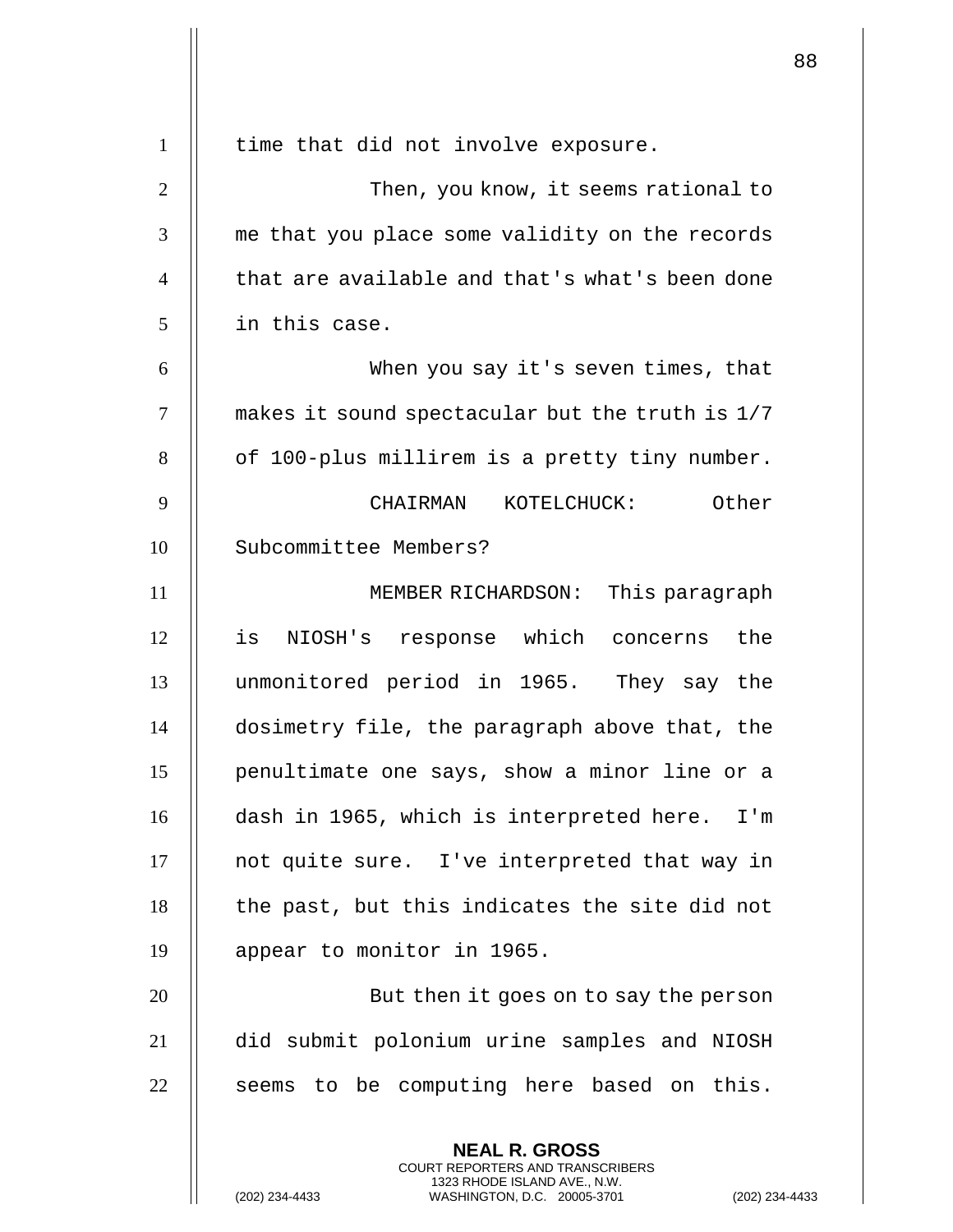| $\mathbf{1}$   | Assigning the average annual photon dose as the  |
|----------------|--------------------------------------------------|
| $\overline{2}$ | is<br>claimant-favorable approach<br>more        |
| 3              | reasonable.                                      |
| $\overline{4}$ | So is the position that the guidance             |
| 5              | is clear or is this a statement that the         |
| 6              | guidance is clear but a more reasonable or       |
| $\tau$         | favorable approach would be to use the average   |
| 8              | annual dose net year?                            |
| 9              | Is NIOSH in the response raising a               |
| 10             | question about the reasonableness of the         |
| 11             | guidance which they've been given?               |
| 12             | Somebody<br>CHAIRMAN KOTELCHUCK:                 |
| 13             | from NIOSH.                                      |
| 14             | MR. SIEBERT: This is Scott.<br>I                 |
| 15             | can't specifically state that. I would assume    |
| 16             | and this is, well, considering I'm conflicted    |
| 17             | with Mound, all I do is give the responses that  |
| 18             | people who are not conflicted have given.<br>I'm |
| 19             | not going to speculate at all on the answer      |
| 20             | there. So I'm really not in position to go any   |
| 21             | further into anything on the polonium urine      |
| 22             | samples at Mound.                                |
|                |                                                  |

**NEAL R. GROSS** COURT REPORTERS AND TRANSCRIBERS 1323 RHODE ISLAND AVE., N.W.

(202) 234-4433 WASHINGTON, D.C. 20005-3701 (202) 234-4433

 $\mathbf{1}$  $\mathsf{I}$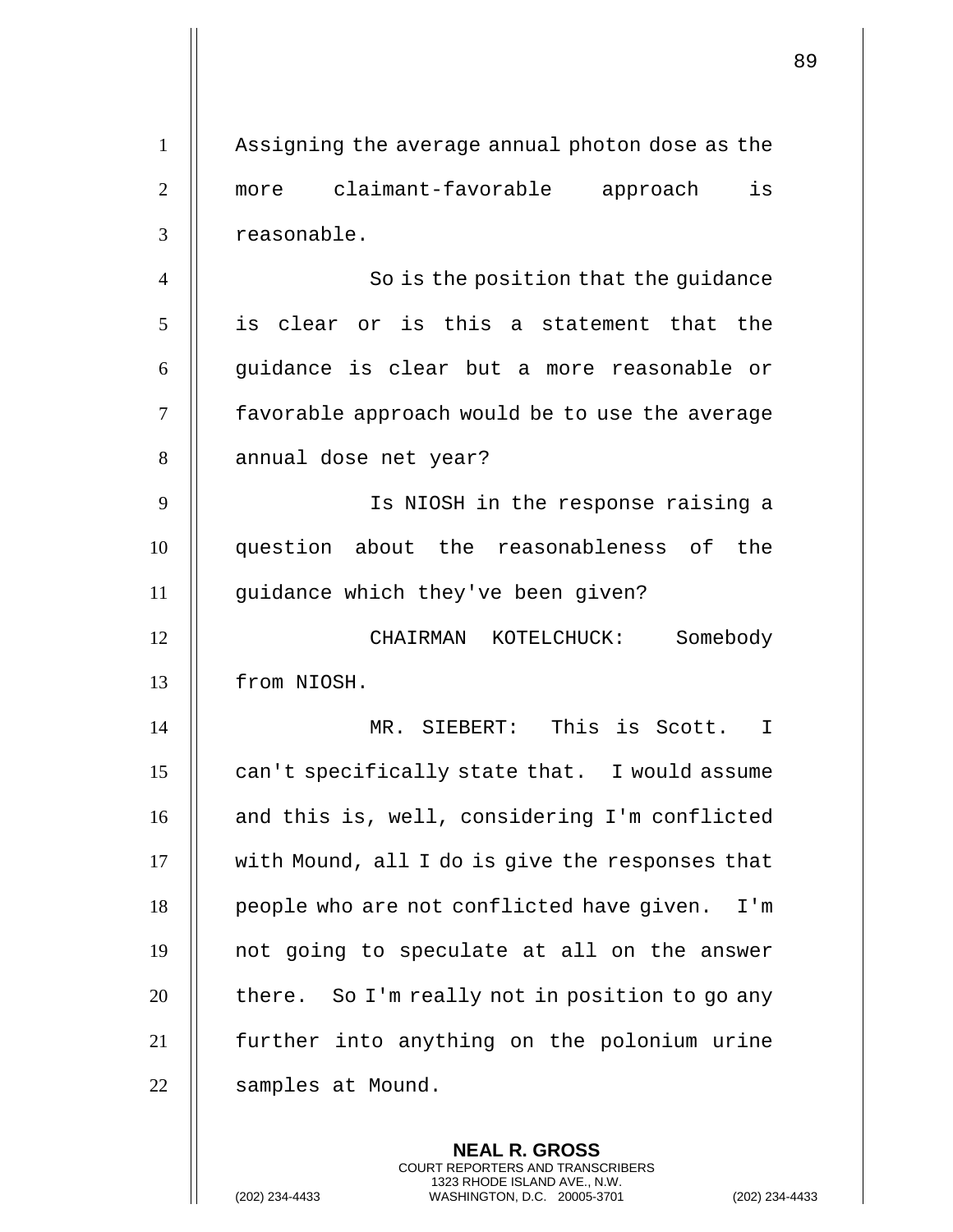**NEAL R. GROSS** COURT REPORTERS AND TRANSCRIBERS 1323 RHODE ISLAND AVE., N.W. (202) 234-4433 WASHINGTON, D.C. 20005-3701 (202) 234-4433 1 | MEMBER RICHARDSON: Oh, so who 2 || wrote this response? 3 MR. SIEBERT: It would be, let me 4 || check, I want to verify that I'm right but I 5 | believe it was a TBD author. 6 MEMBER RICHARDSON: Because it's 7 || --8 || MR. SIEBERT: No, I take that back. 9 || It was not the TBD authors. I'll go back and 10 || we'll look into this a little bit further. 11 CHAIRMAN KOTELCHUCK: So we'll 12 hold this open, correct? For a little while 13 | anyway. 14 || MEMBER MUNN: Yes. 15 CHAIRMAN KOTELCHUCK: Okay, and 16 || that was -- let me get the number again. I 17 didn't put that down. 265.1. Okay, 265.1 is 18 | open. Alright. Doug, you'll record that. 19 MR. FARVER: Yes. 20 CHAIRMAN KOTELCHUCK: And, let's  $21$  || see, where are we? We have a few more from 22 || Mound, right? Well, we have some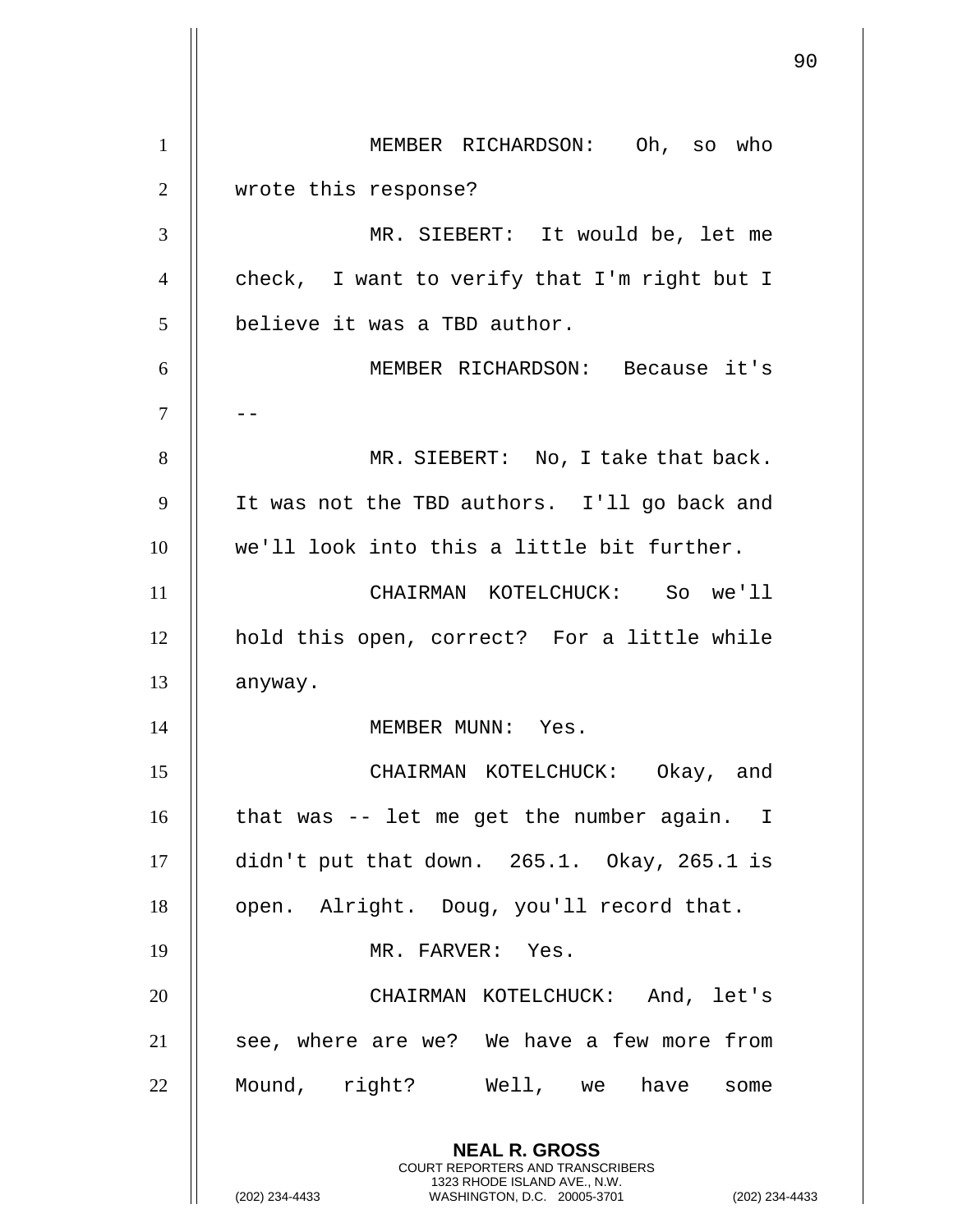|                |                                                  | 91 |
|----------------|--------------------------------------------------|----|
| $\mathbf{1}$   | observations, right?                             |    |
| $\overline{2}$ | MR. FARVER: You want to take care                |    |
| 3              | of them?                                         |    |
| $\overline{4}$ | CHAIRMAN KOTELCHUCK: Yes, let's                  |    |
| 5              | do that.                                         |    |
| 6              | MR. FARVER: Okay. Observation 1,                 |    |
| $\tau$         | time period used for the badge exchanges are not |    |
| 8              | always consistent in the Technical Basis for     |    |
| 9              | Mound. And in NIOSH's response they really       |    |
| 10             | kind of concede this. It's got multiple          |    |
| 11             | tables. It is confusing.                         |    |
| 12             | Actually in this case I think they               |    |
| 13             | used frequencies that were less than favorable   |    |
| 14             | for this case, not that it mattered that much    |    |
| 15             | in general. So they responded the TBD is being   |    |
| 16             | revised. They said that should help avoid some   |    |
| 17             | confusion.                                       |    |
| 18             | And the latest response is Table                 |    |
| 19             | 6.1 lists exchange frequencies and Table 6.7     |    |
| 20             | lists exchange frequency for<br>neutron          |    |
| 21             | dosimeters. Now we've kind of cleared things     |    |
| 22             | up a little bit in the new revision.             |    |
|                | <b>NEAL R. GROSS</b>                             |    |

COURT REPORTERS AND TRANSCRIBERS 1323 RHODE ISLAND AVE., N.W.

(202) 234-4433 WASHINGTON, D.C. 20005-3701 (202) 234-4433

 $\prod$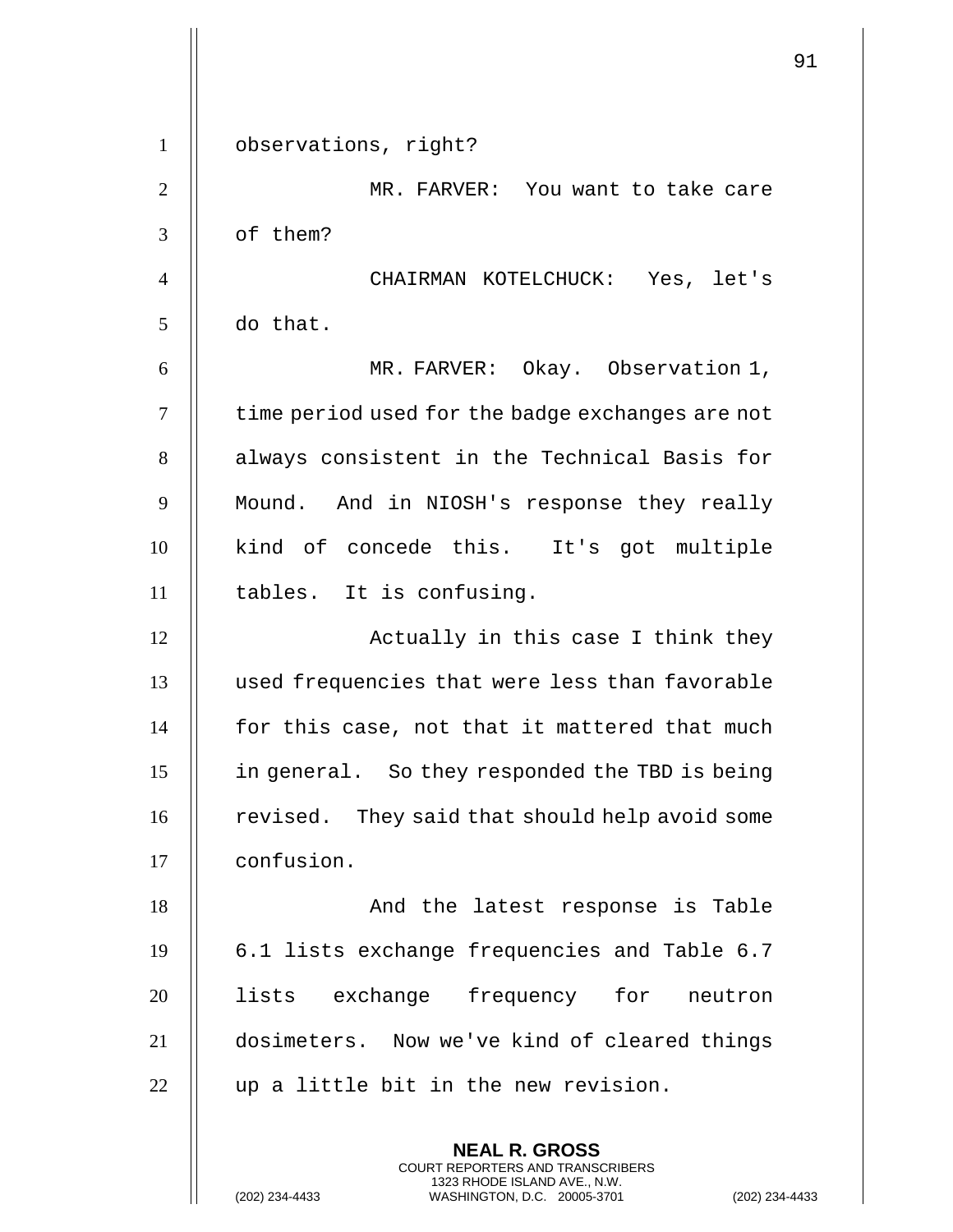|                |                                                                                          | 92 |
|----------------|------------------------------------------------------------------------------------------|----|
| $\mathbf{1}$   | CHAIRMAN KOTELCHUCK: Okay. And                                                           |    |
| 2              | it's not that anything is wrong. They're just                                            |    |
| 3              | simply it's confusing.                                                                   |    |
| $\overline{4}$ | MR. FARVER: Yes.                                                                         |    |
| 5              | CHAIRMAN KOTELCHUCK: Okay, and                                                           |    |
| 6              | that will be dealt with. So that's fine.                                                 |    |
| $\tau$         | What's the next observation?                                                             |    |
| 8              | MR. FARVER: One has to do with                                                           |    |
| 9              | medical x-rays, and the Mound TBD somewhere                                              |    |
| 10             | states in it that you would multiply them by                                             |    |
| 11             | 1.3, assignment in a normal distribution with                                            |    |
| 12             | an uncertainty of 30 percent.                                                            |    |
| 13             | And we've talked about this before                                                       |    |
| 14             | and don't use both. You don't use both the 1.3                                           |    |
| 15             | and the 30 percent. So they have cleared this                                            |    |
| 16             | up in the TBD.                                                                           |    |
| 17             | CHAIRMAN KOTELCHUCK: Yes. Okay,                                                          |    |
| 18             | that's cleared up. And then Mound 323.1 opens                                            |    |
| 19             | up.                                                                                      |    |
| 20             | MR. FARVER: You want to take that                                                        |    |
| 21             | now or $--$                                                                              |    |
| 22             | CHAIRMAN KOTELCHUCK: No, I think                                                         |    |
|                | <b>NEAL R. GROSS</b><br>COURT REPORTERS AND TRANSCRIBERS<br>1323 RHODE ISLAND AVE., N.W. |    |
|                | (202) 234-4433<br>WASHINGTON, D.C. 20005-3701<br>(202) 234-4433                          |    |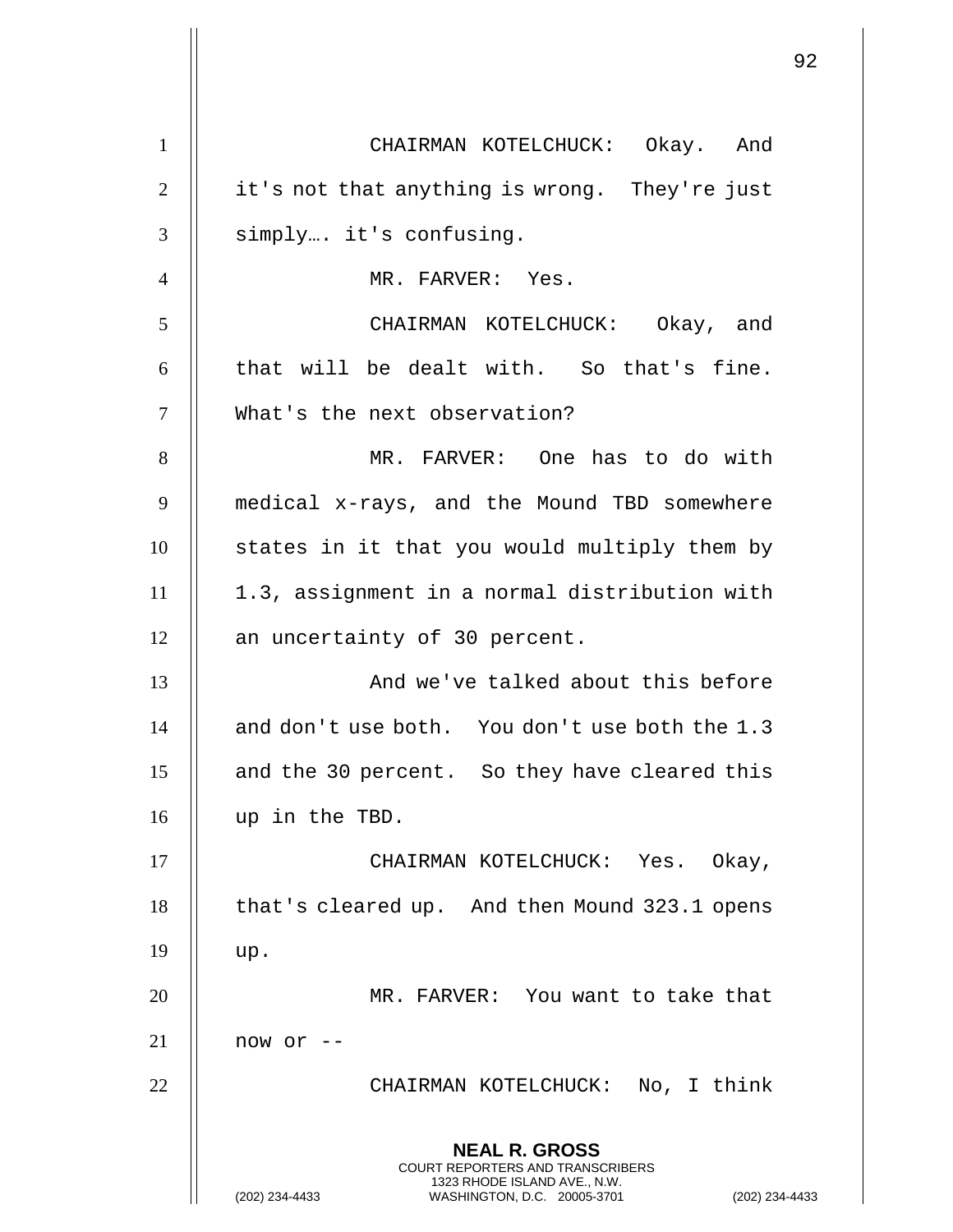**NEAL R. GROSS** COURT REPORTERS AND TRANSCRIBERS 1323 RHODE ISLAND AVE., N.W. (202) 234-4433 WASHINGTON, D.C. 20005-3701 (202) 234-4433 1 | that really opens up a new case and a new issue 2  $\parallel$  and it's 25 after 12:00 here on the East Coast.  $3 \parallel$  So this may be a reasonable time to take a break, 4 folks. And let's get back together at 1:25 or  $5 \parallel$  is that reasonable, 1:25? 6 MEMBER MUNN: Sure. See you in an 7 hour. 8 CHAIRMAN KOTELCHUCK: Okay, see 9 | you all in an hour. 10 || MEMBER MUNN: Alright. 11 CHAIRMAN KOTELCHUCK: 1:25. Have  $12$  | a good lunch, folks. 13 || MEMBER MUNN: You too. 14 || CHAIRMAN KOTELCHUCK: Bye-bye. 15 || MEMBER MUNN: Bye-bye. 16 CHAIRMAN KOTELCHUCK: Bye-bye. 17 || (Whereupon, the above-entitled 18 matter went off the record at 12:24 p.m. and 19  $\parallel$  resumed at 1:28 p.m.) 20 21 22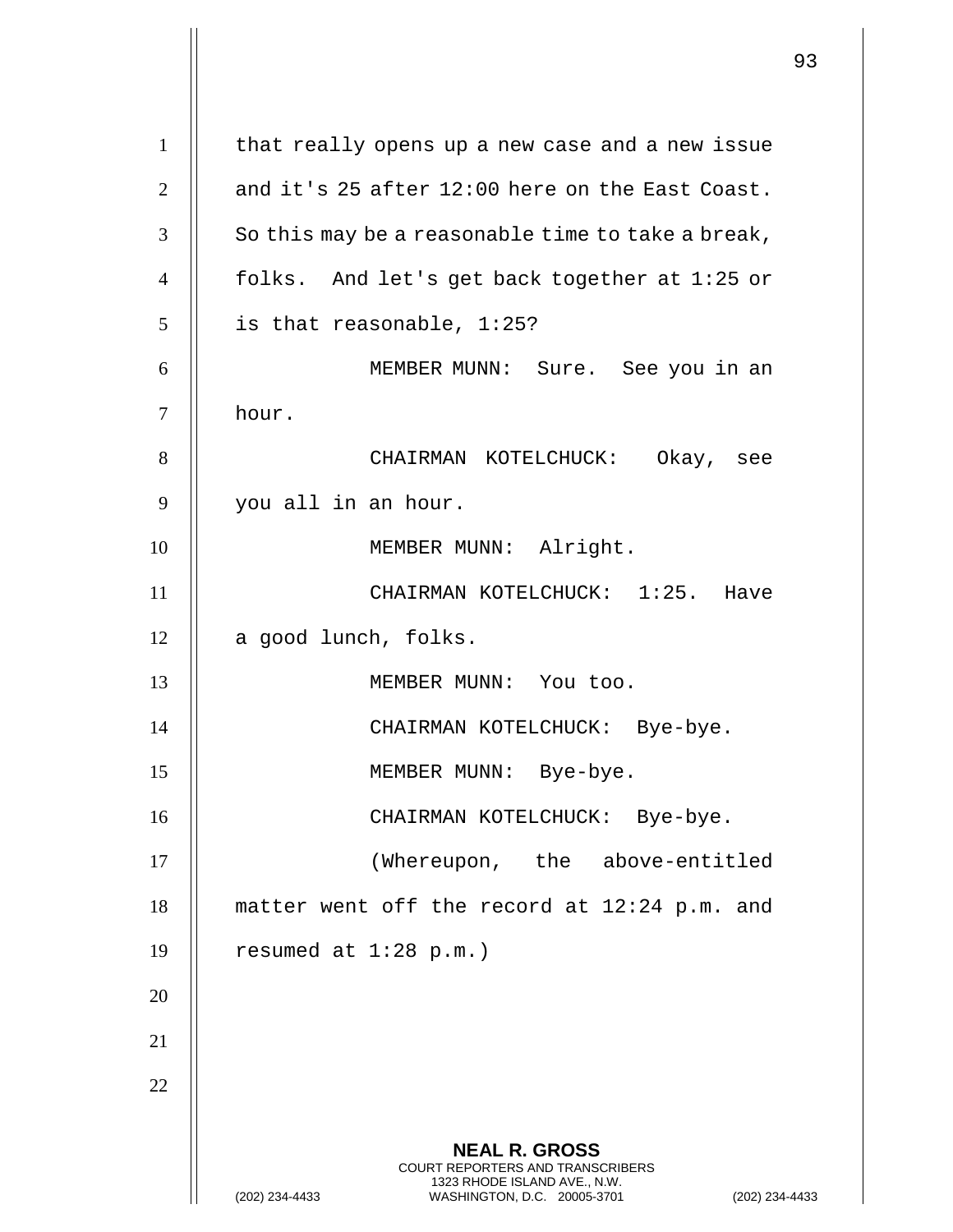|                |                                                          | 94 |
|----------------|----------------------------------------------------------|----|
|                |                                                          |    |
| $\mathbf{1}$   |                                                          |    |
| $\overline{2}$ |                                                          |    |
| 3              |                                                          |    |
| $\overline{4}$ |                                                          |    |
| 5              |                                                          |    |
| 6              |                                                          |    |
| $\overline{7}$ |                                                          |    |
| 8              | A-F-T-E-R-N-O-O-N S-E-S-S-I-O-N                          |    |
| 9              | (1:28 p.m.)                                              |    |
| 10             | CHAIRMAN KOTELCHUCK: Okay, so we                         |    |
| 11             | can begin. And it is 1:28. And, Scott, you               |    |
| 12             | had a report on 290.1.                                   |    |
| 13             | MR. SIEBERT: Correct. We looked                          |    |
| 14             | into it over lunch. Matt, can you handle that            |    |
| 15             | for us, please?                                          |    |
| 16             | Sure. Again, with<br>MR. SMITH:                          |    |
| 17             | respect to a correction factor, looking back             |    |
| 18             | over things, one can note that there's a factor          |    |
| 19             | that is put forth in the Savannah River TBD.             |    |
| 20             | And that factor really is one that converts the          |    |
| 21             | dose into what we call would modern Hp(10) type          |    |
| 22             | of dose. And then we use the appropriate DCF             |    |
|                | <b>NEAL R. GROSS</b><br>COURT REPORTERS AND TRANSCRIBERS |    |

1323 RHODE ISLAND AVE., N.W.

(202) 234-4433 WASHINGTON, D.C. 20005-3701 (202) 234-4433

 $\prod$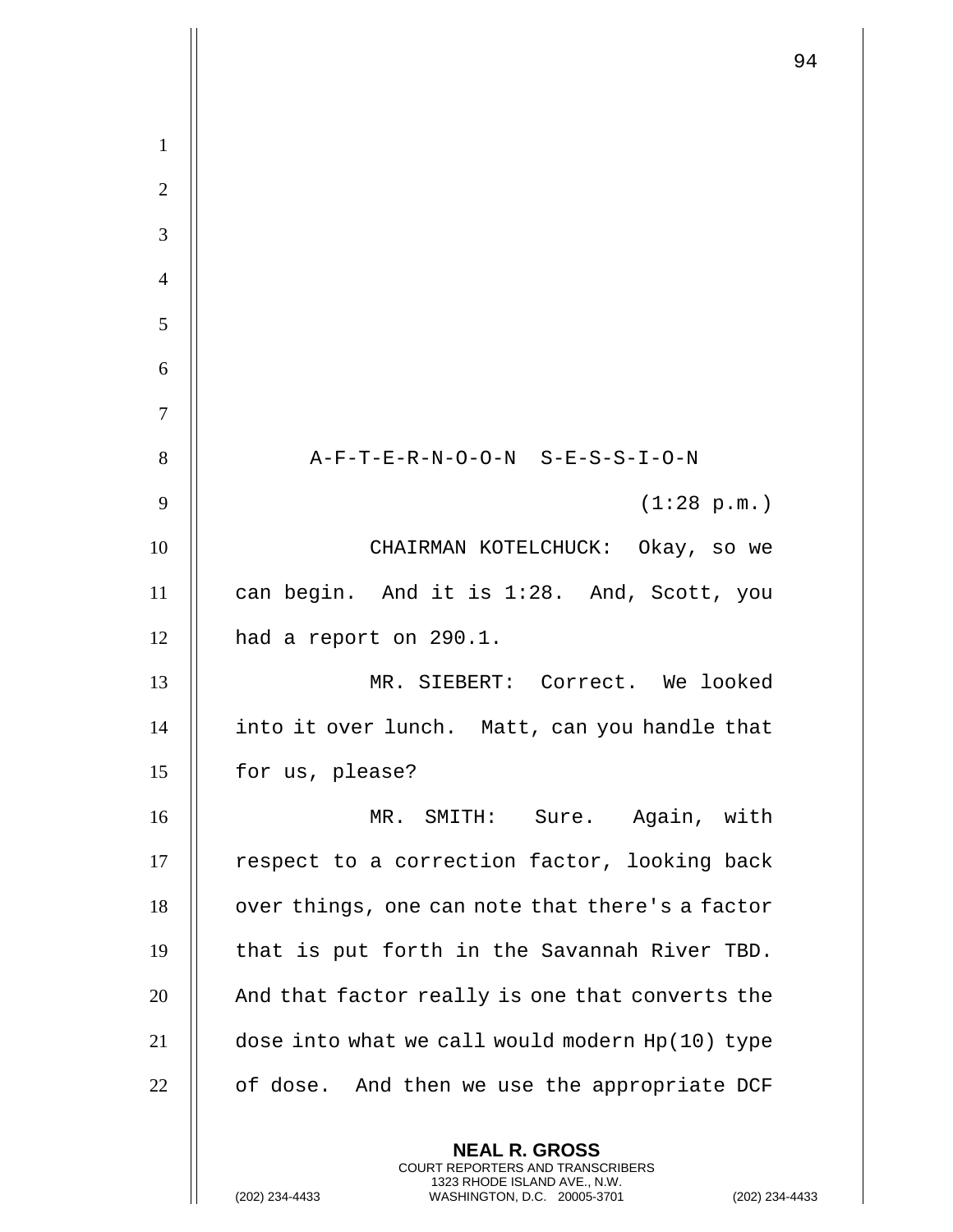**NEAL R. GROSS** COURT REPORTERS AND TRANSCRIBERS 1323 RHODE ISLAND AVE., N.W. (202) 234-4433 WASHINGTON, D.C. 20005-3701 (202) 234-4433 from IG-001 -- CHAIRMAN KOTELCHUCK: If you wouldn't mind, for clarity -- by the way, your 4 || name for the record -- MR. SMITH: Sure, sorry. It's 6 || Matt Smith of ORAU Team. CHAIRMAN KOTELCHUCK: Okay, great. | And the Hp, if you'll start with the acronyms. Pardon. MR. SMITH: Sure, Hp(10) dose, you 11 | know, which is the current dosimetry quantity  $\parallel$  that we would use off a modern dosimetry system. CHAIRMAN KOTELCHUCK: Okay, thank | you. MR. SMITH: Basically, it's where 16 | the dosimeter has been calibrated on a phantom, 17 || and it's taking into account backscatter from | that phantom acting as a surrogate for the human  $\parallel$  body. CHAIRMAN KOTELCHUCK: Okay, good. MR. SMITH: We had a set of dose 22 conversion factors. And those are in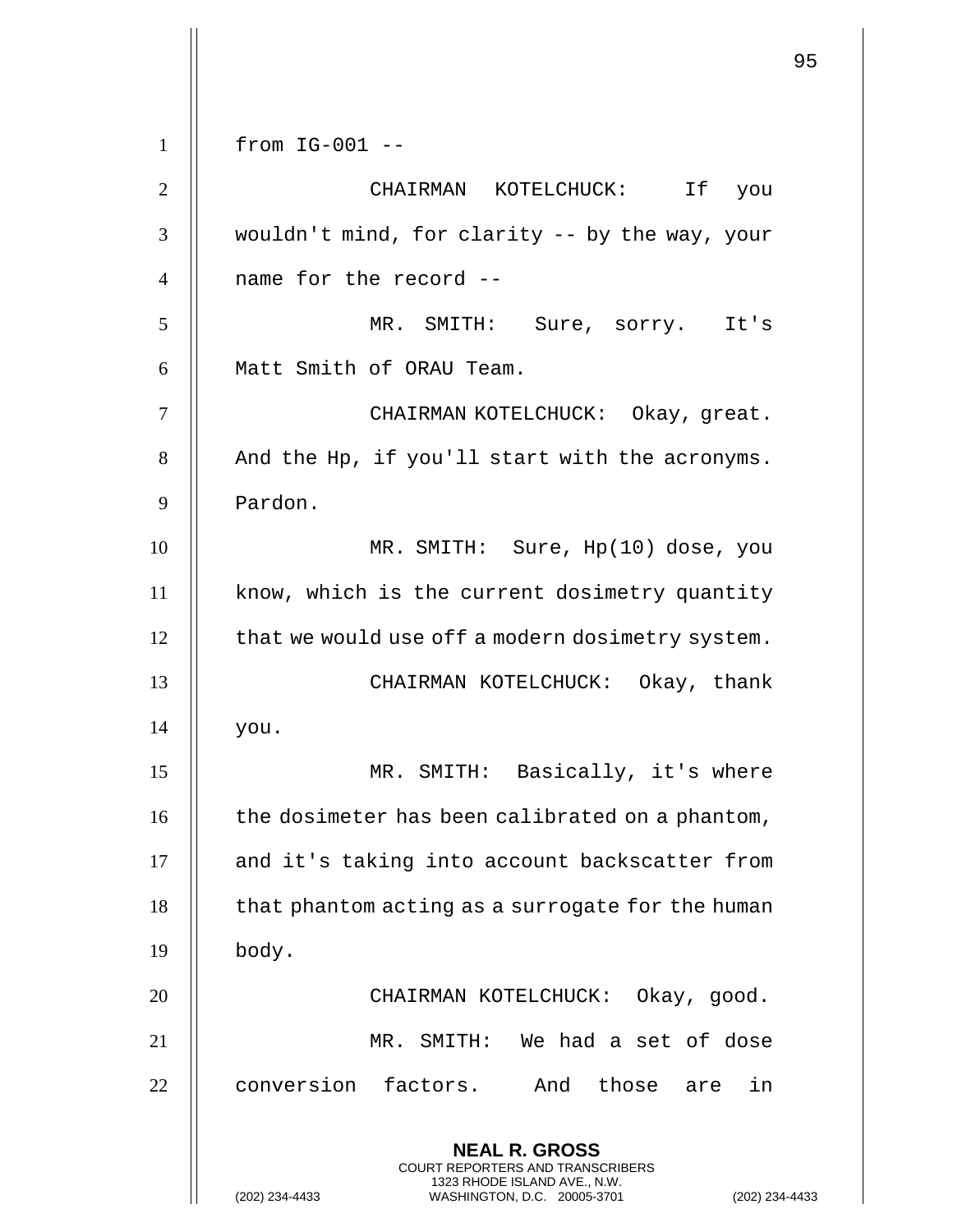**NEAL R. GROSS** COURT REPORTERS AND TRANSCRIBERS 1323 RHODE ISLAND AVE., N.W. (202) 234-4433 WASHINGTON, D.C. 20005-3701 (202) 234-4433 1 | Implementation Guide 001, published by DCAS.  $2 \parallel$  And those, when we are doing the estimate of 3 || external dose, those dose conversion factors 4 || are used to convert what's been measured by the  $5$  | dosimeter into the dose to the organ. 6 CHAIRMAN KOTELCHUCK: Okay. 7 MR. SMITH: So depending on the 8 || nature of the dosimetry data that we have, we 9 | will use the appropriate dose conversion factor 10 from IG-001. 11 If it's a modern dosimeter -- for  $12$   $\parallel$  the sake of the discussion here, we'll say that 13 it's gone through the DOELAP accreditation 14 | process  $- -$  it's measuring what we call  $Hp(10)$ . 15 CHAIRMAN KOTELCHUCK: Okay. 16 MR. SMITH: We would use that 17 || particular Hp(10) DCF. 18 || CHAIRMAN KOTELCHUCK: Okay. 19 MR. SMITH: For dosimeters that  $20$   $\parallel$  were calibrated without a phantom in place -- $21$  | in other words, in free air  $-$ - we would use the  $22$  | exposure, or, in a sense, roentgen-to-dose DCF.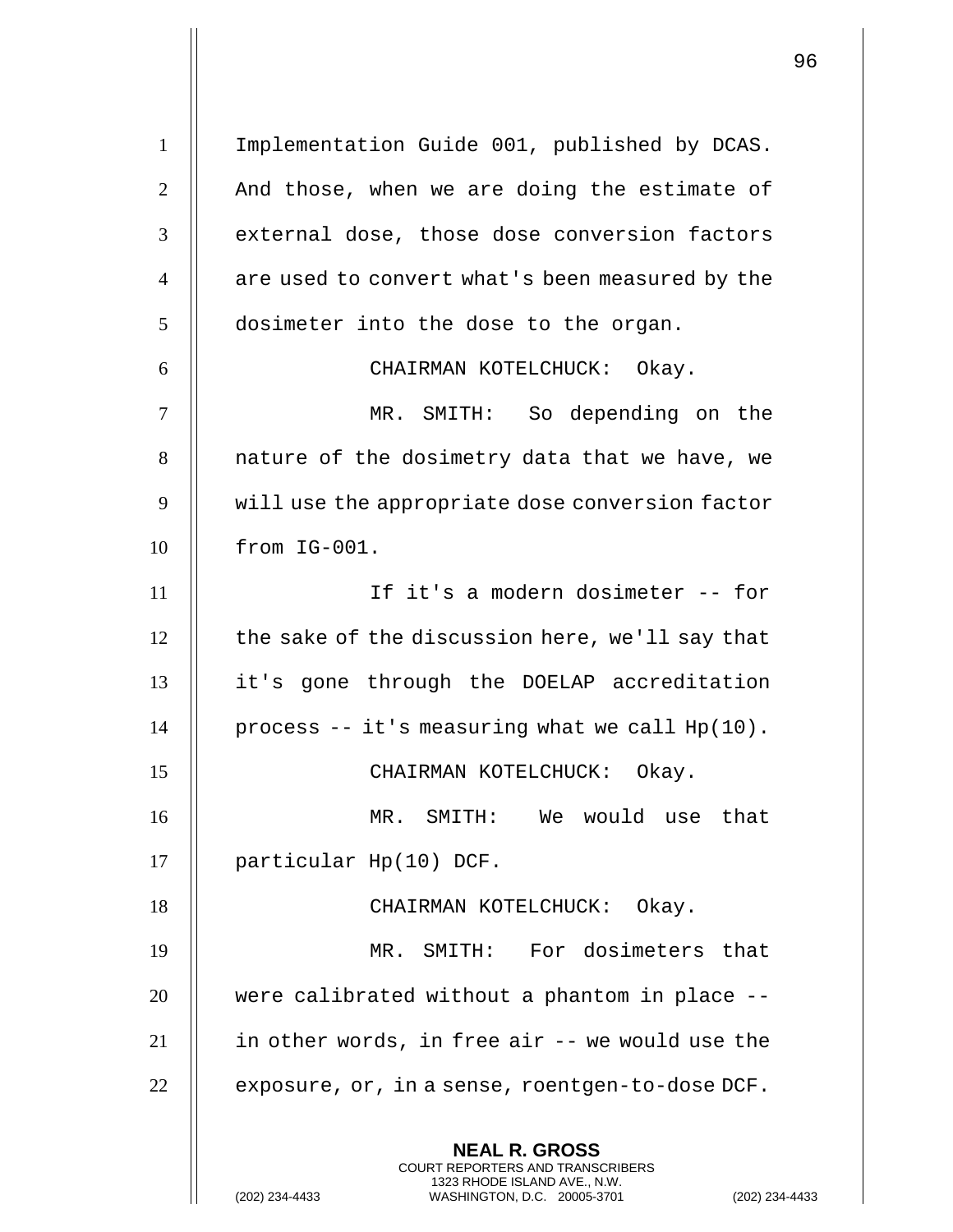| $\mathbf{1}$   | When I say dose, I mean dose to the organ.      |
|----------------|-------------------------------------------------|
| $\overline{2}$ | You know, typically the TBDs will               |
| 3              | recommend to us what era to make those          |
| $\overline{4}$ | decisions. Some TBDs, like Savannah River, do   |
| 5              | provide a -- you know, we'll call it a          |
| 6              | correction factor.                              |
| $\overline{7}$ | In other words, it allows us to                 |
| 8              | correct dose in the era where they did not use  |
| 9              | a phantom for calibration. It allows us to      |
| 10             | convert it to what we would call an $Hp(10)$    |
| 11             | quantity. And then we use the Hp(10) DCF.       |
| 12             | CHAIRMAN KOTELCHUCK: Right.                     |
| 13             | MR. SMITH: The issue that Dr.                   |
| 14             | Richardson brought up regarding angular         |
| 15             | response, again -- and as we did discuss before |
| 16             | -- we've looked at the claimant-favorability of |
| 17             | doing things and also the efficiency of doing   |
| 18             | things. And for the longest time on this        |
| 19             | program, we've gone with an AP assumption.      |
| 20             | Certainly, we do correct the dose               |
| 21             | for geometry considerations. A good example     |
| 22             | would be a glove box worker. That's been        |
|                | <b>NEAL R. GROSS</b>                            |

COURT REPORTERS AND TRANSCRIBERS 1323 RHODE ISLAND AVE., N.W.

(202) 234-4433 WASHINGTON, D.C. 20005-3701 (202) 234-4433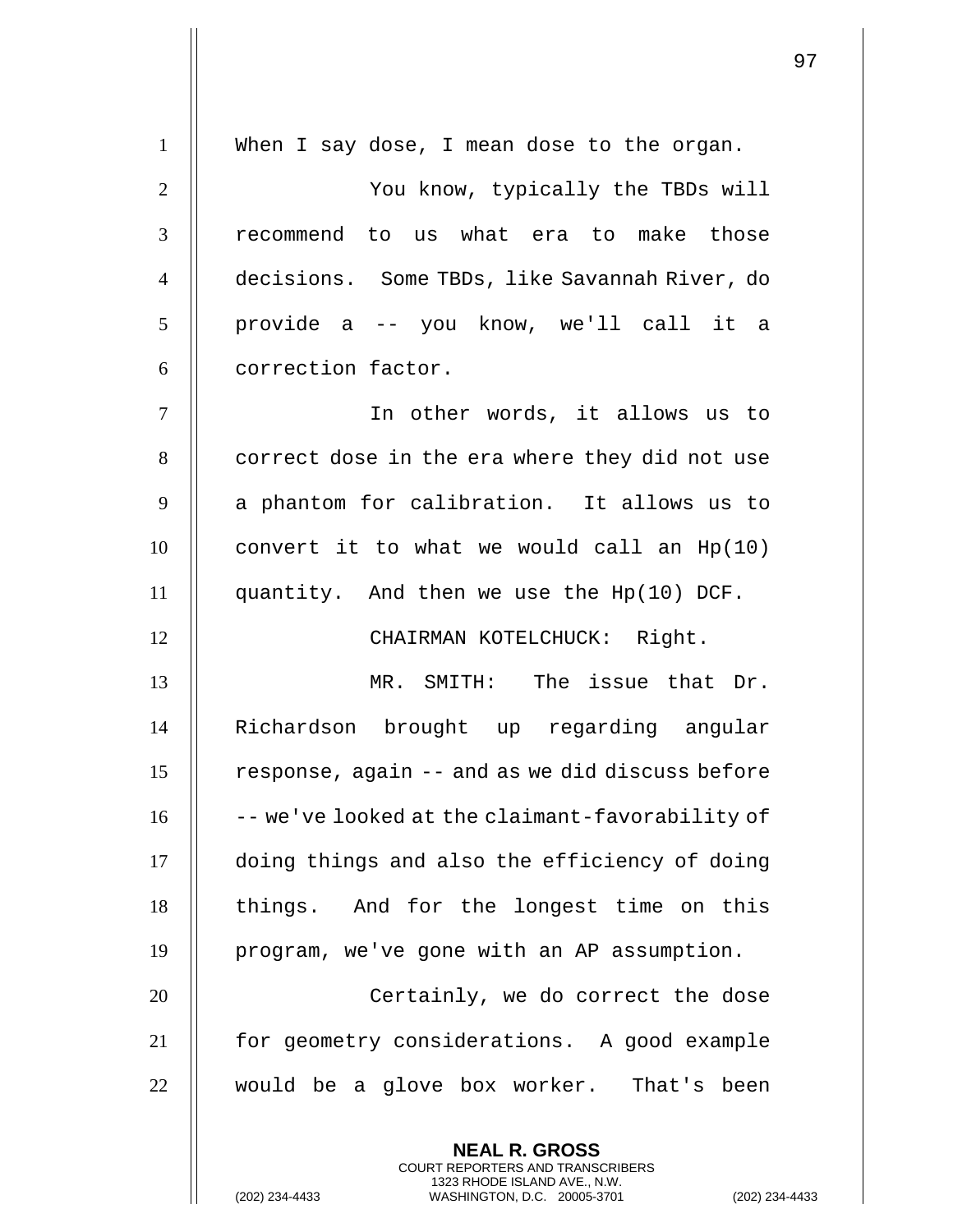**NEAL R. GROSS** COURT REPORTERS AND TRANSCRIBERS 1323 RHODE ISLAND AVE., N.W. (202) 234-4433 WASHINGTON, D.C. 20005-3701 (202) 234-4433 1 discussed many times in many different groups. 2 || CHAIRMAN KOTELCHUCK: Right. 3 MR. SMITH: When we have a worker 4 where there is a geometric exposure situation  $5$   $\parallel$  with respect to the source term, we certainly  $6$   $\parallel$  do then apply a geometric correction factor to 7 || the dosimeter dose. 8 || But typically, you know, we're 9 || running with 100 percent AP assumption with 10 || respect to geometry. In those kind of 11 | situations, we're not making any corrections 12 | for angular dependence. 13 CHAIRMAN KOTELCHUCK: Okay. And  $14$  | that was the case for INL? 15 MR. SMITH: INL, there is no 16 **correction factor for the dosimeter dose.** And 17 || I think that's mentioned in the response. 18 || CHAIRMAN KOTELCHUCK: Right. 19 MR. SMITH: There is, of course, an 20 || uncertainty factor associated with that dose. 21 || CHAIRMAN KOTELCHUCK: Right. 22 MR. SMITH: That's applied,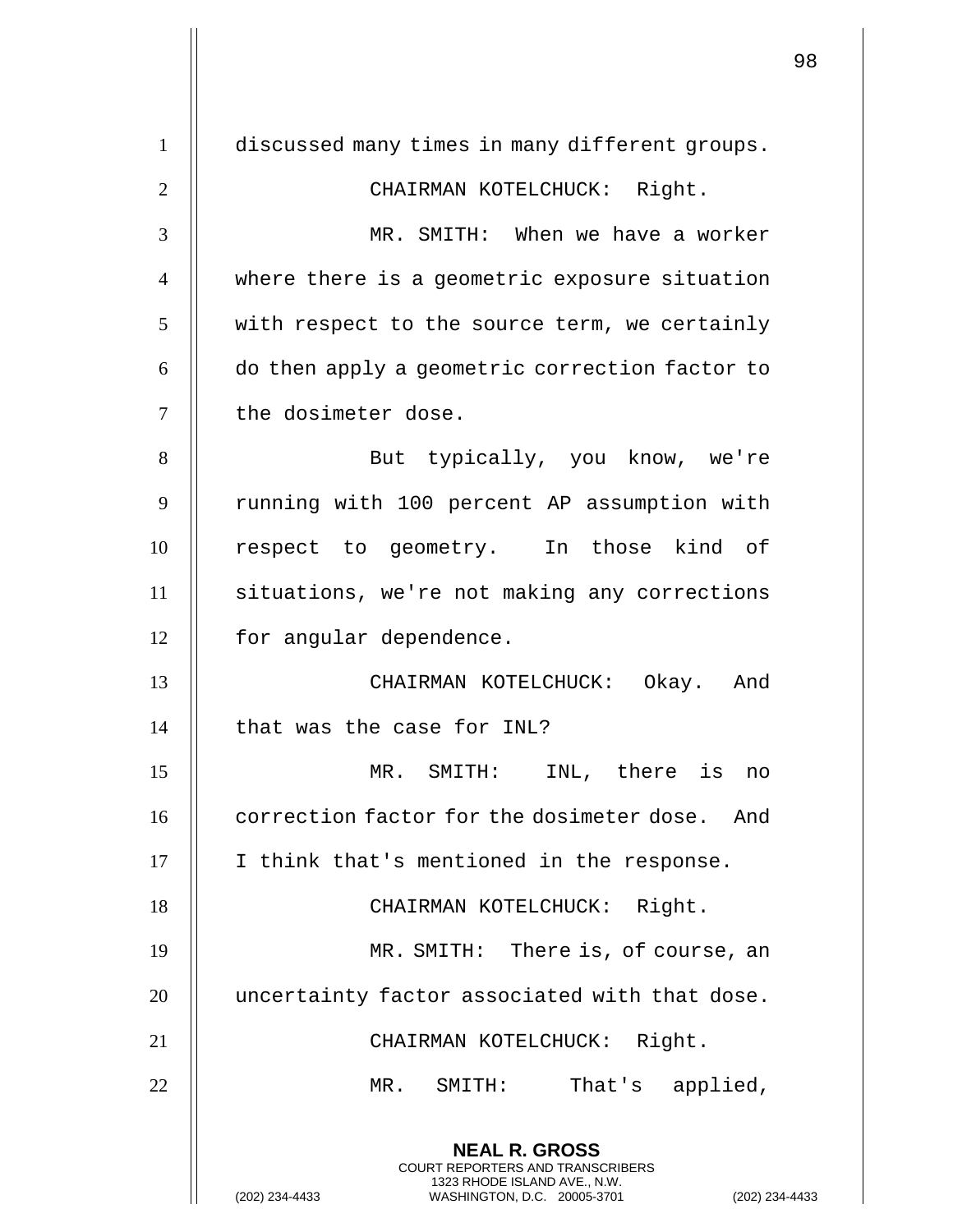|                |                                                                                                                                                                    | 99 |
|----------------|--------------------------------------------------------------------------------------------------------------------------------------------------------------------|----|
| $\mathbf{1}$   | typically, as I mentioned before, as a                                                                                                                             |    |
| $\overline{2}$ | log-normal distribution as we process the dose                                                                                                                     |    |
| 3              | for use in IREP.                                                                                                                                                   |    |
| $\overline{4}$ | CHAIRMAN KOTELCHUCK: Okay.                                                                                                                                         |    |
| 5              | MEMBER MUNN: And, Matt, this is                                                                                                                                    |    |
| 6              | Wanda. How large is the DCF from air                                                                                                                               |    |
| 7              | measurement to $Hp(10)?$                                                                                                                                           |    |
| 8              | MR. SMITH: How large is the $-$ - I                                                                                                                                |    |
| 9              | guess repeat the question one more time.                                                                                                                           |    |
| 10             | MEMBER MUNN: How large is the                                                                                                                                      |    |
| 11             | correction factor between air measurement and                                                                                                                      |    |
| 12             | Hp(10)?                                                                                                                                                            |    |
| 13             | MR. SMITH: Oh. For Savannah                                                                                                                                        |    |
| 14             | River, it turned out to be a factor of 1.119.                                                                                                                      |    |
| 15             | MEMBER MUNN: Okay, that gives us                                                                                                                                   |    |
| 16             | a feel.                                                                                                                                                            |    |
| 17             | That<br>CHAIRMAN KOTELCHUCK:                                                                                                                                       |    |
| 18             | certainly does.                                                                                                                                                    |    |
| 19             | MEMBER MUNN: Thank you much.                                                                                                                                       |    |
| 20             | That<br>CHAIRMAN<br>KOTELCHUCK:                                                                                                                                    |    |
| 21             | certainly does. Are there any comments?<br>That                                                                                                                    |    |
| 22             | seems to answer, for me at least, what was going                                                                                                                   |    |
|                | <b>NEAL R. GROSS</b><br><b>COURT REPORTERS AND TRANSCRIBERS</b><br>1323 RHODE ISLAND AVE., N.W.<br>(202) 234-4433<br>WASHINGTON, D.C. 20005-3701<br>(202) 234-4433 |    |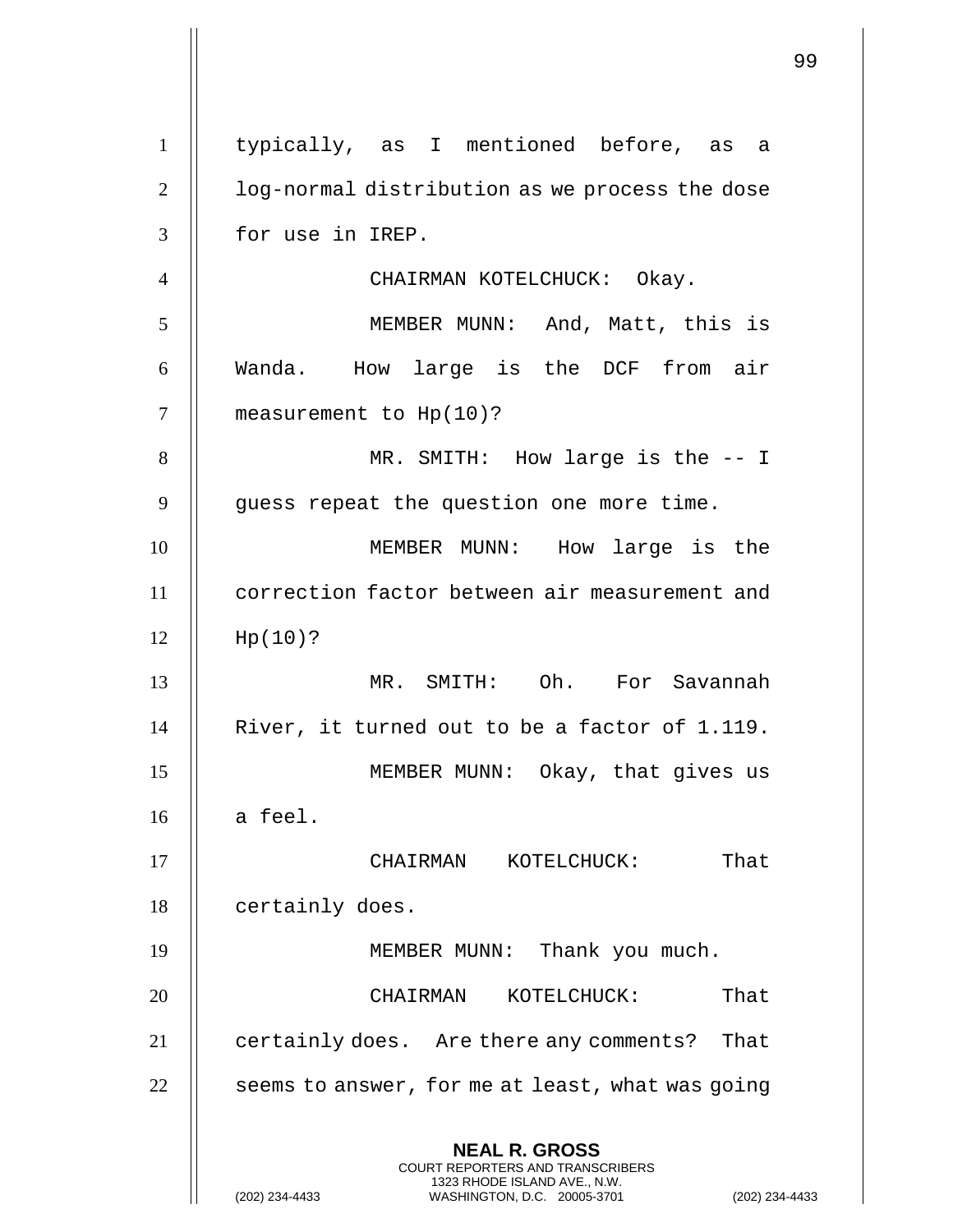1 | on. Are there any remaining concerns, David or 2 || Mark? 3 MEMBER RICHARDSON: This is David 4 || Richardson. The statement was that for INL 5 | there's no correction factor. And I didn't 6  $\parallel$  hear the reason why that was. Are you saying, 7 | over the history of INL, it was always estimated  $8$   $\vert$  -- the dosimetry system was always estimating 9 Hp(10)? 10 MR. SMITH: Yeah, let me clarify 11 with respect to INL. I don't have it directly 12 | open in front of me, but basically it gives 13 | recommendations of the particular era in which 14 it's appropriate to use either the exposure DCF  $15$  | or the Hp(10) DCF. 16 And typically we see that 17 | changeover occur when the switch to TLD 18 measurement came into play. Sometimes it's 19  $\parallel$  apparent from looking at the site factors that,  $20$   $\parallel$  even after switching the TLDs, the calibration 21 || might have still been done in free air. But let  $22$   $\parallel$  me crack open the INL TBD, if that will help.

> **NEAL R. GROSS** COURT REPORTERS AND TRANSCRIBERS 1323 RHODE ISLAND AVE., N.W.

(202) 234-4433 WASHINGTON, D.C. 20005-3701 (202) 234-4433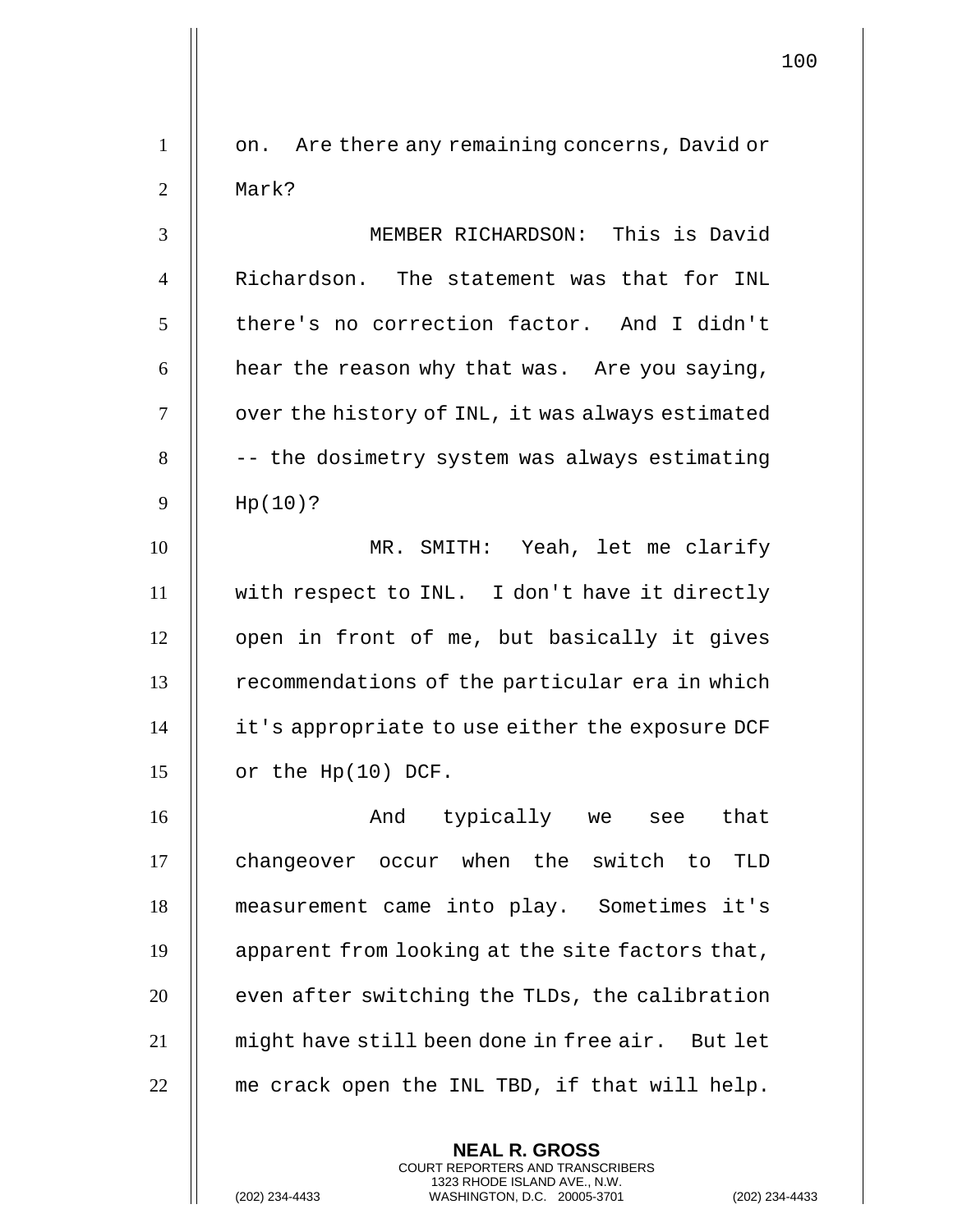| $\mathbf{1}$   | CHAIRMAN KOTELCHUCK: Okay.                      |
|----------------|-------------------------------------------------|
| $\overline{2}$ | MEMBER RICHARDSON: I guess the                  |
| 3              | question is, just more generally -- maybe I'm   |
| $\overline{4}$ | not following the language here. As I           |
| 5              | understood the statement, there's no bias       |
| 6              | correction applied to INL.                      |
| $\tau$         | And we know that INL didn't use TLDs            |
| 8              | over its entire history. So regardless of when  |
| 9              | the changeover happened -- and this may be the  |
| 10             | issue of language I'm not understanding -- my   |
| 11             | interpretation was that the dosimeters were     |
| 12             | treated the same way in terms of bias in        |
| 13             | response over its entire history.               |
| 14             | MR. SMITH: In terms of bias in                  |
| 15             | response, the answer would be yes.              |
| 16             | MEMBER RICHARDSON:<br>I mean, well, I           |
| 17             | would separate the issue of uncertainty from    |
| 18             | bias and the correction factor in dealing with  |
| 19             | wanting to get to a common metric, let's say    |
| 20             | $Hp(10)$ , and needing to apply a correction    |
| 21             | factor to the dosimetry results in order to get |
| 22             | the measured values onto that scale.            |

**NEAL R. GROSS** COURT REPORTERS AND TRANSCRIBERS 1323 RHODE ISLAND AVE., N.W.

(202) 234-4433 WASHINGTON, D.C. 20005-3701 (202) 234-4433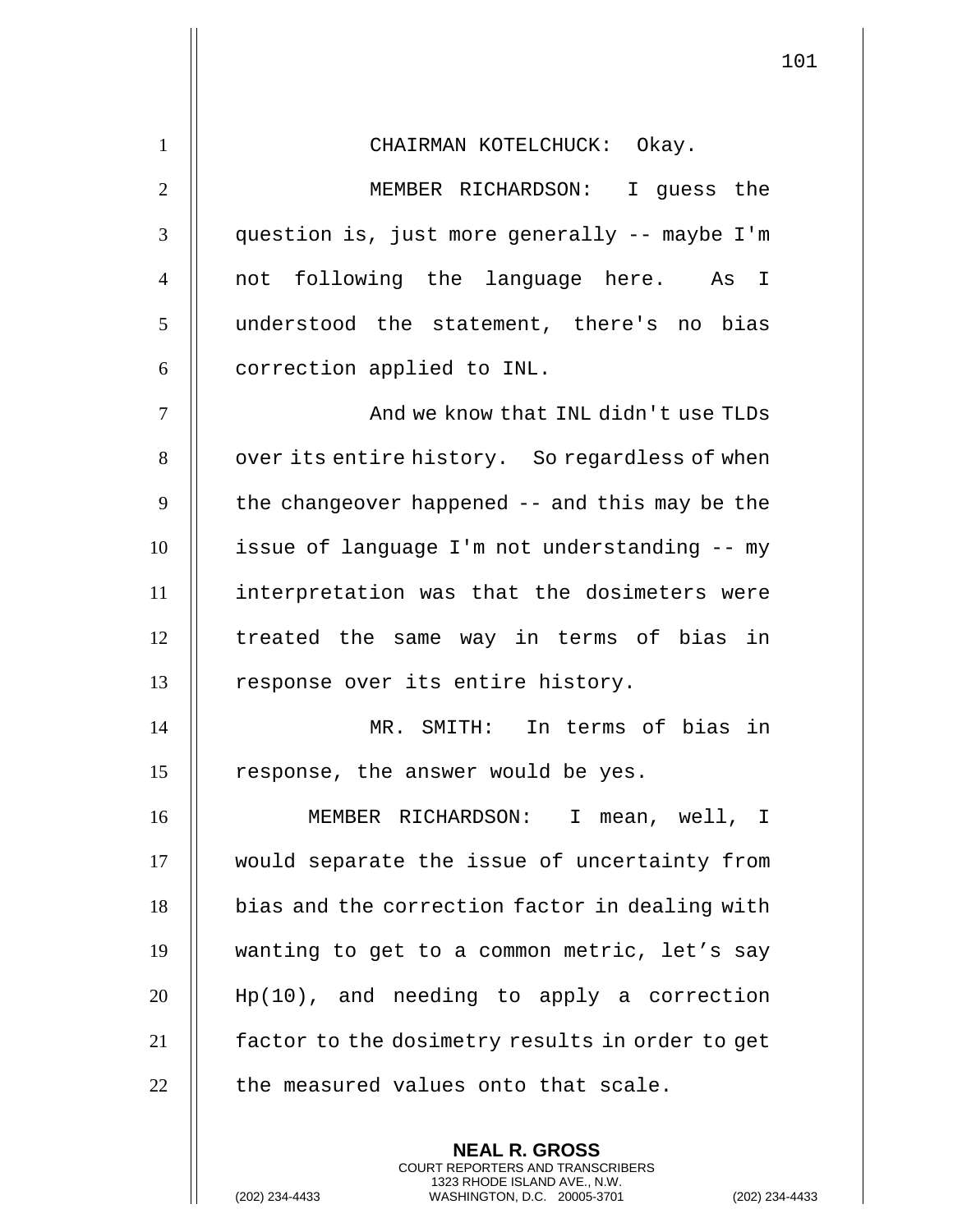| $\mathbf{1}$     | And the statement was that no                                                                                                                            |
|------------------|----------------------------------------------------------------------------------------------------------------------------------------------------------|
| $\overline{2}$   | correction -- there's no correction for bias                                                                                                             |
| 3                | for INL. And it wasn't during period of TLD or                                                                                                           |
| $\overline{4}$   | during period of multi-element dosimeter, but                                                                                                            |
| 5                | that there was no correction factor and they're                                                                                                          |
| 6                | all treated the<br>Am<br>I<br>same way.                                                                                                                  |
| $\boldsymbol{7}$ | misunderstanding something still?                                                                                                                        |
| 8                | MR. SMITH: No. I think we're                                                                                                                             |
| 9                | understanding the same thing. But in the Idaho                                                                                                           |
| 10               | TBD, I can reference you to Section 6.4.1. And                                                                                                           |
| 11               | the statement there is there are no adjustments                                                                                                          |
| 12               | to photon dose, okay? So in terms of any bias                                                                                                            |
| 13               | adjustment, none is recommended.                                                                                                                         |
| 14               | MEMBER RICHARDSON: Okay. And                                                                                                                             |
| 15               | then my understanding is correct. And it's                                                                                                               |
| 16               | just remarkable to me. But I suppose we can                                                                                                              |
| 17               | leave it at that, or we can ask --                                                                                                                       |
| 18               | (Simultaneous speaking.)                                                                                                                                 |
| 19               | for<br>MEMBER RICHARDSON:<br>So                                                                                                                          |
| 20               | example, we're talking about the situation at                                                                                                            |
| 21               | Savannah River and it's describing a                                                                                                                     |
| 22               | period-specific correction. Then you have                                                                                                                |
|                  | <b>NEAL R. GROSS</b><br>COURT REPORTERS AND TRANSCRIBERS<br>1323 RHODE ISLAND AVE., N.W.<br>(202) 234-4433<br>WASHINGTON, D.C. 20005-3701<br>$(202)$ 234 |

(202) 234-4433 WASHINGTON, D.C. 20005-3701 (202) 234-4433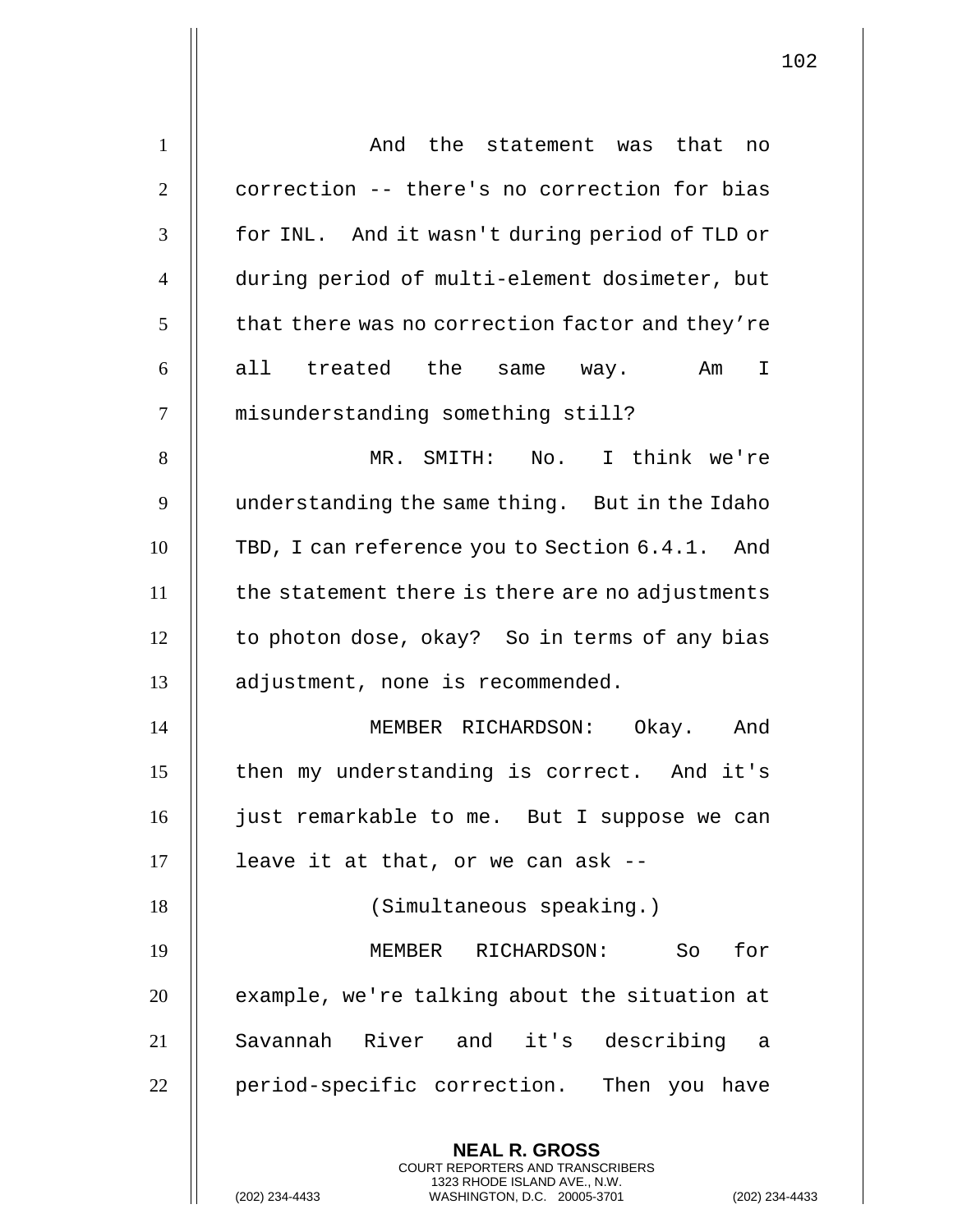|                |                                                                                                                                                  | 103            |
|----------------|--------------------------------------------------------------------------------------------------------------------------------------------------|----------------|
| $\mathbf{1}$   | Idaho, [which] does not require those.                                                                                                           |                |
| $\overline{2}$ | MR. SMITH: With respect to then                                                                                                                  |                |
| 3              | converting the dosimeter dose to organ dose,                                                                                                     |                |
| $\overline{4}$ | the reference there would be Section 6.6.                                                                                                        |                |
| 5              | MEMBER RICHARDSON: I understand                                                                                                                  |                |
| 6              | that. That's a different issue.                                                                                                                  |                |
| 7              | MR. SMITH: Okay. But to the                                                                                                                      |                |
| 8              | question of there being a bias or an adjustment                                                                                                  |                |
| 9              | to photon dose for Idaho, the TBD states no.                                                                                                     |                |
| 10             | CHAIRMAN KOTELCHUCK: Okay.                                                                                                                       |                |
| 11             | MR. KATZ: So this is Ted, Dave and                                                                                                               |                |
| 12             | David. I mean, I think this is a case then                                                                                                       |                |
| 13             | where, I mean, in effect it sounds like, David,                                                                                                  |                |
| 14             | you have a TBD comment. And I think that needs                                                                                                   |                |
| 15             | to be communicated. Independent of going                                                                                                         |                |
| 16             | forward with these cases, the Subcommittee                                                                                                       |                |
| 17             | needs to communicate that concern or issue for                                                                                                   |                |
| 18             | further explanation by the INL Work Group.                                                                                                       |                |
| 19             | Because they're the ones who are interacting                                                                                                     |                |
| 20             | with NIOSH on the TBDs.                                                                                                                          |                |
| 21             | MEMBER RICHARDSON: Right, thank                                                                                                                  |                |
| 22             | you. I agree.                                                                                                                                    |                |
|                | <b>NEAL R. GROSS</b><br><b>COURT REPORTERS AND TRANSCRIBERS</b><br>1323 RHODE ISLAND AVE., N.W.<br>(202) 234-4433<br>WASHINGTON, D.C. 20005-3701 | (202) 234-4433 |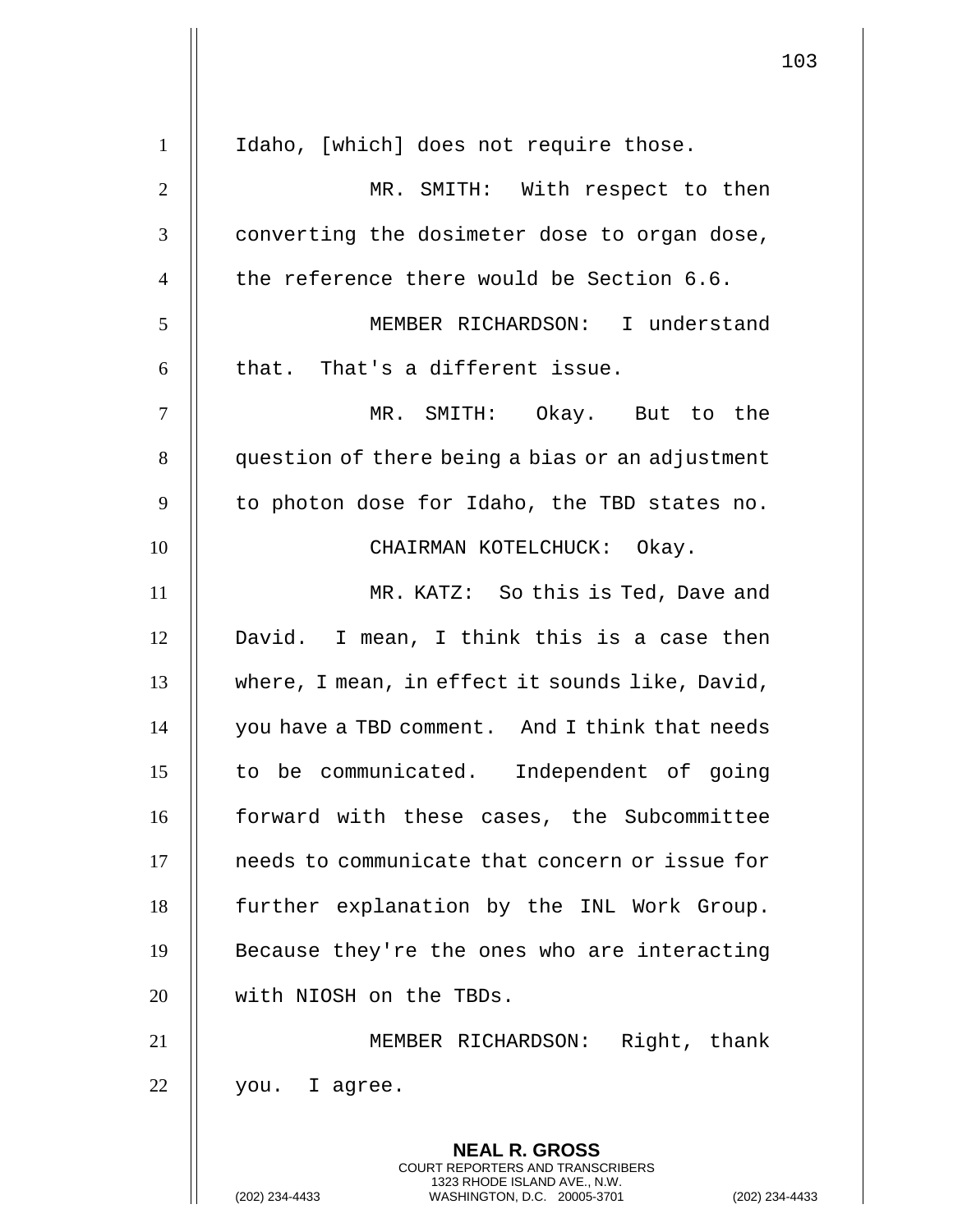|                |                                                                                                                                                                    | 104 |
|----------------|--------------------------------------------------------------------------------------------------------------------------------------------------------------------|-----|
| $\mathbf{1}$   | CHAIRMAN KOTELCHUCK: I agree,                                                                                                                                      |     |
| $\overline{2}$ | right.                                                                                                                                                             |     |
| 3              | MR. SIEBERT: This is Scott. I do                                                                                                                                   |     |
| $\overline{4}$ | have one question. I'm just wondering if                                                                                                                           |     |
| 5              | there's a clarification that we're missing                                                                                                                         |     |
| 6              | here. Dr. Richardson, are you asking why                                                                                                                           |     |
| $\tau$         | Savannah River would have a correction factor                                                                                                                      |     |
| 8              | during the film badge era and INEL does not?                                                                                                                       |     |
| 9              | I mean, is that the root of the question?                                                                                                                          |     |
| 10             | MEMBER RICHARDSON: Well, it's not                                                                                                                                  |     |
| 11             | just specific to Savannah River, but yes. That                                                                                                                     |     |
| 12             | would be among the list of questions.                                                                                                                              |     |
| 13             | MR. SIEBERT: Okay. Because the                                                                                                                                     |     |
| 14             | reasoning for that is we have dose conversion                                                                                                                      |     |
| 15             | factors that are for exposure. And there are                                                                                                                       |     |
| 16             | dose conversion factors that are the Hp(10)                                                                                                                        |     |
| 17             | dose conversion factors. They were created                                                                                                                         |     |
| 18             | separately.                                                                                                                                                        |     |
| 19             | And the appropriate dose                                                                                                                                           |     |
| 20             | conversion factor is used based on the time                                                                                                                        |     |
| 21             | frame of which dosimetry was being used at a                                                                                                                       |     |
| 22             | site. Savannah River is the unusual site in                                                                                                                        |     |
|                | <b>NEAL R. GROSS</b><br><b>COURT REPORTERS AND TRANSCRIBERS</b><br>1323 RHODE ISLAND AVE., N.W.<br>(202) 234-4433<br>WASHINGTON, D.C. 20005-3701<br>(202) 234-4433 |     |

 $\mathbf{1}$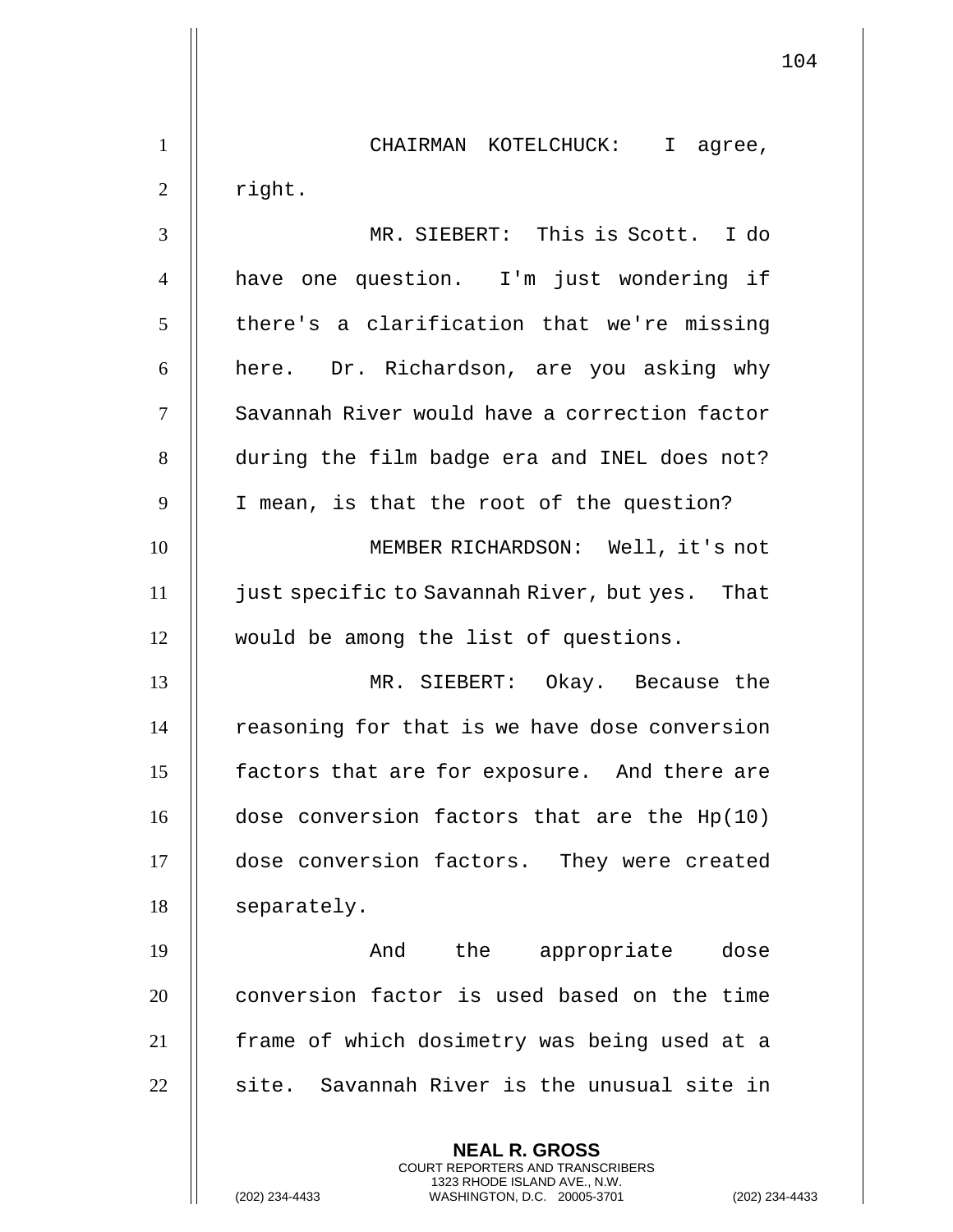**NEAL R. GROSS** COURT REPORTERS AND TRANSCRIBERS 1323 RHODE ISLAND AVE., N.W.  $1 \parallel$  that it was an early-on site when we created the 2 || process of doing that. 3 | So we made these correction factors 4  $\parallel$  to use Hp(10) DCF across the board. All other  $5$  | sites will use the exposure DCFs during the time 6  $\parallel$  frame of film badges. And we use the Hp(10) 7  $\parallel$  DCFs for the time frame of TLDs. Does that make 8 || a little bit more sense? 9 MEMBER RICHARDSON: You've 10 **e**mbedded them into the organ dose coefficients 11 for the other sites. Is that what you're 12 || saying? 13 MR. SIEBERT: That is correct. 14 MEMBER RICHARDSON: Okay. So 15 | they're there. They're simply buried. They're 16 multiplied in. Thank you. 17 || CHAIRMAN KOTELCHUCK: Okay. 18 || MR. SMITH: And let me just close  $19$  | the loop on it with respect to Idaho itself. 20 | Again, the section of interest would be Section 21  $\parallel$  6.6 of the external TBD. For the period of time  $22$   $\parallel$  before 1981, we would use the exposure DCF with

(202) 234-4433 WASHINGTON, D.C. 20005-3701 (202) 234-4433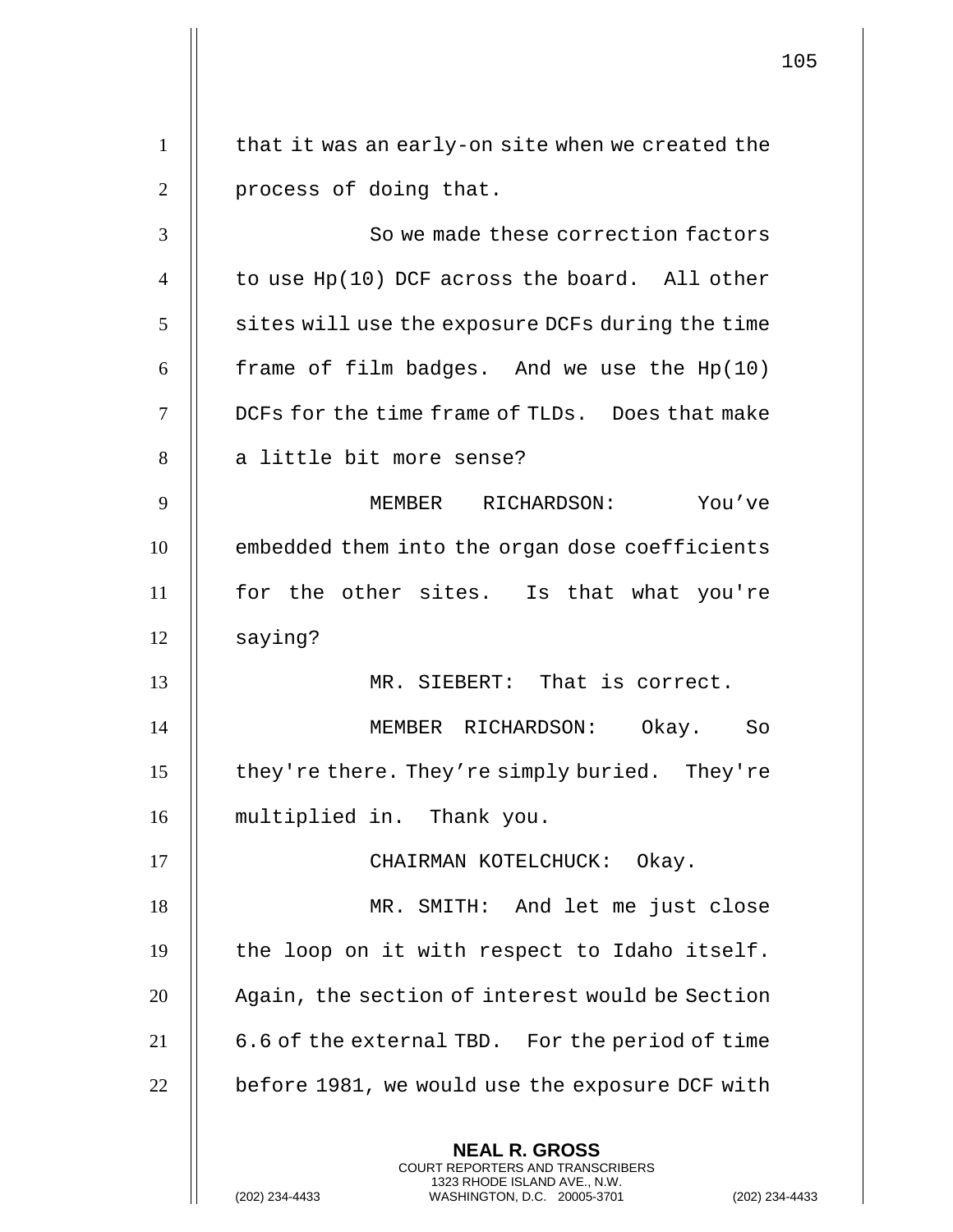|                |                                                                                                                                                             | 106 |
|----------------|-------------------------------------------------------------------------------------------------------------------------------------------------------------|-----|
| $\mathbf{1}$   | the data. For the period starting with 1981                                                                                                                 |     |
| $\overline{2}$ | and going forward, we would use the Hp(10) DCF.                                                                                                             |     |
| 3              | CHAIRMAN KOTELCHUCK: Okay.                                                                                                                                  |     |
| $\overline{4}$ | MR. SMITH: And we would not do any                                                                                                                          |     |
| 5              | correction to the older pre-81 data that Scott                                                                                                              |     |
| 6              | was describing for Savannah River. That does                                                                                                                |     |
| $\tau$         | not occur here at Savannah River.                                                                                                                           |     |
| 8              | CHAIRMAN KOTELCHUCK: Okay.                                                                                                                                  |     |
| 9              | MR. SMITH: You just go ahead and                                                                                                                            |     |
| 10             | use the appropriate DCF for the appropriate                                                                                                                 |     |
| 11             | era.                                                                                                                                                        |     |
| 12             | CHAIRMAN KOTELCHUCK: Alright.                                                                                                                               |     |
| 13             | Then that, I think, closes it, right? The                                                                                                                   |     |
| 14             | question's responded to well and in detail.                                                                                                                 |     |
| 15             | Can we close that? Any objections?                                                                                                                          |     |
| 16             | MEMBER MUNN: Seems appropriate.                                                                                                                             |     |
| 17             | CHAIRMAN<br>KOTELCHUCK:<br>Okay.                                                                                                                            |     |
| 18             | $290.1$ is closed.                                                                                                                                          |     |
| 19             | Let's now go back to our first Mound                                                                                                                        |     |
| 20             | [case], which is 323.1. That is on our screen.                                                                                                              |     |
| 21             | Doug?                                                                                                                                                       |     |
| 22             | Okay, 323.1,<br>MR. FARVER:                                                                                                                                 |     |
|                | <b>NEAL R. GROSS</b><br>COURT REPORTERS AND TRANSCRIBERS<br>1323 RHODE ISLAND AVE., N.W.<br>(202) 234-4433<br>WASHINGTON, D.C. 20005-3701<br>(202) 234-4433 |     |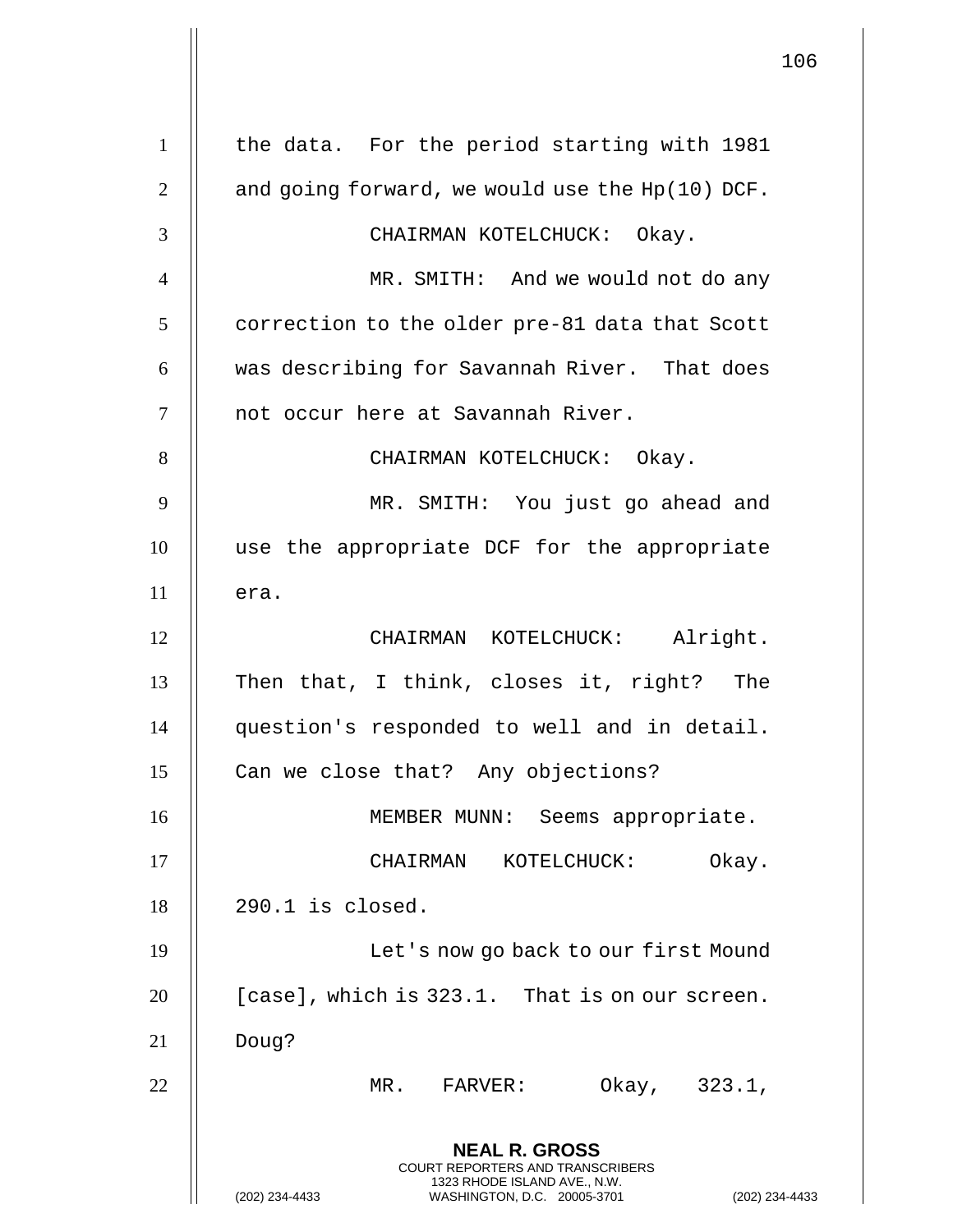| $\mathbf{1}$    | incomplete assignment of missed photon dose.                                                                                                             |
|-----------------|----------------------------------------------------------------------------------------------------------------------------------------------------------|
| $\overline{2}$  | For 1978, NIOSH did not assign a missed photon                                                                                                           |
| 3               | dose for August 7th, '78, and October 16th, '78.                                                                                                         |
| $\overline{4}$  | The recorded value was less than the LRD over                                                                                                            |
| $5\overline{)}$ | two, so it should have been a missed dose.                                                                                                               |
| 6               | That's the basis for the finding. It had been                                                                                                            |
| $\overline{7}$  | treated as a missed dose.                                                                                                                                |
| 8               | Okay. And when we looked at their                                                                                                                        |
| 9               | first response and went back and tried to find                                                                                                           |
| 10              | the IREP input, and there were no IREP inputs                                                                                                            |
| 11              | after 1977 for measured photon dose. So then,                                                                                                            |
| 12              | NIOSH, you responded in June of 2014.                                                                                                                    |
| 13              | Apparently there was a workbook error.                                                                                                                   |
| 14              | The workbook was not doing what it was supposed                                                                                                          |
| 15              | to. Or if it was, then the dose reconstructor                                                                                                            |
| 16              | was not. But anyway, there's an error                                                                                                                    |
| 17              | associated with this. And I'll turn that over                                                                                                            |
| 18              | to Scott.                                                                                                                                                |
| 19              | MR. SIEBERT: Yeah. And, Doug,                                                                                                                            |
| 20              | you're right. It was not a tool issue.<br>The                                                                                                            |
| 21              | tool did exactly what the tool was asked to do.                                                                                                          |
| 22              | It's the dose reconstructor who made an error.                                                                                                           |
|                 | <b>NEAL R. GROSS</b><br>COURT REPORTERS AND TRANSCRIBERS<br>1323 RHODE ISLAND AVE., N.W.<br>WASHINGTON, D.C. 20005-3701<br>(202) 234-4433<br>$(202)$ 234 |

(202) 234-4433 WASHINGTON, D.C. 20005-3701 (202) 234-4433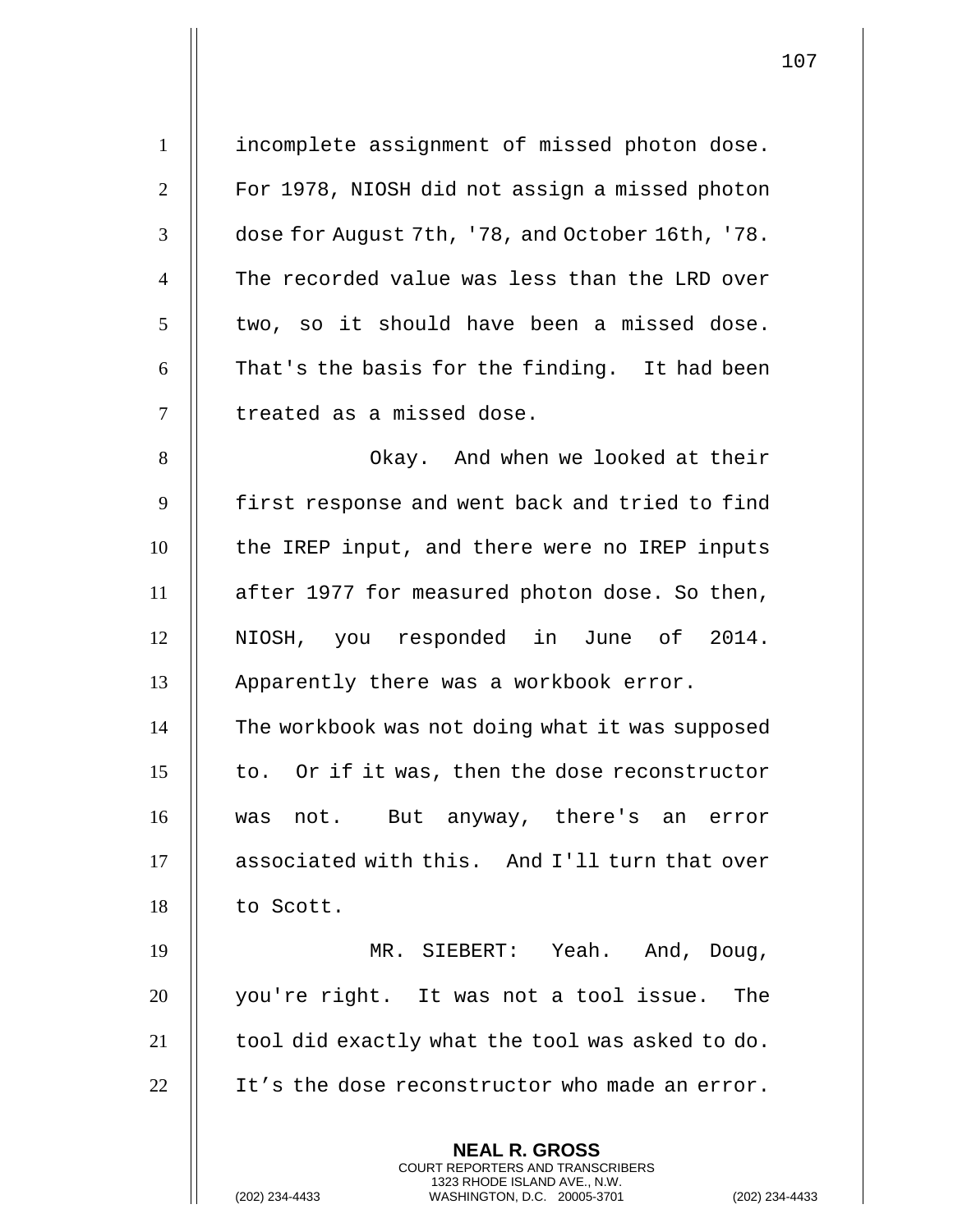| $\mathbf{1}$   | They entered -- and this is the complex-wide                                                                                                                     |
|----------------|------------------------------------------------------------------------------------------------------------------------------------------------------------------|
| $\overline{2}$ | best estimate tool, because this claim was done                                                                                                                  |
| 3              | back in 2009 -- they entered a zero error for                                                                                                                    |
| $\overline{4}$ | the dosimeters. And the tool, when a zero                                                                                                                        |
| 5              | error is entered, does not include that year.                                                                                                                    |
| 6              | It doesn't look at it. It doesn't do the                                                                                                                         |
| 7              | calculation for it.                                                                                                                                              |
| 8              | So that was the actual issue, the                                                                                                                                |
| 9              | dose reconstructor entered the wrong entry into                                                                                                                  |
| 10             | the tool and then the tool did exactly what it                                                                                                                   |
| 11             | was told to do.                                                                                                                                                  |
| 12             | MR. FARVER: Now, Scott, was that                                                                                                                                 |
| 13             | something you manually enter, the error?                                                                                                                         |
| 14             | MR. SIEBERT: Back at that time                                                                                                                                   |
| 15             | frame, before we had a site-specific tool for                                                                                                                    |
| 16             | Mound, yes. Now we do have a site-specific                                                                                                                       |
| 17             | tool that handles that, so that is not the case.                                                                                                                 |
| 18             | MR. FARVER: Okay.                                                                                                                                                |
| 19             | CHAIRMAN KOTELCHUCK: Which is to                                                                                                                                 |
| 20             | say that that's been resolved since.                                                                                                                             |
| 21             | MR. SIEBERT: Correct.                                                                                                                                            |
| 22             | Could you<br>CHAIRMAN KOTELCHUCK:                                                                                                                                |
|                | <b>NEAL R. GROSS</b><br><b>COURT REPORTERS AND TRANSCRIBERS</b><br>1323 RHODE ISLAND AVE., N.W.<br>WASHINGTON, D.C. 20005-3701<br>(202) 234-4433<br>$(202)$ 234- |

 $\mathsf{I}$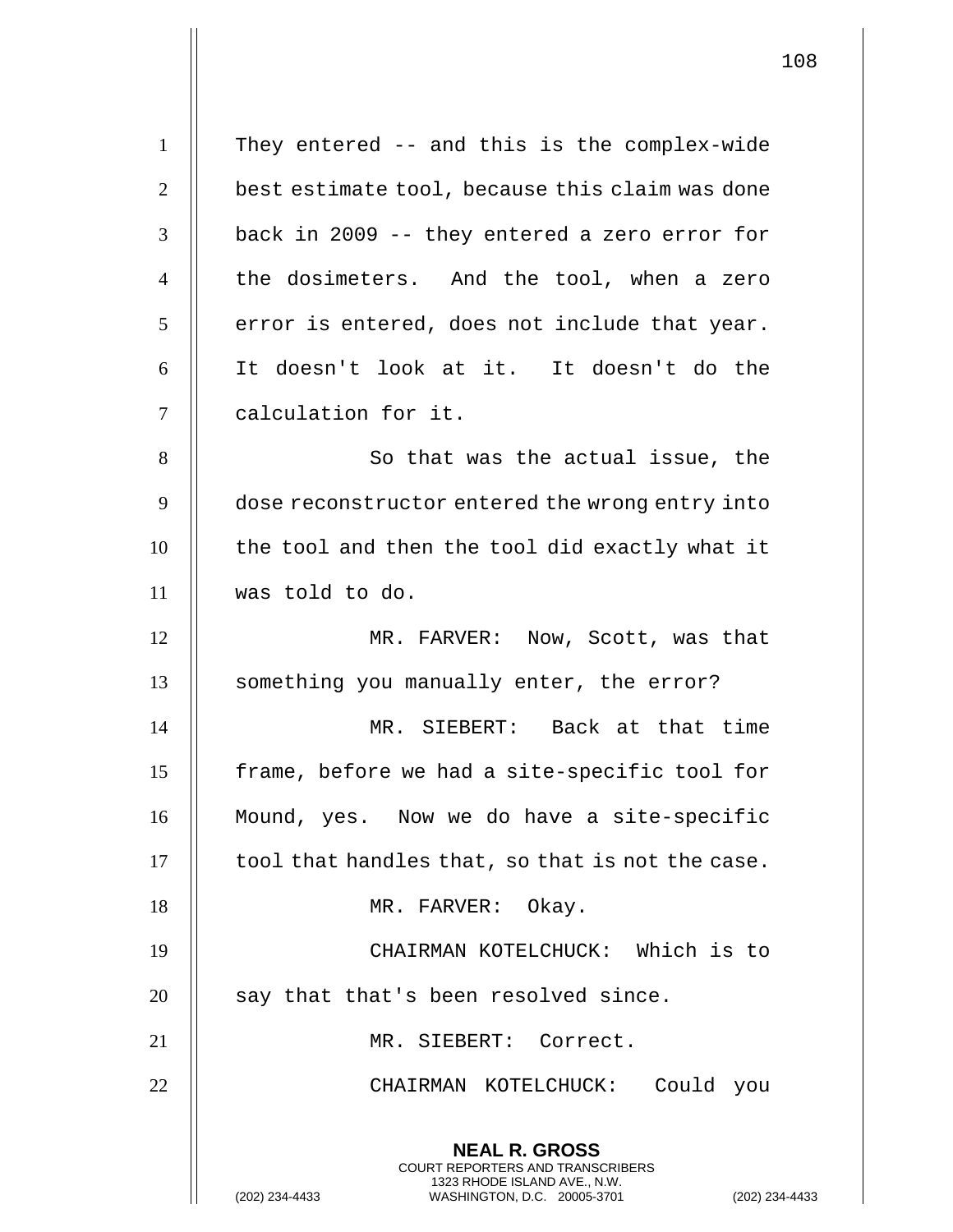| $\mathbf{1}$   | scroll up a little bit? Is this a -- right,                                                                                                               |
|----------------|-----------------------------------------------------------------------------------------------------------------------------------------------------------|
| $\overline{2}$ | this is a Category C error. Okay, so the                                                                                                                  |
| 3              | recommendation -- the tool has been changed.                                                                                                              |
| $\overline{4}$ | And the recommendation is to close, right?                                                                                                                |
| 5              | MEMBER MUNN: I wasn't sure that I                                                                                                                         |
| 6              | heard they're getting a correction made. I                                                                                                                |
| 7              | thought I heard that the tool was okay. And --                                                                                                            |
| 8              | MR. SIEBERT: No, they're $-$ - let me                                                                                                                     |
| 9              | clarify. I'm sorry, Wanda, I'm referring to a                                                                                                             |
| 10             | lot of different things.                                                                                                                                  |
| 11             | The complex-wide best estimate                                                                                                                            |
| 12             | tool that was used at the time this claim was                                                                                                             |
| 13             | done was because it had to be the generic tool.                                                                                                           |
| 14             | And there was no Mound best estimate tool at                                                                                                              |
| 15             | that time.                                                                                                                                                |
| 16             | The dose reconstructor entered the                                                                                                                        |
| 17             | information incorrectly. So there was nothing                                                                                                             |
| 18             | wrong with that tool itself. It was used                                                                                                                  |
| 19             | incorrectly.                                                                                                                                              |
| 20             | Now, since that time frame, we do                                                                                                                         |
| 21             | have a best estimate tool for Mound. So the                                                                                                               |
| 22             | dose reconstructor can't even make that same                                                                                                              |
|                | <b>NEAL R. GROSS</b><br>COURT REPORTERS AND TRANSCRIBERS<br>1323 RHODE ISLAND AVE., N.W.<br>(202) 234-4433<br>WASHINGTON, D.C. 20005-3701<br>$(202)$ 234- |

 $\mathsf{I}$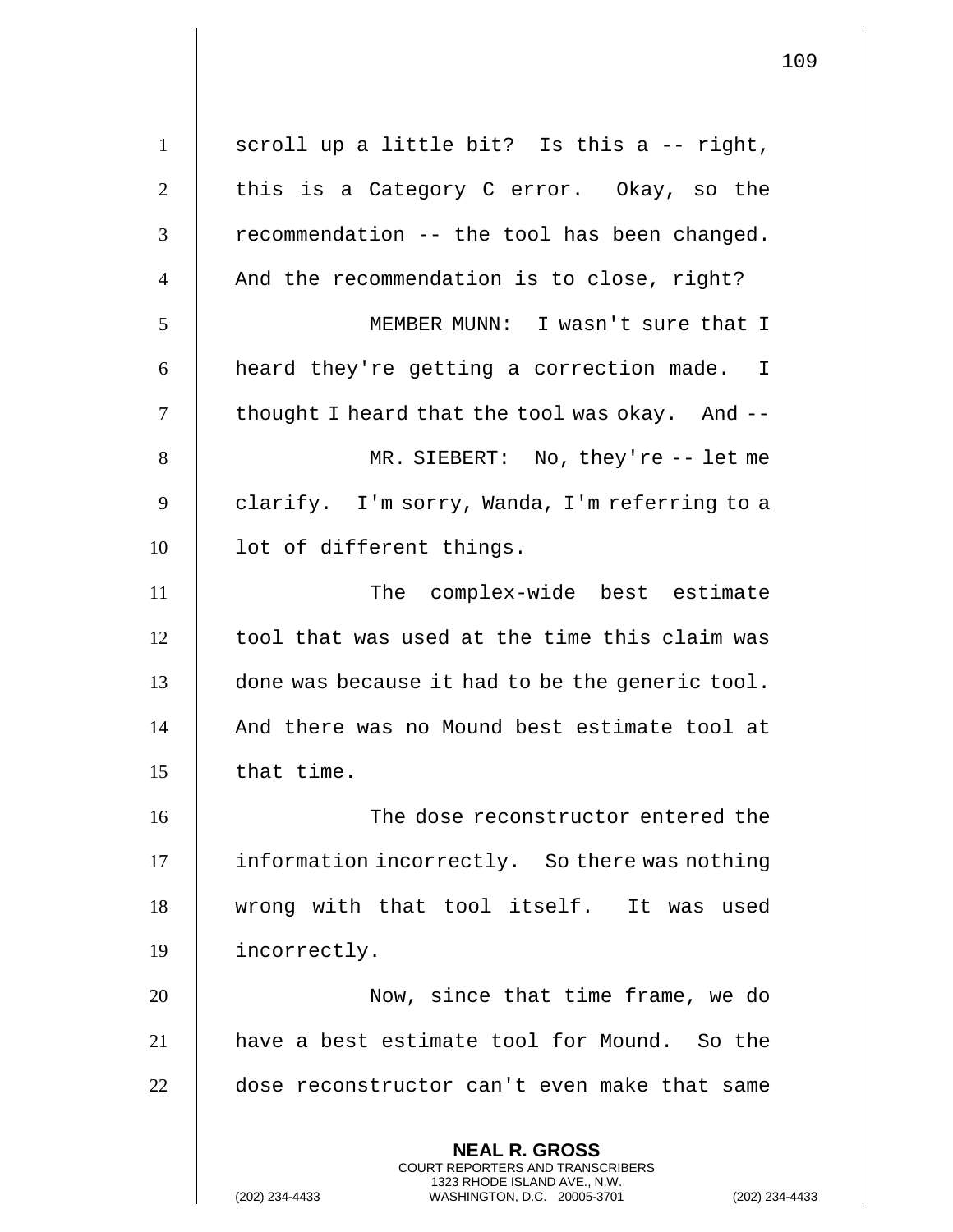error.

| $\overline{2}$ | MEMBER MUNN: Right. But I just                                                                                                                              |
|----------------|-------------------------------------------------------------------------------------------------------------------------------------------------------------|
| 3              | wanted to make sure that the question that's                                                                                                                |
| $\overline{4}$ | being asked here on the hard copy of our matrix                                                                                                             |
| 5              | is in fact being answered and that what we used                                                                                                             |
| 6              | to close it out here will explain that.                                                                                                                     |
| 7              | MR. FARVER: Yes. I put down that                                                                                                                            |
| 8              | the CWBE tool is no longer used for Mound. A                                                                                                                |
| 9              | site-specific Mound tool is now used, so the                                                                                                                |
| 10             | error cannot recur.                                                                                                                                         |
| 11             | MEMBER MUNN: And so SC&A accepts                                                                                                                            |
| 12             | that?                                                                                                                                                       |
| 13             | MR. FARVER: Yes.                                                                                                                                            |
| 14             | MR. KATZ: And Category C means                                                                                                                              |
| 15             | what again, Doug?                                                                                                                                           |
| 16             | MR. FARVER: Gosh, I'll have to go                                                                                                                           |
| 17             | look that up.                                                                                                                                               |
| 18             | MR. KATZ: Because this sounds                                                                                                                               |
| 19             | like it's a QA issue, right? Because he                                                                                                                     |
| 20             | entered the wrong -- he used the tool wrongly.                                                                                                              |
| 21             | The tool wasn't the problem.                                                                                                                                |
| 22             | CHAIRMAN KOTELCHUCK: Somebody is                                                                                                                            |
|                | <b>NEAL R. GROSS</b><br>COURT REPORTERS AND TRANSCRIBERS<br>1323 RHODE ISLAND AVE., N.W.<br>(202) 234-4433<br>WASHINGTON, D.C. 20005-3701<br>(202) 234-4433 |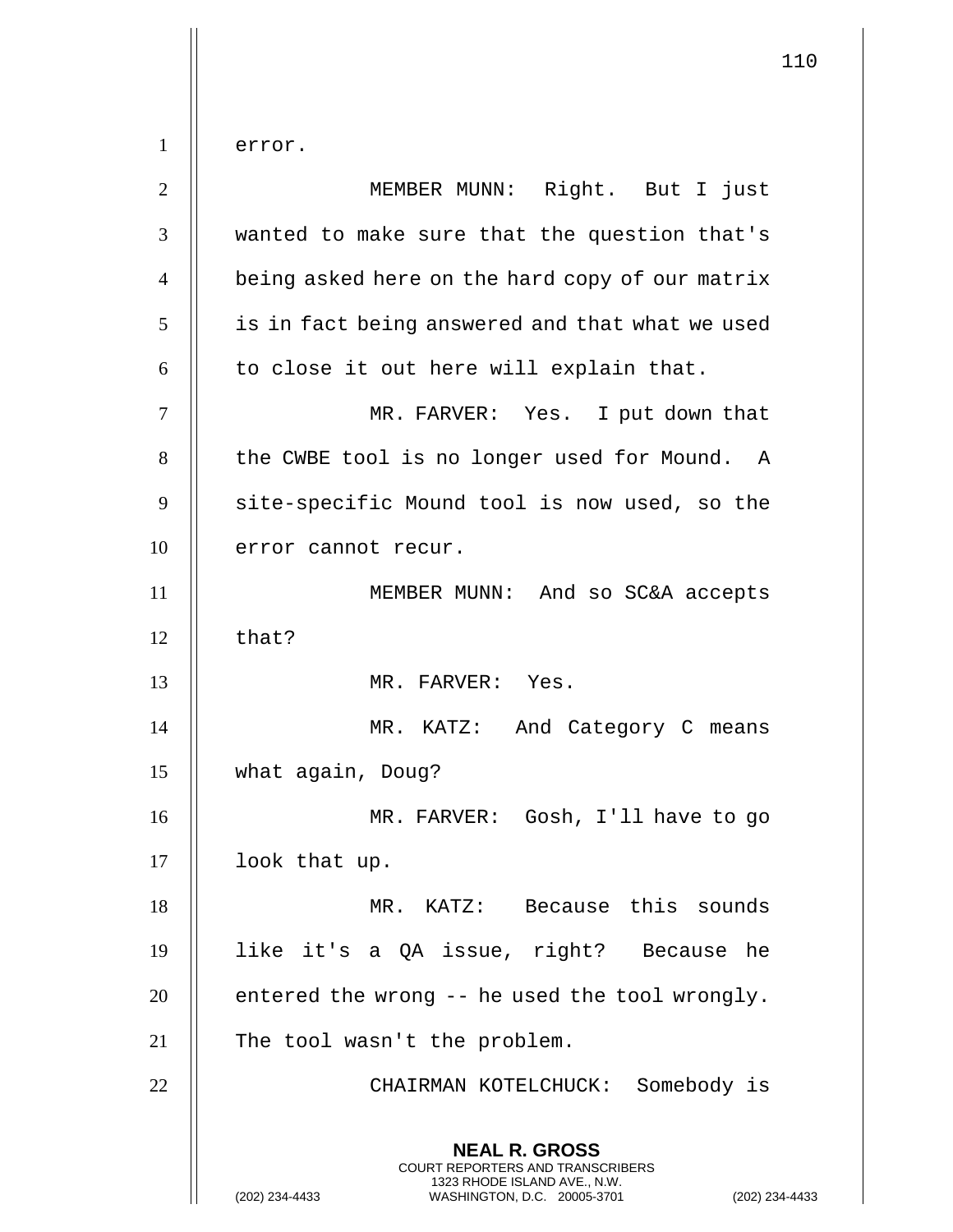111 **NEAL R. GROSS** COURT REPORTERS AND TRANSCRIBERS 1323 RHODE ISLAND AVE., N.W. (202) 234-4433 WASHINGTON, D.C. 20005-3701 (202) 234-4433 1 | looking up C. 2 MR. FARVER: C, was the correct 3 || external dose model and assumption used? 4 Well, no. So it could be C or E. 5 CHAIRMAN KOTELCHUCK: And E is,  $6$  || we've said before  $-$ 7 MR. KATZ: E is QA. 8 || MR. STIVER: E is a quality issue.  $9$  | And, you know, I think at the last meeting we 10 **came** to conclusion that we could actually have 11 || kind of a hybrid type. 12 || CHAIRMAN KOTELCHUCK: Right. 13 MR. STIVER: So it could possibly  $14$   $\parallel$  be C and related to the external model but also  $15$  || a quality issue in how it was implemented. 16 CHAIRMAN KOTELCHUCK: Yeah. 17 || MR. KATZ: Okay. I just thought I 18 | heard Scott say that the problem was he didn't 19 understand his tool, not that he didn't know 20 || what he was doing otherwise. 21 CHAIRMAN KOTELCHUCK: Okay. I  $22$   $\parallel$  think we're ready to close. I would like to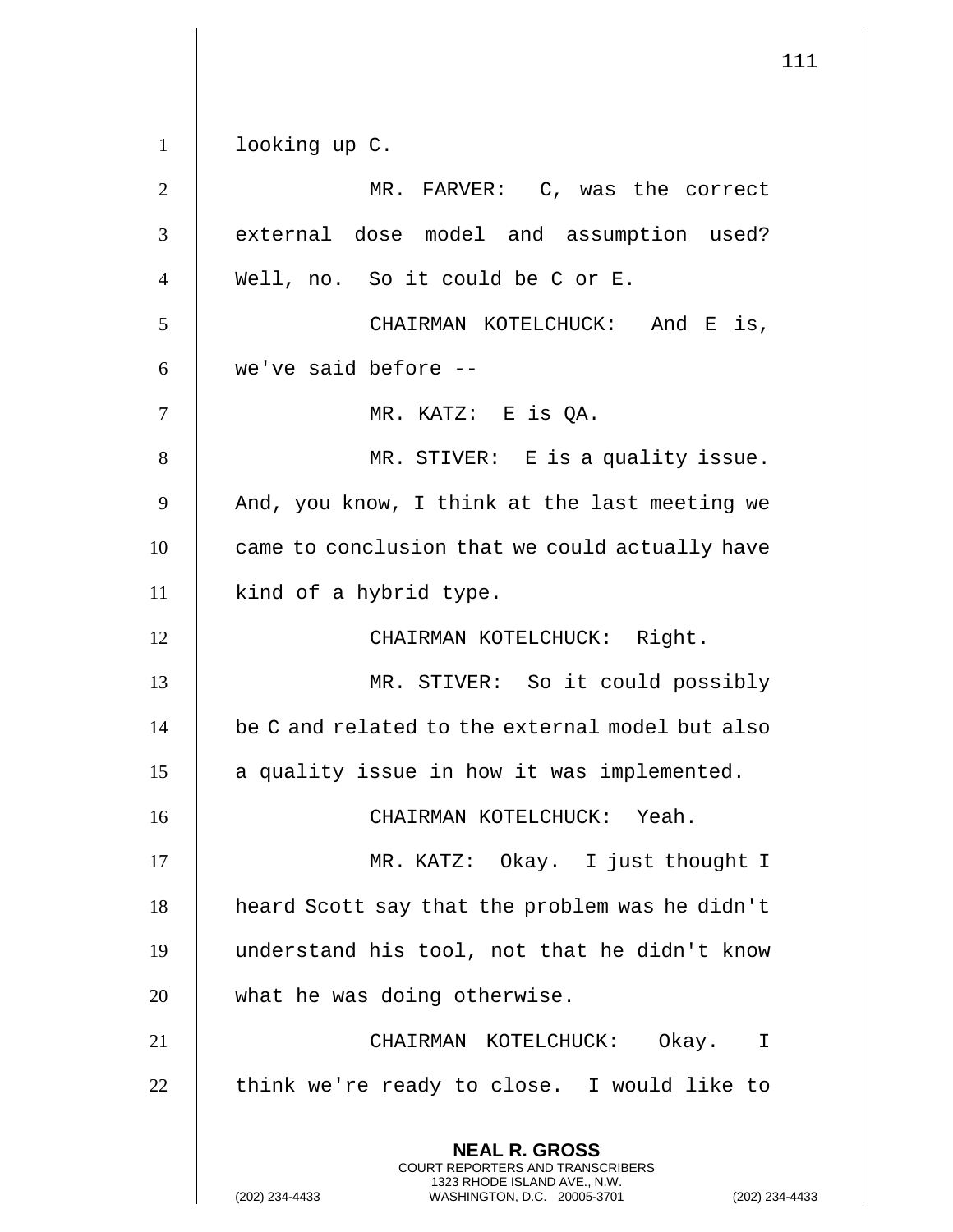|                |                                                 | 112 |
|----------------|-------------------------------------------------|-----|
| $\mathbf{1}$   | propose that.                                   |     |
| $\mathfrak{2}$ | MEMBER MUNN: Yes.                               |     |
| 3              | CHAIRMAN KOTELCHUCK: Okay.                      |     |
| $\overline{4}$ | MEMBER CLAWSON: Dave, hold on one               |     |
| 5              | second.                                         |     |
| 6              | CHAIRMAN KOTELCHUCK: Brad, yes,                 |     |
| $\tau$         | hi. Good to hear you. You were not              |     |
| 8              | participating earlier with INL.                 |     |
| 9              | MEMBER CLAWSON: Well, it's been                 |     |
| 10             | INL and I've been out chasing my dog around the |     |
| 11             | yard. Because, you know, I can't talk anyway.   |     |
| 12             | CHAIRMAN KOTELCHUCK: Right.                     |     |
| 13             | MEMBER CLAWSON: But what I was                  |     |
| 14             | going to ask Doug is, in this situation, this   |     |
| 15             | was just a finding, correct? This one that      |     |
| 16             | we're just closing right now. Because my issue  |     |
| 17             | is -- I look at this a little bit different     |     |
| 18             | maybe. We have a lot of QA issues coming up,    |     |
| 19             | and we've changed a lot of these. But if        |     |
| 20             | there's a significant effect to somebody, we're |     |
| 21             | sampling a small amount of people here.         |     |
| 22             | So my question is how many other                |     |
|                | <b>NEAL R. GROSS</b>                            |     |

COURT REPORTERS AND TRANSCRIBERS 1323 RHODE ISLAND AVE., N.W.

(202) 234-4433 WASHINGTON, D.C. 20005-3701 (202) 234-4433

 $\parallel$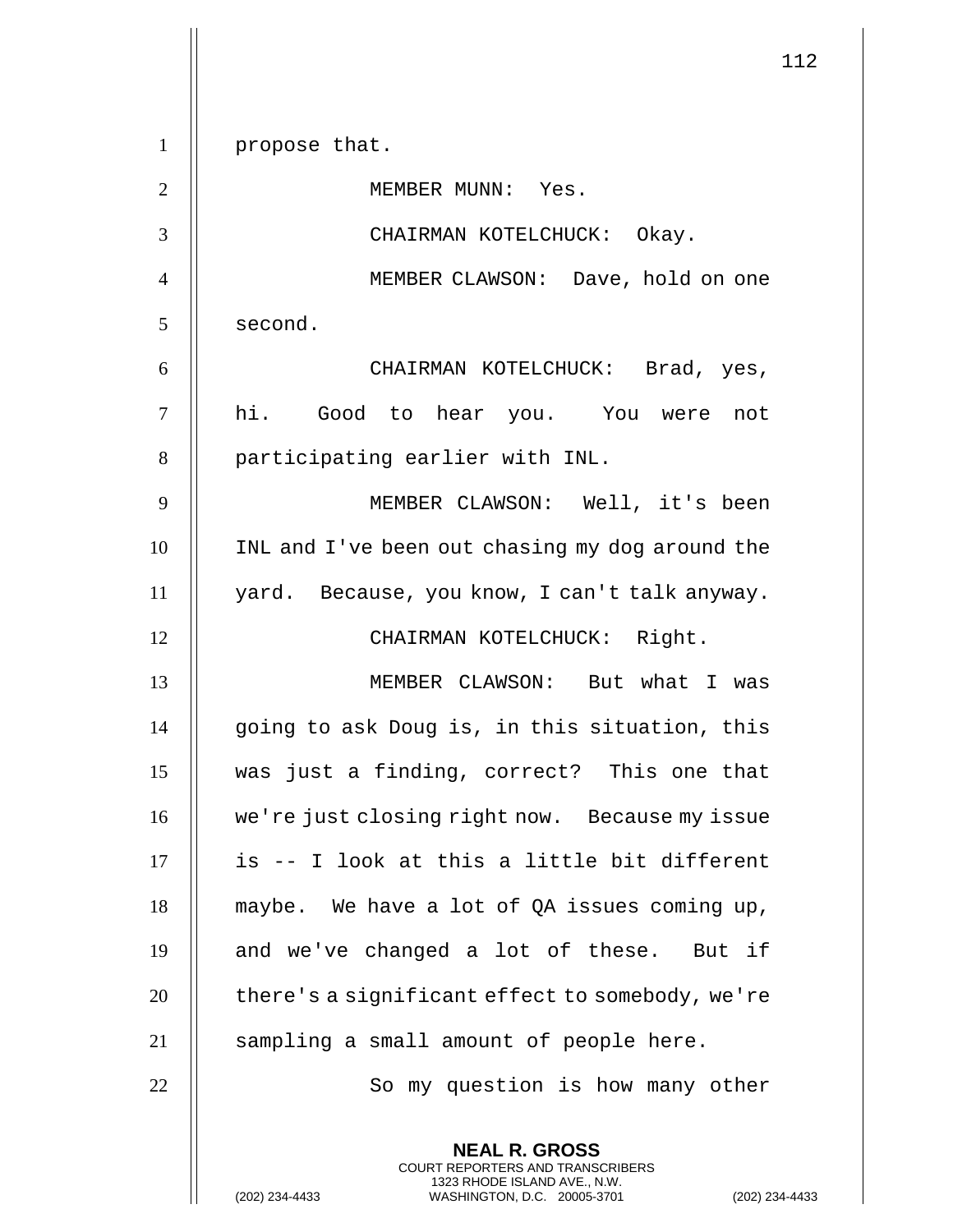| $\mathbf{1}$   | times has this been, and if it's a no never mind, |
|----------------|---------------------------------------------------|
| $\overline{2}$ | it really didn't get up to that much, then we're  |
| 3              | not worried about it. But I want us to keep in    |
| $\overline{4}$ | mind that we are sampling a small, small amount   |
| 5              | when we start finding things like this.           |
| 6              | And, yes, it has been corrected to                |
| $\tau$         | where now the human involvement, but, you know,   |
| 8              | how many claims were in and how many different    |
| 9              | little things that we have go wrong to them, is   |
| 10             | my question. So to you, Doug, is there any        |
| 11             | significant impact to any claim because of        |
| 12             | this?                                             |
| 13             | MR. FARVER: Well, it's hard to                    |
| 14             | tell. I mean, it's human error. And it didn't     |
| 15             | get caught in your QA. So it's hard to tell       |
| 16             | what else isn't getting caught. That's all.       |
| 17             | I mean, I can't put a magnitude on it.            |
| 18             | MEMBER CLAWSON: Okay. Well, I                     |
| 19             | just wanted us to think about that. Because,      |
| 20             | you know, it's real easy, yeah, it's just QA,     |
| 21             | we just jump on and keep on going. But here's     |
| 22             | the other part of the question. How many          |
|                |                                                   |

**NEAL R. GROSS** COURT REPORTERS AND TRANSCRIBERS 1323 RHODE ISLAND AVE., N.W.

(202) 234-4433 WASHINGTON, D.C. 20005-3701 (202) 234-4433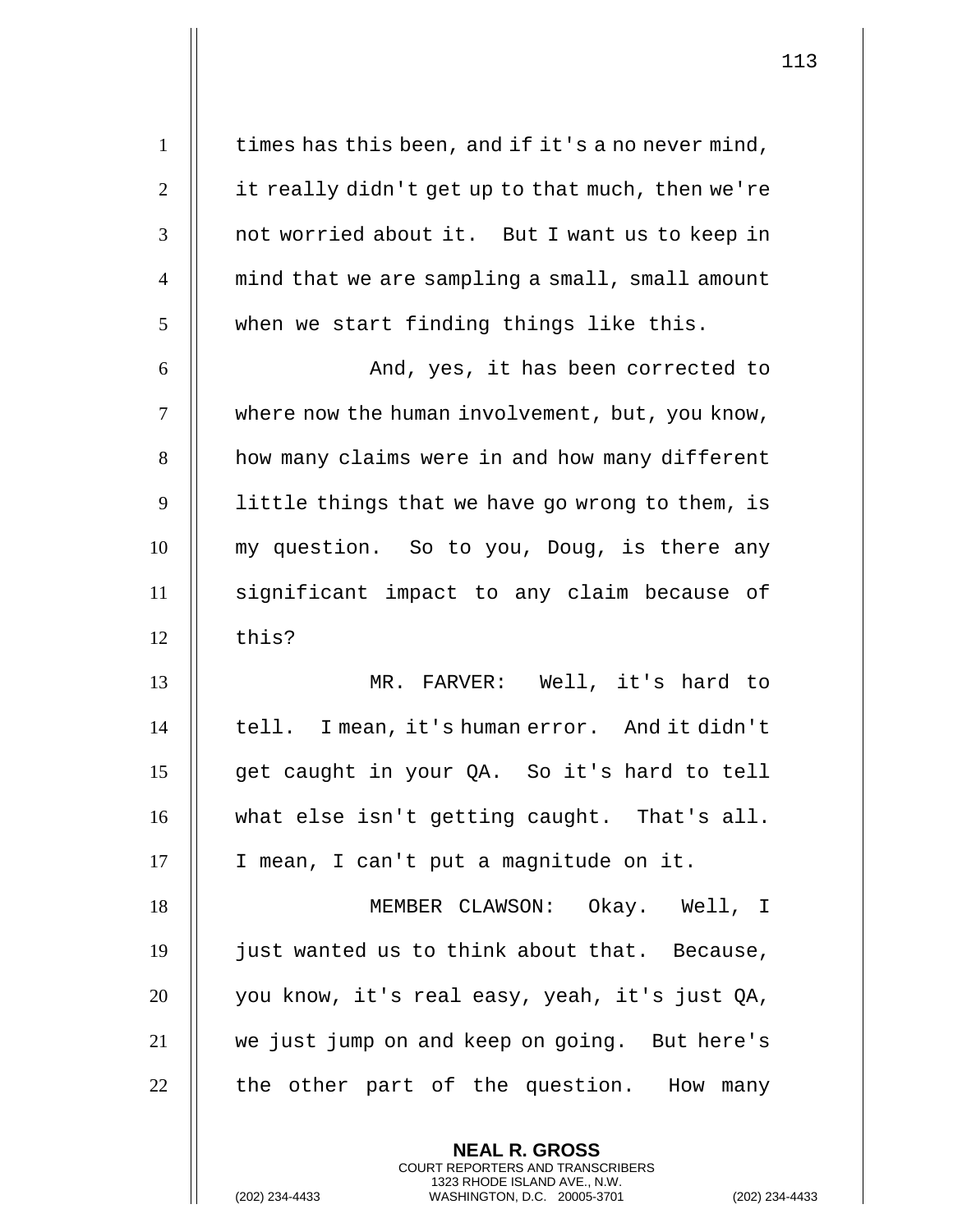|                |                                                                                                                                                                    | 114 |
|----------------|--------------------------------------------------------------------------------------------------------------------------------------------------------------------|-----|
| $\mathbf{1}$   | others and how much did this affect?                                                                                                                               |     |
| $\mathfrak{2}$ | CHAIRMAN KOTELCHUCK: Yeah. Well                                                                                                                                    |     |
| 3              | taken.                                                                                                                                                             |     |
| $\overline{4}$ | MEMBER CLAWSON: Okay.                                                                                                                                              |     |
| 5              | CHAIRMAN KOTELCHUCK: Well taken.                                                                                                                                   |     |
| 6              | MEMBER CLAWSON: We can close it.                                                                                                                                   |     |
| $\tau$         | CHAIRMAN KOTELCHUCK: Okay. So                                                                                                                                      |     |
| 8              | we're going to close unless I hear a further                                                                                                                       |     |
| 9              | objection. Unless I hear objection, I should                                                                                                                       |     |
| 10             | say. Alright. Let's go on.                                                                                                                                         |     |
| 11             | MR. FARVER: Alright, 223.2 is the                                                                                                                                  |     |
| 12             | same finding for missed neutron dose.                                                                                                                              |     |
| 13             | MR. SIEBERT: And this is Scott.                                                                                                                                    |     |
| 14             | I'll save you some time. It's the identical                                                                                                                        |     |
| 15             | answer. It would be error being entered as                                                                                                                         |     |
| 16             | zero in the complex-wide best estimate tool.                                                                                                                       |     |
| 17             | CHAIRMAN KOTELCHUCK: Right. It                                                                                                                                     |     |
| 18             | is the same issue.  Okay.                                                                                                                                          |     |
| 19             | MEMBER MUNN: And can we assume                                                                                                                                     |     |
| 20             | that SC&A no longer needs the IREP entry number?                                                                                                                   |     |
| 21             | MR. FARVER: Yes.                                                                                                                                                   |     |
| 22             | MEMBER MUNN: Okay.                                                                                                                                                 |     |
|                | <b>NEAL R. GROSS</b><br><b>COURT REPORTERS AND TRANSCRIBERS</b><br>1323 RHODE ISLAND AVE., N.W.<br>(202) 234-4433<br>WASHINGTON, D.C. 20005-3701<br>(202) 234-4433 |     |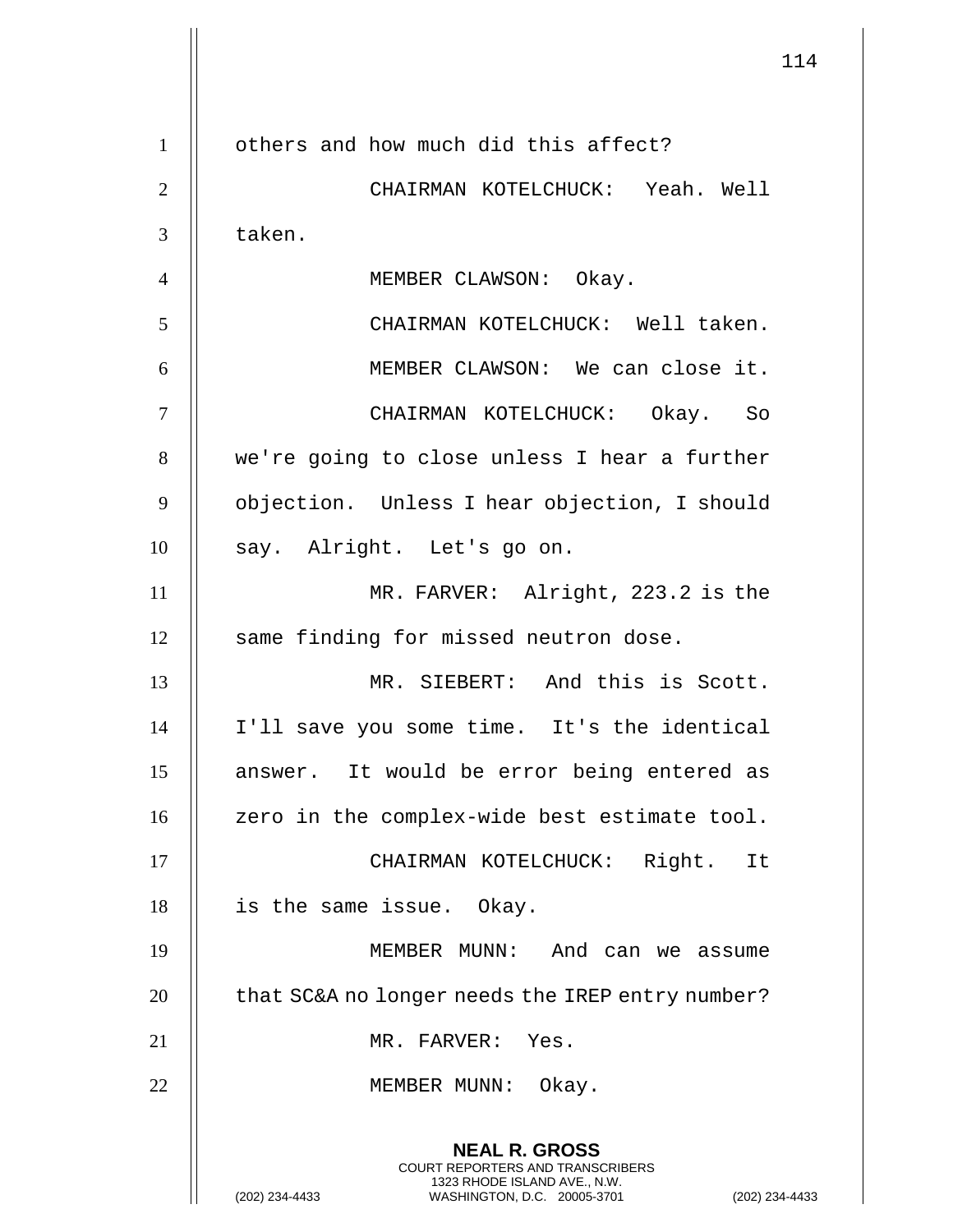|                | 115                                                                                                                                                                |
|----------------|--------------------------------------------------------------------------------------------------------------------------------------------------------------------|
| $\mathbf{1}$   | CHAIRMAN KOTELCHUCK: Right, you                                                                                                                                    |
|                |                                                                                                                                                                    |
| $\overline{2}$ | should change that. Any other additional                                                                                                                           |
| 3              | concerns? Let's close that.                                                                                                                                        |
| $\overline{4}$ | And .3?                                                                                                                                                            |
| 5              | MR. FARVER: Okay, lack of                                                                                                                                          |
| 6              | investigation of unmonitored period from 1982                                                                                                                      |
| $\tau$         | to 1996. Let me get my dates right on this guy.                                                                                                                    |
| 8              | This person worked at Mound from -- he started                                                                                                                     |
| 9              | in 1965 and through -- the paperwork says                                                                                                                          |
| 10             | through February 9th of 1996. That's both in                                                                                                                       |
| 11             | the DOL paperwork and the DR report. That is                                                                                                                       |
| 12             | his final date.                                                                                                                                                    |
| 13             | But there was no, what's ceded to                                                                                                                                  |
| 14             | us is there's no data after 1982. There's no                                                                                                                       |
| 15             | data in the records. So that is what prompted                                                                                                                      |
| 16             | the finding.                                                                                                                                                       |
| 17             | MEMBER MUNN: Can we assume this                                                                                                                                    |
| 18             | was a compensable claim?                                                                                                                                           |
| 19             | MR. FARVER: No.                                                                                                                                                    |
| 20             | MEMBER MUNN: The real question                                                                                                                                     |
| 21             | here is if it was compensated.                                                                                                                                     |
| 22             | MR. FARVER: No.                                                                                                                                                    |
|                | <b>NEAL R. GROSS</b><br><b>COURT REPORTERS AND TRANSCRIBERS</b><br>1323 RHODE ISLAND AVE., N.W.<br>(202) 234-4433<br>WASHINGTON, D.C. 20005-3701<br>(202) 234-4433 |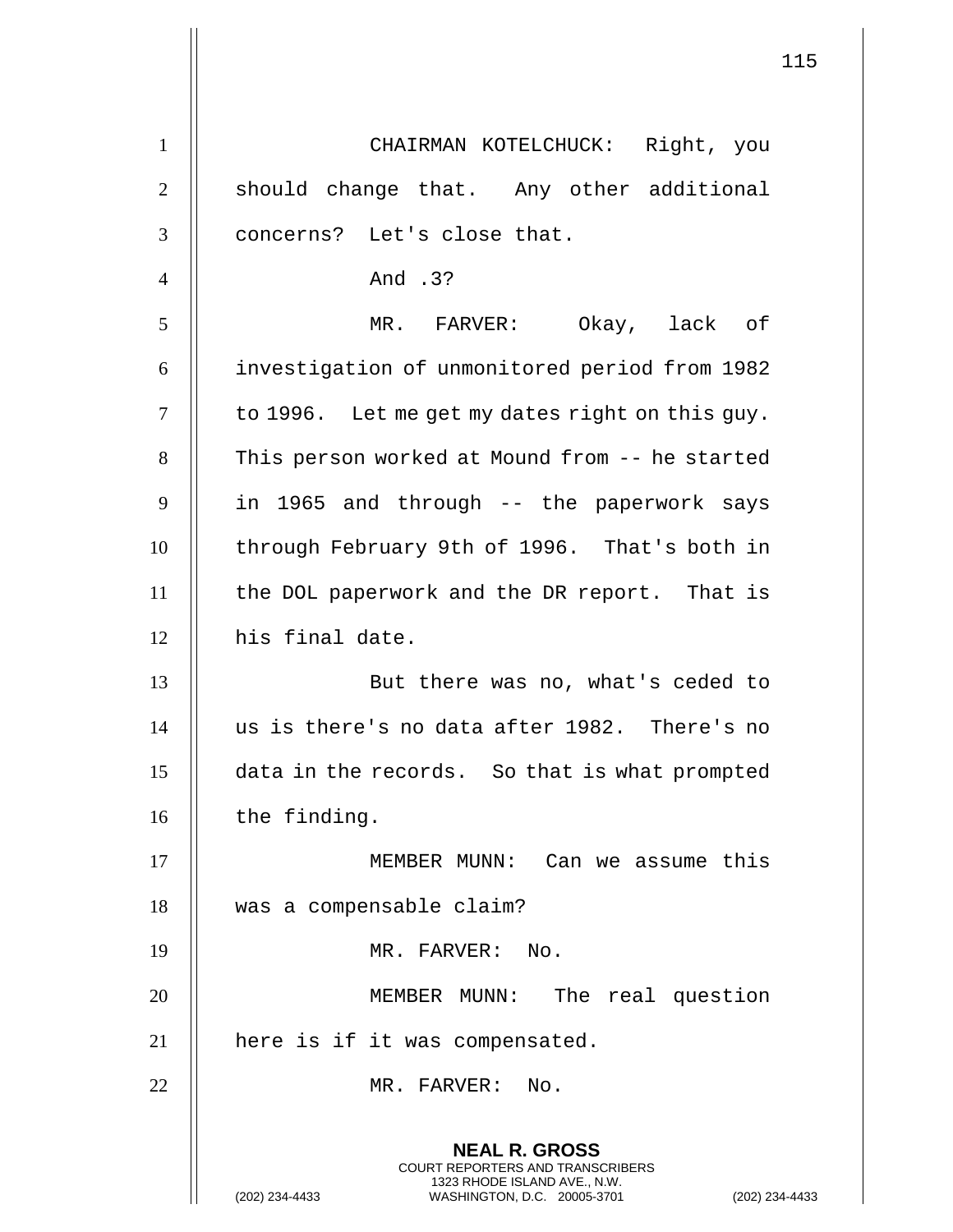| $\mathbf{1}$   | MEMBER MUNN: No, okay.                                                                                                                                    |
|----------------|-----------------------------------------------------------------------------------------------------------------------------------------------------------|
| $\overline{2}$ | CHAIRMAN KOTELCHUCK: I'm not                                                                                                                              |
| 3              | quite -- the person terminated employment in                                                                                                              |
| $\overline{4}$ | '82 or '83. And what was the employee's                                                                                                                   |
| 5              | employment from '82 to '96? You're saying that                                                                                                            |
| 6              | the person was still employed at Mound?                                                                                                                   |
| 7              | MR. FARVER: I'm saying that all                                                                                                                           |
| 8              | the paperwork says he lasted -- the last day of                                                                                                           |
| 9              | employment February, whatever, 1996.                                                                                                                      |
| 10             | CHAIRMAN KOTELCHUCK:<br>The                                                                                                                               |
| 11             |                                                                                                                                                           |
| 12             | paperwork from the company?                                                                                                                               |
|                | MR. FARVER: No. The paperwork --                                                                                                                          |
| 13             | CHAIRMAN KOTELCHUCK: From DOE?                                                                                                                            |
| 14             | MEMBER MUNN:<br>The claimant.                                                                                                                             |
| 15             | Okay.<br>CHAIRMAN<br>KOTELCHUCK:                                                                                                                          |
| 16             | Alright.                                                                                                                                                  |
| 17             | MR. FARVER: And apparently it                                                                                                                             |
| 18             | says -- I remember just reading it at lunchtime                                                                                                           |
| 19             | -- when the employments were verified. Now, I                                                                                                             |
| 20             | don't know. This is really strange. Because                                                                                                               |
| 21             | that final date is the employee's date of death.                                                                                                          |
| 22             | CHAIRMAN KOTELCHUCK: Yeah.                                                                                                                                |
|                | <b>NEAL R. GROSS</b><br>COURT REPORTERS AND TRANSCRIBERS<br>1323 RHODE ISLAND AVE., N.W.<br>(202) 234-4433<br>$(202)$ 234-<br>WASHINGTON, D.C. 20005-3701 |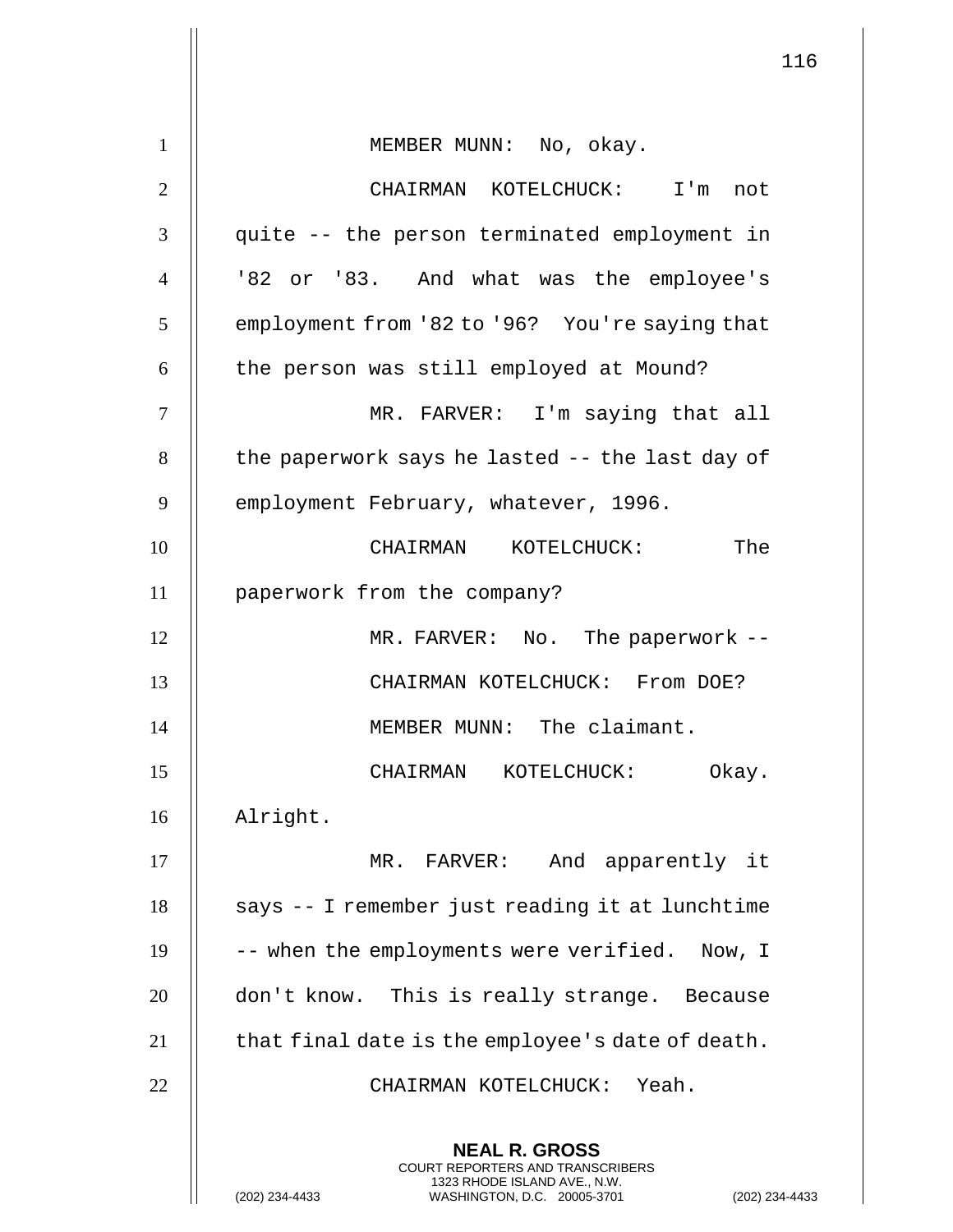| 1              | MR. FARVER: Now, I don't think                                                                  |
|----------------|-------------------------------------------------------------------------------------------------|
| $\overline{2}$ | it's unusual to have employees retire and then                                                  |
| 3              | come back.                                                                                      |
| $\overline{4}$ | CHAIRMAN KOTELCHUCK: Right.                                                                     |
| 5              | MEMBER MUNN: But the record says                                                                |
| 6              | that he terminated January 1, '82. And that's                                                   |
| $\overline{7}$ | when the dosimetry records stop.                                                                |
| 8              | But the final<br>MR. FARVER:                                                                    |
| 9              | employment date was 1996.                                                                       |
| 10             | MEMBER MUNN: Well, that's what it                                                               |
| 11             | says on the claimant's --                                                                       |
| 12             | it<br>CHAIRMAN KOTELCHUCK:<br>Is                                                                |
| 13             | possible the employee could have been working                                                   |
| 14             | for Mound in another capacity such that they                                                    |
| 15             | would not be exposed at all? Well, there's                                                      |
| 16             | ambient exposure.                                                                               |
| 17             | MR. FARVER: That is possible.                                                                   |
| 18             | But it's also possible he was working there and                                                 |
| 19             | the records were either filed under another                                                     |
| 20             | employee number or something like that.                                                         |
| 21             | Because if -- and that's if the 1996                                                            |
| 22             | date's correct. There's just that lapse from                                                    |
|                | <b>NEAL R. GROSS</b><br>COURT REPORTERS AND TRANSCRIBERS                                        |
|                | 1323 RHODE ISLAND AVE., N.W.<br>(202) 234-4433<br>WASHINGTON, D.C. 20005-3701<br>(202) 234-4433 |

 $\mathbf{1}$  $\parallel$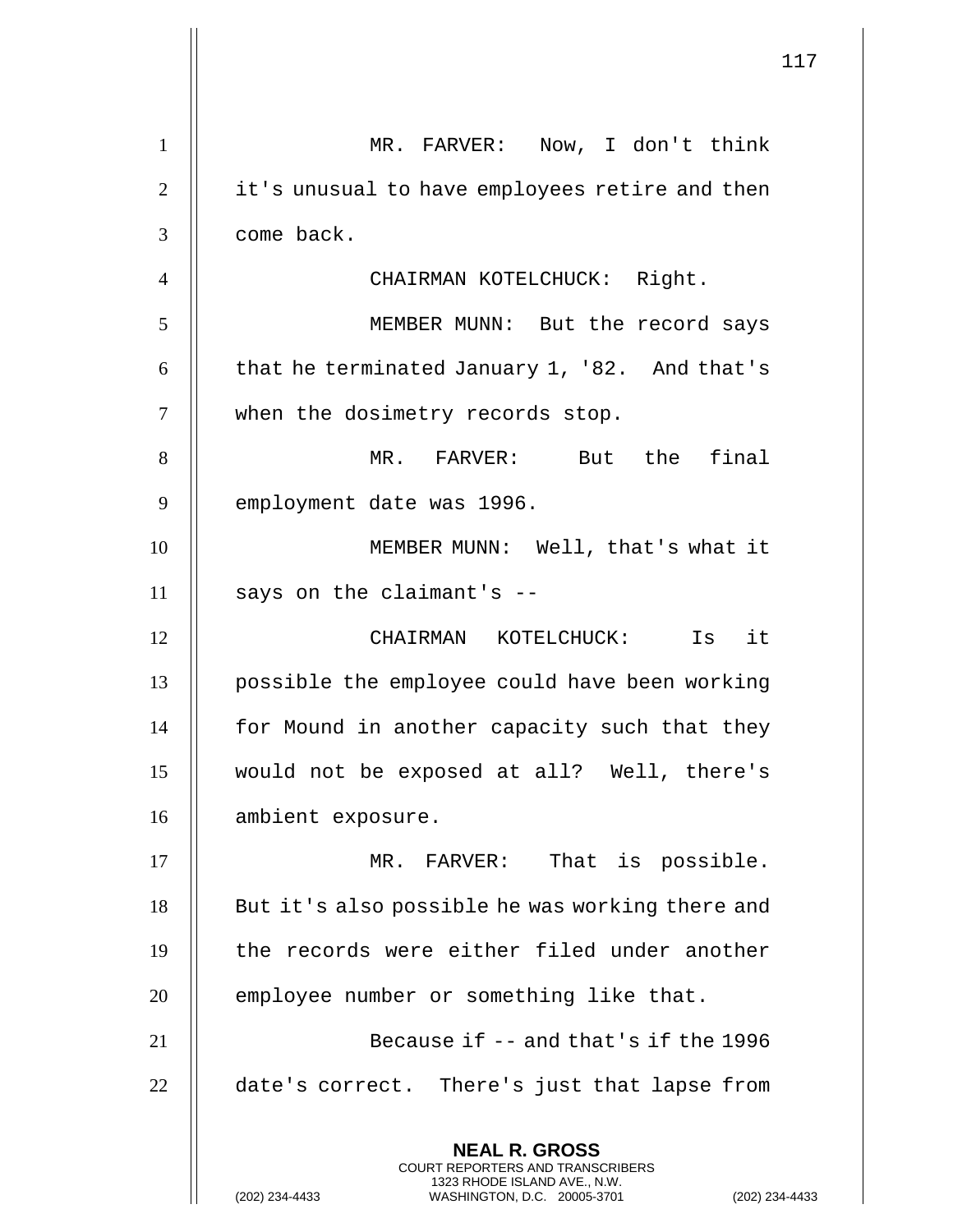**NEAL R. GROSS** COURT REPORTERS AND TRANSCRIBERS 1323 RHODE ISLAND AVE., N.W. (202) 234-4433 WASHINGTON, D.C. 20005-3701 (202) 234-4433 1 || '92 to '96 where there's just absolutely 2 | nothing in the records that were provided, any 3 || dosimetry data, or there's no indication that 4 || the job changed. He was still listed as a 5 || millwright mechanic during the entire  $6$  | employment period. 7 CHAIRMAN KOTELCHUCK: Could you 8 || scroll down a little bit more? No lack of 9 | investigation for the unmonitored period, so  $10$   $\parallel$  there was an investigation and nothing came up. 11 || MR. FARVER: No, no. We felt that 12 | they should have investigated this time period  $13$  | to figure out, you know, what was going on. 14 CHAIRMAN KOTELCHUCK: Yeah. 15 MEMBER MUNN: That's not what the 16 words say. 17 || CHAIRMAN KOTELCHUCK: Right. 18 | Since it was not compensated, I don't even see  $19$  | the rationale for saying close. 20 MR. FARVER: Well, I'm not sure 21 what else you're going to do. 22 MR. CALHOUN: Well, you're looking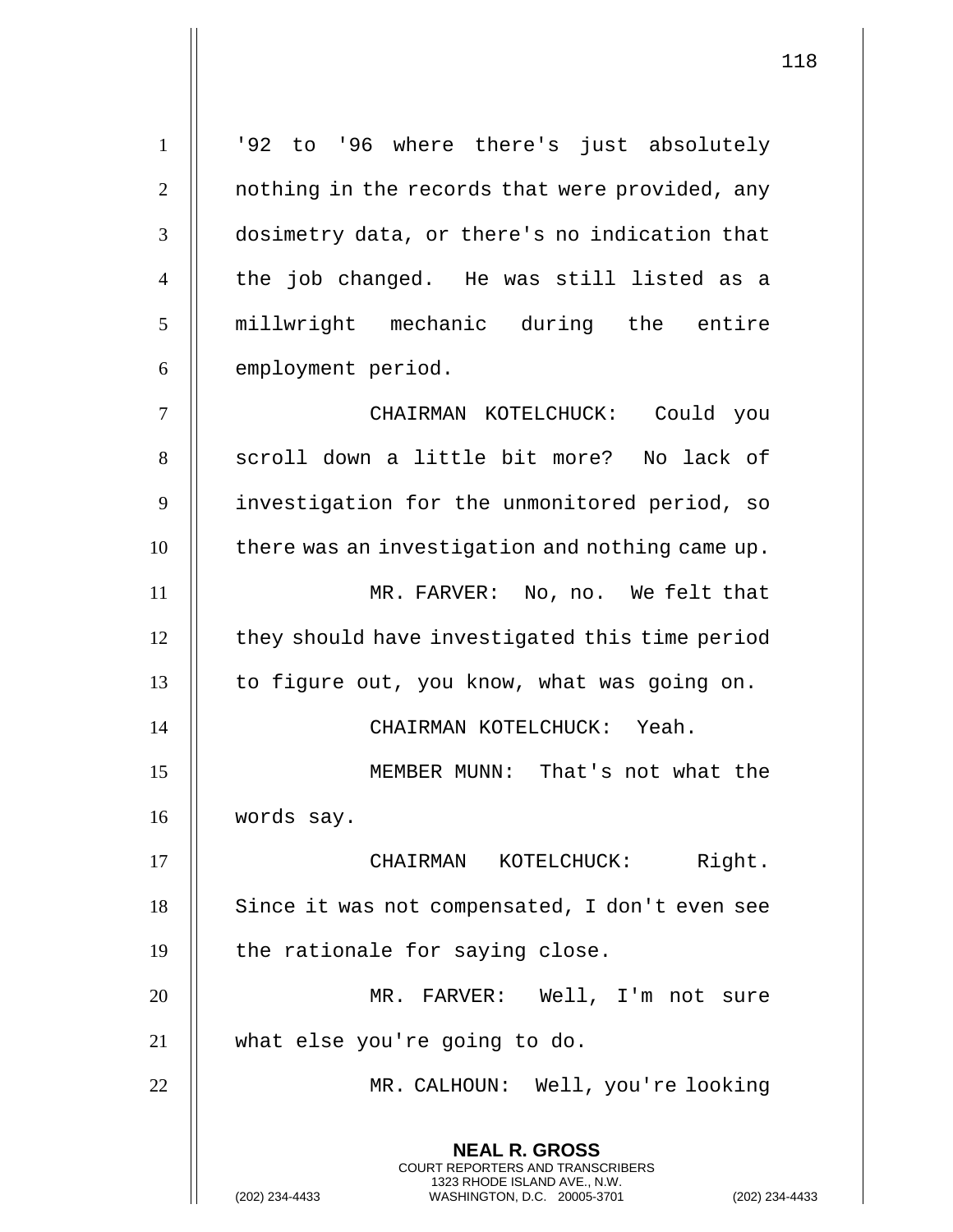| $\mathbf{1}$   | into -- this is Grady. And I don't know, it      |
|----------------|--------------------------------------------------|
| $\overline{2}$ | seems like the crux of this is if we didn't      |
| 3              | re-request dosimetry data from Mound?            |
| $\overline{4}$ | MR. FARVER: Well, there's nothing                |
| 5              | in the DR report about that period. I mean, if   |
| 6              | you're contending that he retired in '82, then   |
| $\overline{7}$ | why would you go ahead and give him -- I think   |
| 8              | we go on and we have some environmental dose or  |
| 9              | something later in the year or later in the time |
| 10             | period.                                          |
| 11             | There's just no information for                  |
| 12             | that time period that was contained in the       |
| 13             | records or in the DR report. I mean, if he was   |
| 14             | employed and if his job didn't change, it might  |
| 15             | have been appropriate to give coworker-type      |
| 16             | dose or --                                       |
| 17             | MEMBER MUNN:<br>Conversely, the                  |
| 18             | record says he was paid sick leave until he      |
| 19             | retired, effective January 1, '82. He was        |
| 20             | receiving sick leave. It doesn't seem likely     |
| 21             | that he would have eliminated his sick leave     |
| 22             | payments even if he were not reporting for work. |
|                |                                                  |

**NEAL R. GROSS** COURT REPORTERS AND TRANSCRIBERS 1323 RHODE ISLAND AVE., N.W.

(202) 234-4433 WASHINGTON, D.C. 20005-3701 (202) 234-4433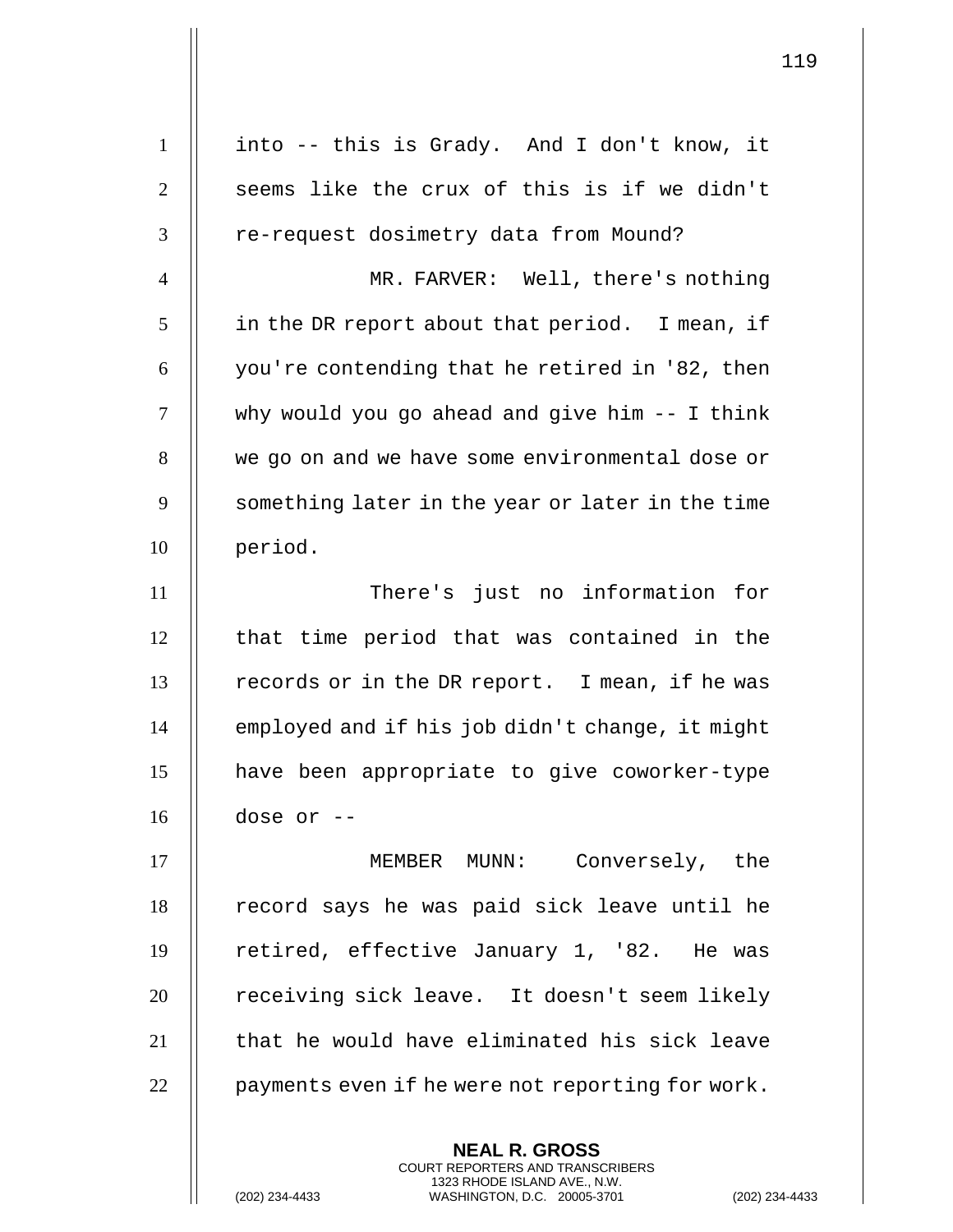**NEAL R. GROSS** COURT REPORTERS AND TRANSCRIBERS 1323 RHODE ISLAND AVE., N.W. (202) 234-4433 WASHINGTON, D.C. 20005-3701 (202) 234-4433 1 | CHAIRMAN KOTELCHUCK: Well, we're  $2 \parallel$  talking a 14 year period. 3 MEMBER MUNN: Yes, we are. And he  $4$  || was employed from '60-when to --5 MR. FARVER: '69, was it? '65? 6 | Something very early on. 7 || MEMBER MUNN: Okay. 8 || MR. SIEBERT: 1965. 9 | CHAIRMAN KOTELCHUCK: '65, wow. 10 MR. FARVER: You know, our point 11 was there should have been some sort of 12 | investigation, some sort of rationale covering 13 || this time period. And it was not included in 14 | the DR report. 15 MEMBER MUNN: So what his claim  $16$   $\parallel$  says is he was employed for 16 years. And then 17 | for another 16 years there was more claim of 18 | employment but no record that was returned from  $19$   $\parallel$  the file. 20 || MR. FARVER: Right. 21 CHAIRMAN KOTELCHUCK: And was this  $22$   $\parallel$  case filed after the employee had died, after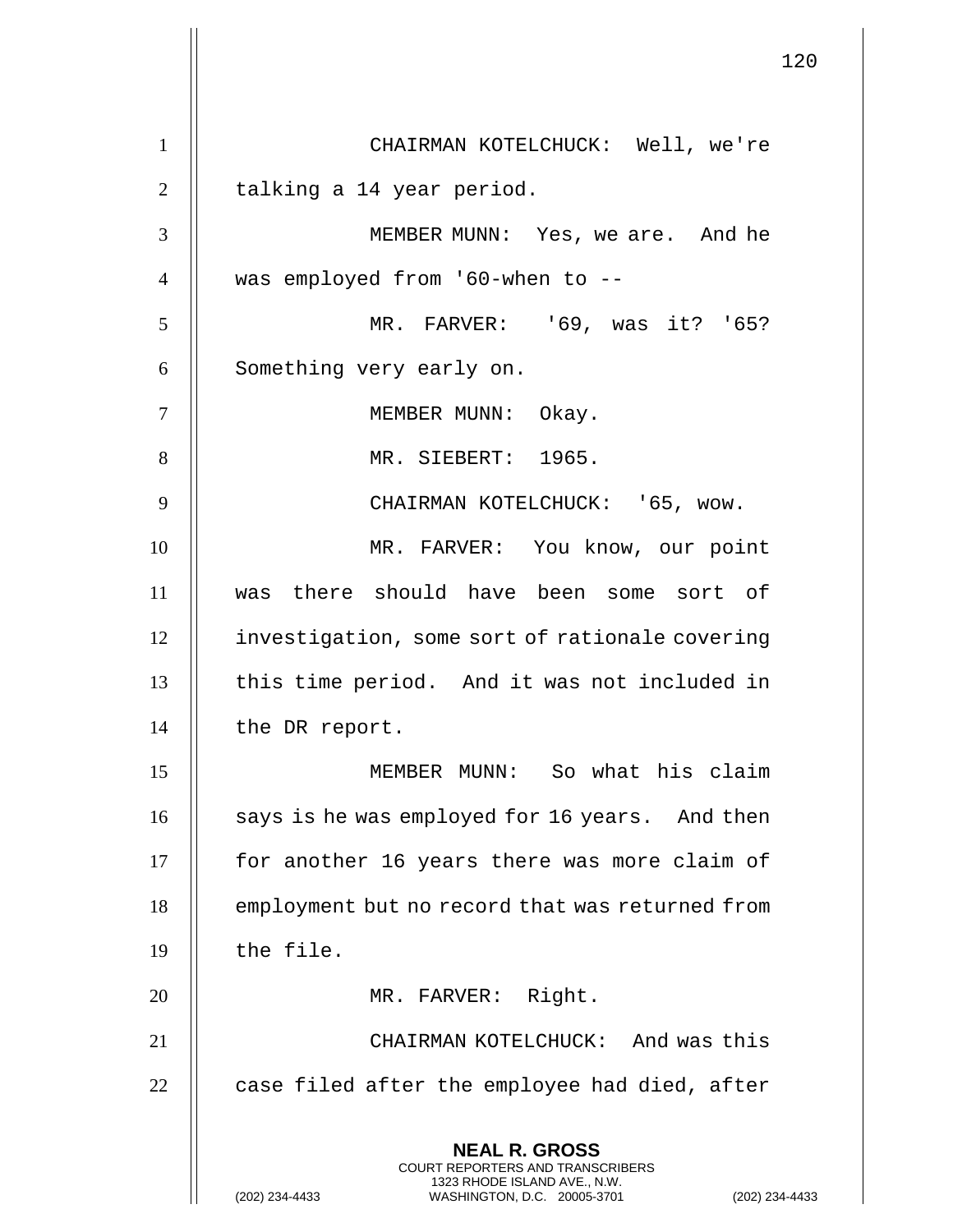|                |                                                                                                                                                                    | 121 |
|----------------|--------------------------------------------------------------------------------------------------------------------------------------------------------------------|-----|
| $\mathbf{1}$   | '96?                                                                                                                                                               |     |
| $\overline{2}$ | MR. CALHOUN: It says so, yes.                                                                                                                                      |     |
| 3              |                                                                                                                                                                    |     |
|                | MR. FARVER: Yes.                                                                                                                                                   |     |
| $\overline{4}$ | CHAIRMAN KOTELCHUCK: So that the                                                                                                                                   |     |
| 5              | claim of his working from '82 to '96 was his                                                                                                                       |     |
| 6              | family's claim or his survivor's claim.                                                                                                                            |     |
| $\tau$         | MR. FARVER: I don't know.                                                                                                                                          |     |
| 8              | CHAIRMAN KOTELCHUCK: Not his.                                                                                                                                      |     |
| 9              | MR. FARVER: They filled out the                                                                                                                                    |     |
| 10             | paperwork, yes. It all has to get verified by                                                                                                                      |     |
| 11             | DOL.                                                                                                                                                               |     |
| 12             | CHAIRMAN KOTELCHUCK: Right.                                                                                                                                        |     |
| 13             | MEMBER MUNN: And if he died in                                                                                                                                     |     |
| 14             | '96, then it's a lead-pipe cinch he was not                                                                                                                        |     |
| 15             | filing the paper for this claim.                                                                                                                                   |     |
| 16             | CHAIRMAN KOTELCHUCK: That's the                                                                                                                                    |     |
| 17             | point.                                                                                                                                                             |     |
| 18             | MEMBER MUNN: Yes.                                                                                                                                                  |     |
| 19             | In which<br>CHAIRMAN KOTELCHUCK:                                                                                                                                   |     |
| 20             | case the family could have been -- first, this                                                                                                                     |     |
| 21             | is absolutely, this is speculative. I don't                                                                                                                        |     |
| 22             | know and there's not evidence. But I'm                                                                                                                             |     |
|                | <b>NEAL R. GROSS</b><br><b>COURT REPORTERS AND TRANSCRIBERS</b><br>1323 RHODE ISLAND AVE., N.W.<br>(202) 234-4433<br>WASHINGTON, D.C. 20005-3701<br>(202) 234-4433 |     |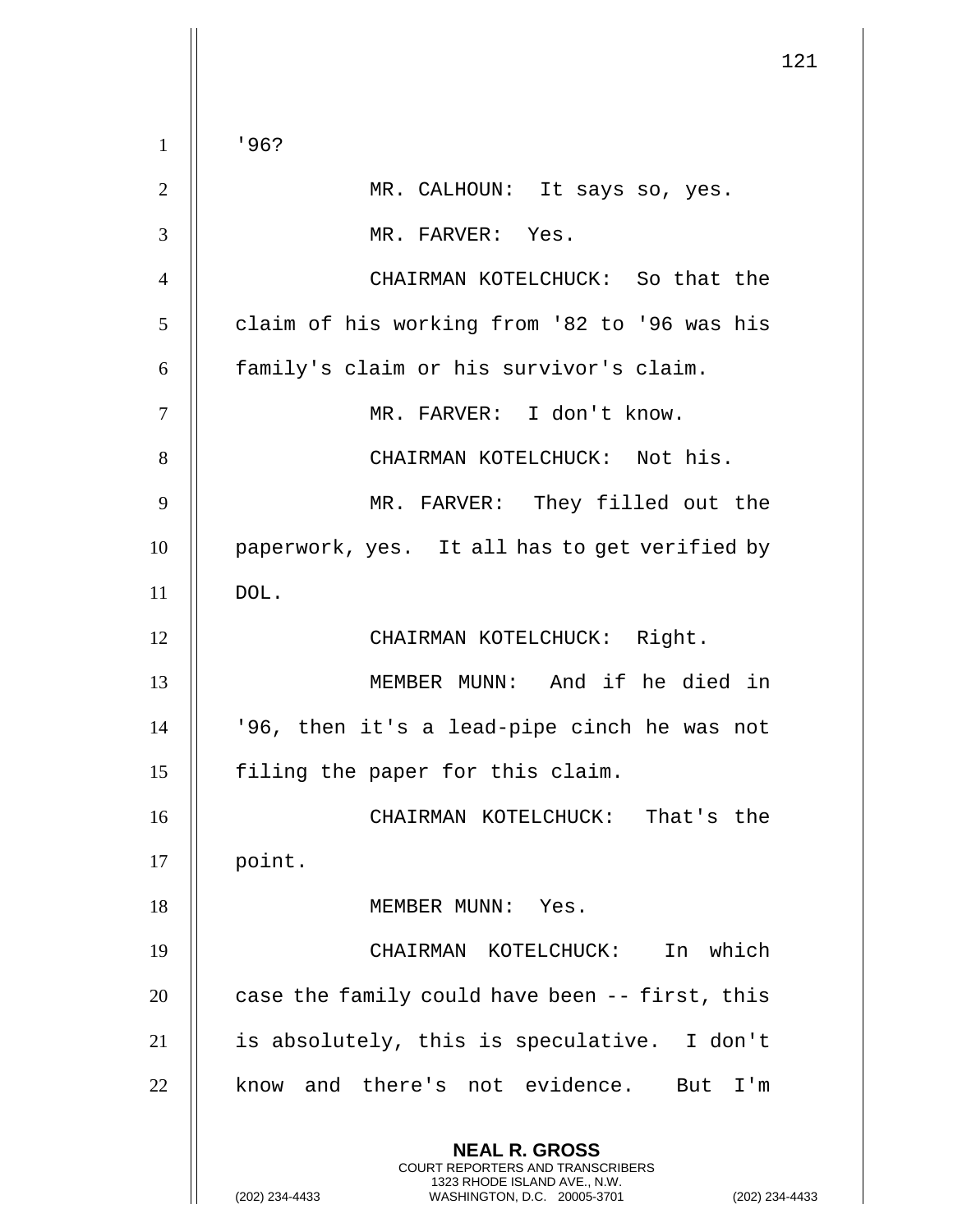|                |                                                                                                                                                             | 122 |
|----------------|-------------------------------------------------------------------------------------------------------------------------------------------------------------|-----|
| $\mathbf{1}$   | wondering if the discrepancy in the records and                                                                                                             |     |
| $\overline{2}$ | in reports is the discrepancy between the                                                                                                                   |     |
| 3              | family's report and the actual employment. I                                                                                                                |     |
| $\overline{4}$ |                                                                                                                                                             |     |
|                | mean that the family may have said something in                                                                                                             |     |
| 5              | error.                                                                                                                                                      |     |
| 6              | MEMBER MUNN: Or simply entered a                                                                                                                            |     |
| 7              | wrong date.                                                                                                                                                 |     |
| 8              | CHAIRMAN KOTELCHUCK: Yeah.                                                                                                                                  |     |
| 9              | MR. FARVER: The question is why                                                                                                                             |     |
| 10             | the Department of Labor would verify a date when                                                                                                            |     |
| 11             | he didn't work that time period.                                                                                                                            |     |
| 12             | CHAIRMAN KOTELCHUCK: Should it be                                                                                                                           |     |
| 13             | sent back to the Department of Labor?                                                                                                                       |     |
| 14             | MR. FARVER: Well, our point was                                                                                                                             |     |
| 15             | somebody should have asked some questions at                                                                                                                |     |
| 16             | the time, you know? Are there records? And                                                                                                                  |     |
| 17             | that just wasn't done. I mean, that's the                                                                                                                   |     |
| 18             | basis for the finding. It's a mystery. I                                                                                                                    |     |
| 19             | don't know what the answer is. But we felt that                                                                                                             |     |
| 20             | someone should have done some initiative and                                                                                                                |     |
| 21             | looked into it.                                                                                                                                             |     |
| 22             | MEMBER MUNN: I don't believe we                                                                                                                             |     |
|                | <b>NEAL R. GROSS</b><br>COURT REPORTERS AND TRANSCRIBERS<br>1323 RHODE ISLAND AVE., N.W.<br>(202) 234-4433<br>WASHINGTON, D.C. 20005-3701<br>(202) 234-4433 |     |

 $\overline{1}$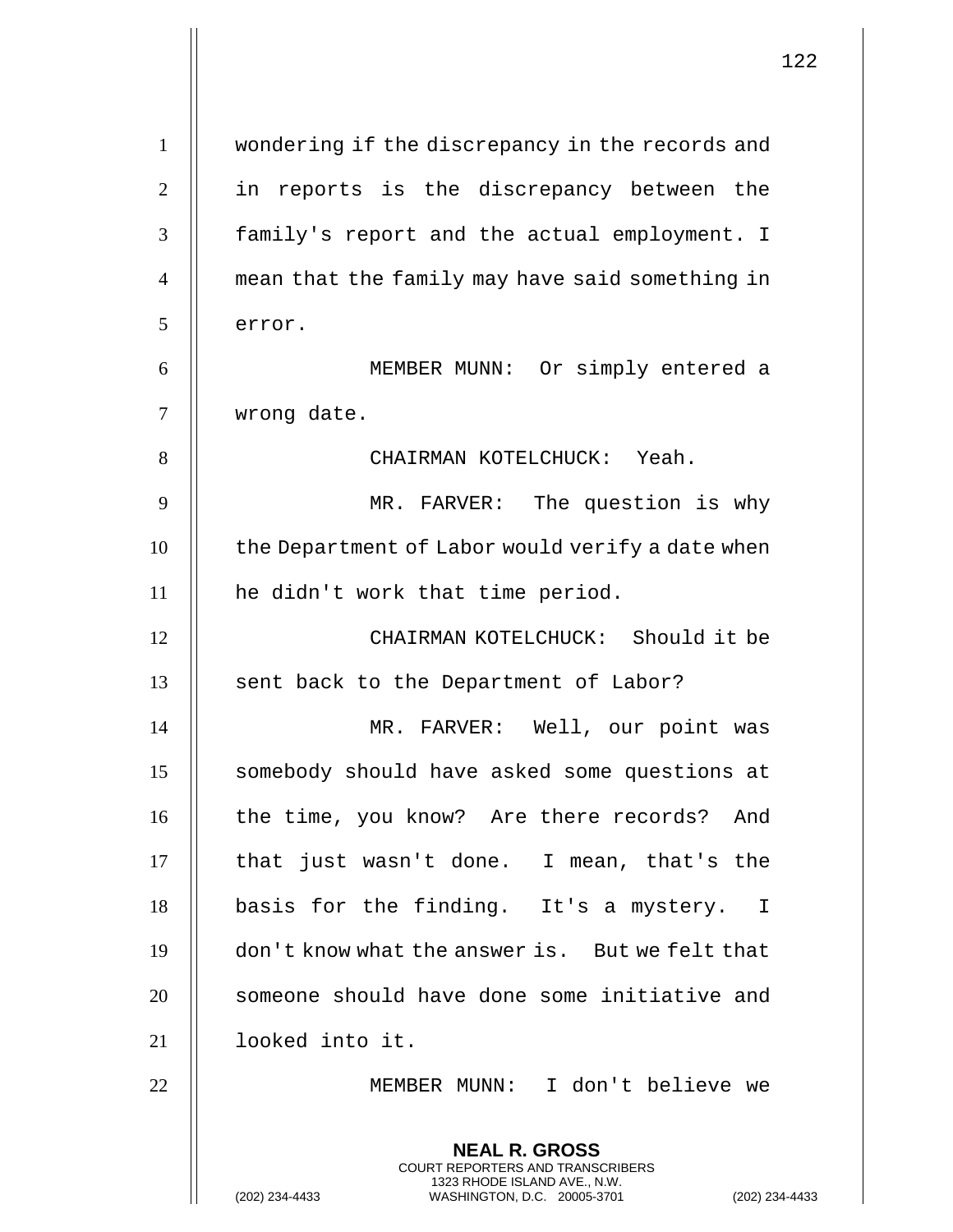$1 \parallel$  can return claims to DOL.

| $\mathbf{2}$   | CHAIRMAN KOTELCHUCK: No. It's                                                                                                                            |
|----------------|----------------------------------------------------------------------------------------------------------------------------------------------------------|
| 3              | not an issue of returning, it's an issue of                                                                                                              |
| $\overline{4}$ | perhaps they made a mistake in their                                                                                                                     |
| 5              | verification process. It that possible?                                                                                                                  |
| 6              | MR. FARVER: It could.                                                                                                                                    |
| $\tau$         | CHAIRMAN KOTELCHUCK: At the                                                                                                                              |
| 8              | moment, it seems more of an observation than a                                                                                                           |
| 9              | finding. You're saying that the data that we                                                                                                             |
| 10             | were provided with was properly evaluated but                                                                                                            |
| 11             | that there is a conflict between the claim                                                                                                               |
| 12             | itself and the period, the time of the claim                                                                                                             |
| 13             | itself and the period investigated.                                                                                                                      |
| 14             | MR. CALHOUN: Hold on a second.                                                                                                                           |
| 15             | Let me read you a sentence here.                                                                                                                         |
| 16             | Okay.<br>CHAIRMAN KOTELCHUCK:                                                                                                                            |
| 17             | Thank you.                                                                                                                                               |
| 18             | MR. CALHOUN: It says, "Dosimetry                                                                                                                         |
| 19             | records were not available for '82 through '95                                                                                                           |
| 20             | so only on-site ambient dose was assigned for                                                                                                            |
| 21             | this portion of the employment."                                                                                                                         |
| 22             | CHAIRMAN KOTELCHUCK: Right.                                                                                                                              |
|                | <b>NEAL R. GROSS</b><br>COURT REPORTERS AND TRANSCRIBERS<br>1323 RHODE ISLAND AVE., N.W.<br>(202) 234-4433<br>WASHINGTON, D.C. 20005-3701<br>$(202)$ 234 |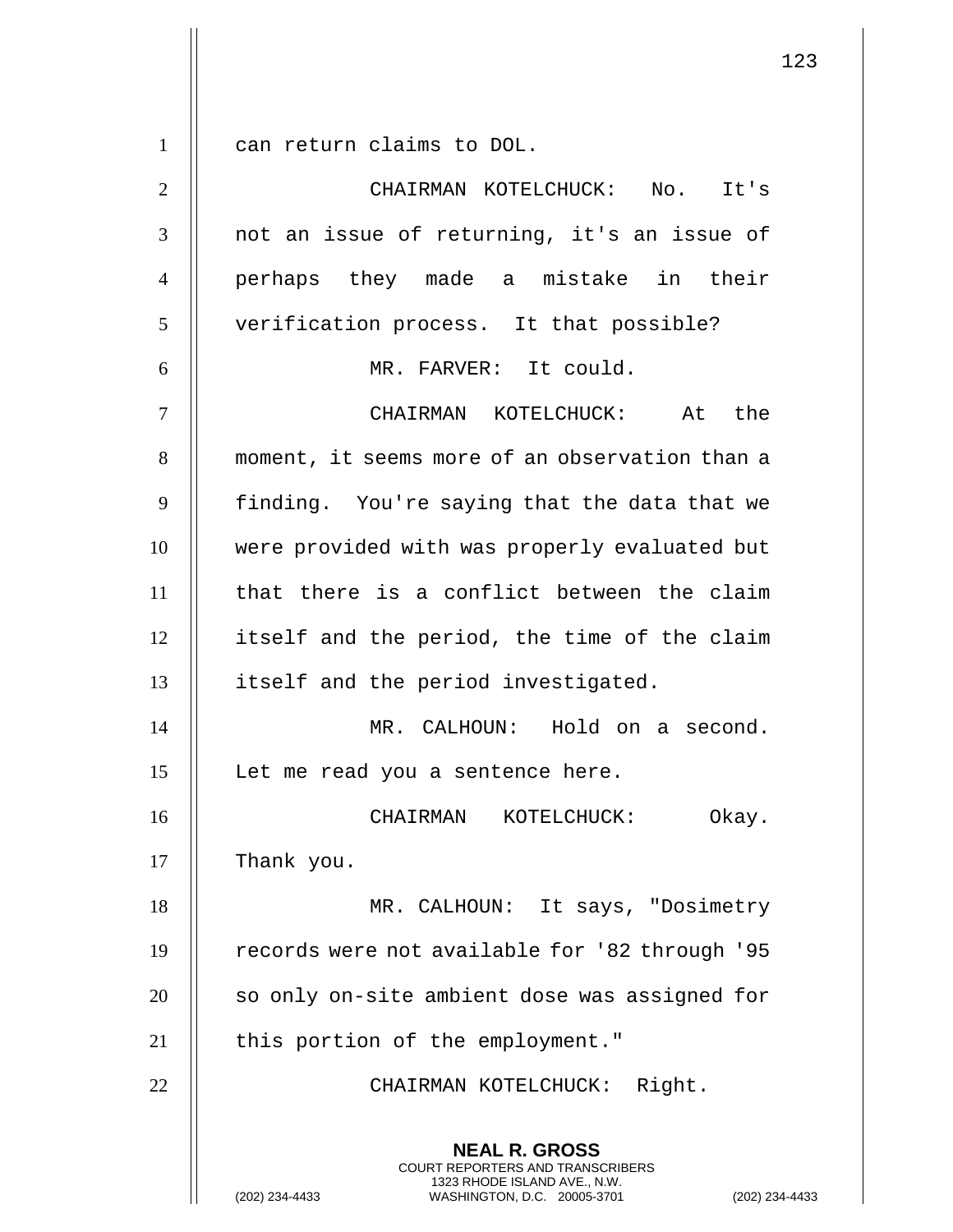**NEAL R. GROSS** COURT REPORTERS AND TRANSCRIBERS 1323 RHODE ISLAND AVE., N.W. (202) 234-4433 WASHINGTON, D.C. 20005-3701 (202) 234-4433 MR. CALHOUN: And I've got dose in  $\parallel$  his DR all the way up through '95. MR. FARVER: I understand. Our | point was  $-$  MR. CALHOUN: I know you  $\parallel$  understand. I just didn't think that the other  $\parallel$  people on the line might have understood that. CHAIRMAN KOTELCHUCK: I did not 9 || understand that. So thank you. MR. CALHOUN: So we did assign  $\parallel$  ambient. And the fact that we didn't go back, 12 | I don't know if that's an issue. CHAIRMAN KOTELCHUCK: What do the other Committee Members think? Subcommittee Members? MEMBER CLAWSON: Well, this is 17 || Brad. I'm sitting here, you know, I think it's | kind of interesting that we have this kind of 19 || an error or mistake, whatever we want to call | it. But -- MR. CALHOUN: There's no mistake. MEMBER CLAWSON: It's not a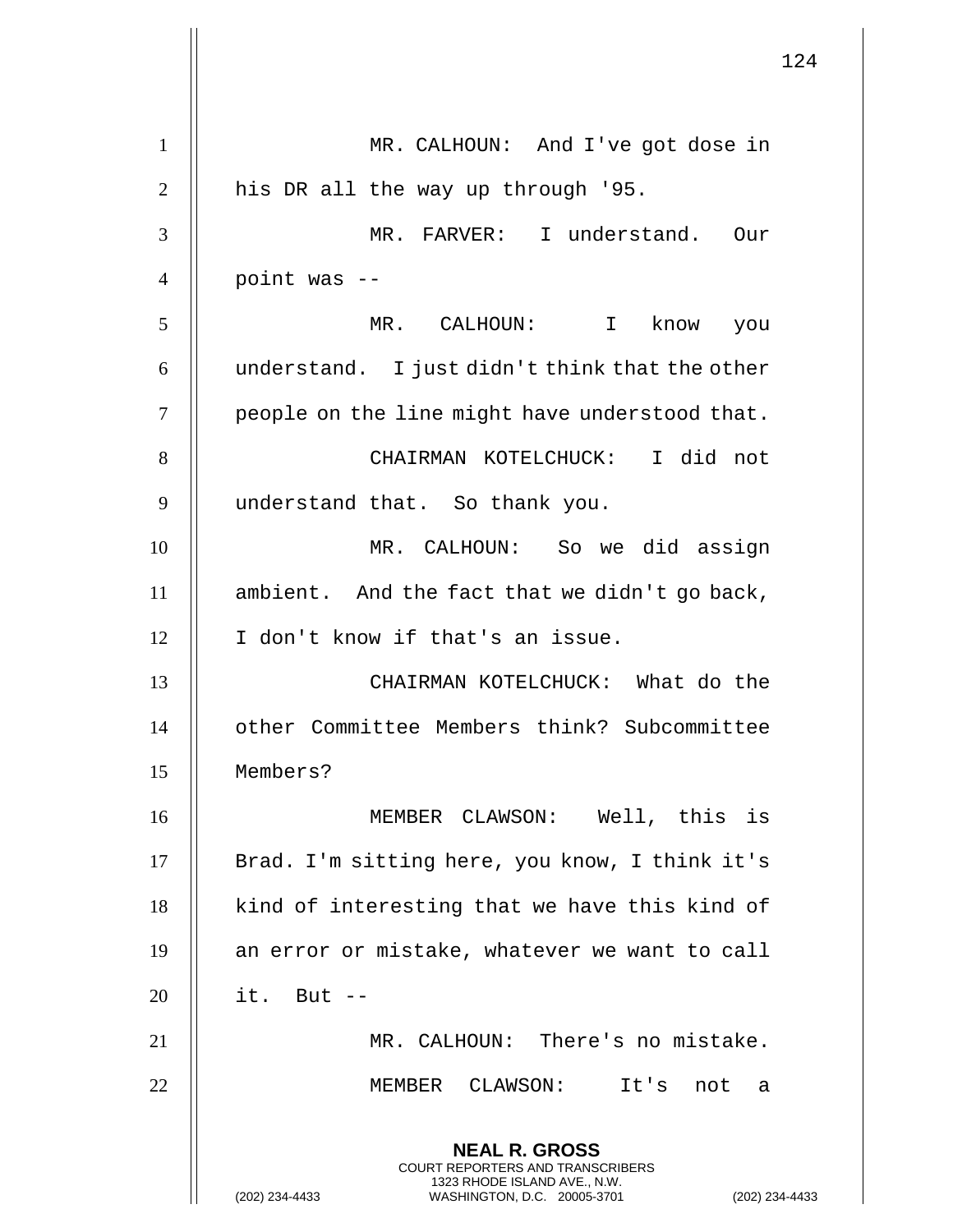125 **NEAL R. GROSS** COURT REPORTERS AND TRANSCRIBERS 1 mistake? You guys just gave him some dose? 2 MR. CALHOUN: That's not what the 3 mistake was. 4 MEMBER CLAWSON: When did he leave 5 | employment at Mound? 6 MR. CALHOUN: '95. And we gave 7 | him the dose through '95. 8 || MEMBER CLAWSON: Okay. 9 CHAIRMAN KOTELCHUCK: Yeah. 10 MR. CALHOUN: So where's the 11 mistake? 12 MR. FARVER: The problem is 13 | there's no record of his employment after 1982. 14 MR. CALHOUN: Right. So we 15 || requested dosimetry information. We got 16 dosimetry information. We used the 17 | information we had. Where we had holes, we 18 || added ambient dose like we always do, or 19 | something else. So I don't see a mistake here. 20 MEMBER MUNN: My question is, in  $21$  || the verbiage that we have, I did not see  $22$   $\parallel$  anything that gave me the information I just

1323 RHODE ISLAND AVE., N.W.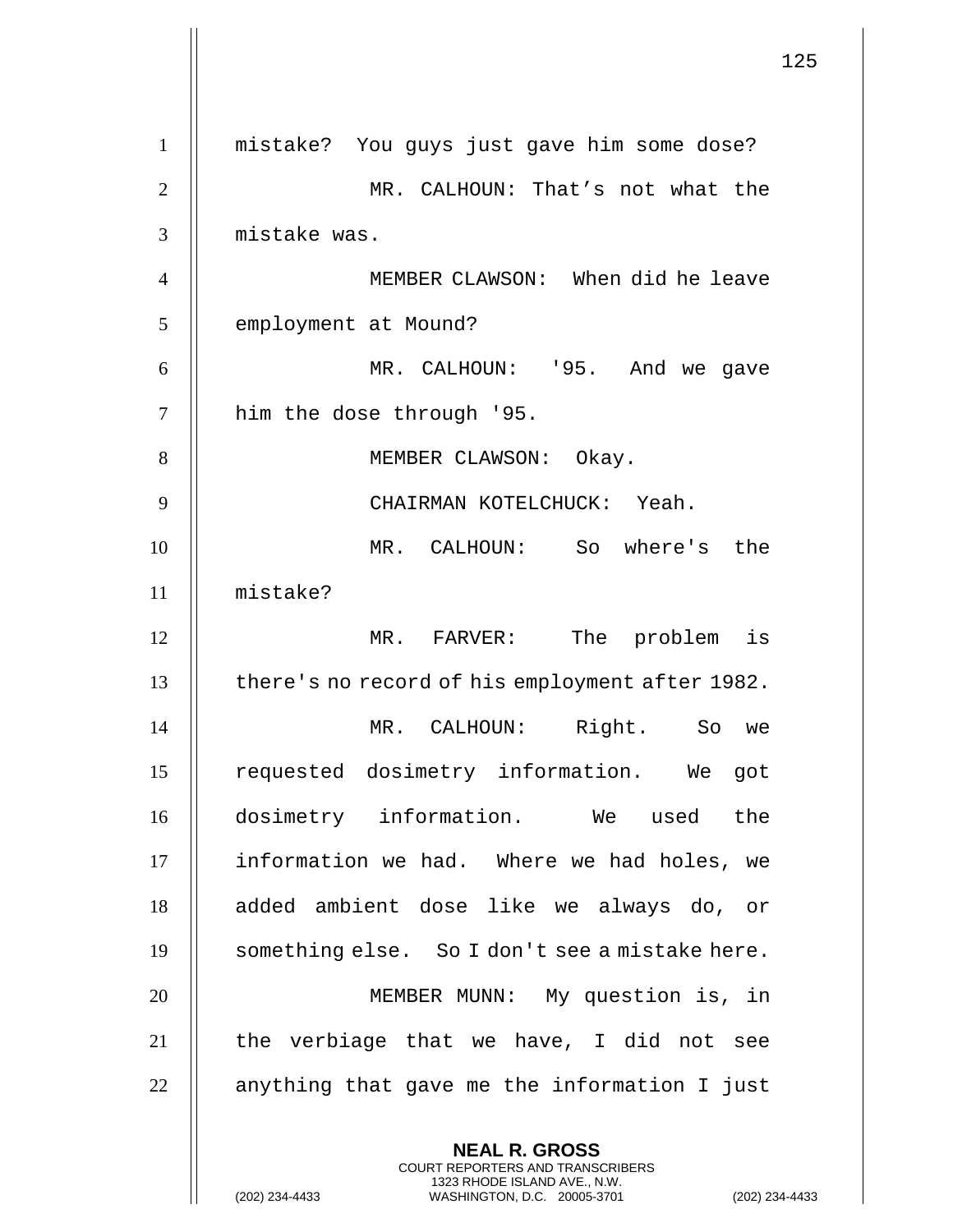|                | $1$ :                                                                                                                                                      |
|----------------|------------------------------------------------------------------------------------------------------------------------------------------------------------|
| $\mathbf{1}$   | heard, which was that he was employed through                                                                                                              |
| $\overline{2}$ | '95. I didn't see that in what I read.                                                                                                                     |
|                |                                                                                                                                                            |
| 3              | What I read was the record shows he                                                                                                                        |
| $\overline{4}$ | was discharged, that his employment was                                                                                                                    |
| 5              | terminated January 1st, 1982. But I just heard                                                                                                             |
| 6              | that he actually was terminated in 1995.                                                                                                                   |
| $\tau$         | That's new information to me.                                                                                                                              |
| 8              | MR. SIEBERT: Well, this is Scott.                                                                                                                          |
| 9              | The verification from DOL is through 1996. The                                                                                                             |
| 10             | date of his death is verified by DOL.                                                                                                                      |
| 11             | MEMBER MUNN: Now, that does not                                                                                                                            |
| 12             | appear in anything that I just read, though,                                                                                                               |
| 13             | Scott. That's what I'm saying. This is new                                                                                                                 |
| 14             | information to me.                                                                                                                                         |
| 15             | MR. SIEBERT: Okay. So that is the                                                                                                                          |
| 16             | verified employment from DOL. And I would                                                                                                                  |
| 17             | recommend remembering that the claim number for                                                                                                            |
| 18             | this is [identifying information redacted].                                                                                                                |
| 19             | So it's a very early one, even for DOL, when they                                                                                                          |
| 20             | were in their process as well. So the DOL                                                                                                                  |
| 21             | verified date is through '96. That doesn't --                                                                                                              |
| 22             | MR. CALHOUN: It's actually just                                                                                                                            |
|                | <b>NEAL R. GROSS</b><br>COURT REPORTERS AND TRANSCRIBERS<br>1323 RHODE ISLAND AVE., N.W.<br>(202) 234-4433<br>WASHINGTON, D.C. 20005-3701<br>$(202)$ 234-4 |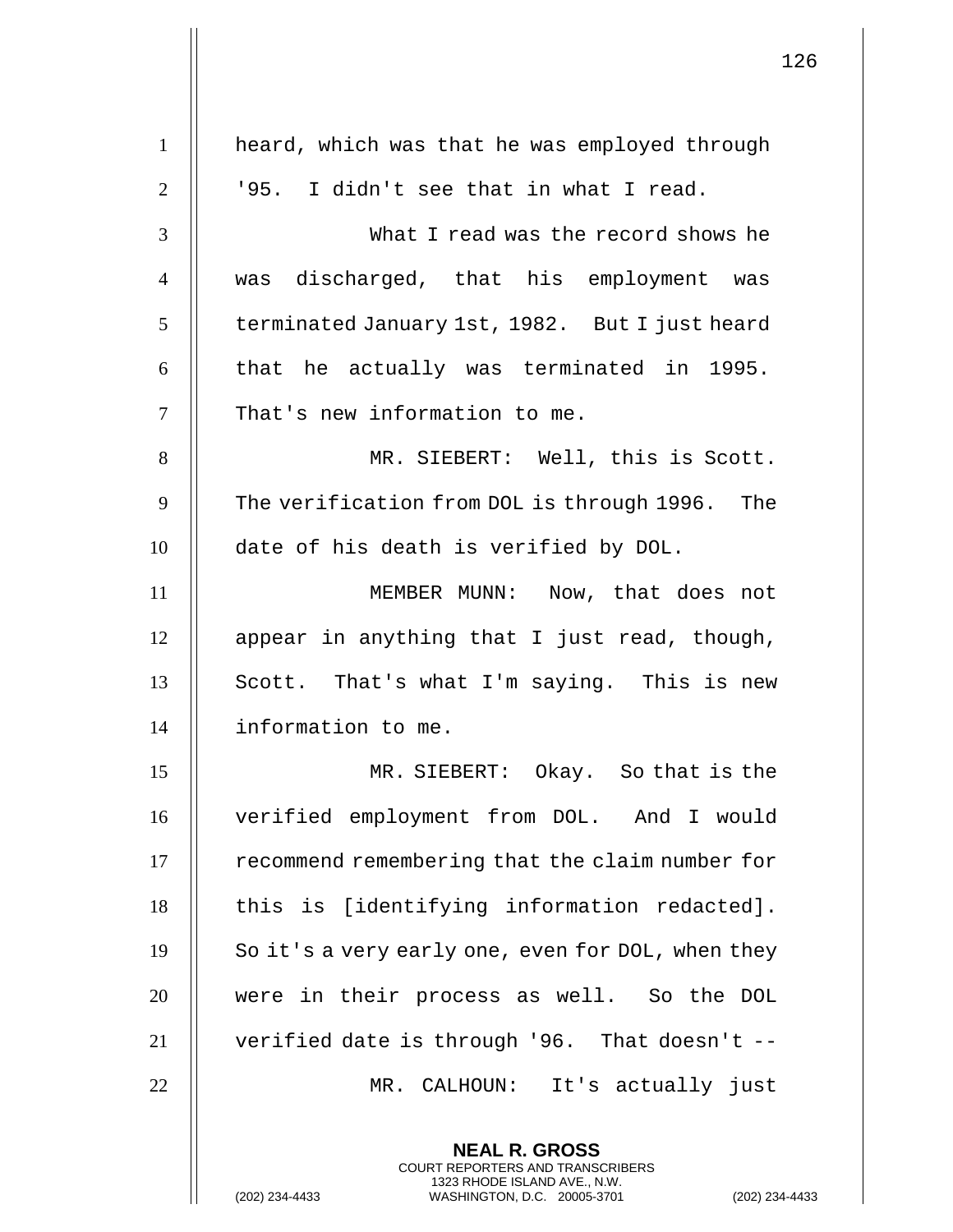| $\mathbf{1}$   | two months into '96. Not even.                    |
|----------------|---------------------------------------------------|
| $\overline{2}$ | CHAIRMAN KOTELCHUCK: Okay.                        |
| 3              | MEMBER MUNN: But that's okay. The                 |
| $\overline{4}$ | fact that the DOL record shows anything is news   |
| 5              | to me. I just wasn't reading that.                |
| 6              | MR. SIEBERT: Right. And when we                   |
| $\tau$         | looked at the DOE response, it states that he     |
| 8              | retired and left and was also on sick leave at    |
| 9              | the end of the time frame. I think it was in      |
| 10             | 1982.                                             |
| 11             | MEMBER MUNN: Yeah. He may have                    |
| 12             | been on sick leave and not on-site the rest of    |
| 13             | those 15 years. Who knows?                        |
| 14             | MR. SIEBERT: Now, I'm looking at                  |
| 15             | the request for information that was conducted    |
| 16             | early on. And the dates of employment of the      |
| 17             | request are -- it originally states -- and I'm    |
| 18             | looking at the original DOE response page -- I'm  |
| 19             | sorry, page 2 of the original DOE response, the   |
| 20             | dates of employment are typewritten through the   |
| 21             | date of death, which is 2/9/1996. But that is     |
| 22             | then lined out, and written over it is $1/1/82$ . |
|                |                                                   |

**NEAL R. GROSS** COURT REPORTERS AND TRANSCRIBERS 1323 RHODE ISLAND AVE., N.W.

(202) 234-4433 WASHINGTON, D.C. 20005-3701 (202) 234-4433

 $\mathbf{1}$  $\mathbb{I}$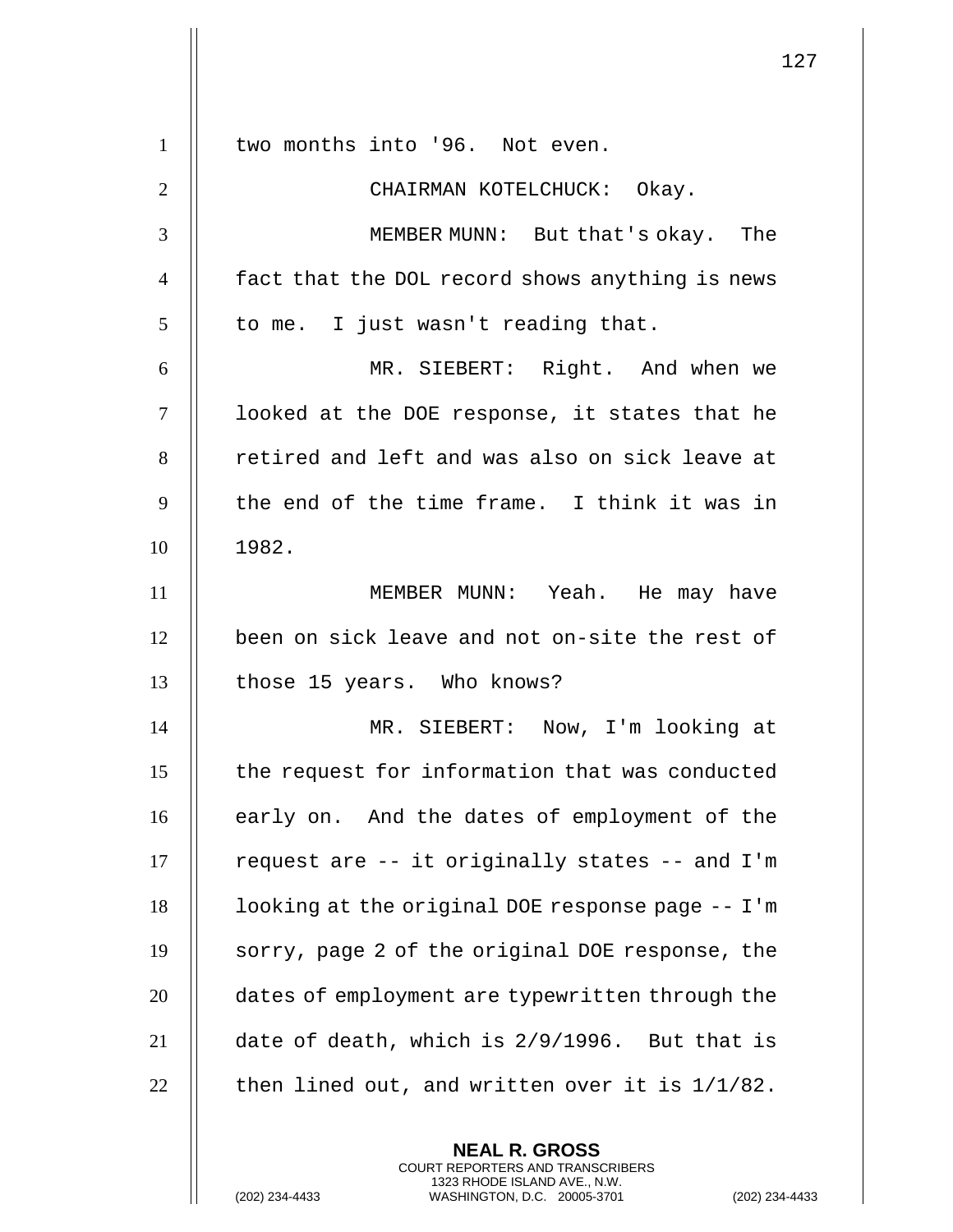|                | <b>NEAL R. GROSS</b><br>COURT REPORTERS AND TRANSCRIBERS<br>1323 RHODE ISLAND AVE., N.W.<br>(202) 234-4433<br>WASHINGTON, D.C. 20005-3701<br>$(202)$ 234- |
|----------------|-----------------------------------------------------------------------------------------------------------------------------------------------------------|
| 22             | of the finding and subsequent comments that gave                                                                                                          |
| 21             | puzzlement was I had seen nothing in the wording                                                                                                          |
| 20             | Yeah. My only<br>MEMBER MUNN:                                                                                                                             |
| 19             | of the employment.                                                                                                                                        |
| 18             | until the date the DOL ended their verification                                                                                                           |
| 17             | listed in the DOE records as leaving the site                                                                                                             |
| 16             | to ambient for the time frame from when he's                                                                                                              |
| 15             | any indication of monitoring, it was assigned                                                                                                             |
| 14             | that we don't have any monitoring, we don't have                                                                                                          |
| 13             | thinking that he may not have even been on-site,                                                                                                          |
| 12             | And as a claimant-favorable assumption,                                                                                                                   |
| 11             | have been more indication saying he left in '82.                                                                                                          |
| 10             | employment stated that, even though there may                                                                                                             |
| 9              | way through '96, because the DOL verified                                                                                                                 |
| 8              | we just made the assumption that it was all the                                                                                                           |
| $\tau$         | However, when we assessed the claim,                                                                                                                      |
| 6              | employment ended in the beginning of '82.                                                                                                                 |
| 5              | the difference -- was stating that the                                                                                                                    |
| $\overline{4}$ | responded or when we requested -- I can't tell                                                                                                            |
| 3              | So it looks as if Mound, when they                                                                                                                        |
| $\overline{2}$ | passed away.                                                                                                                                              |
| $\mathbf{1}$   | And it states that the 2/9/96 date is when he                                                                                                             |
|                |                                                                                                                                                           |

 $\mathsf{I}$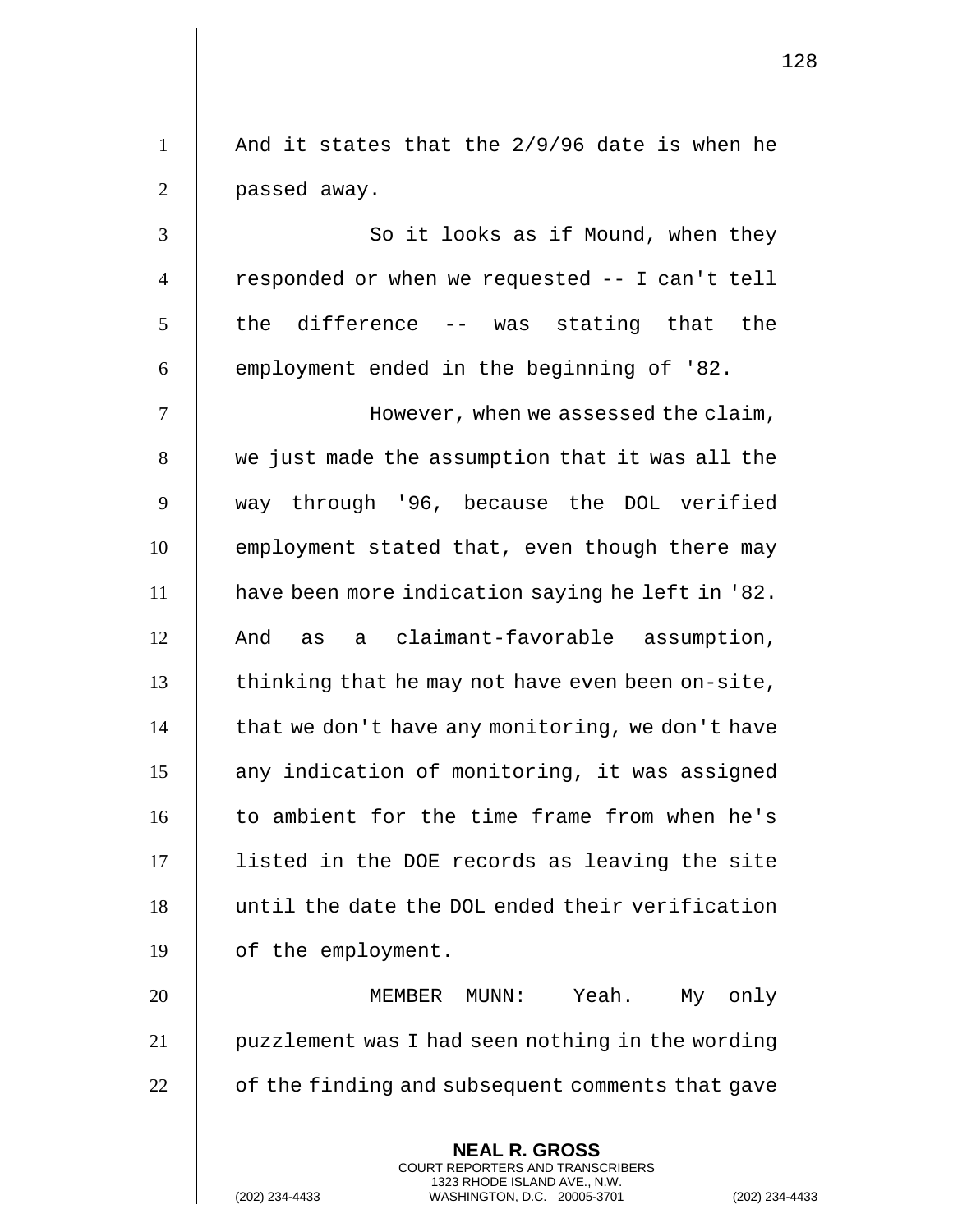**NEAL R. GROSS** COURT REPORTERS AND TRANSCRIBERS 1323 RHODE ISLAND AVE., N.W. 1 me the information about DOL saying he was 2 || employed until '95. That explains it 3 completely, seems to me. And right there it 4 || says covered end date established by DOL as 5 1996. Okay, got you. 6 MR. FARVER: The basis for the  $7$  | finding was that, if he was employed during that 8 || 14 year period and if his job and occupation did 9 not change, environmental dose was not 10 claimant-favorable and he probably should have 11 done something like coworker dose. 12 || MEMBER MUNN: Yes. 13 MR. FARVER: That's the basis for  $14$  || the finding, because there was just no 15 information for that period. 16 MEMBER MUNN: Yeah. 17 CHAIRMAN KOTELCHUCK: If folks will 18 | excuse me on the conference call, somebody 19 | knocked at [my] door. And I missed a little bit  $20$  || of the discussion. So please continue. 21 || So there seems to be, Wanda, you were  $22$   $\parallel$  saying basically that you agree with the

(202) 234-4433 WASHINGTON, D.C. 20005-3701 (202) 234-4433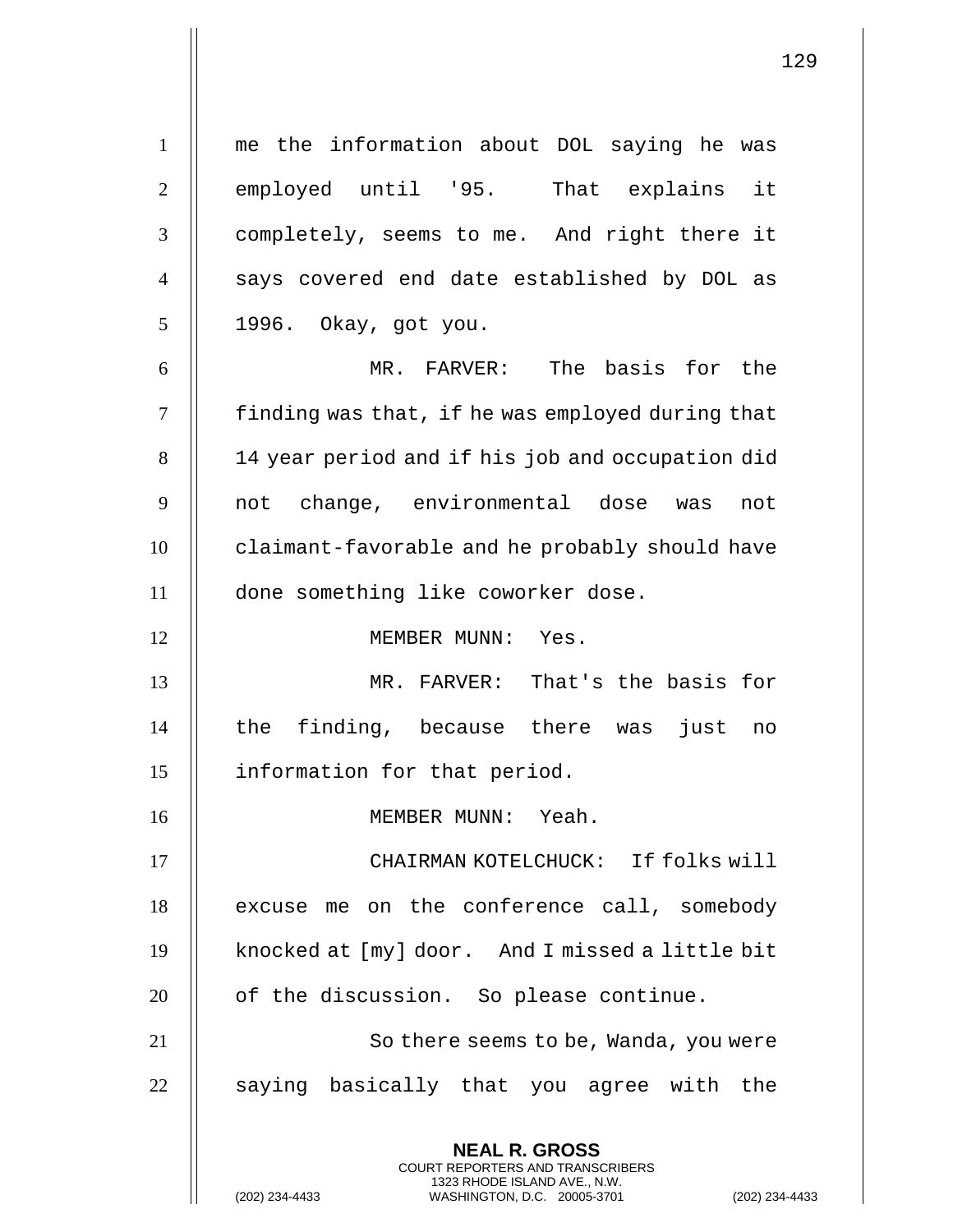**NEAL R. GROSS** COURT REPORTERS AND TRANSCRIBERS 1323 RHODE ISLAND AVE., N.W. (202) 234-4433 WASHINGTON, D.C. 20005-3701 (202) 234-4433 1 finding. 2 || MEMBER MUNN: Yes. 3 CHAIRMAN KOTELCHUCK: And there is 4 | enough information on the record now that there  $5$   $\parallel$  should have been coworker data entered. 6 MEMBER MUNN: No. I don't feel  $7$   $\parallel$  that's the case. I think that what was done was 8 done appropriately because there is no 9 dosimeter record. There's an indication that 10 | the employee was sick at the time that the first 11 dates that we talked about -- 12 || CHAIRMAN KOTELCHUCK: Right. The  $13$  | '82, right. 14 MEMBER MUNN: The '82 dates, and 15 || they don't have dosimeter records after that  $16$  || time. Then that's been checked. I think they 17 did the appropriate thing. 18 || CHAIRMAN KOTELCHUCK: Okay. Other 19 Subcommittee Members? 20 MEMBER CLAWSON: Where was he? 21 What did he do? 22 || MEMBER MUNN: He may have been home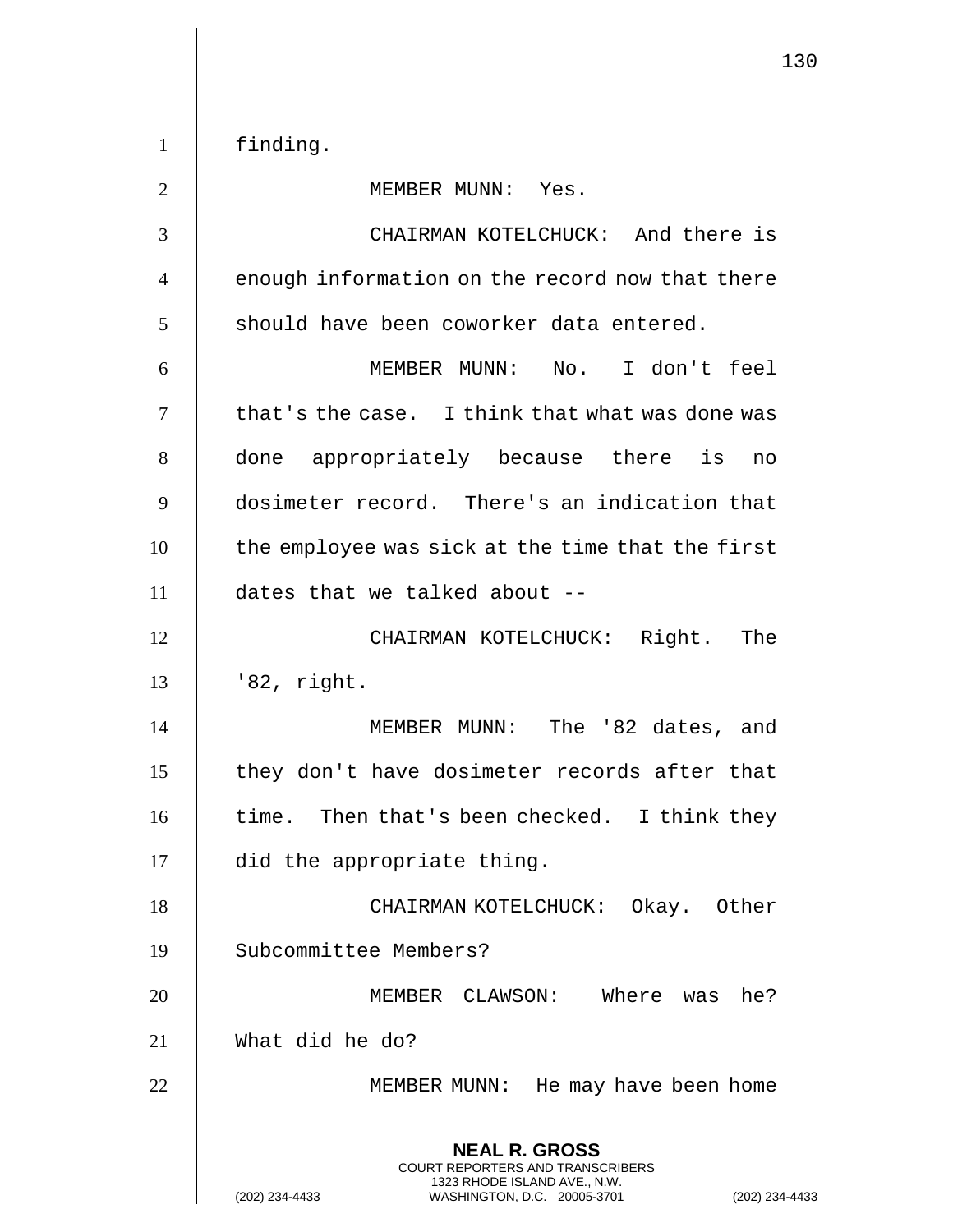|                | $1$ :                                                                                                                                                             |
|----------------|-------------------------------------------------------------------------------------------------------------------------------------------------------------------|
| $\mathbf{1}$   | sick for 15 years, as I said.                                                                                                                                     |
| $\overline{2}$ | MEMBER CLAWSON: Fifteen years?                                                                                                                                    |
| 3              | MEMBER MUNN: Yeah.                                                                                                                                                |
| $\overline{4}$ | MEMBER CLAWSON: One year, long                                                                                                                                    |
| 5              | term disability, then you're kicked on Social                                                                                                                     |
| 6              | Security. They don't hold you on. I think                                                                                                                         |
| $\overline{7}$ | we're missing something here.                                                                                                                                     |
| 8              | MR. KATZ: I think, Brad, what they                                                                                                                                |
| 9              | were explaining was that they have -- all they                                                                                                                    |
| 10             | have to say that he worked until '96 is the DOL                                                                                                                   |
| 11             | verification. But all of their narrative in                                                                                                                       |
| 12             | their records seems to suggest that he actually                                                                                                                   |
| 13             | retired in '82 and that the date -- '96 is the                                                                                                                    |
| 14             | date he died, not the date he left employment.                                                                                                                    |
| 15             | So that's what, I think, NIOSH is                                                                                                                                 |
| 16             | trying to say. I don't want to put words in                                                                                                                       |
| 17             | their mouth, but that's more or less what they                                                                                                                    |
| 18             | said.                                                                                                                                                             |
| 19             | MR. CALHOUN: But we're not                                                                                                                                        |
| 20             | ignoring that period either. We're trying --                                                                                                                      |
| 21             | MR. KATZ: So they credited the                                                                                                                                    |
| 22             | ambient dose just out of some uncertainty about                                                                                                                   |
|                | <b>NEAL R. GROSS</b><br><b>COURT REPORTERS AND TRANSCRIBERS</b><br>1323 RHODE ISLAND AVE., N.W.<br>(202) 234-4433<br>WASHINGTON, D.C. 20005-3701<br>$(202)$ 234-4 |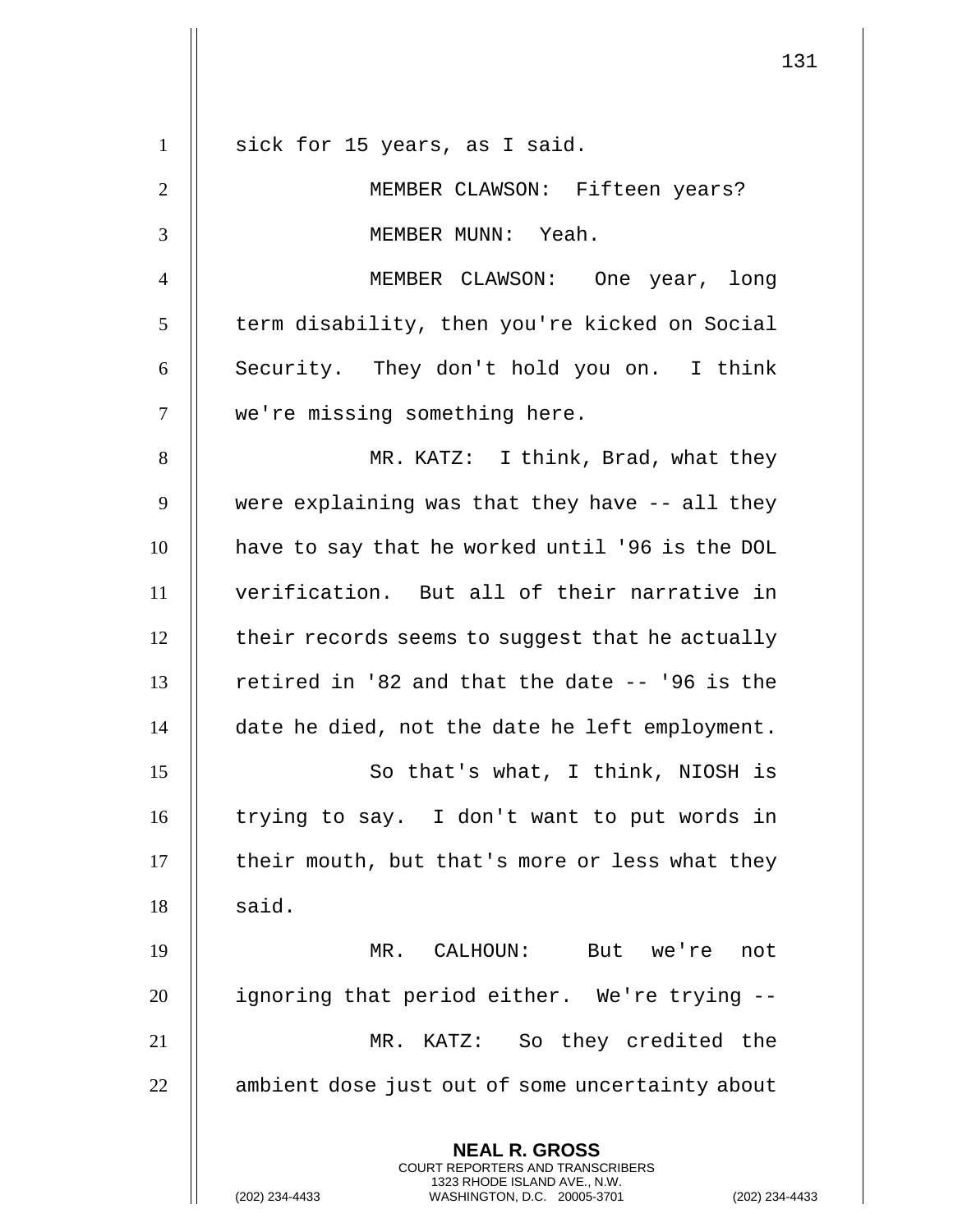|                | 132                                                                                                                                                         |
|----------------|-------------------------------------------------------------------------------------------------------------------------------------------------------------|
| $\mathbf{1}$   | that. Because they still have that DOL date.                                                                                                                |
| $\overline{2}$ | But all their records otherwise seem to indicate                                                                                                            |
| 3              | he retired in '82.                                                                                                                                          |
| $\overline{4}$ | MR. CALHOUN: Exactly.                                                                                                                                       |
| 5              | MR. KATZ: Right. So I'm just                                                                                                                                |
| 6              | trying to synopsize all this so you understand                                                                                                              |
| $\tau$         | why they did what they did.                                                                                                                                 |
| 8              | MEMBER CLAWSON: I understand, and                                                                                                                           |
| 9              | I appreciate it.                                                                                                                                            |
| 10             | MR. KATZ: Okay.                                                                                                                                             |
| 11             | CHAIRMAN KOTELCHUCK: Other                                                                                                                                  |
| 12             | comments?                                                                                                                                                   |
| 13             | MEMBER GRIFFON: I just agree with                                                                                                                           |
| 14             | the original finding. I wonder if this wasn't                                                                                                               |
| 15             | a borderline case. What would you have done if                                                                                                              |
| 16             | this was a best estimate case? I don't know if                                                                                                              |
| 17             | it was, even.                                                                                                                                               |
| 18             | But what would you have done if it                                                                                                                          |
| 19             | came up near the 50 percentile? Would you have                                                                                                              |
| 20             | assigned dose when the person wasn't even                                                                                                                   |
| 21             | working at the site for 13 years? It was a bit                                                                                                              |
| 22             | -- you know, it seems like you would want to                                                                                                                |
|                | <b>NEAL R. GROSS</b><br>COURT REPORTERS AND TRANSCRIBERS<br>1323 RHODE ISLAND AVE., N.W.<br>(202) 234-4433<br>WASHINGTON, D.C. 20005-3701<br>(202) 234-4433 |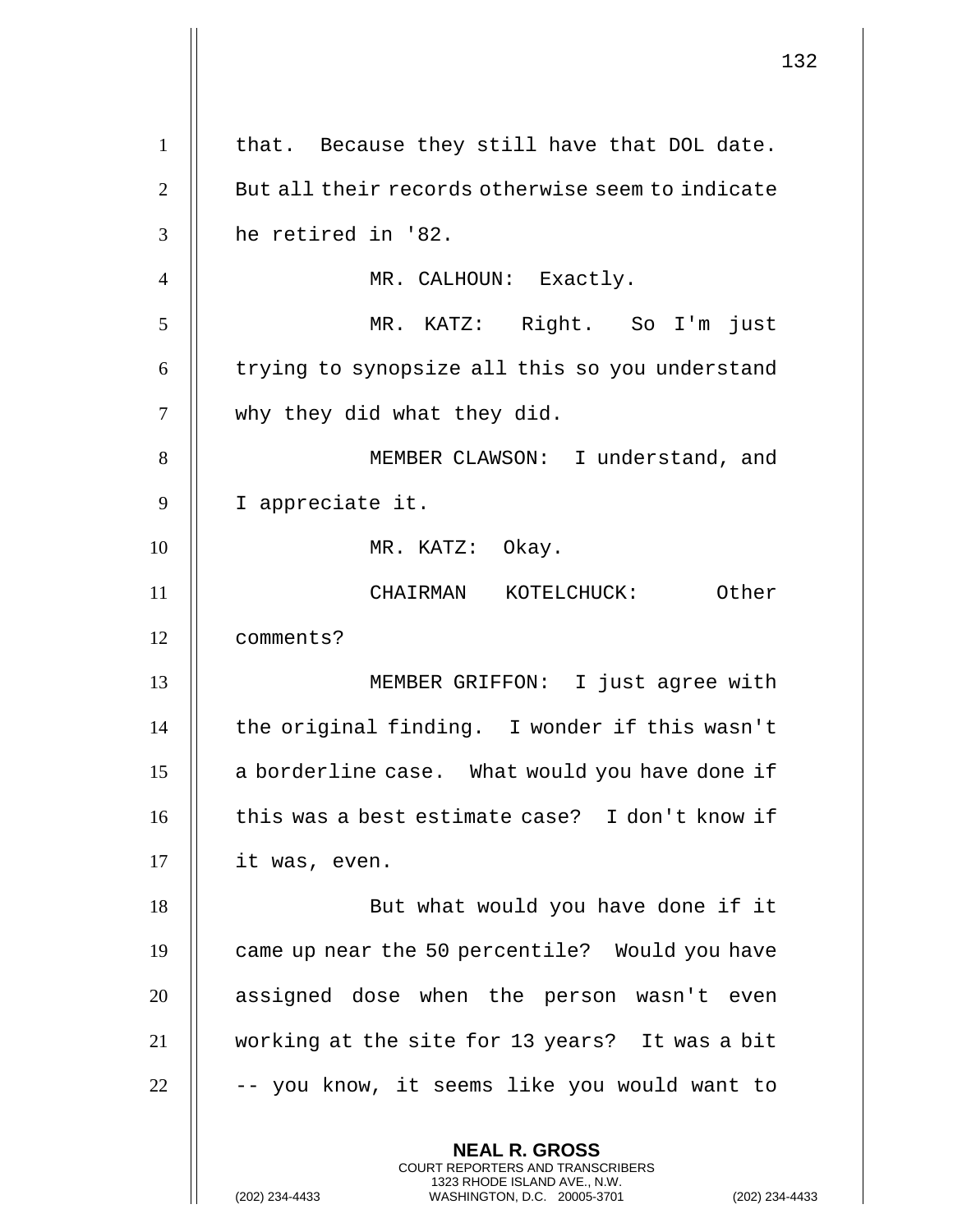|                | 133                                               |
|----------------|---------------------------------------------------|
| $\mathbf{1}$   | check that.                                       |
| $\overline{2}$ | MR. CALHOUN: We definitely would                  |
| 3              | have assigned dose.                               |
| $\overline{4}$ | This<br>MEMBER GRIFFON:<br>was                    |
| 5              | convenient additional dose. You know, you can     |
| 6              | say claimant-favorable --                         |
| 7              | (Simultaneous speaking.)                          |
| 8              | MR. CALHOUN: -- at the site.                      |
| 9              | MR. SIEBERT: Well, let me tell you,               |
| 10             | what we likely would have done at that time was,  |
| 11             | if it was in best estimate territory, we may have |
| 12             | asked the question to DOL about the verification  |
| 13             | and/or asked additional questions of Mound.       |
| 14             | However, it was not in best estimate              |
| 15             | territory. It was well less than 50 percent.      |
| 16             | It's 33 percent. So assigning ambient is          |
| 17             | reasonable and follows the dictates of what we    |
| 18             | assign when there is no monitoring at Mound.      |
| 19             | MEMBER GRIFFON: Okay. I like that                 |
| 20             | explanation better actually, Scott. I mean, if    |
| 21             | it's that low, and I'm hoping that if it was      |
| 22             | approaching that you would have done more         |
|                | <b>NEAL R. GROSS</b>                              |

COURT REPORTERS AND TRANSCRIBERS 1323 RHODE ISLAND AVE., N.W.

(202) 234-4433 WASHINGTON, D.C. 20005-3701 (202) 234-4433

 $\prod$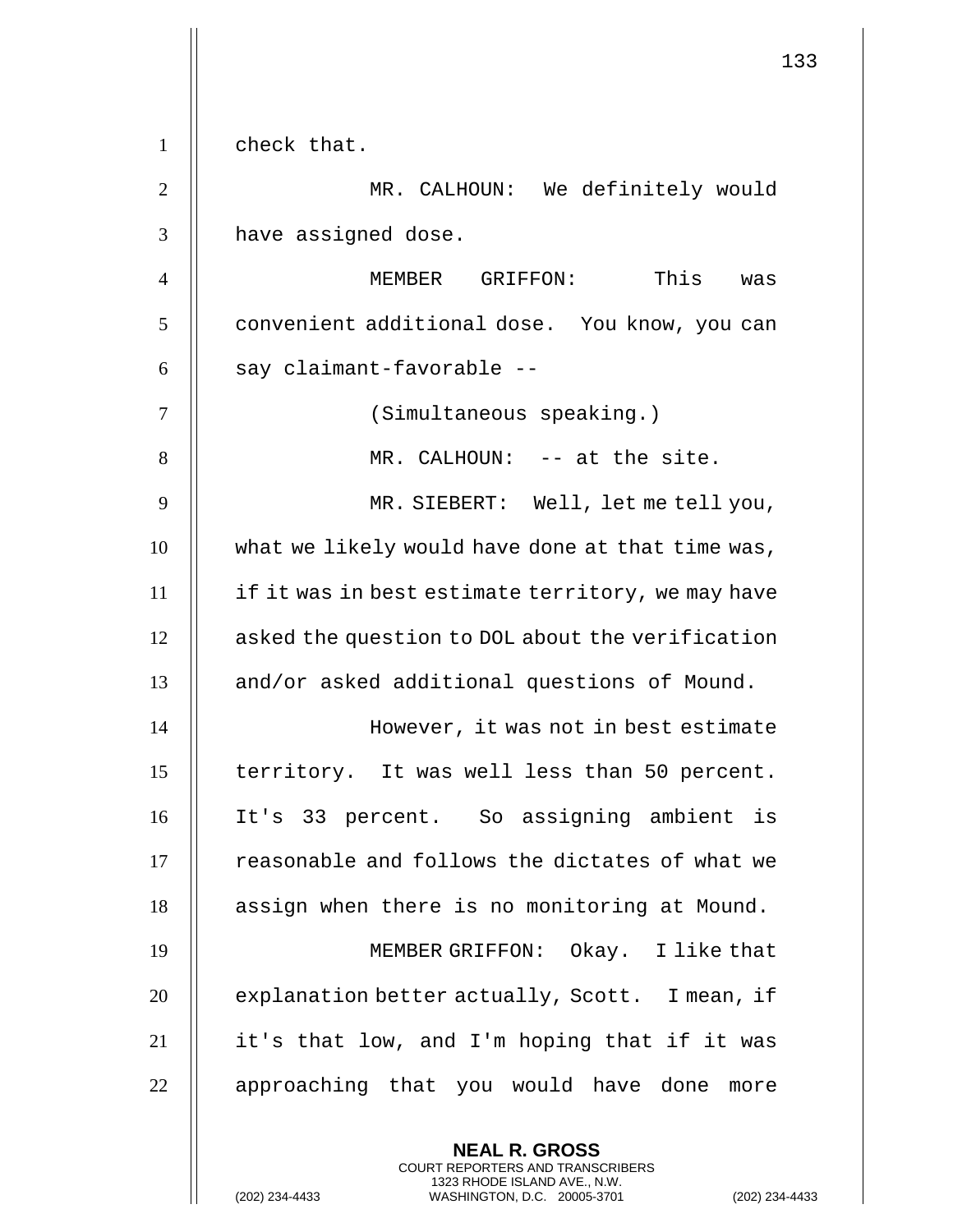**NEAL R. GROSS** COURT REPORTERS AND TRANSCRIBERS 1323 RHODE ISLAND AVE., N.W. (202) 234-4433 WASHINGTON, D.C. 20005-3701 (202) 234-4433 1 | investigation, you know, if you got to 45 | percent or whatever. Alright. CHAIRMAN KOTELCHUCK: Could I ask what would have happened had you made the  $\parallel$  extreme assumption that the dosimetry records  $\parallel$  were missing but that the person stayed on the same job from '82 to '96? I assume -- well, let 8 || me ask you. Do you think the PoC would have 9 | risen significantly? MR. SIEBERT: Without running anything, I cannot begin to address the question. CHAIRMAN KOTELCHUCK: Right. And | that is  $-$  MR. SIEBERT: The fact that it's at 33 percent indicates to me -- we also have to 17 || remember that PoC is not linear to dose. 18 || CHAIRMAN KOTELCHUCK: Oh, absolutely, absolutely. MR. SIEBERT: As you get higher and 21 | higher and closer to 50 percent, it takes more | and more dose. You know, you have to double the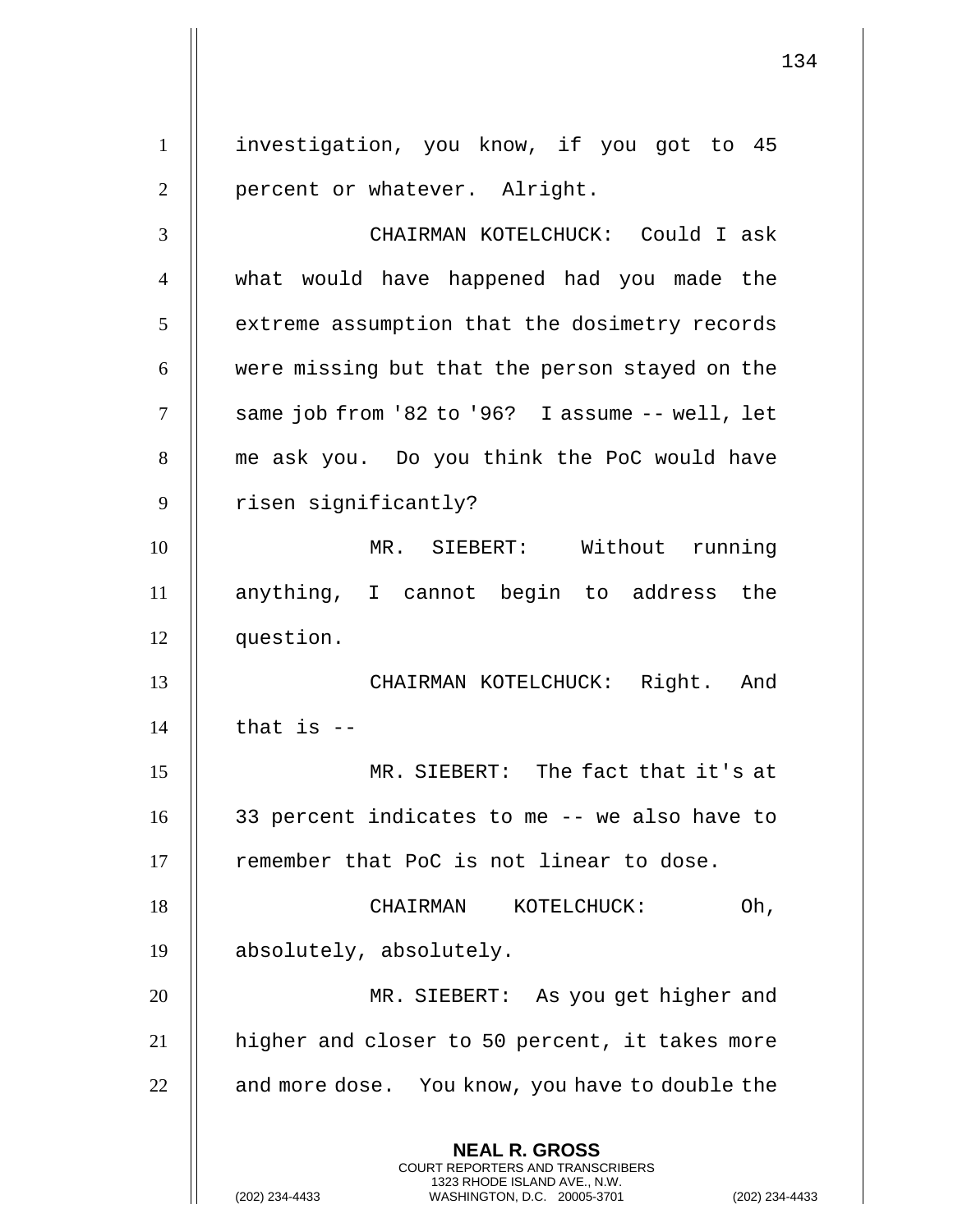|                | 135                                                                                                                                                                |
|----------------|--------------------------------------------------------------------------------------------------------------------------------------------------------------------|
| $\mathbf{1}$   | dose. If I remember correctly, this is off the                                                                                                                     |
| $\overline{2}$ | top of my head.                                                                                                                                                    |
| 3              | CHAIRMAN KOTELCHUCK: Right.                                                                                                                                        |
| 4              | MR. SIEBERT: You have to pretty                                                                                                                                    |
| 5              | much double the dose to get from around 40 or                                                                                                                      |
| 6              | 42 percent to 50 percent. It takes a lot more                                                                                                                      |
| $\overline{7}$ | to get there.                                                                                                                                                      |
| 8              | So if we're sitting at 33 percent,                                                                                                                                 |
| 9              | and we're talking about basically doubling this                                                                                                                    |
| 10             | individual's dose if we assume he was working                                                                                                                      |
| 11             | another 16, it still would not likely get you                                                                                                                      |
| 12             | into that territory.                                                                                                                                               |
| 13             | But that is just loose looking at the                                                                                                                              |
| 14             | numbers. I can't say anything for sure without                                                                                                                     |
| 15             | actually running anything.                                                                                                                                         |
| 16             | CHAIRMAN KOTELCHUCK:<br>Yes. And                                                                                                                                   |
| 17             | there is -- first, I have the problem of                                                                                                                           |
| 18             | diversion in the middle of the conversation.                                                                                                                       |
| 19             | So there are things I believe I missed or am                                                                                                                       |
| 20             | unclear that you may have dealt with.                                                                                                                              |
| 21             | But I believe there's a good chance                                                                                                                                |
| 22             | -- I think there's a very good chance that your                                                                                                                    |
|                | <b>NEAL R. GROSS</b><br><b>COURT REPORTERS AND TRANSCRIBERS</b><br>1323 RHODE ISLAND AVE., N.W.<br>(202) 234-4433<br>WASHINGTON, D.C. 20005-3701<br>(202) 234-4433 |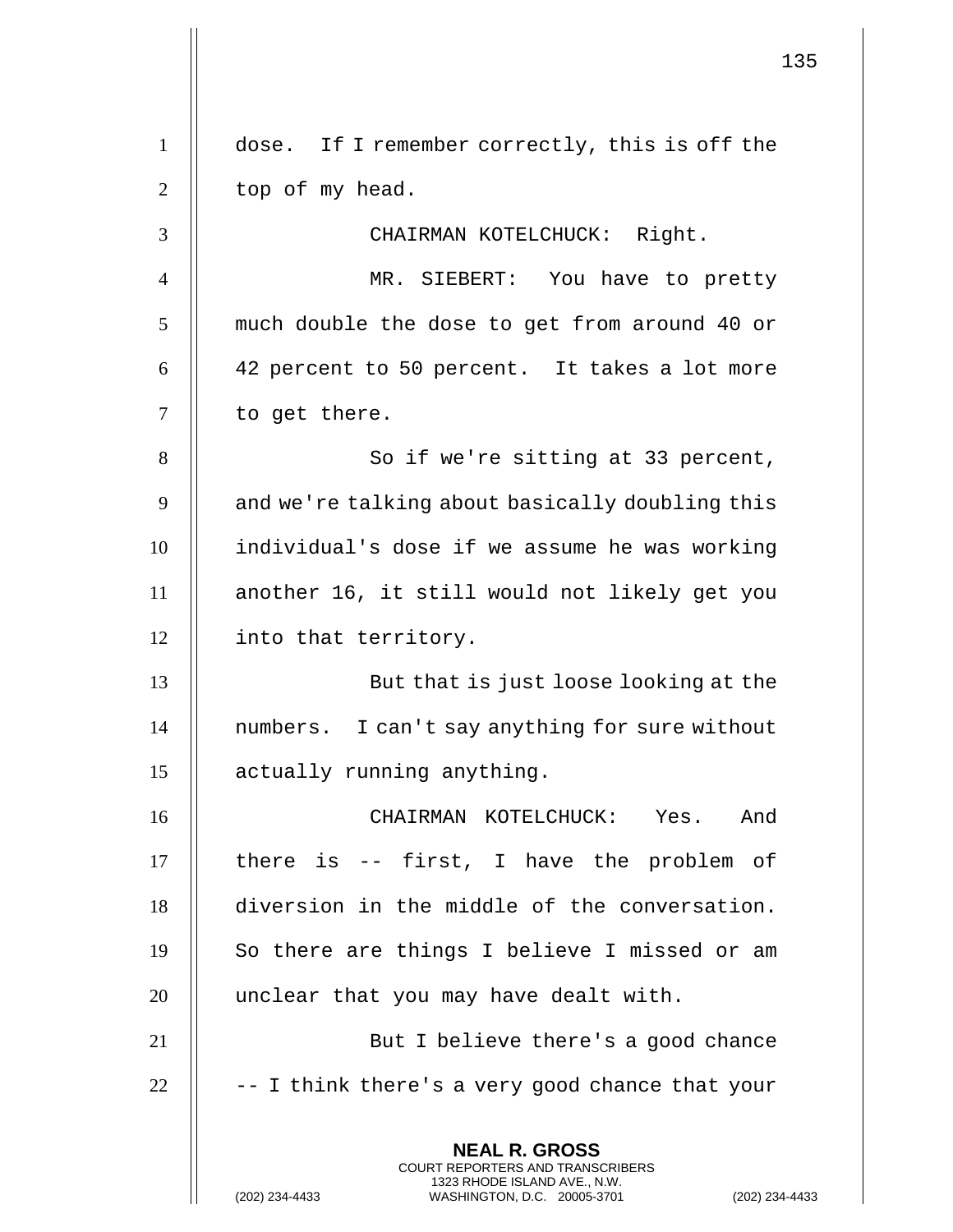1 | assumption is correct, that the person died in  $2 \parallel$  '96. 3 But there is evidence that -- there 4 is something on the record that says that the 5 | person worked through '96. Calling it ambient  $6$   $\parallel$  dose doesn't seem to me to be dealing with it. 7 I would be much more comfortable 8 | were this rerun with the person working at their  $9 \parallel$  same job that they worked at up to 1982. I just 10 | feel as if we're not being claimant-favorable. 11 We're dealing with the data that we have. But  $12$   $\parallel$  the data that we have, there seems to me to be  $13$  || a deep conflict in there. 14 MR. CALHOUN: David, what we do is 15 || we have to use the weight of the evidence. And 16 || even if this guy hadn't passed away, we would  $17$   $\parallel$  try to go back and look to see if anything had  $18$  | changed. In this case, we found out that he was 19 || sick and he was likely not there. And because

 $20$  || the lack of dosimetry comes at the end rather  $21$   $\parallel$  than at the beginning of his work era, it's much 22 more reasonable to assign ambient dose. I'm

> **NEAL R. GROSS** COURT REPORTERS AND TRANSCRIBERS 1323 RHODE ISLAND AVE., N.W.

(202) 234-4433 WASHINGTON, D.C. 20005-3701 (202) 234-4433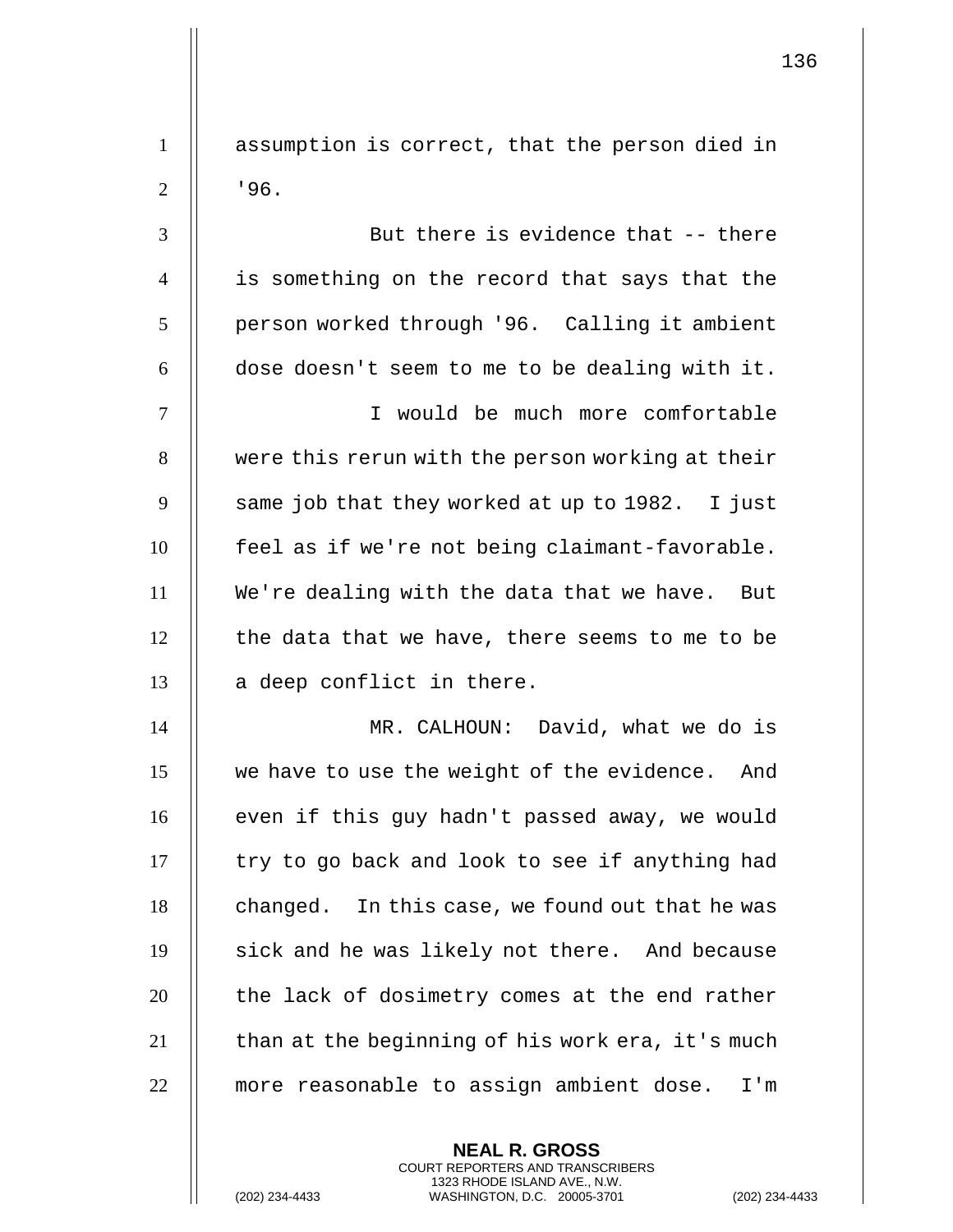**NEAL R. GROSS** COURT REPORTERS AND TRANSCRIBERS 1323 RHODE ISLAND AVE., N.W. (202) 234-4433 WASHINGTON, D.C. 20005-3701 (202) 234-4433 completely okay with that approach. CHAIRMAN KOTELCHUCK: Yeah. If he were really working -- I don't think he was working, but that's thinking, not evidence. MR. CALHOUN: You've got to look at || the era too. This is 1982. CHAIRMAN KOTELCHUCK: Yeah. MR. CALHOUN: And if he was working  $9 \parallel$  at that time, it's a very, very high likelihood 10 || that he would have been monitored. 11 || CHAIRMAN KOTELCHUCK: Oh, yes. MR. SIEBERT: Especially through 1992 once 835 compliance has kicked in. CHAIRMAN KOTELCHUCK: Yeah. Well, 15 | that's true. That's true. MR. CALHOUN: If this was a 1950s case, maybe we'd think about it a little differently. CHAIRMAN KOTELCHUCK: Yeah. || You're right that they would -- I would have  $\parallel$  confidence that he would have been monitored. While I'm pondering, other folks anything?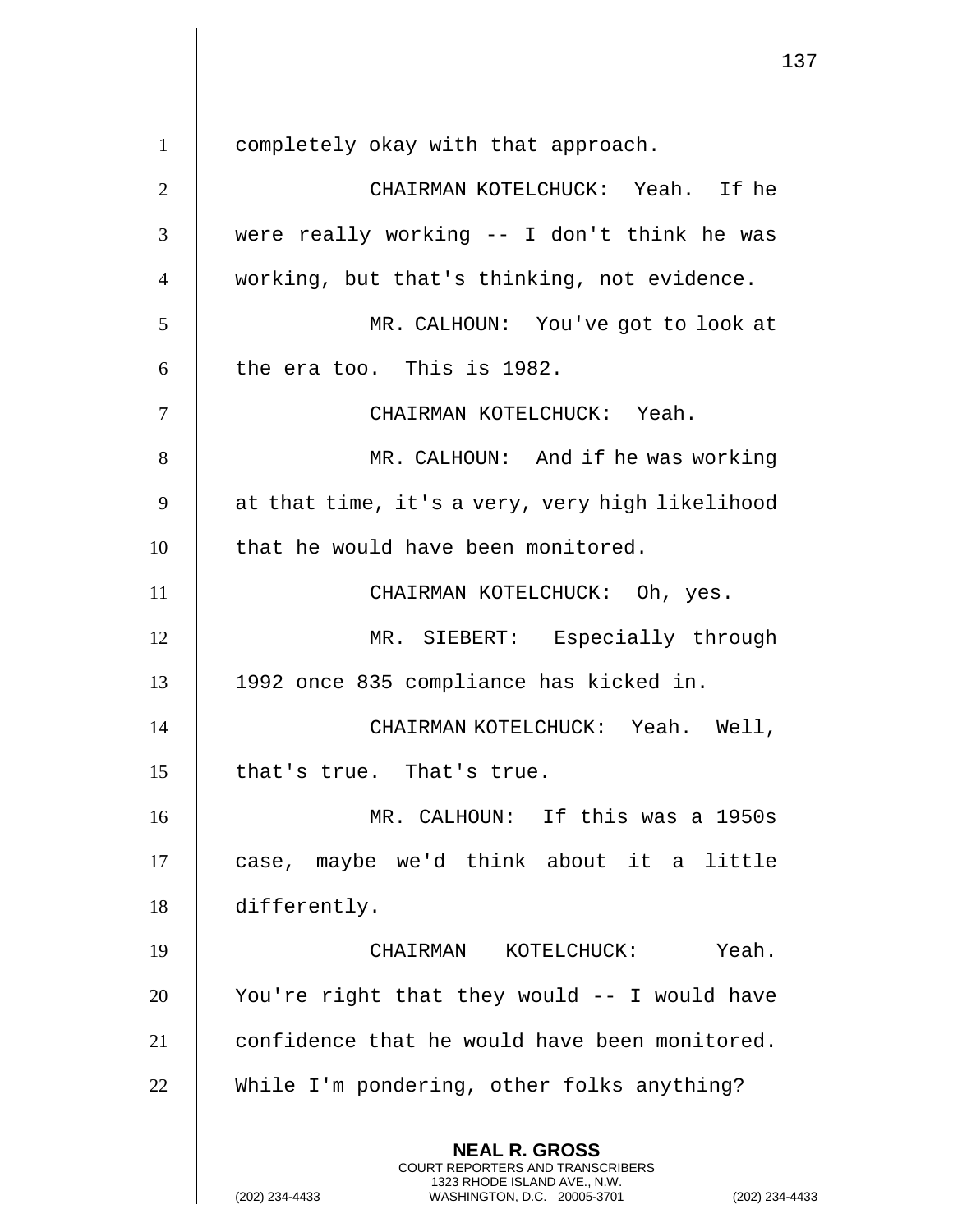**NEAL R. GROSS** COURT REPORTERS AND TRANSCRIBERS 1323 RHODE ISLAND AVE., N.W. (202) 234-4433 WASHINGTON, D.C. 20005-3701 (202) 234-4433 1 | MEMBER MUNN: I would imagine,  $2 \parallel$  after he had worked there for 15 years, if he 3 || was not being monitored he himself would raise 4 || an issue, I would think. I've never known  $5$  | anyone who worked at any of these sites who was  $6$  || not conscious of the fact that they needed to 7 be monitored. 8 CHAIRMAN KOTELCHUCK: I agree. 9 || MEMBER MUNN: Not after 15 years of 10 | employment. 11 CHAIRMAN KOTELCHUCK: That's 12 | absolutely reasonable. 13 MEMBER GRIFFON: Yeah. But I think 14 Doug raised this question. I mean, these are  $15$  | all -- we're all sort of speculating here. But, 16 || I mean, if he left and came back, it could have 17 been that he was monitored, they just didn't put 18 || the records together. He might have been 19 assigned a different employee number. I don't  $20$  || know exactly how Mound --21 MR. SIEBERT: This is Scott. I 22 | will look. I'm doing some additional looking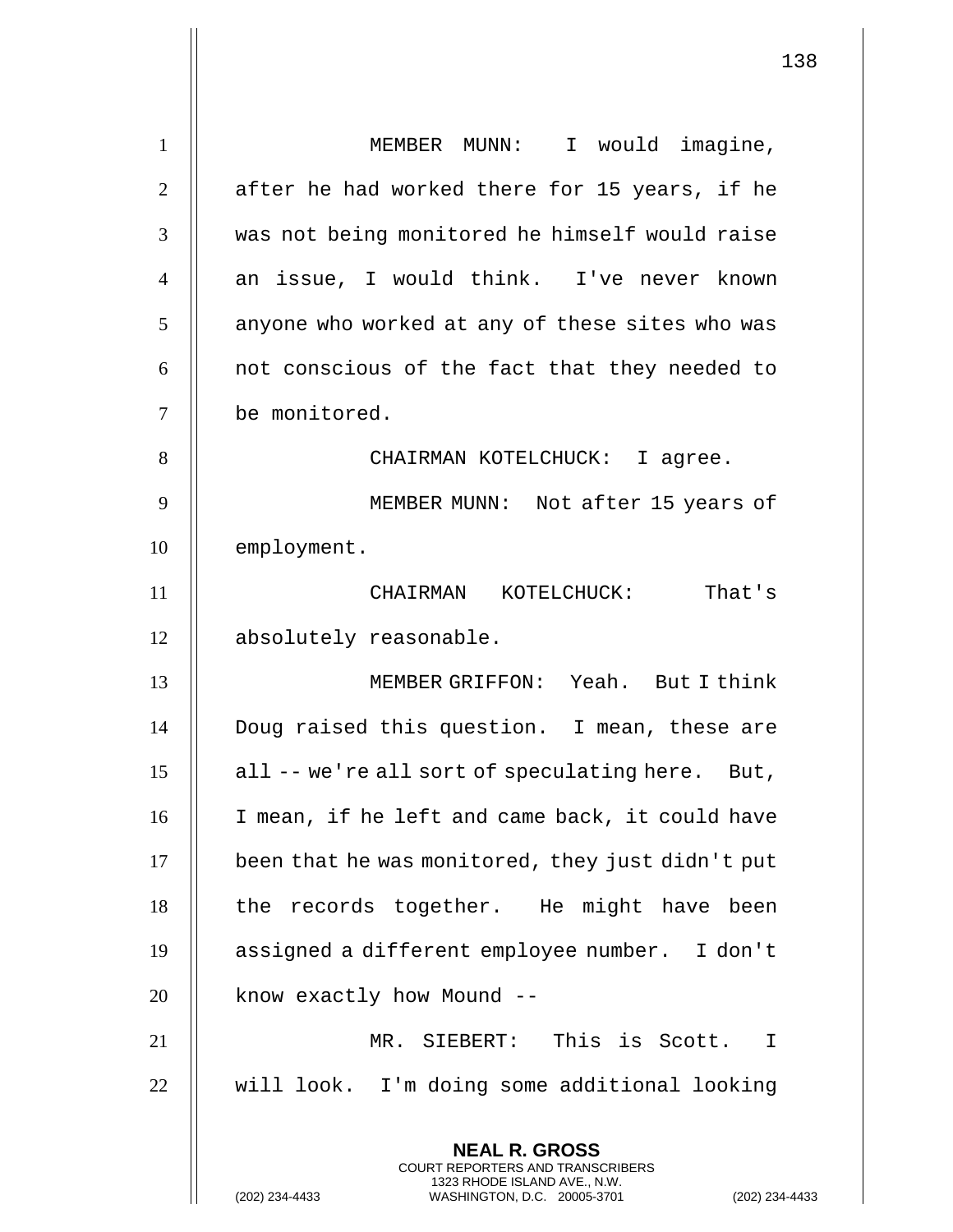| $\mathbf{1}$   | through the records as we do this. In looking                                                                                                                     |
|----------------|-------------------------------------------------------------------------------------------------------------------------------------------------------------------|
| $\overline{2}$ | through the DOE records, I am finding                                                                                                                             |
| 3              | assessments that were done by Mound in -- let                                                                                                                     |
| $\overline{4}$ | me look at the date here -- in 1999 as part of                                                                                                                    |
| 5              | the dose reconstruction project that was done.                                                                                                                    |
| 6              | And this individual is clearly listed in those                                                                                                                    |
| 7              | dose reconstruction reports as leaving in '82                                                                                                                     |
| 8              | or '83.                                                                                                                                                           |
| 9              | Whereas, if the site was assessing                                                                                                                                |
| 10             | things back in the late '90s time frame, they                                                                                                                     |
| 11             | would have been aware of the fact that there were                                                                                                                 |
| 12             | multiple ways to link to an individual. And                                                                                                                       |
| 13             | they would have taken that into account.                                                                                                                          |
| 14             | CHAIRMAN KOTELCHUCK: Good.                                                                                                                                        |
| 15             | MEMBER CLAWSON:<br>And, Scott, I                                                                                                                                  |
| 16             | think that if statements like that were included                                                                                                                  |
| 17             | in the DR report it would have cleared a lot of                                                                                                                   |
| 18             | this up.                                                                                                                                                          |
| 19             | CHAIRMAN KOTELCHUCK: Okay. Yeah.                                                                                                                                  |
| 20             | MEMBER CLAWSON: You know, our                                                                                                                                     |
| 21             | basis for assigning ambient and environmental                                                                                                                     |
| 22             | is because our bioassay records show that he was                                                                                                                  |
|                | <b>NEAL R. GROSS</b><br><b>COURT REPORTERS AND TRANSCRIBERS</b><br>1323 RHODE ISLAND AVE., N.W.<br>(202) 234-4433<br>WASHINGTON, D.C. 20005-3701<br>$(202)$ 234-4 |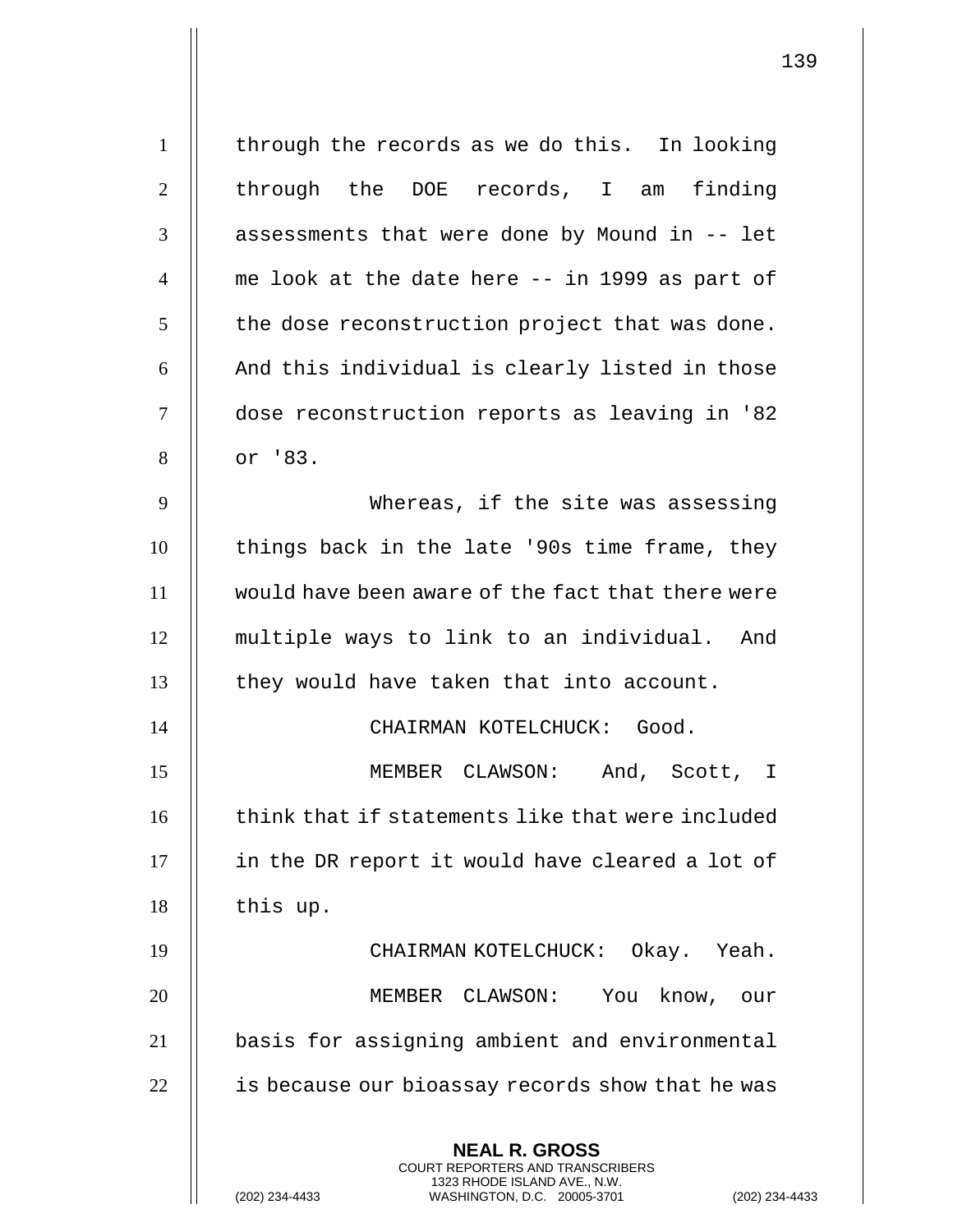**NEAL R. GROSS** COURT REPORTERS AND TRANSCRIBERS 1323 RHODE ISLAND AVE., N.W. (202) 234-4433 WASHINGTON, D.C. 20005-3701 (202) 234-4433 1 || not monitored and, you know, you have more 2 || justification for it. But that was just 3 II absent. 4 CHAIRMAN KOTELCHUCK: Yeah. 5 MR. KATZ: So, Scott, I don't want  $6 \parallel$  to prolong this, but can I ask you just one 7 question? Those records that you just looked 8 || for, are they part of his claims file? Or did 9 || you find that elsewhere? 10 MR. SIEBERT: No. That is part of 11 his claims file. It is in the DOE record -- 12 MR. KATZ: Okay, okay, okay. But  $13$  || so, Doug, I mean, in part answer to you, I mean,  $14$  || if it's in the claims file, that's part of what 15 you review when you review these cases, no? 16 || MR. FARVER: That is. 17 || MR. KATZ: Okay. 18 || MR. FARVER: But just because we're 19 looking up, you know, it's under bioassay 20 || records, doesn't mean he can't have some 21 | external records that are missing. 22 || I can't really fault them too bad for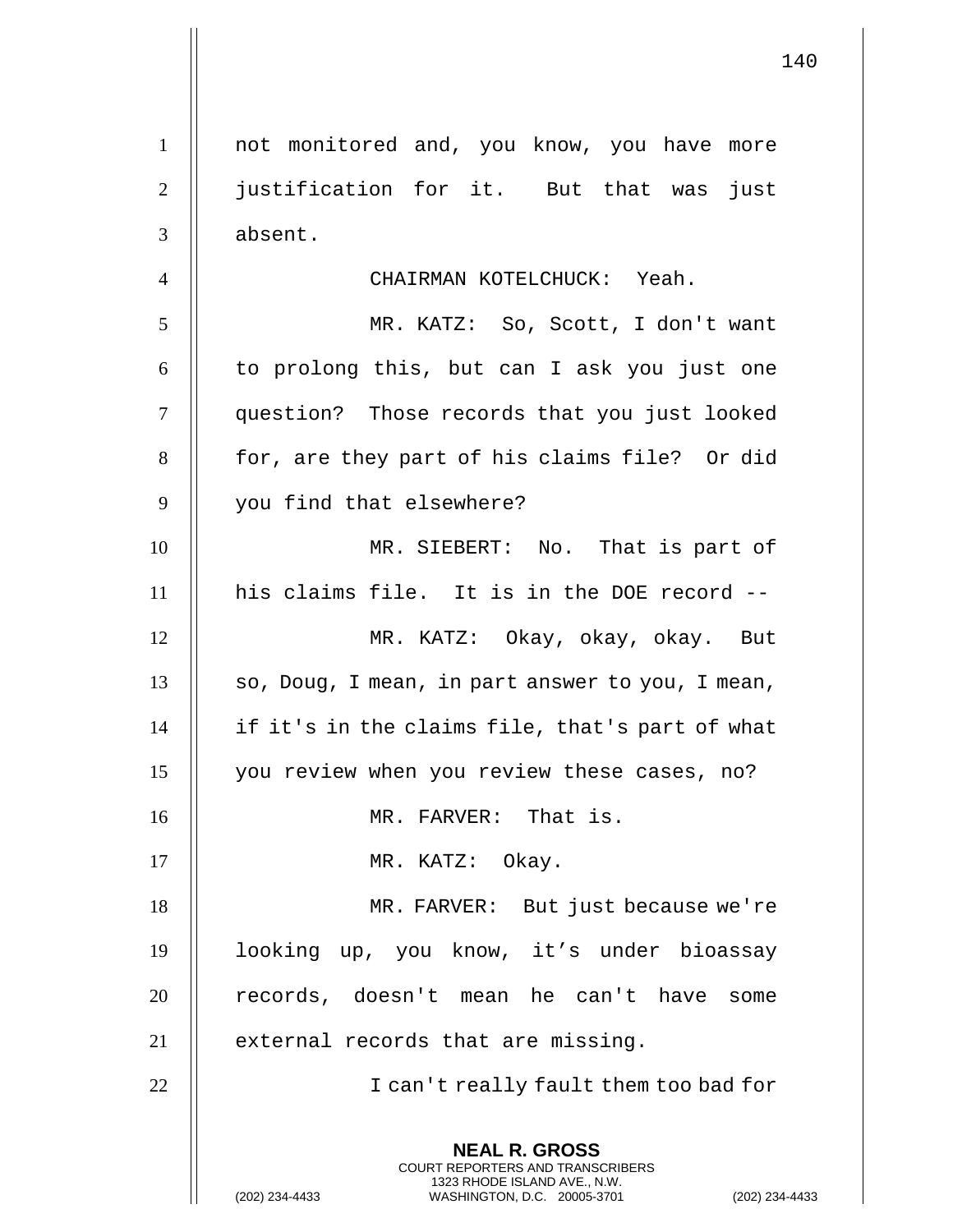**NEAL R. GROSS** COURT REPORTERS AND TRANSCRIBERS 1323 RHODE ISLAND AVE., N.W. (202) 234-4433 WASHINGTON, D.C. 20005-3701 (202) 234-4433 1 what they did after we get the explanation. 2 | It's when you're looking at the data and looking  $3$  | at the DR report, and the DR report doesn't say  $4$  | something, then you kind of have to wonder, 5 || well, did they think of this? And the 14 years  $6 \parallel$  was a big gap. 7 CHAIRMAN KOTELCHUCK: I'm 8 || satisfied measurements were made in a later  $9 \parallel$  period. And if he doesn't have -- if they are 10 || not there for that person, then that suggests 11 | that that was not appropriate to monitor him for 12 whatever reason. I could close on this. 13 Others? 14 MEMBER CLAWSON: This is Brad. We 15 || can close it. 16 CHAIRMAN KOTELCHUCK: Okay. 17 David? 18 || MEMBER RICHARDSON: Yes. 19 CHAIRMAN KOTELCHUCK: Okay. Then 20 || we are going to close. 21 || The observation? 22 MR. FARVER: Observation: in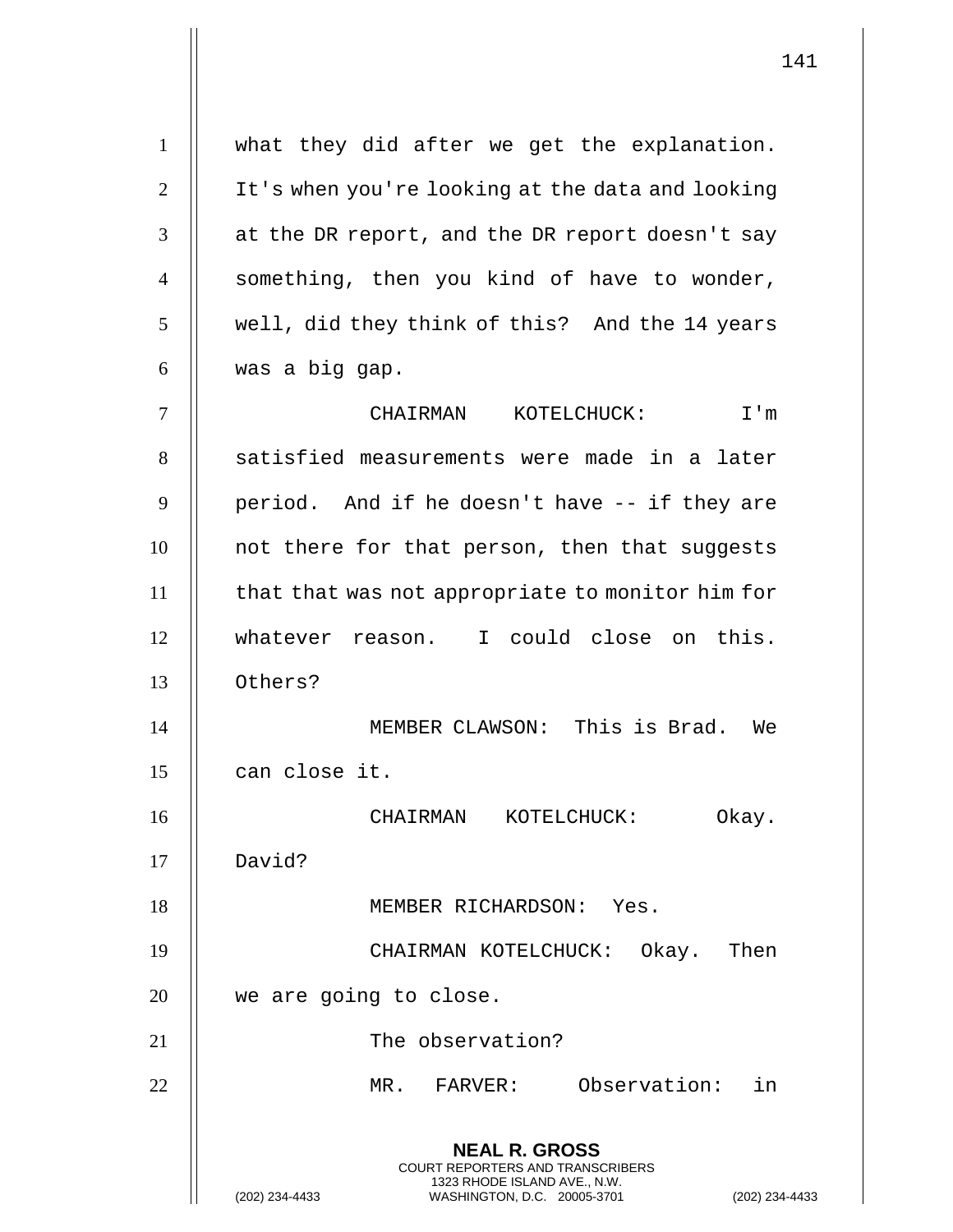**NEAL R. GROSS** COURT REPORTERS AND TRANSCRIBERS 1323 RHODE ISLAND AVE., N.W. (202) 234-4433 WASHINGTON, D.C. 20005-3701 (202) 234-4433 1 February 1972 plutonium bioassay result,  $2$  | there's a transcription error. The value used  $3$  || was 0.162. It should have been 0.135. 4 CHAIRMAN KOTELCHUCK: Yeah. 5 MEMBER MUNN: Which is 6 | claimant-favorable. 7 CHAIRMAN KOTELCHUCK: Yeah. It's  $8$   $\parallel$  claimant-favorable, and it's really minor. 9 MEMBER MUNN: Yeah. 10 CHAIRMAN KOTELCHUCK: So we've 11 observed. Let's go, folks, to Pinellas. 12 | There are some observations on 233. 13 MR. FARVER: Let me find that case. 14 || CHAIRMAN KOTELCHUCK: Right. 15 While he's looking, Ted or others, I'm just 16 | checking my own records of what we've talked 17 | about today. And it seems to me that we have  $18$   $\parallel$  -- am I correct that we have closed everything 19 || that we've looked at? 20 || MR. KATZ: Yes. 21 CHAIRMAN KOTELCHUCK: Right. That 22 || we don't have anything open from today's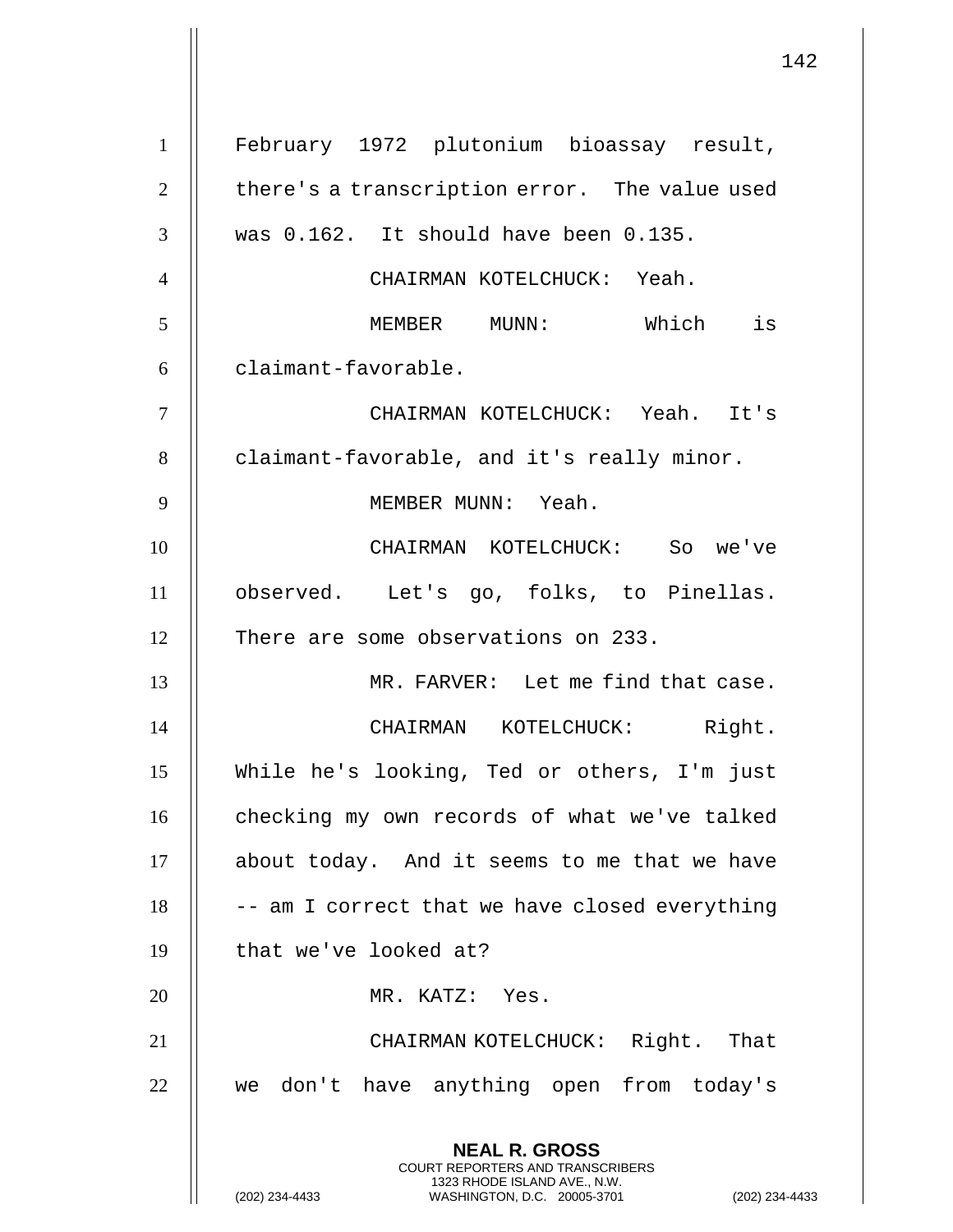143 **NEAL R. GROSS** COURT REPORTERS AND TRANSCRIBERS 1323 RHODE ISLAND AVE., N.W. (202) 234-4433 WASHINGTON, D.C. 20005-3701 (202) 234-4433 1 discussion. Okay. Good, Ted. Thank you. 2 || MEMBER MUNN: Well --3 CHAIRMAN KOTELCHUCK: I know you're 4 | keeping notes. 5 MEMBER MUNN: We did have one thing  $6$  || we were going to pursue, did we not? 7 CHAIRMAN KOTELCHUCK: The 290.1 we 8 | closed. 9 MR. SIEBERT: No, actually -- 10 CHAIRMAN KOTELCHUCK: Oh, 265.1. 11 MR. SIEBERT: Yes. Yes, we are 12 || going to look further into that issue. 13 MEMBER MUNN: Yeah. 14 CHAIRMAN KOTELCHUCK: There is one 15 || open. Okay. Okay, Pinellas. 16 MR. FARVER: 233. I'm getting  $17$   $\parallel$  there. 18 || CHAIRMAN KOTELCHUCK: Okay. 19 || MR. FARVER: Okay. Observation 1, 20 | on Page 7 of the CATI report one question, when 21 questioned, Are you aware of any records related  $22$   $\parallel$  to your information you provided that may help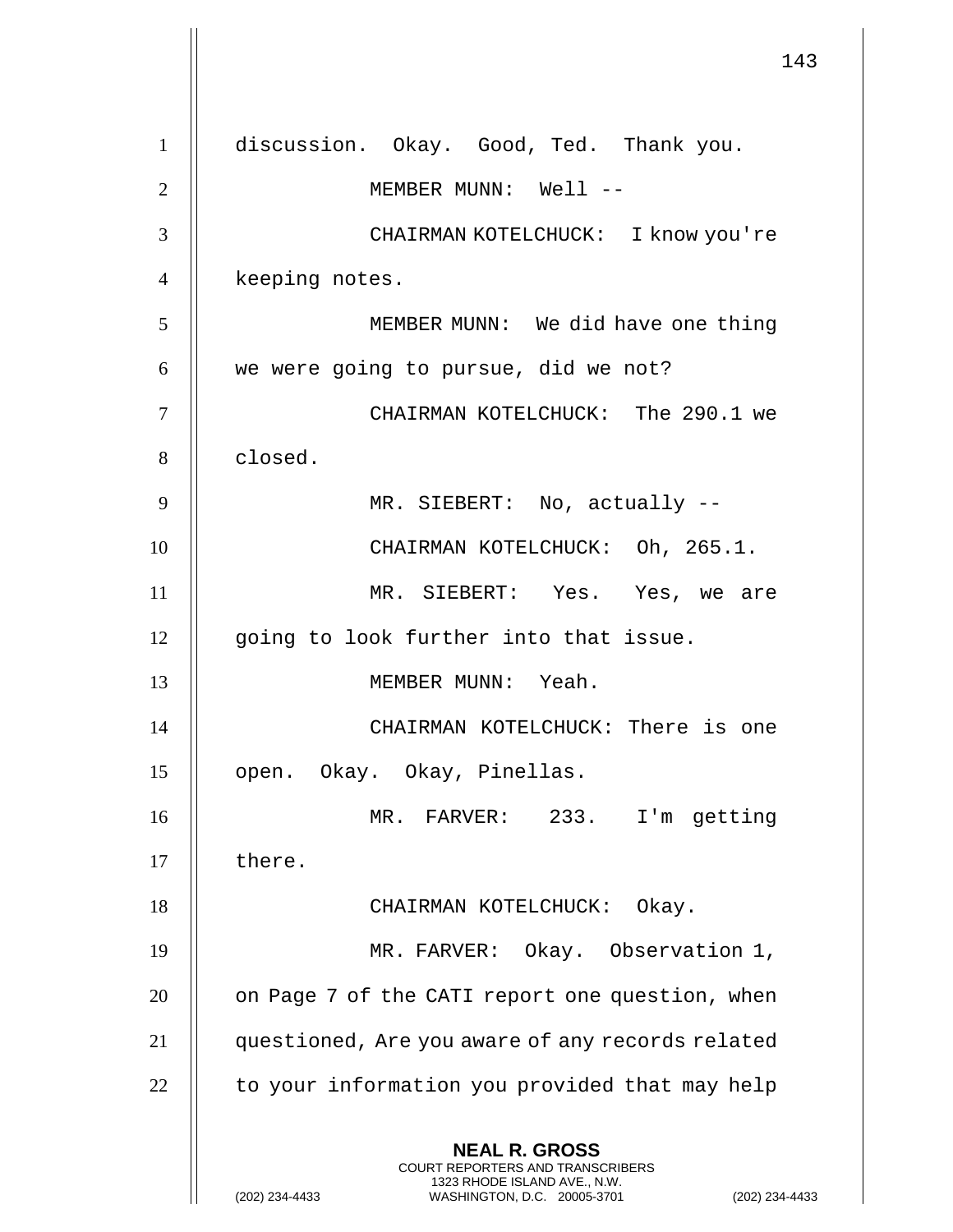1 | us estimate your doses? The remark is yes, next  $2 \parallel$  to the incident reports. While the employee's 3 H file, DOE file, contains mostly medical  $4 \parallel$  records, the DR report should have at least 5 | acknowledged the CATI information. That was  $6$  || the basis for the observation. 7 MR. SIEBERT: And as to -- and this

8 | is Scott. We've had a long discussion as to why 9 | we did what we did. But I will agree with Doug 10 || that it would have been wise to have addressed  $11$  || that in the dose reconstruction report itself, 12 at least mention that they said that in the CATI 13 about the incident.

 I'm looking back at the claim. And it was done in 2005, before we updated many of  $\parallel$  the things that we additionally document. So 17 || I want to bear that in mind.

18 MR. FARVER: Right. This is one of 19 || those pretty standard observations we were 20 || recording because we didn't feel they were 21 making good use of the CATI information.

22 I'm sure you remember those

**NEAL R. GROSS** COURT REPORTERS AND TRANSCRIBERS 1323 RHODE ISLAND AVE., N.W.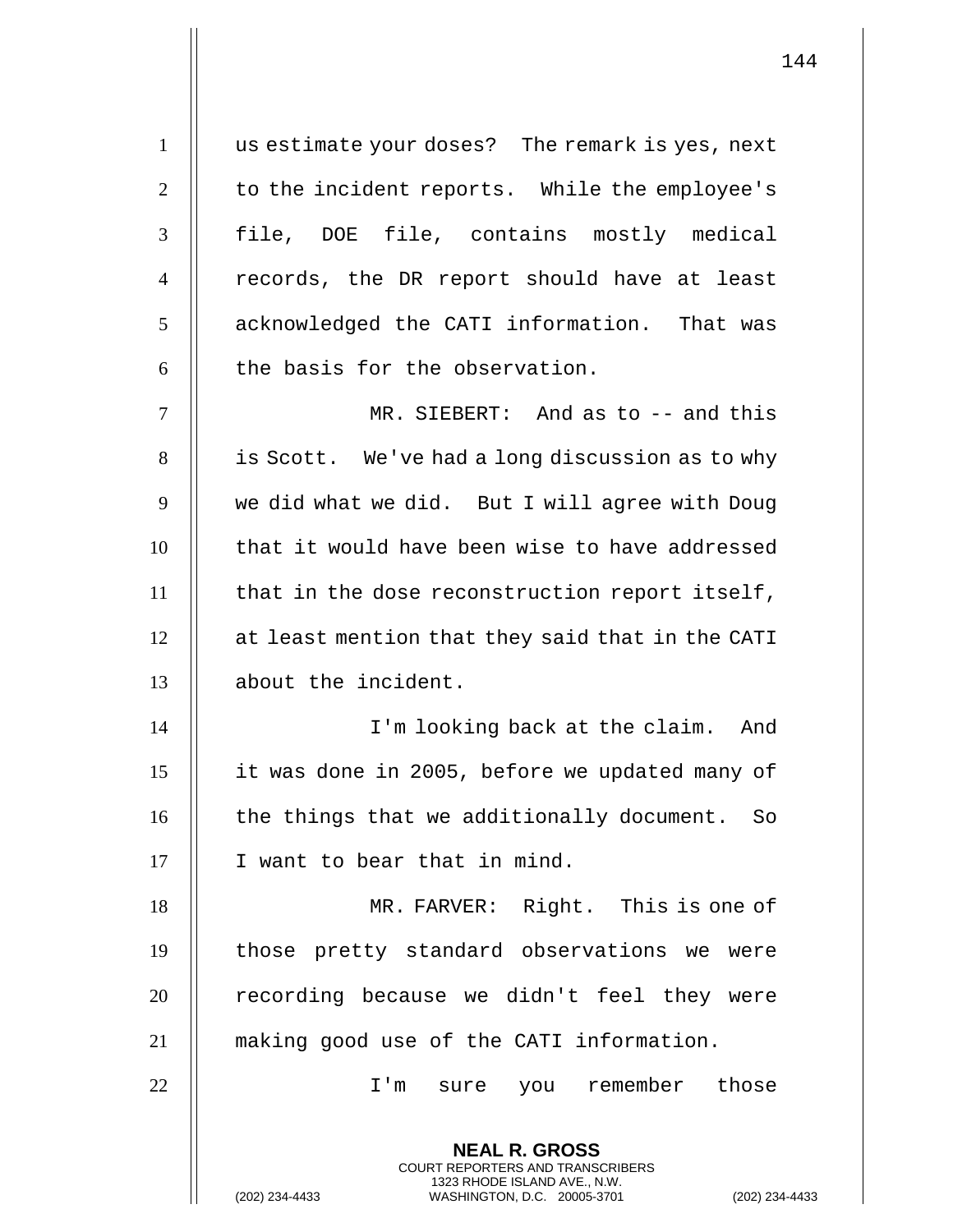**NEAL R. GROSS** COURT REPORTERS AND TRANSCRIBERS 1 discussions. And really we just felt like if  $2 \parallel$  you put a statement in there saying that, you 3 || know, acknowledging what was in the report or 4 || the CATI report, that was all. That's why it  $5 \parallel$  was an observation, not a finding. 6 CHAIRMAN KOTELCHUCK: Yes. Okay. 7 || MEMBER MUNN: And I think the 8 | explanation that the employee was assigned the 9 || 99th percentile external and internal doses for 10 || all years more than adequately covers that in  $11$   $\parallel$  the absence of a spectacular event of some kind. 12 || Exposure to smoke stack, well, yeah, that's 13 || pretty well covered by 99 percentile. 14 CHAIRMAN KOTELCHUCK: Okay. 15 || Further comments before we move on? 16 || (No response.) 17 CHAIRMAN KOTELCHUCK: Let's go. 18 || MR. FARVER: Okay, next one. This 19 is another Pinellas case, 299.1, failure to 20 || assign external neutron dose. 21 Our reviewer felt that after  $22$   $\parallel$  reviewing the records supplied by DOE, the CATI

1323 RHODE ISLAND AVE., N.W.

(202) 234-4433 WASHINGTON, D.C. 20005-3701 (202) 234-4433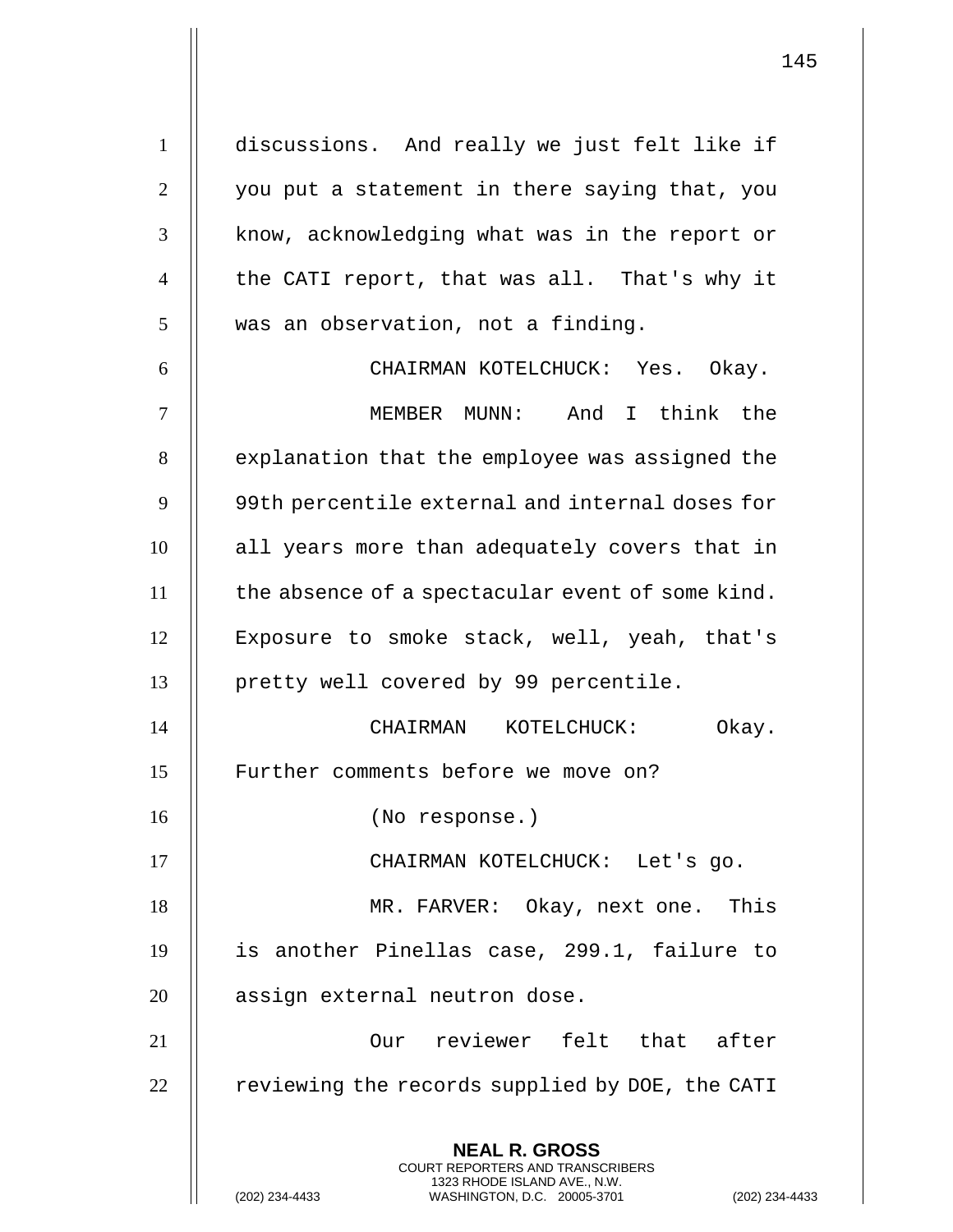**NEAL R. GROSS** COURT REPORTERS AND TRANSCRIBERS 1323 RHODE ISLAND AVE., N.W. (202) 234-4433 WASHINGTON, D.C. 20005-3701 (202) 234-4433 1 || report and site-specific information, that 2 | despite the fact there were no dosimeter results  $3 \parallel$  available, there was enough evidence to support 4 | assigning unmonitored external neutron dose. 5 || Based on the work history and the 6 || CATI report, the employee most likely worked in  $7$   $\parallel$  the area from '60 to '65. 8 MEMBER MUNN: Yeah, the revision 9 || covers it. And, well, the contractor  $10$   $\parallel$  recommends the finding be closed. It certainly 11 || seems reasonable. Recommend closure. 12 || CHAIRMAN KOTELCHUCK: Okay. 13 Comments? Scroll up so we can just look again 14 at SC&A's response. Okay. Close? 15 MEMBER MUNN: Yes. 16 MEMBER CLAWSON: That's fine with  $17$  || me, Dave. 18 CHAIRMAN KOTELCHUCK: Okay. Then 19 it's closed. 20 || MR. FARVER: Okay. Next finding, 21 299.2, X-ray frequency was not consistent with  $22$   $\parallel$  the interview information.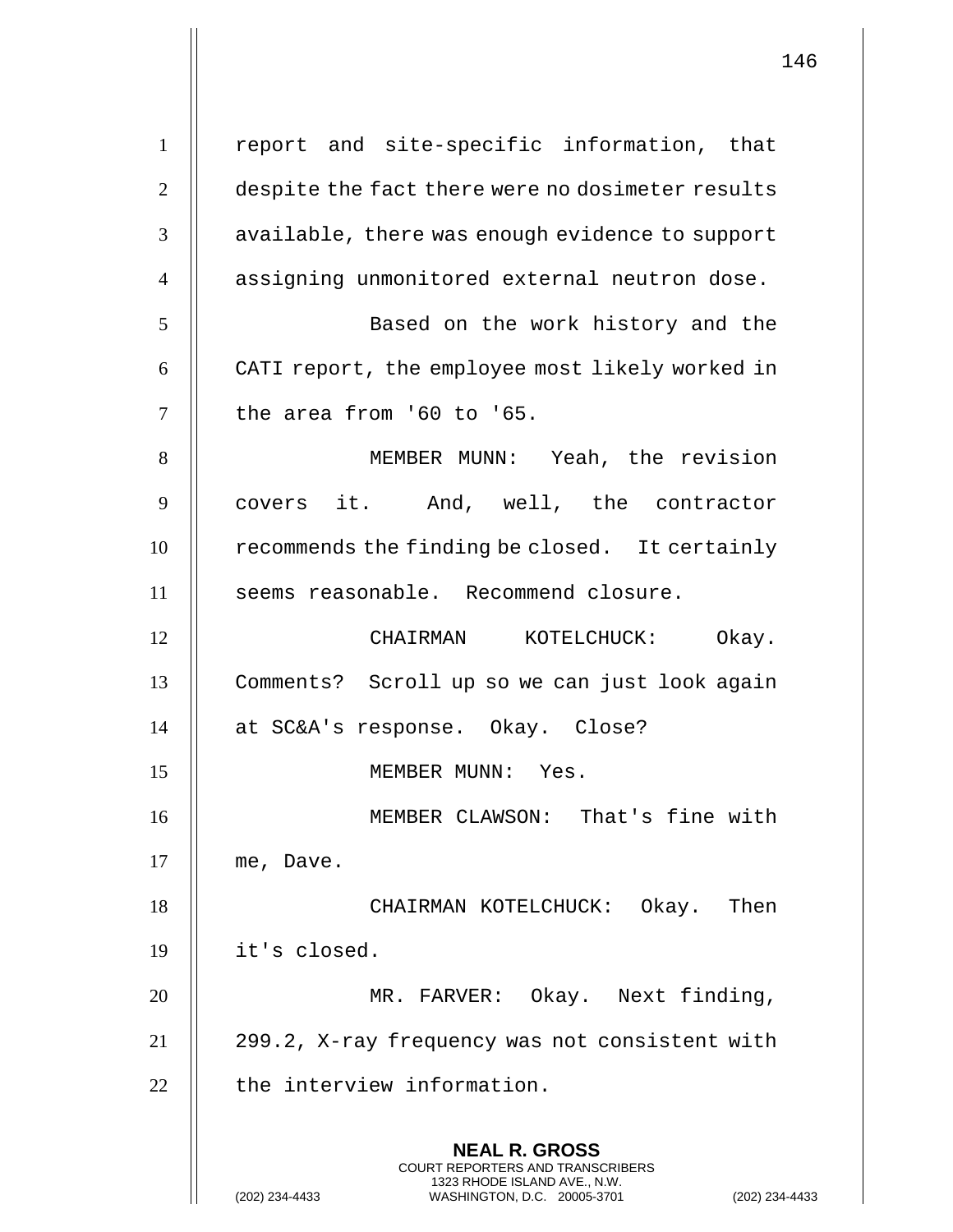| $\mathbf{1}$   | And this is some more CATI report                                                                                                        |
|----------------|------------------------------------------------------------------------------------------------------------------------------------------|
| $\overline{2}$ | information where the employee recalls X-rays                                                                                            |
| 3              | were performed annually from '58 through '92.                                                                                            |
| $\overline{4}$ | CHAIRMAN KOTELCHUCK: Could we                                                                                                            |
| 5              | scroll up to NIOSH's response in the green?                                                                                              |
| 6              | Thank you.                                                                                                                               |
| $\tau$         | MEMBER MUNN:<br>TBD sounds pretty                                                                                                        |
| 8              | specific. The record sounds pretty specific.                                                                                             |
| 9              | They're done on an annual basis, but they didn't                                                                                         |
| 10             | always include X-rays. The record exists to                                                                                              |
| 11             | support their position.                                                                                                                  |
| 12             | CHAIRMAN KOTELCHUCK: Right. That                                                                                                         |
| 13             | sounds $--$                                                                                                                              |
| 14             | MEMBER MUNN: It sounds as though                                                                                                         |
| 15             | they did what the, well, what the documents tell                                                                                         |
| 16             | them to do. And that's really what we're                                                                                                 |
| 17             | looking at here.                                                                                                                         |
| 18             | CHAIRMAN KOTELCHUCK: Right.                                                                                                              |
| 19             | MEMBER MUNN: Did they follow their                                                                                                       |
| 20             | instructions? I'd recommend closure.                                                                                                     |
| 21             | CHAIRMAN KOTELCHUCK: Seems to me                                                                                                         |
| 22             | they did.                                                                                                                                |
|                | <b>NEAL R. GROSS</b>                                                                                                                     |
|                | <b>COURT REPORTERS AND TRANSCRIBERS</b><br>1323 RHODE ISLAND AVE., N.W.<br>(202) 234-4433<br>WASHINGTON, D.C. 20005-3701<br>$(202)$ 234- |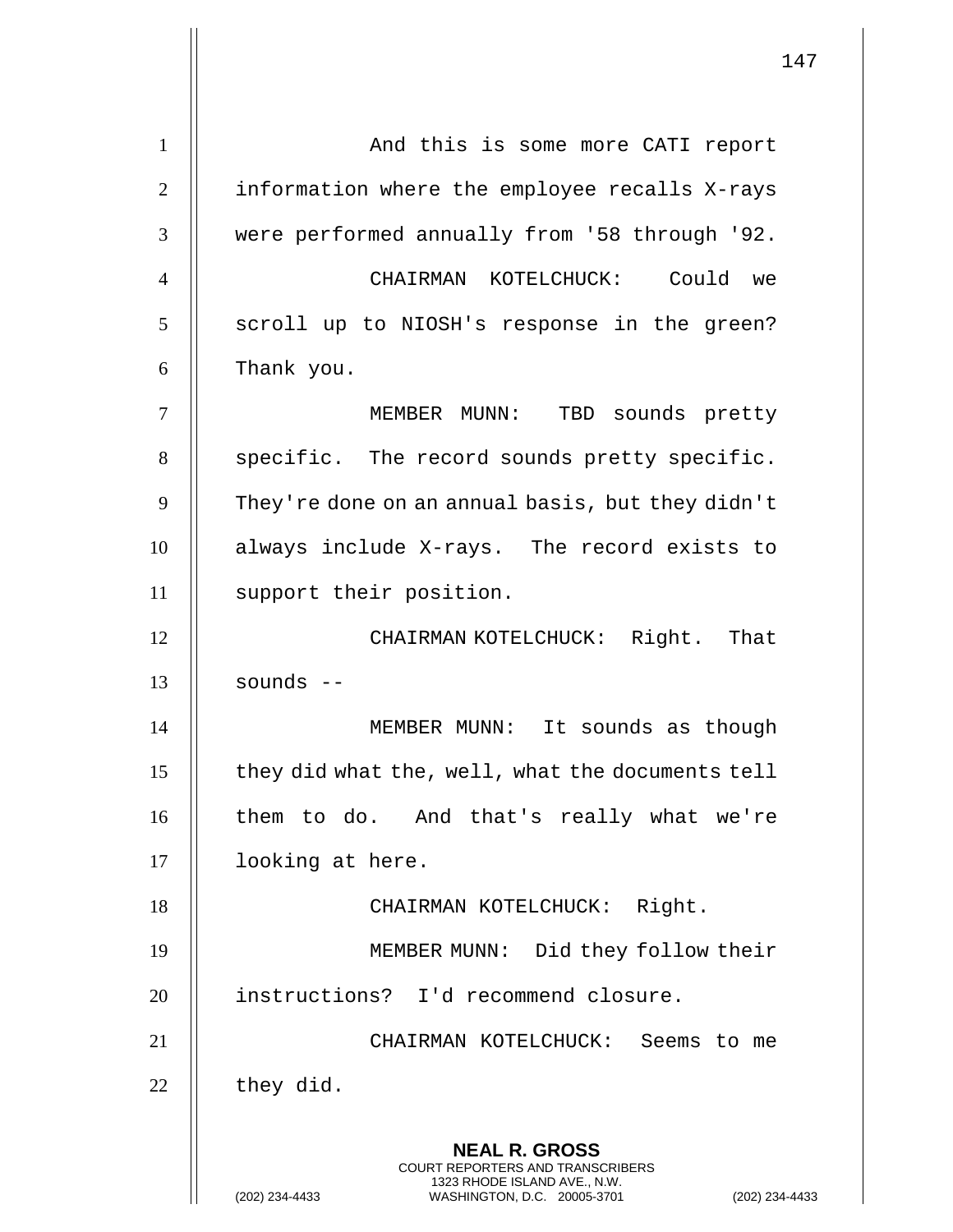**NEAL R. GROSS** COURT REPORTERS AND TRANSCRIBERS 1323 RHODE ISLAND AVE., N.W. (202) 234-4433 WASHINGTON, D.C. 20005-3701 (202) 234-4433 1 MEMBER MUNN: Is SC&A accepting  $2 \parallel$  that? Do you have any comments? 3 MR. FARVER: Yes. 4 CHAIRMAN KOTELCHUCK: Okay. 5 | MEMBER MUNN: Good. 6 CHAIRMAN KOTELCHUCK: Yeah. 7 MEMBER MUNN: Recommend closure. 8 CHAIRMAN KOTELCHUCK: Agreed. 9 || Objection, concern? In this case, I think we 10 | have written evidence on the record that X-rays 11 were not always taken. 12 || MR. FARVER: Okay. 13 CHAIRMAN KOTELCHUCK: And that's 14 why it makes sense. Okay, I agree. Let's  $15$  | close. If I hear no objection --16 MEMBER CLAWSON: That's fine. Go  $17$   $\parallel$  ahead. 18 CHAIRMAN KOTELCHUCK: Go ahead.  $19 \parallel .3?$ 20 || MR. FARVER: .3, omission of a 1968 21 || X-ray exposure. Although there exists only a 22  $\parallel$  reference the June 1968 chest X-ray and no DOE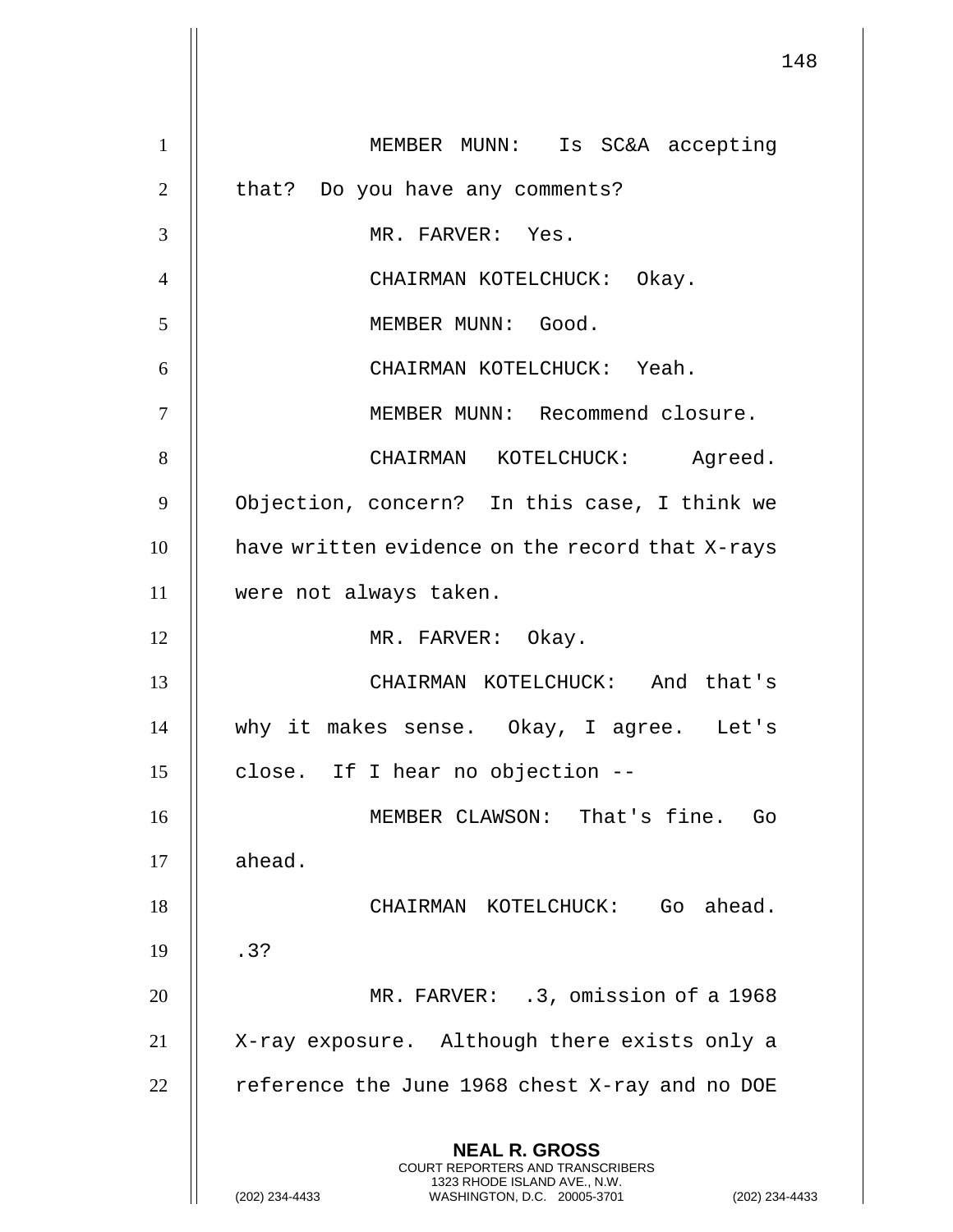|                | 1                                                                                                                                                                |
|----------------|------------------------------------------------------------------------------------------------------------------------------------------------------------------|
|                |                                                                                                                                                                  |
| $\mathbf{1}$   | records were provided, SC&A thought that it                                                                                                                      |
| $\mathbf{2}$   | would be claimant-favorable to include this                                                                                                                      |
| $\mathfrak{Z}$ | exposure, since you're including other actual                                                                                                                    |
| $\overline{4}$ | records.                                                                                                                                                         |
| 5              | There wasn't any actual X-ray                                                                                                                                    |
| 6              | record, but there was a reference to a June '68                                                                                                                  |
| $\tau$         | chest X-ray.                                                                                                                                                     |
| 8              | MR. SIEBERT: And this is Scott. I                                                                                                                                |
| 9              | looked a little more deeply into this even than                                                                                                                  |
| 10             | we'd explained here.                                                                                                                                             |
| 11             | It really comes down to, as Doug was                                                                                                                             |
| 12             | saying, there's a memo in the file of a DOE                                                                                                                      |
| 13             | response where the doctor is talking about --                                                                                                                    |
| 14             | they're tracking the elevation of the                                                                                                                            |
| 15             | diaphragm. And they're saying, in '70, it's                                                                                                                      |
| 16             | very much the same as previous examinations of                                                                                                                   |
| 17             | June '68, January of '64 and October of '69.                                                                                                                     |
| 18             | In that statement, the two later                                                                                                                                 |
| 19             | ones, the 1964 and the 1969 X-rays, are                                                                                                                          |
| 20             | corroborated by the actual X-ray record. There                                                                                                                   |
| 21             | is no record of a June 1968 X-ray.                                                                                                                               |
| 22             | Now, there is, in the file, a June                                                                                                                               |
|                | <b>NEAL R. GROSS</b><br><b>COURT REPORTERS AND TRANSCRIBERS</b><br>1323 RHODE ISLAND AVE., N.W.<br>(202) 234-4433<br>WASHINGTON, D.C. 20005-3701<br>$(202)$ 234- |

 $\mathbf{1}$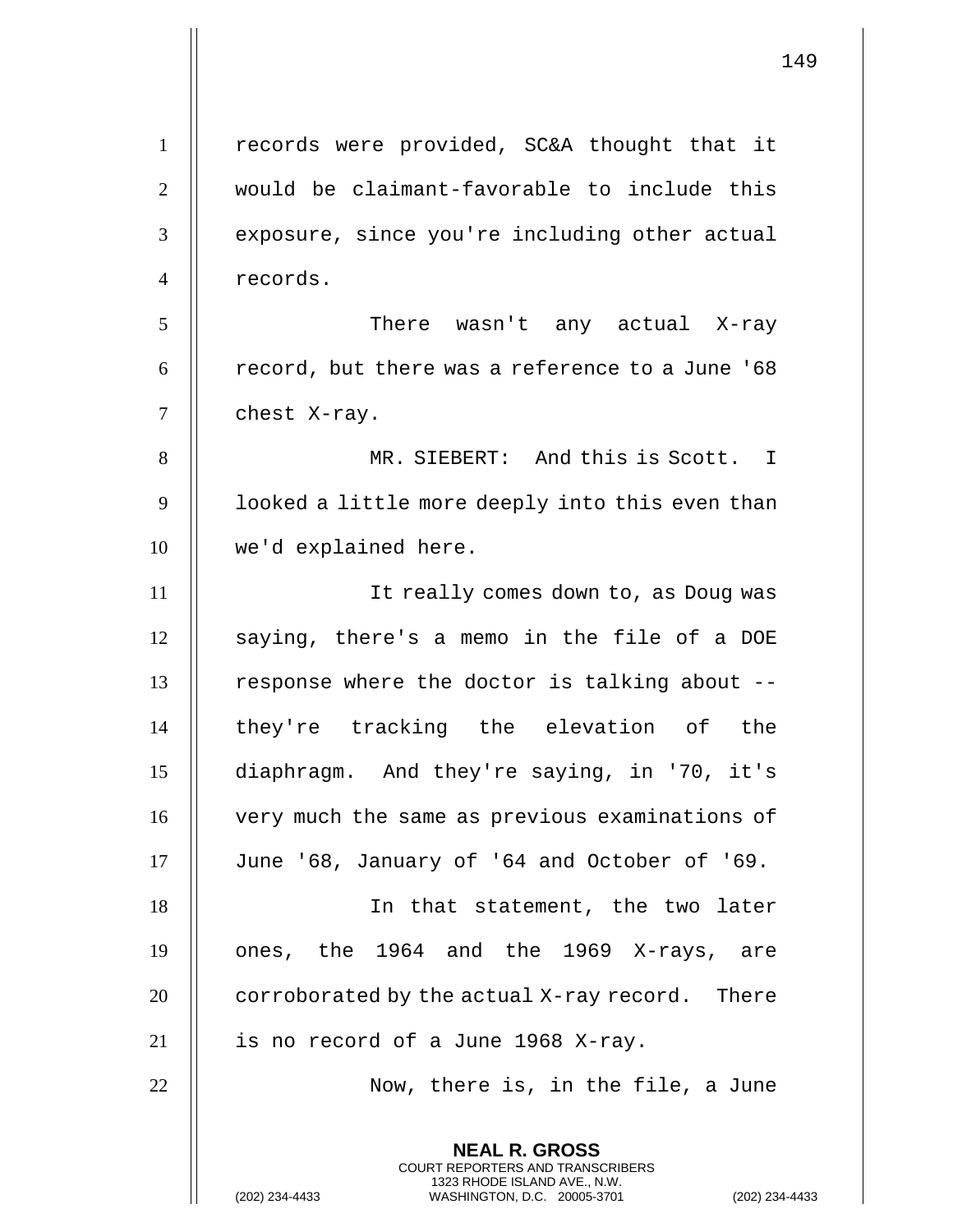1 | 1958 X-ray in the file. And I look back at this, 2 || and there are clearly only three X-rays in the 3 | file before 1970. And the memo is responding 4 || and stating there are three X-rays they're  $5$  | referring to. 6 And it's very easy to make the

7 | assumption that they made a typographical error  $8 \parallel$  of 1958 -- they wrote it as 1968. The 9 || additional thing that makes me think that as 10 || well is the order they are written in the memo, 11 as June '68, January '64 and October '69. 12 | They're out of order, out of date order. If you 13 make the assumption it should have been '58,  $14$   $\parallel$  where we do have a record, it makes perfectly 15 || good sense, because they would have been in 16 order.

17 CHAIRMAN KOTELCHUCK: Sounds good. 18 MEMBER MUNN: And speaking as a 19 | person who made their living typing during that 20 || particular period, that makes eminently good  $21$  | sense.

22 CHAIRMAN KOTELCHUCK: Yes.

**NEAL R. GROSS** COURT REPORTERS AND TRANSCRIBERS 1323 RHODE ISLAND AVE., N.W.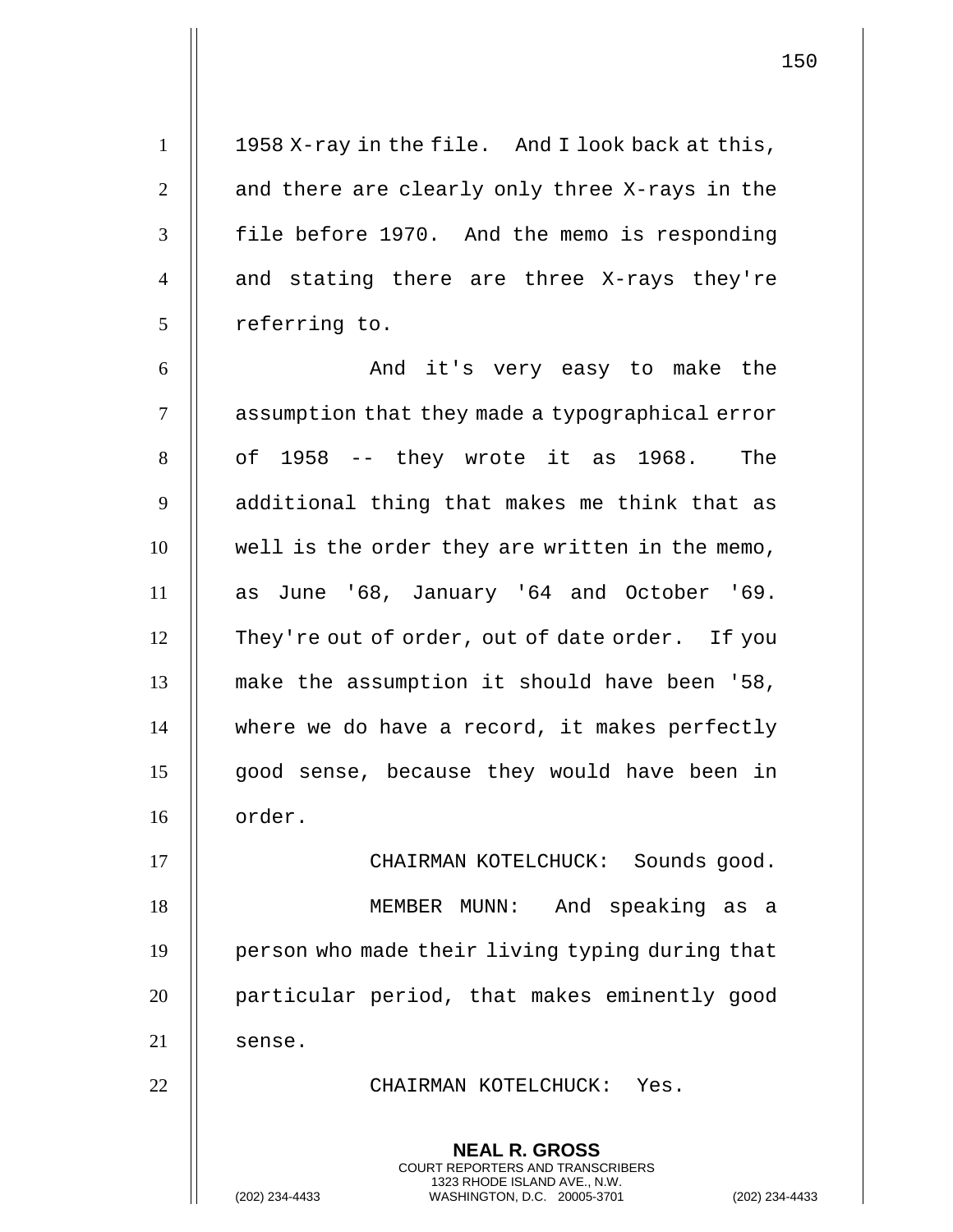|                | 151                                                                                                                                                         |
|----------------|-------------------------------------------------------------------------------------------------------------------------------------------------------------|
| $\mathbf{1}$   | MEMBER MUNN: Recommend closure.                                                                                                                             |
| $\overline{2}$ | CHAIRMAN KOTELCHUCK: I agree.                                                                                                                               |
| 3              | Doug, do you accept that?                                                                                                                                   |
| $\overline{4}$ | MR. FARVER: Well, having gone and                                                                                                                           |
| 5              | looked at that, I can see where you could go                                                                                                                |
| 6              | either way. I mean, you're looking at a piece                                                                                                               |
| 7              | of paper. And it's hard to tell.                                                                                                                            |
| 8              | I mean, a lot of these records that                                                                                                                         |
| 9              | we look at, it can go either way. I mean, I                                                                                                                 |
| 10             | can't fight too hard on it. My only defense is,                                                                                                             |
| 11             | if you decide you're going to use actual                                                                                                                    |
| 12             | records, then you want to at least be                                                                                                                       |
| 13             | claimant-favorable to include this.                                                                                                                         |
| 14             | DR. MAURO: This is John. I'd like                                                                                                                           |
| 15             | to jump in also, just a little bit. In the many                                                                                                             |
| 16             | cases -- now we're talking on the DOE side of                                                                                                               |
| 17             | the house as opposed to AWE -- the default has                                                                                                              |
| 18             | always been to assign annual chest X-rays unless                                                                                                            |
| 19             | there was some affirmative evidence to the                                                                                                                  |
| 20             | contrary.                                                                                                                                                   |
| 21             | In this case, we have an interesting                                                                                                                        |
| 22             | circumstance where it sounds like we have some                                                                                                              |
|                | <b>NEAL R. GROSS</b><br>COURT REPORTERS AND TRANSCRIBERS<br>1323 RHODE ISLAND AVE., N.W.<br>(202) 234-4433<br>(202) 234-4433<br>WASHINGTON, D.C. 20005-3701 |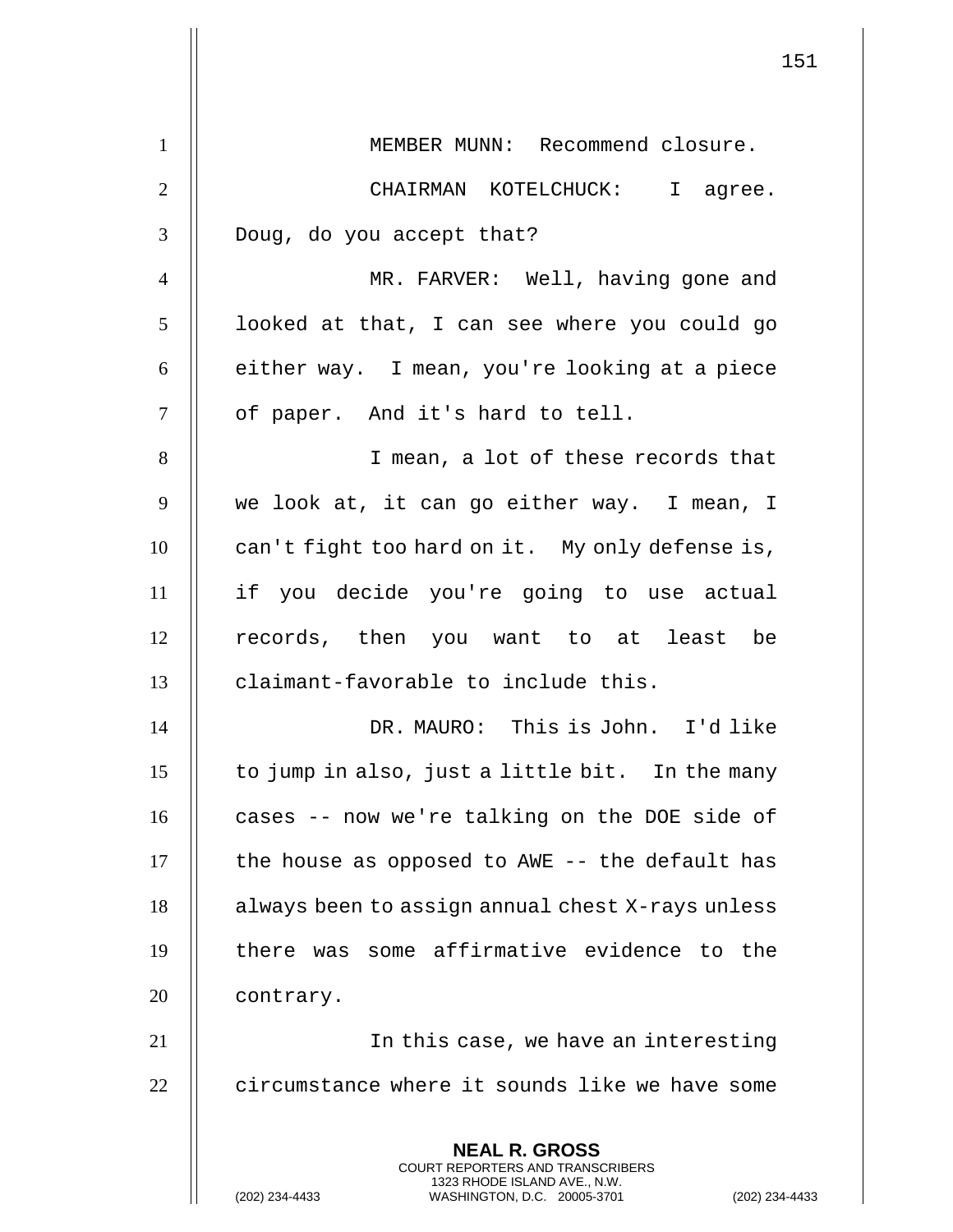1 || affirmative evidence that there were at least  $2 \parallel$  three, I quess, prior to 1970. That's the 3 || position that's being taken.

4 MR. SIEBERT: There were plenty  $5$   $\parallel$  after that we listed as well.

6 DR. MAURO: But they were after. 7 || Now, it just seems that we aren't in -- and 8 || you're right, we're in sort of gray territory. 9 || The fact that you have affirmative evidence 10 || making reference to these three, in effect what  $11$   $\parallel$  we're saying is -- the fact that they do make 12 | reference to these three -- and we'll accept 13 | that 1958 for the purposes of this conversation. 14 In effect what we're saying is the fact that, 15 when they made past reference to pre-70, that 16 is sort of affirmative evidence that these were  $17$  || in fact the only X-rays that were taken. And 18 || that's certainly a reasonable decision. But  $19$  || it's the first time we've -- at least the first  $20$  || time I've heard this.

 $21$   $\parallel$  So, in effect, the fact that they  $22$  || spoke about just those three, as long as

> **NEAL R. GROSS** COURT REPORTERS AND TRANSCRIBERS 1323 RHODE ISLAND AVE., N.W.

(202) 234-4433 WASHINGTON, D.C. 20005-3701 (202) 234-4433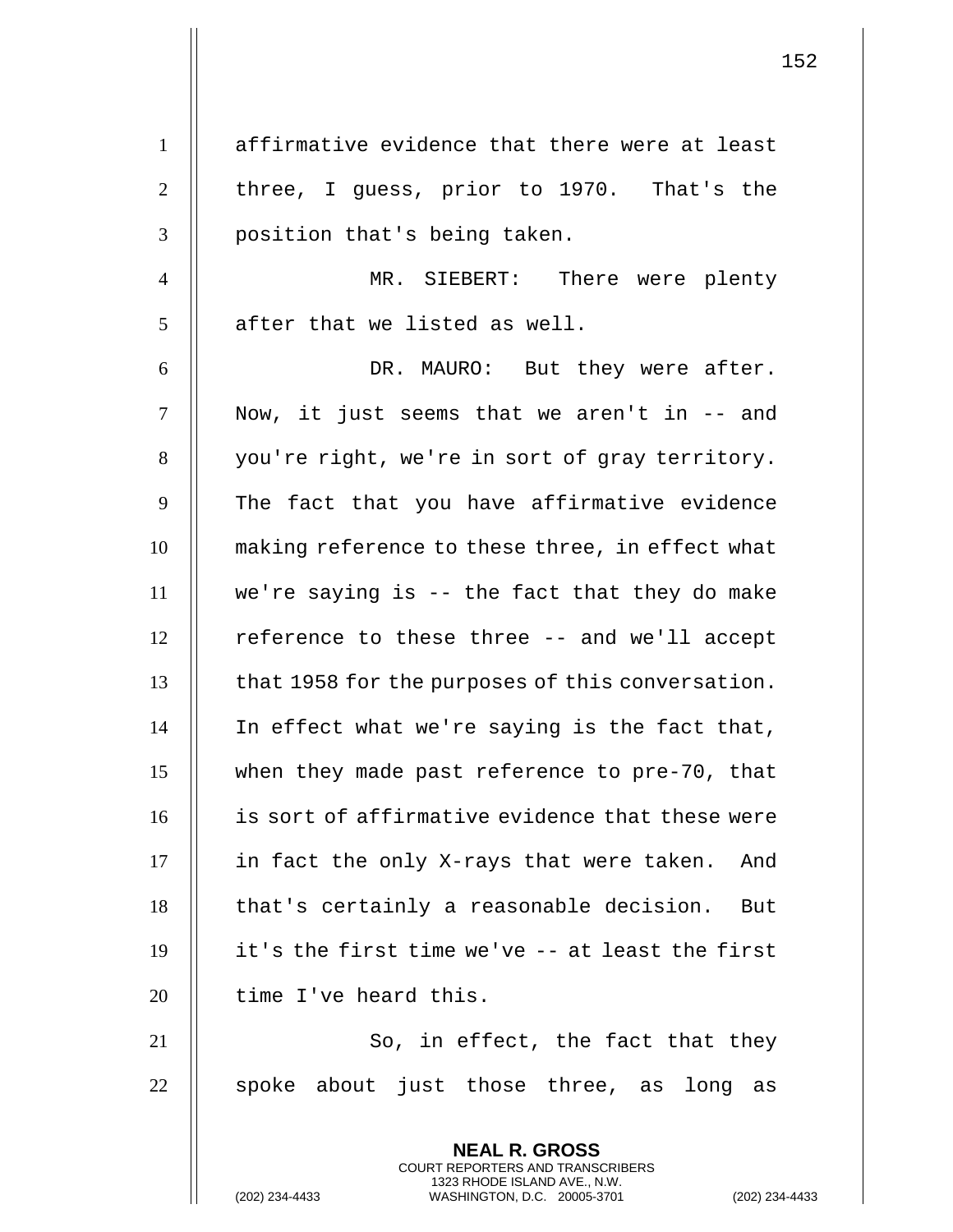**NEAL R. GROSS** 1 | everyone is comfortable, I think that puts you 2 || in a place where you're feeling confident.  $3$   $\parallel$  That means, in the other years, X-rays were not 4 || taken. And that's, in effect, what you're 5 doing right now. 6 And, you know, it's a tough call 7 | which way you want to go on that. Because if 8 || it was silent regarding X-rays in the records 9 | for this worker and in the Site Profile, we would 10 | assign. 11 || CHAIRMAN KOTELCHUCK: Correct. 12 || MEMBER MUNN: But it is not silent. 13 CHAIRMAN KOTELCHUCK: But there is 14 not silence. 15 MR. SIEBERT: The TBD is clear that 16 | if we have no information, we go with annuals.  $17$   $\parallel$  But we do have information in this case, 18 | correct. 19 DR. MAURO: Okay. I just wanted to 20 | make sure it's clear that that's the path we're 21 going on. And we'll keep that in mind in our 22 | future evaluations.

> COURT REPORTERS AND TRANSCRIBERS 1323 RHODE ISLAND AVE., N.W.

(202) 234-4433 WASHINGTON, D.C. 20005-3701 (202) 234-4433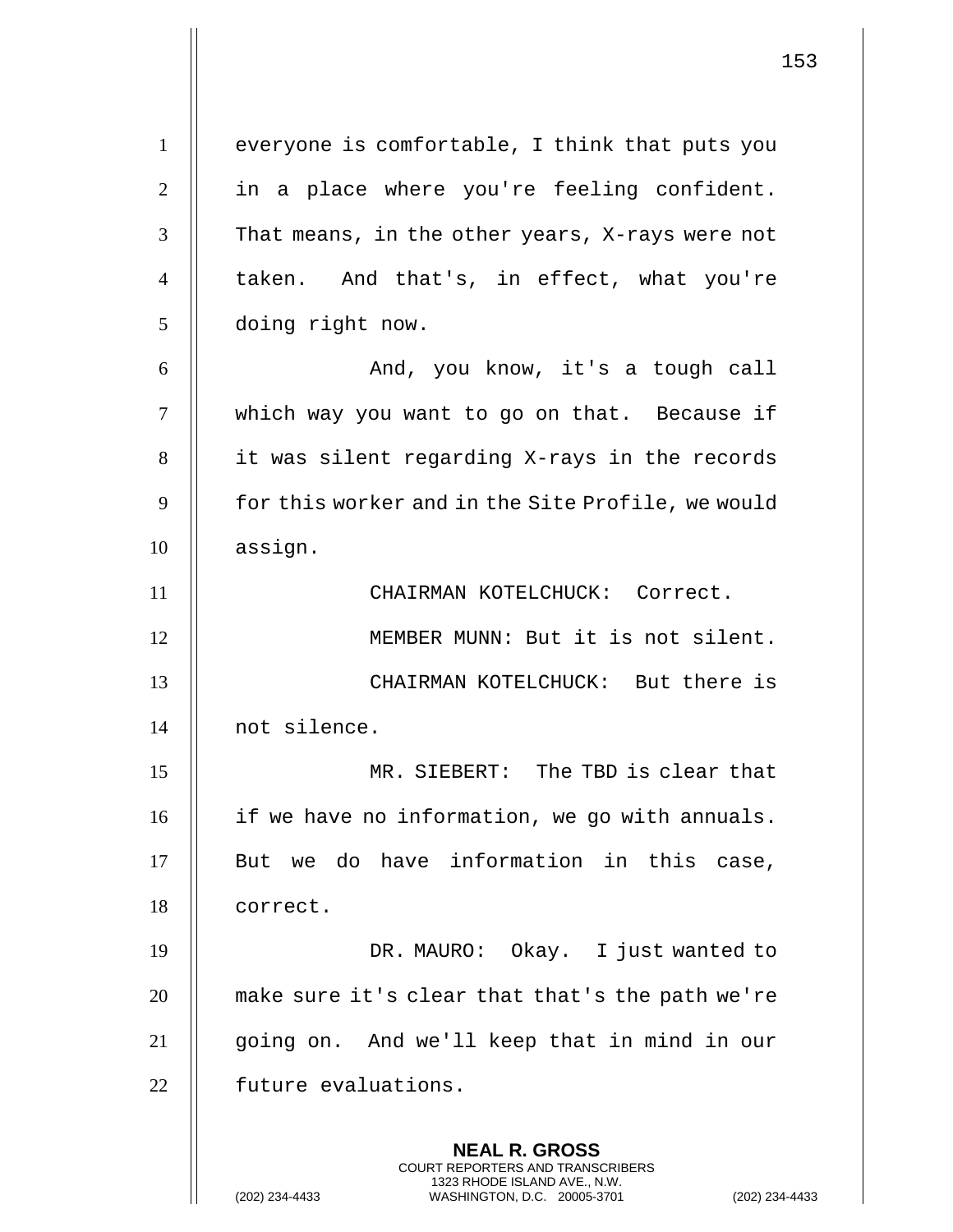1 || CHAIRMAN KOTELCHUCK: Right. And 2 || we will close this. Okay. Good. Let's go to  $3$  | the next.

 MR. FARVER: Okay, 299.4, failure | to include radiological incident in the DR. | The DR report reads, in part, according to the 7 | telephone interview, the EE was involved in one 8 || radiological incident in 1975. The incident 9 || involved the vacuum shop where the EE was working at the time. Information in the interview indicated the vacuum shop was found  $\parallel$  to be contaminated while the EE was there.

13 || Christian Contamination was discovered,  $14$   $\parallel$  the area was shut down. Given that the EE was 15 periodically monitored for tritium throughout 16 || '75 and assigned internal doses based on a  $17$   $\parallel$  reasonable evaluation of bioassay data, it is 18 unlikely that this incident resulted in a 19 || tritium dose higher than the assigned dose.

20 || Chay. So that's a tritium exposure 21 in the vacuum shop in '75. The one we're  $22$   $\parallel$  referring to is where the employee mentions in

> **NEAL R. GROSS** COURT REPORTERS AND TRANSCRIBERS 1323 RHODE ISLAND AVE., N.W.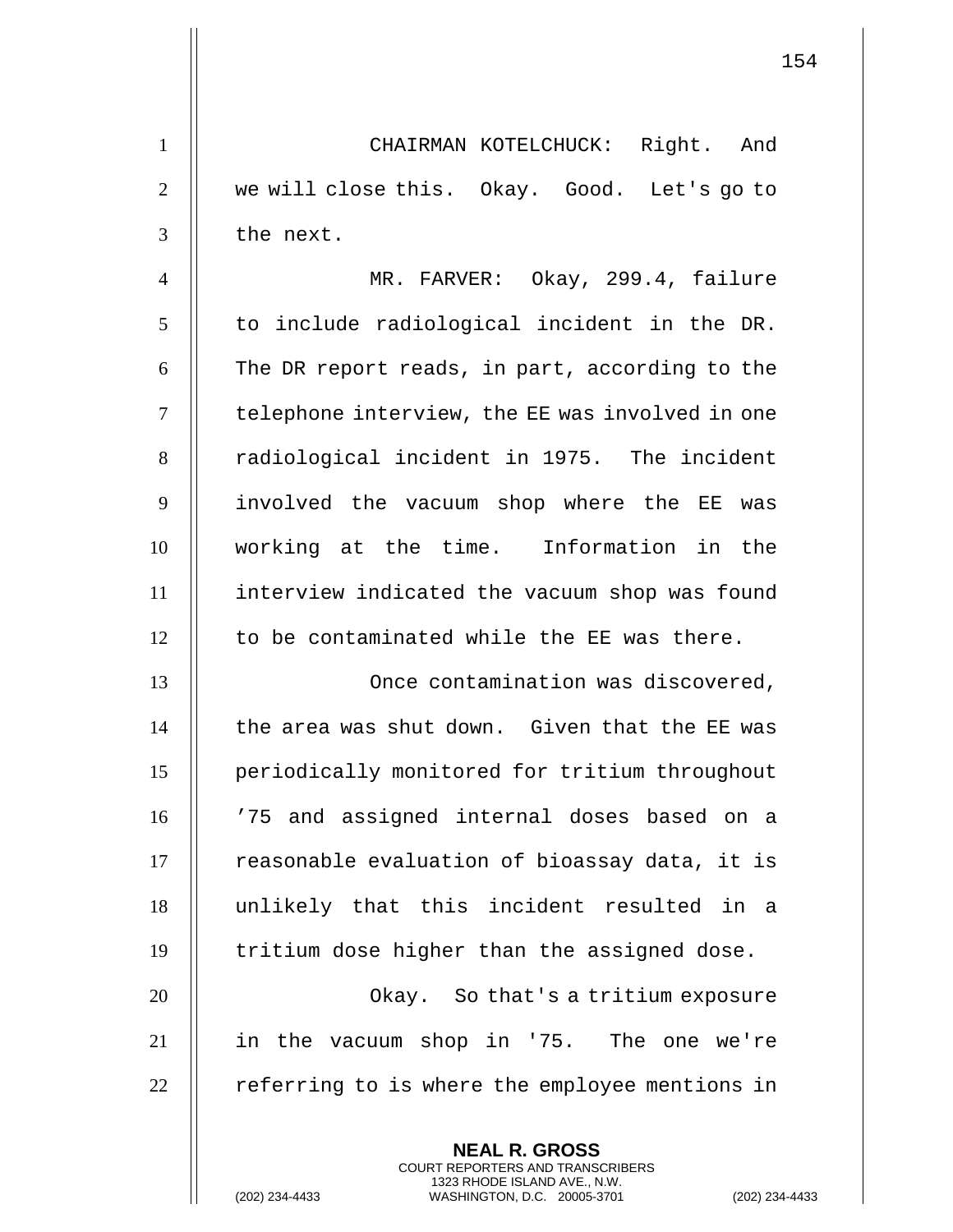**NEAL R. GROSS** 1 | the CATI report that he worked in maintenance 2 | from -- oh, having to work one weekend on top  $\parallel$  of a stack while it was blowing out, he put up  $\parallel$  an antenna. He worked in maintenance. So he  $\parallel$  was up on the stack while it was still blowing  $6 \parallel$  out. And he's putting up an antenna. During the time period from '67 8 || through '92, no urine bioassays were taken 9 | between '78 and '92. So there [we] were through 10 | the first part. We believed it was reasonable to 12 || assume that the incident may have resulted in  $\parallel$  the inhalation of radioactive materials, and it  $\parallel$  should have been addressed somehow. That is  $\parallel$  the basis for that finding. 16 || CHAIRMAN KOTELCHUCK: And did he -- It's not clear, the basis for SC&A suggesting || to close the findings. MR. FARVER: Because, if I'm a dose | reconstructor, I don't know what I'm going to do. You know, I don't know how you handle  $\parallel$  something like that, that could have happened.

> COURT REPORTERS AND TRANSCRIBERS 1323 RHODE ISLAND AVE., N.W.

(202) 234-4433 WASHINGTON, D.C. 20005-3701 (202) 234-4433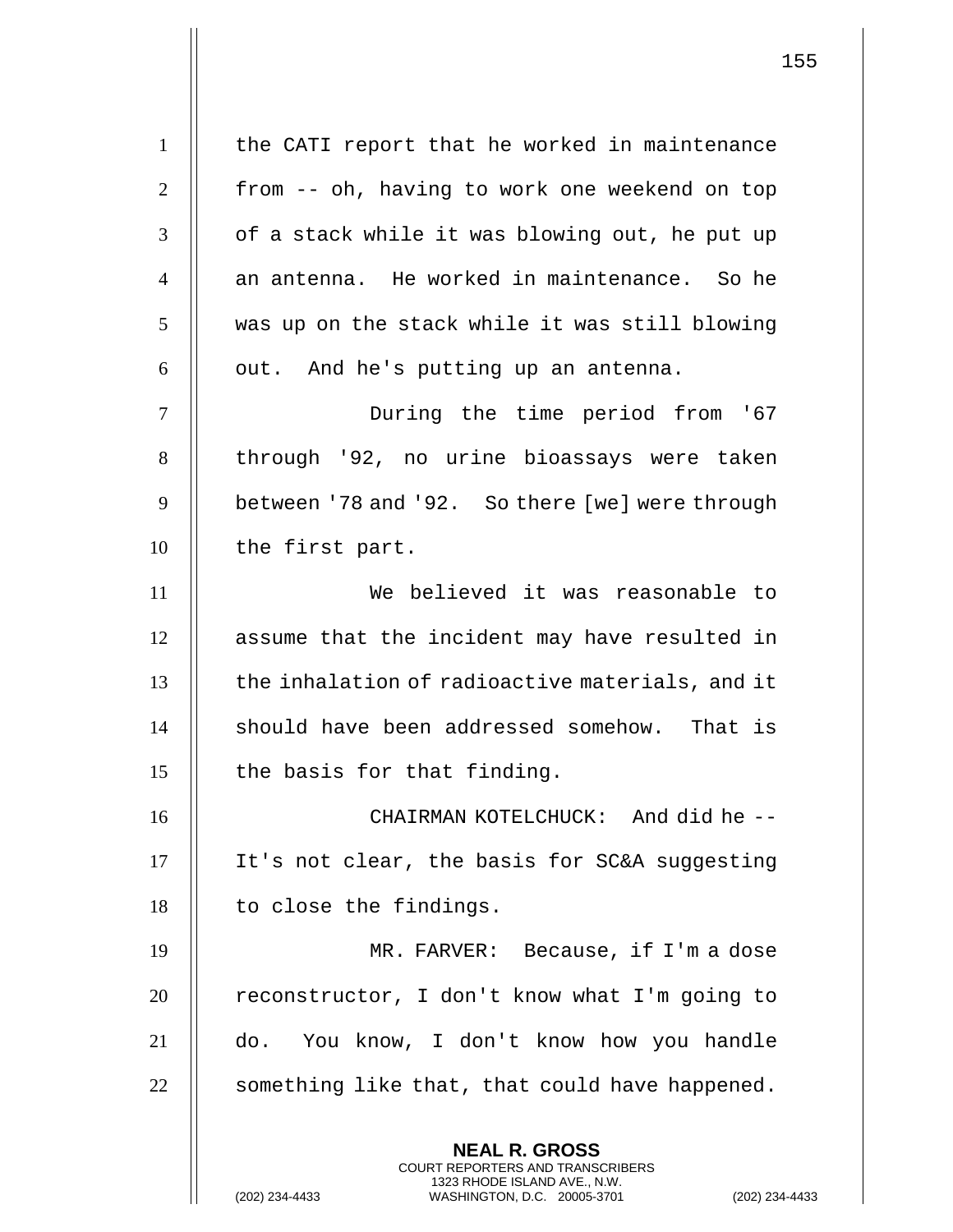**NEAL R. GROSS** COURT REPORTERS AND TRANSCRIBERS 1323 RHODE ISLAND AVE., N.W. 1 || I thought at the very least they  $\parallel$  should put a statement in there acknowledging 3 || it. But I don't know how you would, you know, 4 | calculate a reasonable dose from that, or if you || should. But I just thought they should have mentioned something. CHAIRMAN KOTELCHUCK: Okay. And | that was a finding? MR. FARVER: It was. This goes **back** to where they were writing up information in the CATI report. It is not addressed in the DR report. You have to kind of remember the || time period we're in at this time. CHAIRMAN KOTELCHUCK: Comments 15 | from anyone? MR. FARVER: And I'm not familiar with Pinellas, their stacks or anything like  $\parallel$  that. MEMBER MUNN: I think the 20 || assumptions being made are reasonable. No 21 | reason to maintain it open. I don't know what | you're going to do other than what's been done.

(202) 234-4433 WASHINGTON, D.C. 20005-3701 (202) 234-4433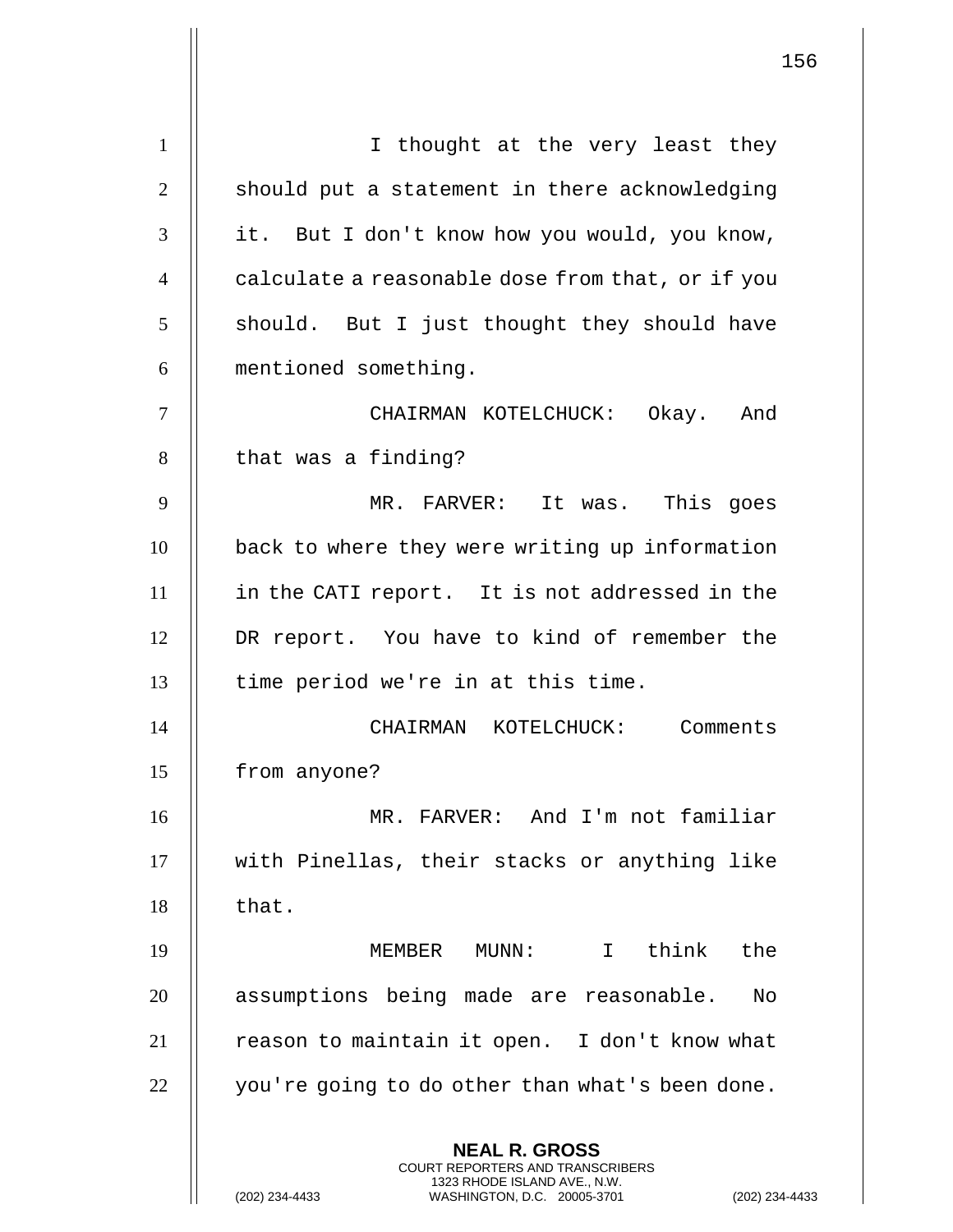| $\mathbf{1}$   | And it's easy to agree. It would have been a                                                                                                               |
|----------------|------------------------------------------------------------------------------------------------------------------------------------------------------------|
| $\overline{2}$ | lot better if they'd mentioned it. But it                                                                                                                  |
| 3              | wouldn't have affected the end result. That's                                                                                                              |
| $\overline{4}$ | really what we're looking at here, would this                                                                                                              |
| 5              | likely have affected the outcome of the claim?                                                                                                             |
| 6              | And it's unlikely.                                                                                                                                         |
| $\overline{7}$ | CHAIRMAN KOTELCHUCK: Right.                                                                                                                                |
| 8              | MEMBER CLAWSON: This is Brad.                                                                                                                              |
| 9              | We've also got to look at the quality of what's                                                                                                            |
| 10             | going on. I understand what Doug's saying                                                                                                                  |
| 11             | here, is that all this, this is something that                                                                                                             |
| 12             | may just -- it's an unusual thing to be able to                                                                                                            |
| 13             | do, especially if you look at Pinellas.                                                                                                                    |
| 14             | They had one of the main stacks that                                                                                                                       |
| 15             | was blowing out. They had several other ones                                                                                                               |
| 16             | too. But it doesn't make me feel that good that                                                                                                            |
| 17             | something like this would be bypassed a little                                                                                                             |
| 18             | bit. But I'm with Doug. You know, what do we                                                                                                               |
| 19             | do on this?                                                                                                                                                |
| 20             | MR. STIVER: This is John. As a                                                                                                                             |
| 21             | contextual way to look at this, incidents are                                                                                                              |
| 22             | always a problem, whether you're doing the dose                                                                                                            |
|                | <b>NEAL R. GROSS</b><br>COURT REPORTERS AND TRANSCRIBERS<br>1323 RHODE ISLAND AVE., N.W.<br>(202) 234-4433<br>WASHINGTON, D.C. 20005-3701<br>$(202)$ 234-4 |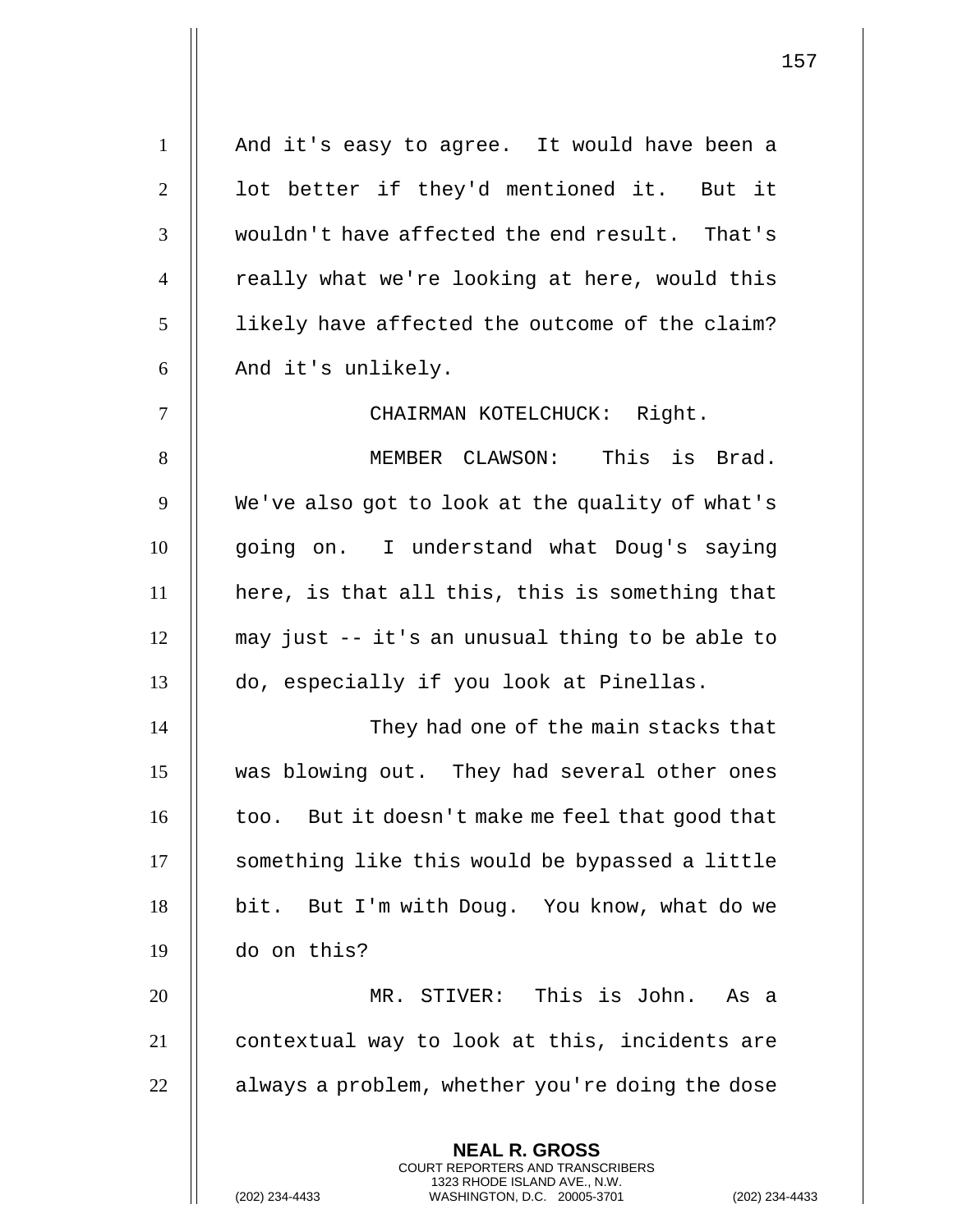1 || reconstruction or you're reviewing the Site 2 || Profile or an SEC.

3 || And the general philosophy is that 4 if there is, in fact, evidence of a 5 | comprehensive health physics oversight program 6  $\parallel$  where there's air sampling, there is ongoing 7 bioassay, it's more of a more current, recent  $8 \parallel$  type of program underneath  $-$  I guess it's part  $9$  | of the -- what's the DOE reg that came out, the 10 Number 835, kind of post -- the DOE protocols 11 || that got much more formal.

12 || The idea being that if an incident 13 | occurred, it would have been recorded. If the 14 person claims he might have been doing a job 15 where you're concerned that he might have gotten 16 || exposure, you would expect the bioassay to 17 || follow such an exposure.

18 || So you generally get a warm and fuzzy feeling that when you have that set of  $\parallel$  circumstances, that you feel there's a strong health physics oversight, this goes toward  $\parallel$  everything we do, even SECs, you come out at the

> **NEAL R. GROSS** COURT REPORTERS AND TRANSCRIBERS 1323 RHODE ISLAND AVE., N.W.

(202) 234-4433 WASHINGTON, D.C. 20005-3701 (202) 234-4433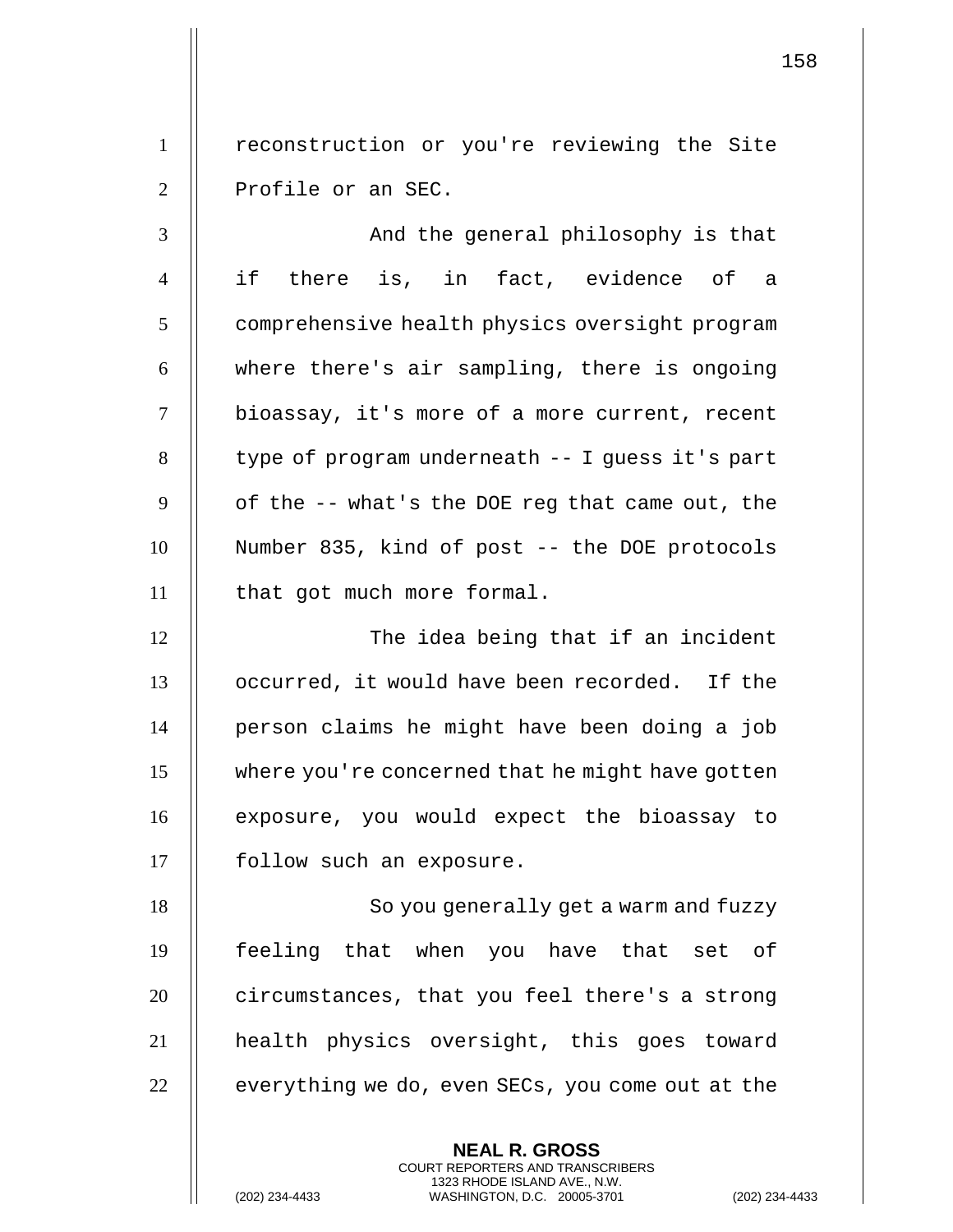1 | other end saying, well, if this person was 2 | exposed from an incident, we would have his data  $3$   $\parallel$  reconstructed. There would be something in his 4 || record regarding it. And there's a way to 5 | manage that problem.

6 || But if you don't have that context, I don't know. What year are we talking about **h** here for Pinellas? Do we have when this worker was involved in working, I guess, on the roof 10 | and perhaps being exposed to, I quess, tritium that might have been exhausted? Is that the issue here?

13 MR. FARVER: Yeah. It could have 14 been like the '80's.

 MR. STIVER: Yeah. Well, I did 16 | look at Pinellas quite some time ago. And, 17 | again, it's a contextual issue. And, you know, | feeling that you're comfortable with saying, || no, if this person did get a snoot full because | he was doing a certain kind of job, the nature 21 | of the health physics oversight at the time was  $\parallel$  such that he would have been put on the bioassay

> **NEAL R. GROSS** COURT REPORTERS AND TRANSCRIBERS 1323 RHODE ISLAND AVE., N.W.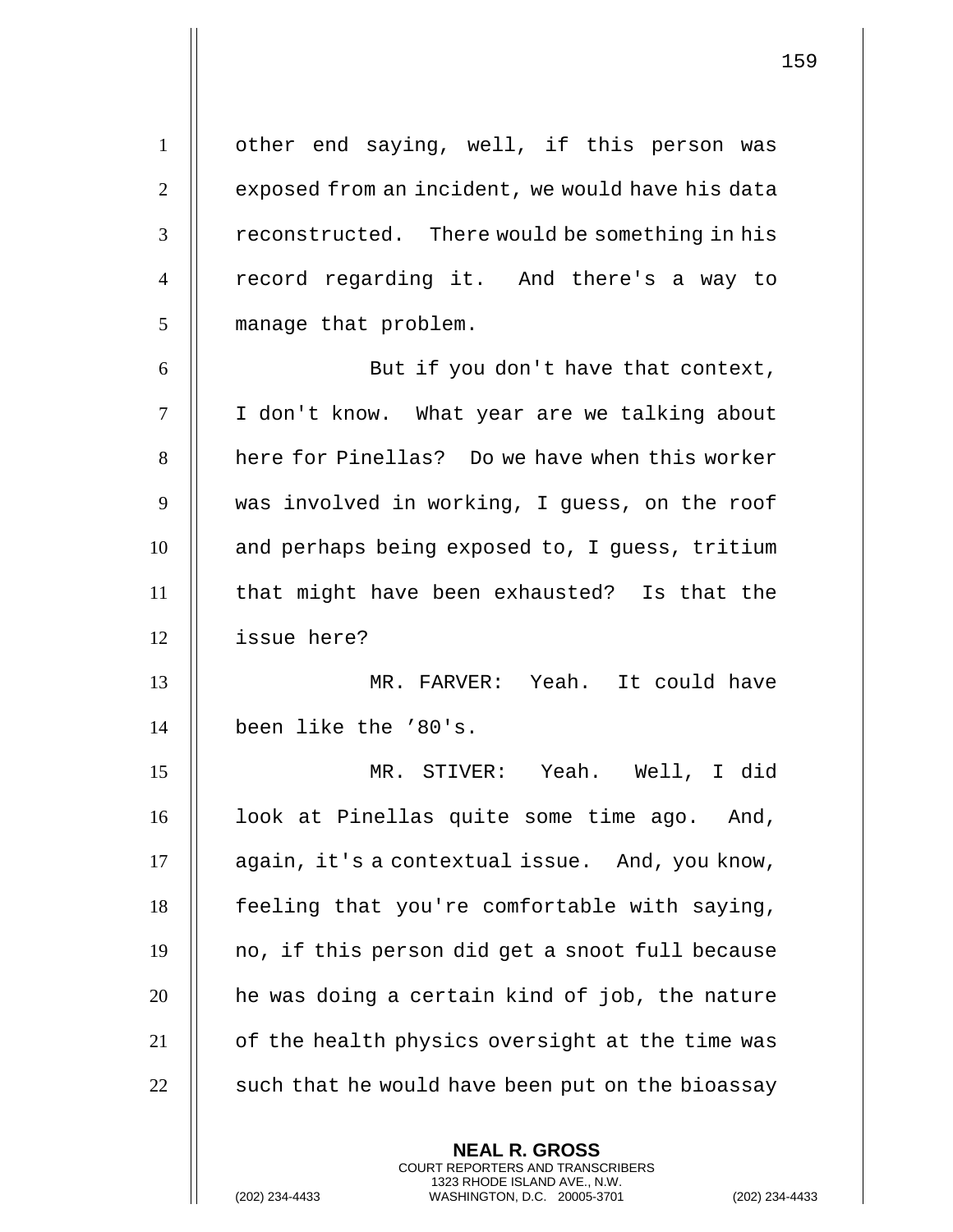**NEAL R. GROSS** COURT REPORTERS AND TRANSCRIBERS 1 | program to watch for this. Now, it's within the context of the 3 || Site Profile that really helps you make that judgment. And I'm not quite sure, you know, do we have that context? CHAIRMAN KOTELCHUCK: Thanks. Alright. Comments, further comments? I think | there's not that much more we can do. I agree. 9 || Do we want to close it? MEMBER MUNN: Yes. The point's been made. 12 || CHAIRMAN KOTELCHUCK: Yeah. MEMBER MUNN: It would have been wiser to have made some comment about it. CHAIRMAN KOTELCHUCK: Yeah. MEMBER MUNN: It wasn't done. But 17 | it wouldn't have changed anything. 18 || CHAIRMAN KOTELCHUCK: Okay. Let's move to close it. 20 || MEMBER MUNN: So moved. CHAIRMAN KOTELCHUCK: Okay. So,  $\parallel$  Aliquippa, 248, we can  $-$  let's forge on, folks.

1323 RHODE ISLAND AVE., N.W.

(202) 234-4433 WASHINGTON, D.C. 20005-3701 (202) 234-4433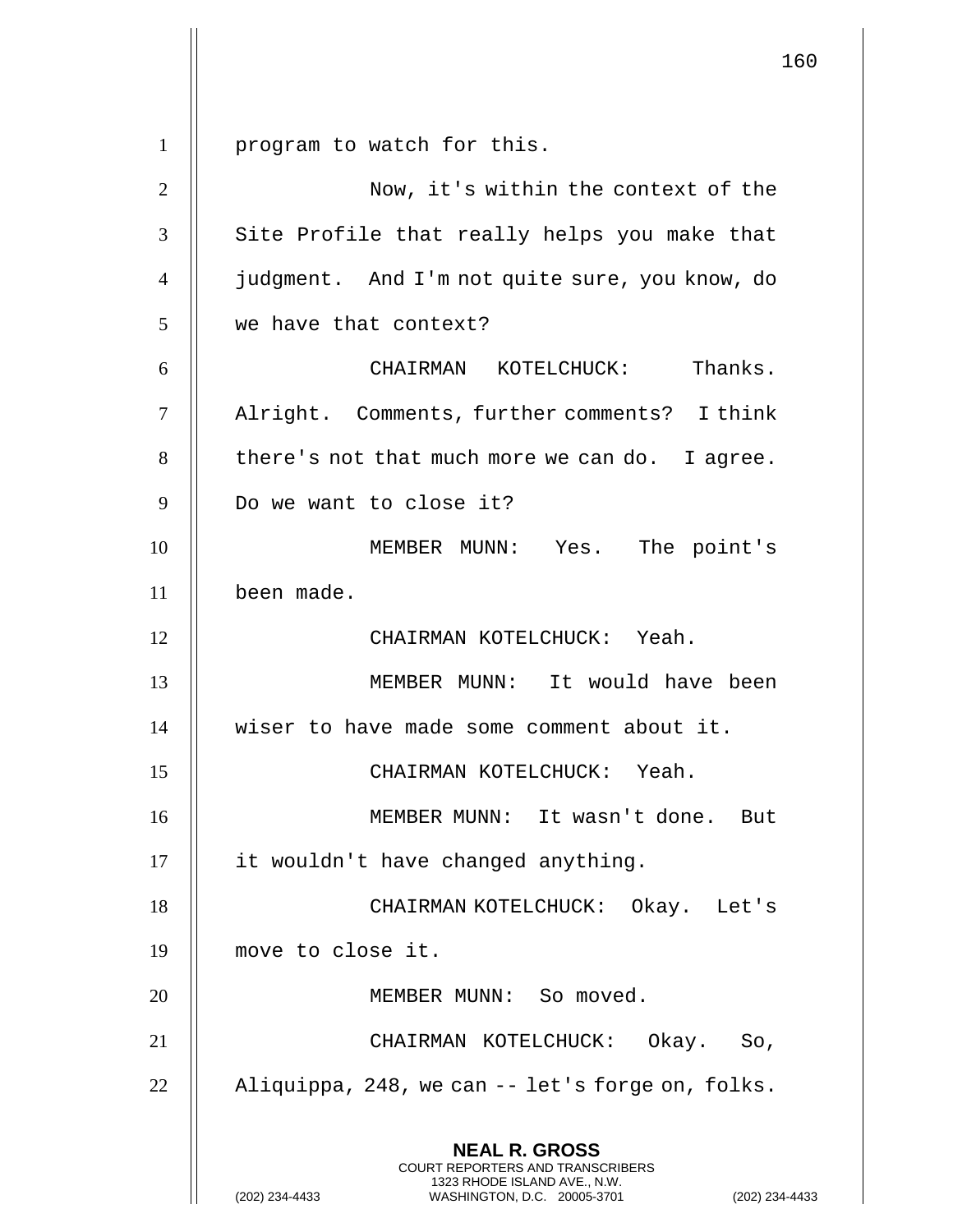| $\mathbf{1}$   | MR. FARVER: Do you want to talk                                                                                                   |
|----------------|-----------------------------------------------------------------------------------------------------------------------------------|
| $\overline{2}$ | about the Aliquippa Forge?                                                                                                        |
| 3              | CHAIRMAN KOTELCHUCK: Yes. With                                                                                                    |
| $\overline{4}$ | only observations.                                                                                                                |
| 5              | MR. FARVER: Observation 1, SC&A                                                                                                   |
| 6              | questions why the DR was performed using a --                                                                                     |
| $\tau$         | (Telephonic interference.)                                                                                                        |
| 8              | MEMBER MUNN: And the answer was                                                                                                   |
| 9              | it's an overestimate. And SC&A accepts that.                                                                                      |
| 10             | CHAIRMAN KOTELCHUCK: Okay. Then                                                                                                   |
| 11             | let's move on.                                                                                                                    |
| 12             | MEMBER MUNN: Closed.                                                                                                              |
| 13             | MR. FARVER: Okay. Although NIOSH                                                                                                  |
| 14             | calculated exposure to residual contamination                                                                                     |
| 15             | using Table 4 of OTIB-004, the thyroid dose was                                                                                   |
| 16             | selected as a surrogate organ to the brain.                                                                                       |
| 17             | However, Table 4 contains dose specific to the                                                                                    |
| 18             | brain. It would have been more appropriate to                                                                                     |
| 19             | use the actual organ instead of a surrogate.                                                                                      |
| 20             | CHAIRMAN KOTELCHUCK: The thyroid                                                                                                  |
| 21             | wasn't provided a higher dose than the brain?                                                                                     |
| 22             | MR. FARVER:<br>It was used as an                                                                                                  |
|                | <b>NEAL R. GROSS</b>                                                                                                              |
|                | COURT REPORTERS AND TRANSCRIBERS<br>1323 RHODE ISLAND AVE., N.W.<br>(202) 234-4433<br>WASHINGTON, D.C. 20005-3701<br>(202) 234-44 |

 $\overline{\phantom{a}}$  $\mathsf{l}\mathsf{l}$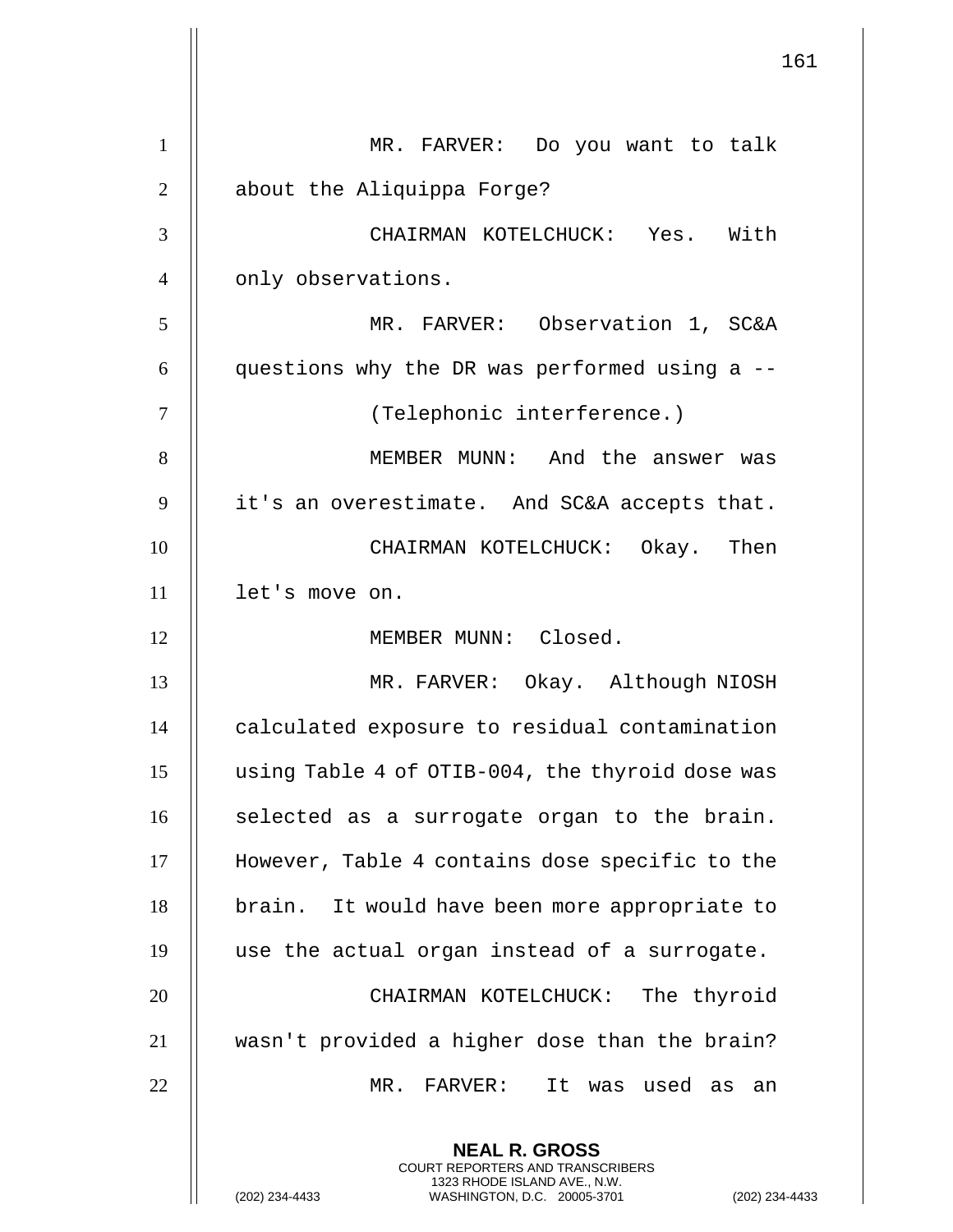**NEAL R. GROSS** COURT REPORTERS AND TRANSCRIBERS 1 | overestimating method. I understand, it's 2 || just kind of strange if you already have the 3 || brain number there. You would just pull that 4 || one off. But that's okay. I mean, it's an 5 | overestimating table. 6 CHAIRMAN KOTELCHUCK: It is an 7 || overestimate. Okay. Let's go on. 8 || MR. FARVER: Very similar, the next 9 | one is why use OTIB-004 for your inhalation and 10 ingestion when you have specific guidance in 11 your TBD? Overestimate. 12 CHAIRMAN KOTELCHUCK: Yeah, 13 understand. Okay, West Valley. 14 || MR. FARVER: Okay, West Valley, 15 234.1. The DR does not account for all the 16 | recorded photon dose. Specifically, there are 17 | three time periods. One is for 70 millirem, one 18 is for 206 millirem and one is for 67 millirem  $19$  || for a total of 343 millirem that is omitted.  $20$  || And that's the basis for the finding. 21 CHAIRMAN KOTELCHUCK: The total is 22 | dose is over 39 rems. Was this a compensated

1323 RHODE ISLAND AVE., N.W.

162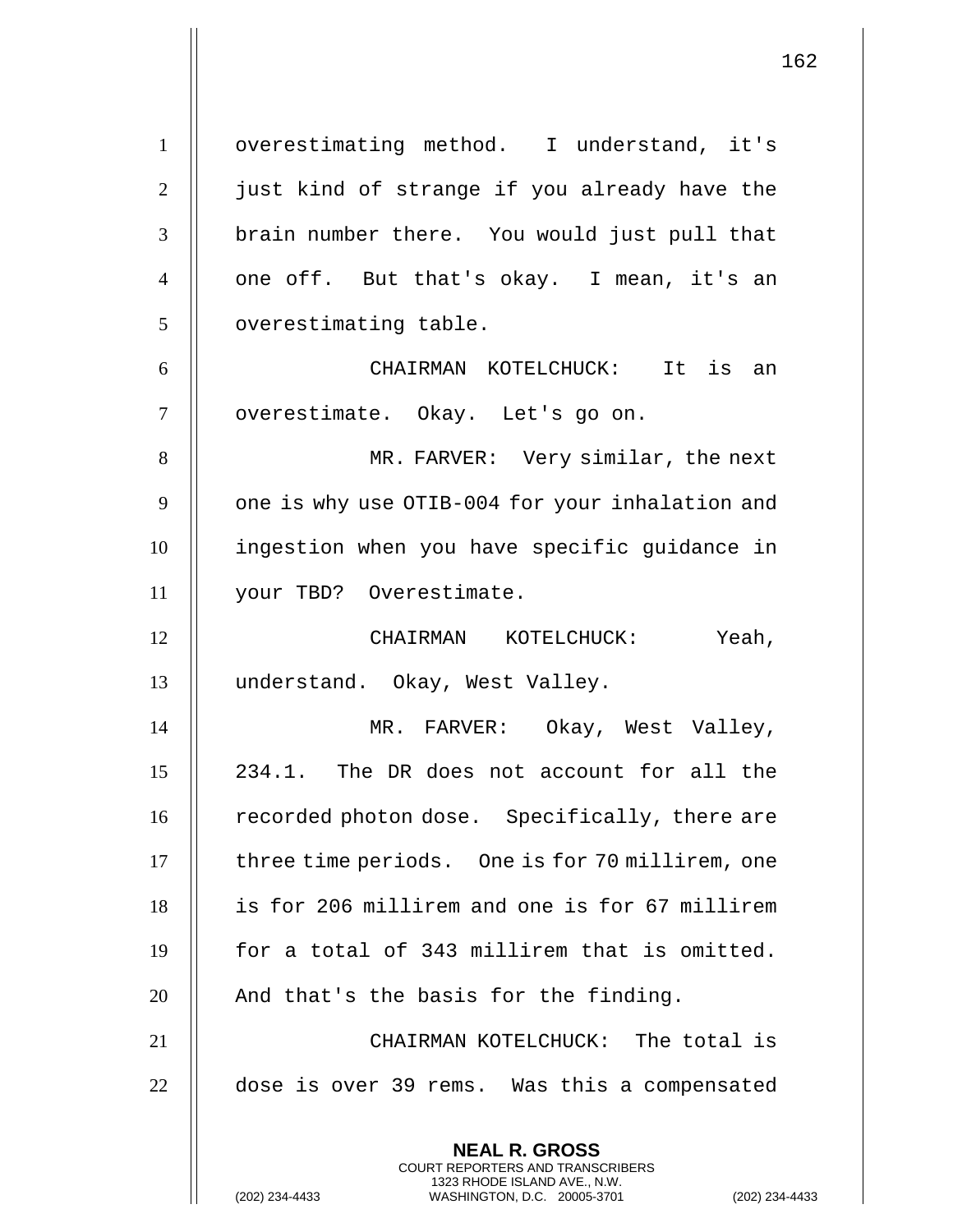**NEAL R. GROSS** COURT REPORTERS AND TRANSCRIBERS 1323 RHODE ISLAND AVE., N.W. (202) 234-4433 WASHINGTON, D.C. 20005-3701 (202) 234-4433  $1 \parallel$  case? 2 || MR. FARVER: No, 48 [PoC]. 3 || CHAIRMAN KOTELCHUCK: Okay. 4 | | MEMBER MUNN: SC&A concurs. 5 CHAIRMAN KOTELCHUCK: Yeah. 6 MR. FARVER: It's a QA issue. 7 MEMBER MUNN: No, it's a serious 8 | mistake, actually. 9 CHAIRMAN KOTELCHUCK: Three 10 | instances, right? 11 || MEMBER MUNN: Two pages of the file 12 overlooked. 13 CHAIRMAN KOTELCHUCK: And this 14 | error was made when? 15 || MR. FARVER: What year? 16 CHAIRMAN KOTELCHUCK: 2-06 period, 17 || roughly. Well, okay. SC&A agrees. 18 || MR. FARVER: Yeah, I'm not sure what 19 you can do about it except write it up as a QA 20 | concern. 21 || CHAIRMAN KOTELCHUCK: Yeah. 22 || DR. MAURO: I'm sorry, I didn't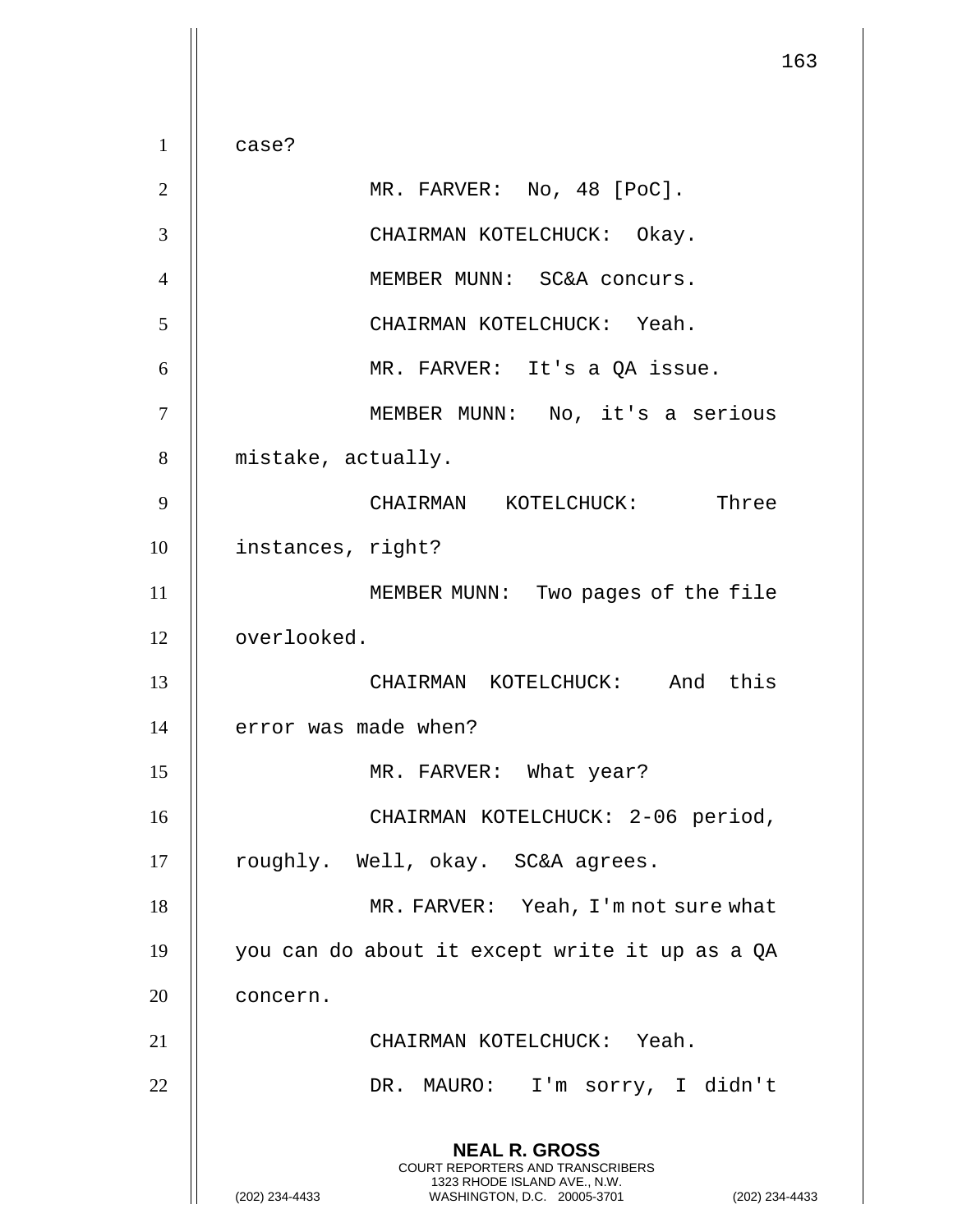**NEAL R. GROSS** COURT REPORTERS AND TRANSCRIBERS 1323 RHODE ISLAND AVE., N.W. (202) 234-4433 WASHINGTON, D.C. 20005-3701 (202) 234-4433 1 | follow the numbers exactly. This is John. Did 2 | you say that the PoC was 48 percent? 3 MR. FARVER: Yes. 4 || DR. MAURO: And total dose was in  $5$  || the multiple high rems --6 MR. FARVER: Thirty-nine. 7 DR. MAURO: Thirty-nine. And  $8 \parallel$  you're adding what, 150 -- 150, about, is 9 missed? 10 || MR. FARVER: Four hundred. 11 || CHAIRMAN KOTELCHUCK: Four 12 hundred. 13 || DR. MAURO: Four hundred is missed. 14 Yeah, you could see where that could create a 15 | little tension. I, for one, would say that I 16 don't think 400 millirem is going to tip you -- 17 MEMBER MUNN: I wouldn't expect  $18$  || that either. 19 || DR. MAURO: Yeah. But still, this 20 | is a concern. 21 || MEMBER MUNN: Yeah. 22 || CHAIRMAN KOTELCHUCK: Right.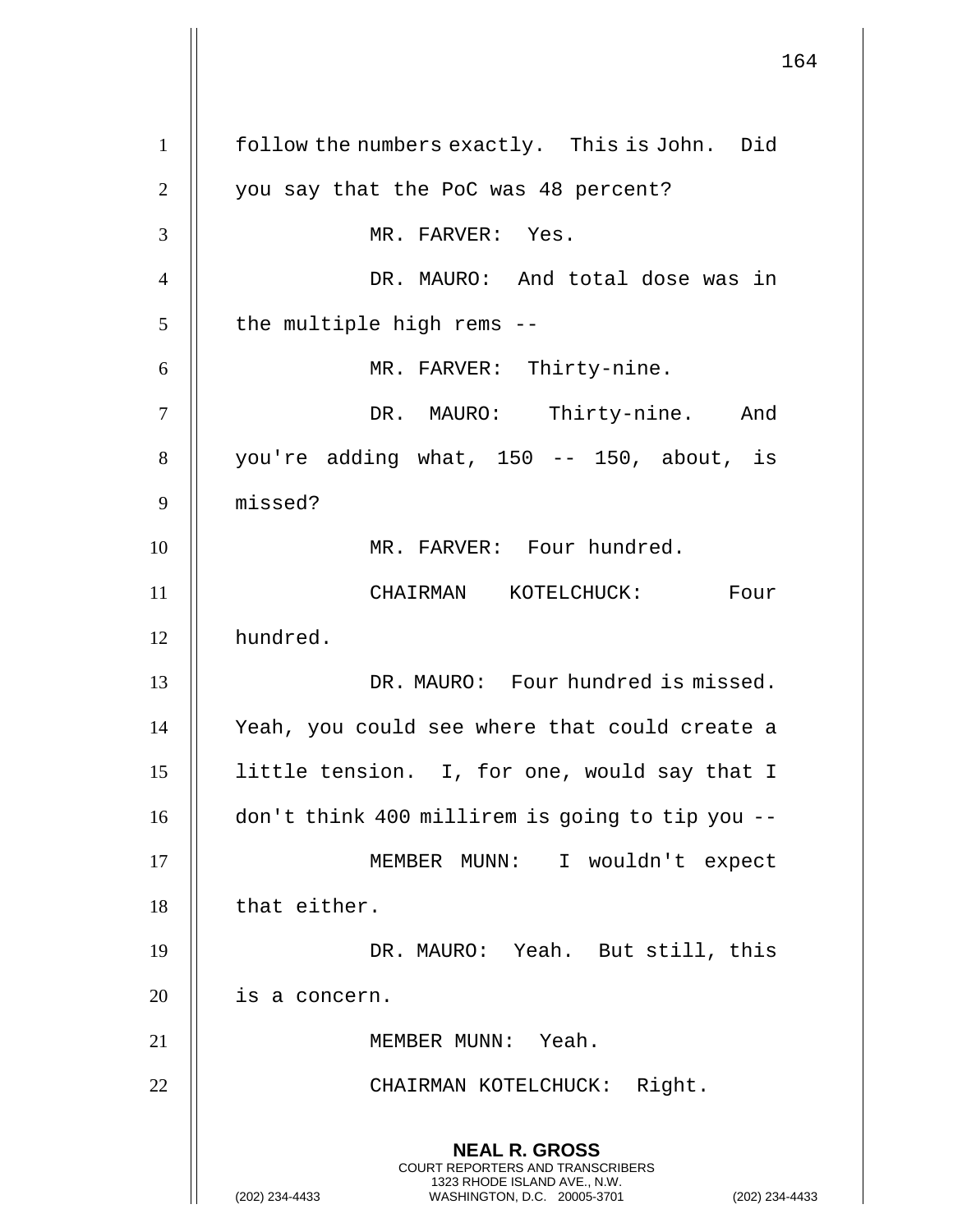165 **NEAL R. GROSS** COURT REPORTERS AND TRANSCRIBERS 1323 RHODE ISLAND AVE., N.W. 1 | MEMBER MUNN: It's a bad error. 2 CHAIRMAN KOTELCHUCK: Yes. 3 MEMBER MUNN: Even though the dose 4 itself is not going to make any effective 5 | change, likely would not make any effective  $6 \parallel$  change. 7 CHAIRMAN KOTELCHUCK: Right,  $8$  || right. 9 MEMBER MUNN: But still, it's a 10 || serious error and it's too bad. 11 || CHAIRMAN KOTELCHUCK: Right. 12 MEMBER MUNN: But NIOSH has done  $13$   $\parallel$  everything they could. They've --14 MR. FARVER: Well, if you look at 15 | their response, you can see that there seems to 16  $\parallel$  be a problem with their QC file. 17 || MEMBER MUNN: Yes. 18 MR. FARVER: It overlooked the last  $19$   $\parallel$  two pages when they were doing the transcription  $20$   $\parallel$  from the DOE file. So we have a little bit of 21  $\parallel$  issue with the data entry. That's how the QC  $22$  || file gets populated, I believe.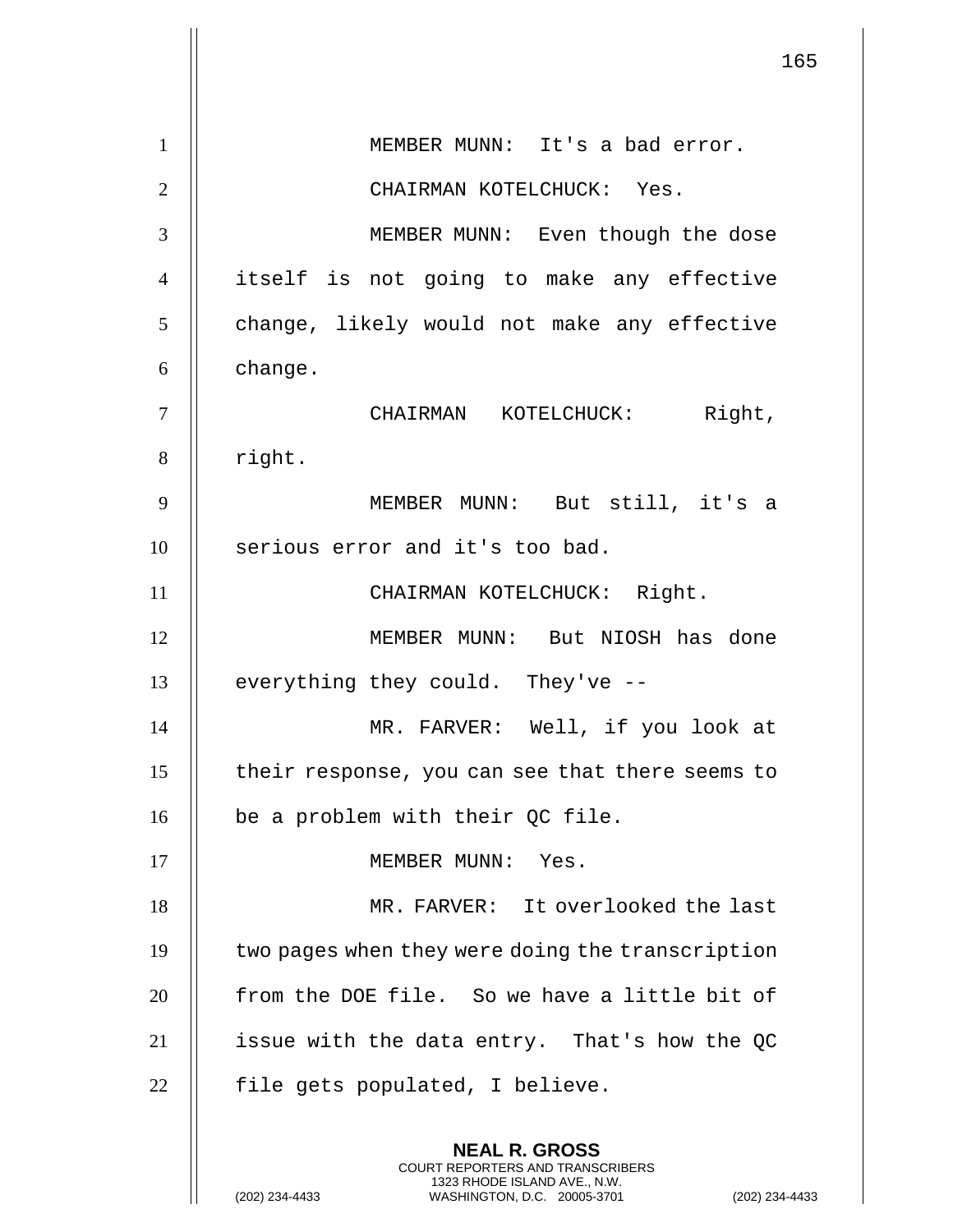**NEAL R. GROSS** COURT REPORTERS AND TRANSCRIBERS 1323 RHODE ISLAND AVE., N.W. 1 || MEMBER MUNN: Yeah, not good. 2 CHAIRMAN KOTELCHUCK: Well, 3 || there's no reason for the Subcommittee to do 4 || anything but close it and record it. 5 MEMBER MUNN: Yeah. 6 DR. MAURO: There's a question of  $7$  | process. When we all agree that, yes, there was 8 | some dose that was missed, or an error was made  $9$   $\parallel$  that resulted in an underestimate of the dose, 10 || and right now, I guess, we're all on the phone 11 agreeing that, well, yes, it's an error. 12 Here's the magnitude of the error. And that 13 || that error is not sufficient to bring you from 14 uncompensated to compensated. 15 CHAIRMAN KOTELCHUCK: Correct. 16 || DR. MAURO: And, of course, that is 17 || a judgment call that we're making through 18 intuition. 19 || I'm not quite sure what NIOSH does. 20 || When this happens, do you go back and confirm,  $21$  || check "Yes, we agree. We did miss that dose. 22  $\parallel$  And if we re-ran the case and here's how the PoC

(202) 234-4433 WASHINGTON, D.C. 20005-3701 (202) 234-4433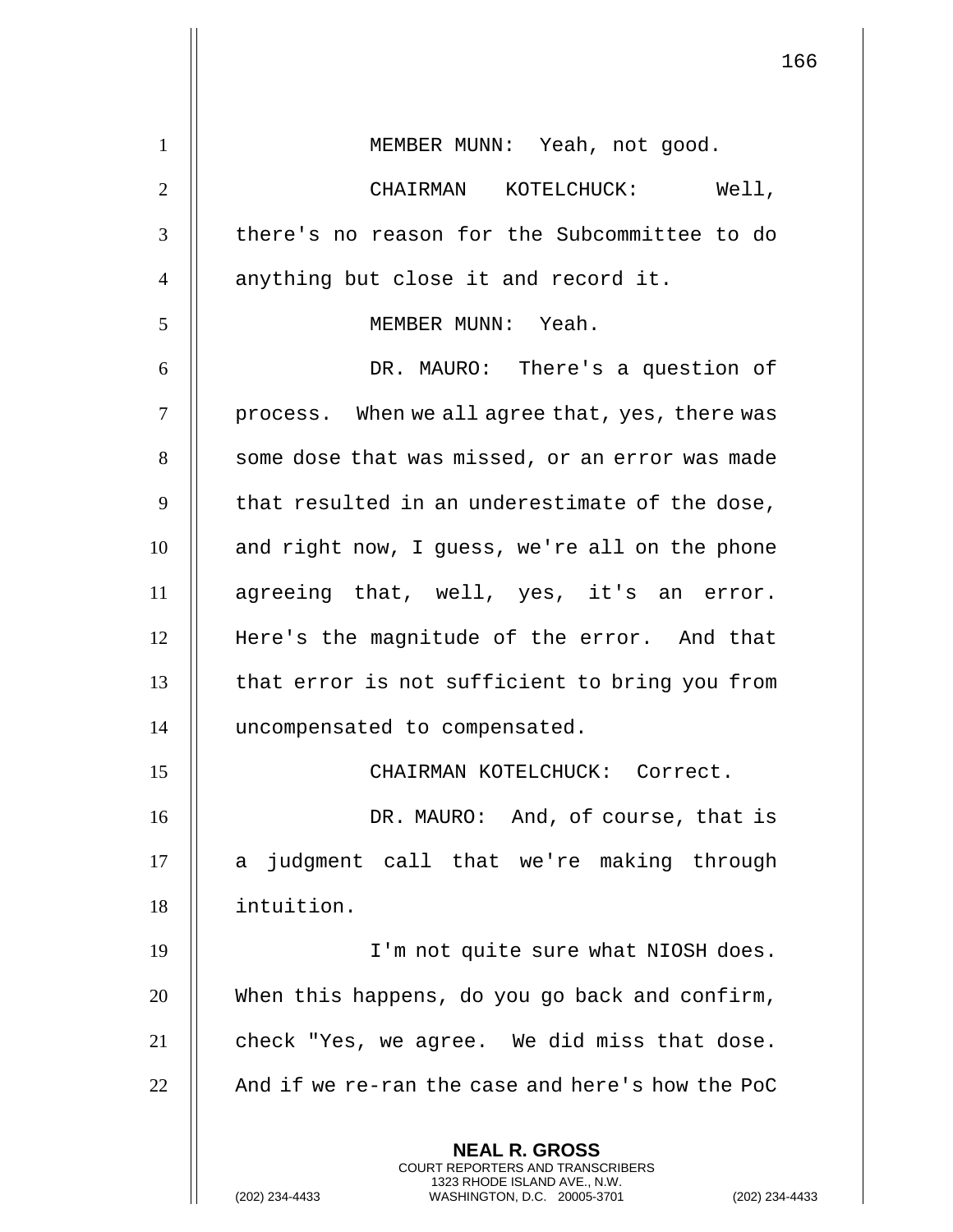**NEAL R. GROSS** COURT REPORTERS AND TRANSCRIBERS 1323 RHODE ISLAND AVE., N.W. 1 changes." Or do we just stop at the place we're  $2 \parallel$  at right now? 3 MEMBER MUNN: Well, NIOSH has given 4 us some words, John. 5 || DR. MAURO: Okay. 6 MEMBER MUNN: It doesn't say that  $7$  || they re-ran the data. But it does say they  $8$  | checked it, and it appears to have been a data  $9$   $\parallel$  entry error and that they'd had a lot more 10 | experience since then. And they feel okay that 11 | this probably won't happen again. 12 || DR. MAURO: Okay. 13 MEMBER MUNN: I think that's a tacit 14 || admission it's pretty bad do-do there on this  $15$   $\parallel$  one. 16 CHAIRMAN KOTELCHUCK: Yes. But it 17 doesn't say that it's been re-run. Often when  $18$  | we have issues, they will say, look, we re-ran 19 it, or we looked more carefully into the 20 | possibility of a re-run and recognized that it 21 was not necessary. 22 || DR. MAURO: Okay.

(202) 234-4433 WASHINGTON, D.C. 20005-3701 (202) 234-4433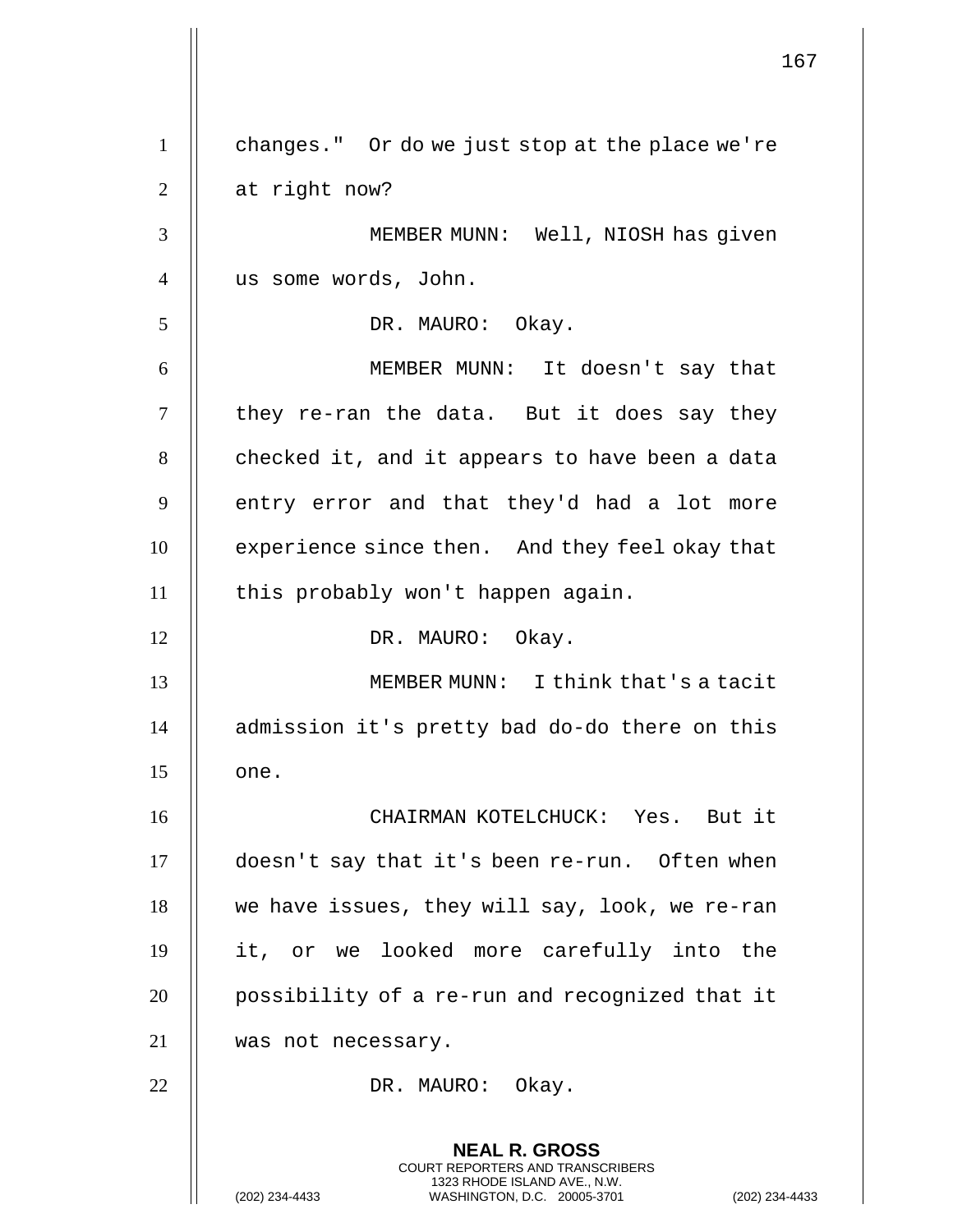**NEAL R. GROSS** COURT REPORTERS AND TRANSCRIBERS 1323 RHODE ISLAND AVE., N.W. 1 || MR. SIEBERT: This is Scott. And  $2 \parallel$  yes, generally, for most of the time, we will  $3$   $\parallel$  do that to determine if there is an impact, 4 | especially something that's around 48 percent.  $5 \parallel$  I'm not going to argue with that. 6 We have not, however, discussed 7 | Observation Number 1, which also comes into it, 8 Where we over assign 470 millirems, which  $9$   $\parallel$  basically cancels out that same --10 || MEMBER MUNN: Yeah, more than--11 || (Simultaneous speaking.) 12 CHAIRMAN KOTELCHUCK: Yes, okay. 13 MR. SIEBERT: So I believe -- we put  $14$   $\parallel$  these responses together a long time ago. But 15 I believe, in my thought process, there's no  $16$   $\parallel$  reason to re-run it when those cancel each other 17 || out or over-cancel it out. 18 || MEMBER MUNN: Yes, you already know 19 it in advance. 20 CHAIRMAN KOTELCHUCK: You're 21 | right, you're right. Okay. Then we should  $22$  | close that.

(202) 234-4433 WASHINGTON, D.C. 20005-3701 (202) 234-4433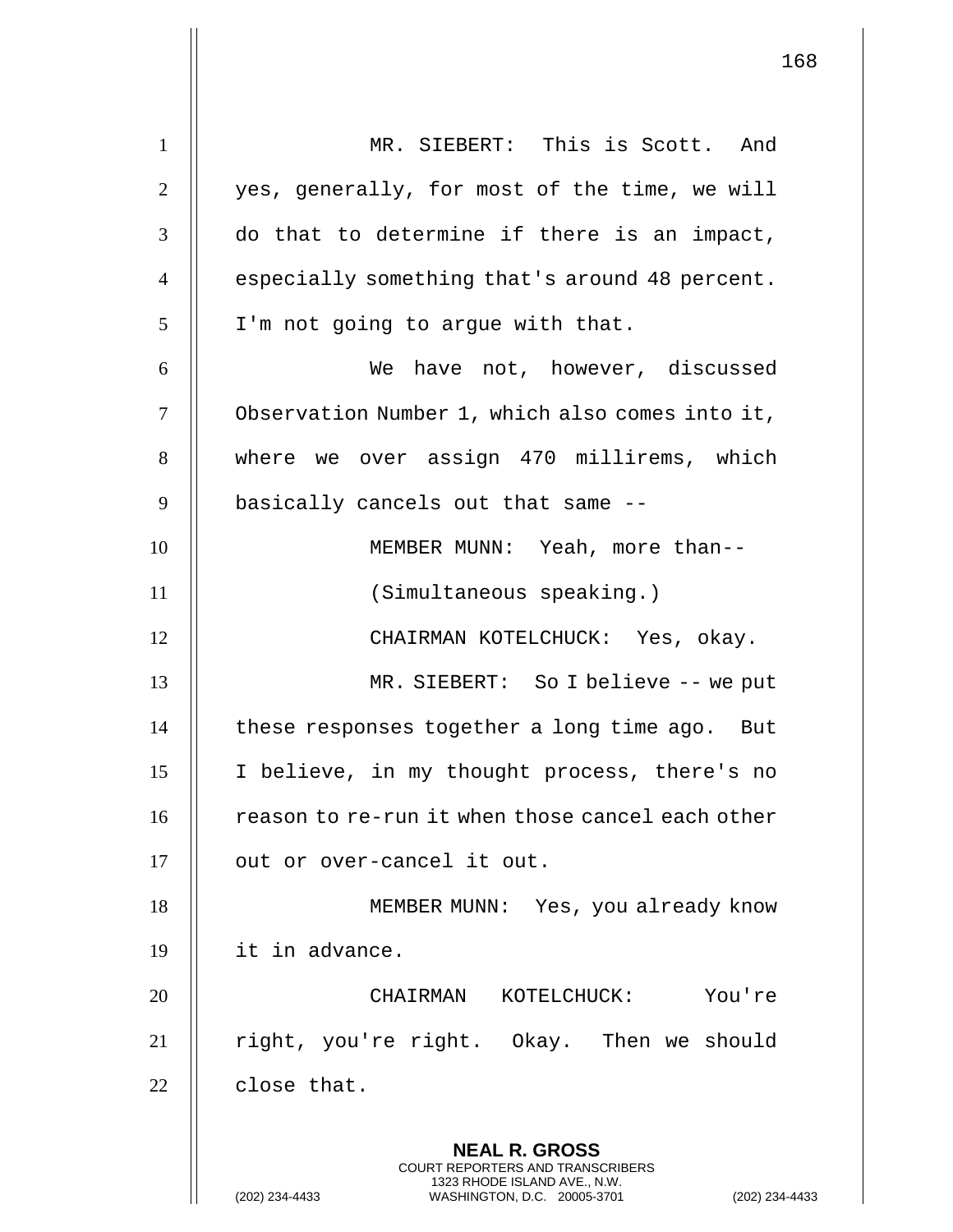**NEAL R. GROSS** COURT REPORTERS AND TRANSCRIBERS 1323 RHODE ISLAND AVE., N.W. 1 || MEMBER CLAWSON: Well, this is 2 || Brad. I think in, you know, serious OA issues 3 || like this we ought to punch the dose 4 || reconstructor and make them listen to these 5 | meetings, or at least --6 (Laughter.) 7 MEMBER CLAWSON: -- that would  $8$  | teach them. 9 MEMBER MUNN: That's probably a  $10$  | qood idea. 11 MEMBER CLAWSON: Just kidding. 12 || Thanks, we can close it. 13 CHAIRMAN KOTELCHUCK: Sure. And 14 || with that, we've also discussed Observation 1? 15 MEMBER MUNN: Yes. 16 MR. FARVER: Well, Observation 1's  $17$   $\parallel$  a little different. It has to do with 18 | interpreting handwritten numbers on a dosimetry  $19$   $\parallel$  card. It was unclear if certain doses were 20 included or excluded, from the information on  $21$   $\parallel$  that card, if it was included or excluded in the  $22$  | dose assessment. Well, it was more a question.

(202) 234-4433 WASHINGTON, D.C. 20005-3701 (202) 234-4433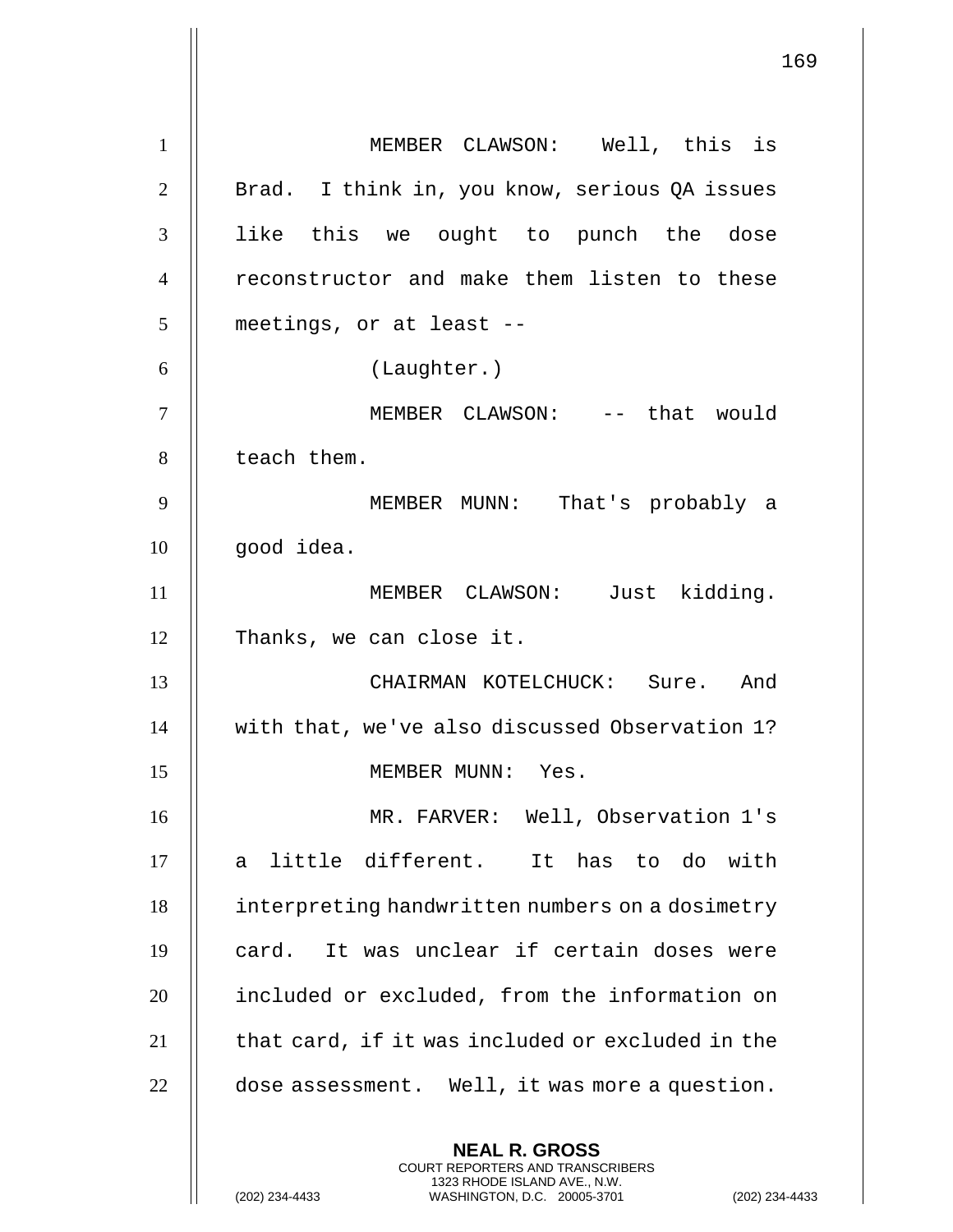|                | 170                                                                                                                                                                |
|----------------|--------------------------------------------------------------------------------------------------------------------------------------------------------------------|
| $\mathbf{1}$   | And I guess the answer is they added                                                                                                                               |
| $\overline{2}$ | a duplicate dose in there when they didn't have                                                                                                                    |
| 3              | to. And that's where the extra 470 millirem                                                                                                                        |
| $\overline{4}$ | comes from.                                                                                                                                                        |
| 5              | MR. SIEBERT: Correct.                                                                                                                                              |
| 6              | MR. FARVER: Yes.                                                                                                                                                   |
| $\tau$         | CHAIRMAN KOTELCHUCK: Well, this                                                                                                                                    |
| 8              | most assuredly balances out.                                                                                                                                       |
| 9              | MR. FARVER: Well, it does, but it                                                                                                                                  |
| 10             | goes back to reading dosimeter cards and how                                                                                                                       |
| 11             | they're interpreted and --                                                                                                                                         |
| 12             | CHAIRMAN KOTELCHUCK: Yeah.<br>$\overline{N}$ .                                                                                                                     |
| 13             | it's proper that it be an observation. But in                                                                                                                      |
| 14             | terms of our concern in the<br>finding, I'm                                                                                                                        |
| 15             | satisfied about that, our decision to close it                                                                                                                     |
| 16             | and that we are not changing the compensation.                                                                                                                     |
| 17             | So, let's go on. Observation 2.                                                                                                                                    |
| 18             | MR. FARVER: Observation 2 is                                                                                                                                       |
| 19             | basically agreeing to disagree on the total full                                                                                                                   |
| 20             | body exposure. SC&A comes up with one number,                                                                                                                      |
| 21             | NIOSH comes up with one number, and both numbers                                                                                                                   |
| 22             | are different from the DOE number that's in the                                                                                                                    |
|                | <b>NEAL R. GROSS</b><br><b>COURT REPORTERS AND TRANSCRIBERS</b><br>1323 RHODE ISLAND AVE., N.W.<br>(202) 234-4433<br>WASHINGTON, D.C. 20005-3701<br>(202) 234-4433 |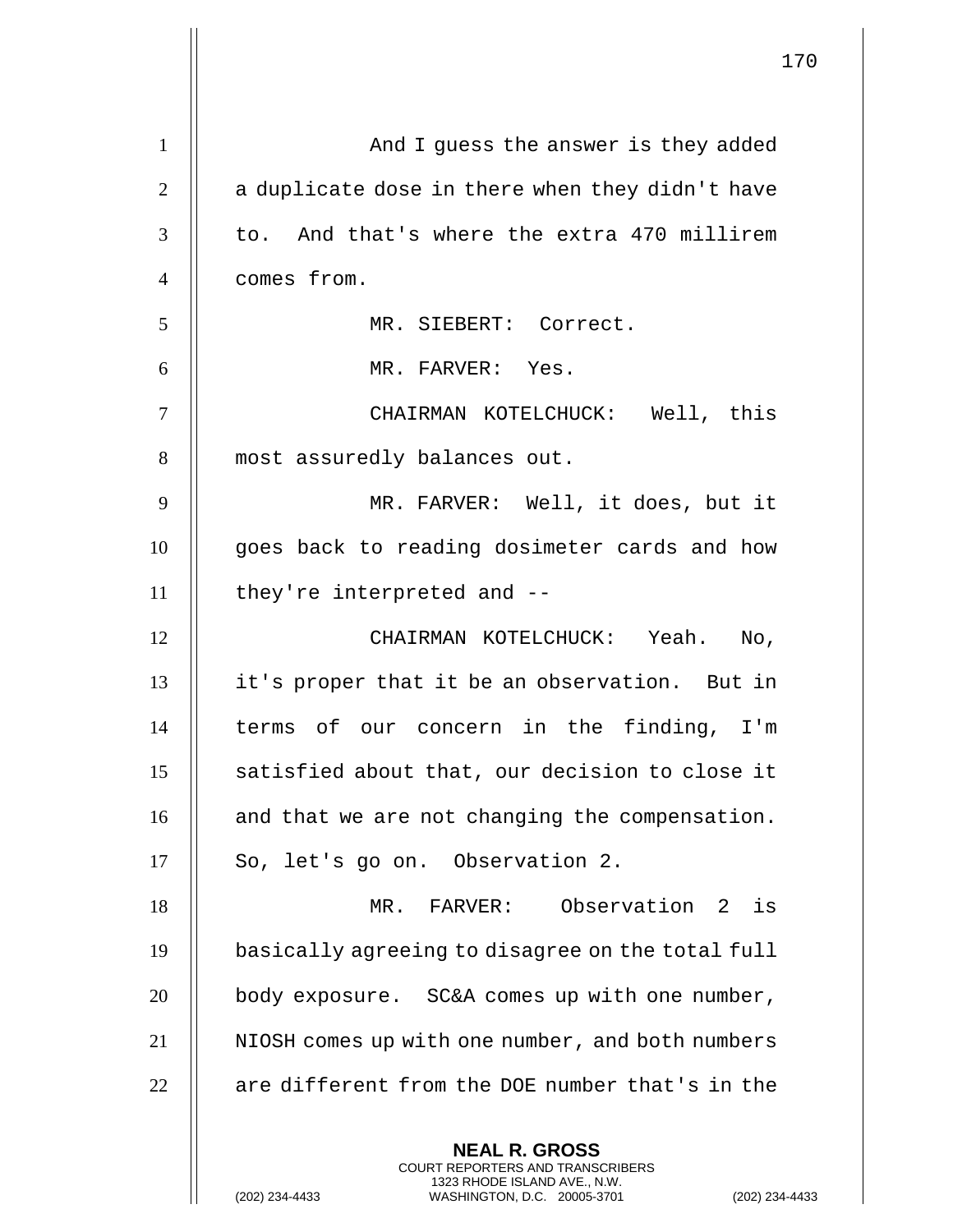**NEAL R. GROSS** COURT REPORTERS AND TRANSCRIBERS 1323 RHODE ISLAND AVE., N.W. (202) 234-4433 WASHINGTON, D.C. 20005-3701 (202) 234-4433 1 | DOE records. 2 || The good news is the NIOSH and SC&A 3 || numbers are higher. And I think this just kind 4 || of indicates some of the difficulties 5 | interpreting some of these records. 6 CHAIRMAN KOTELCHUCK: Yeah. 7 MR. FARVER: But it's just an 8 | observation to point out that our number, we 9 couldn't match the DOE number, NIOSH didn't 10 match it. We didn't match NIOSH. So we're 11 just agreeing to disagree. 12 CHAIRMAN KOTELCHUCK: Alright. 13 Next observation? 14 MR. FARVER: Next observation is 15 || the dose reconstructor applied a 16 claimant-favorable assumption that the 17 uncertainty factor of 1.3 was to be used in this 18 || case for missed dose as well as for positive 19 || recorded dose. 20 **This looks like a case where the dose** 21 | reconstructor inserted the 1.3 using the DR tool  $22$   $\parallel$  and gave an incorrect answer.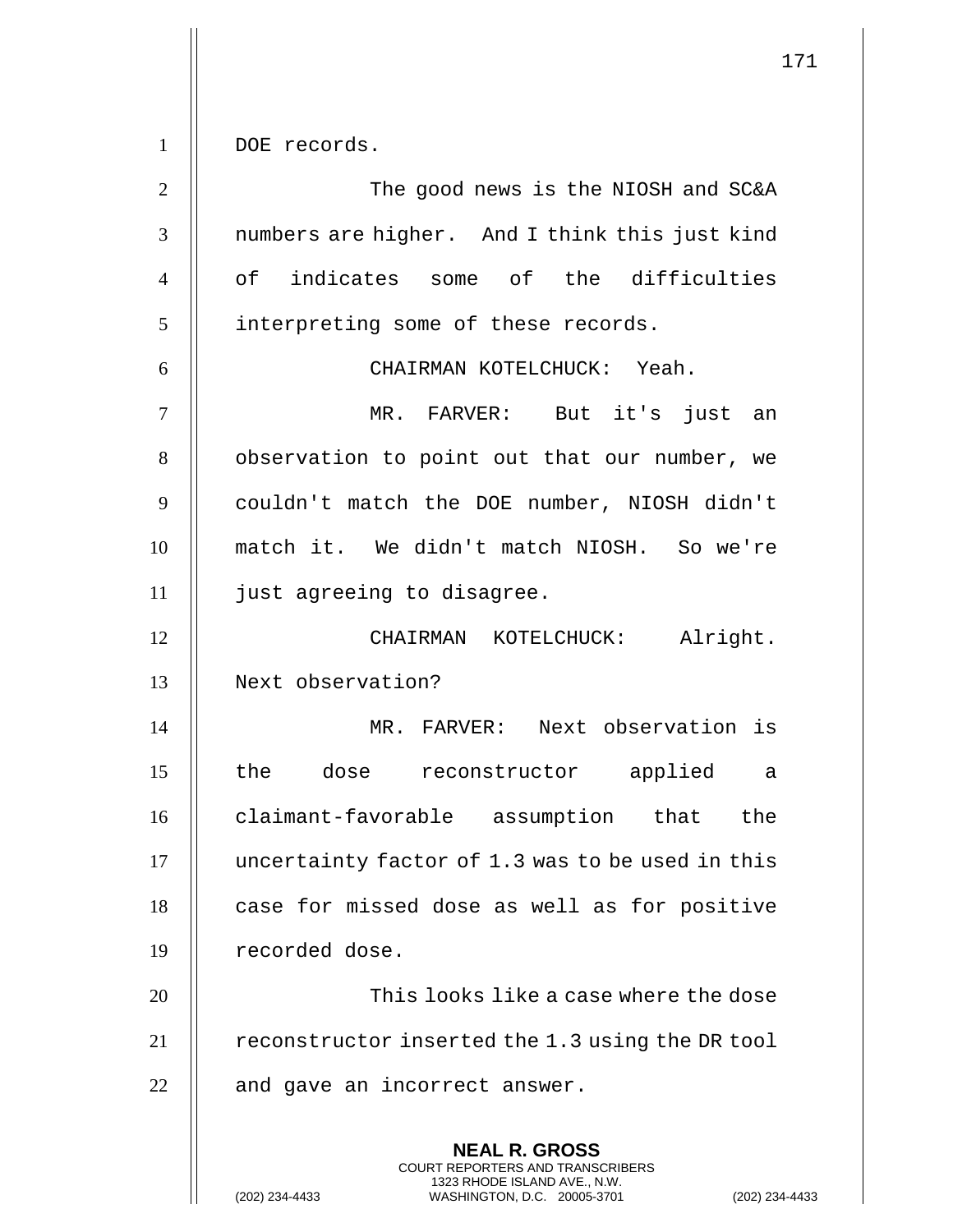|                | 172                                                                                                                                                                |
|----------------|--------------------------------------------------------------------------------------------------------------------------------------------------------------------|
| $\mathbf{1}$   | CHAIRMAN KOTELCHUCK: Yeah.                                                                                                                                         |
| $\overline{2}$ | MEMBER MUNN: Favorable, but                                                                                                                                        |
| 3              | incorrect.                                                                                                                                                         |
| $\overline{4}$ | MR. FARVER: Yeah. It's another                                                                                                                                     |
| 5              | one of those where they're changing the numbers                                                                                                                    |
| 6              | in the DR tool or entering information                                                                                                                             |
| 7              | incorrectly.                                                                                                                                                       |
| 8              | MEMBER MUNN: Right.                                                                                                                                                |
| 9              | MR. FARVER: And it's from July 2007                                                                                                                                |
| 10             | time period again.                                                                                                                                                 |
| 11             | CHAIRMAN KOTELCHUCK: Right. If                                                                                                                                     |
| 12             | it was an error, why was it an observation?                                                                                                                        |
| 13             | MR. FARVER: Probably because it                                                                                                                                    |
| 14             | didn't have a big impact on anything.                                                                                                                              |
| 15             | CHAIRMAN KOTELCHUCK: Yeah.                                                                                                                                         |
| 16             | MR. FARVER: I mean, I don't                                                                                                                                        |
| 17             | remember. But that's probably --                                                                                                                                   |
| 18             | CHAIRMAN KOTELCHUCK: Yeah.<br>In                                                                                                                                   |
| 19             | assessing how well we're doing, this really                                                                                                                        |
| 20             | should be a finding.                                                                                                                                               |
| 21             | MEMBER MUNN: Well, but the tool's                                                                                                                                  |
| 22             | been changed since.                                                                                                                                                |
|                | <b>NEAL R. GROSS</b><br><b>COURT REPORTERS AND TRANSCRIBERS</b><br>1323 RHODE ISLAND AVE., N.W.<br>(202) 234-4433<br>(202) 234-4433<br>WASHINGTON, D.C. 20005-3701 |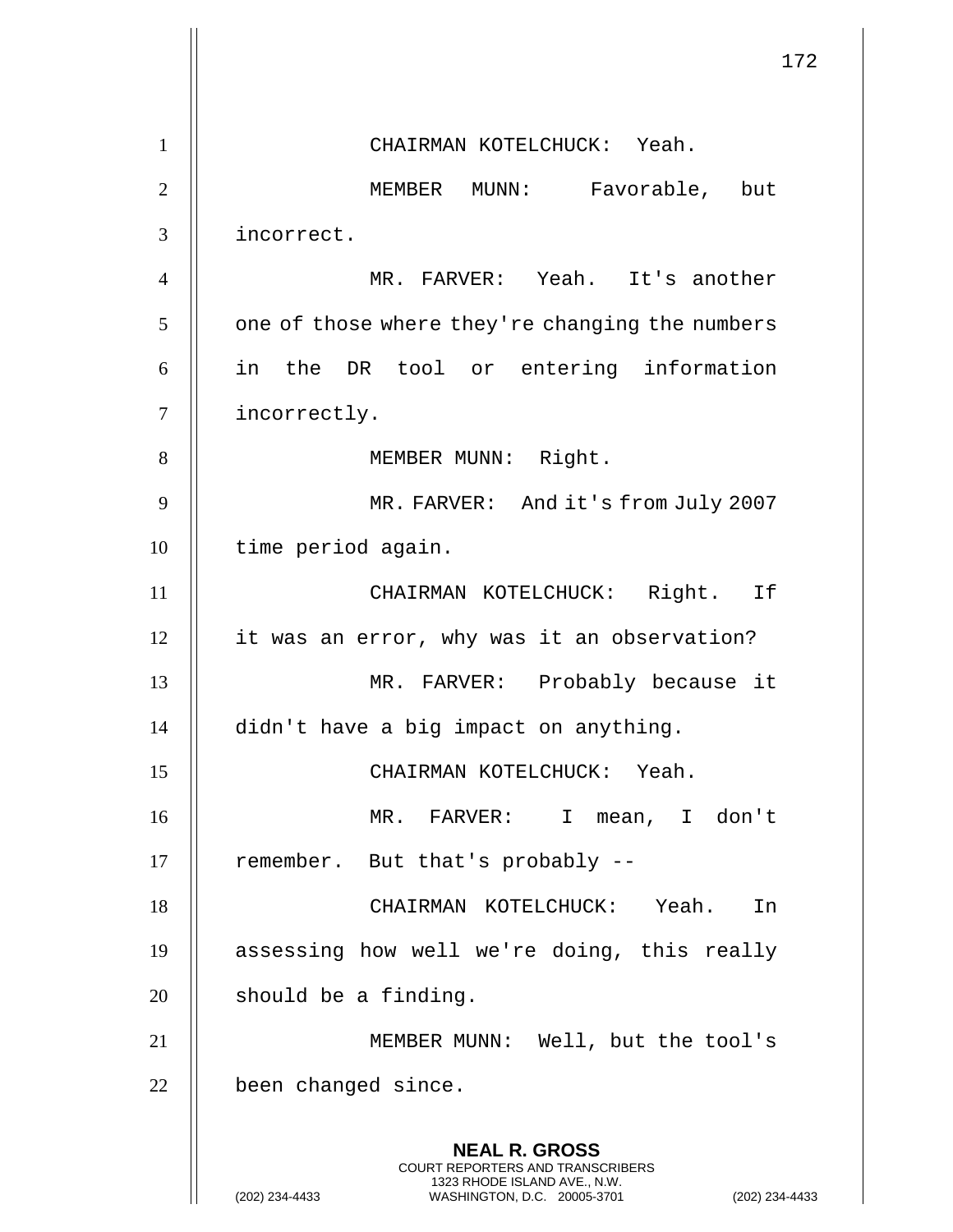|                | 173                                                                                                                                                                |
|----------------|--------------------------------------------------------------------------------------------------------------------------------------------------------------------|
| $\mathbf{1}$   | CHAIRMAN KOTELCHUCK: Yeah.                                                                                                                                         |
| $\overline{2}$ | MEMBER MUNN: And that's the real                                                                                                                                   |
| 3              | point, is to make sure it doesn't continue                                                                                                                         |
| $\overline{4}$ | happening.                                                                                                                                                         |
| 5              | CHAIRMAN KOTELCHUCK: Okay, next                                                                                                                                    |
| 6              | observation. There are a lot of observations                                                                                                                       |
| 7              | on this one.                                                                                                                                                       |
| 8              | MEMBER MUNN: Yes.                                                                                                                                                  |
| 9              | MR. FARVER: And a lot of times                                                                                                                                     |
| 10             | we'll write up findings, and then during our                                                                                                                       |
| 11             | one-on-one Board Member discussions, when we                                                                                                                       |
| 12             | discuss the cases, sometimes findings are                                                                                                                          |
| 13             | turned into observations, sometimes                                                                                                                                |
| 14             | observations are turned into findings. So all                                                                                                                      |
| 15             | of these have been discussed with Board Members                                                                                                                    |
| 16             | prior to you seeing them here.                                                                                                                                     |
| 17             | CHAIRMAN KOTELCHUCK: Yeah, good                                                                                                                                    |
| 18             | point. And that's important.                                                                                                                                       |
| 19             | DR. MAURO: This is John again.                                                                                                                                     |
| 20             | Regarding the last one that we just moved away                                                                                                                     |
| 21             | from, the fact that it was an observation.                                                                                                                         |
| 22             | There is a good story there that, I think, needs                                                                                                                   |
|                | <b>NEAL R. GROSS</b><br><b>COURT REPORTERS AND TRANSCRIBERS</b><br>1323 RHODE ISLAND AVE., N.W.<br>(202) 234-4433<br>WASHINGTON, D.C. 20005-3701<br>(202) 234-4433 |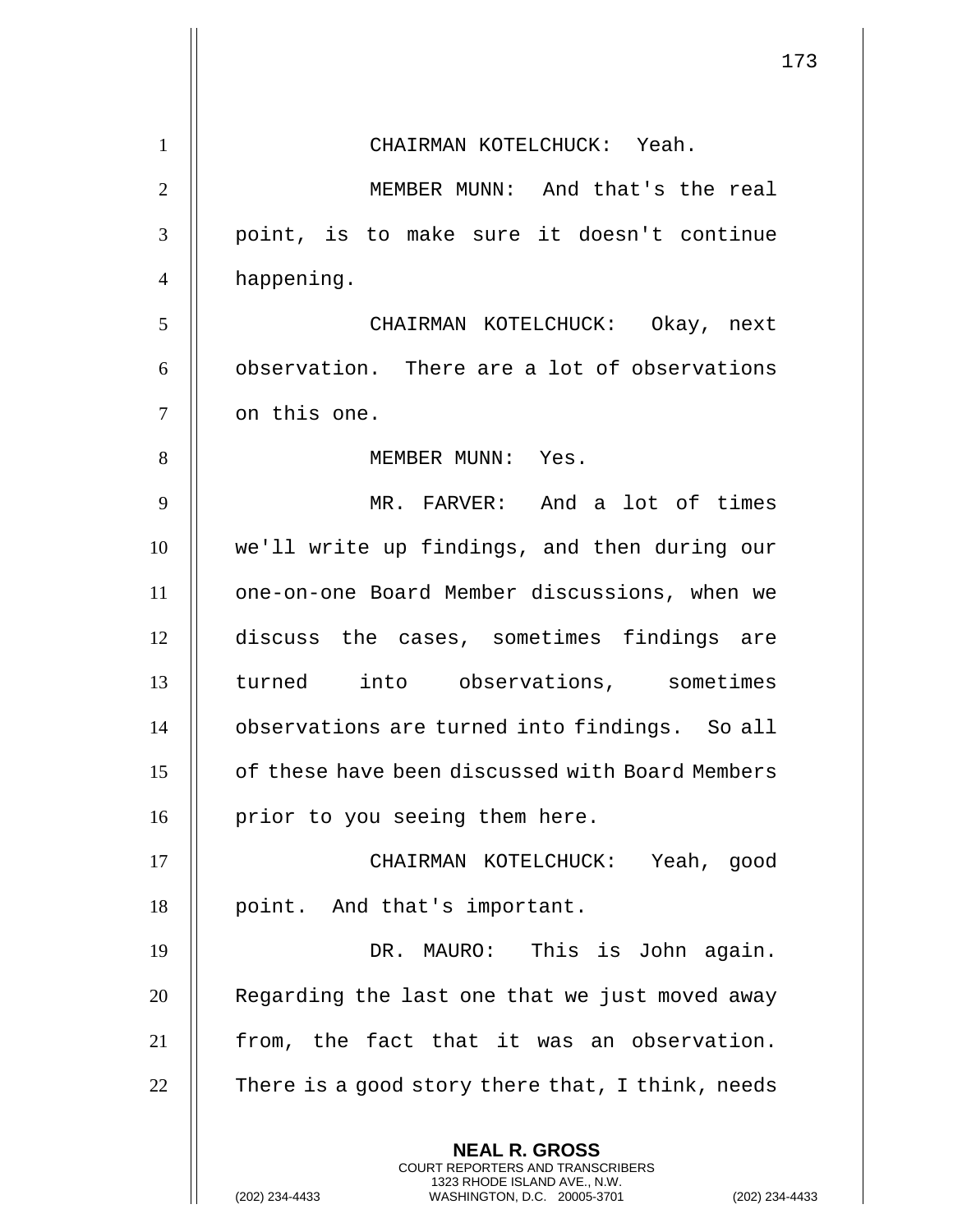**NEAL R. GROSS** COURT REPORTERS AND TRANSCRIBERS 1323 RHODE ISLAND AVE., N.W. 1 | to be part of the record. And I guess it is part  $2 \parallel$  of the record now from our, you know, 3 | transcript. 4 || But what we have here is there's a 5 | workbook, I guess this goes back to 2007, that  $6$   $\parallel$  had an error in it that resulted in an 7 || overestimate. And in my mind -- and it was  $8$   $\parallel$  clearly an error -- that is a quality issue.  $9$  || That is a finding. The good news is there's a 10 || process at work where that's been corrected. 11 || **And it seems to me, by leaving it as**  $12$   $\parallel$  an observation we do a disservice to the record.  $13$  || I think it is a finding. And there's a process 14  $\parallel$  at work where that --15 MR. KATZ: I agree with John. 16 MR. FARVER: Okay. Do we want 17 Observation Number 3 changed to a finding? 18 CHAIRMAN KOTELCHUCK: Yeah. That 19 was my feeling. And I agree with what's been 20 || said. Let's do that. You'll categorize it 21 || properly. 22 MR. FARVER: And it's going to be a

(202) 234-4433 WASHINGTON, D.C. 20005-3701 (202) 234-4433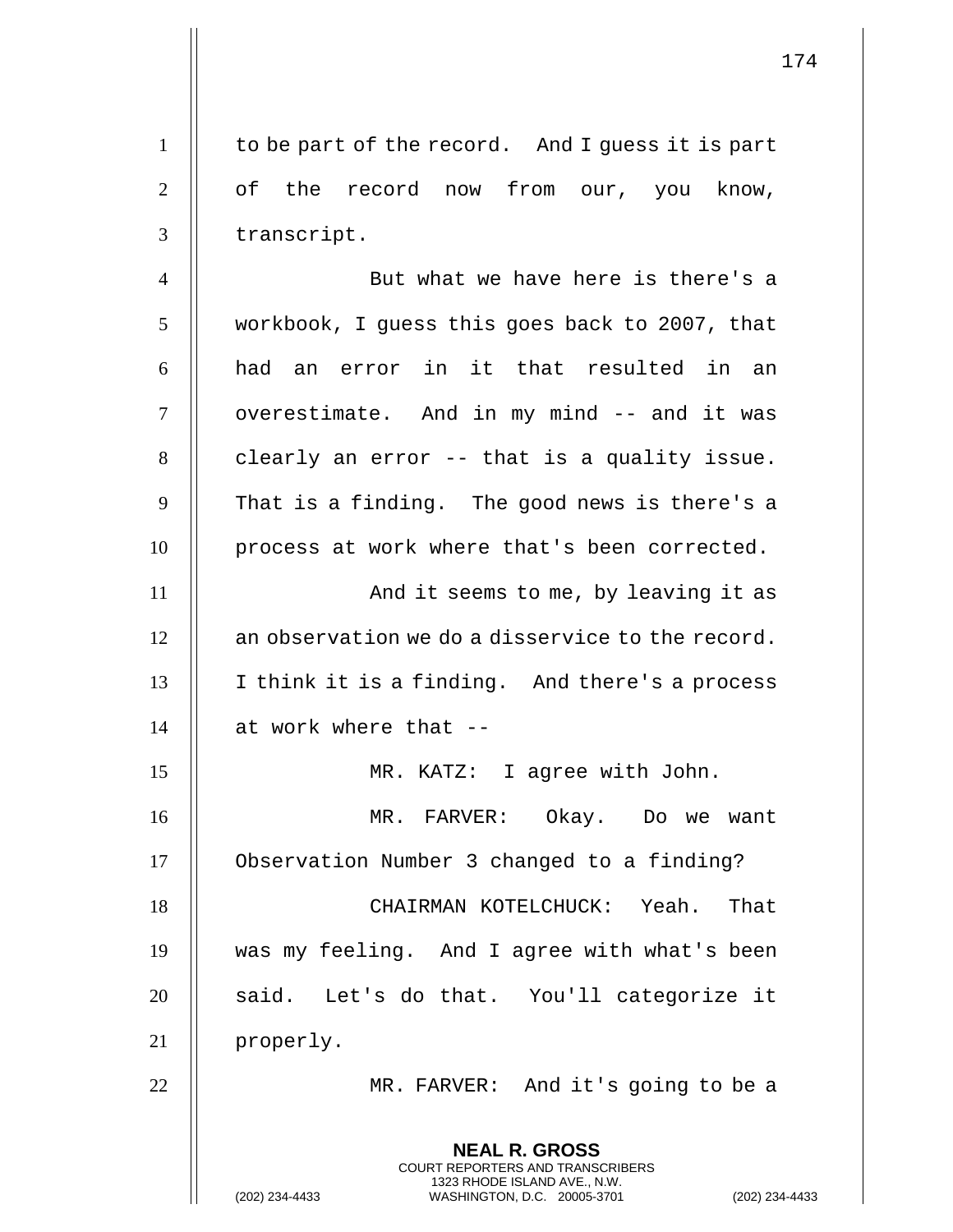|                | 175                                                                                                                                                                |
|----------------|--------------------------------------------------------------------------------------------------------------------------------------------------------------------|
| $\mathbf{1}$   | OA issue.                                                                                                                                                          |
| $\overline{2}$ | CHAIRMAN KOTELCHUCK: Right.                                                                                                                                        |
| 3              | MR. FARVER: And the action's going                                                                                                                                 |
| $\overline{4}$ | to be that the tool has been updated to prevent                                                                                                                    |
| 5              | this error.                                                                                                                                                        |
| 6              | CHAIRMAN KOTELCHUCK: Yes.                                                                                                                                          |
| 7              | MR. FARVER: So we're going to close                                                                                                                                |
| 8              | this with no further action?                                                                                                                                       |
| 9              | CHAIRMAN KOTELCHUCK: Correct.                                                                                                                                      |
| 10             | Let me just get it for my record.                                                                                                                                  |
| 11             | That was Observation Number -- which one's being                                                                                                                   |
| 12             | changed to a finding, three?                                                                                                                                       |
| 13             | MR. FARVER: Observation Number 3.                                                                                                                                  |
| 14             | Right.<br>CHAIRMAN KOTELCHUCK:                                                                                                                                     |
| 15             | Okay, good. So we're on Four.                                                                                                                                      |
| 16             | MR. FARVER: Four, the observation                                                                                                                                  |
| 17             | basically states that the TBD says workers had                                                                                                                     |
| 18             | a yearly physical examination and a PA exam                                                                                                                        |
| 19             | every two years, which is exactly what NIOSH                                                                                                                       |
| 20             | did. And it was very reasonable. So, pointing                                                                                                                      |
| 21             | out a good thing.                                                                                                                                                  |
| 22             | CHAIRMAN KOTELCHUCK: Somebody's                                                                                                                                    |
|                | <b>NEAL R. GROSS</b><br><b>COURT REPORTERS AND TRANSCRIBERS</b><br>1323 RHODE ISLAND AVE., N.W.<br>(202) 234-4433<br>WASHINGTON, D.C. 20005-3701<br>(202) 234-4433 |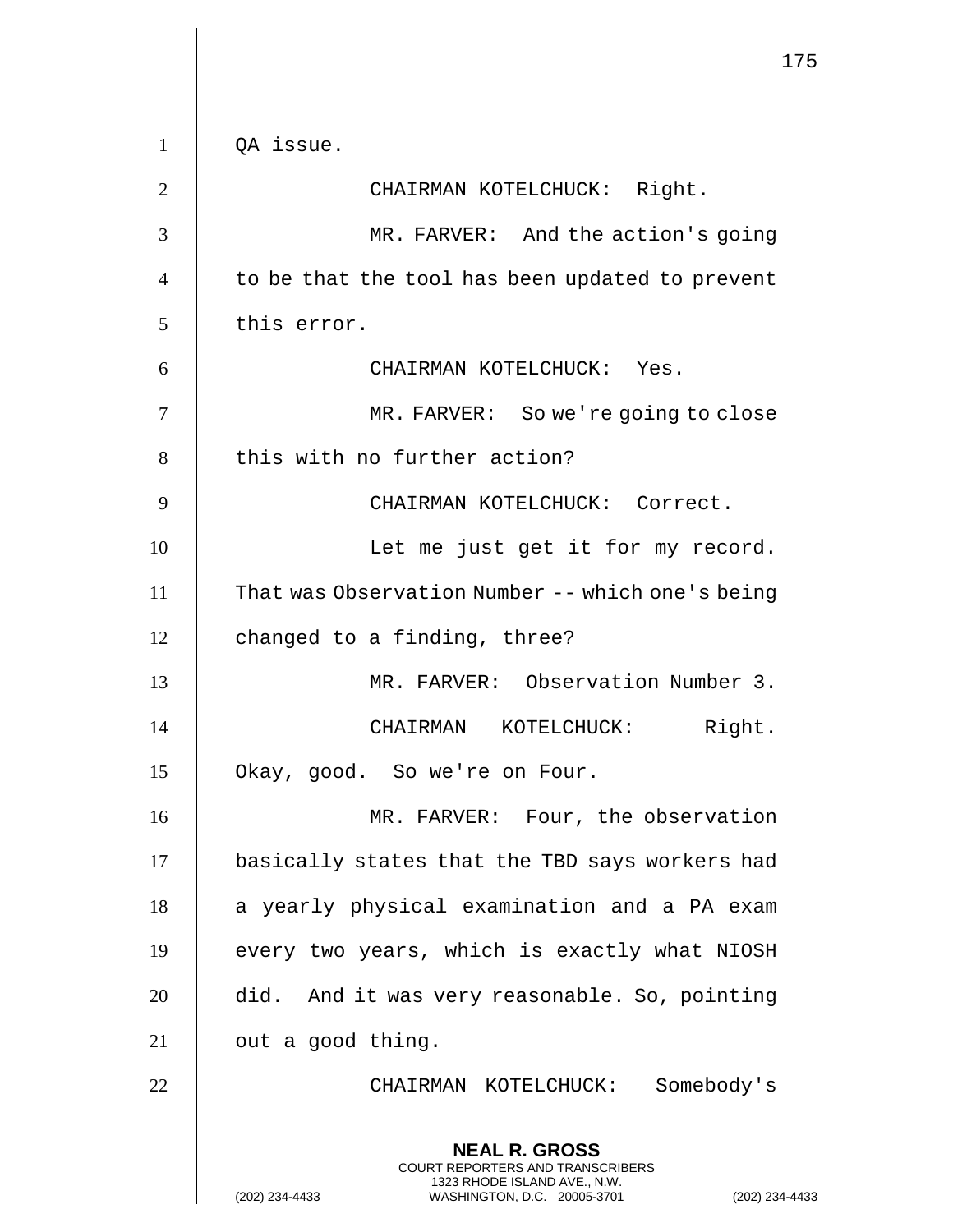**NEAL R. GROSS** COURT REPORTERS AND TRANSCRIBERS 1323 RHODE ISLAND AVE., N.W. (202) 234-4433 WASHINGTON, D.C. 20005-3701 (202) 234-4433 1 || on the phone. If they could just shield it for 2 | a moment. Okay. 3 MR. FARVER: What we were pointing 4 | out was that they were following the guidance 5 in the TBD. 6 CHAIRMAN KOTELCHUCK: Yeah. Okay.  $7$  | Then if they were, and no response necessary, 8 | fine. Let's go Number 5. 9 || MR. FARVER: Number 5. 10 || CHAIRMAN KOTELCHUCK: By the way, 11 folks, in about 15 minutes or so we will take  $12$  || a short break, if that's agreeable. 13 MR. KATZ: I was going to suggest  $14$  | after we get through this case. 15 CHAIRMAN KOTELCHUCK: After we get 16 || through this observation. 17 || MR. KATZ: Yeah, whatever, these 18 observations. 19 CHAIRMAN KOTELCHUCK: If they ever  $20$  ||  $-$  I do trust it will come to an end. 21 MR. FARVER: If they ever end, okay. 22 MR. SIEBERT: It's the last one.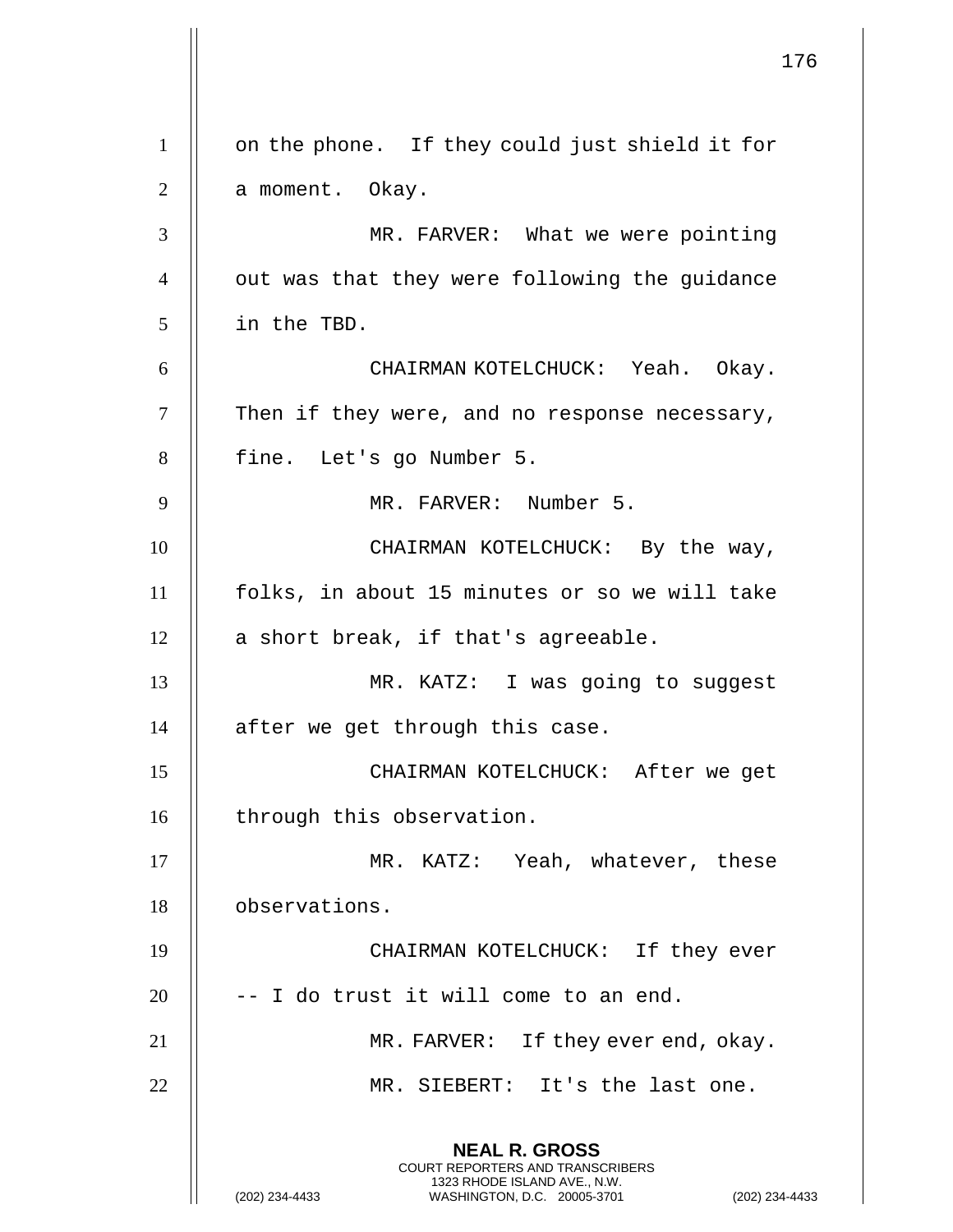|                | 177                                                                                                                                                         |
|----------------|-------------------------------------------------------------------------------------------------------------------------------------------------------------|
| $\mathbf{1}$   | MR. FARVER: Last one.                                                                                                                                       |
| $\overline{2}$ | CHAIRMAN KOTELCHUCK: Okay.                                                                                                                                  |
| 3              | MR. FARVER: The internal alpha                                                                                                                              |
| $\overline{4}$ | dose was assigned during the full six years that                                                                                                            |
| 5              | the employee was monitored for external                                                                                                                     |
| 6              | exposure. However, the tritium dose was                                                                                                                     |
| $\tau$         | assigned for only two years that the employee                                                                                                               |
| 8              | was actually bioassayed for tritium.                                                                                                                        |
| 9              | Because of the relatively short                                                                                                                             |
| 10             | biological effective half-life of tritium, the                                                                                                              |
| 11             | results of the two bioassays for tritium being                                                                                                              |
| 12             | below MDA values, it is not possible to                                                                                                                     |
| 13             | determine if the employee had a tritium intake                                                                                                              |
| 14             | during '70 to '73. These are years prior to him                                                                                                             |
| 15             | being bioassayed.                                                                                                                                           |
| 16             | Therefore, to be consistent with the                                                                                                                        |
| 17             | alpha internal dose assignment, NIOSH could                                                                                                                 |
| 18             | have assigned the model coworker internal doses                                                                                                             |
| 19             | for tritium for those two years. It would have                                                                                                              |
| 20             | been a small dose and probably would have had                                                                                                               |
| 21             | no impact on the case.                                                                                                                                      |
| 22             | DR. MAURO: You know, this is John,                                                                                                                          |
|                | <b>NEAL R. GROSS</b><br>COURT REPORTERS AND TRANSCRIBERS<br>1323 RHODE ISLAND AVE., N.W.<br>(202) 234-4433<br>WASHINGTON, D.C. 20005-3701<br>(202) 234-4433 |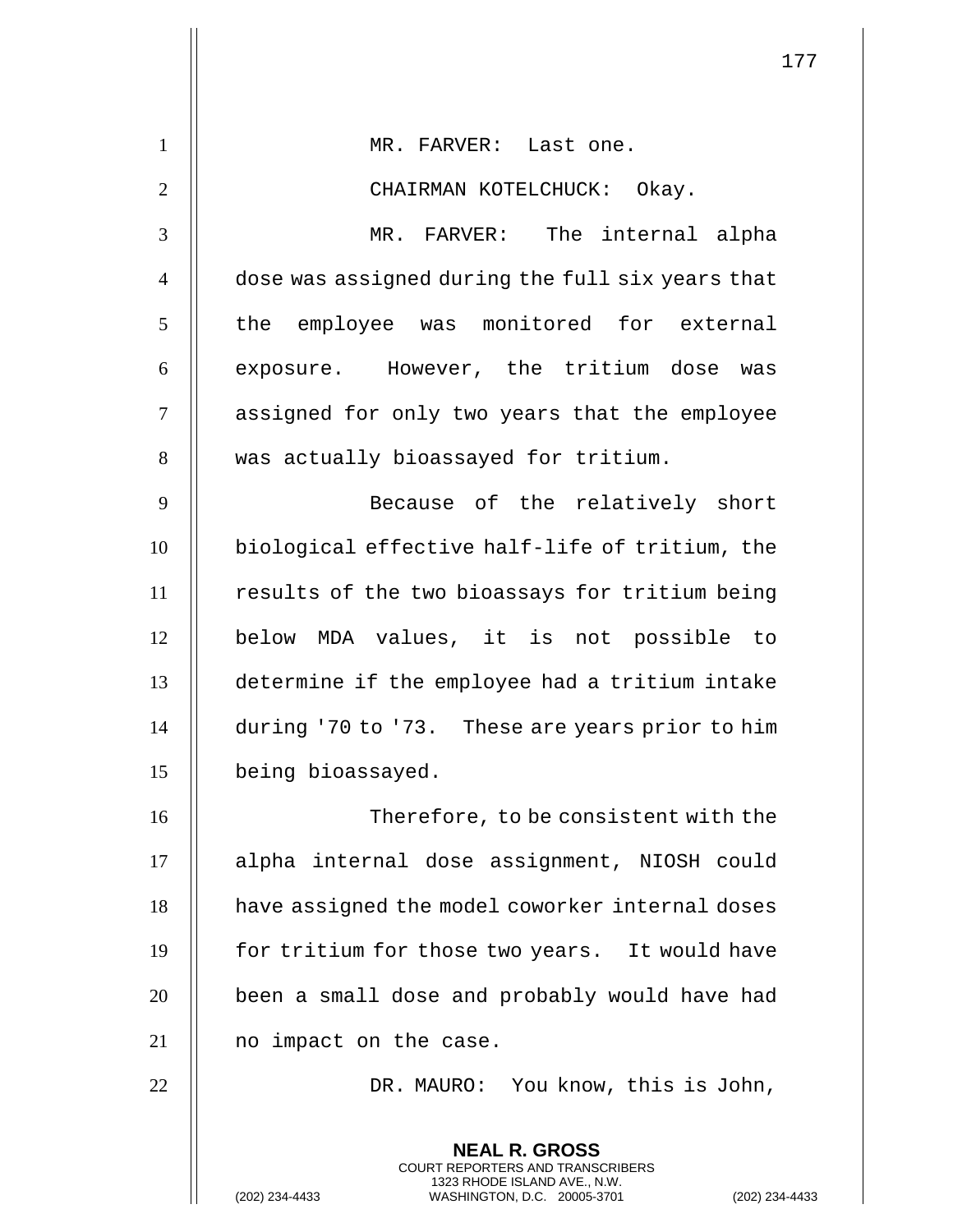| $\mathbf{1}$   | this is an interesting question, you know, as       |
|----------------|-----------------------------------------------------|
| $\overline{2}$ | I'm listening. This is a judgment call. You         |
| 3              | can't really call it a quality assurance issue.     |
| $\overline{4}$ | It is a judgment call. And different people         |
| 5              | could make different reasonable judgments.          |
| 6              | I'm not quite sure how we categorize                |
| $\overline{7}$ | something like this even if we agree. Let's say     |
| 8              | right now we talk about we could have assigned      |
| 9              | a coworker dose to this person, or you couldn't     |
| 10             | have. And this is a judgment call. What do we       |
| 11             | do with things like this?                           |
| 12             | MEMBER MUNN: Well, it's always                      |
| 13             | been a problem, what we do with things like this.   |
| 14             | Because so many of the things that one has to       |
| 15             | do when you're looking at this kind of program      |
| 16             | is rely upon the judgment of the professional       |
| 17             | people who are dealing with the information.        |
| 18             |                                                     |
|                | You know, we just simply have to do                 |
|                | We don't have $-$ -there's no mechanical way<br>it. |
|                | to do this and see that it magically happens.       |
| 19<br>20<br>21 | There are too many variables. And we just have      |
| 22             | to rely on the good will and the confidence of      |

**NEAL R. GROSS** COURT REPORTERS AND TRANSCRIBERS 1323 RHODE ISLAND AVE., N.W.

(202) 234-4433 WASHINGTON, D.C. 20005-3701 (202) 234-4433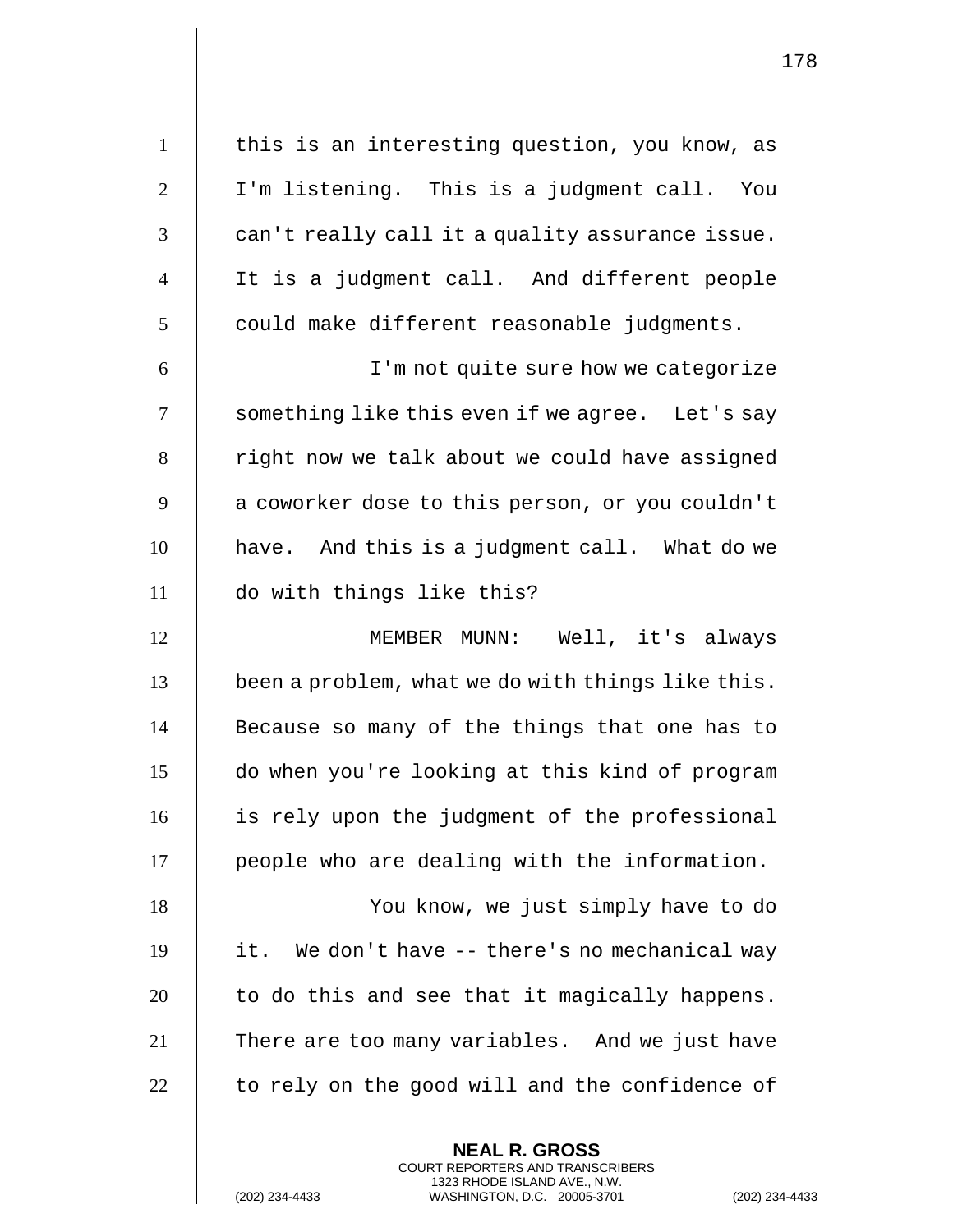**NEAL R. GROSS** COURT REPORTERS AND TRANSCRIBERS  $1 \parallel$  the people who are doing the work, in my view,  $2 \parallel$  at any rate. 3 And I have great empathy for the  $4 \parallel$  people who have to do this work. 5 DR. MAURO: And I think it's  $6$  || important that we're about to make a judgment 7 || on this. I mean, that's why I jumped in when 8 I did. I wanted to raise the question.  $9$   $\parallel$  Because the way we deal with this sets a standard  $10$  || that, I think, has implications on how we deal 11 with these kinds of issues in general. 12 And I'm sure there's plenty of 13 || history in the ten years we've been doing this 14 where we did discuss these judgmental calls. 15 || But quite frankly, you know, I'm not quite sure 16 | how it all ends up. 17 || To help ensure consistency, it's 18 || almost as if, when these kinds of judgments are 19 made, the rationale for why, in this particular 20  $\parallel$  case, coworker dose was not provided -- Doug, 21 do you know whether or not there's a discussion 22 | of why the dose reconstructor's judgment was not

1323 RHODE ISLAND AVE., N.W.

(202) 234-4433 WASHINGTON, D.C. 20005-3701 (202) 234-4433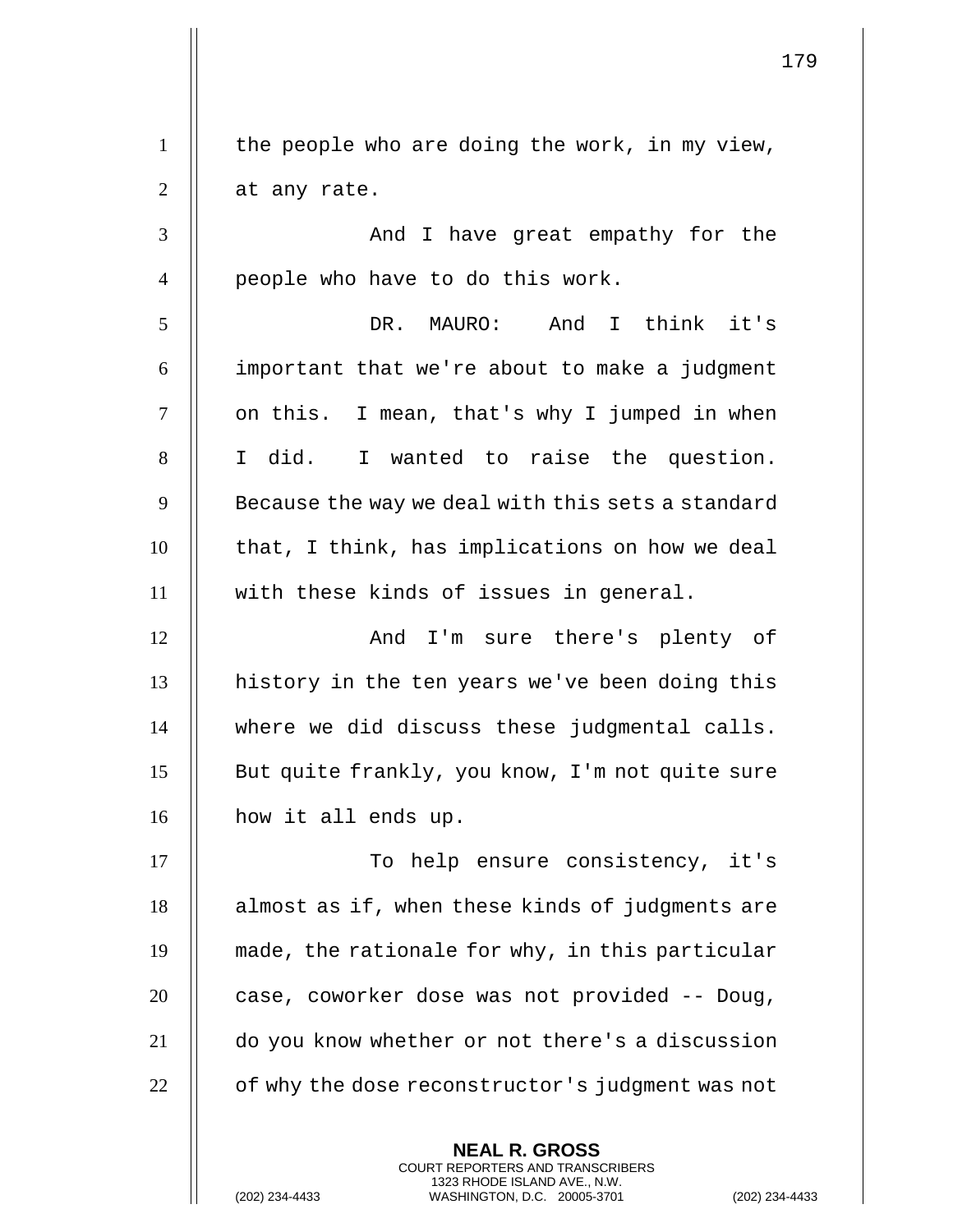**NEAL R. GROSS** COURT REPORTERS AND TRANSCRIBERS 1323 RHODE ISLAND AVE., N.W. (202) 234-4433 WASHINGTON, D.C. 20005-3701 (202) 234-4433 1 | to assign coworker doses for tritium prior to  $2 \parallel$  that date? 3 MR. FARVER: I believe it's silent.  $4 \parallel$  But this, you know, this I could look at and say, 5 || well, if the dose that we're missing out on is  $6 \parallel a$  rem-and-a-half, well, that could be 7 | significant. 8 || DR. MAURO: Yeah. 9 MR. FARVER: You know, we're 10 talking about a two-year tritium dose which 11 might be a couple millirem. 12 DR. MAURO: Yeah. 13 || MEMBER MUNN: Yeah, yeah. 14 MR. FARVER: And I have a feeling 15 || that's why it's an observation. 16 DR. MAURO: Yeah. 17 || MR. FARVER: I could see this -- and 18 || I think we discussed it earlier today, where we 19 would have done it differently. We would have 20 || assigned coworker dose for missing years. 21 CHAIRMAN KOTELCHUCK: Right. 22 || MEMBER MUNN: Oh, sure. If you're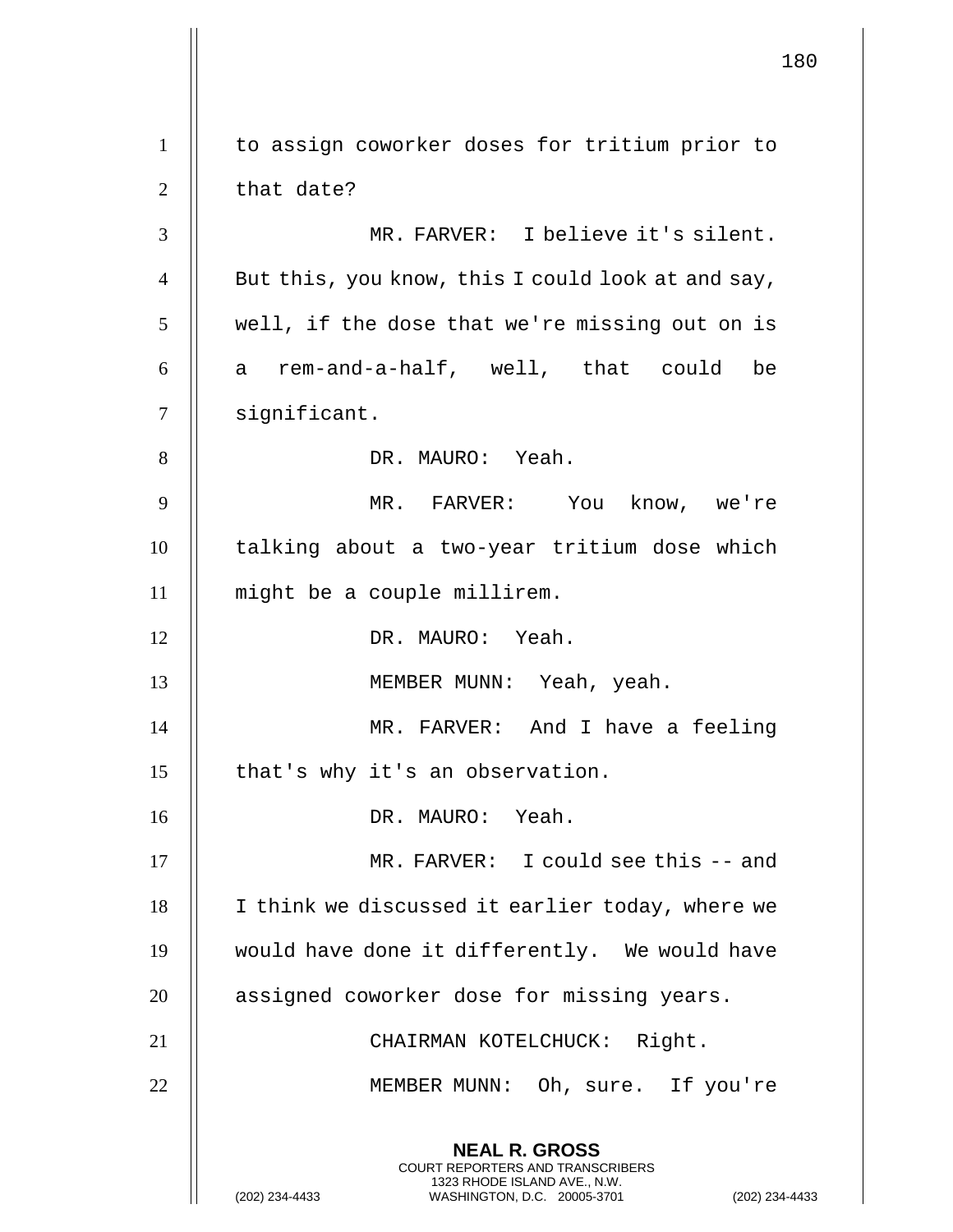**NEAL R. GROSS** COURT REPORTERS AND TRANSCRIBERS 1323 RHODE ISLAND AVE., N.W. 1 | talking about cesium exposure, you know, any 2 || qamma, but for goodness' sake, when you know 3 || what the general limits are of the tritium 4 protection on the site, and you recognize, as  $5 \parallel$  the verbiage points out, this doesn't cost a lot  $6 \parallel$  of money anymore either. There would have been  $7$   $\parallel$  no reason not to do it if it were an issue. 8 This is what I meant when I said you  $9$   $\parallel$  have to rely on the experience and the judgment 10 || of the individuals who are handling this. 11 || There are just too many variables. 12 MR. FARVER: I understand, for this  $13$  | case, for this instance. But if we can go back  $14$  | to our conversation we had earlier in the day, 15 when we were suggesting you add coworker data 16 || for the missing 14 years when you have no 17 information, that would be similar but not 18 | really similar. 19 MEMBER MUNN: Yeah. But -- 20 CHAIRMAN KOTELCHUCK: I think we're  $21$   $||$  -- folks, I think we're going over a case. We're 22 || not establishing general principles. I'm

(202) 234-4433 WASHINGTON, D.C. 20005-3701 (202) 234-4433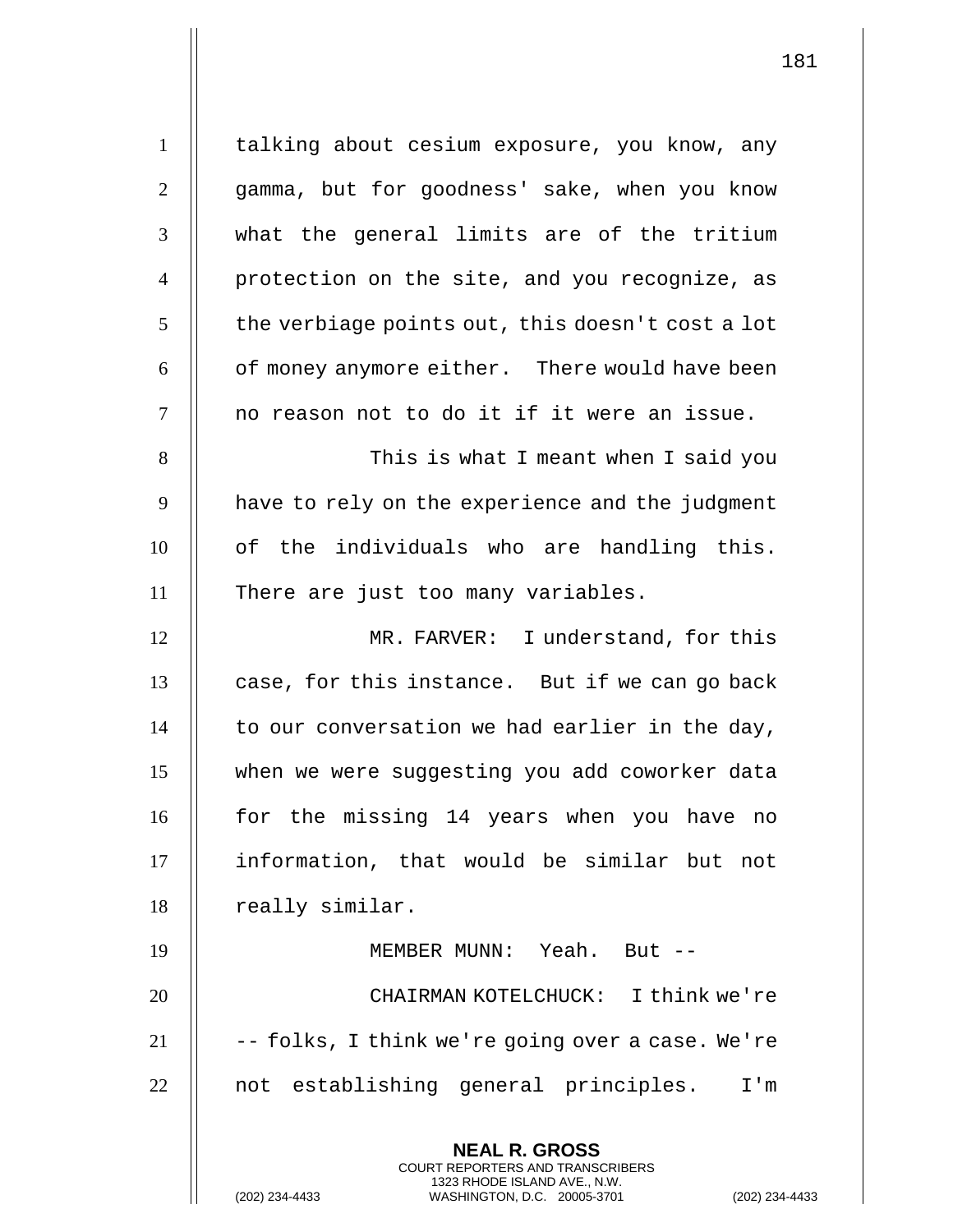**NEAL R. GROSS** COURT REPORTERS AND TRANSCRIBERS 1323 RHODE ISLAND AVE., N.W. (202) 234-4433 WASHINGTON, D.C. 20005-3701 (202) 234-4433 1 willing to consider if we are violating general 2 || principles. But I'm not -- this is, in some 3 || sense, not, in my opinion, an appropriate 4 | discussion at this point. 5 MEMBER MUNN: It's philosophy and  $6$  | not enough concrete. 7 CHAIRMAN KOTELCHUCK: Yeah. And I 8 would like to move on. 9 MR. FARVER: Okay. I just wanted  $10$  | to point out that we were, for this case, we are 11 looking at it as an observation just because of 12 | the parameters involved. 13 || CHAIRMAN KOTELCHUCK: Right. 14 MR. FARVER: In the other case, we 15 looked at that as a finding because the 16 | parameters were different there. 17 || MEMBER MUNN: Yeah. 18 || CHAIRMAN KOTELCHUCK: Yes. 19 MR. FARVER: There are some 20 | questions, and we understand that. 21 CHAIRMAN KOTELCHUCK: Yes, okay. 22 || Now, where are we at now? Was that the last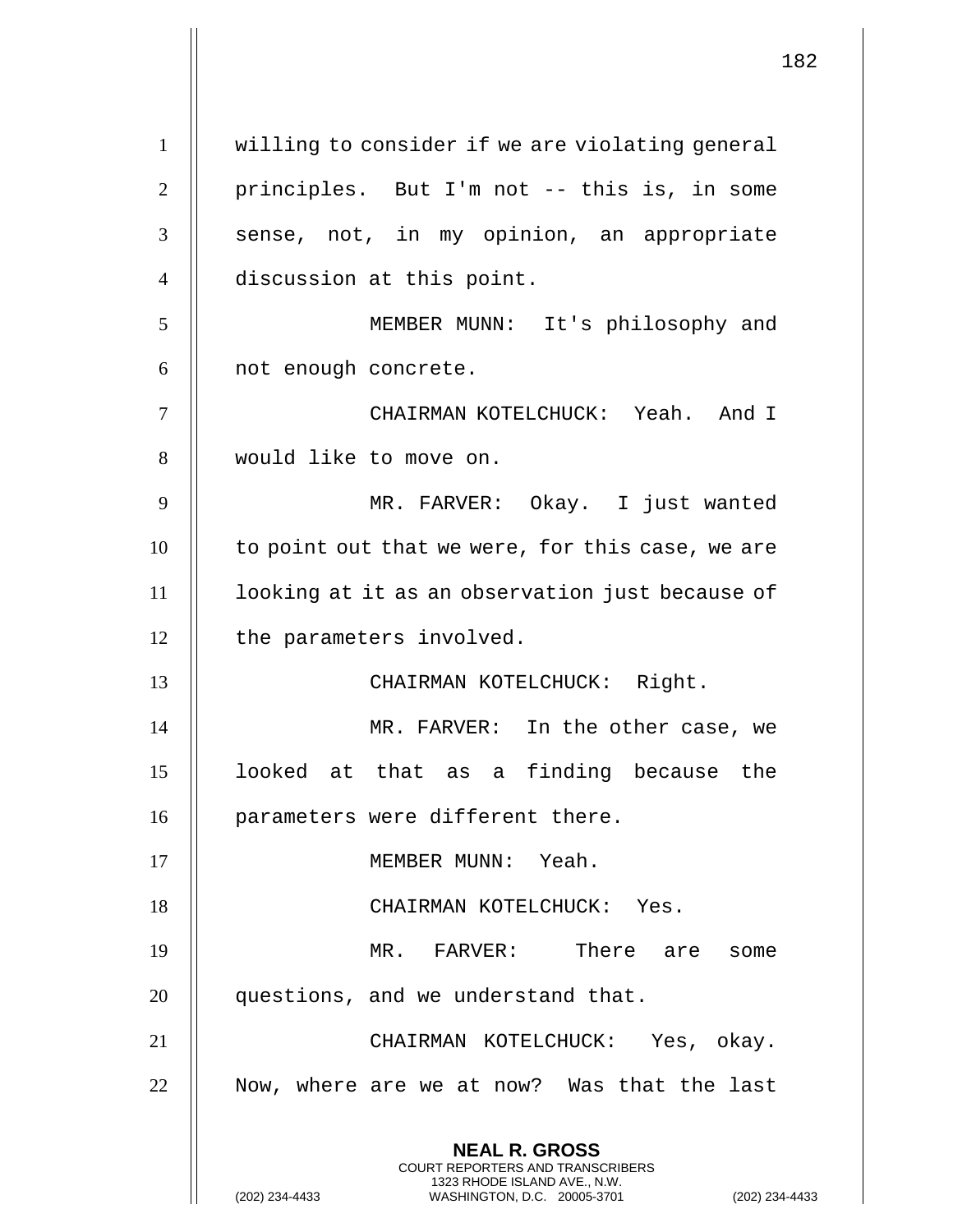**NEAL R. GROSS** COURT REPORTERS AND TRANSCRIBERS 1323 RHODE ISLAND AVE., N.W. (202) 234-4433 WASHINGTON, D.C. 20005-3701 (202) 234-4433 1 | observation for this? 2 || MR. FARVER: Yes. 3 CHAIRMAN KOTELCHUCK: Where do we 4 || go next? What's our next case? Are we at the  $5 \parallel$  end? I'm going on the -- I'm on the live  $6$  || network, so I'm not --7 MR. FARVER: Well, I thought -- 8 MEMBER MUNN: Yeah. But next we 9 | have the Simonds Steel. 10 CHAIRMAN KOTELCHUCK: Simonds 11 Steel. 12 || MEMBER MUNN: Simonds Saw. 13 CHAIRMAN KOTELCHUCK: Yeah, 240,  $14$  | okay. Well, then why don't we take a break now, 15  $\parallel$  as suggested. It's 3:14, 3:15. Let's take a 16 15 minute break, and we'll be back at 3:30. 17 || MEMBER MUNN: Thank you so much. 18 (Whereupon, the above-entitled 19 matter went off the record at 3:15 p.m. and 20  $\parallel$  resumed at 3:32 p.m.) 21 || CHAIRMAN KOTELCHUCK: Doug? 22 MR. FARVER: Yes. There we are.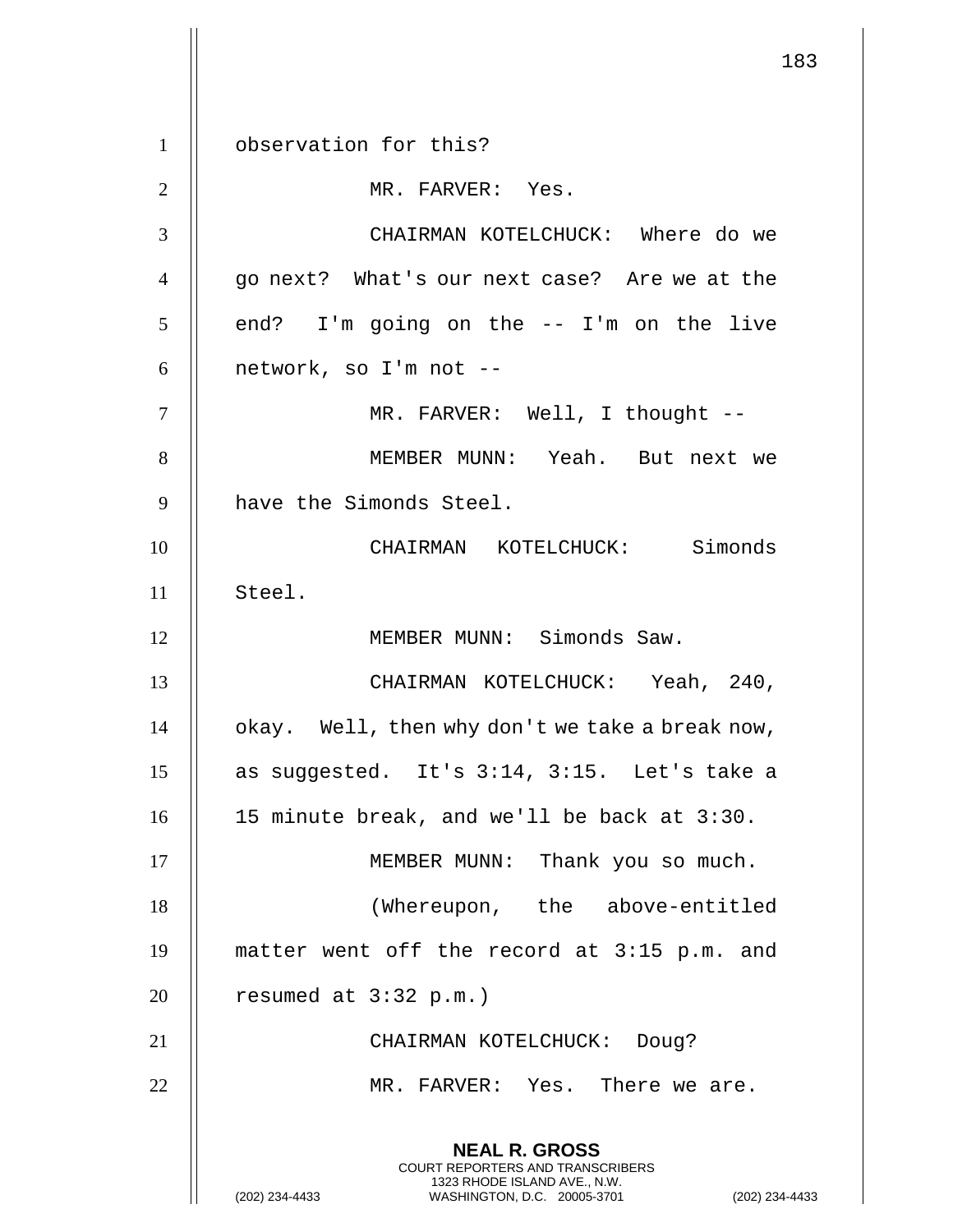|                | 184                                                                                                                                                                |
|----------------|--------------------------------------------------------------------------------------------------------------------------------------------------------------------|
|                |                                                                                                                                                                    |
| $\mathbf{1}$   | MR. FARVER: Okay.                                                                                                                                                  |
| $\mathbf{2}$   | CHAIRMAN KOTELCHUCK: We're                                                                                                                                         |
| 3              | reading the NIOSH response on Simonds Saw,                                                                                                                         |
| $\overline{4}$ | 240.1.                                                                                                                                                             |
| 5              | MR. FARVER: Okay. Yes. I was                                                                                                                                       |
| 6              | talking earlier, but you couldn't hear me,                                                                                                                         |
| $\tau$         | because I had the mute button pushed.                                                                                                                              |
| 8              | CHAIRMAN KOTELCHUCK: Oh. Is that                                                                                                                                   |
| 9              | it? Okay. That'll do it every time.                                                                                                                                |
| 10             | MEMBER MUNN: Yes.                                                                                                                                                  |
| 11             | MR. FARVER: Fortunately, I pushed                                                                                                                                  |
| 12             | it again instead of the off button which I do                                                                                                                      |
| 13             | sometimes. That never works.                                                                                                                                       |
| 14             | CHAIRMAN KOTELCHUCK: Okay.                                                                                                                                         |
| 15             | MR. FARVER: Okay. Simonds Saw,                                                                                                                                     |
| 16             | 240.1.                                                                                                                                                             |
| 17             | CHAIRMAN KOTELCHUCK: Well, this is                                                                                                                                 |
| 18             | from, well, let me let you present.                                                                                                                                |
| 19             | MR. FARVER: Okay. I'm in Simonds                                                                                                                                   |
| 20             | Saw and Steel, method used for measuring                                                                                                                           |
| 21             | external submersion surface contamination dose                                                                                                                     |
| 22             | is not claimant-favorable.                                                                                                                                         |
|                | <b>NEAL R. GROSS</b><br><b>COURT REPORTERS AND TRANSCRIBERS</b><br>1323 RHODE ISLAND AVE., N.W.<br>(202) 234-4433<br>WASHINGTON, D.C. 20005-3701<br>(202) 234-4433 |

 $\overline{4}$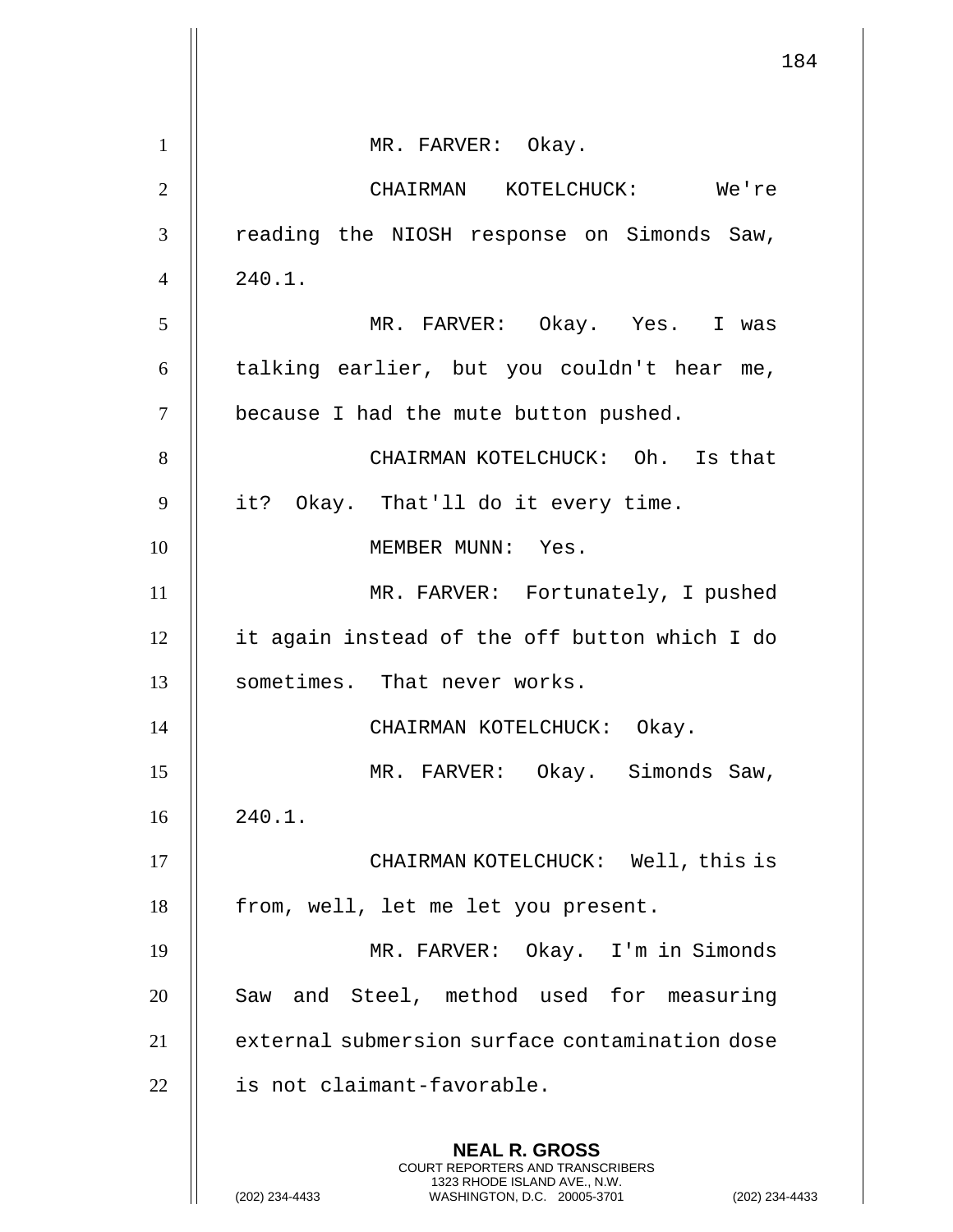**NEAL R. GROSS** COURT REPORTERS AND TRANSCRIBERS 1323 RHODE ISLAND AVE., N.W. 1 || MR. SIEBERT: And, Doug, this is  $2 \parallel$  Scott. I just want to point out, that first  $3 \parallel$  portion is not accurate. It was not updated in  $4 \parallel$  between. We agree with that. 5 || That is entirely my fault when these 6 first responses went in. I apologize to  $7$   $\parallel$  everybody. It's really the green response that 8 || we need to be looking at. 9 CHAIRMAN KOTELCHUCK: Right. 10 | Question is, is this a TBD issue? It is a TBD 11 issue. And we're waiting for their results. 12 In that sense, I don't see that we would take 13 any action. That is, this should be 14 | transferred over to TBD. And our portion of the 15 || activity should be closed. 16 MR. KATZ: I don't think it needs 17 || transferring, because I think it's addressed  $18$  | by, it's being addressed by the Work Group. 19 Isn't that correct, John? 20 || CHAIRMAN KOTELCHUCK: Right. 21 || MR. KATZ: Yes. 22 CHAIRMAN KOTELCHUCK: But, I mean,

(202) 234-4433 WASHINGTON, D.C. 20005-3701 (202) 234-4433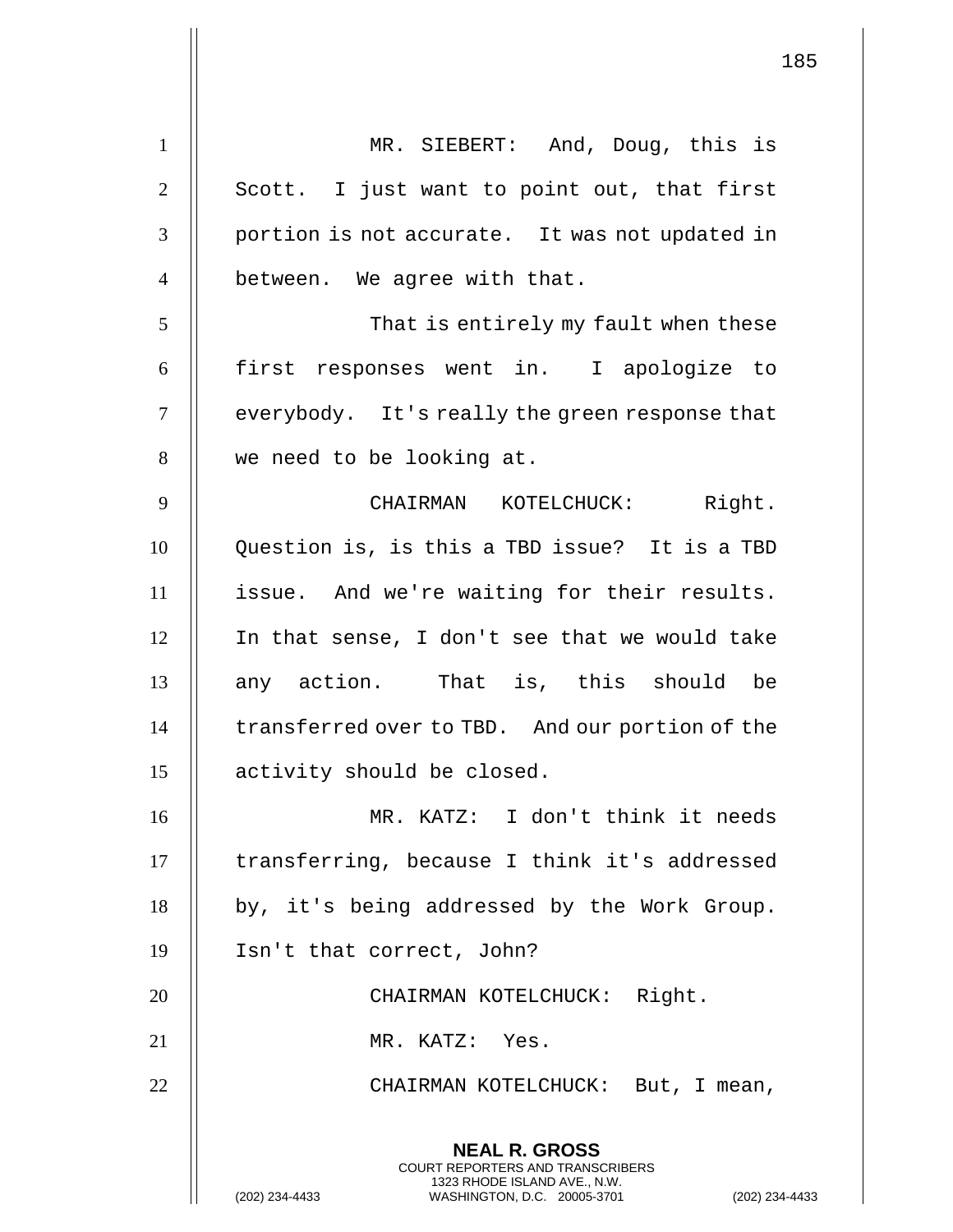**NEAL R. GROSS** COURT REPORTERS AND TRANSCRIBERS 1323 RHODE ISLAND AVE., N.W. (202) 234-4433 WASHINGTON, D.C. 20005-3701 (202) 234-4433 | this is not for, this does not require further 2 || action on the part of the Subcommittee. MR. KATZ: Yes. The only problem is that you can't really close it with respect | to whether the finding is correct or not. MEMBER MUNN: Yes. You can't close it at this time, until after the Work Group has || responded to you on what the  $-$ - MR. KATZ: Well, the Work Group is 10 | about to meet. So --11 || MEMBER MUNN: Yes, we are. MR. KATZ: -- it'll be, if I'm not mistaken, we'll be addressing this then. CHAIRMAN KOTELCHUCK: Okay. I see what you're saying. DR. MAURO: This is John. This is 17 | going to be the case in many, many of the AWE 18 | cases that are before you. I know I looked at about 50 findings that came in on Thursday. 20 || CHAIRMAN KOTELCHUCK: Yes. DR. MAURO: A very large number of  $\parallel$  them make reference to revised Site Profiles.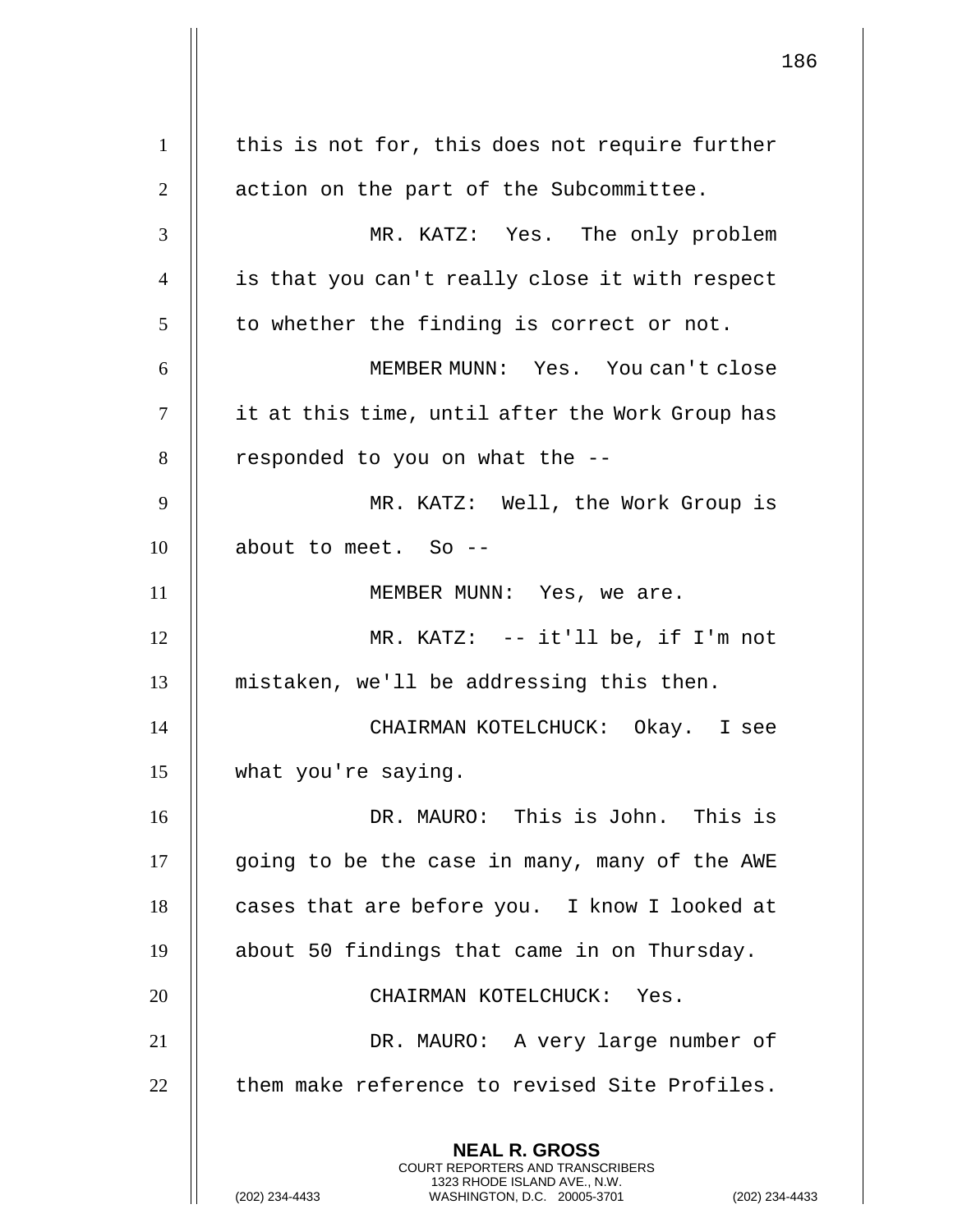**NEAL R. GROSS** COURT REPORTERS AND TRANSCRIBERS 1323 RHODE ISLAND AVE., N.W. (202) 234-4433 WASHINGTON, D.C. 20005-3701 (202) 234-4433 1 || Because many depend entirely on the matrix  $\parallel$  that's in the Site Profile. CHAIRMAN KOTELCHUCK: Right. DR. MAURO: So there'll be many of || these in the same situation. CHAIRMAN KOTELCHUCK: Okay. MR. FARVER: That's what I wanted to | get straight on how we're going to handle these.  $\parallel$  A lot of these are TBD revisions that are in 10 | process. Do you want me to put in that action 12 | section that it's open pending update to TBD or 13 || something like that, no action? CHAIRMAN KOTELCHUCK: Yes. MEMBER MUNN: Yes, that's appropriate, yes. 17 || CHAIRMAN KOTELCHUCK: That has to be done, I think. MR. FARVER: Okay. Because I was | looking at a lot of these, and we're going to || run into this quite a bit. 22 | CHAIRMAN KOTELCHUCK: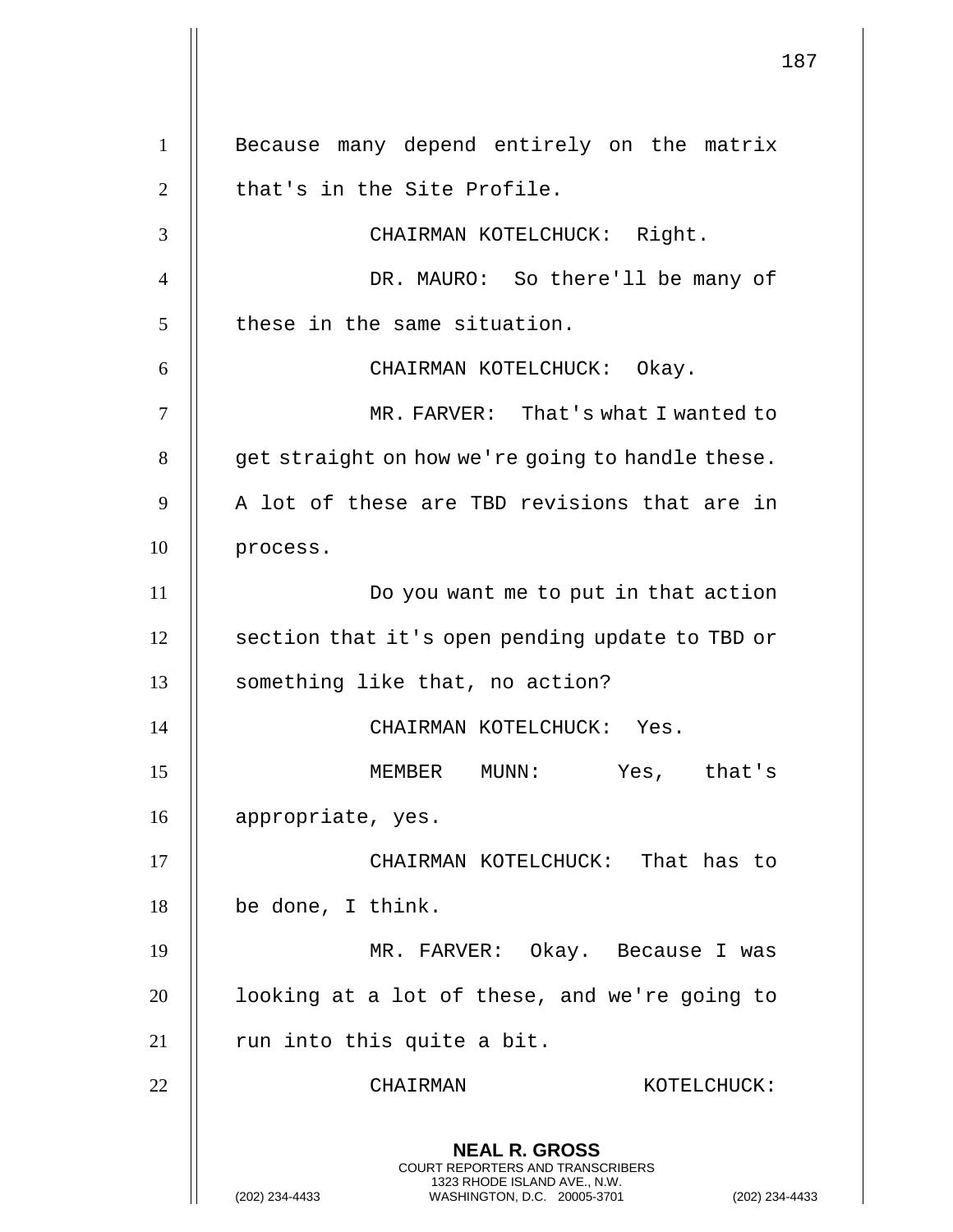1 | Unfortunately.

 MEMBER RICHARDSON: Can someone  $\parallel$  clarify, what is the implication in terms of the  $\parallel$  category, I guess, of the finding? Why can't we close them?

 MR. KATZ: Well, because, I mean, it 7 | depends on what the finding is we're talking | about. But if it's a finding as an issue as to 9 | whether the current, whether the procedure used 10 || in the dose reconstruction is correct and the TBD 6000 Work Group is still resolving the | finding, in effect, as to whether they agree or  $\parallel$  not with the SC&A finding, there's no way to close it.

15 Because you don't have an answer to 16 || that question. You don't know if the dose 17 || reconstruction is correct or not.

 MR. FARVER: Well, we often have | this issue that they say the procedure that was in effect at the time the evaluation was or was 21 | not used or implemented correctly, if we say we  $\parallel$  have a procedure that was in effect at the time

> **NEAL R. GROSS** COURT REPORTERS AND TRANSCRIBERS 1323 RHODE ISLAND AVE., N.W.

188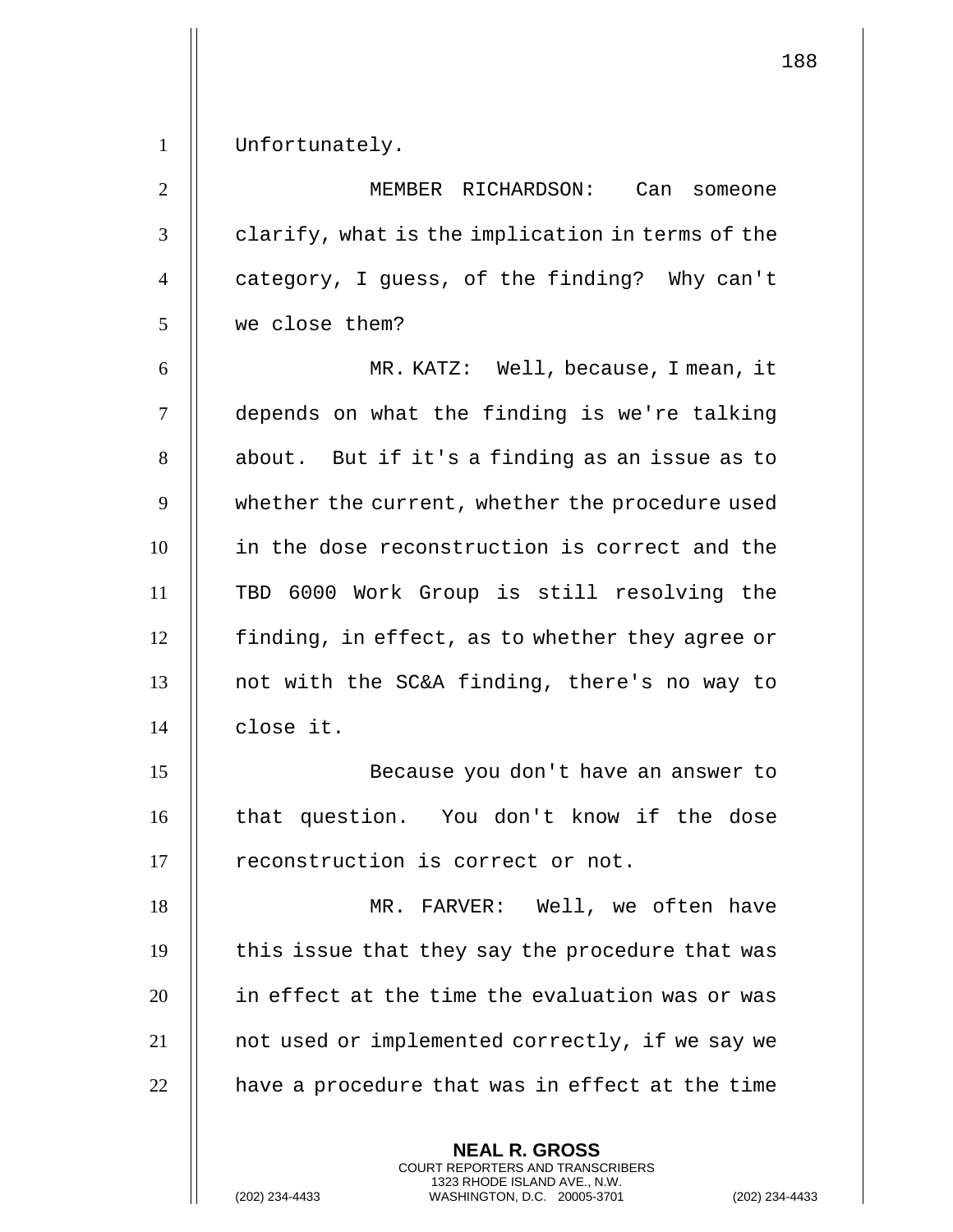|                | 189                                                                                                                                                         |  |
|----------------|-------------------------------------------------------------------------------------------------------------------------------------------------------------|--|
| $\mathbf{1}$   | we disagree with, then I think we need to punt                                                                                                              |  |
| $\overline{2}$ | it back to Procedures, for example.                                                                                                                         |  |
| 3              | Then that, you know, it sort of does                                                                                                                        |  |
| $\overline{4}$ | seem like we can close it or we can say we're                                                                                                               |  |
| 5              | making an evaluation all the time on these in                                                                                                               |  |
| 6              | terms of whether it was done with the procedures                                                                                                            |  |
| $\tau$         | in effect at the time that the case was evaluated                                                                                                           |  |
| 8              |                                                                                                                                                             |  |
| 9              | MR. KATZ: Well, I mean, I don't                                                                                                                             |  |
| 10             | know. I think those two situations are                                                                                                                      |  |
| 11             | different.                                                                                                                                                  |  |
| 12             | mean, where in the dose<br>I                                                                                                                                |  |
| 13             | reconstruction case review you raise an issue                                                                                                               |  |
| 14             | about whether a methodology is correct or not                                                                                                               |  |
| 15             | and that methodology gets resolved elsewhere,                                                                                                               |  |
| 16             | I don't think we've, in the past, resolved the                                                                                                              |  |
| 17             | cases themselves until we have an answer to the                                                                                                             |  |
| 18             | question is the science right or not.                                                                                                                       |  |
| 19             | But it makes more sense, I mean, then                                                                                                                       |  |
| 20             | when you have, when you're reviewing your dates,                                                                                                            |  |
| 21             | I mean, this is sort of the overlap between case                                                                                                            |  |
| 22             | review, and Site Profile review and SEC reviews.                                                                                                            |  |
|                | <b>NEAL R. GROSS</b><br>COURT REPORTERS AND TRANSCRIBERS<br>1323 RHODE ISLAND AVE., N.W.<br>(202) 234-4433<br>WASHINGTON, D.C. 20005-3701<br>(202) 234-4433 |  |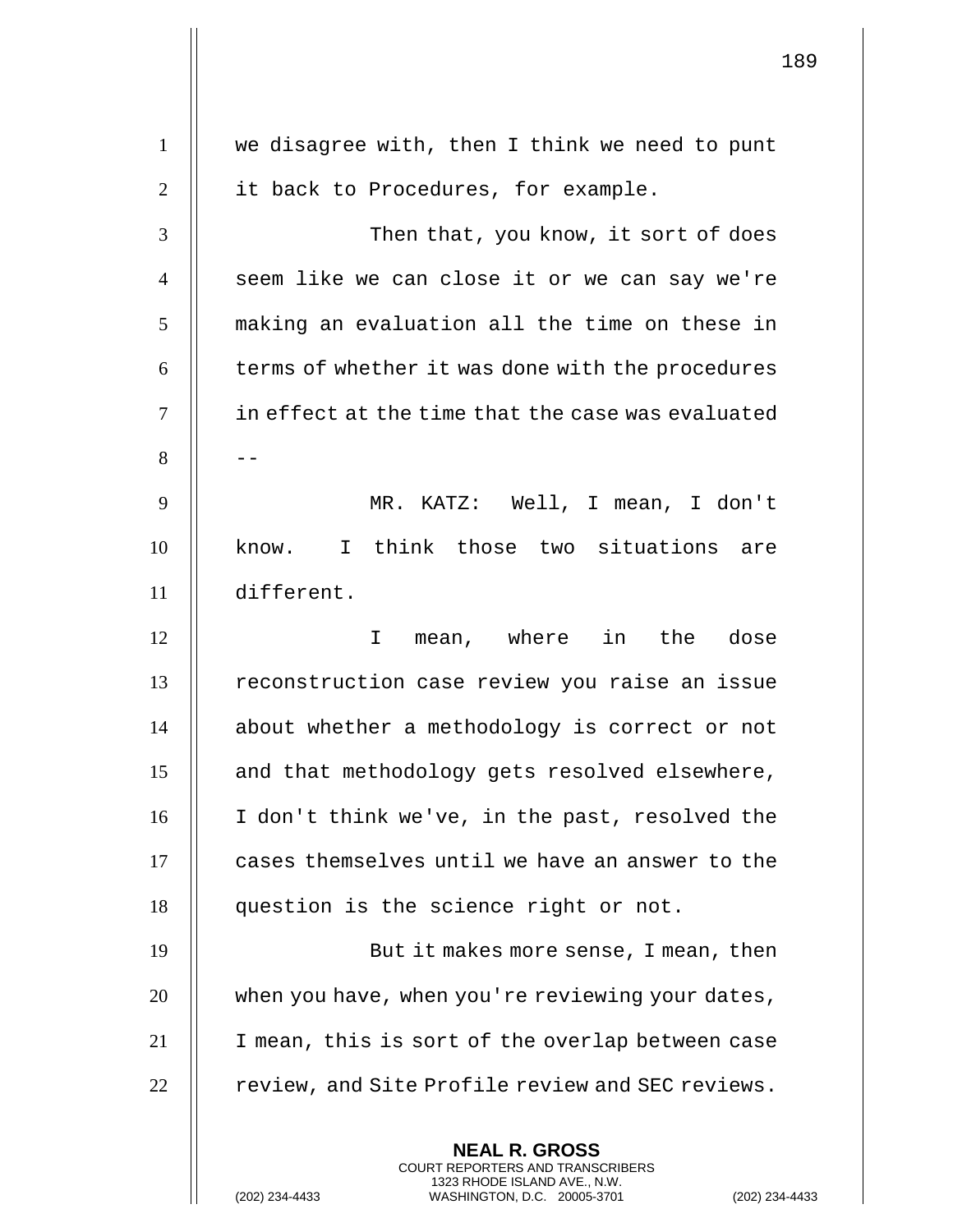| $\mathbf{1}$   | And I think you want them to be, you             |
|----------------|--------------------------------------------------|
| $\overline{2}$ | know, that overlap is good at sort of reassuring |
| 3              | that you have that overlap, that you're having   |
| $\overline{4}$ | a finding of a case and it relates to the issue  |
| 5              | they're wrestling with on the TBD level or SEC   |
| 6              | level.                                           |
| 7              | But again, I don't know how you close            |
| 8              | it until you know whether it's right or wrong.   |
| 9              | MEMBER MUNN: What we've done in                  |
| 10             | other venues is we've made the notation in the   |
| 11             | matrix that this is transferred to whatever Work |
| 12             | Group or Subcommittee is dealing with it.        |
| 13             | And we do not deal with it ourselves             |
| 14             | until we hear back from that source what their   |
| 15             | determination was. At that time, it becomes a    |
| 16             | question of whether or not there's a change      |
| 17             | going to be made.                                |
| 18             | For example, will there be a change              |
| 19             | in the existing TBD? Will there be a new         |
| 20             | revision? In which case, it then becomes an      |
| 21             | in-abeyance activity until NIOSH has, in fact,   |
| 22             | issued that revision. That's what we've done     |
|                |                                                  |

**NEAL R. GROSS** COURT REPORTERS AND TRANSCRIBERS 1323 RHODE ISLAND AVE., N.W.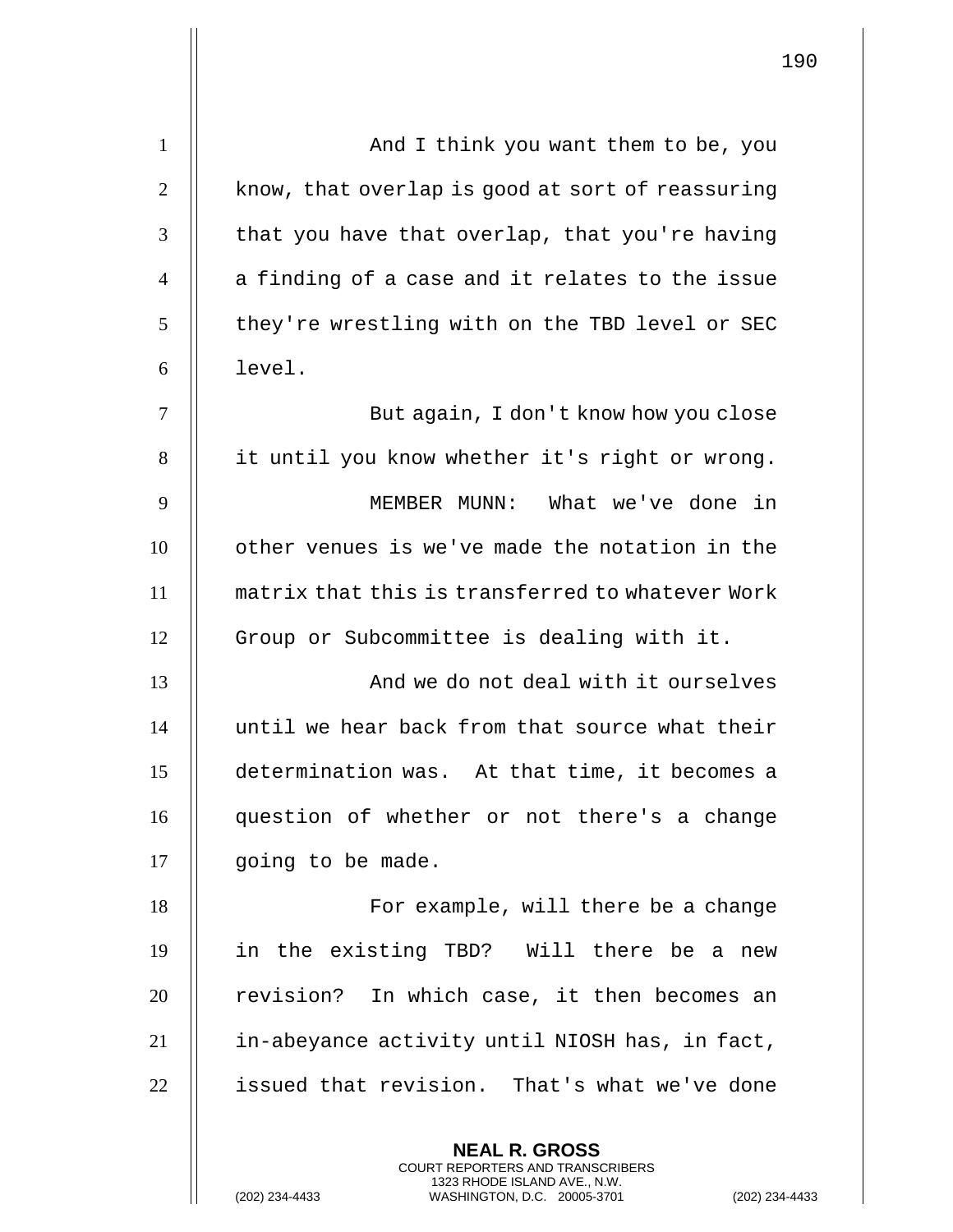$1 \parallel$  in other cases.

| $\overline{2}$ | MR. KATZ: Right, but in this case,                                                       |
|----------------|------------------------------------------------------------------------------------------|
| 3              | in this situation, that works fine for the Site                                          |
| $\overline{4}$ | Profile, I mean, for the Procedures                                                      |
| 5              | Subcommittee when it's doing its business and                                            |
| 6              | it refers something to a site-specific Work                                              |
| $\overline{7}$ | Group. That works fine.                                                                  |
| 8              | Here we have cases where we have                                                         |
| 9              | findings on cases. Until you have the outcome                                            |
| 10             | into the finding, you can't close the case, I                                            |
| 11             | think. Because you don't have an answer as to                                            |
| 12             | whether the finding is correct or not.                                                   |
| 13             | MR. STIVER: Yes. This is John                                                            |
| 14             | Stiver. I think we had that same situation on                                            |
| 15             | the Set Nine case. I believe it's Huntington                                             |
| 16             | Pilot Plant. We had to wait until the TBD                                                |
| 17             | issues were resolved.                                                                    |
| 18             | MR. KATZ: Right. And we did.                                                             |
| 19             | MR. STIVER: That's an outstanding                                                        |
| 20             | case or two --                                                                           |
| 21             | MR. KATZ: Yes. And I think it's                                                          |
| 22             | desirable to get that result first.                                                      |
|                |                                                                                          |
|                | <b>NEAL R. GROSS</b><br>COURT REPORTERS AND TRANSCRIBERS<br>1323 RHODE ISLAND AVE., N.W. |
|                | (202) 234-4433<br>WASHINGTON, D.C. 20005-3701<br>$(202)$ 234-4                           |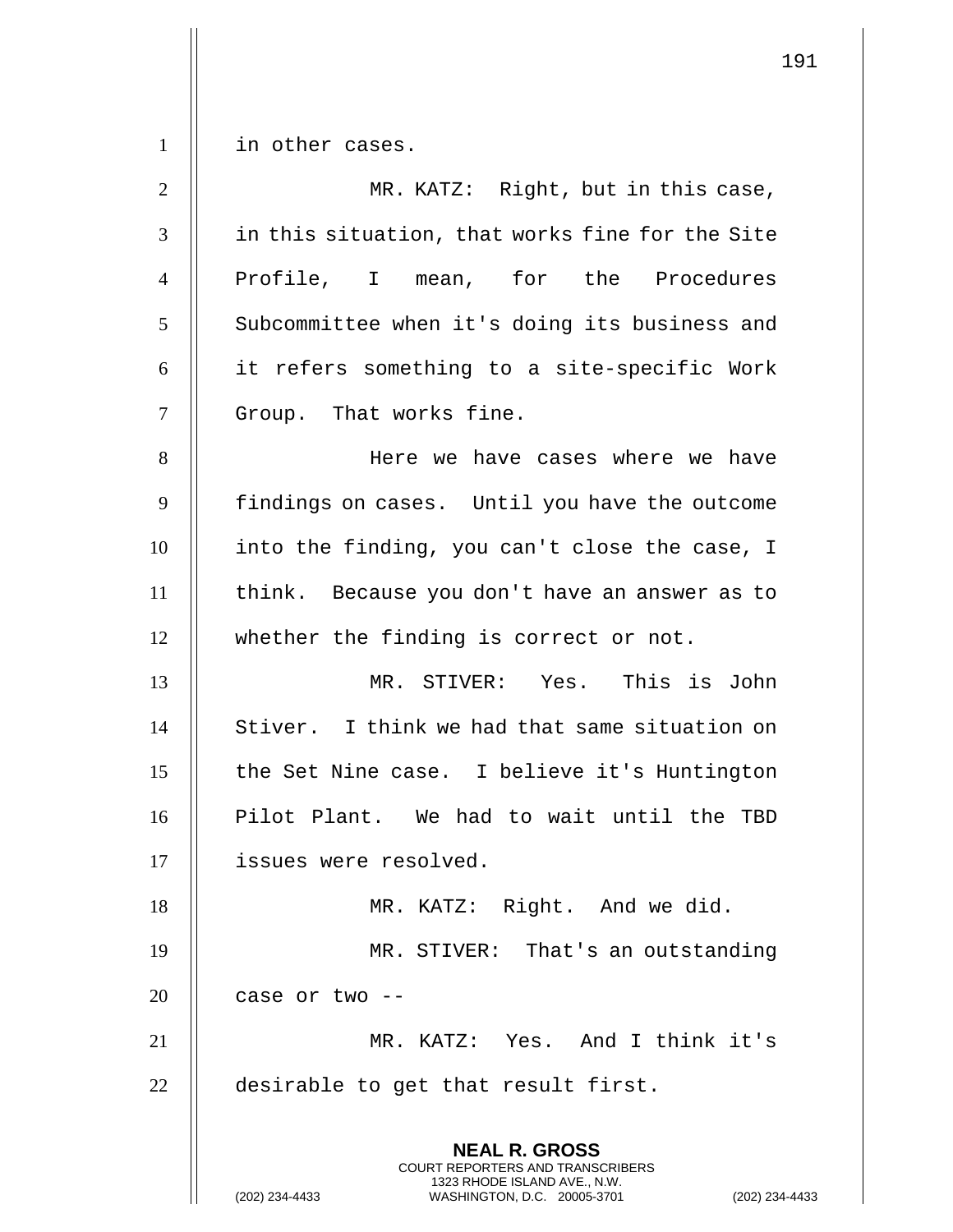**NEAL R. GROSS** 1 || MR. SIEBERT: Just, can I clarify?  $2$   $\parallel$  The Huntington, it's a different situation,  $3$   $\parallel$  because it was a mini-TBD review that was done  $4$   $\parallel$  as part of the 9th set. It wasn't just the 5 | claims in the 9th set. 6 MR. STIVER: That's right. But 7 | there were a couple of claims that were still 8 | outstanding in addition to the mini-review, as 9 I recall. Maybe I'm not recalling it 10 | correctly, but I'm pretty sure that's what it  $11$  was. 12 | DR. MAURO: To throw a monkey wrench  $13$  || into this a little bit, I do a lot of the TBD 14 || reviews and the case reviews for AWE sites. 15 And when we have a little bit of 16 ambiguity here, when I'm reviewing an AWE case 17 | that depends entirely on an exposure matrix that 18 was not reviewed, okay, what I do is I review  $19$   $\parallel$  the exposure matrix, and I will have findings  $20$  | based on my review of that exposure matrix. 21 Now, however, if a review has  $22$  | already been performed on an exposure matrix,

> COURT REPORTERS AND TRANSCRIBERS 1323 RHODE ISLAND AVE., N.W.

(202) 234-4433 WASHINGTON, D.C. 20005-3701 (202) 234-4433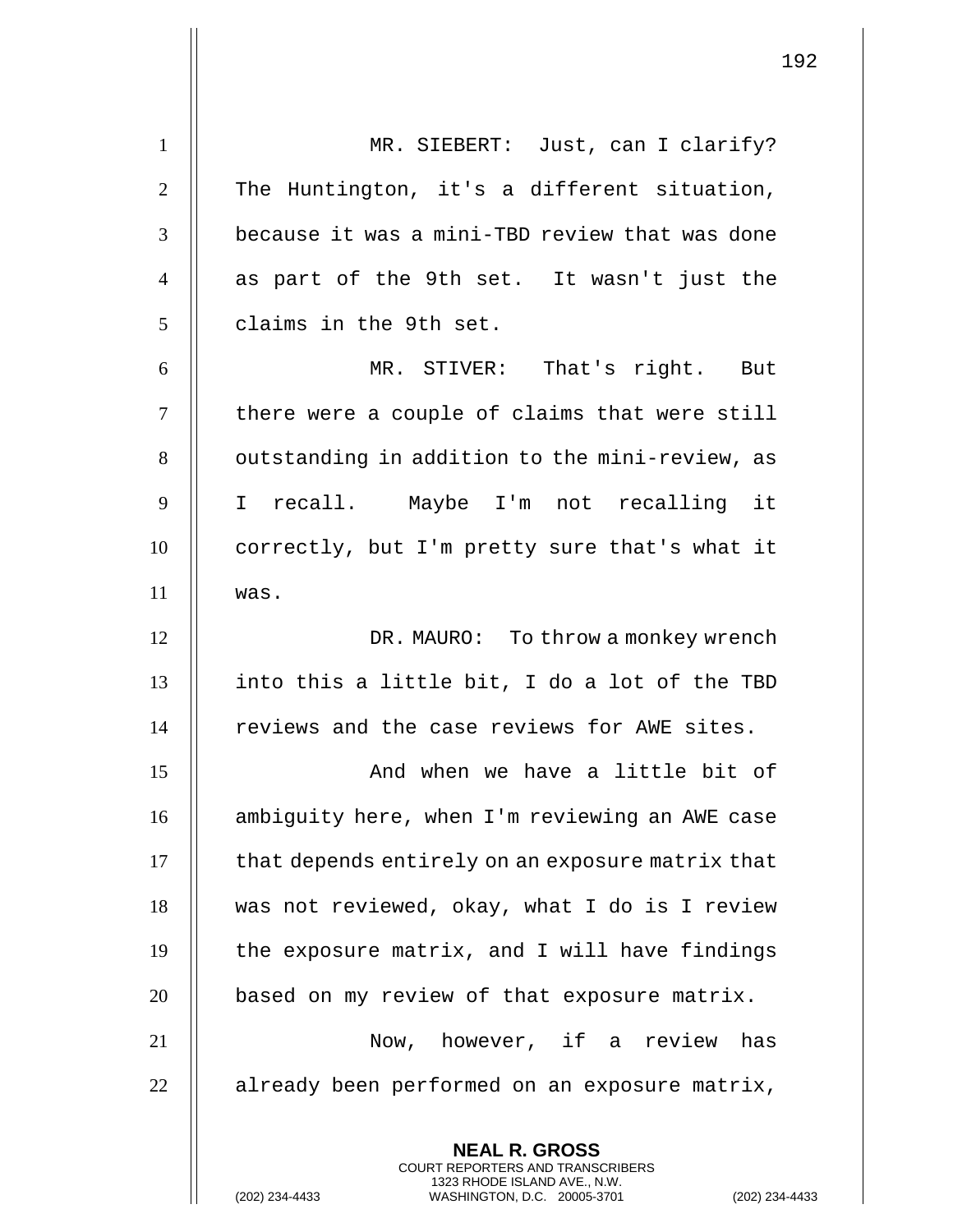**NEAL R. GROSS** COURT REPORTERS AND TRANSCRIBERS 1323 RHODE ISLAND AVE., N.W.  $1 \parallel$  and there are a number of findings, and it is  $2 \parallel$  before a Work Group, like the AWE Work Group,  $3 \parallel$  and that's in process, okay, and then I get a  $4$   $\parallel$  case that uses that exposure matrix. 5 I simply point out that there are 6  $\parallel$  issues that have, I will say in my write-up, 7 || there are issues that we express concern that 8 | could have a bearing on this case. But I am not  $9$   $\parallel$  going to score this case negatively because of 10 | that, you see. 11 || **And I have to say, it may not be the**  $12$  | best way to do things, but I feel as if, that 13 if they performed their dose reconstructions in 14 || accordance with the procedure that they said 15 | they followed. 16 Even though I may not like the 17 | procedure they followed, I do not score them 18 | negatively if that procedure is currently in the 19 mill. So it's kind of a very strange place to  $20$  || be. But that's how I do it. 21 MR. KATZ: But, John, let me feed in  $22$  | here now. Because this is, what you're saying

(202) 234-4433 WASHINGTON, D.C. 20005-3701 (202) 234-4433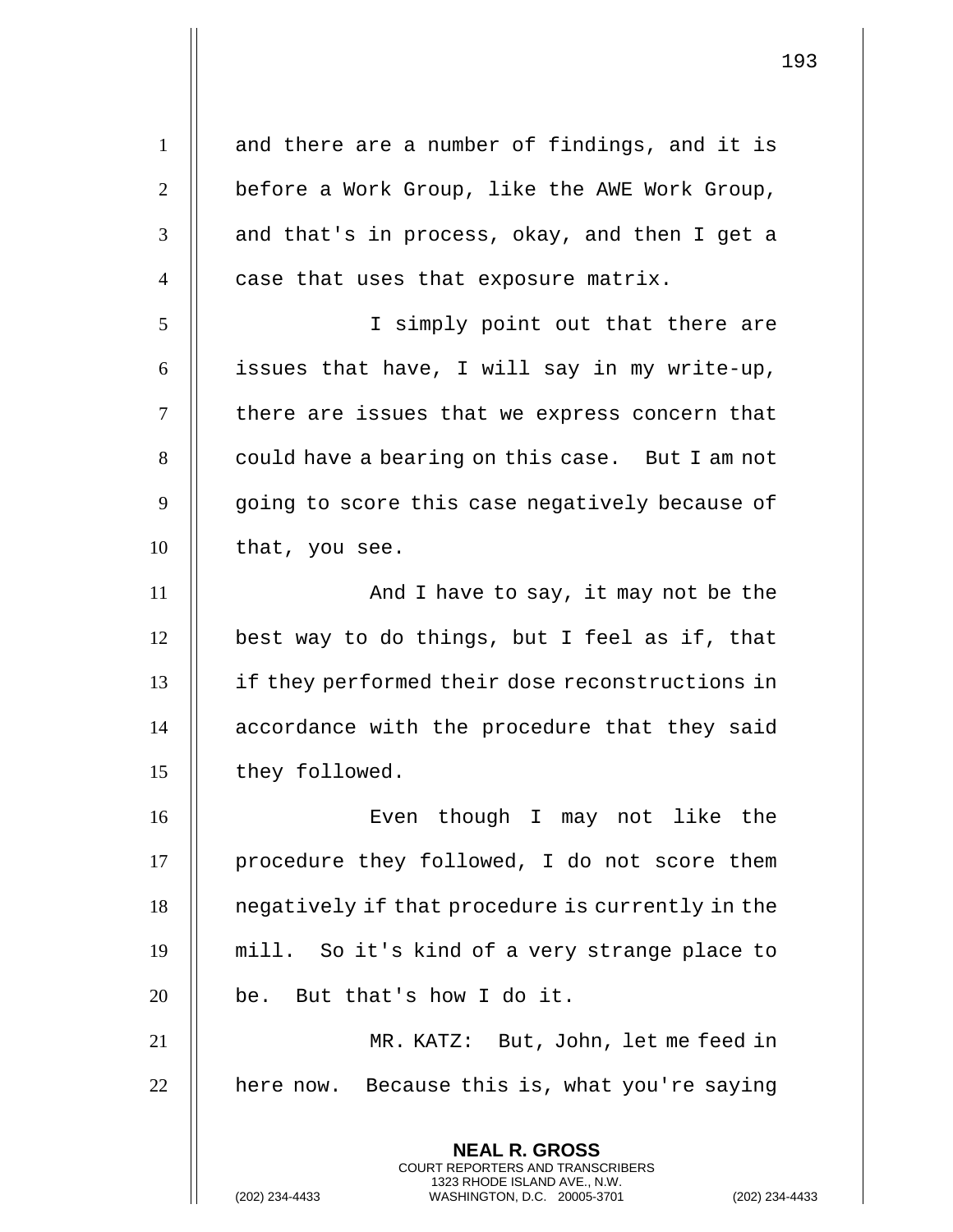**NEAL R. GROSS** COURT REPORTERS AND TRANSCRIBERS 1323 RHODE ISLAND AVE., N.W. (202) 234-4433 WASHINGTON, D.C. 20005-3701 (202) 234-4433 1 | is sort of inconsistent with the discussion we  $2 \parallel$  had now, I think, going on two years ago with 3 Jim Melius where he joined the Subcommittee. 4 And we were talking about the fact  $5$   $\parallel$  that we wanted consistency, and we wanted sort  $6$   $\parallel$  of more unification between Site Profile, SEC 7 || and this. We wanted to know that the case 8 | reviews were, in effect, consistent with the 9 | findings elsewhere. 10 In other words, we should be 11 finding, in a case review, an issue that ends 12 up resulting in an SEC action or what have you. 13 Where it's possible to find those, we should be 14 | finding those. 15 And it's not in our review 16 || procedures to say that if they followed their 17  $\parallel$  TBD, it's correct. That is not part of our dose  $18$  | reconstruction review procedure, to say that. 19 DR. MAURO: But that's what we do on 20 || DOE sites. 21 MR. KATZ: Not when we have an issue  $22$  | with the procedure, we don't. I mean, I do want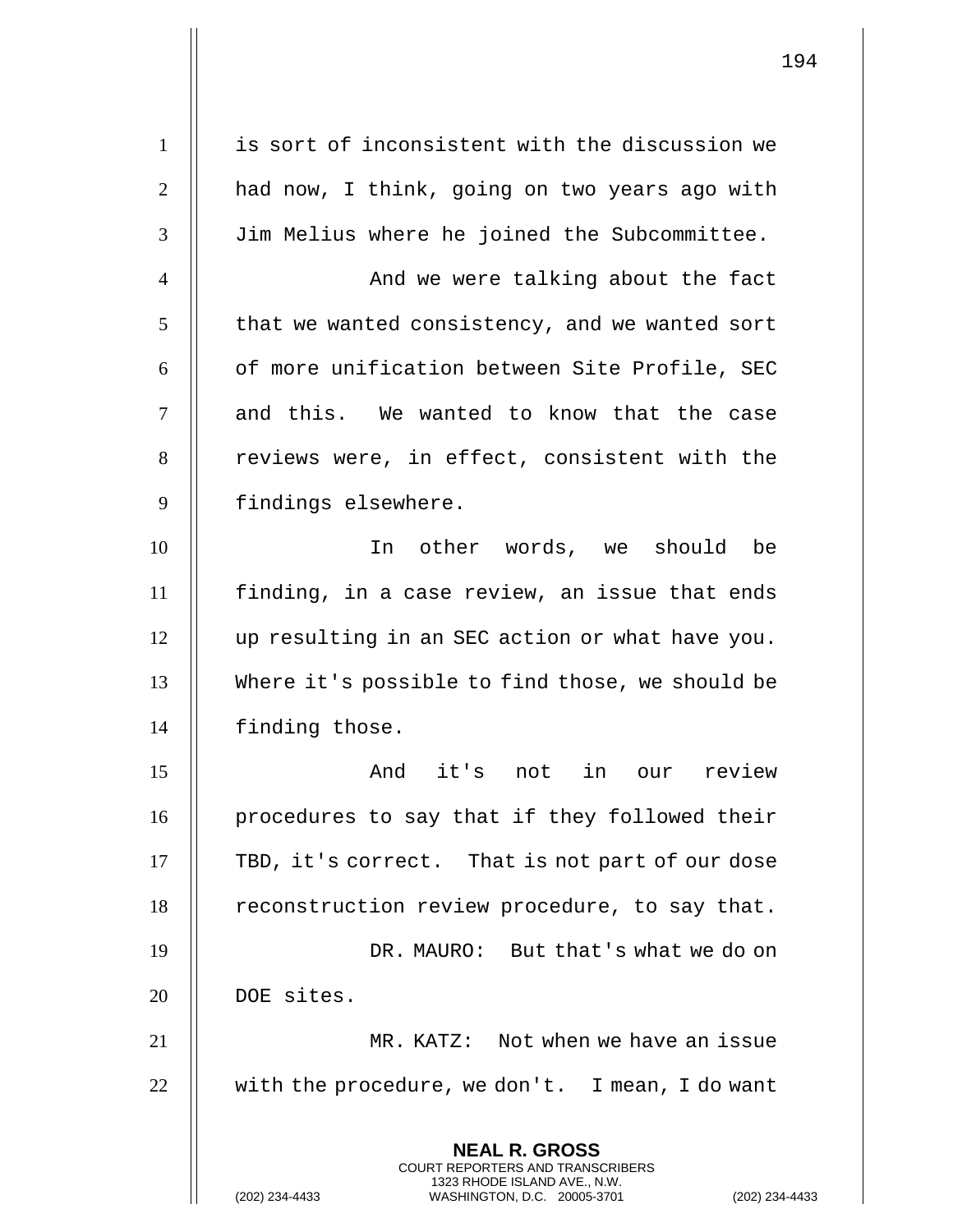|                | 195                                               |
|----------------|---------------------------------------------------|
| $\mathbf{1}$   | to -                                              |
| $\overline{2}$ | I think we have<br>DR. MAURO:<br>a                |
| 3              | problem here.                                     |
| 4              | (Simultaneous speaking.)                          |
| 5              | MR. KATZ:<br>There are cases where                |
| 6              | we've raised, and we did this analysis, again,    |
| 7              | two years ago. We looked at a bunch of cases      |
| 8              | and found, aha, yes, it's true. In a number of    |
| 9              | these case reviews we did, we had findings that   |
| 10             | were consistent, then, with findings that arose   |
| 11             | in the TBD or SEC review.                         |
| 12             | And that was actually encouraging to              |
| 13             | us that we were, in fact, finding the same thing  |
| 14             | if the case review. So we were not ignoring       |
| 15             | matters that, even though the TBDs that do it     |
| 16             | this way, we're not ignoring them if we           |
| 17             | disagreed with them.                              |
| 18             | mean, we did that. And John<br>I.                 |
| 19             | Stiver, if you're on the line now, you may recall |
| 20             | that. Because we did it for a set number of       |
| 21             | cases just to get a sense of this when Jim Melius |
| 22             | raised this issue.                                |
|                |                                                   |

**NEAL R. GROSS** COURT REPORTERS AND TRANSCRIBERS 1323 RHODE ISLAND AVE., N.W.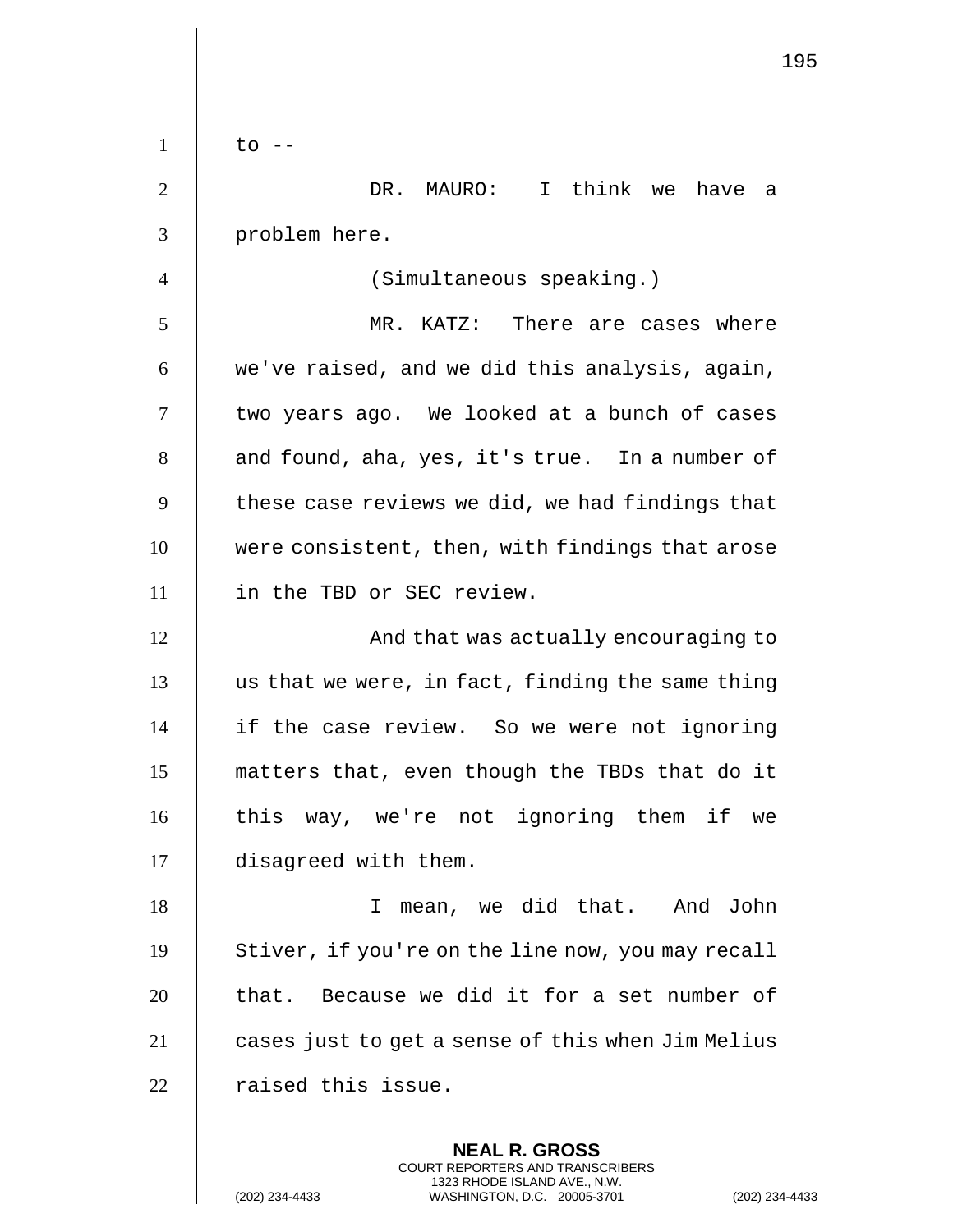| $\mathbf{1}$   | MR. STIVER: Yes. I do recall                      |
|----------------|---------------------------------------------------|
| $\overline{2}$ | there was some, there was some type of issues     |
| 3              | that were raised in the dose reconstruction. I    |
| $\overline{4}$ | don't recall off the top of my head if those were |
| 5              | captured in the section 1.3 which, you know,      |
| 6              | that previously identified how all those          |
| $\overline{7}$ | findings are listed.                              |
| 8              | But they're actually sort of                      |
| 9              | independently derived<br>from the dose            |
| 10             | reconstructor. I remember there was fraction      |
| 11             | of cases that followed either category.           |
| 12             | MR. KATZ: Right. And to go                        |
| 13             | further, I mean, we very specifically said going  |
| 14             | forward we want to capture these. We want to      |
| 15             | be identifying problems with science, do case     |
| 16             | review as well if they're apparent to us.         |
| 17             | So anyway, if you think big-picture               |
| 18             | in terms of what the Secretary's report ought     |
| 19             | to be, the Secretary wants to hear from a sample  |
| 20             | of cases how the dose constructions are going     |
| 21             | and not just from the basis of whether they're    |
| 22             | following their procedures and QA issues.         |
|                |                                                   |

**NEAL R. GROSS** COURT REPORTERS AND TRANSCRIBERS 1323 RHODE ISLAND AVE., N.W.

(202) 234-4433 WASHINGTON, D.C. 20005-3701 (202) 234-4433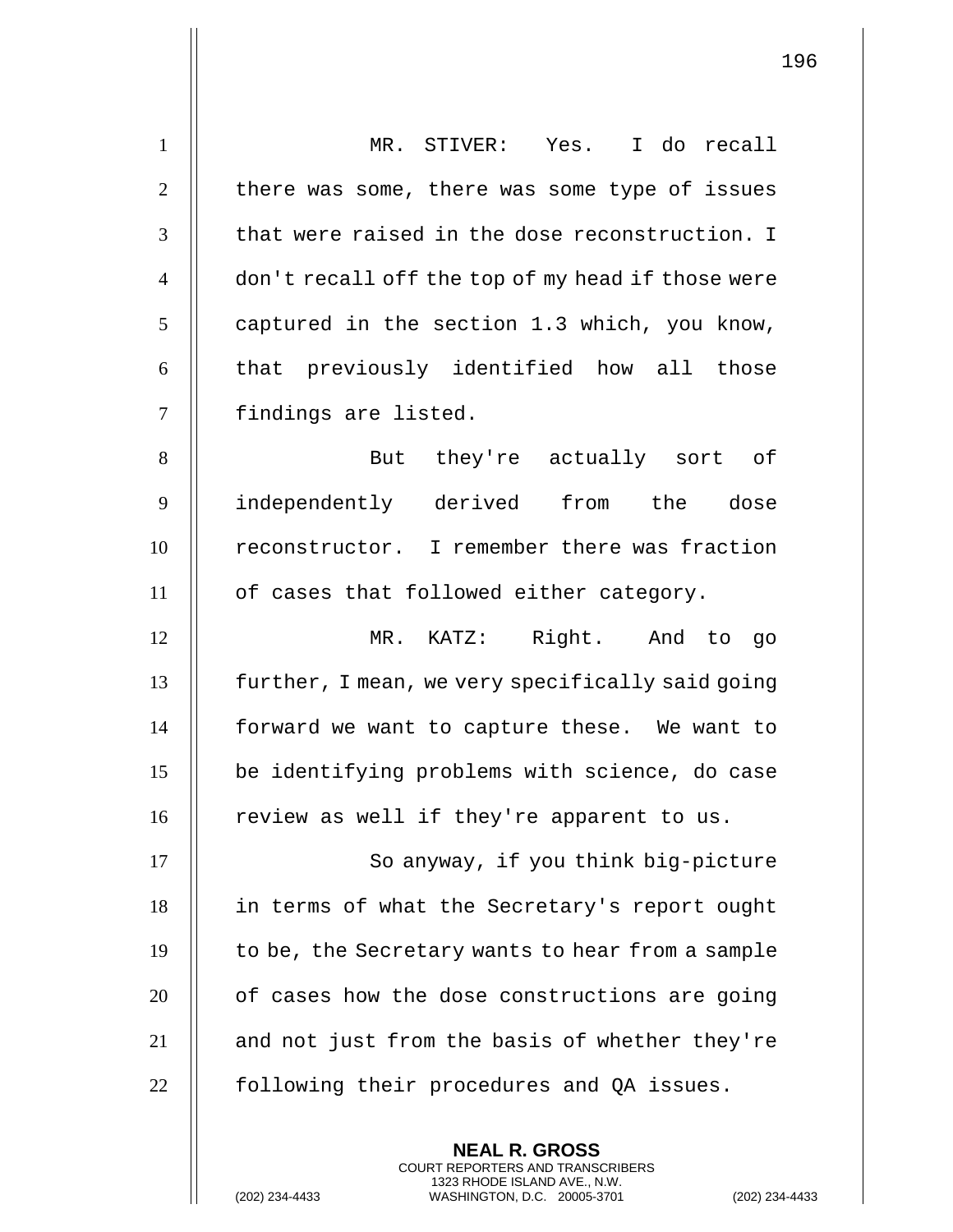**NEAL R. GROSS** COURT REPORTERS AND TRANSCRIBERS 1323 RHODE ISLAND AVE., N.W. 1 || I mean, if there are scientist views  $2$   $\parallel$  that are identified through the case review 3 || process, the Secretary wants to know those. So 4 || in these cases where we may have issues raised  $5$  | about the science, and then those get resolved  $6$   $\parallel$  elsewhere, we want those results when there is 7 | resolution elsewhere as part of our report to 8 | the Secretary. 9 CHAIRMAN KOTELCHUCK: Okay. Well, 10 || for this particular case, open pending TBD 11 updates. And let's go on. 12 MR. FARVER: Okay, 240.2. The 13 method used for assessing the proton dose from 14 uranium billets. Exposure is not 15 claimant-favorable. Looks like another TBD 16 issue. 17 CHAIRMAN KOTELCHUCK: And NIOSH 18 | says it uses a large GSD, log-normal GSD. Could 19 I ask, I don't understand, Doug, from what you  $20$  | said, why the method is not claimant-favorable. 21 MR. FARVER: I'm going to refer to 22 John Mauro.

(202) 234-4433 WASHINGTON, D.C. 20005-3701 (202) 234-4433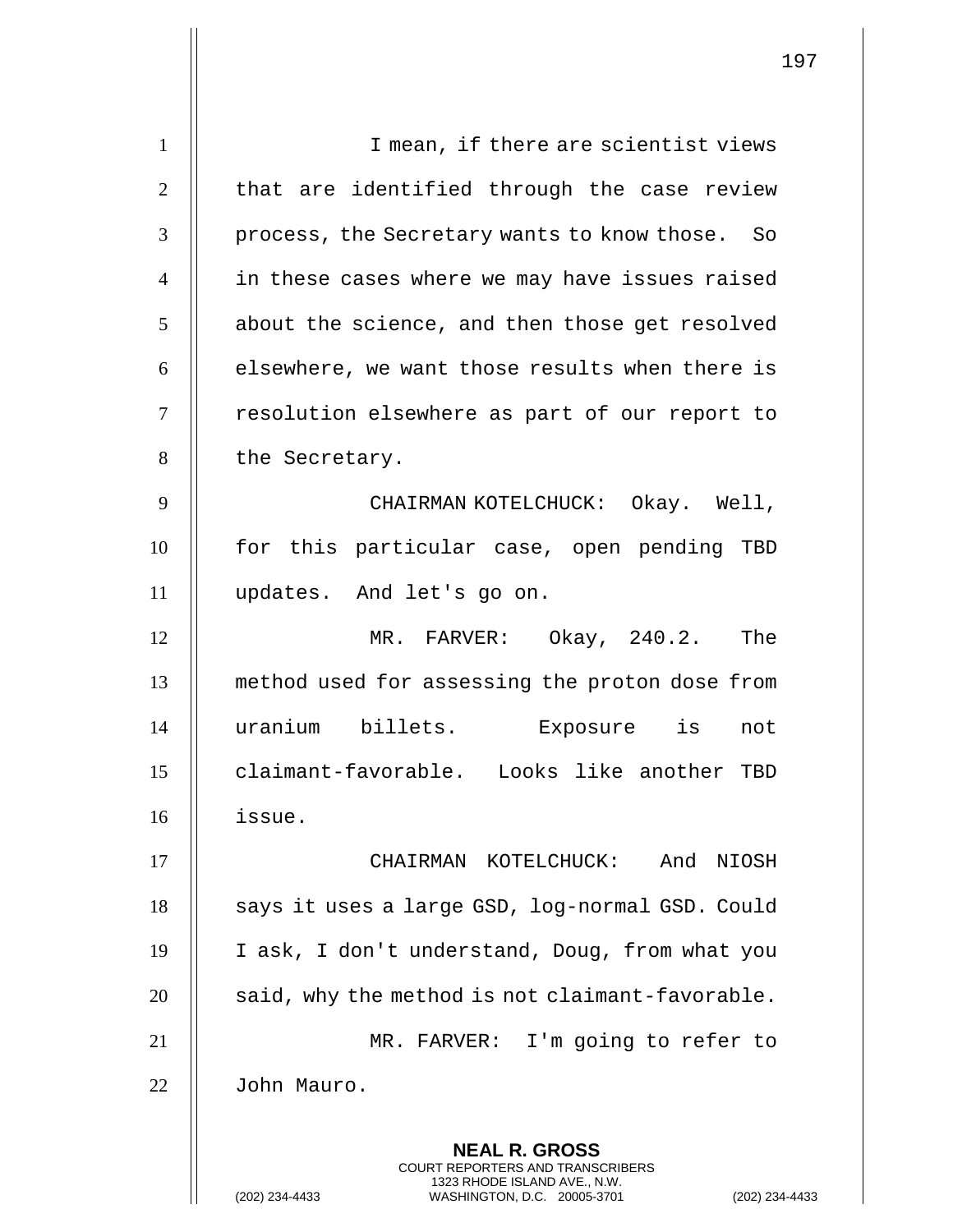| $\mathbf{1}$   | DR. MAURO: You know, I wish I could                                                            |
|----------------|------------------------------------------------------------------------------------------------|
| 2              | help you, but I have to refer to Bob Barton.                                                   |
| 3              | He's our guru on, he did the Site Profile review                                               |
| $\overline{4}$ | and, I believe, case reviews. So there's one                                                   |
| 5              | special area. I'm at a loss.                                                                   |
| 6              | CHAIRMAN KOTELCHUCK: Okay.                                                                     |
| $\tau$         | MR. STIVER: Now sadly, Bob Barton,                                                             |
| 8              | I believe, is away this week on vacation.                                                      |
| 9              | CHAIRMAN KOTELCHUCK: Well, okay.                                                               |
| 10             | So 240.1 is open. I think we just have to leave                                                |
| 11             | 240.2 open.                                                                                    |
| 12             | DR. MAURO: I'm sorry. I know you                                                               |
| 13             | want to move this along. But, Ted --                                                           |
| 14             | CHAIRMAN KOTELCHUCK: No, that's                                                                |
| 15             | okay. I mean, we have a person that's not here.                                                |
| 16             | And it isn't like we're not coming back to this.                                               |
| 17             | So we'll just have to keep it open.                                                            |
| 18             | DR. MAURO: And I also have a                                                                   |
| 19             | question for Ted. So, Ted, if there is an open                                                 |
| 20             | issue on Hanford, and we're doing the dose                                                     |
| 21             | reconstruction and we don't agree with the                                                     |
| 22             | neutron-to-photon ratio, which is an issue,                                                    |
|                | <b>NEAL R. GROSS</b><br>COURT REPORTERS AND TRANSCRIBERS                                       |
|                | 1323 RHODE ISLAND AVE., N.W.<br>(202) 234-4433<br>WASHINGTON, D.C. 20005-3701<br>$(202)$ 234-4 |

 $\overline{\phantom{a}}$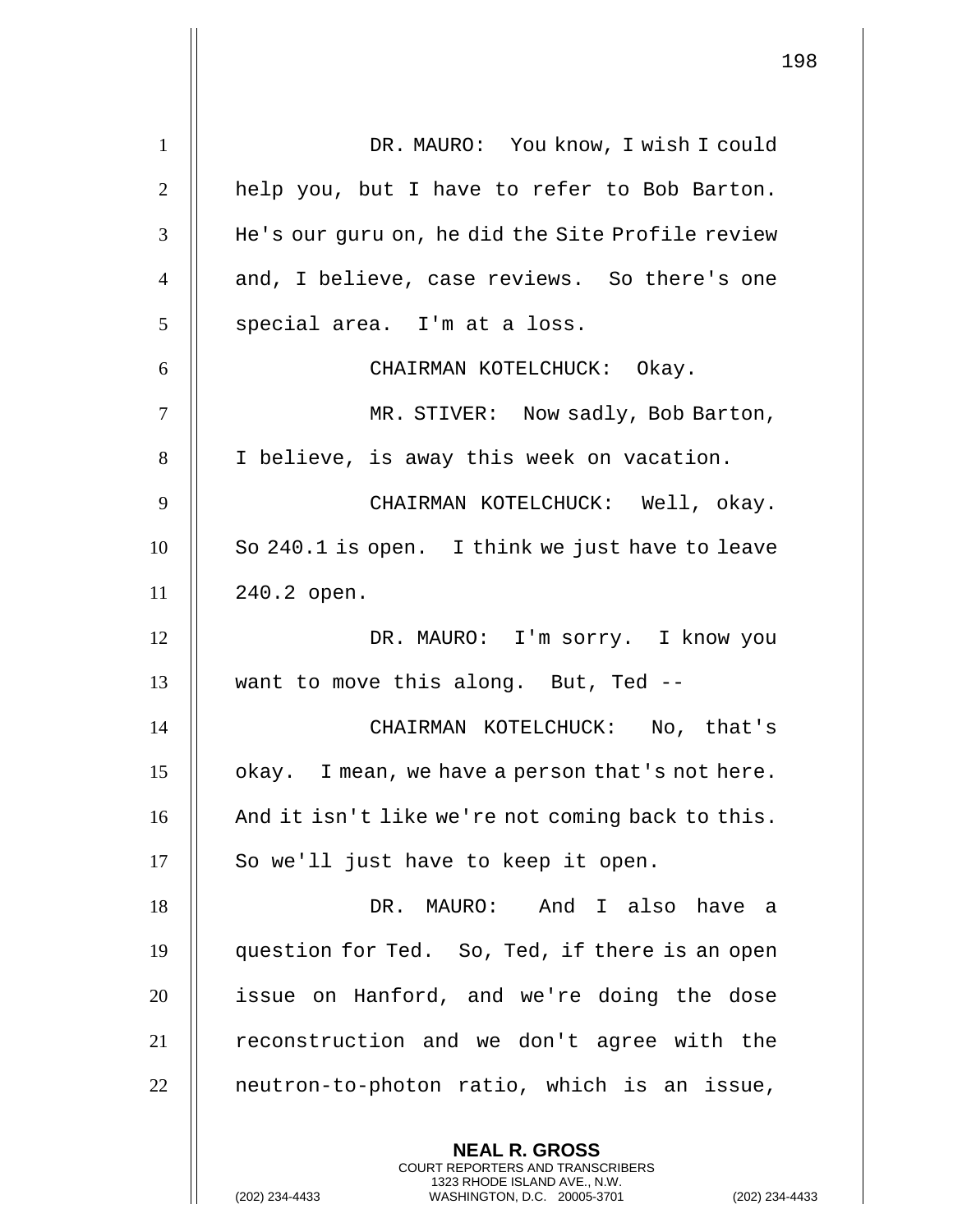**NEAL R. GROSS** COURT REPORTERS AND TRANSCRIBERS 1323 RHODE ISLAND AVE., N.W. 1 | let's say that's being researched, delta that's 2  $\parallel$  historic, are you saying that, and we don't like  $3$   $\parallel$  that neutron-to-photon ratio, we should have a 4 finding and score negatively the case because  $5$  | SC&A believes that's a bad neutron-to-photon  $6 \parallel$  ratio? 7 MR. KATZ: Yes. And we actually 8 || talk, I mean, we talked about this. We also  $9$   $\parallel$  talked about actually whether it needed, 10 whether we needed some sort of category or 11 something which I think we discounted, that we 12 don't, but to indicate these cases where it's 13 || going to be resolved elsewhere, I think. 14 || But any problem we have with a dose 15 | reconstruction case, whether it is something  $16$   $\parallel$  that has to be resolved elsewhere or within this 17 || Subcommittee, they should all be indicated,  $18$  | yes. 19 DR. MAURO: Okay. And that's a 20 || finding. Alright. I just wanted to make sure 21 we got that clear. Because -- 22 || MR. KATZ: That's a finding. I

(202) 234-4433 WASHINGTON, D.C. 20005-3701 (202) 234-4433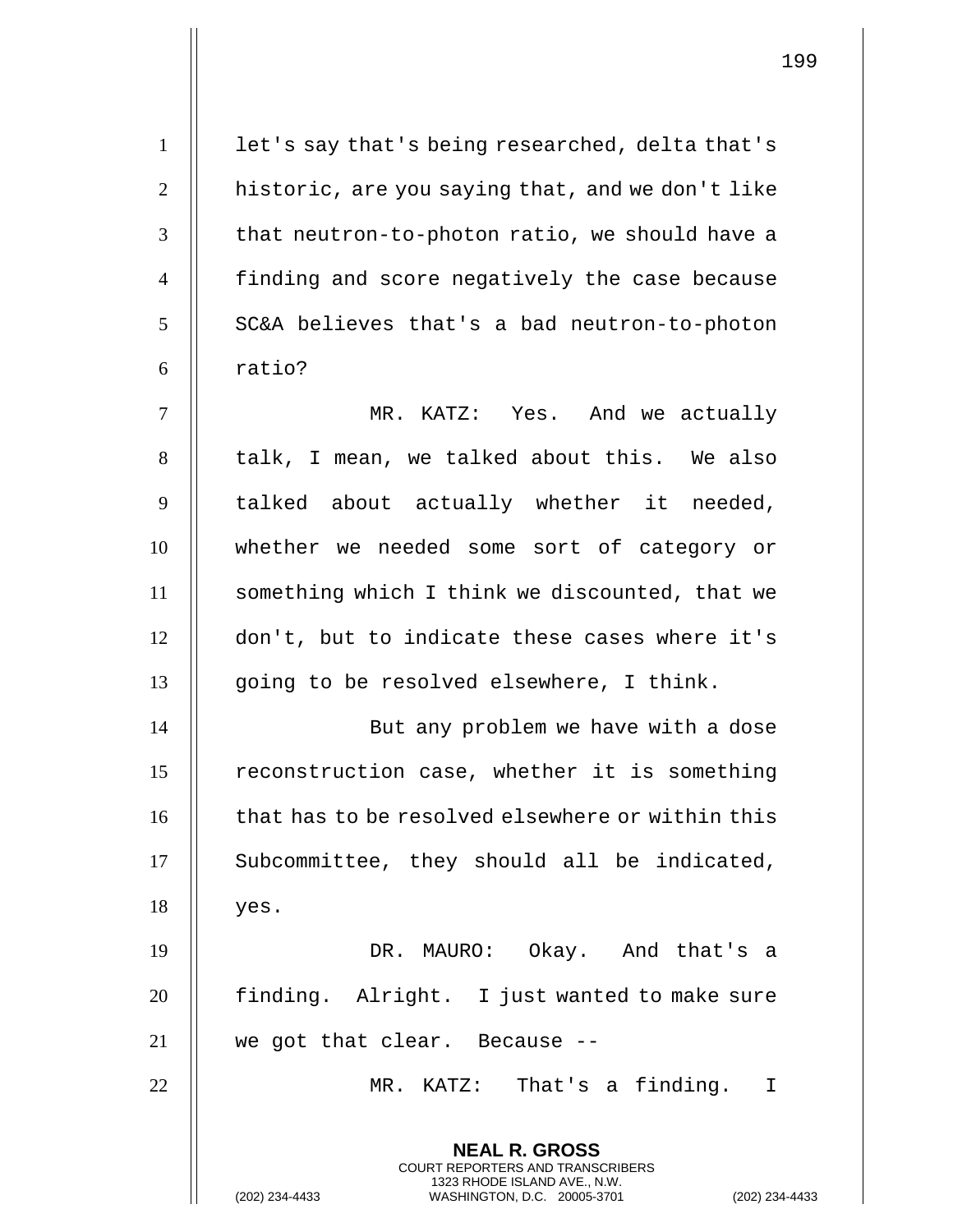**NEAL R. GROSS** COURT REPORTERS AND TRANSCRIBERS 1 mean, that's a finding. If we have a problem  $2 \parallel$  with the science, it's a finding. 3 DR. MAURO: Yes, got it. Okay. 4 MR. STIVER: Although there's one 5 | little wrinkle there that we probably ought to  $6 \parallel$  be aware of. It's kind of blurring the process  $7 \parallel$  that's in place in a way, at least maybe in my 8 | mind, for the PER process where there's a change  $9$   $\parallel$  to the TBD. And then NIOSH is going to go back 10 || and look at the cases that were affected and then 11 make changes to them if need be. 12 MR. KATZ: The PER process is 13 || something NIOSH does when it changes the TBD.  $14$   $\parallel$  But that doesn't affect our review of cases that 15 | have been completed. 16 MR. STIVER: There was just a little  $17$  | concern that there might be sort of a, as kind  $18$  | of doubling the work really, in that sense as 19  $\parallel$  opposed to --20 MR. KATZ: Well, whose work are we 21 doubling? I mean, NIOSH does its TBD updates 22 || based on whatever, their own insights into

1323 RHODE ISLAND AVE., N.W.

(202) 234-4433 WASHINGTON, D.C. 20005-3701 (202) 234-4433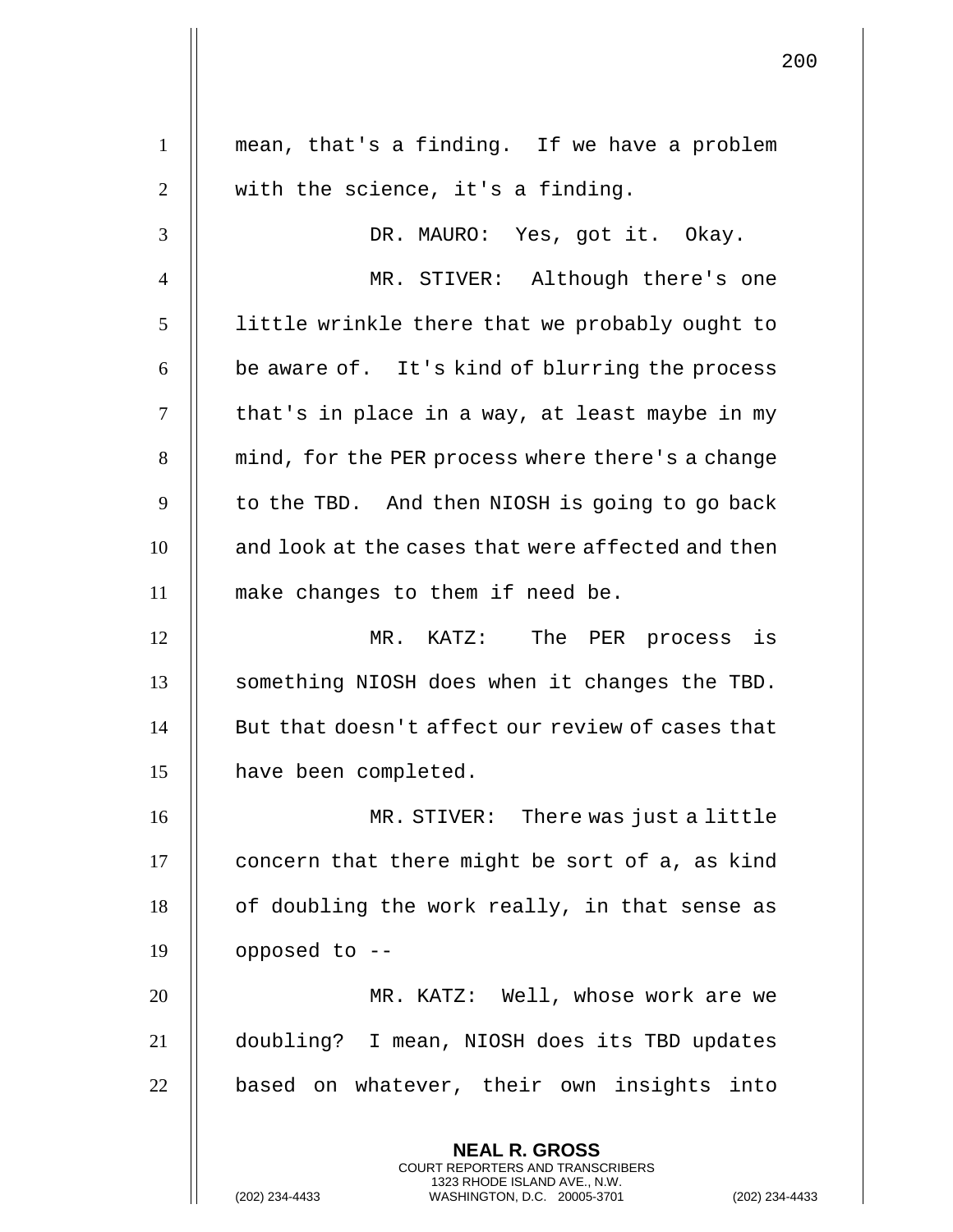| $\mathbf{1}$   | things that need to be improved as well as SC&A                                                                                                                   |
|----------------|-------------------------------------------------------------------------------------------------------------------------------------------------------------------|
| $\overline{2}$ | reviews of all these different matters, whether                                                                                                                   |
| 3              | it's cases, or SECs or TBD reviews.                                                                                                                               |
| $\overline{4}$ | But all we're doing here is a proper                                                                                                                              |
| 5              | accounting of the findings we have for each case                                                                                                                  |
| 6              | that we review.                                                                                                                                                   |
| $\tau$         | MR. STIVER: But, I guess, maybe                                                                                                                                   |
| 8              | John maybe can help me out here. You seem to                                                                                                                      |
| 9              | be a little concerned about the situations where                                                                                                                  |
| 10             | there are findings that have, say, come out of                                                                                                                    |
| 11             | the TBD review --                                                                                                                                                 |
| 12             | MR. KATZ: Yes.                                                                                                                                                    |
| 13             | MR. STIVER: -- that now you have                                                                                                                                  |
| 14             | resolved or are still in play.                                                                                                                                    |
| 15             | MR. KATZ: Right.                                                                                                                                                  |
| 16             | MR. STIVER: And so we capture that                                                                                                                                |
| 17             | in our dose reconstruction. But we don't score                                                                                                                    |
| 18             | it as a negative. Because it wasn't in play at                                                                                                                    |
| 19             | the time that they did the dose reconstruction.                                                                                                                   |
| 20             | MR. KATZ: Exactly right.                                                                                                                                          |
| 21             | MR. STIVER: It's a matter of                                                                                                                                      |
| 22             | whether it was fair or not to hit NIOSH on                                                                                                                        |
|                | <b>NEAL R. GROSS</b><br><b>COURT REPORTERS AND TRANSCRIBERS</b><br>1323 RHODE ISLAND AVE., N.W.<br>(202) 234-4433<br>WASHINGTON, D.C. 20005-3701<br>$(202)$ 234-4 |

 $\mathop{||}$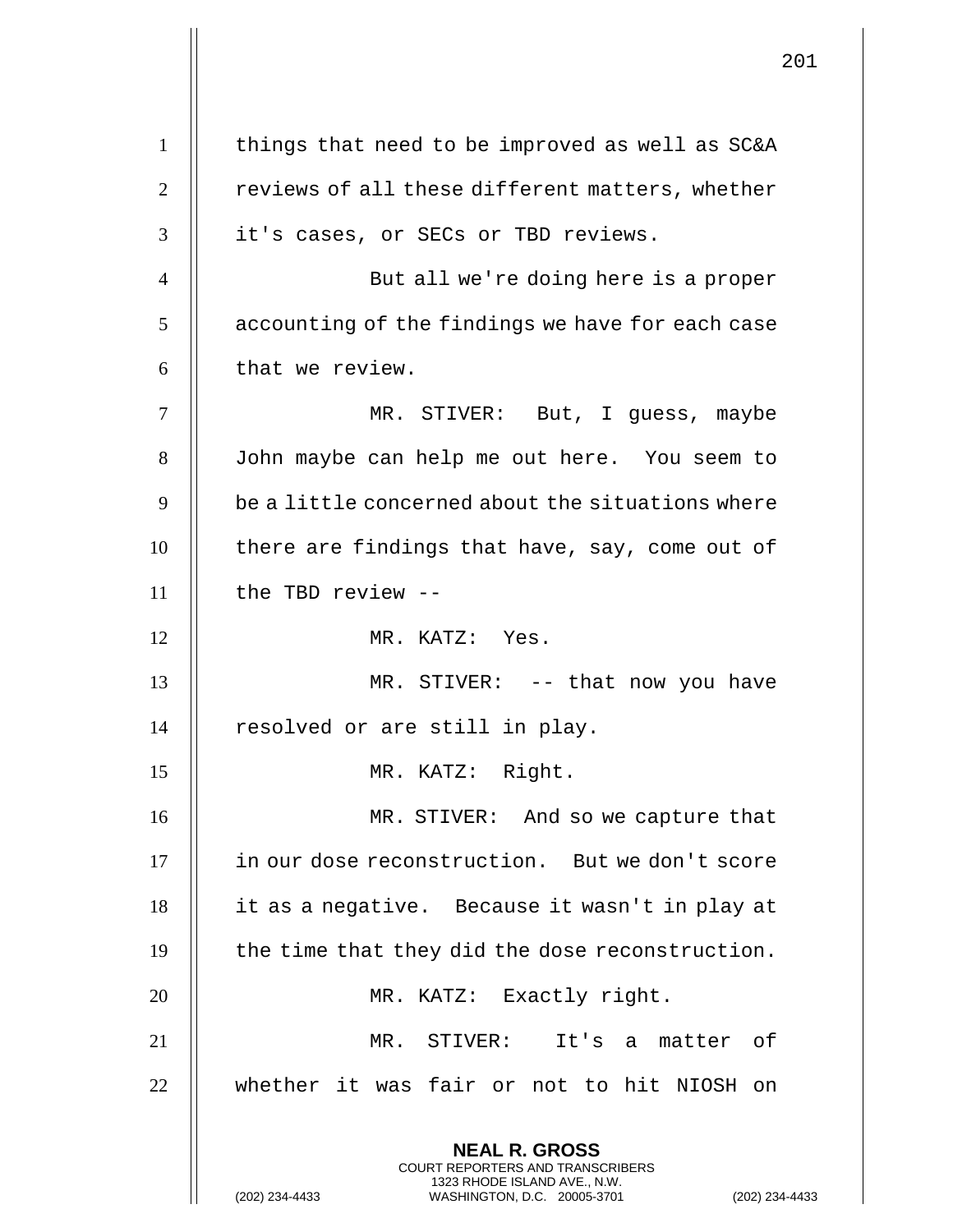1 something that they weren't aware of at the  $2 \parallel$  time.

3 But, you know, since reviews have 4 || changed and improved, then it becomes a  $5 \parallel$  situation where it would go back and be captured  $6$  | again there in NIOSH's PER process as opposed 7 | to a situation where a dose reconstructor might 8 | actually find some new problem with a TBD, that  $9 \parallel$  to the extent of the finding, that hadn't 10 previously been identified. And I could see 11 where that would be a fair assessment.

12 MR. KATZ: So you're saying to score 13 negatively if it's found in the case review 14 || originally, but where it's accounted for 15 because you're aware of it because of TBD 16 | reviews going on or an SEC, then you don't score 17 || it. Is that what you're saying?

18 MR. STIVER: It's the way I 19 understand it, yes.

20 DR. MAURO: You know, 21 | unfortunately, I know this is important because 22 | I've been operating on the premise that if it's

> **NEAL R. GROSS** COURT REPORTERS AND TRANSCRIBERS 1323 RHODE ISLAND AVE., N.W.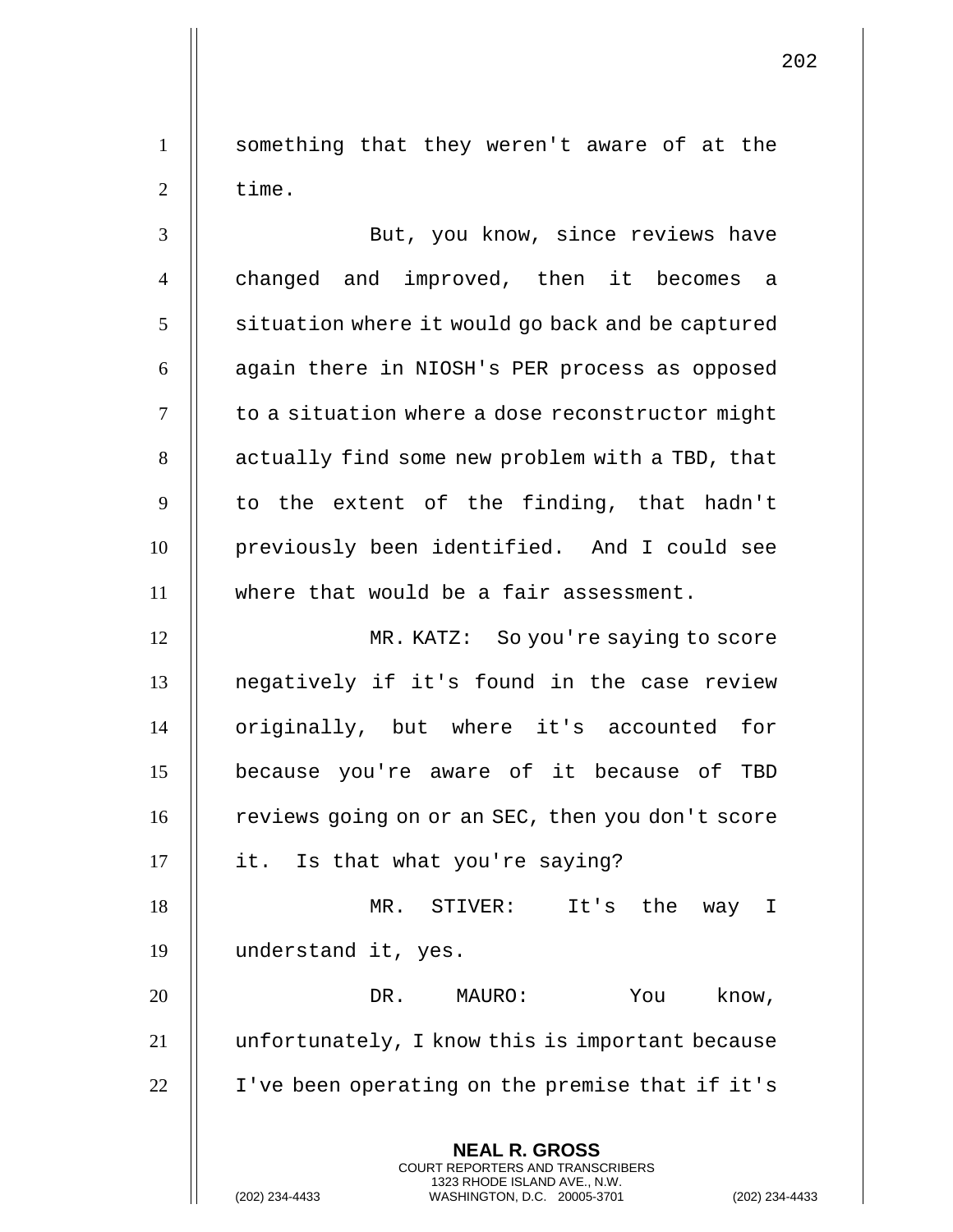**NEAL R. GROSS** COURT REPORTERS AND TRANSCRIBERS 1 || an exposure matrix and it is under review, it 2 | is really a Site Profile issue. And it would  $3 \parallel$  be inappropriate for me to judge, at that point 4 in time, while I'm doing a case and say, no, the  $5 \parallel$  external dose is incorrect because we don't like 6 | the model you used generically in your Site 7 || Profile. You know, it's --8 || MR. KATZ: But, John, I quess the 9 || thing I'm confused about, you're saying it's 10 inappropriate to judge. But it's just what 11 you're doing with everything, you're making 12 your judgments as to whether there's a QA error 13 || or what have you. I mean, it doesn't get 14 || resolved until it's resolved. But you're not  $15$   $\parallel$  the final  $-$ 16 DR. MAURO: We know it's there. 17 Don't get me wrong. It's there that we have  $18$  | this concern. But we don't give it a negative  $19$  score. 20 In other words, as I say, you're  $21$  || talking about external dose, whatever it is. 22  $\parallel$  And the way they did it, and I don't like the

1323 RHODE ISLAND AVE., N.W.

(202) 234-4433 WASHINGTON, D.C. 20005-3701 (202) 234-4433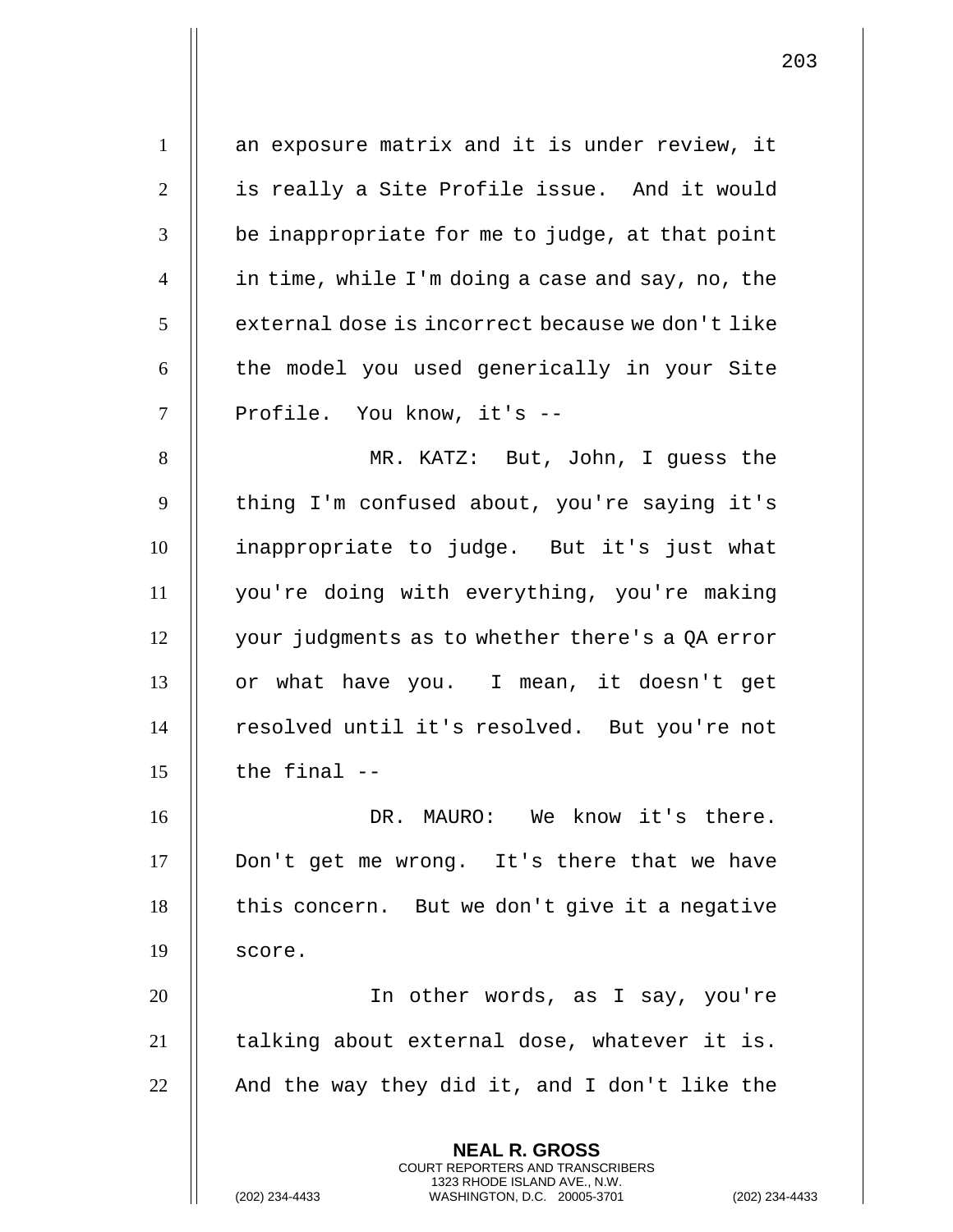**NEAL R. GROSS** COURT REPORTERS AND TRANSCRIBERS 1323 RHODE ISLAND AVE., N.W. 1 way the matrix does the external dose, for 2 | whatever reason. 3 CHAIRMAN KOTELCHUCK: Yes. 4 DR. MAURO: And I know that this is  $5$  || an issue that we're talking about. And this  $6$   $\parallel$  might be a very perfect example for Simonds Saw. 7 It's going on right now. 8 And the very first comment you just 9 || read, that's a Site Profile issue. The 10 question becomes, in the case that we're looking 11 before us, apparently it was given a negative 12 | score. 13 And I guess I was a little bit 14 | surprised to see that because I thought that 15 would be something we would not give a negative 16 || score. And so there was some judgment made by  $17$   $\parallel$  the active AWE review of that particular case, 18 || of that particular Site Profile. A little 19  $\parallel$  embarrassing to say this, but I guess --20 || MR. KATZ: Okay, but --21 DR. MAURO: -- I'm not quite sure  $22$   $\parallel$  what the ground rules are here --

(202) 234-4433 WASHINGTON, D.C. 20005-3701 (202) 234-4433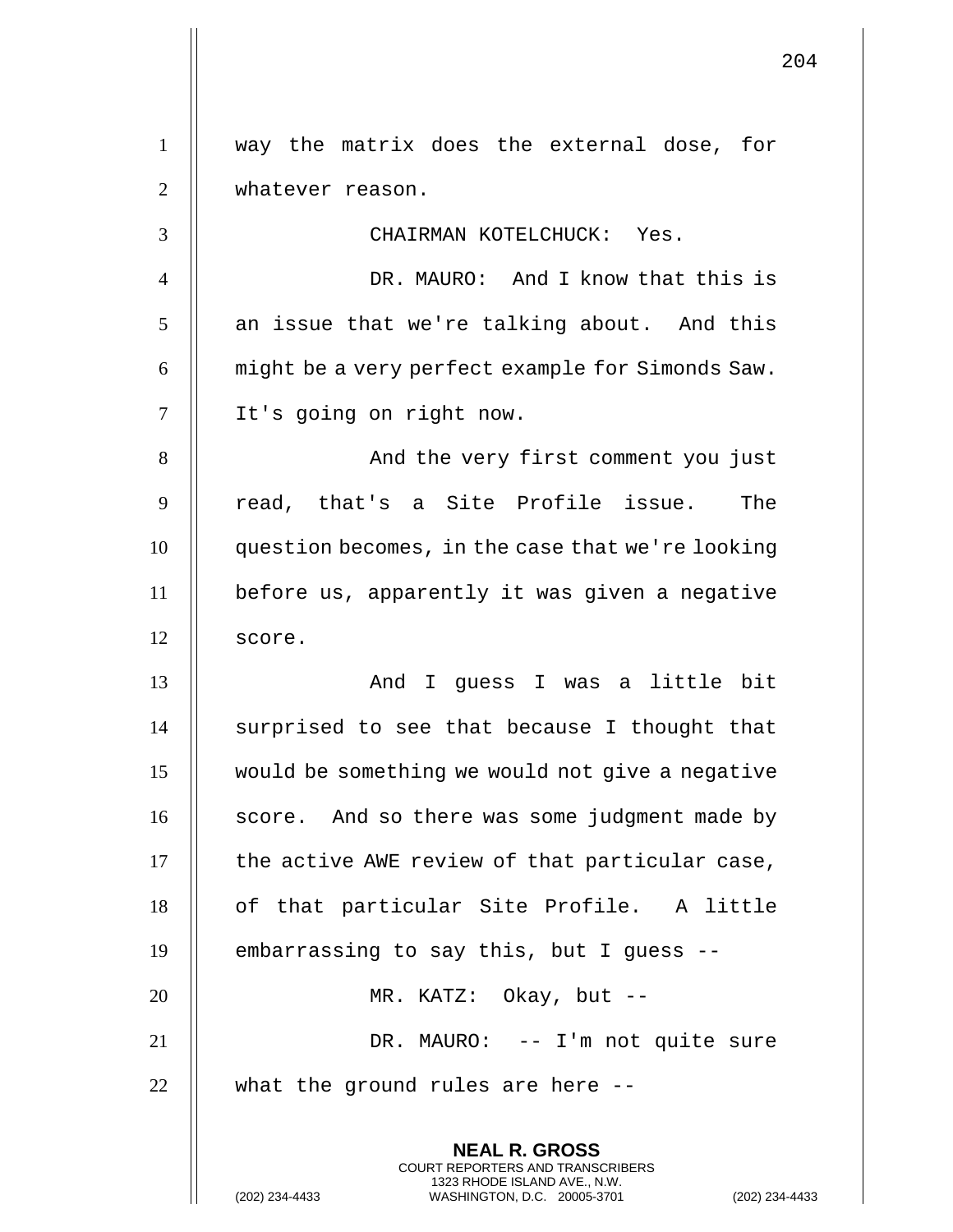| $\mathbf{1}$   | MR. KATZ: Okay. But again, going                         |
|----------------|----------------------------------------------------------|
| $\overline{2}$ | back, I mean, this is exactly the issue we               |
| 3              | discussed two years ago with Melius. And it was          |
| $\overline{4}$ | exactly his concern. He wanted to be certain             |
| 5              | that we were, in fact, doing this because he             |
| 6              | didn't want a bunch of dose reconstruction cases         |
| $\tau$         | coming out and saying everything's fine and              |
| 8              | dandy.                                                   |
| 9              | And on the other hand, right over                        |
| 10             | here in Door Number 2, they're saying this TBD           |
| 11             | is a mess and needs improvements. And he didn't          |
| 12             | want that conflict and asked us to look into this        |
| 13             | very question.                                           |
| 14             | Actually, how are we doing about                         |
| 15             | capturing things here, not expecting that every          |
| 16             | time we do a case review we're necessarily going         |
| 17             | to capture the same thing?                               |
| 18             | Because we're not really expected in                     |
| 19             | this situation to capture half<br>as<br>many             |
| 20             | situations as you would when you're doing the            |
| 21             | TBD review and digging into all the background           |
| 22             | documentation.                                           |
|                | <b>NEAL R. GROSS</b><br>COURT REPORTERS AND TRANSCRIBERS |

1323 RHODE ISLAND AVE., N.W.

(202) 234-4433 WASHINGTON, D.C. 20005-3701 (202) 234-4433

 $\prod$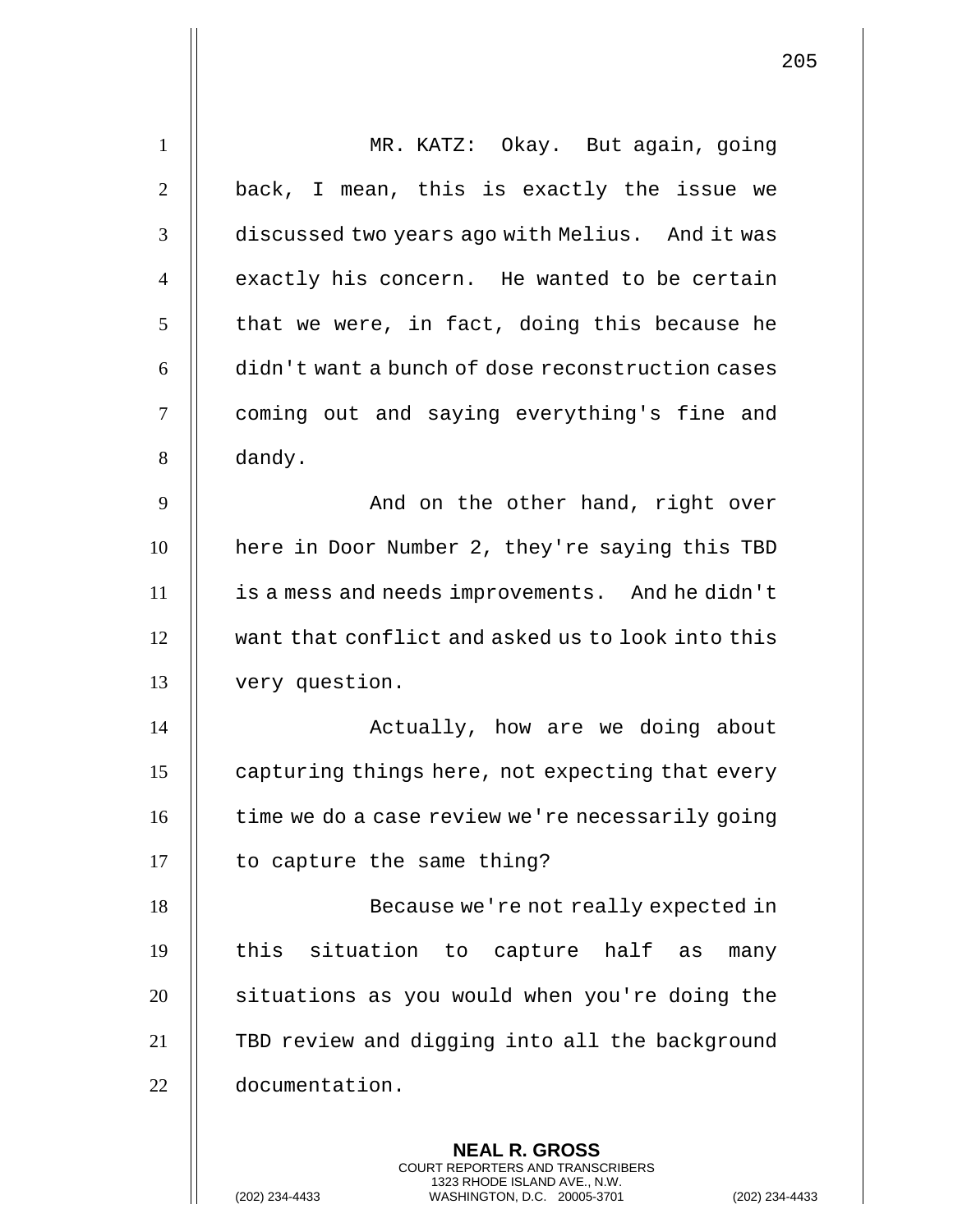**NEAL R. GROSS** COURT REPORTERS AND TRANSCRIBERS 1323 RHODE ISLAND AVE., N.W. 1 || DR. MAURO: Yes. I thought that 2  $\parallel$  was why we put in 1.3 in the dose reconstruction 3 || format. It's there, we point it out, alert  $4$   $\parallel$  everyone that in this case there are several  $5$  | active issues that are undergoing review that  $6$  || could impact this case. 7 || But we don't actually negatively 8 || score it. This goes toward more of the DOE 9 || sites. It doesn't happen as much on AWEs,  $10$  | because, you know, AWE --11 || MR. KATZ: I know, right. 12 CHAIRMAN KOTELCHUCK: You know, I  $13$   $\parallel$  think what we can do, given I was not there when 14 Melius met with us, that was before my time.  $15$   $\parallel$  But  $-$ 16 || MR. KATZ: Well, I think you were  $17$  || actually. But  $-$ 18 || (Simultaneous speaking.) 19 || MR. KATZ: -- the beginning of your  $20$  | time, though. So I'm not --21 CHAIRMAN KOTELCHUCK: Oh, it may 22 || have been. It may have been while Mark was

(202) 234-4433 WASHINGTON, D.C. 20005-3701 (202) 234-4433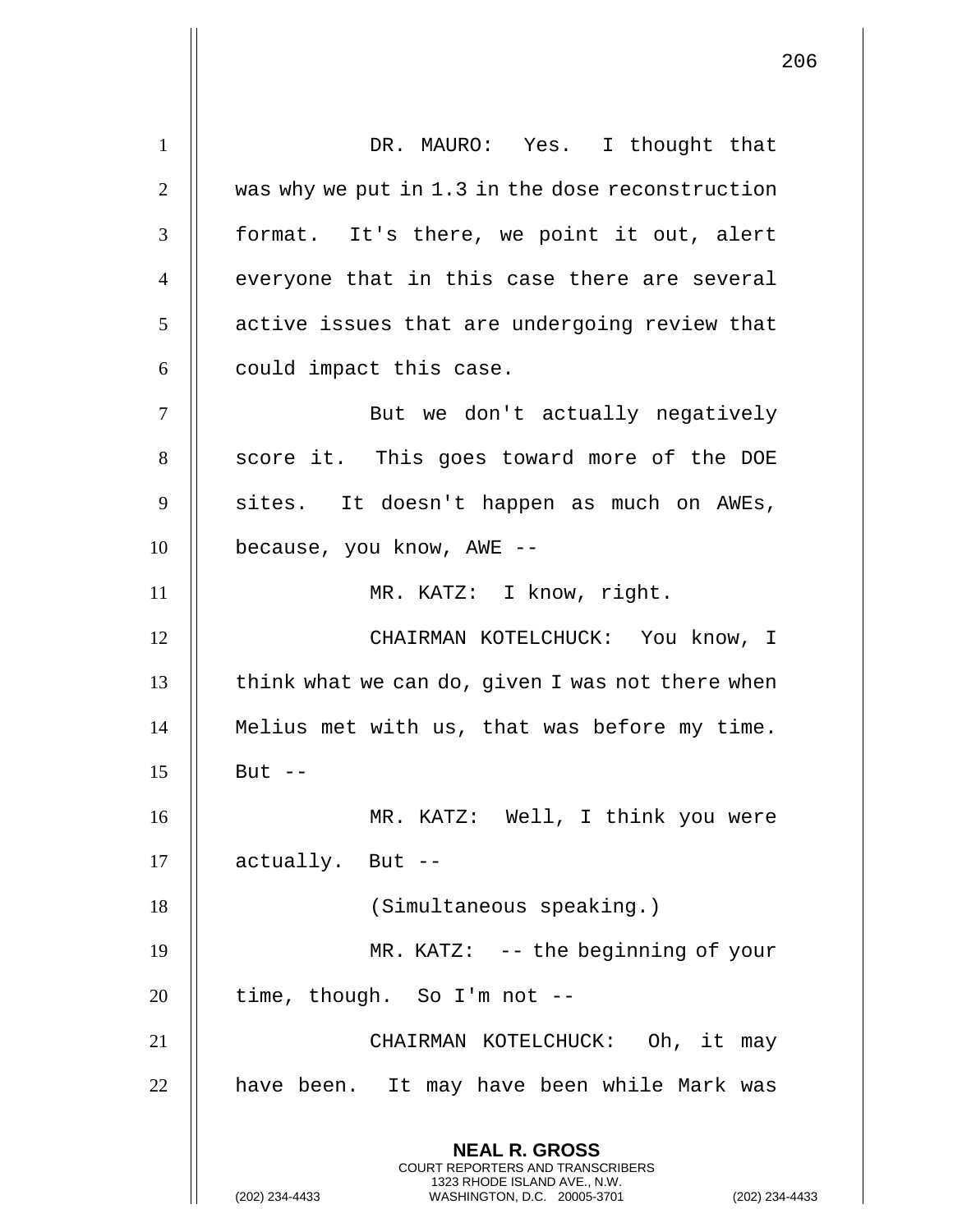**NEAL R. GROSS** COURT REPORTERS AND TRANSCRIBERS 1323 RHODE ISLAND AVE., N.W. 1 Chair and I was just starting. Anyway, be that  $2 \parallel$  as it may, you're looking at this as scoring. 3 We can explain in the results that 4 | we send to the Secretary, the report that we send  $5$  || to the Secretary, that not all of these cases 6 were errors. 7 In many cases, we updated procedures 8 | to improve upon the dose reconstruction. And  $9$   $\parallel$  so not everything that's listed in one of the 10 | categories is an error. 11 || **And therefore, not everything that** 12 we're categorizing is a negative score in your 13 way of saying it. Is that helpful? 14 (No response.) 15 So, I mean, I think we were given 16 | instructions essentially from Jim at that time 17 | to score more issues. 18 || MR. KATZ: Yes. He wasn't saying 19 to score more. He was just checking on his  $20$   $\parallel$  concern as to whether we were capturing these 21 | things or not. He wasn't saying score more, he  $22$   $\parallel$  was expecting that we were capturing these

(202) 234-4433 WASHINGTON, D.C. 20005-3701 (202) 234-4433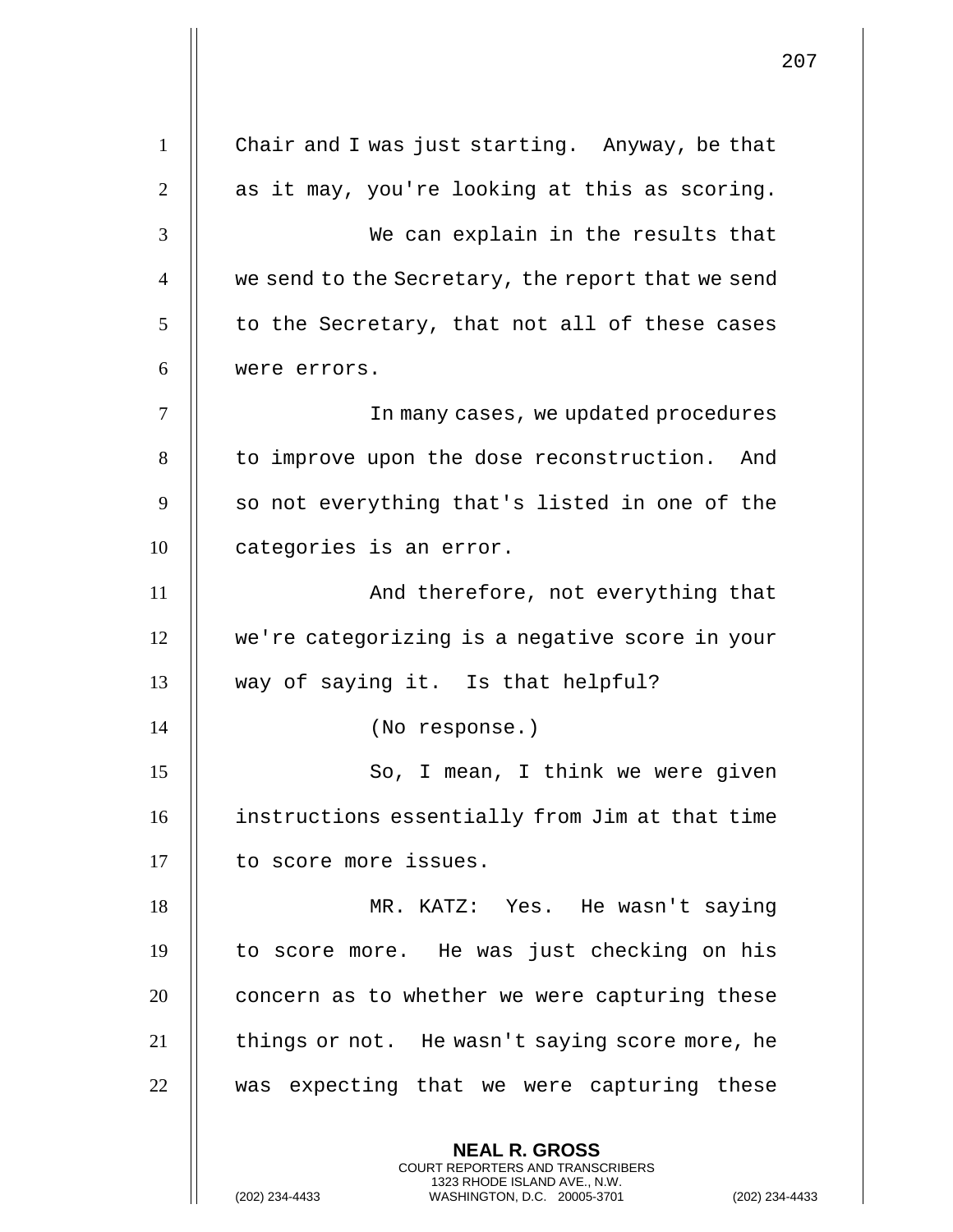1 | things when we could, when it would be obvious 2 | in a case review.

 CHAIRMAN KOTELCHUCK: Well, that means operationally that we're scoring more | than we need to. And John is saying, you know,  $6 \parallel$  I'm giving them a negative score by even citing  $\parallel$  this in our matrix. And that's true.

8 MR. STIVER: Yes. And I think 9 | we're correct at verifying. We're capturing, 10 well, at least identifying in a case what 11 ongoing issues are at play that may impact that 12 || case at a future time, even though we're 13 | capturing what's going on in the other groups  $14$  || and procedures or  $-$ 

15 CHAIRMAN KOTELCHUCK: Yes.

**NEAL R. GROSS** COURT REPORTERS AND TRANSCRIBERS 1323 RHODE ISLAND AVE., N.W.

 MR. STIVER: -- Site Profile 17 | reviews. If something wells up as a result of | the dose reconstruction, then we can go find it. CHAIRMAN KOTELCHUCK: Yes. MR. STIVER: And so I think we're 21 || all on the same page here. We're just

 $22$   $\parallel$  expressing slightly differently.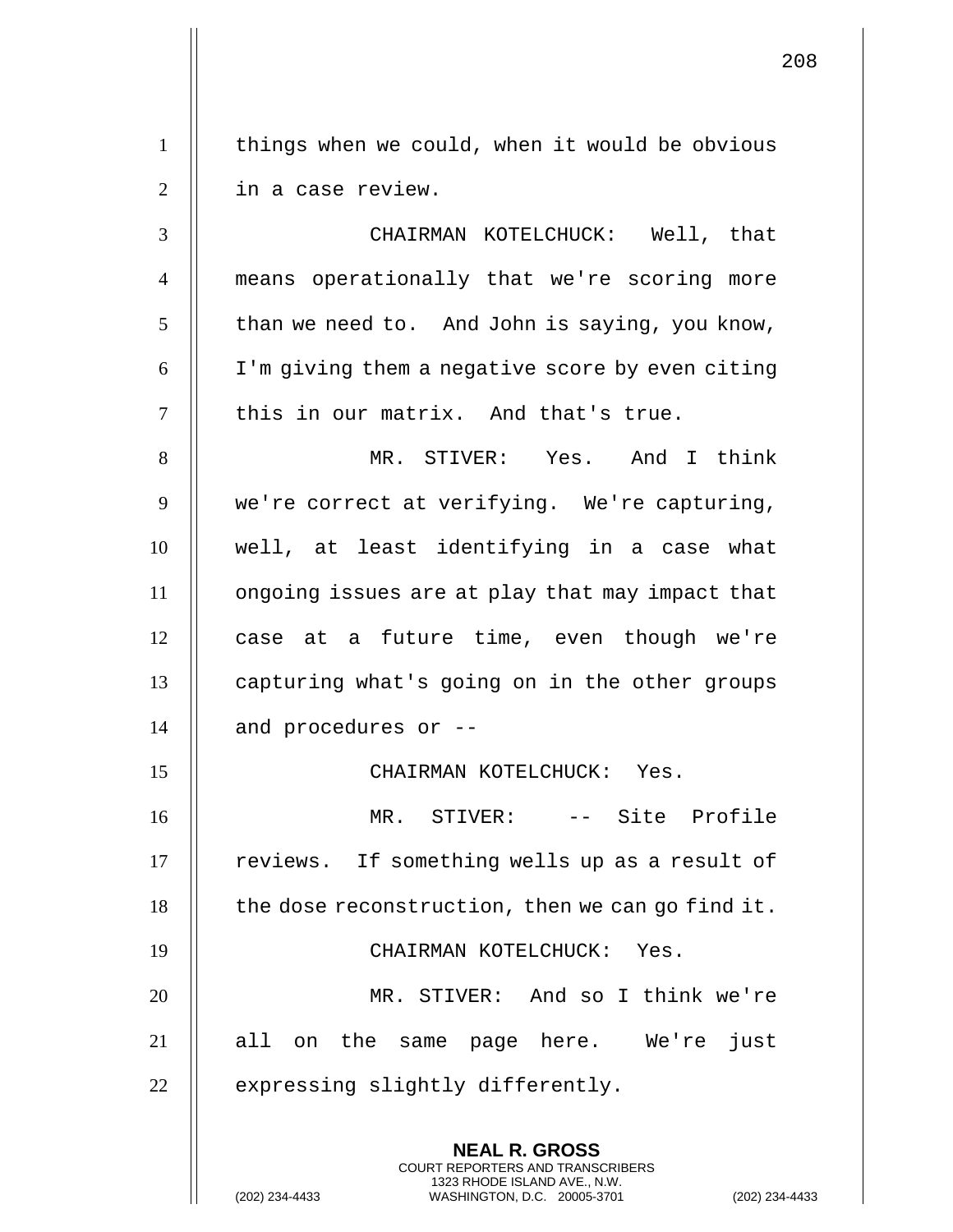|                | 209                                               |
|----------------|---------------------------------------------------|
| $\mathbf{1}$   | CHAIRMAN KOTELCHUCK: Right, we                    |
| $\overline{2}$ | are. And I would like to go on.                   |
| 3              | MR. CALHOUN: Hold on. I got it,                   |
| $\overline{4}$ | and I've got to at least say something here.      |
| 5              | This is Grady.                                    |
| 6              | CHAIRMAN KOTELCHUCK: Okay.                        |
| $\tau$         | MR. CALHOUN: We've got the guys                   |
| 8              | that are doing the reviews that are somewhat      |
| 9              | concerned that they haven't been writing stuff    |
| 10             | down, because they didn't know the rules.         |
| 11             | And the reason I say that is, almost              |
| 12             | by definition, we're going to get more findings   |
| 13             | And so I just, you know, and who's going<br>now.  |
| 14             | to close them out? Is it going to be the          |
| 15             | Procedures group, is it going to be our group?    |
| 16             | Are we just going to throw them all to the Board? |
| 17             | just worried that that's<br>$I'$ m                |
| 18             | muddling something up now that's going to get     |
| 19             | captured. I'd rather just, if you find them,      |
| 20             | great, but think of a mechanism to send them to   |
| 21             | somebody else or else, we're making great         |
| 22             | progress in this group now, and I don't see how   |

**NEAL R. GROSS** COURT REPORTERS AND TRANSCRIBERS 1323 RHODE ISLAND AVE., N.W.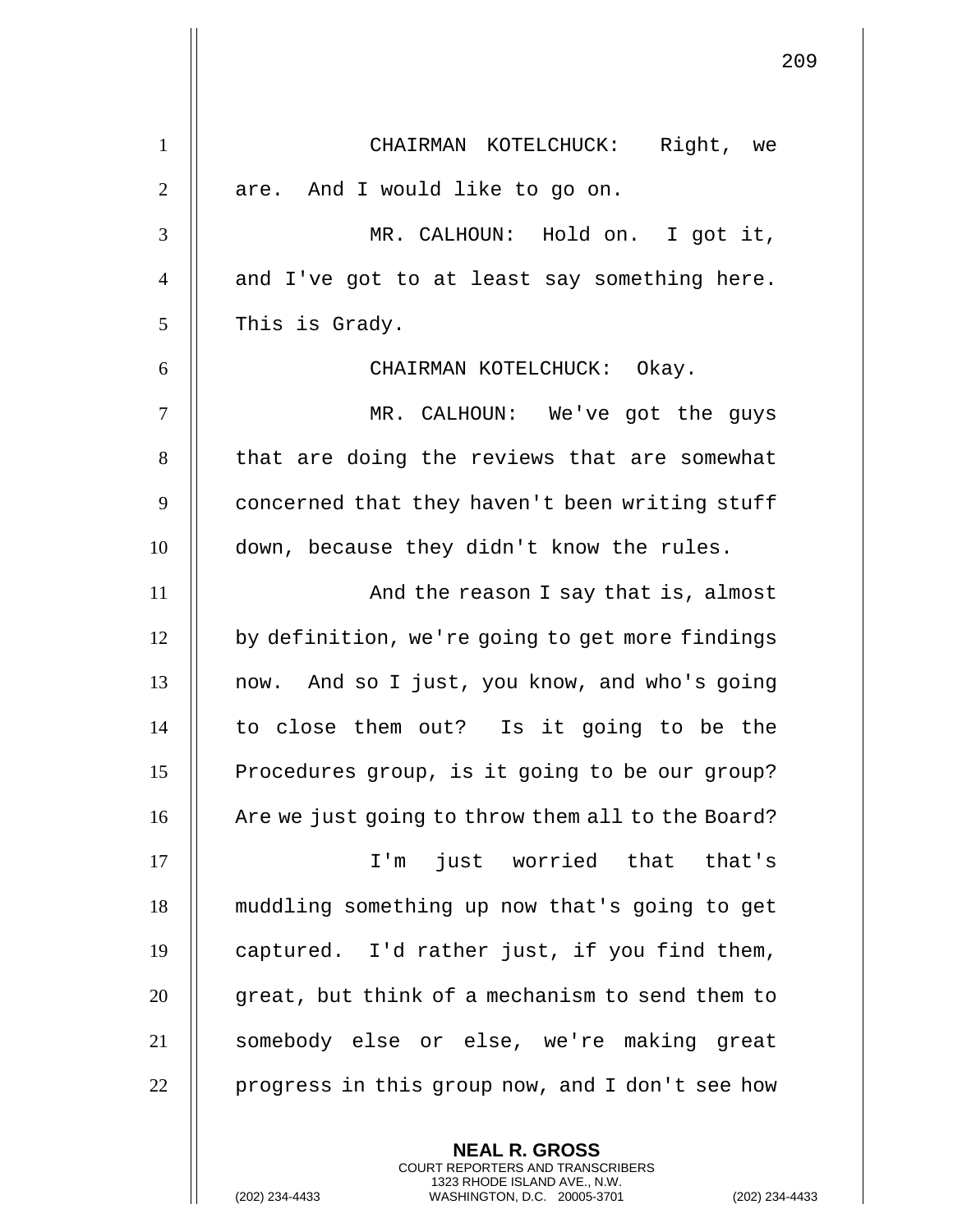1 | that's not going to throw a major wrench in  $2 \parallel$  things. Because now, if you say, well, you  $3$  | know, I really think that those could be higher, 4 | then we've got to somehow explain how. And who  $5 \parallel$  closes this out? It could be already being 6 || reviewed. I don't like it. 7 (Simultaneous speaking.) 8 MR. STIVER: -- here, in that you 9 || might be doing things on a case by case basis  $10$   $\parallel$  and getting a lot of duplication which I think 11 might have been one of the reasons we went to 12 Work Groups in the first place, is to capture 13 || all the things that related to our TBD revision  $14$  | at one time as opposed  $-$ 15 MEMBER MUNN: If you can stand a 16 || sixth perspective on the issue, if, I believe  $17$   $\parallel$  that what the exercise we went through with Jim  $18$  | a couple of years ago did what it was intended  $19$  || to do, that is to say it reassured us that we 20 || were not dropping these things through the 21  $\parallel$  cracks and we were not exercising them unduly,

22 || I think John Mauro's case is well taken.

**NEAL R. GROSS** COURT REPORTERS AND TRANSCRIBERS 1323 RHODE ISLAND AVE., N.W.

(202) 234-4433 WASHINGTON, D.C. 20005-3701 (202) 234-4433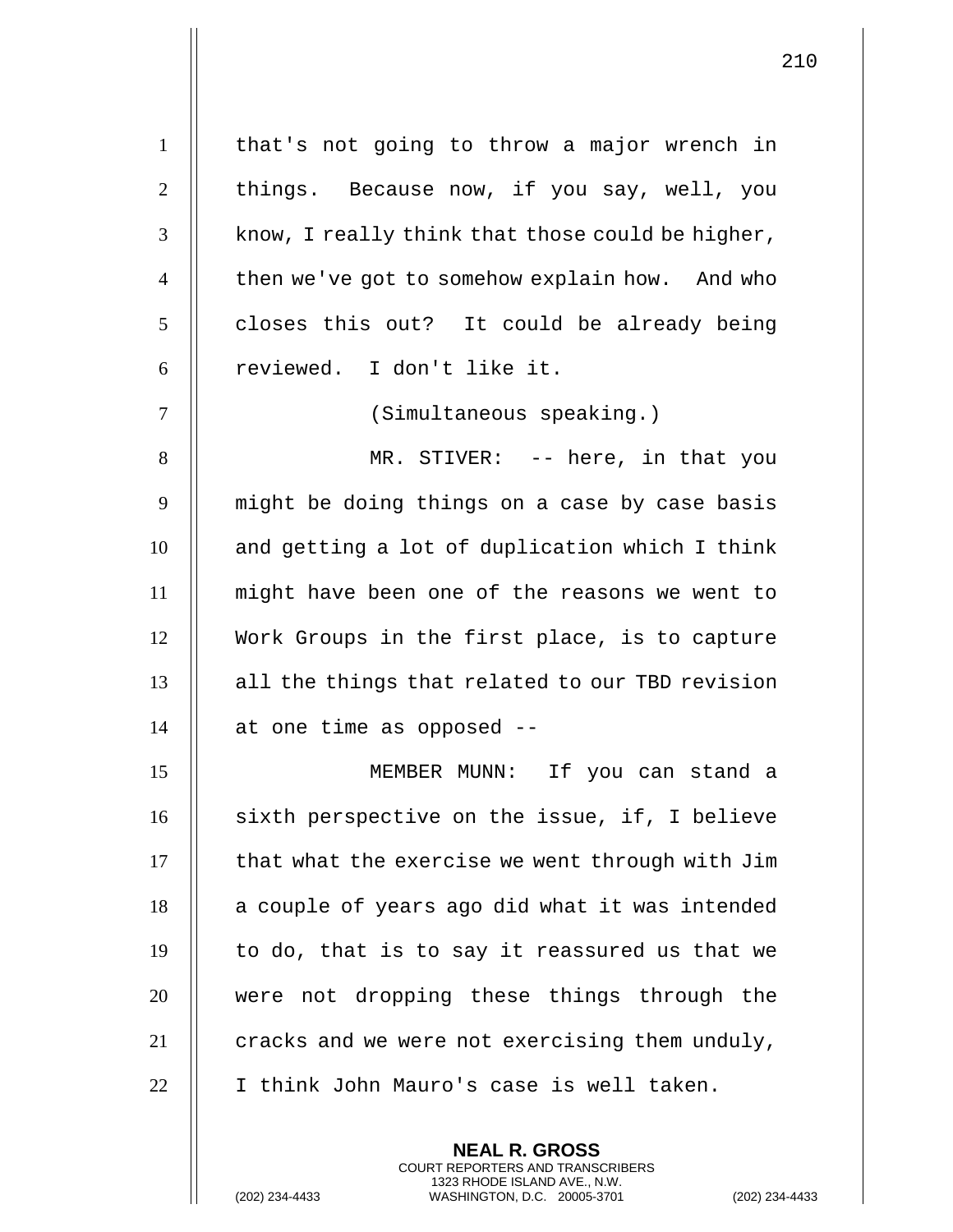| $\mathbf{1}$   | We have taken the position from the              |
|----------------|--------------------------------------------------|
| $\overline{2}$ | outset, I believe, that we are doing two things  |
| 3              | here. One is we're checking to see whether or    |
| $\overline{4}$ | not the folks who did the dose reconstruction    |
| 5              | did them properly.                               |
| 6              | And the only way we can do that is               |
| $\tau$         | to assess whether they followed the procedures   |
| 8              | that were in place at the time.                  |
| 9              | The key is, once we make that                    |
| 10             | definition, if the end result is, yes, they were |
| 11             | okay at the time, but there's an outstanding     |
| 12             | issue with respect to the science of some point, |
| 13             | then we do not close it in our matrix.           |
| 14             | That's just exactly what Dave asked              |
| 15             | to begin with. We don't close it. We indicate    |
| 16             | that this will be closed when the matter is      |
| 17             | addressed and revised in the TBD following the   |
| 18             | discussion in the Work Group.                    |
| 19             | And I think that is the reassurance              |
| 20             | that we've had after we looked at the process    |
| 21             | to make sure that we were, in fact, doing what   |
| 22             | we needed to do.                                 |
|                | <b>NEAL R. GROSS</b>                             |
|                |                                                  |

COURT REPORTERS AND TRANSCRIBERS 1323 RHODE ISLAND AVE., N.W.

(202) 234-4433 WASHINGTON, D.C. 20005-3701 (202) 234-4433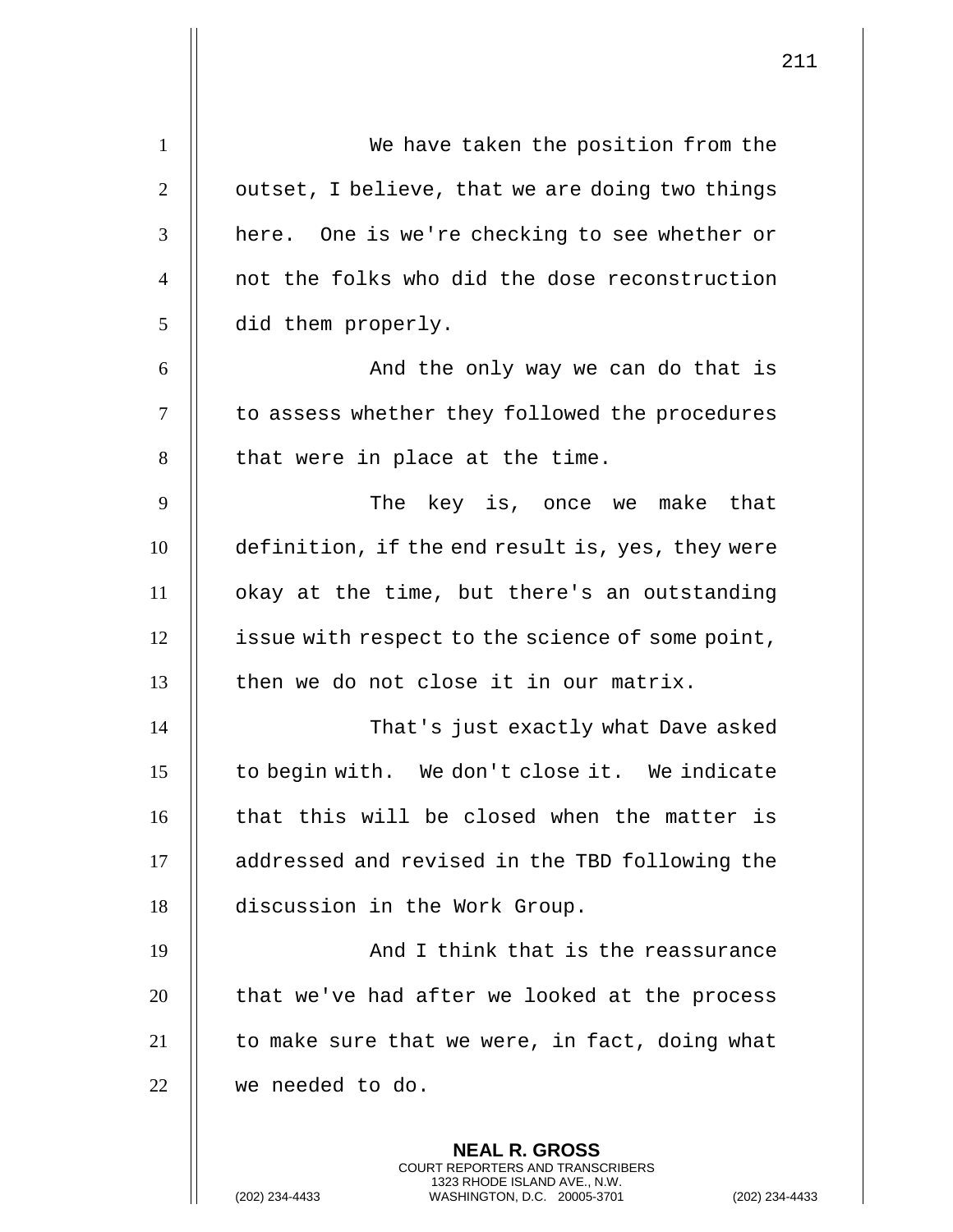1 | But John Mauro is absolutely 2 | correct. From my memory, we have always worked  $3 \parallel$  on the assumption that if the folks did what they 4 were instructed to do by the procedures, then  $5 \parallel$  they did it right. 6 However, we can't close the issue, 7 because the science is under debate in some 8 || other forum. And until that revised issue is  $9$  || resolved, we can't close it. Does that make  $10$  | sense? 11 CHAIRMAN KOTELCHUCK: It does. 12 DR. MAURO: Yes. Wanda,  $13$   $\parallel$  everything you said is absolutely the way I'm 14 || thinking about it. But where we run into  $15$  | trouble is the scorecard, you know, when we say 16 || we have a finding, okay. 17 || I would say, and certainly I'll be 18 | corrected, if one of the items where you put a 19 | check mark in that Table 2 says yes or no or not 20 || applicable, now if it turns out there is an 21 **d** active issue related to one of those line items, 22  $\parallel$  the C.1.1, and it is an active issue in the Site

> **NEAL R. GROSS** COURT REPORTERS AND TRANSCRIBERS 1323 RHODE ISLAND AVE., N.W.

(202) 234-4433 WASHINGTON, D.C. 20005-3701 (202) 234-4433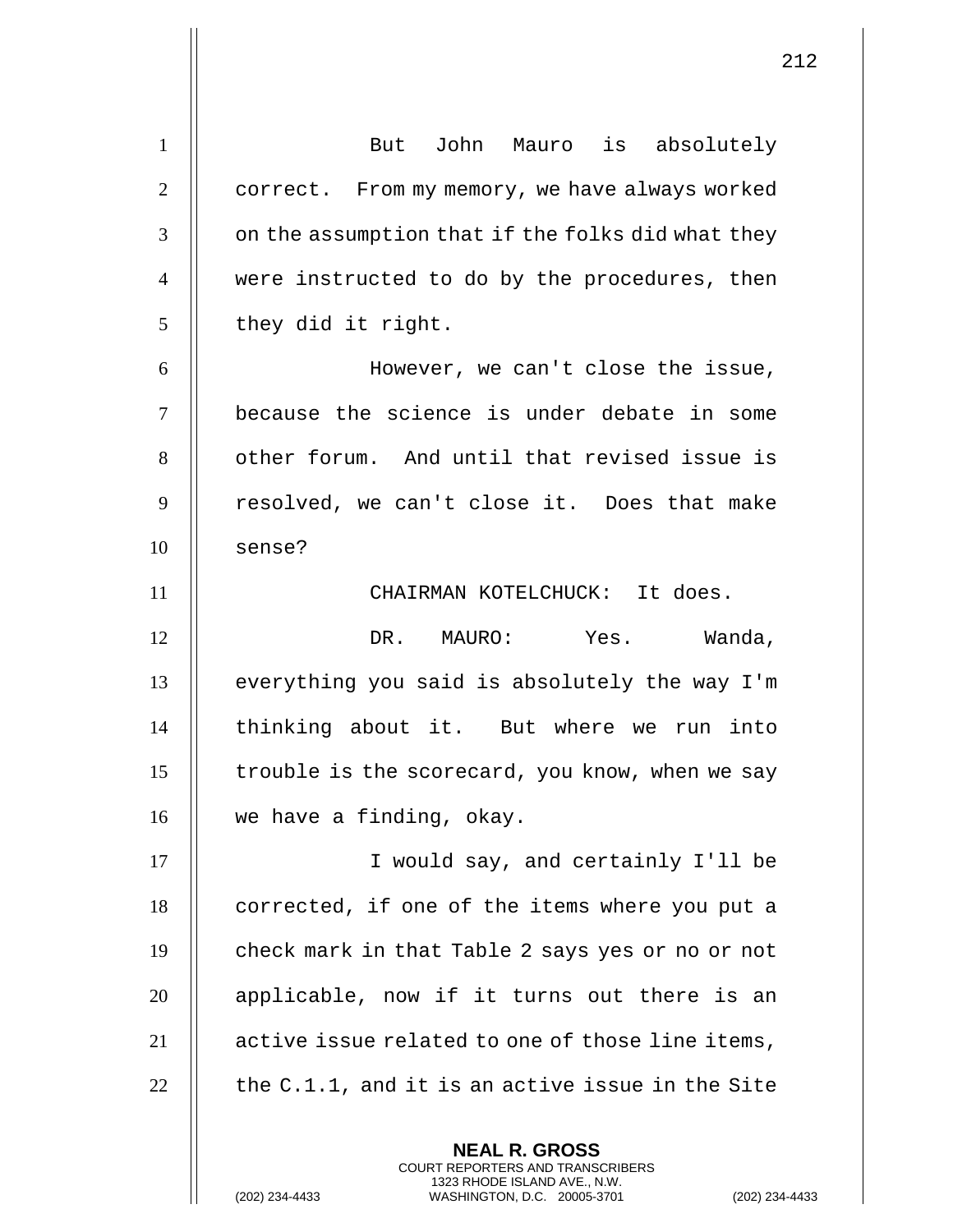**NEAL R. GROSS** COURT REPORTERS AND TRANSCRIBERS 1323 RHODE ISLAND AVE., N.W. 1 | Profile related to that particular subject and  $2 \parallel$  is yet to be resolved, but they did, in fact,  $3$   $\parallel$  do the dose calculation according to the 4 || procedures as they were currently in effect when  $5 \parallel$  they did it, I do not say no. 6 I say, I give it a yes. So right  $7 \parallel$  now, the record that we're creating, where we're  $8$   $\parallel$  going over each of the findings, those findings  $9 \parallel$  are not here. You see what I'm getting at? 10 || MEMBER MUNN: Yes, I do. 11 || DR. MAURO: The finding that we have 12 | an issue with regard to a particular item in the  $13$   $\parallel$  Site Profile is not captured in the record we're 14 | creating right now. 15 (Simultaneous speaking.) 16 MR. STIVER: Well, remember we also 17 || have a category called under review. 18 DR. MAURO: I take it back. You're 19 absolutely correct. 20 MR. KATZ: But that's a finding. 21 DR. MAURO: You're absolutely 22 | correct.

(202) 234-4433 WASHINGTON, D.C. 20005-3701 (202) 234-4433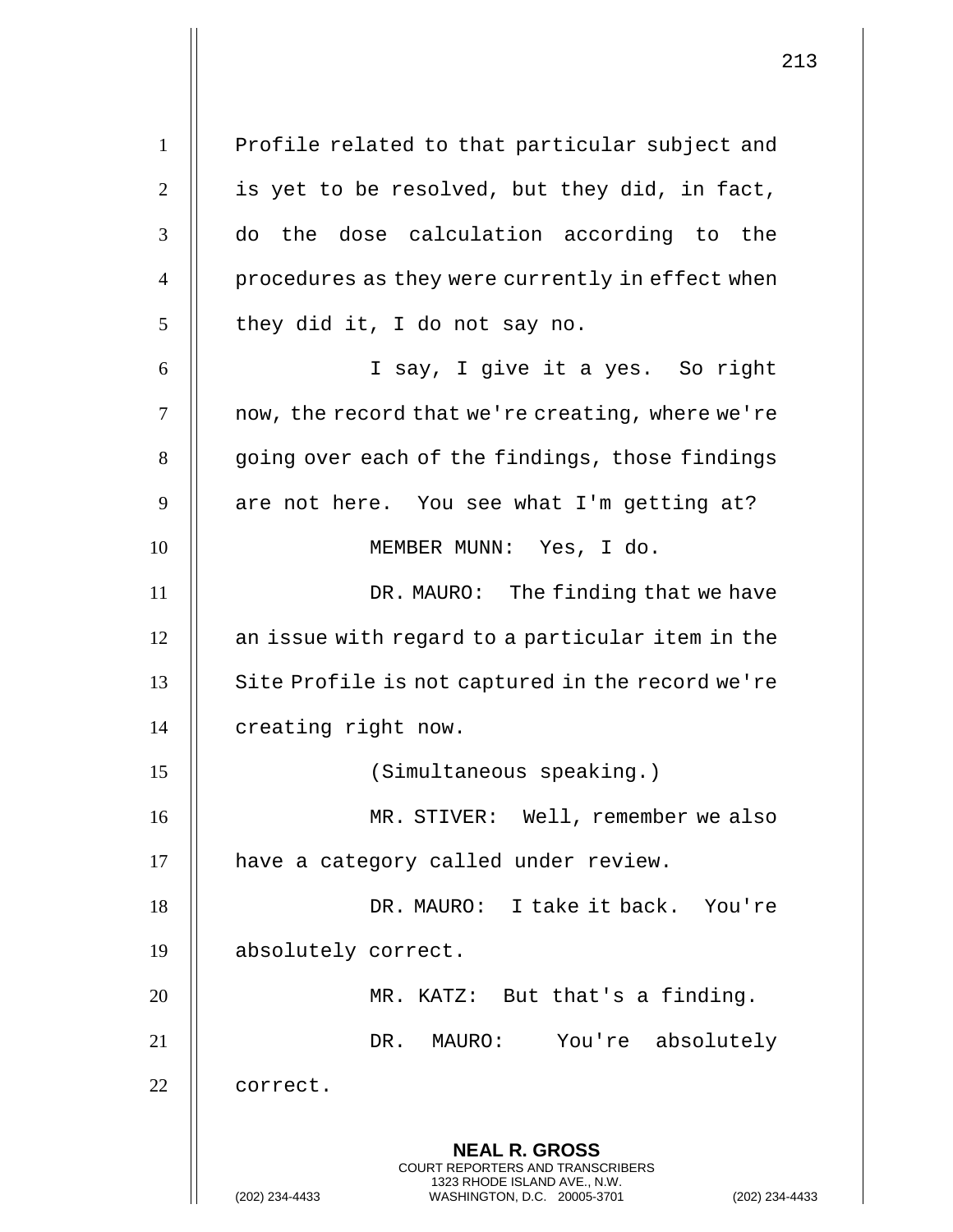**NEAL R. GROSS** COURT REPORTERS AND TRANSCRIBERS 1323 RHODE ISLAND AVE., N.W. (202) 234-4433 WASHINGTON, D.C. 20005-3701 (202) 234-4433 CHAIRMAN KOTELCHUCK: Yes, it's a finding. DR. MAURO: So I am mistaken. You're right. We have been using the under | review check mark to keep that active. And is || that a finding? I mean, I'm asking a stupid 7 || question. But in the findings we're talking 8 || about, do they include the under-review ones  $9 \parallel$  also? MR. STIVER: It means the impacts of  $\parallel$  the deficiency cannot be determined at this  $\parallel$  time. DR. MAURO: Yes. MR. KATZ: Right, right. I mean you don't even know that it's a deficiency until it's resolved. 17 || DR. MAURO: Exactly. MS. BEHLING: This is Kathy  $\parallel$  Behling. I just want to interject one other, **or two other issues.** As we mentioned, this is why I thought we had included, in our report, | a Section 1.3 which is supposed to identify that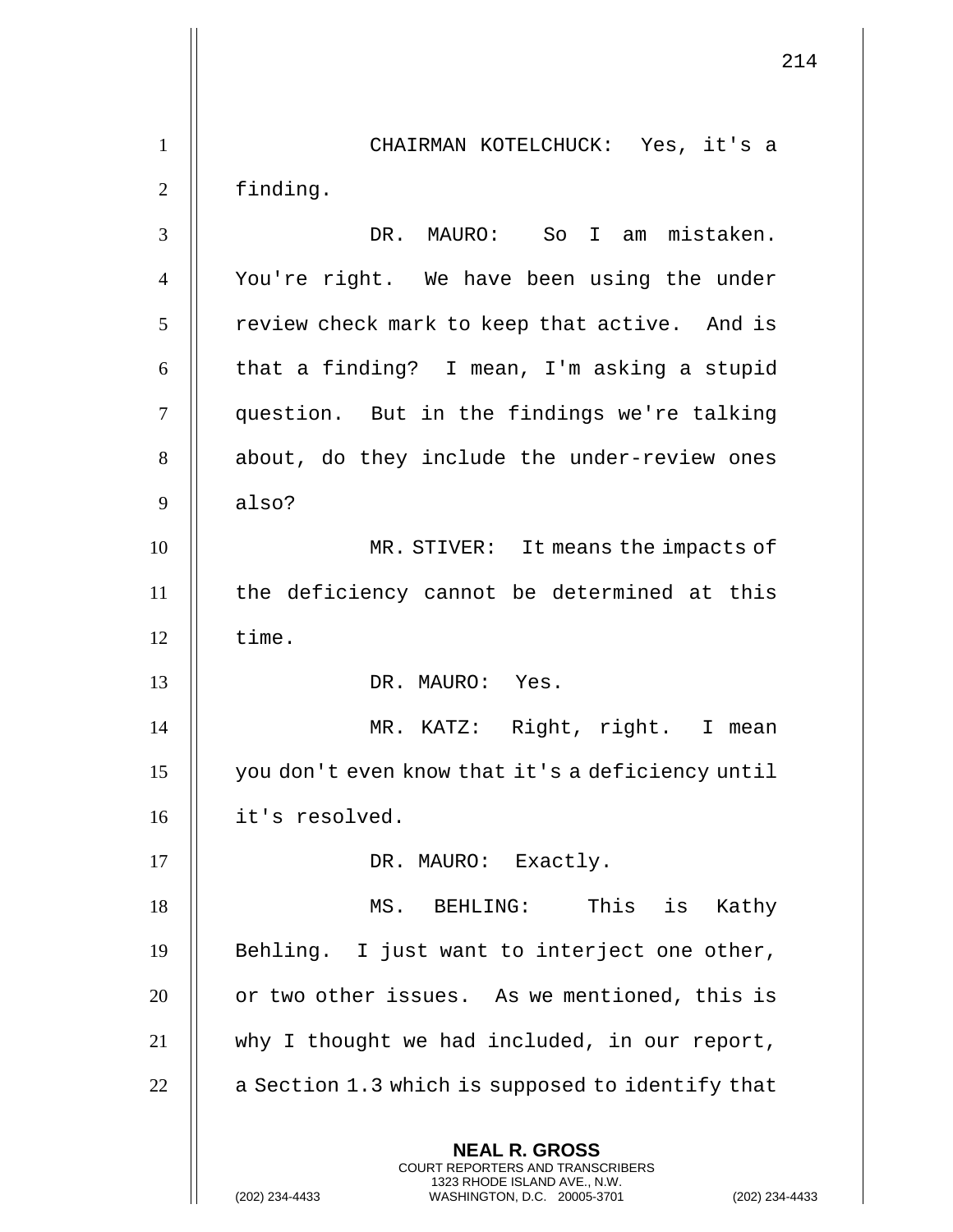| there is an ongoing Work Group that is                                                                                                   |
|------------------------------------------------------------------------------------------------------------------------------------------|
| discussing the Site Profile that is part of our                                                                                          |
| dose reconstruction.                                                                                                                     |
| So because we're doing that, we're                                                                                                       |
| already stating up front that there are some                                                                                             |
| issues, even if we have an issue, it's probably                                                                                          |
| being discussed in another forum.                                                                                                        |
| John Mauro's comments<br>And<br>are                                                                                                      |
| appropriate for a lot of the AWEs, because what                                                                                          |
| has started to happen, under what we maybe would                                                                                         |
| classify as an advanced review, is for the AWEs                                                                                          |
| that don't have a Work Group or that SC&A is not                                                                                         |
| going to look at an exposure matrix, we've been                                                                                          |
| given, I felt that we'd been given a green light                                                                                         |
| to look closer at that exposure matrix.                                                                                                  |
| So nothing has fallen through the                                                                                                        |
| because, while we do a<br>cracks<br>dose                                                                                                 |
| reconstruction, we're also looking at technical                                                                                          |
| issues associated with that exposure matrix.                                                                                             |
| And then those become findings in that dose                                                                                              |
| reconstruction audit.                                                                                                                    |
| DR. MAURO: True.                                                                                                                         |
| <b>NEAL R. GROSS</b>                                                                                                                     |
| <b>COURT REPORTERS AND TRANSCRIBERS</b><br>1323 RHODE ISLAND AVE., N.W.<br>(202) 234-4433<br>WASHINGTON, D.C. 20005-3701<br>$(202)$ 234- |
|                                                                                                                                          |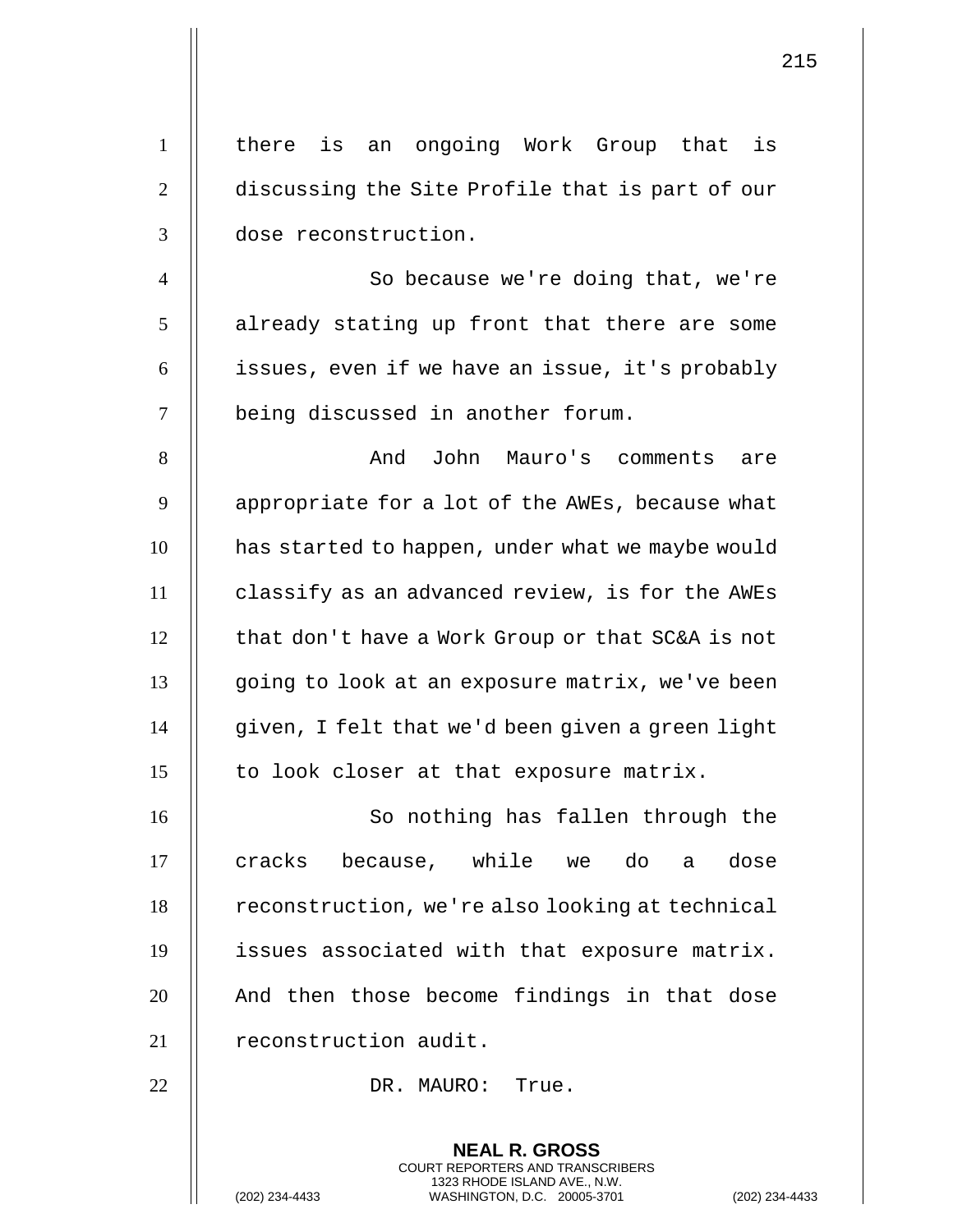| $\mathbf{1}$   | MR. KATZ: Right. So there's                      |
|----------------|--------------------------------------------------|
| $\mathfrak{2}$ | nothing, I think then, I'm just trying to get    |
| 3              | back to Grady's concern about the whole process  |
| $\overline{4}$ | being somehow hogtied by having other groups     |
| 5              | that have to resolve their, Hanford or whoever   |
| 6              | it is, that has to resolve their TBD or SEC      |
| $\tau$         | review findings.                                 |
| 8              | So, I mean, you can go two paths with            |
| 9              | this. You can leave these then in terms of       |
| 10             | trying to go forward, I think, the Subcommittee  |
| 11             | could leave those just as, I think, whoever most |
| 12             | recently characterized it, these things are      |
| 13             | under consideration. And you could report out    |
| 14             | iterating the number of findings that are under  |
| 15             | consideration and hence not resolved. Or you     |
| 16             | could report them out after you close it.        |
| 17             | And I guess if we're trying to get               |
| 18             | a report to the Secretary, we may want to just   |
| 19             | go ahead with that path of leaving findings      |
| 20             | unresolved but to be resolved, you know, through |
| 21             | this kind of science review process that's       |
| 22             | external from the case review process.           |
|                |                                                  |

**NEAL R. GROSS** COURT REPORTERS AND TRANSCRIBERS 1323 RHODE ISLAND AVE., N.W.

(202) 234-4433 WASHINGTON, D.C. 20005-3701 (202) 234-4433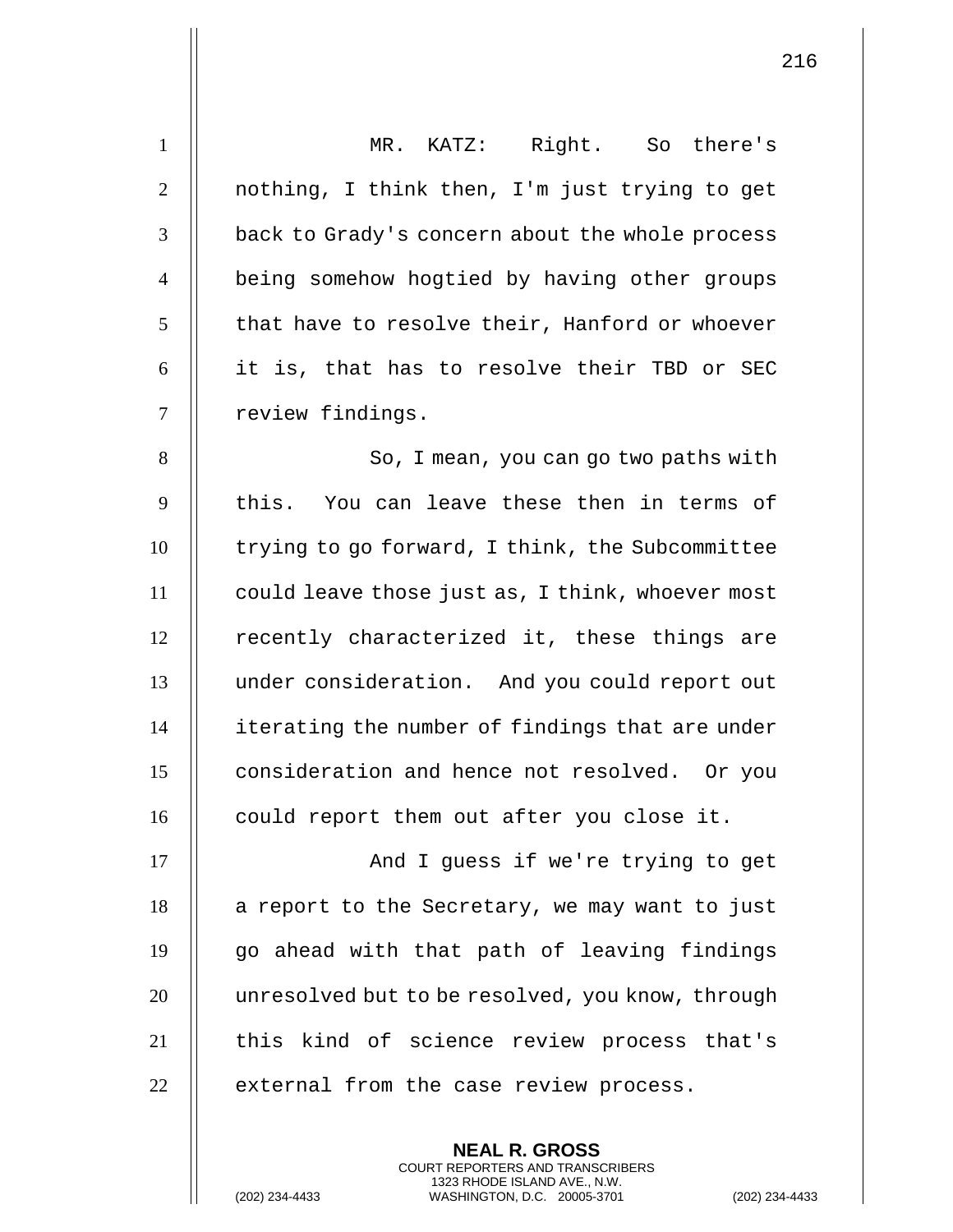|                | 217                                                                                                                                                                |
|----------------|--------------------------------------------------------------------------------------------------------------------------------------------------------------------|
| $\mathbf{1}$   | CHAIRMAN KOTELCHUCK: Yes.                                                                                                                                          |
| $\overline{2}$ | MR. KATZ: Yes. You may want to do                                                                                                                                  |
| 3              | that because you do want to get a report to the                                                                                                                    |
| $\overline{4}$ | Secretary.                                                                                                                                                         |
| 5              | CHAIRMAN KOTELCHUCK: Right. And                                                                                                                                    |
| 6              | that's the way to take it into account in the                                                                                                                      |
| $\tau$         | report.                                                                                                                                                            |
| 8              | MR. KATZ: Right. So you'll still                                                                                                                                   |
| 9              | have the findings; they'll be tabulated. But                                                                                                                       |
| 10             | then you're going to have this category of                                                                                                                         |
| 11             | findings that's, you know, the science is under                                                                                                                    |
| 12             | review, in effect. And then we don't lose                                                                                                                          |
| 13             | anything.                                                                                                                                                          |
| 14             | MR. STIVER: I have a little bit of                                                                                                                                 |
| 15             | deja vu going on here.                                                                                                                                             |
| 16             | Okay. Deja vu's<br>MR. KATZ:                                                                                                                                       |
| 17             | probably good in this case.                                                                                                                                        |
| 18             | MR. STIVER: Yes, I think so. It's                                                                                                                                  |
| 19             | definitely been done this way before.                                                                                                                              |
| 20             | CHAIRMAN KOTELCHUCK: Right. So                                                                                                                                     |
| 21             | anyway, this 240.2 is under review or, as we said                                                                                                                  |
| 22             | before, as we said up above, open, right?                                                                                                                          |
|                | <b>NEAL R. GROSS</b><br><b>COURT REPORTERS AND TRANSCRIBERS</b><br>1323 RHODE ISLAND AVE., N.W.<br>(202) 234-4433<br>WASHINGTON, D.C. 20005-3701<br>(202) 234-4433 |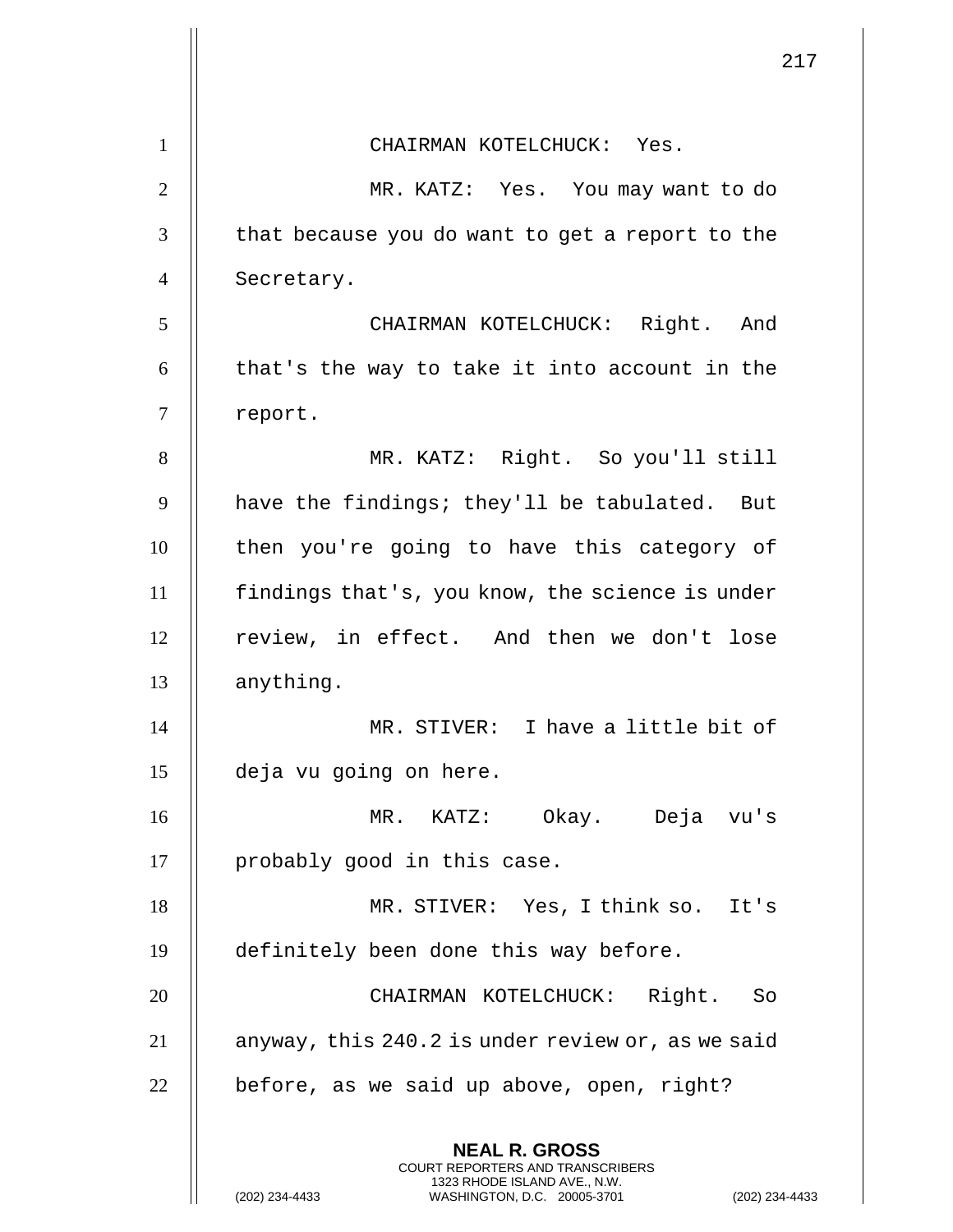|                | 218                                                                                             |
|----------------|-------------------------------------------------------------------------------------------------|
| 1              | MR. FARVER: I have a list --                                                                    |
| $\overline{2}$ | CHAIRMAN KOTELCHUCK: Unless you                                                                 |
| 3              | want to call, you want to say under review or                                                   |
| $\overline{4}$ | to go to the $-$ -                                                                              |
| 5              | MR. FARVER: I have it currently                                                                 |
| 6              | listed as open pending updates to TBD.                                                          |
| 7              | CHAIRMAN KOTELCHUCK: Right, let's                                                               |
| 8              | do that again here.                                                                             |
| 9              | DR. MAURO: I think that's the way                                                               |
| 10             | to do it, yes.                                                                                  |
| 11             | CHAIRMAN KOTELCHUCK: Okay. And                                                                  |
| 12             | we can now look at three, .3.                                                                   |
| 13             | MR. FARVER: .3, it goes back to PFG                                                             |
| 14             | X-rays at AWE sites. And we have resolved this                                                  |
| 15             | where PFGs should not be used for AWEs. Now,                                                    |
| 16             | there's a time period where they were saying                                                    |
| 17             | they thought they should be. But this has been                                                  |
| 18             | resolved for a while now.                                                                       |
| 19             | CHAIRMAN KOTELCHUCK: The PFG is,                                                                |
| 20             | please, remind me?                                                                              |
| 21             | Photofluorographic<br>DR. MAURO:                                                                |
| 22             | X-rays as opposed to classical chest X-rays.                                                    |
|                | <b>NEAL R. GROSS</b><br><b>COURT REPORTERS AND TRANSCRIBERS</b>                                 |
|                | 1323 RHODE ISLAND AVE., N.W.<br>(202) 234-4433<br>WASHINGTON, D.C. 20005-3701<br>(202) 234-4433 |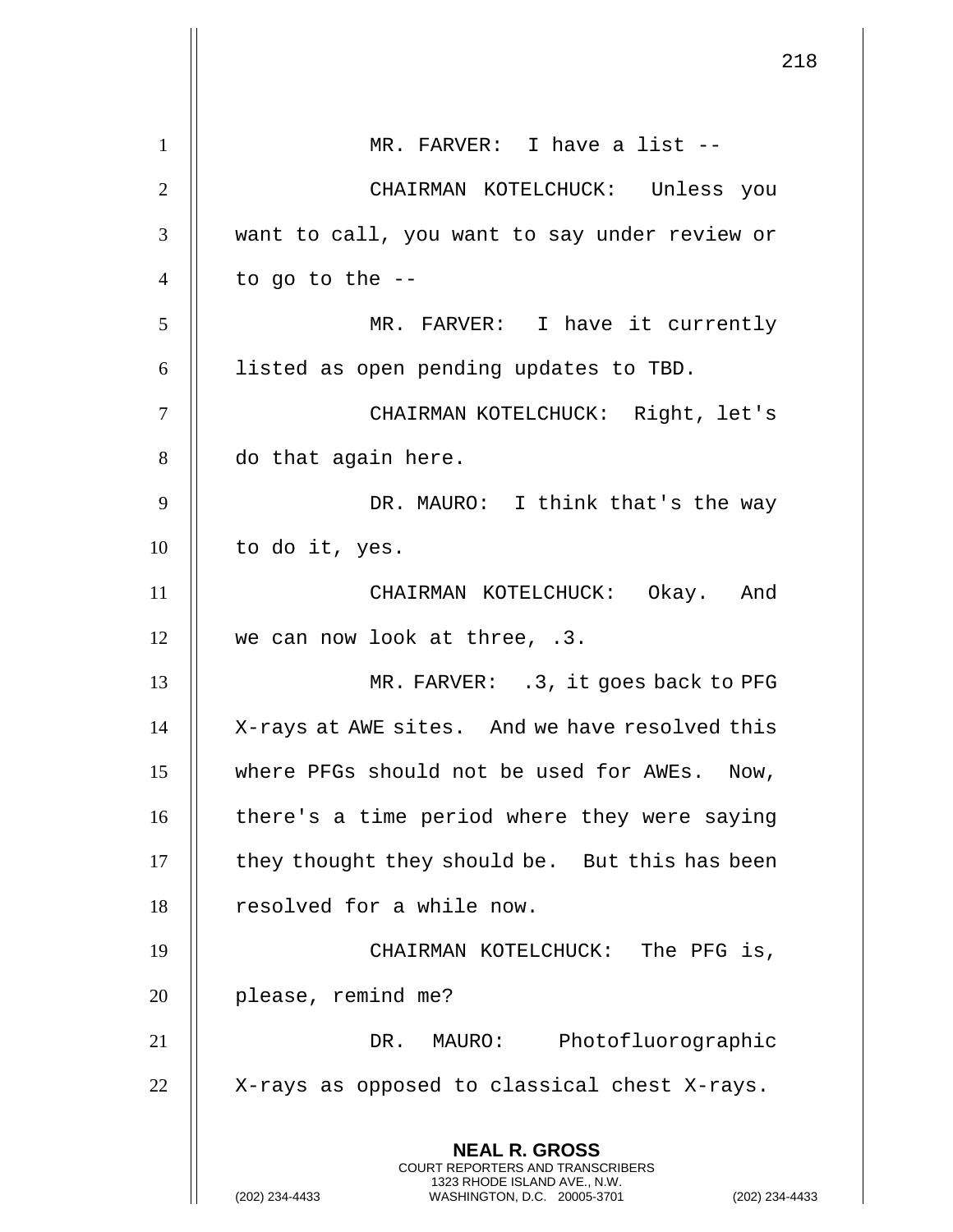|                | 219                                                                                                                                                                |
|----------------|--------------------------------------------------------------------------------------------------------------------------------------------------------------------|
| 1              | CHAIRMAN KOTELCHUCK: Okay, fine.                                                                                                                                   |
| $\overline{2}$ | Okay.                                                                                                                                                              |
| 3              | DR. MAURO: And then the doses are                                                                                                                                  |
| 4              | much, much higher.                                                                                                                                                 |
| 5              | CHAIRMAN KOTELCHUCK:<br>Oh, yes.                                                                                                                                   |
| 6              | Absolutely.                                                                                                                                                        |
| 7              | DR. MAURO: And as a result, and                                                                                                                                    |
| 8              | there was a time when the standard, when you're                                                                                                                    |
| 9              | dealing with DOEs, this is a good thing for                                                                                                                        |
| 10             | everybody to, again, deja vu. You know, after                                                                                                                      |
| 11             | ten years it's important to refresh your memory                                                                                                                    |
| 12             | on these things to make sure we're all on the                                                                                                                      |
| 13             | same page.                                                                                                                                                         |
| 14             | DOE in OTIB-6, I believe it is, and                                                                                                                                |
| 15             | 60, there's a couple of them, takes the position                                                                                                                   |
| 16             | that PFG should be assumed to be the case as                                                                                                                       |
| 17             | something that they did routinely.                                                                                                                                 |
| 18             | Even if the records aren't, there's                                                                                                                                |
| 19             | no clear affirmative evidence of it prior to                                                                                                                       |
| 20             | 1970, assume PFG is used -- and that was very                                                                                                                      |
| 21             | important, and that's at DOE sites -- unless                                                                                                                       |
| 22             | there's affirmative evidence to the contrary.                                                                                                                      |
|                | <b>NEAL R. GROSS</b><br><b>COURT REPORTERS AND TRANSCRIBERS</b><br>1323 RHODE ISLAND AVE., N.W.<br>(202) 234-4433<br>WASHINGTON, D.C. 20005-3701<br>(202) 234-4433 |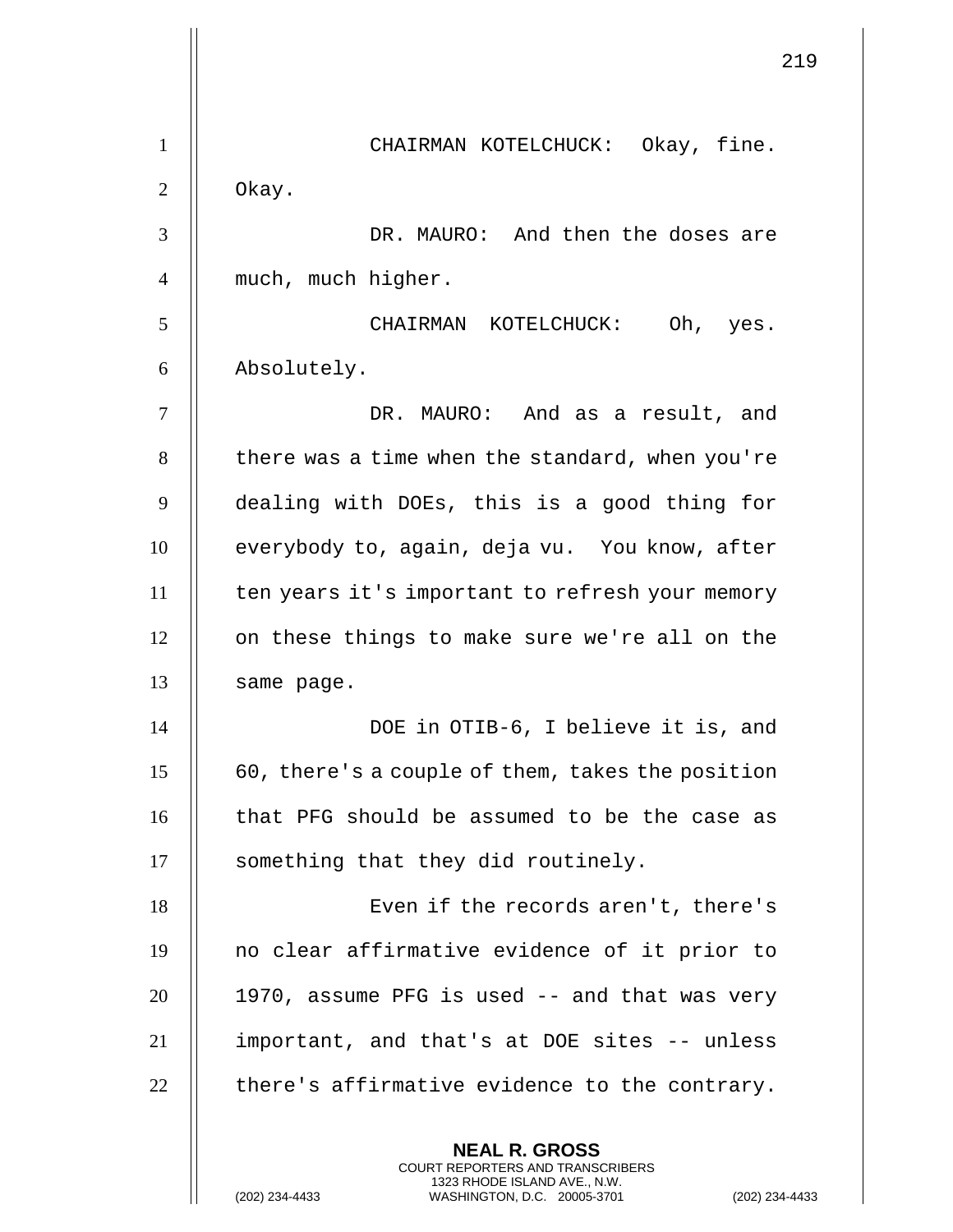| $\mathbf{1}$   | However, for AWE sites, we don't do            |
|----------------|------------------------------------------------|
| $\overline{2}$ | that. And there's a good reason for that. And  |
| 3              | this is something that was resolved quite some |
| $\overline{4}$ | time ago. But it's good for you to be reminded |
| 5              | of it.                                         |
| 6              | CHAIRMAN KOTELCHUCK: Yes.                      |
| $\tau$         | DR. MAURO: Because the AWE sites               |
| 8              | are under contract with the Atomic Energy      |
| 9              | Commission or the MED at the time. And if the  |
| 10             | contract did not call for X-rays, or PFG or    |
| 11             | whatever, they would not be automatically      |
| 12             | assigned.                                      |
| 13             | So that's where the contract itself            |
| 14             | has to be clear and unambiguous. Say yes, in   |
| 15             | fact, they did do X-rays, whether it's X-rays  |
| 16             | or PFG.                                        |
| 17             | But the PFG issue is very important            |
| 18             | for DOE sites pre-1970 where, unless they      |
| 19             | revised the procedure, you automatically       |
| 20             | assumed that the person did get a PFG annually |
| 21             | as part of his routine exposure examination.   |
| 22             | And that's quite a dose, three rem.            |
|                | <b>NEAL R. GROSS</b>                           |

COURT REPORTERS AND TRANSCRIBERS 1323 RHODE ISLAND AVE., N.W.

(202) 234-4433 WASHINGTON, D.C. 20005-3701 (202) 234-4433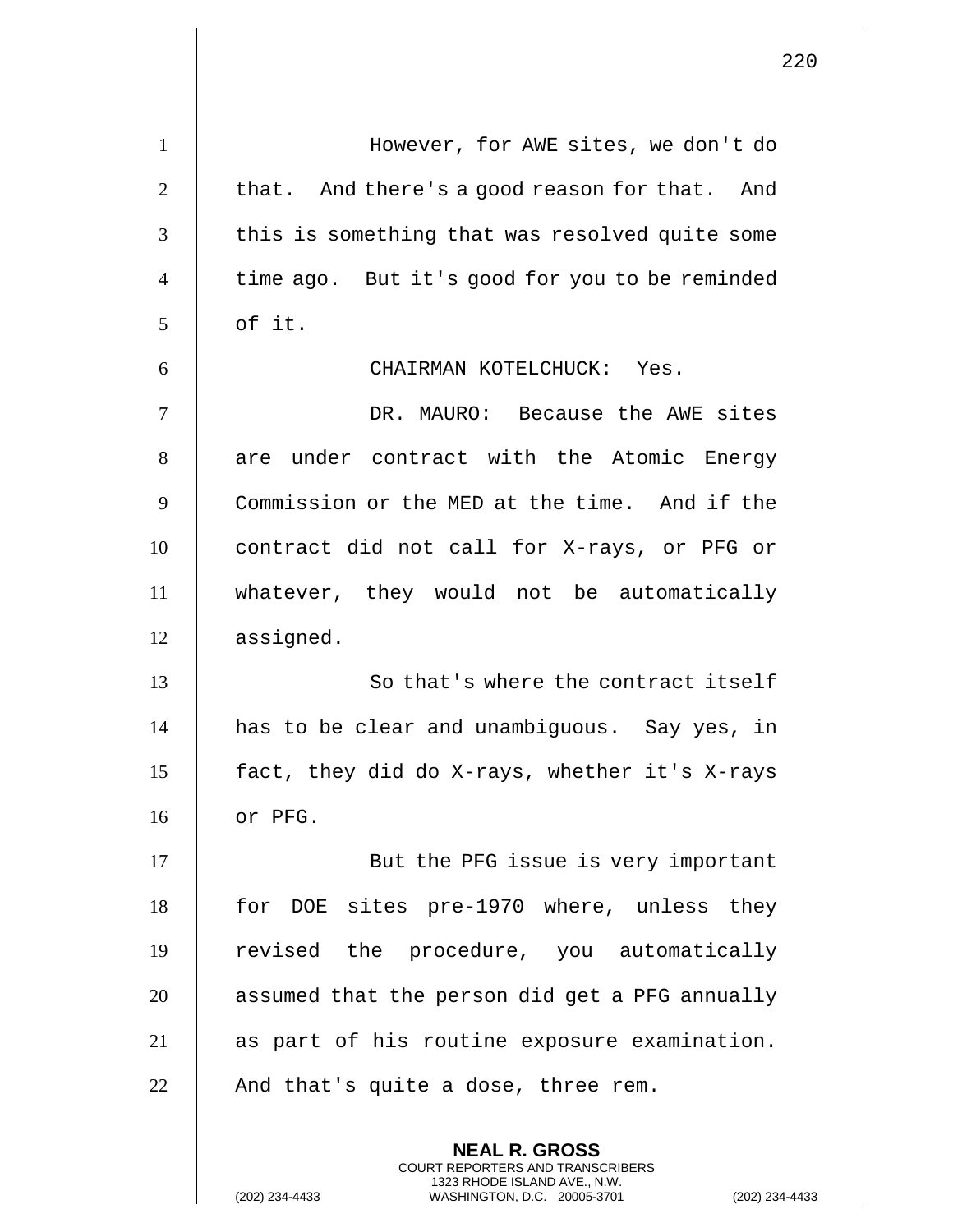221 **NEAL R. GROSS** COURT REPORTERS AND TRANSCRIBERS 1323 RHODE ISLAND AVE., N.W. 1 || CHAIRMAN KOTELCHUCK: Oh, yes. 2 DR. MAURO: I think it was three rem  $3$  || per examination, on that order, as opposed to 4 whatever, 10 millirem. But I'm not sure if I 5 || got the numbers right. 6 || But is that everyone's, and folks 7 | there at, you know, DCAS and ORAU, am I telling 8 || the story in a correct way? Or am I just  $9$  | revealing that I've lost touch? 10 MR. SIEBERT: This is Scott. No, 11 you're right on. I would clarify one thing,  $12$   $\parallel$  that PFGs are not always claimant-favorable. 13 It's dependent on the organ and whether it's in 14 | the beam or not. 15 || DR. MAURO: Okay. 16 MR. SIEBERT: But other than that,  $17$  | as to why PFGs are not assumed at AWE, yes, 18 | you're right on there. 19 || DR. MAURO: Right. 20 || CHAIRMAN KOTELCHUCK: Okay. 21 DR. MAURO: That's reassuring to 22 || me, believe me. Because I realize that I've

(202) 234-4433 WASHINGTON, D.C. 20005-3701 (202) 234-4433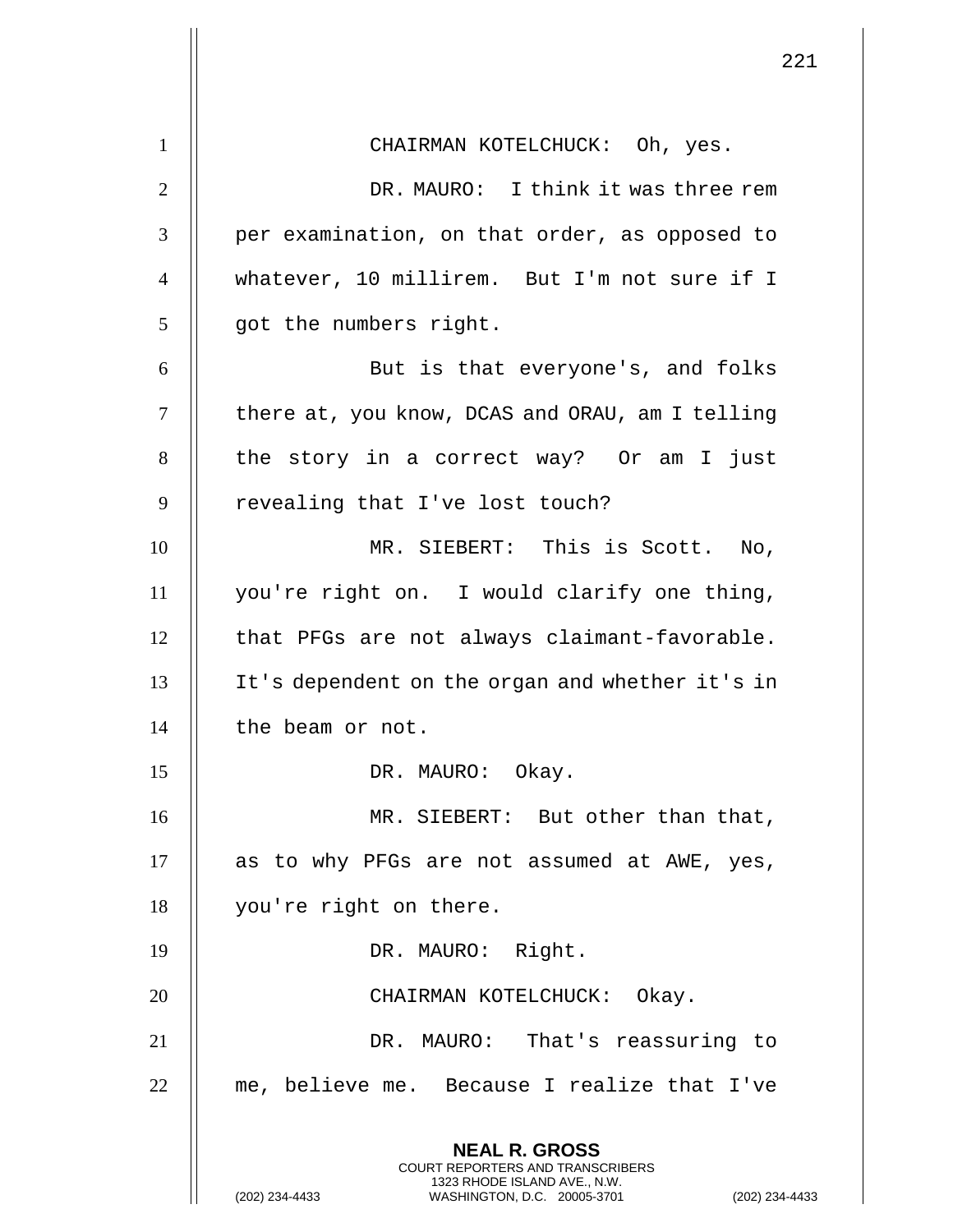**NEAL R. GROSS** COURT REPORTERS AND TRANSCRIBERS 1323 RHODE ISLAND AVE., N.W. (202) 234-4433 WASHINGTON, D.C. 20005-3701 (202) 234-4433 1 | been away from deep involvement the way I was 2 | originally. And it's very easy for me, and this 3 | program's very complex, and it's very easy to 4 abstract. 5 || CHAIRMAN KOTELCHUCK: Right. 6 MEMBER MUNN: Yes. But those 7 fluorographic examinations resulted in 8 | exposures in many cases, more than a magnitude  $9$   $\parallel$  above what the actual occupational and  $-$ 10 CHAIRMAN KOTELCHUCK: Yes, yes. 11 MEMBER MUNN: -- and the 12 | operational that were very important. 13 DR. MAURO: Yes. 14 CHAIRMAN KOTELCHUCK: Oh, yes. 15 Alright, for basic, that also was a public 16 | health problem --17 || MEMBER MUNN: Yes. 18 CHAIRMAN KOTELCHUCK: -- outside of 19 || our worker population. Okay. Well, that  $20$  | should be closed now, right? 21 || MEMBER MUNN: Yes. 22 || CHAIRMAN KOTELCHUCK: Let's go on.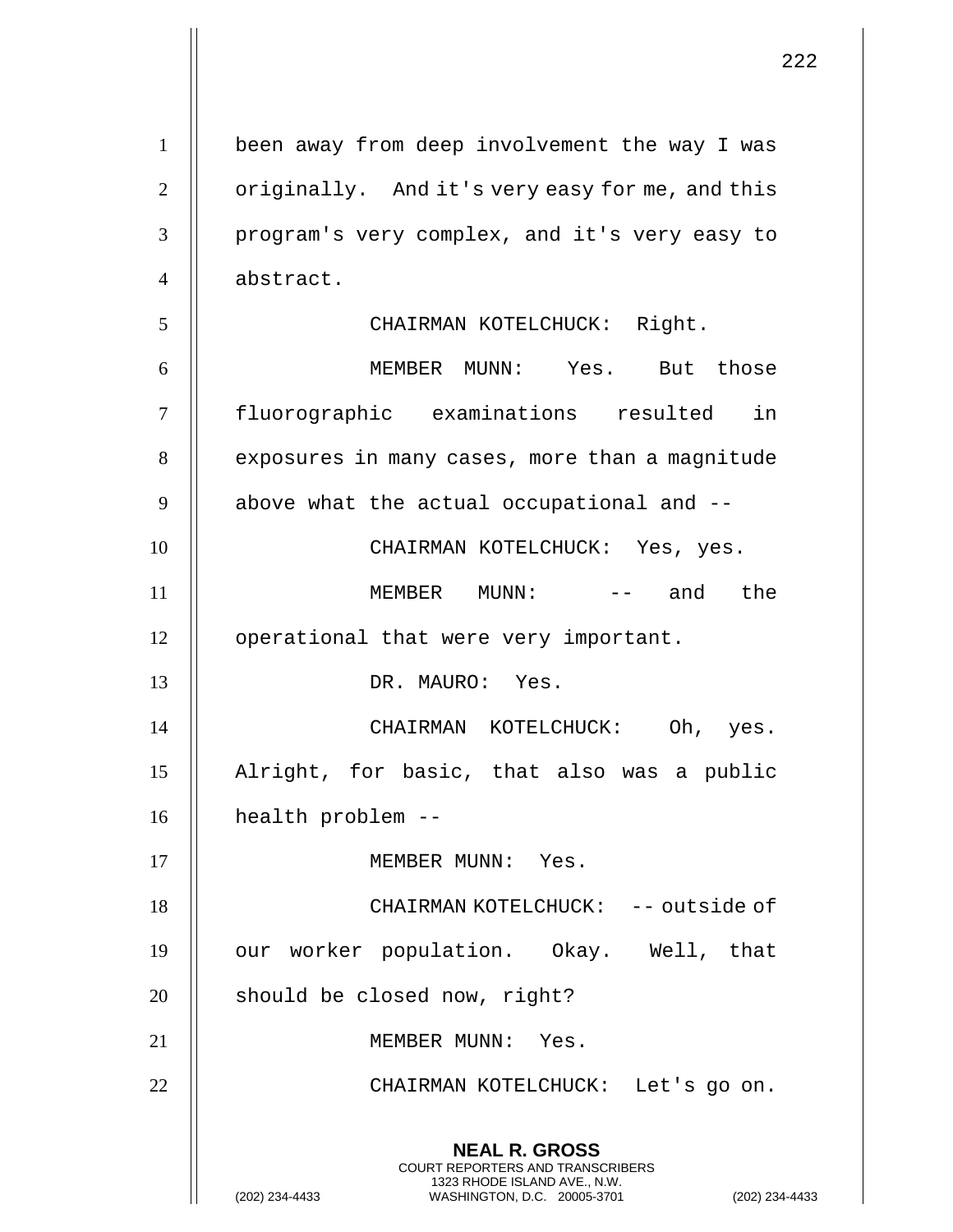**NEAL R. GROSS** COURT REPORTERS AND TRANSCRIBERS 1323 RHODE ISLAND AVE., N.W. (202) 234-4433 WASHINGTON, D.C. 20005-3701 (202) 234-4433 1 MR. FARVER: Okay, 240.4, method 2 || for reconstructing doses, inhalation of 3 | resuspended residual uranium contamination may 4 || not be claimant-favorable. 5 || As noted in the SC&A response, there  $6 \parallel$  are additional issues being resolved for 7 | Simonds Saw and the impact of previous changes  $8$   $\parallel$  to the Site Profile. And upcoming changes will  $9$   $\parallel$  be examined when the update is completed. 10 CHAIRMAN KOTELCHUCK: Right. So  $11$  | this is an open issue. 12 MR. FARVER: Looks like another 13 | open pending update. 14 CHAIRMAN KOTELCHUCK: Pending TBD  $15 \parallel 6000.$ 16 MR. FARVER: And 240.5 looks very -- 17 MR. SIEBERT: Wait a second, wait a  $18$  || second. This is Scott. I think this is 19 | slightly different. 20 || We have agreed that the method 21 || needed to be changed. And it already has been 22 || changed in the most recent TBD. All we're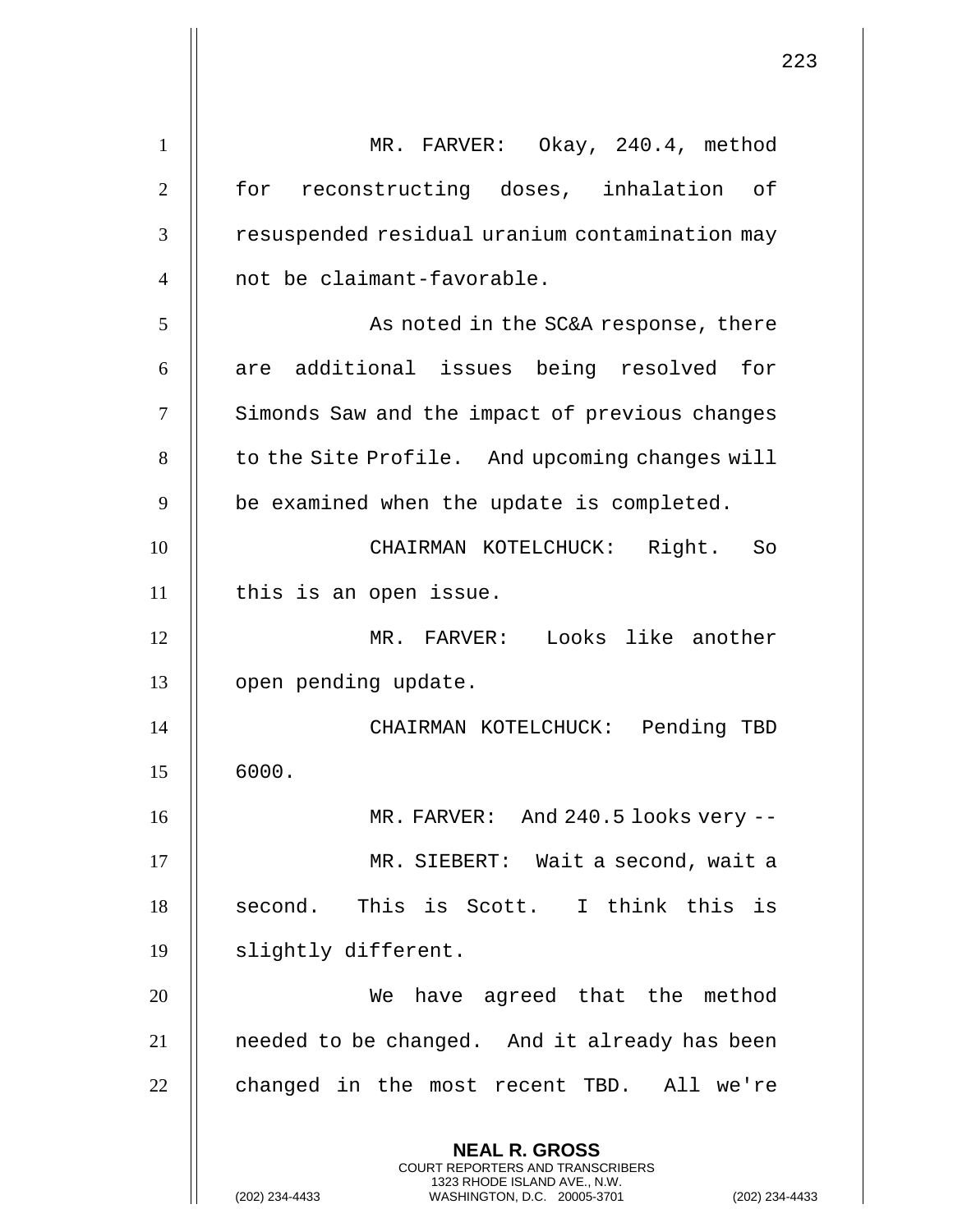|                | 224                                                                                             |
|----------------|-------------------------------------------------------------------------------------------------|
| $\mathbf{1}$   | saying is that additional determination of the                                                  |
| $\overline{2}$ | impact will not be done as a PER until all issues                                               |
| 3              | in the TBD that are still out there are being                                                   |
| $\overline{4}$ | resolved.                                                                                       |
| 5              | We've already agreed this issue has                                                             |
| 6              | been resolved in the present TBD. So I think                                                    |
| 7              | this is a different category --                                                                 |
| 8              | CHAIRMAN KOTELCHUCK: I see.                                                                     |
| 9              | MR. SIEBERT: -- than we were just                                                               |
| 10             | discussing.                                                                                     |
| 11             | CHAIRMAN KOTELCHUCK: I see. So                                                                  |
| 12             | this is resolved. But still, the results are                                                    |
| 13             | pending, the review is pending.                                                                 |
| 14             | MR. KATZ: No.<br>This one you can                                                               |
| 15             | just close. Because there's agreement on the                                                    |
| 16             | science, and it's resolved.                                                                     |
| 17             | MEMBER MUNN: And there is an                                                                    |
| 18             | automatic redo that falls on every revision to                                                  |
| 19             | a TBD of this sort.                                                                             |
| 20             | CHAIRMAN KOTELCHUCK: Okay.                                                                      |
| 21             | MEMBER MUNN: Every case that might                                                              |
| 22             | be affected by that change is redone                                                            |
|                | <b>NEAL R. GROSS</b><br><b>COURT REPORTERS AND TRANSCRIBERS</b>                                 |
|                | 1323 RHODE ISLAND AVE., N.W.<br>(202) 234-4433<br>WASHINGTON, D.C. 20005-3701<br>(202) 234-4433 |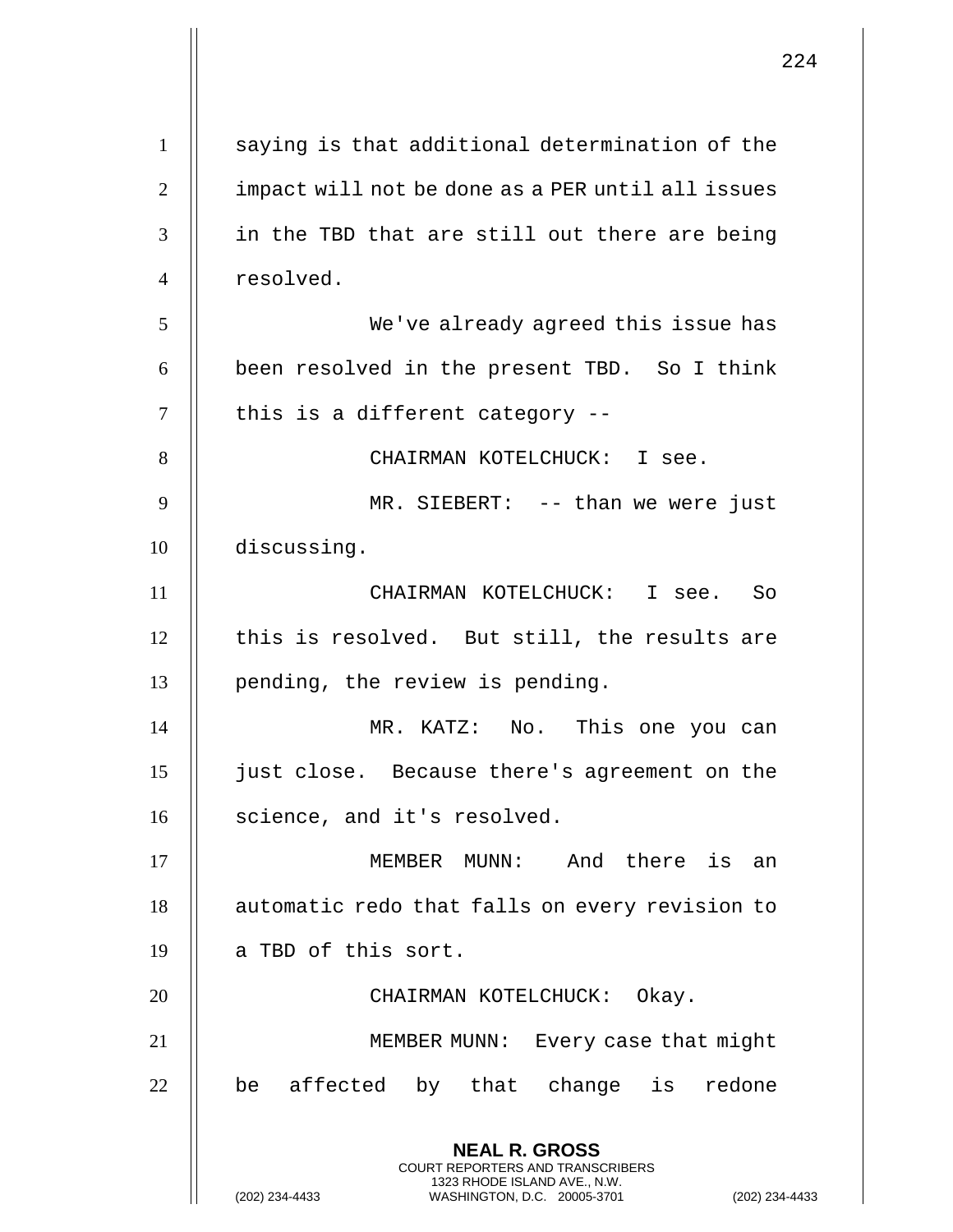1 | automatically by NIOSH.

**NEAL R. GROSS** COURT REPORTERS AND TRANSCRIBERS 1323 RHODE ISLAND AVE., N.W. 2 CHAIRMAN KOTELCHUCK: Okay. How 3 do we express this? 4 MR. FARVER: This is a TBD change  $5$  | that has been implemented. 6 || MR. KATZ: Exactly. 7 || MR. FARVER: Okay. 8 || MS. BEHLING: This is Kathy 9 || Behling. While we're waiting for just one 10 || second, shouldn't there also be some numbering  $11$  | system under 240.2 and 240.3 that ties us back  $12$  | to the Table 2 findings. I don't see that in  $13$   $\parallel$  the matrix. 14 MR. FARVER: I inserted them, 15 || Kathy. I didn't see them in here, but I went 16 | back to the report, and I put them in. It's  $17 \parallel$  C.1.1 and C.1.3. 18 || MS. BEHLING: Okay, very good. 19 Thank you. 20 MR. FARVER: Okay. Changes to TBD 21 || 6000 have been implemented. There is no 22 | further action.

(202) 234-4433 WASHINGTON, D.C. 20005-3701 (202) 234-4433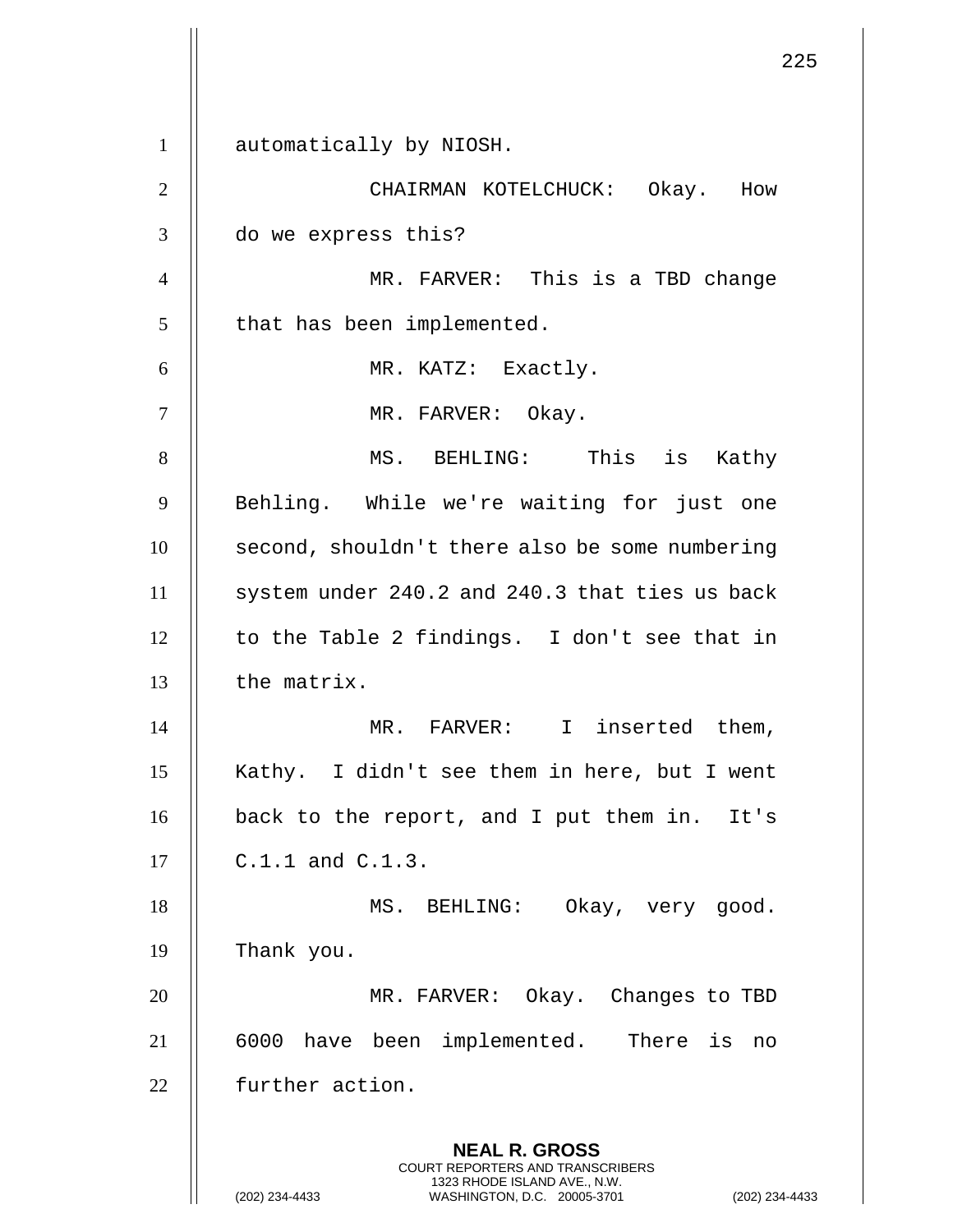|                | 226                                                                                                                                                                |
|----------------|--------------------------------------------------------------------------------------------------------------------------------------------------------------------|
| 1              | CHAIRMAN KOTELCHUCK: Yes.                                                                                                                                          |
| $\mathbf{2}$   | MR. FARVER: Okay, 0.5. It looks                                                                                                                                    |
| 3              | like that's similar.                                                                                                                                               |
| $\overline{4}$ | CHAIRMAN KOTELCHUCK: Yes, it does.                                                                                                                                 |
| 5              | MR. FARVER: And it looks like it                                                                                                                                   |
| 6              | should have a similar answer.                                                                                                                                      |
| 7              | CHAIRMAN KOTELCHUCK: There is not                                                                                                                                  |
| 8              | the mention of TBD $6000$ or $-$                                                                                                                                   |
| 9              | MR. SIEBERT: Well, the reason we                                                                                                                                   |
| 10             | didn't mention that in every single one was the                                                                                                                    |
| 11             | fact that all of these where we've already                                                                                                                         |
| 12             | agreed, what we weren't going to do is determine                                                                                                                   |
| 13             | the impact on it, because that is what's going                                                                                                                     |
| 14             | to be done under the PER when everything is                                                                                                                        |
| 15             | completed. So I just didn't put that comment                                                                                                                       |
| 16             | in every single response where that --                                                                                                                             |
| 17             | Okay.<br>CHAIRMAN<br>KOTELCHUCK:                                                                                                                                   |
| 18             | Alright.                                                                                                                                                           |
| 19             | MR. FARVER: So is this the same                                                                                                                                    |
| 20             | issue as above, Scott?                                                                                                                                             |
| 21             | MR. SIEBERT: Yes. It's<br>a                                                                                                                                        |
| 22             | resuspension issue.                                                                                                                                                |
|                | <b>NEAL R. GROSS</b><br><b>COURT REPORTERS AND TRANSCRIBERS</b><br>1323 RHODE ISLAND AVE., N.W.<br>(202) 234-4433<br>WASHINGTON, D.C. 20005-3701<br>(202) 234-4433 |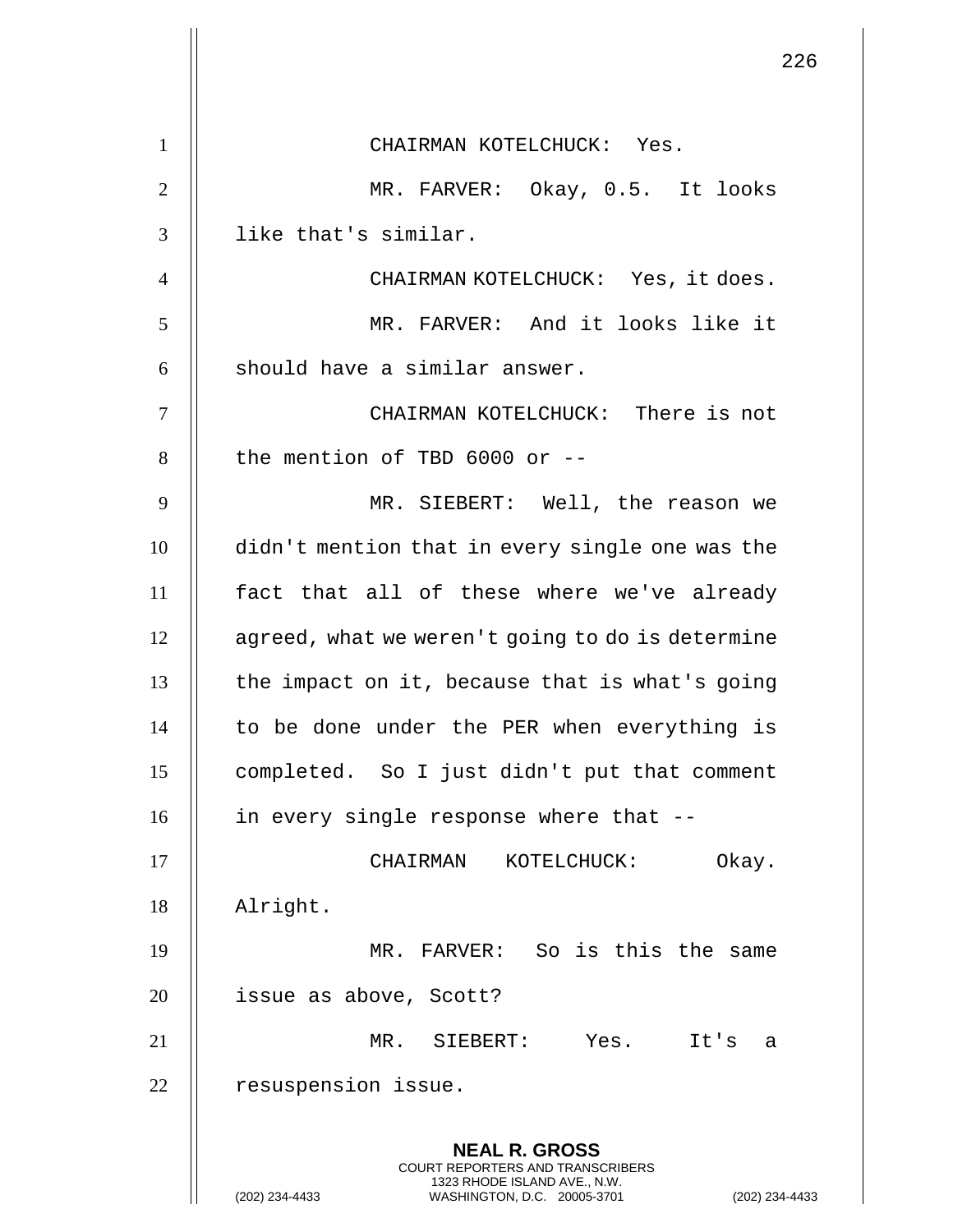|                | 227                                                                                                                                                         |
|----------------|-------------------------------------------------------------------------------------------------------------------------------------------------------------|
| $\mathbf{1}$   | MR. FARVER: Okay.                                                                                                                                           |
| $\overline{2}$ | DR. MAURO: This is important. See,                                                                                                                          |
| 3              | this is a good news story, you know. We looked                                                                                                              |
| $\overline{4}$ | at an issue that came up that we were concerned                                                                                                             |
| 5              | about, the resuspension factor, et cetera, et                                                                                                               |
| 6              | cetera. And we may have raised it.                                                                                                                          |
| $\overline{7}$ | But another part of the process, the                                                                                                                        |
| 8              | issue has been resolved in the process. And it                                                                                                              |
| 9              | closes the loop for this case in a very                                                                                                                     |
| 10             | satisfactory way.                                                                                                                                           |
| 11             | But the actual doses have not been,                                                                                                                         |
| 12             | see, interesting, have not been recalculated                                                                                                                |
| 13             | because the PER process hasn't begun yet.<br>In                                                                                                             |
| 14             | a funny sort of way, this story is the entire                                                                                                               |
| 15             | story of this whole program.                                                                                                                                |
| 16             | MEMBER MUNN: It is. It's going to                                                                                                                           |
| 17             | work.                                                                                                                                                       |
| 18             | DR. MAURO: It's working.                                                                                                                                    |
| 19             | CHAIRMAN KOTELCHUCK: Okay.                                                                                                                                  |
| 20             | MR. FARVER: Okay, 240.6.                                                                                                                                    |
| 21             | CHAIRMAN KOTELCHUCK: Okay.                                                                                                                                  |
| 22             | MR. FARVER: These are questions                                                                                                                             |
|                | <b>NEAL R. GROSS</b><br>COURT REPORTERS AND TRANSCRIBERS<br>1323 RHODE ISLAND AVE., N.W.<br>(202) 234-4433<br>WASHINGTON, D.C. 20005-3701<br>(202) 234-4433 |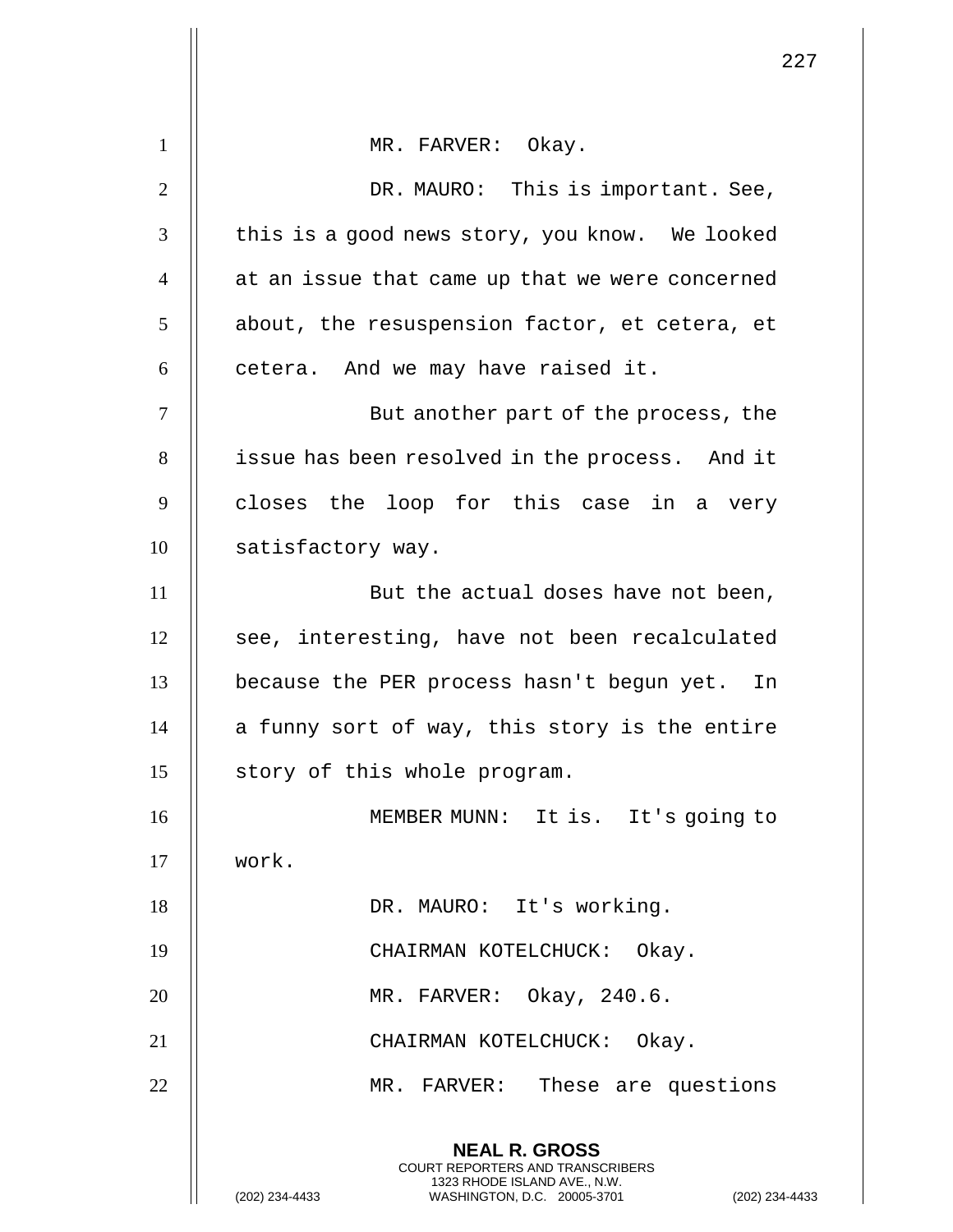|                | 2:                                                                                                                                                                |
|----------------|-------------------------------------------------------------------------------------------------------------------------------------------------------------------|
| $\mathbf{1}$   | whether the activity fractions for Pu-239 and                                                                                                                     |
|                |                                                                                                                                                                   |
| $\overline{2}$ | neptunium-239 are appropriate and                                                                                                                                 |
| 3              | claimant-favorable. That should<br>be                                                                                                                             |
| $\overline{4}$ | neptunium-237, I believe.                                                                                                                                         |
| 5              | MR. SIEBERT: That is correct.                                                                                                                                     |
| 6              | MR. FARVER: Okay. And I guess the                                                                                                                                 |
| 7              | gist of this is the TBD has been revised,                                                                                                                         |
| 8              | Revision 1. And Revision 1, the derived intake                                                                                                                    |
| 9              | for plutonium and neptunium are higher than they                                                                                                                  |
| 10             | were in Revision PC-1.                                                                                                                                            |
| 11             | MEMBER MUNN: But then they will be                                                                                                                                |
| 12             | covered in the PER.                                                                                                                                               |
| 13             | MR. FARVER: I don't believe this is                                                                                                                               |
| 14             | an issue anymore.                                                                                                                                                 |
| 15             | MEMBER MUNN: No.                                                                                                                                                  |
| 16             | MR. FARVER: Close?                                                                                                                                                |
| 17             | CHAIRMAN KOTELCHUCK: Right.                                                                                                                                       |
| 18             | MR. FARVER: No further action.                                                                                                                                    |
| 19             | 240.7, reviewer questions whether the                                                                                                                             |
| 20             | assumptions used for calculating thorium                                                                                                                          |
| 21             | inhalation are claimant-favorable.                                                                                                                                |
| 22             | It's been addressed in the Site                                                                                                                                   |
|                | <b>NEAL R. GROSS</b><br><b>COURT REPORTERS AND TRANSCRIBERS</b><br>1323 RHODE ISLAND AVE., N.W.<br>(202) 234-4433<br>WASHINGTON, D.C. 20005-3701<br>$(202)$ 234-4 |

 $\overline{\mathsf{I}}$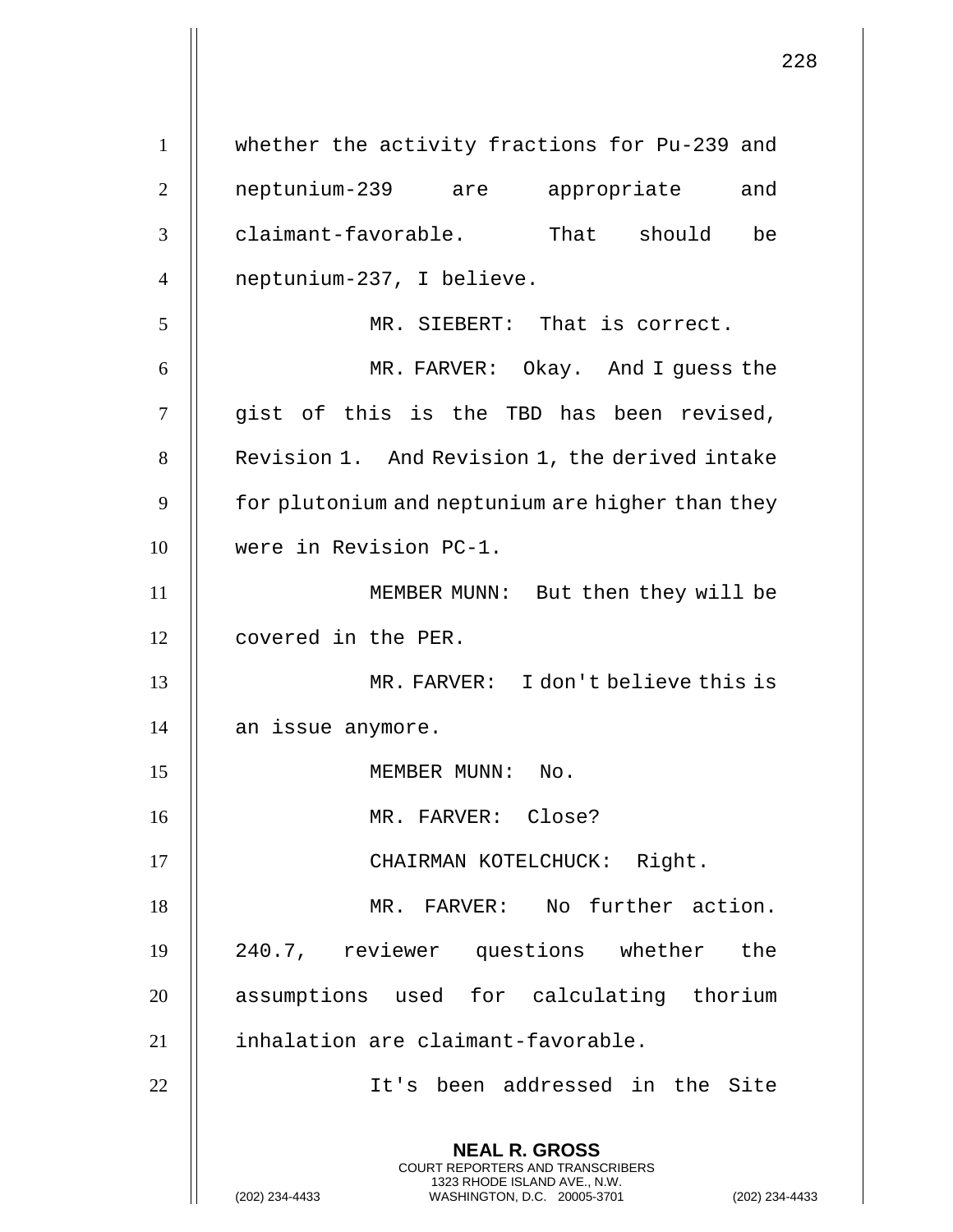| $\mathbf{1}$   | Profile and an SEC. I guess, just according to           |
|----------------|----------------------------------------------------------|
| $\overline{2}$ | the SEC, this is no longer an issue either.              |
| 3              | Because it's covered under the SEC.                      |
| $\overline{4}$ | CHAIRMAN KOTELCHUCK: Yes.                                |
| 5              | MR. FARVER: The ability to                               |
| 6              | reconstruct thorium exposure.                            |
| $\overline{7}$ | CHAIRMAN KOTELCHUCK: Okay.                               |
| 8              | MR. FARVER: So that'll be a closed,                      |
| 9              | no further action.                                       |
| 10             | CHAIRMAN KOTELCHUCK: Okay.                               |
| 11             | MR. FARVER: And 240.8, the method                        |
| 12             | for reconstruction thorium doses from the                |
| 13             | inhalation of resuspended residual                       |
| 14             | contamination may not be claimant-favorable.             |
| 15             | I believe Revision I of the TKBS-32                      |
| 16             | does cover for an exposure during residual               |
| 17             | periods.                                                 |
| 18             | MR. SIEBERT: This is one of those                        |
| 19             | that we have addressed the resuspension issue.           |
| 20             | However, there's additional open issues with             |
| 21             | residual internal doses with TBD 6000 with the           |
| 22             | Work Group.                                              |
|                | <b>NEAL R. GROSS</b><br>COURT REPORTERS AND TRANSCRIBERS |

1323 RHODE ISLAND AVE., N.W.

(202) 234-4433 WASHINGTON, D.C. 20005-3701 (202) 234-4433

 $\prod$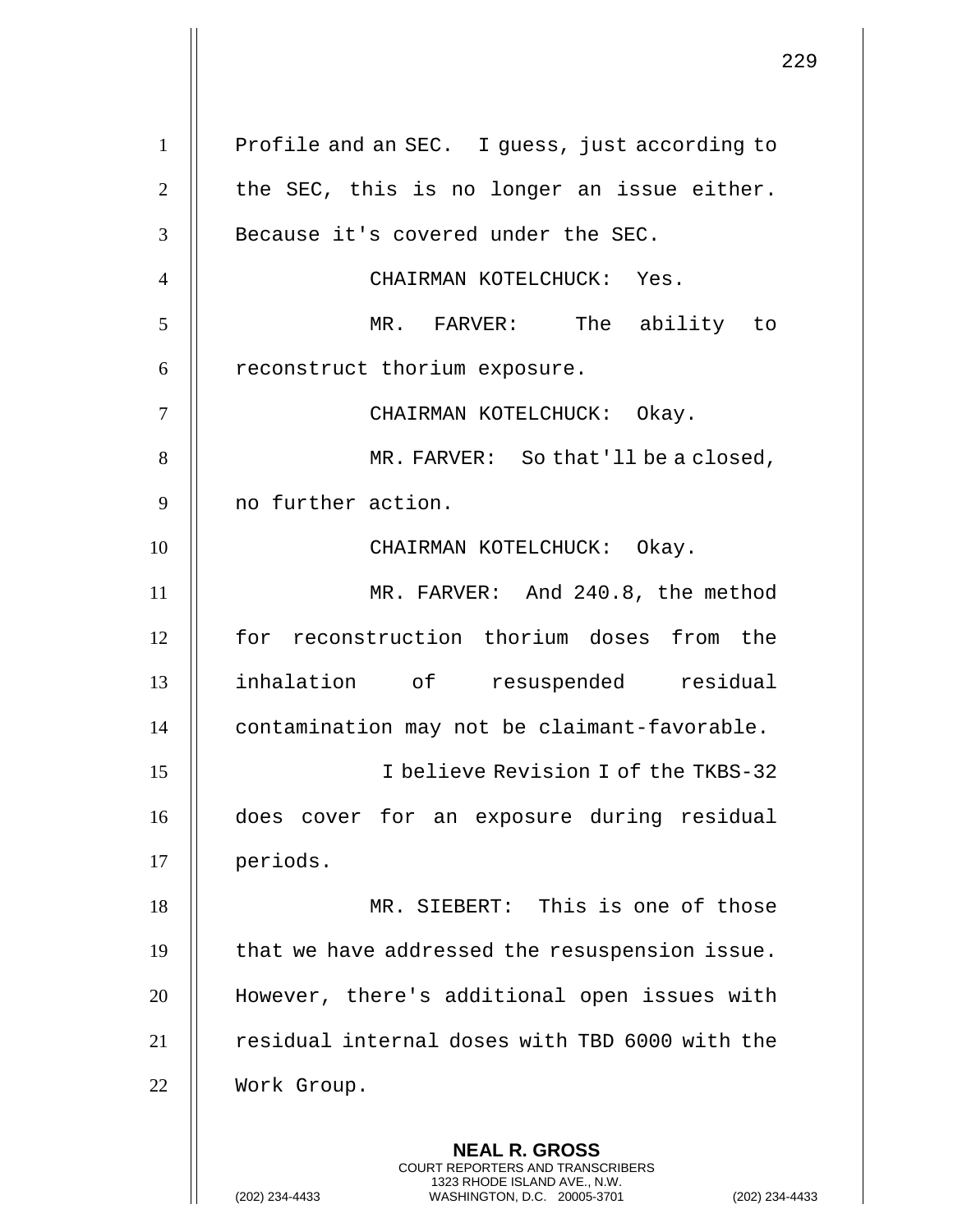**NEAL R. GROSS** COURT REPORTERS AND TRANSCRIBERS 1323 RHODE ISLAND AVE., N.W. (202) 234-4433 WASHINGTON, D.C. 20005-3701 (202) 234-4433 1 || But I think this is probably one of 2  $\parallel$  those that would still be open. The present TBD 3 || reflects it, however there are still upcoming 4 ideas as to whether that's fully appropriate or  $5$  | not that the Working Group is looking at. 6 CHAIRMAN KOTELCHUCK: Okay. 7 MR. FARVER: Well, just for my 8 || information, the resuspended issue has been 9 | addressed, but you're still working on some 10 || other internal dose issues. 11 || MEMBER MUNN: Right. 12 || MR. FARVER: Okay. 13 || CHAIRMAN KOTELCHUCK: Okay. 14 MR. FARVER: Okay. 240.9, methods 15 | for reconstructing doses from the ingestion of 16 | resuspended residual thorium contamination may 17 || not be claimant-favorable. Similar? 18 || CHAIRMAN KOTELCHUCK: Yes. 19 || MR. FARVER: Okay. 20 MR. SIEBERT: This would be 21 identical. It's just inhalation and 22 | ingestion.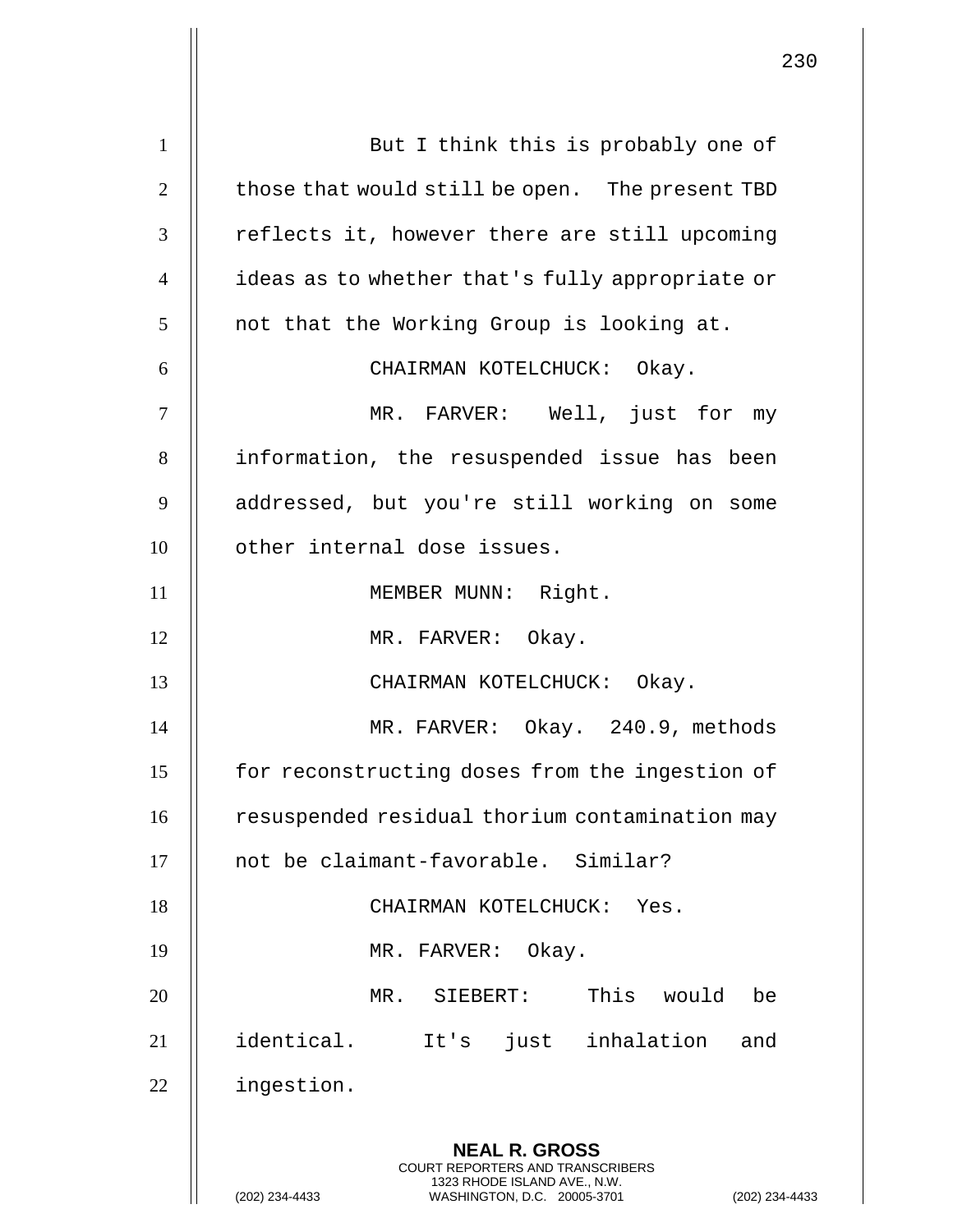**NEAL R. GROSS** COURT REPORTERS AND TRANSCRIBERS 1323 RHODE ISLAND AVE., N.W. 1 || MR. FARVER: Okay. Open pending 2 | update to TBD. 240.10, some of the interview 3 **i** information is not consistent with the data used 4 || in the dose reconstruction. 5 And this has to do with, in the CATI  $6$  | report, an employee recalled working up to 60 7 hours per week including weekends. But the 8 || hours were not adjusted in the dose 9 || reconstruction to accommodate this or any 10 mention made of it. So that was the basis for  $11$  | the finding. 12 CHAIRMAN KOTELCHUCK: I'm not sure 13 what SC&A understands and accepts, that the 14 | person did not work 60 hours or that he did? 15 MEMBER MUNN: Yes, he did not appear  $16$  | to be, likely. 17 || MR. FARVER: Well, I'm going to have  $18$  | to, I can't tell you how to write this answer.  $19$   $\parallel$  So --20 || CHAIRMAN KOTELCHUCK: Pardon? 21 MR. FARVER: That's not a good  $22$  | excuse, but I can look into it. We can keep it

(202) 234-4433 WASHINGTON, D.C. 20005-3701 (202) 234-4433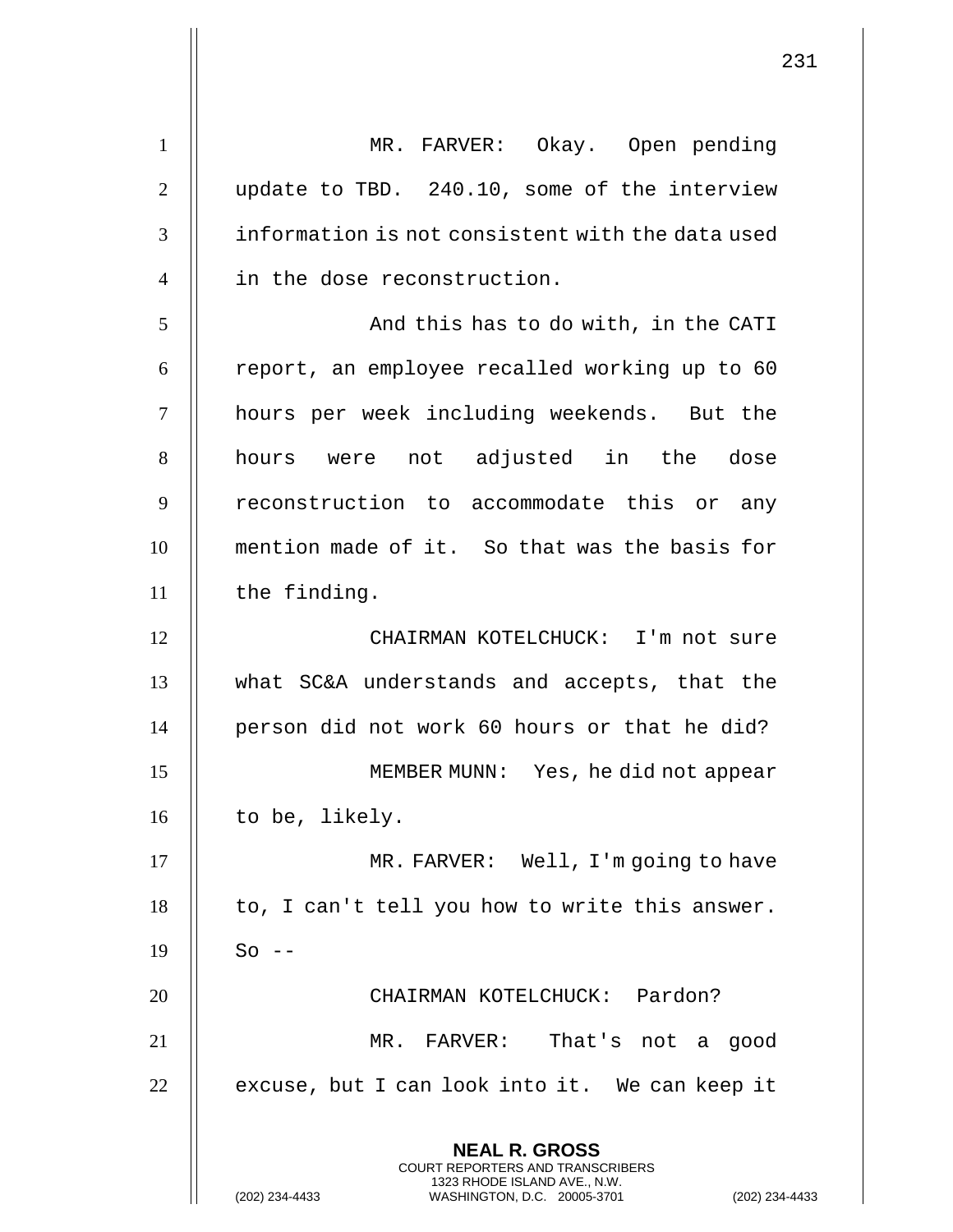**NEAL R. GROSS** COURT REPORTERS AND TRANSCRIBERS 1323 RHODE ISLAND AVE., N.W. (202) 234-4433 WASHINGTON, D.C. 20005-3701 (202) 234-4433 1 || open if you'd like. A lot of these I send off 2  $\parallel$  to people to get responses to, because I'm just 3 || not familiar with AWE sites. 4 CHAIRMAN KOTELCHUCK: Well, it did 5 || not appear likely, yes. 6 DR. MAURO: Yes. I did not, well, 7 || this is John. I normally would have looked at, 8 | I looked at a real large number of issues that  $9 \parallel$  came in last week. And let me see if, is this 10 | one of those? 11 || Because I went through all of those.  $12$  | And I have in front of me the, it's part of the 13 || General Steel. But it went down to a whole 14 | bunch of other cases, different AWE sites. Is  $15$  || this? I might have looked at this. 16 MR. FARVER: I believe you looked at  $17$   $\parallel$  it. 18 || DR. MAURO: Yes. 19 MEMBER MUNN: This one refers you to 20 | the DOL file. 21 DR. MAURO: I'm just looking to see  $22$  || if Simonds Saw is among the cases that came in.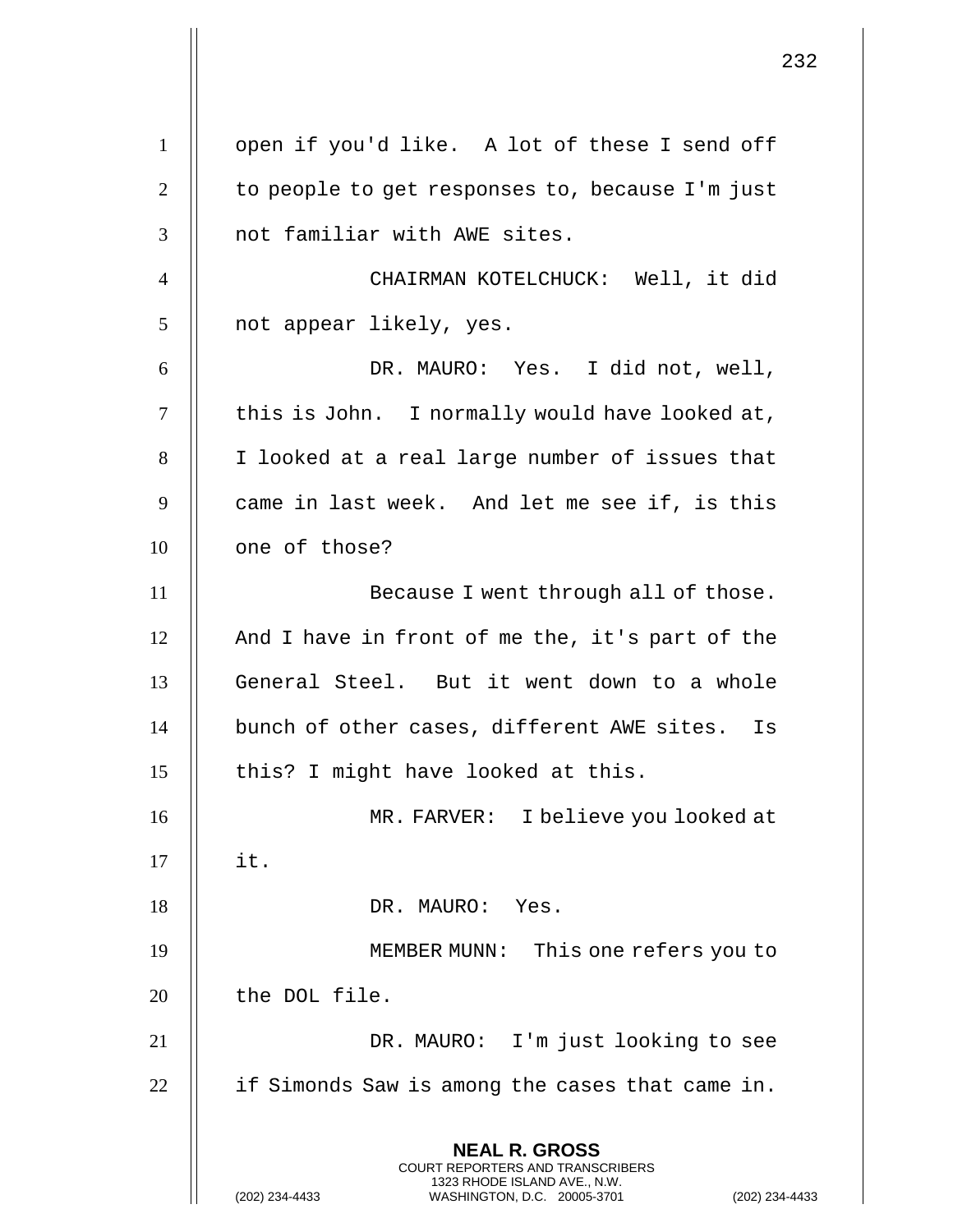**NEAL R. GROSS** COURT REPORTERS AND TRANSCRIBERS 1323 RHODE ISLAND AVE., N.W. (202) 234-4433 WASHINGTON, D.C. 20005-3701 (202) 234-4433 1 | Bethlehem Steel is here. But I'm looking, just 2 | bear with me. 3 CHAIRMAN KOTELCHUCK: It's a 4 different file, I believe. 5 DR. MAURO: Yes, I know. No, see 6  $\parallel$  the package that I looked at, all the AWE, did 7 || not include Simonds Saw. Otherwise, I would 8 | have looked at this and been in a better position  $9$  || to help out here. But I have to apologize.  $10$   $\parallel$  This is not among the package of AWE issues --11 || CHAIRMAN KOTELCHUCK: Right. 12 DR. MAURO: -- that came in last 13 Wednesday or Thursday. 14 MR. FARVER: No. This came in a 15 week before that or so that I sent you. 16 DR. MAURO: You know, and -- 17 || MR. FARVER: You emailed me back, 18  $\parallel$  and I --19 || DR. MAURO: It probably went, okay, 20 | go ahead, keep going. 21 MR. FARVER: And you emailed me  $22$  || back. You didn't update the matrix. You just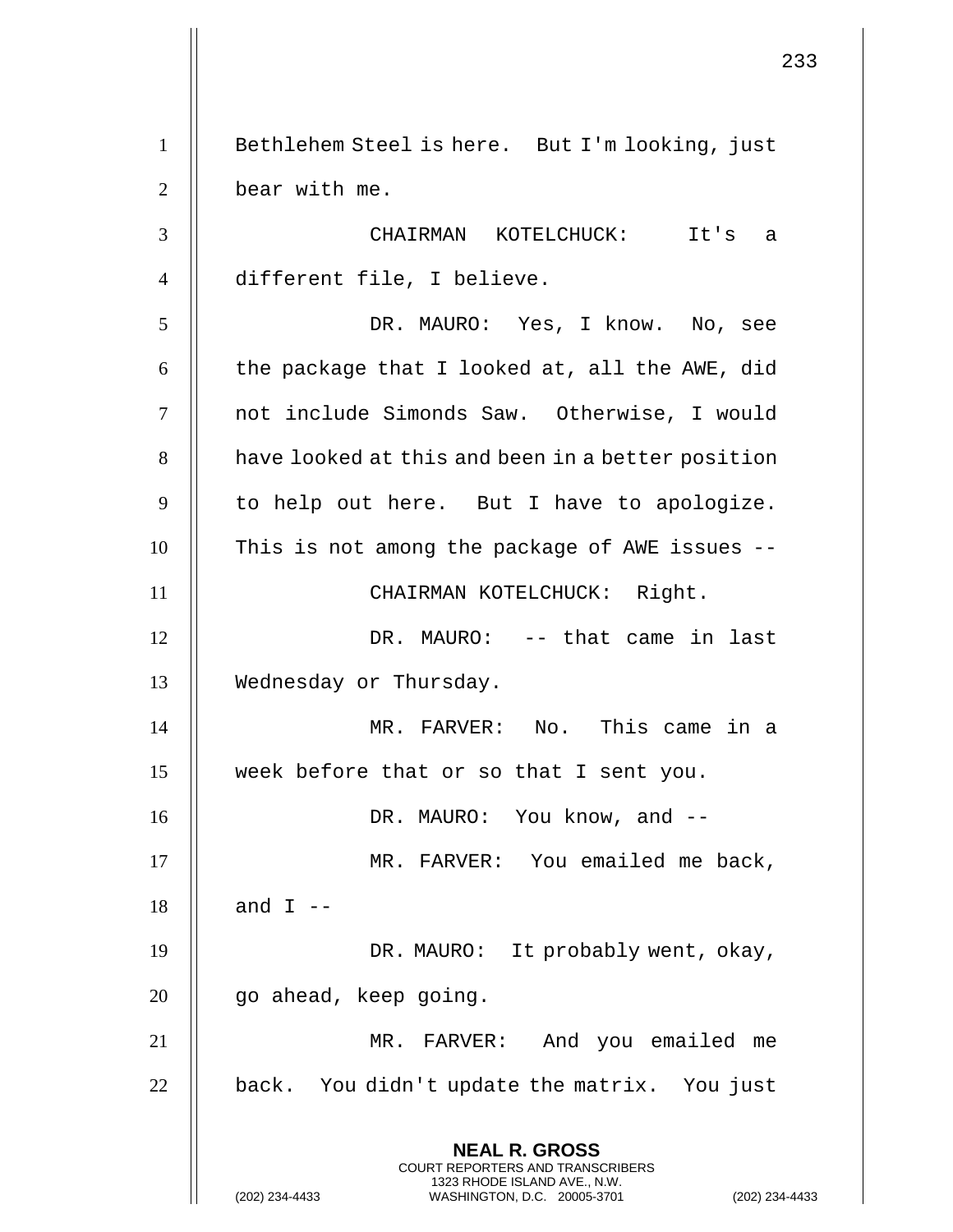|                | 234                                                                                                                                                         |
|----------------|-------------------------------------------------------------------------------------------------------------------------------------------------------------|
| $\mathbf{1}$   | had some responses to the text --                                                                                                                           |
| $\overline{2}$ | DR. MAURO: Okay.                                                                                                                                            |
|                |                                                                                                                                                             |
| 3              | MR. FARVER: -- for certain ones.                                                                                                                            |
| $\overline{4}$ | And if I could find the email, I would read it.                                                                                                             |
| 5              | DR. MAURO: Yes.                                                                                                                                             |
| 6              | MR. SIEBERT: Just to point out,                                                                                                                             |
| $\tau$         | this SC&A response is back from February of this                                                                                                            |
| 8              | year.                                                                                                                                                       |
| 9              | MR. KATZ: Right, I was going to                                                                                                                             |
| 10             | say.                                                                                                                                                        |
| 11             | DR. MAURO: Okay, this goes way back.                                                                                                                        |
| 12             | MR. KATZ: Way back. And, John,                                                                                                                              |
| 13             | you didn't have any new information on it?                                                                                                                  |
| 14             | DR. MAURO: I don't. And I have to                                                                                                                           |
| 15             | say, I'd have to refresh my memory, and I did                                                                                                               |
| 16             | not, for this. I probably could have helped out                                                                                                             |
| 17             | here, but I just did not have the presence of                                                                                                               |
| 18             | mind to go back and to look at these.                                                                                                                       |
| 19             | (Simultaneous speaking.)                                                                                                                                    |
| 20             | CHAIRMAN KOTELCHUCK: We'll keep                                                                                                                             |
| 21             | this open.                                                                                                                                                  |
| 22             | MR. SIEBERT: Well, what it really                                                                                                                           |
|                | <b>NEAL R. GROSS</b><br>COURT REPORTERS AND TRANSCRIBERS<br>1323 RHODE ISLAND AVE., N.W.<br>(202) 234-4433<br>WASHINGTON, D.C. 20005-3701<br>(202) 234-4433 |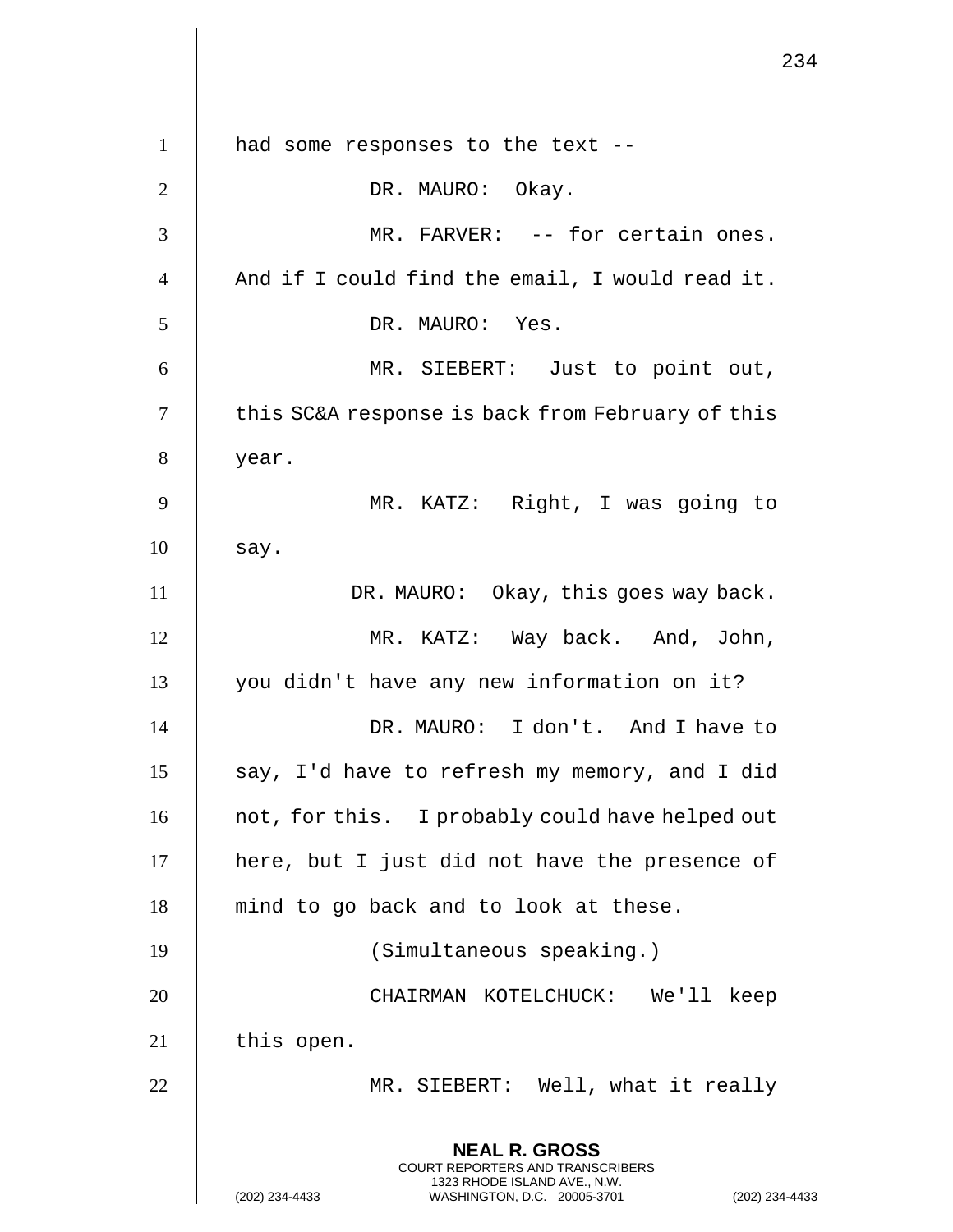| $\mathbf{1}$   | comes down to is there are additional, when you          |
|----------------|----------------------------------------------------------|
| $\mathbf{2}$   | look in the DOL files, there are additional              |
| 3              | places where the individual was employed during          |
| $\overline{4}$ | the same time frames based on pay records from           |
| 5              | the Social Security Administration, it looks             |
| 6              | like.                                                    |
| $\tau$         | So it seemed to make sense to us that                    |
| 8              | maybe he did work a lot of hours, but not                |
| 9              | necessarily all of them were at Simonds Saw and          |
| 10             | Steel. That's the basis of the answer here.              |
| 11             | CHAIRMAN KOTELCHUCK: Yes.                                |
| 12             | MEMBER MUNN: That's what it                              |
| 13             | appears to be. If he's working somewhere else,           |
| 14             | then he's not putting in 60 hours a week at              |
| 15             | Simonds Saw.                                             |
| 16             | MR. KATZ: Right. And I would                             |
| 17             | assume, John, you may not remember, but back in          |
| 18             | February you reviewed this and accepted it. I            |
| 19             | would sort of take that on faith.                        |
| 20             | DR. MAURO: I believe you.                                |
| 21             | MR. KATZ: Yes.                                           |
| 22             | DR. MAURO: And again, I should have                      |
|                | <b>NEAL R. GROSS</b><br>COURT REPORTERS AND TRANSCRIBERS |

1323 RHODE ISLAND AVE., N.W.

(202) 234-4433 WASHINGTON, D.C. 20005-3701 (202) 234-4433

 $\parallel$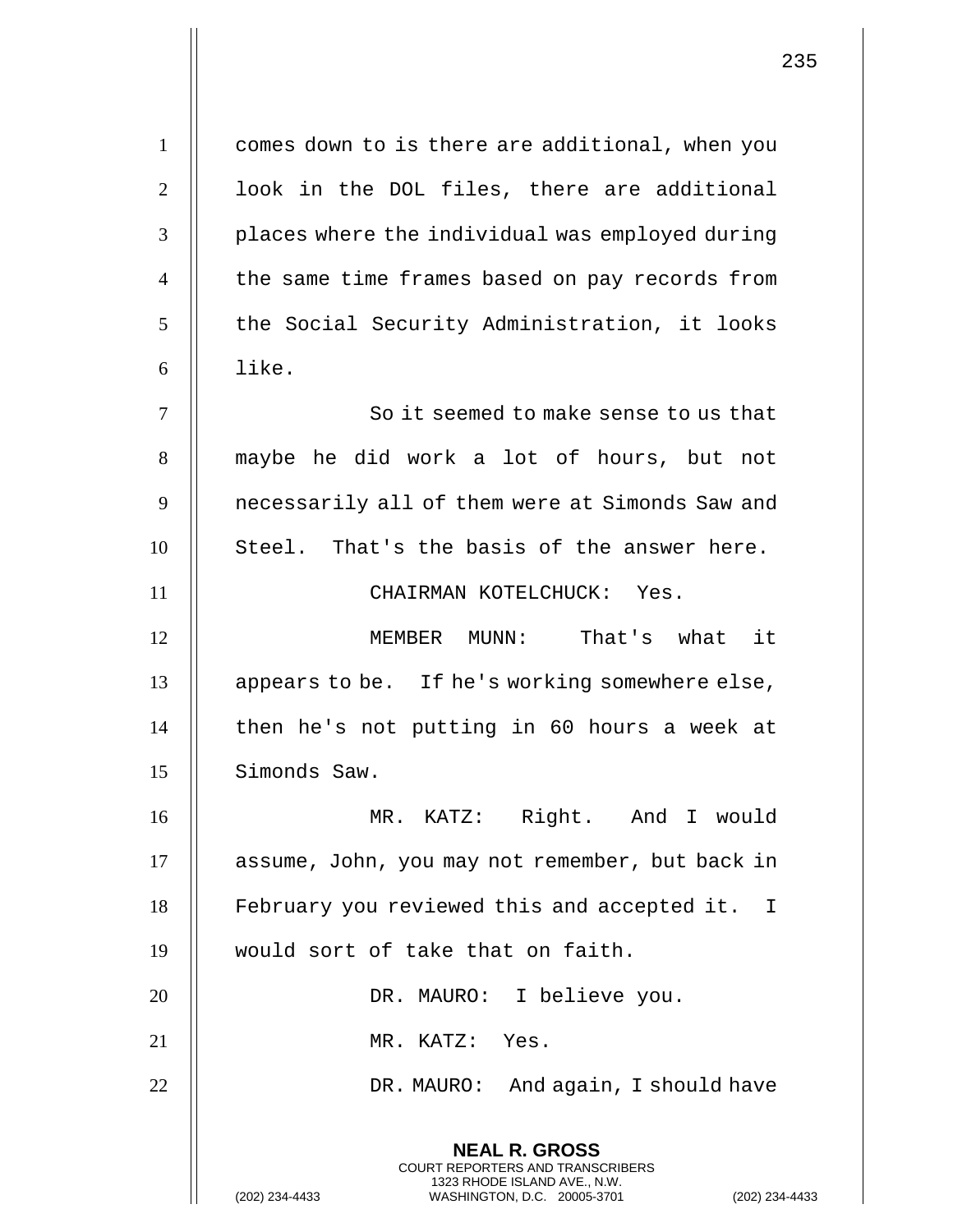**NEAL R. GROSS** COURT REPORTERS AND TRANSCRIBERS 1323 RHODE ISLAND AVE., N.W. (202) 234-4433 WASHINGTON, D.C. 20005-3701 (202) 234-4433 1 | refreshed my memory on this. And it may very 2 | well be that Bob too, because I know Bob and I 3 || worked very closely on -- there was actually a 4 | transition where I moved off Simonds Saw and Bob  $5 \parallel$  moved in. So I might not be as close to it as 6 I should be. 7 CHAIRMAN KOTELCHUCK: So the 8 | claimant has approved the list of his employment 9 records -- 10 MEMBER MUNN: No. DOL does that. 11 DOL tells us whether -- 12 || CHAIRMAN KOTELCHUCK: Right. 13 | Okay. So DOL has done that. And there are, 14 | okay, there are records of other places that he 15 worked -- 16 MEMBER MUNN: Where he worked. 17 CHAIRMAN KOTELCHUCK: -- at that 18 time. Yes. 19 MEMBER MUNN: Correct. 20 CHAIRMAN KOTELCHUCK: Okay. And 21 || so you went back and put it in at 40 hours at 22 Simonds Saw.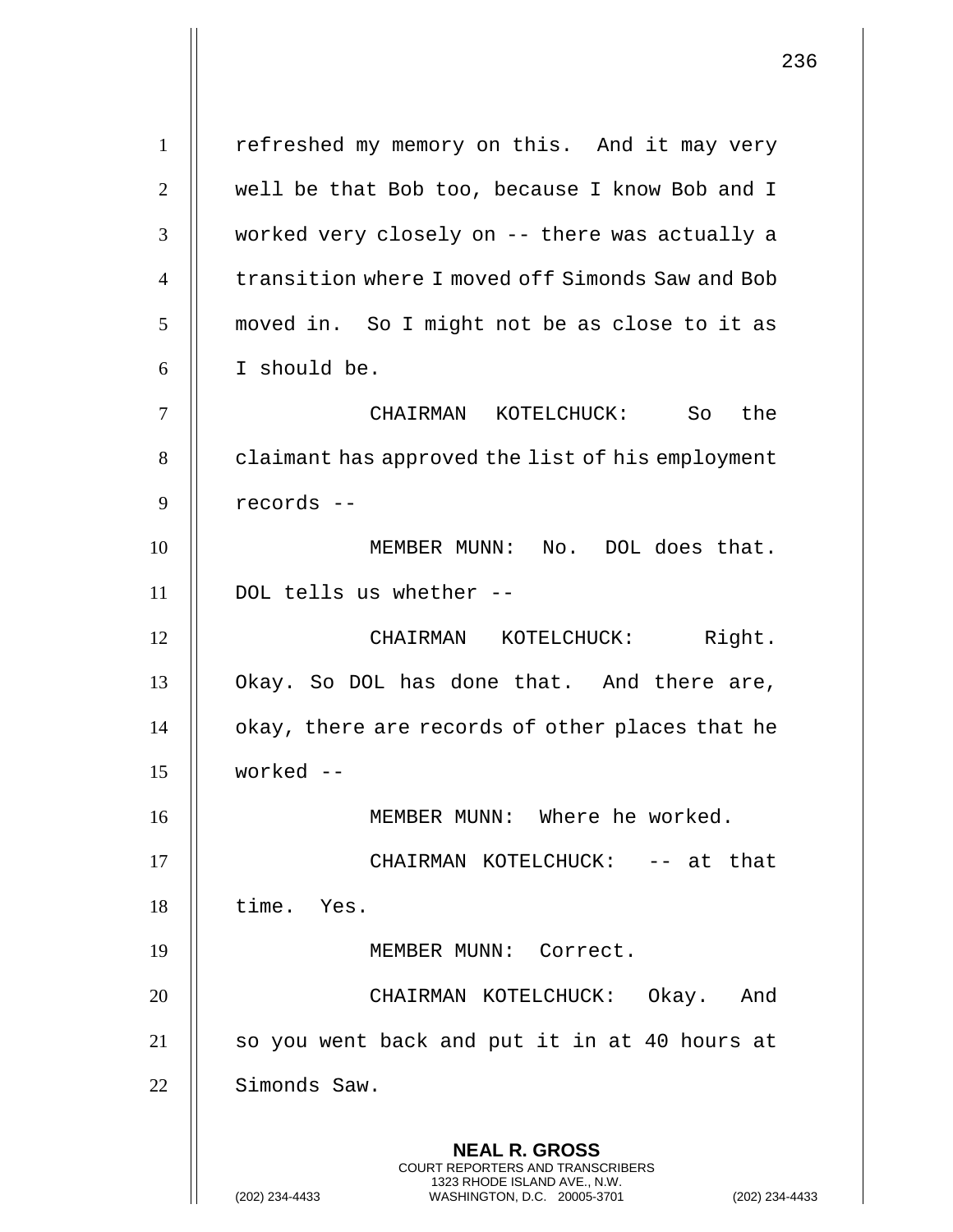|                | 237                                                                                                                                                                |
|----------------|--------------------------------------------------------------------------------------------------------------------------------------------------------------------|
| 1              | MEMBER MUNN: Right.                                                                                                                                                |
| $\overline{2}$ | CHAIRMAN KOTELCHUCK: That is what                                                                                                                                  |
| 3              | you will do.                                                                                                                                                       |
| $\overline{4}$ | MEMBER MUNN: Or did not cover the                                                                                                                                  |
| 5              | period from --                                                                                                                                                     |
| 6              | (Simultaneous speaking.)                                                                                                                                           |
| 7              | MR. KATZ: Dose reconstruction was                                                                                                                                  |
| 8              | correct. And SC&A's in effect withdrawing,                                                                                                                         |
| 9              | having looked at the records that Scott referred                                                                                                                   |
| 10             | to, allows that he couldn't have worked 60                                                                                                                         |
| 11             | hours.                                                                                                                                                             |
| 12             | CHAIRMAN KOTELCHUCK: Yes.                                                                                                                                          |
| 13             | DR. MAURO: And you're saying that                                                                                                                                  |
| 14             | was previously discussed and closed?                                                                                                                               |
| 15             | MR. KATZ: No. It's being closed                                                                                                                                    |
| 16             | now. It has been discussed. It's been sitting                                                                                                                      |
| 17             | on the, you know, on the back to be closed.                                                                                                                        |
| 18             | CHAIRMAN KOTELCHUCK: This is, in a                                                                                                                                 |
| 19             | way, this is not a finding, is it?                                                                                                                                 |
| 20             | MR. KATZ: Well, it would have been                                                                                                                                 |
| 21             | a finding if it was, I mean, it would have been                                                                                                                    |
| 22             | a finding if it were correct that he worked 60                                                                                                                     |
|                | <b>NEAL R. GROSS</b><br><b>COURT REPORTERS AND TRANSCRIBERS</b><br>1323 RHODE ISLAND AVE., N.W.<br>(202) 234-4433<br>WASHINGTON, D.C. 20005-3701<br>(202) 234-4433 |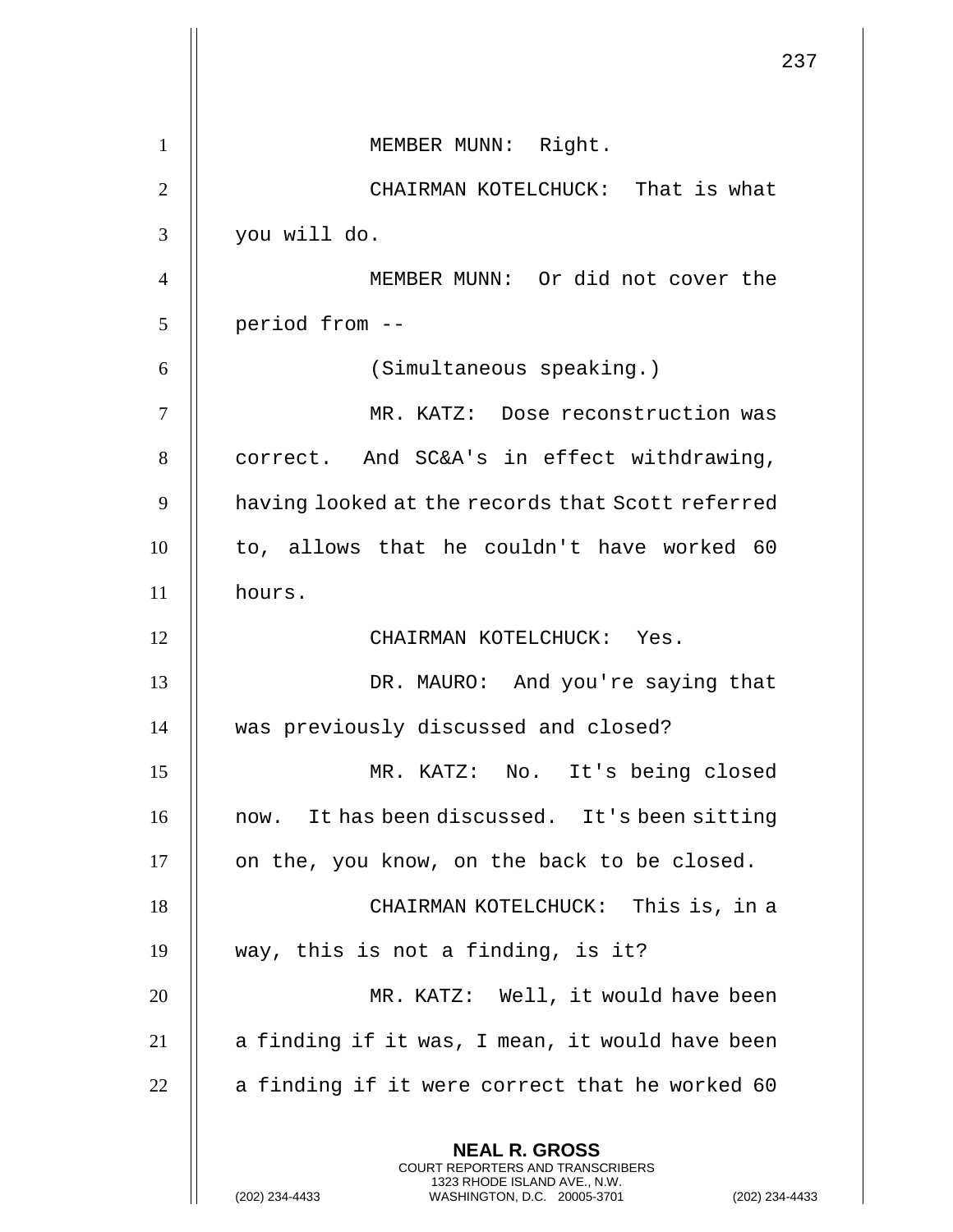238 **NEAL R. GROSS** COURT REPORTERS AND TRANSCRIBERS 1323 RHODE ISLAND AVE., N.W. (202) 234-4433 WASHINGTON, D.C. 20005-3701 (202) 234-4433 1 | hours and not been credited for it. 2 CHAIRMAN KOTELCHUCK: Right.  $3 \parallel$  Okay. 4 MR. KATZ: But that doesn't seem to  $5$  | be the case. 6 CHAIRMAN KOTELCHUCK: Right. So  $7$   $\parallel$  then this is actually just to be closed. 8 || MR. KATZ: Yes. 9 || MR. FARVER: Yes. I think what was 10 | done, this is the CATI information thing again. 11 You know, it was information in the CATI report  $12$   $\parallel$  that  $-$ 13 || CHAIRMAN KOTELCHUCK: Right. 14 || MR. FARVER: -- does not appear to 15 be considered. 16 MR. KATZ: Well, no. I mean, but if  $17$   $\parallel$  they looked at the documentation, that's what  $18$  | they based it on, not the CATI which doesn't mean 19  $\parallel$  they didn't discuss it in the CATI in the dose  $20$  | reconstruction report. But it sounds like they 21 used the correct basis for -- 22 || CHAIRMAN KOTELCHUCK: Right.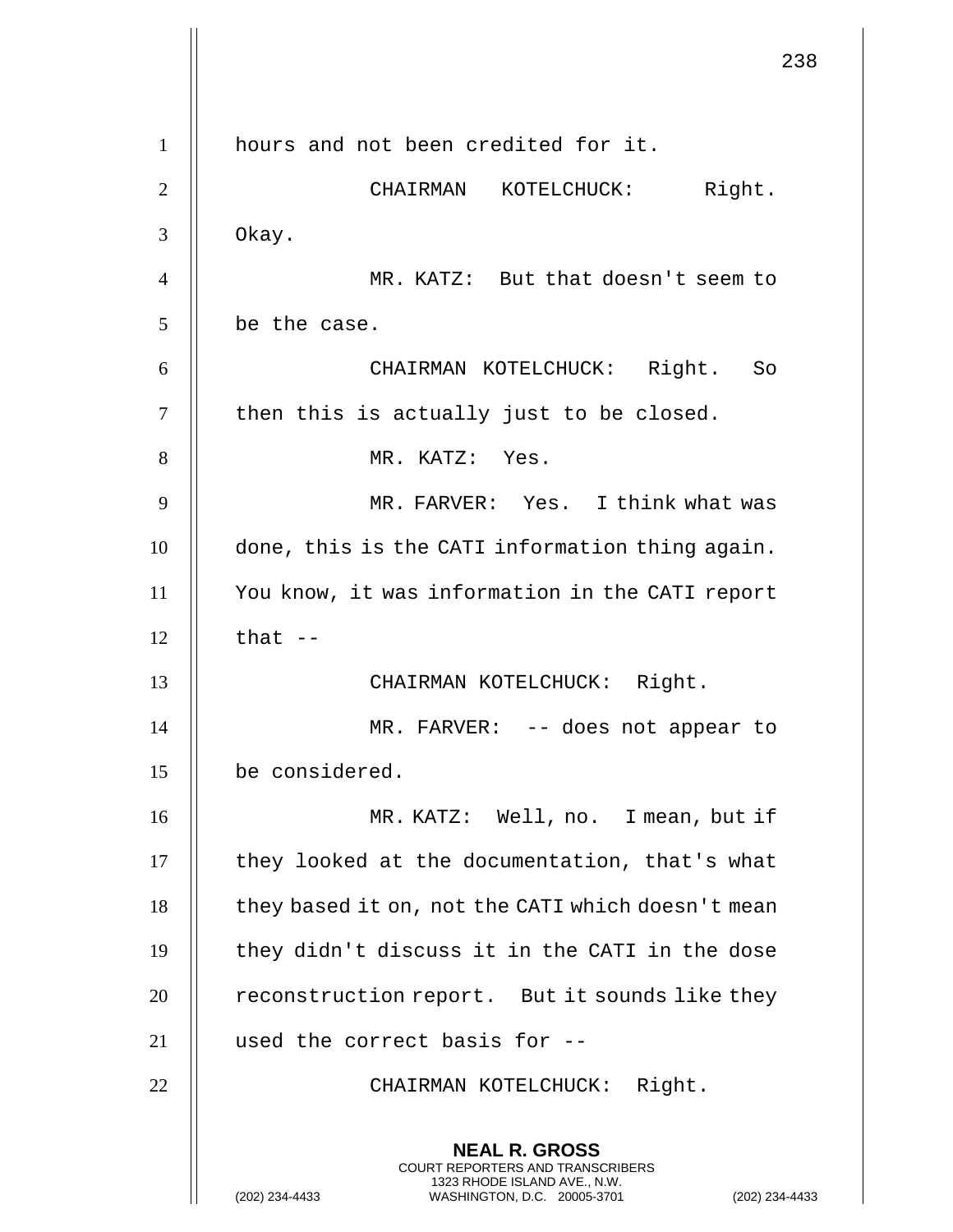|                | 239                                                                                                                                                                |
|----------------|--------------------------------------------------------------------------------------------------------------------------------------------------------------------|
| $\mathbf{1}$   | MR. KATZ: -- adjustments.                                                                                                                                          |
| $\overline{2}$ | CHAIRMAN KOTELCHUCK: And they                                                                                                                                      |
| 3              | followed-up on the CATI.                                                                                                                                           |
| $\overline{4}$ | MR. KATZ: Right, yes.                                                                                                                                              |
| 5              | MR. FARVER: All we're saying is the                                                                                                                                |
| 6              | CATI information is not consistent with what we                                                                                                                    |
| $\tau$         | used in the DR. So it's --                                                                                                                                         |
| 8              | CHAIRMAN KOTELCHUCK: Right.                                                                                                                                        |
| 9              |                                                                                                                                                                    |
|                | MR. FARVER: -- findings we used to                                                                                                                                 |
| 10             | make all the time about the information in the                                                                                                                     |
| 11             | CATI report --                                                                                                                                                     |
| 12             | CHAIRMAN KOTELCHUCK: Right.                                                                                                                                        |
| 13             | MR. FARVER: -- and what this works                                                                                                                                 |
| 14             | out to be, you know. There's information in the                                                                                                                    |
| 15             | CATI report that is not used, not acknowledged.                                                                                                                    |
| 16             | CHAIRMAN KOTELCHUCK: Right. And                                                                                                                                    |
| 17             | they explain --                                                                                                                                                    |
| 18             | MEMBER MUNN: And that was because                                                                                                                                  |
| 19             | there's documentation that shows otherwise.                                                                                                                        |
| 20             | Alright.<br>CHAIRMAN KOTELCHUCK:                                                                                                                                   |
| 21             | And this has been examined. Closed.                                                                                                                                |
| 22             | MR. FARVER: Well, that's okay now.                                                                                                                                 |
|                | <b>NEAL R. GROSS</b><br><b>COURT REPORTERS AND TRANSCRIBERS</b><br>1323 RHODE ISLAND AVE., N.W.<br>(202) 234-4433<br>WASHINGTON, D.C. 20005-3701<br>(202) 234-4433 |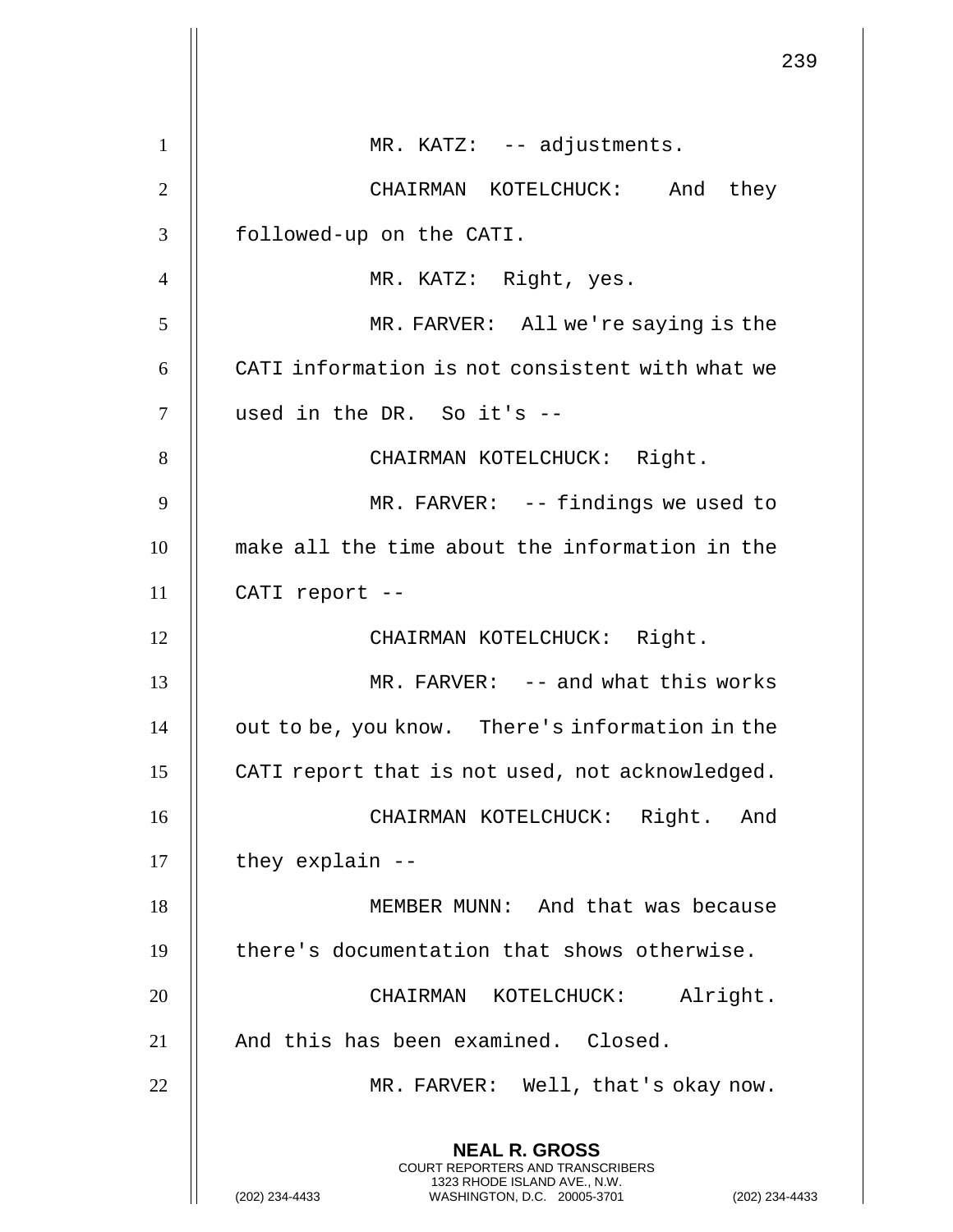|                | 24                                                                                                                                                        |
|----------------|-----------------------------------------------------------------------------------------------------------------------------------------------------------|
| $\mathbf{1}$   | But it just wasn't in the DR report.                                                                                                                      |
| $\overline{2}$ | CHAIRMAN KOTELCHUCK:<br>Okay.                                                                                                                             |
| 3              | Therefore it could be closed.                                                                                                                             |
| $\overline{4}$ | MR. FARVER: Yes.                                                                                                                                          |
| 5              | MEMBER MUNN: Yes.                                                                                                                                         |
| 6              | CHAIRMAN KOTELCHUCK: Okay. Now,                                                                                                                           |
| $\tau$         | look. It is now 4:30. We need to close at                                                                                                                 |
| 8              | 5:00. And the question is how to proceed. We                                                                                                              |
| 9              | have a few more [cases] in this file.                                                                                                                     |
| 10             |                                                                                                                                                           |
|                | As I understand, we have a couple of                                                                                                                      |
| 11             | open ones in ORNL and, three, and we have two                                                                                                             |
| 12             | open findings in the Fernald/Hanford file. And                                                                                                            |
| 13             | we have several in this file, right? I looked                                                                                                             |
| 14             | before. Let me ask you, this would come to be                                                                                                             |
| 15             | about a dozen, roughly. Well, the observations                                                                                                            |
| 16             | will take us time. But clearly we need another                                                                                                            |
| 17             | meeting.                                                                                                                                                  |
| 18             | MR. KATZ: Right. And don't you                                                                                                                            |
| 19             | have, you have pictures from other sites too,                                                                                                             |
| 20             | right, like GSI and so on?                                                                                                                                |
| 21             | CHAIRMAN KOTELCHUCK: Yes. Well,                                                                                                                           |
| 22             | that was this morning, right? That's your                                                                                                                 |
|                | <b>NEAL R. GROSS</b><br>COURT REPORTERS AND TRANSCRIBERS<br>1323 RHODE ISLAND AVE., N.W.<br>(202) 234-4433<br>WASHINGTON, D.C. 20005-3701<br>(202) 234-44 |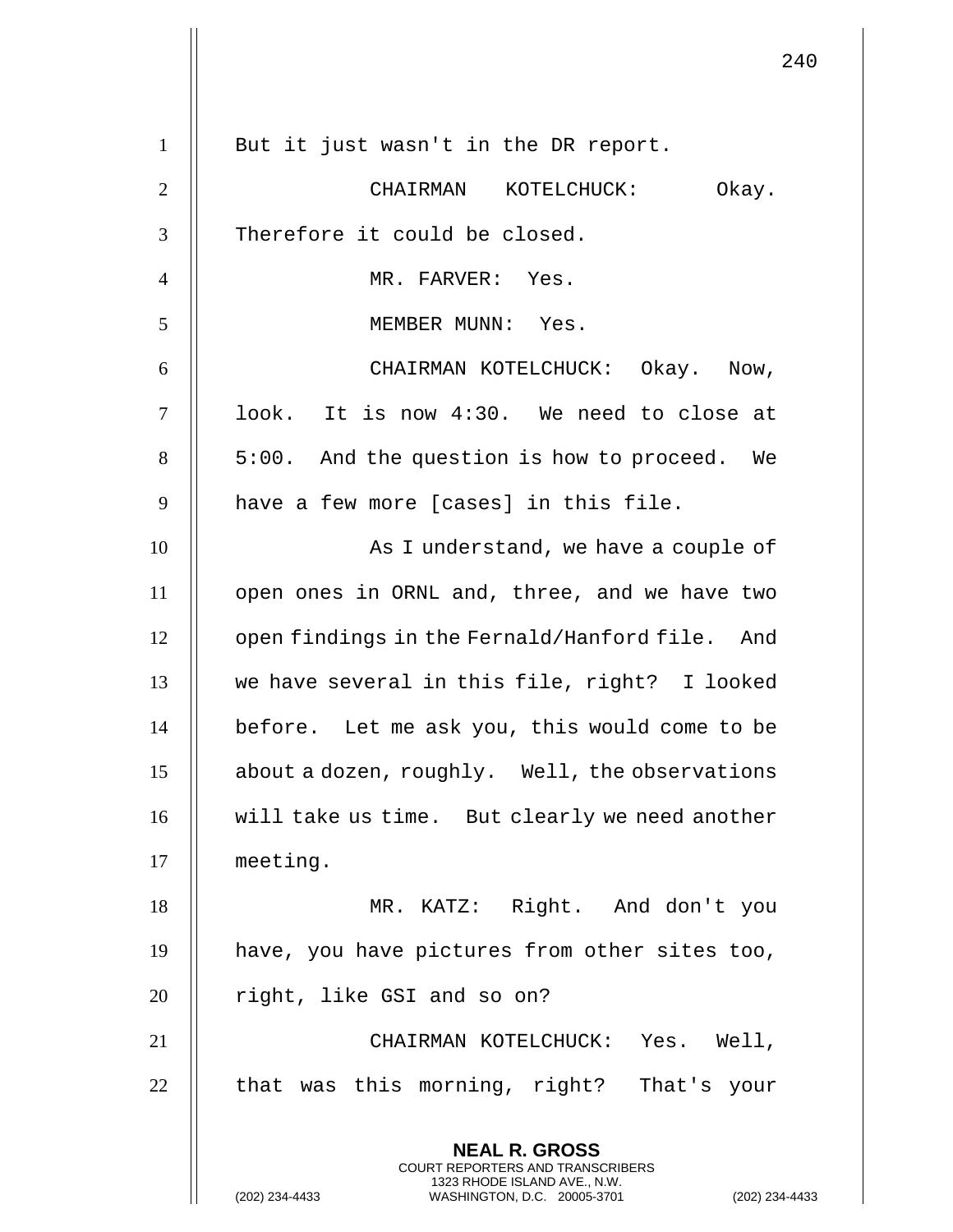| $\mathbf{1}$   | sense, a file?                                   |
|----------------|--------------------------------------------------|
| $\mathfrak{2}$ | MR. FARVER: Yes.                                 |
| 3              | MR. KATZ: Yes.                                   |
| $\overline{4}$ | CHAIRMAN KOTELCHUCK: Yes.                        |
| 5              | MR. KATZ: So definitely we need                  |
| 6              | another meeting, right. So I guess I think it's  |
| $\tau$         | a good idea, Dave, to sort of run through these  |
| 8              | other logistics first before we carry on. Do     |
| 9              | you want to schedule another meeting first       |
| 10             | before we do anything?                           |
| 11             | CHAIRMAN KOTELCHUCK: Well, what                  |
| 12             | other logistics, I mean, we --                   |
| 13             | MR. KATZ: Oh, no. I mean, but we                 |
| 14             | have these other items on the agenda that we     |
| 15             | might touch upon. But not all of them we need    |
| 16             | to touch upon. But at least one I want to talk   |
| 17             | to you about.                                    |
| 18             | CHAIRMAN KOTELCHUCK: Okay. Well,                 |
| 19             | I would just say for the moment, we're talking   |
| 20             | about this, let's simply set the most reasonable |
| 21             | date that we can as quickly as we can, given the |
| 22             | 60 day notice.                                   |
|                | <b>NEAL R. GROSS</b>                             |

COURT REPORTERS AND TRANSCRIBERS 1323 RHODE ISLAND AVE., N.W.

(202) 234-4433 WASHINGTON, D.C. 20005-3701 (202) 234-4433

 $\prod$ 

 $\overline{\mathsf{I}}$  $\mathsf{l}\mathsf{l}$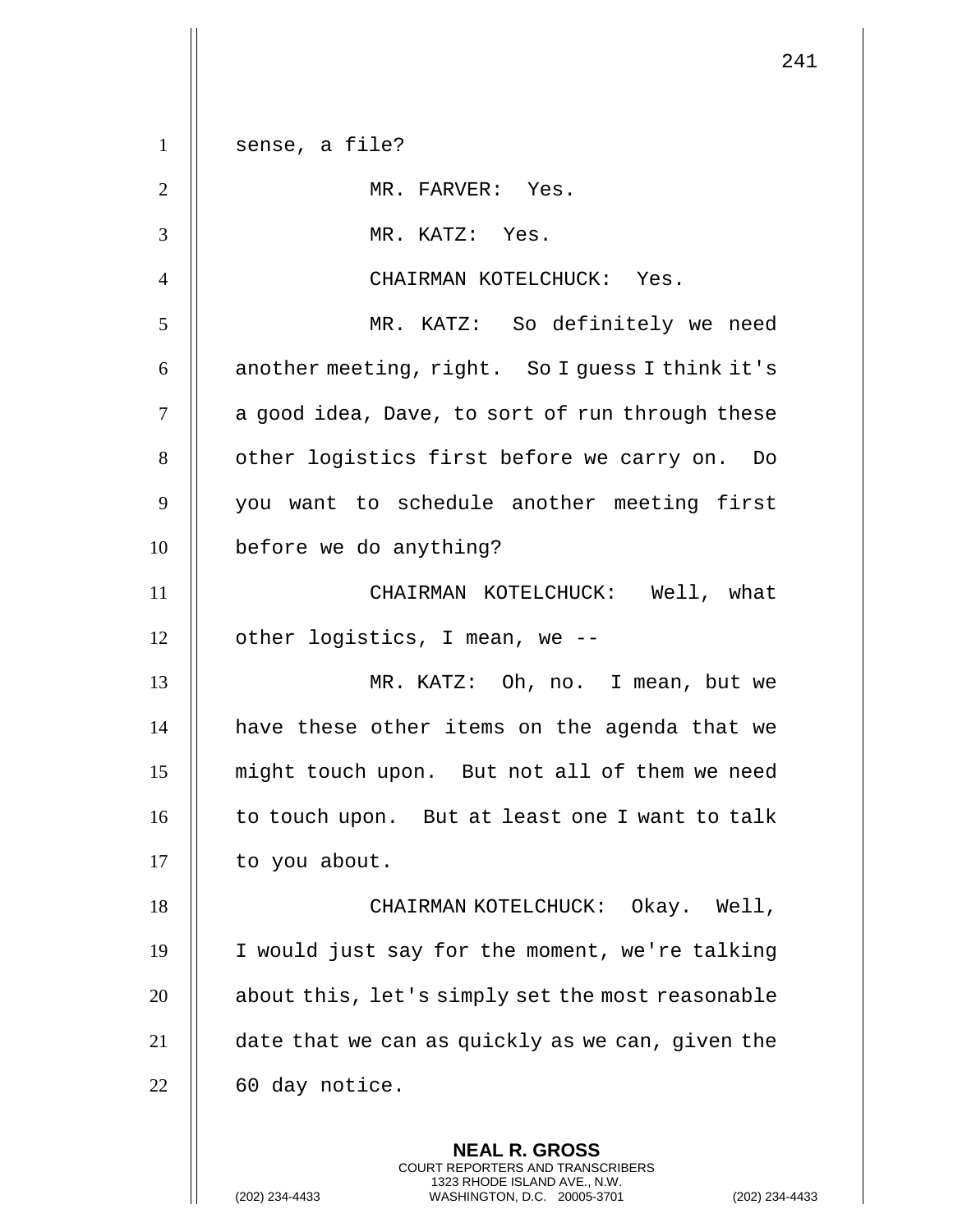|                | 242                                                                                                                                                         |
|----------------|-------------------------------------------------------------------------------------------------------------------------------------------------------------|
| $\mathbf{1}$   | MR. KATZ: Yes. It's always, it's                                                                                                                            |
| $\overline{2}$ | $a \ 30 - -$                                                                                                                                                |
| 3              | CHAIRMAN KOTELCHUCK: Thirty day                                                                                                                             |
| $\overline{4}$ | notice, sorry.                                                                                                                                              |
| 5              | MR. KATZ: Thirty day notice. And                                                                                                                            |
| 6              | then there's about, I mean, another week on top                                                                                                             |
| $\tau$         | of that to actually get it through our system.                                                                                                              |
| 8              | CHAIRMAN KOTELCHUCK: Right. July                                                                                                                            |
| 9              | 9th, this is July 7th.                                                                                                                                      |
| 10             | MR. KATZ: So I would say --                                                                                                                                 |
| 11             | CHAIRMAN KOTELCHUCK: September,                                                                                                                             |
| 12             | early September?                                                                                                                                            |
| 13             | MR. KATZ: Well, I would say we                                                                                                                              |
| 14             | could do it in August. I don't see why, if you                                                                                                              |
| 15             | guys can make it in August, it would be better                                                                                                              |
| 16             | to meet in August.                                                                                                                                          |
| 17             | CHAIRMAN KOTELCHUCK: It would be                                                                                                                            |
| 18             | fine to meet in August. I'm anticipating that                                                                                                               |
| 19             | it would be very hard, given some people's                                                                                                                  |
| 20             | vacation plans. But that's to be determined.                                                                                                                |
| 21             | MR. KATZ: Yes. Let's give it a                                                                                                                              |
| 22             | shot. Because, I mean, the agenda's set. We                                                                                                                 |
|                | <b>NEAL R. GROSS</b><br>COURT REPORTERS AND TRANSCRIBERS<br>1323 RHODE ISLAND AVE., N.W.<br>(202) 234-4433<br>(202) 234-4433<br>WASHINGTON, D.C. 20005-3701 |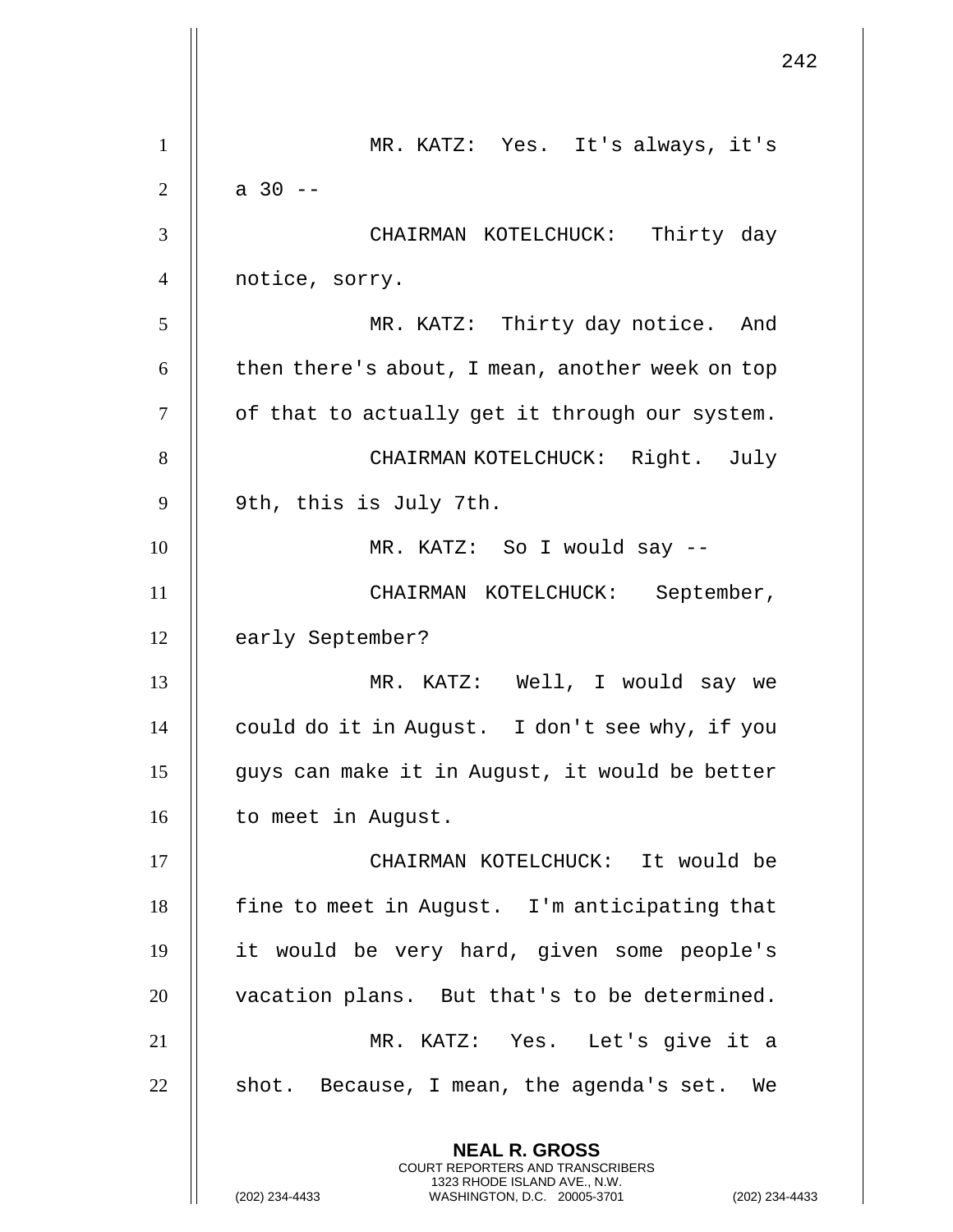**NEAL R. GROSS** COURT REPORTERS AND TRANSCRIBERS 1323 RHODE ISLAND AVE., N.W. (202) 234-4433 WASHINGTON, D.C. 20005-3701 (202) 234-4433 1 | have all this work sitting on the table. 2 CHAIRMAN KOTELCHUCK: We sure do. 3 MR. KATZ: So I mean, for example, 4 I think, people, just speak up. From August  $5 \parallel$  16th, or 17th or 18th, as soon as that, I think, 6 | I could get, you know, Federal Register notice 7 || out and we'd be fine. 8 || CHAIRMAN KOTELCHUCK: Okay. 9 MEMBER MUNN: How about the 20th? 10 || MR. KATZ: Or that we --11 || CHAIRMAN KOTELCHUCK: I'm out that 12 week entirely. 13 || MR. KATZ: Which week, David? 14 CHAIRMAN KOTELCHUCK: The week of  $15$   $\parallel$  the 16th. 16 MR. KATZ: Okay, that's fine. 17 CHAIRMAN KOTELCHUCK: For 18 vacation. 19 MR. KATZ: Yes. So how about the 20 week of the 21st? 21 CHAIRMAN KOTELCHUCK: Let's see. 22 || MEMBER MUNN: The 21st of August?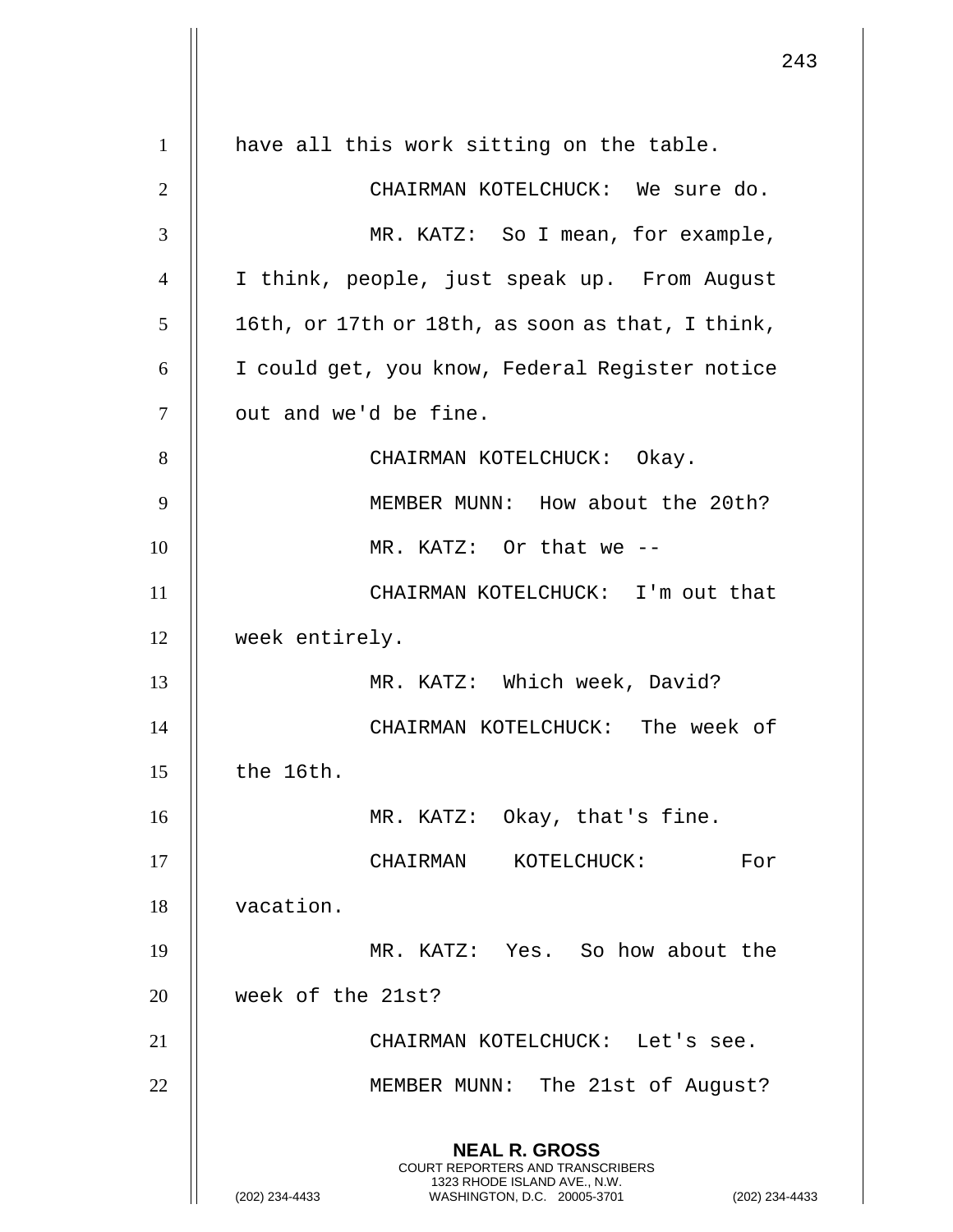|                | 244                                                                                                                                                         |
|----------------|-------------------------------------------------------------------------------------------------------------------------------------------------------------|
|                |                                                                                                                                                             |
| 1              | MR. KATZ: 21st of --                                                                                                                                        |
| $\overline{2}$ | CHAIRMAN KOTELCHUCK: No, 25th of                                                                                                                            |
| 3              | August.                                                                                                                                                     |
| $\overline{4}$ | MR. KATZ: Oh, I'm sorry, right,                                                                                                                             |
| 5              | right, right, I'm on the wrong month here.                                                                                                                  |
| 6              | MEMBER MUNN: No. I was going to                                                                                                                             |
| 7              | say, 21st is not a start. How about --                                                                                                                      |
| 8              | (Simultaneous speaking.)                                                                                                                                    |
| 9              | MEMBER MUNN: -- August 26th?                                                                                                                                |
| 10             | MR. SIEBERT: I believe there's a                                                                                                                            |
| 11             | Procedures Subcommittee meeting on the 28th and                                                                                                             |
| 12             |                                                                                                                                                             |
| 13             | MEMBER MUNN: On the 28th, that's                                                                                                                            |
| 14             | correct.                                                                                                                                                    |
| 15             | MR. SIEBERT: On the 28th, right.                                                                                                                            |
| 16             | MEMBER MUNN: So the 26th would be                                                                                                                           |
| 17             | good.                                                                                                                                                       |
| 18             | CHAIRMAN KOTELCHUCK: 26th works                                                                                                                             |
| 19             | for me.                                                                                                                                                     |
| 20             | MR. KATZ: How about everyone else?                                                                                                                          |
| 21             | CALHOUN: It works for me.<br>MR.                                                                                                                            |
| 22             | This is Grady.                                                                                                                                              |
|                | <b>NEAL R. GROSS</b><br>COURT REPORTERS AND TRANSCRIBERS<br>1323 RHODE ISLAND AVE., N.W.<br>(202) 234-4433<br>WASHINGTON, D.C. 20005-3701<br>(202) 234-4433 |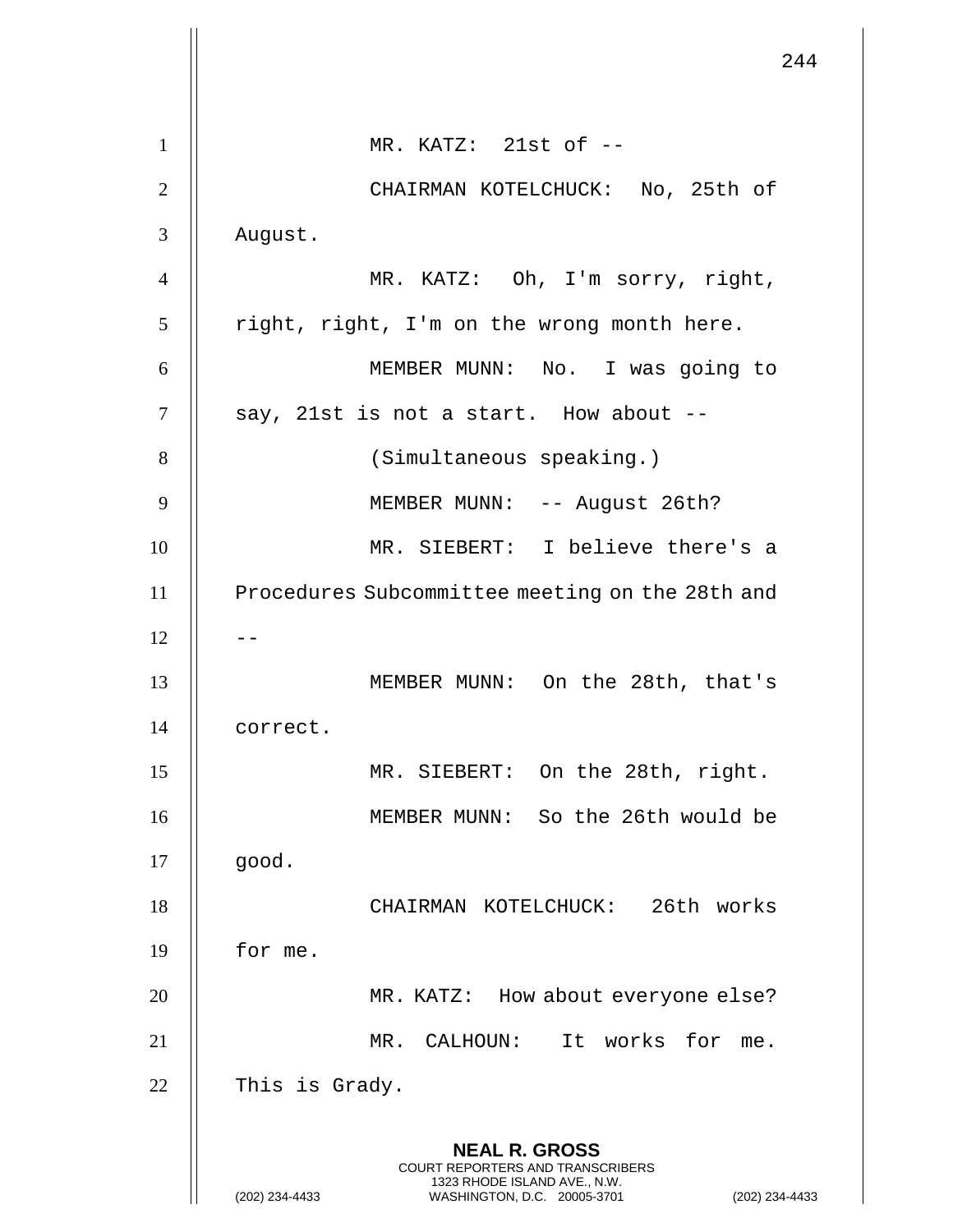**NEAL R. GROSS** COURT REPORTERS AND TRANSCRIBERS 1323 RHODE ISLAND AVE., N.W. (202) 234-4433 WASHINGTON, D.C. 20005-3701 (202) 234-4433 1 MR. KATZ: How about David 2 | Richardson and, did you say yes, that's okay? 3 MEMBER RICHARDSON: I'll be out on  $4 \parallel$  the 28th. 5 CHAIRMAN KOTELCHUCK: Well, we're  $6$  || talking about Tuesday, the 26th. 7 || MEMBER MUNN: Yes, we are. 8 || MEMBER CLAWSON: This is Brad. I 9 || could do that one. 10 || CHAIRMAN KOTELCHUCK: Mark? 11 MR. KATZ: I didn't hear David 12 | Richardson. Was that okay, the 26th? 13 || MEMBER RICHARDSON: No, it's not. 14 || MR. KATZ: Okay, then that does it. 15 | Okay, well, anytime that week are you saying or  $16$   $||$   $-$ 17 || MEMBER RICHARDSON: I'm going to be 18 in Seattle that week. I have a conference  $19$   $\parallel$  there. 20 || MR. KATZ: Yes, that's fine. 21 CHAIRMAN KOTELCHUCK: Okay, that's  $22$  || fine. If we could get, if Mark or John were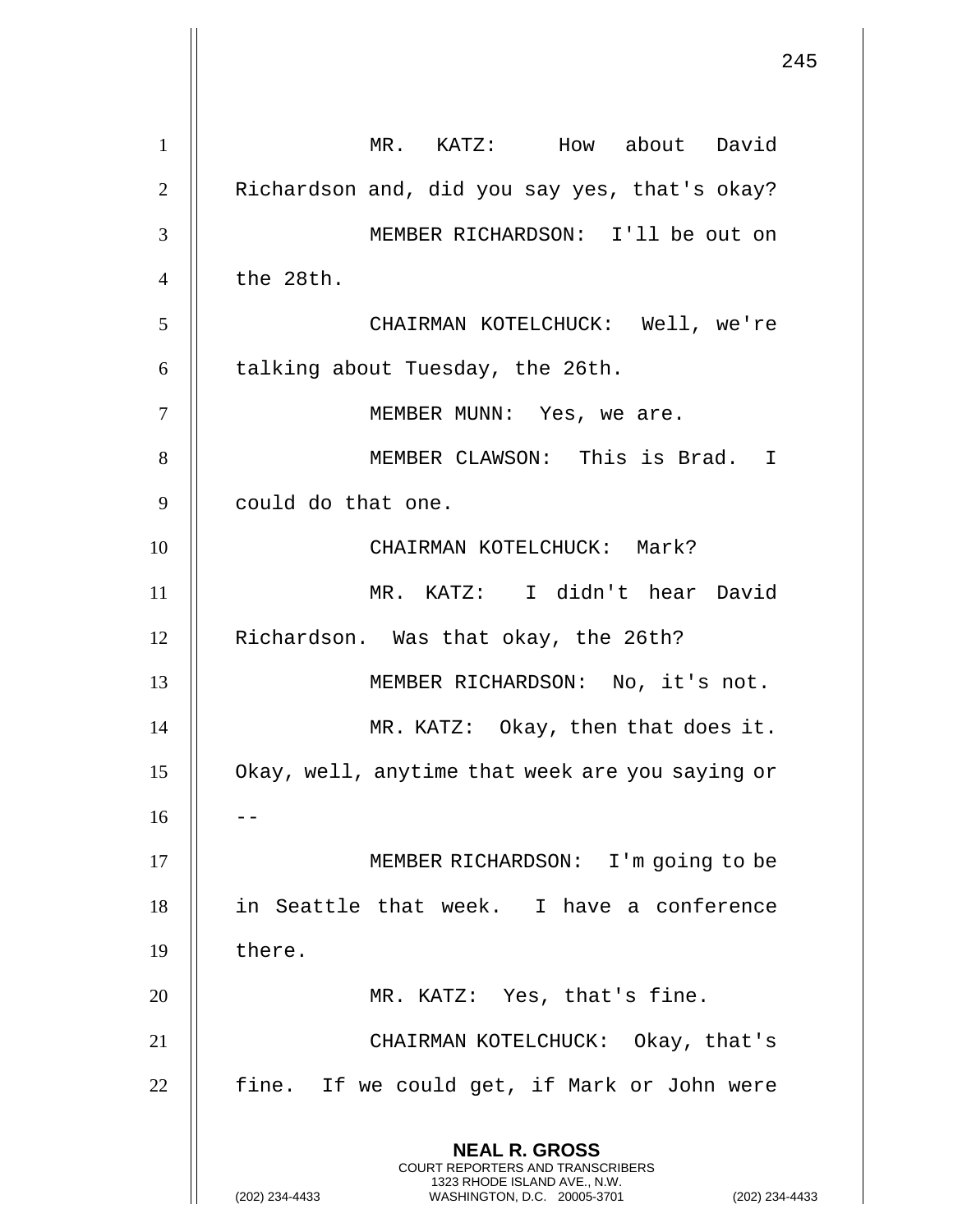246 **NEAL R. GROSS** COURT REPORTERS AND TRANSCRIBERS 1323 RHODE ISLAND AVE., N.W. (202) 234-4433 WASHINGTON, D.C. 20005-3701 (202) 234-4433 1 || available that would be a fourth person. 2 MR. KATZ: Yes. I need to get that 3 | before I can go forward. 4 CHAIRMAN KOTELCHUCK: I'm just  $5$  | saying--6 MR. KATZ: And Mark, I've always -- 7 CHAIRMAN KOTELCHUCK: Mark, I don't 8 | hear. 9 MR. KATZ: [interruption] -- with 10 || Mark because it doesn't rule his life so much. 11 || CHAIRMAN KOTELCHUCK: Right. 12 MEMBER MUNN: So can we do this on 13  $\parallel$  the 14th then? 14 MR. KATZ: The 14th of what? 15 MEMBER MUNN: August. Is that 16 | pushing too close? 17 CHAIRMAN KOTELCHUCK: I cannot do  $18$  | the week of the 13th. I mean, that entire week 19 I'm out. 20 || MEMBER MUNN: So you're gone the two 21 weeks. 22 MR. KATZ: Let's move to another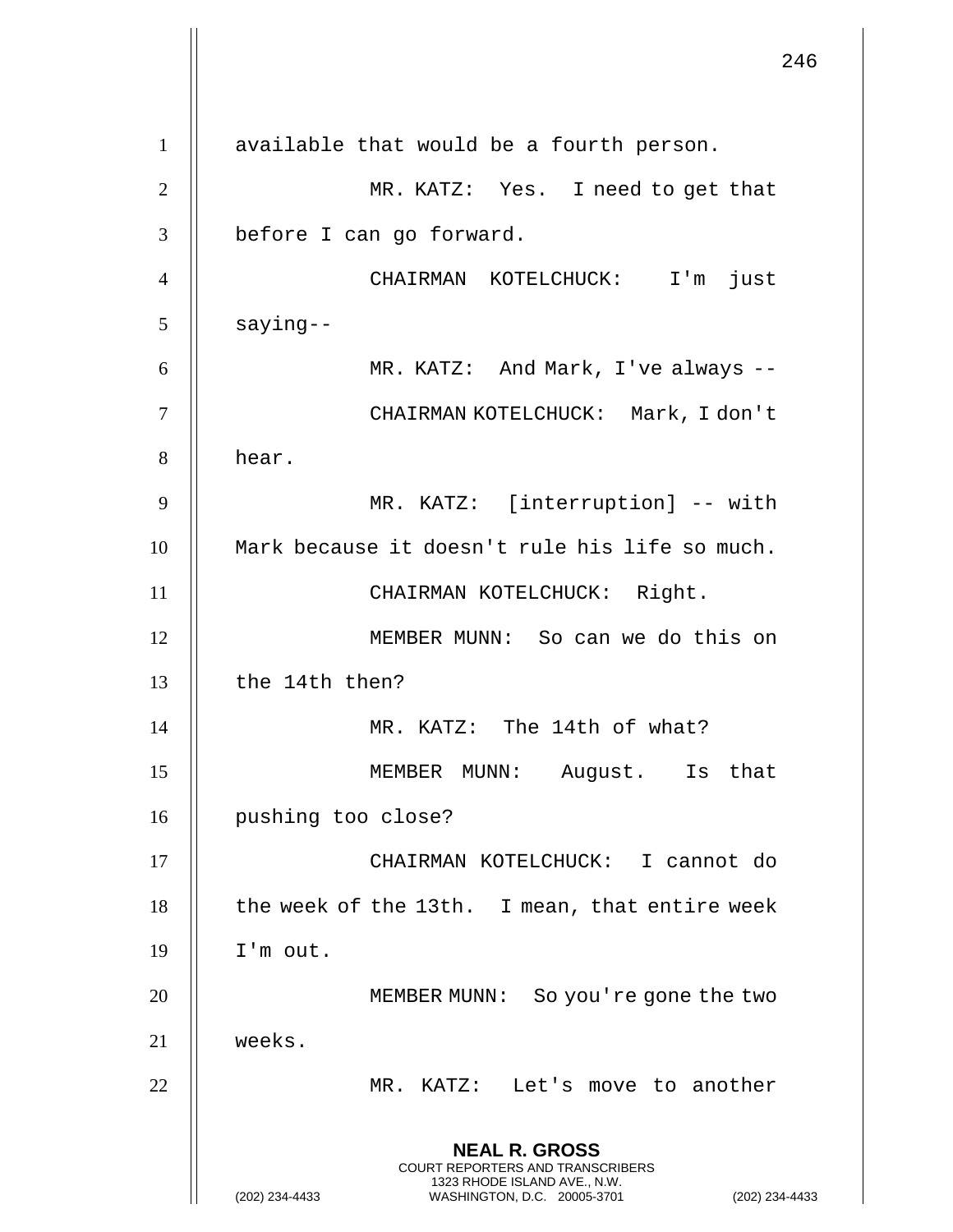**NEAL R. GROSS** COURT REPORTERS AND TRANSCRIBERS 1323 RHODE ISLAND AVE., N.W. (202) 234-4433 WASHINGTON, D.C. 20005-3701 (202) 234-4433 1 date. Because let's at least get a date when  $2 \parallel$  everyone on the phone can do it here. 3 CHAIRMAN KOTELCHUCK: I think 4 || that's September. 5 MR. KATZ: It looks like it is. So 6 | September is getting pretty busy. So how about 7 | September, well, September 1st is Labor Day. 8 || That's not happening. September 2nd? 9 MEMBER CLAWSON: I have to travel to  $10$  | qet back to Cincinnati that day. 11 MEMBER MUNN: How about the 4th? 12 MR. KATZ: Oh, that's right, no. 13 || So that week's no good. 14 || MEMBER CLAWSON: That's Fernald and  $15$ 16 || MR. KATZ: That's no good for that 17 | week. And the next week is no good because Brad 18 || is out for a chunk of the next, oh no, Brad's  $19$   $\parallel$  not. 20 || MEMBER CLAWSON: I'm not. 21 || MR. CALHOUN: I'm gone the whole 22 week of the 8th.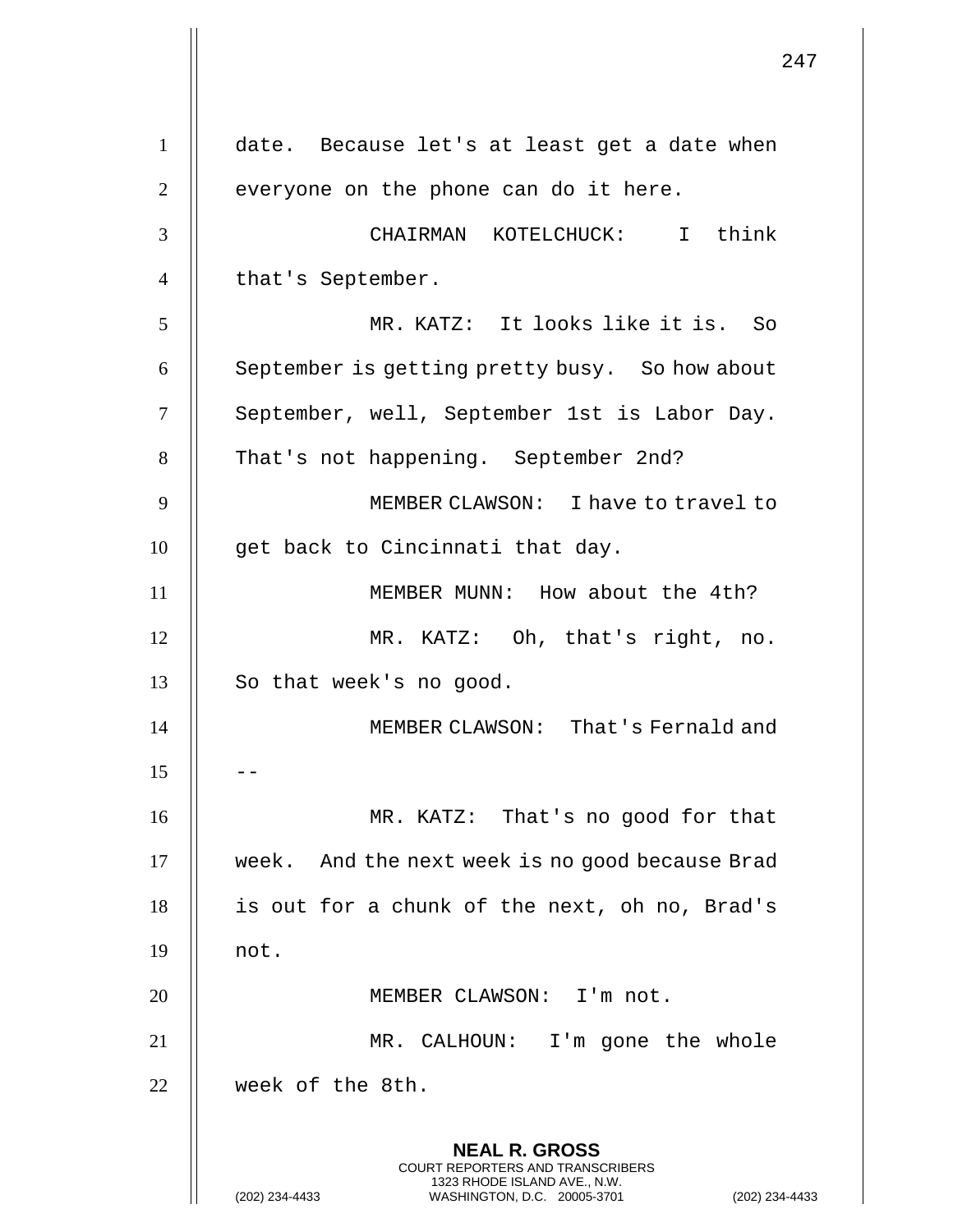**NEAL R. GROSS** COURT REPORTERS AND TRANSCRIBERS 1323 RHODE ISLAND AVE., N.W. (202) 234-4433 WASHINGTON, D.C. 20005-3701 (202) 234-4433 1 | MR. KATZ: Okay, so that's no good. 2 | Okay. So we're well into September now. The 3 week of the 15th? 4 MEMBER MUNN: We have our ABRWH  $5 \parallel$  telecon on the 17th, right? 6 MR. KATZ: Right. That's on the 7 17th -- 8 || MEMBER MUNN: 15th or 16th? 9 MR. KATZ: How about the 16th or the 10 || 18th? Or the 15th, whatever. 11 || MEMBER MUNN: Yes. 12 || CHAIRMAN KOTELCHUCK: 16th or 18th 13 is okay for me, Tuesday or Thursday. We have  $14$  | a Board conference call on  $-$ 15 MR. KATZ: Yes, on Wednesday. So 16 | is the 16th or the 18th okay with you, David? 17 || MEMBER RICHARDSON: The 18th works. 18 || MR. KATZ: Okay, 18th. And Wanda? 19 || MEMBER MUNN: Okay. 20 || MR. KATZ: Okay. And, Brad, 18th? 21 || MEMBER CLAWSON: Yes. 22 || MR. KATZ: September?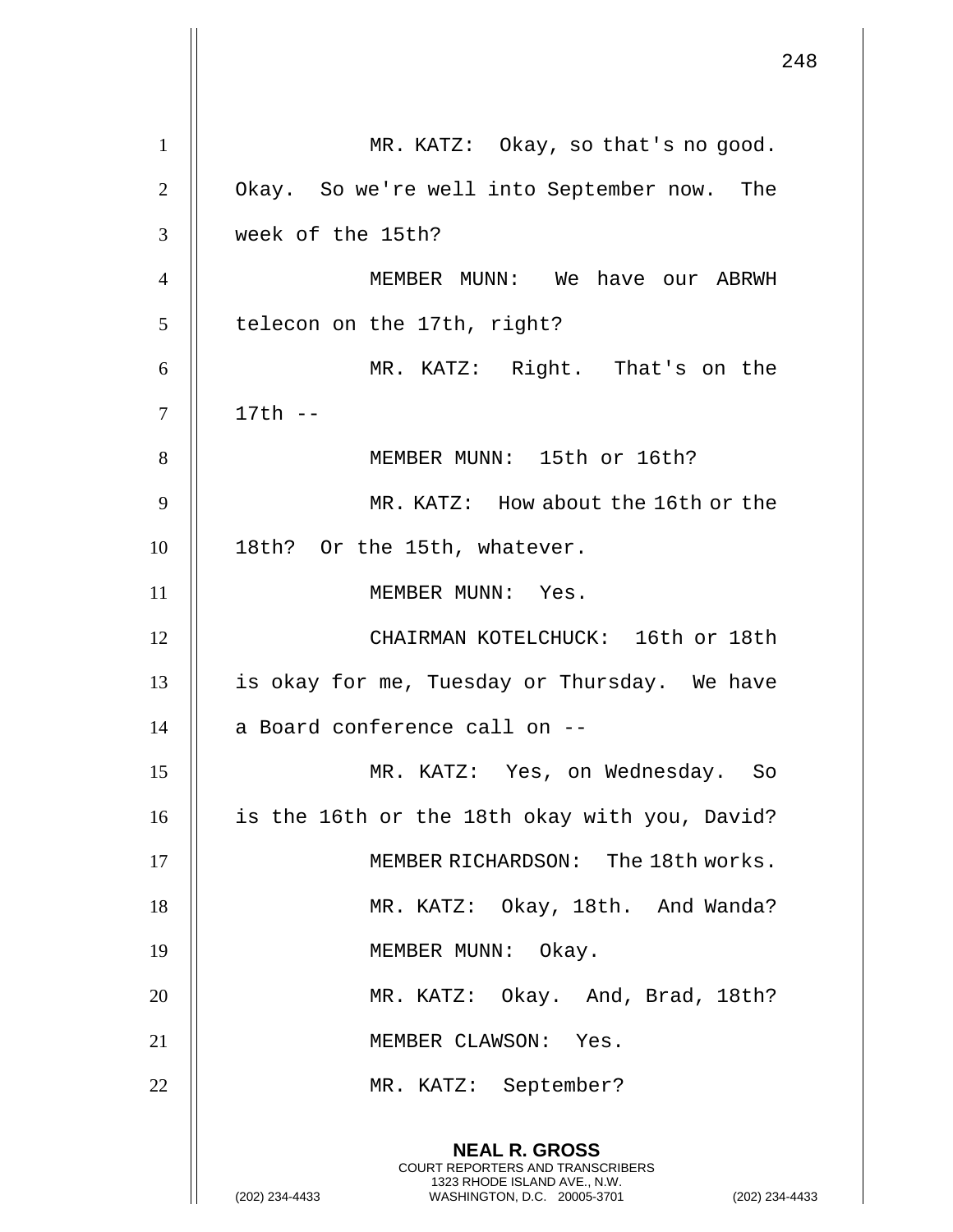|                | 249                                                                                                                                                         |
|----------------|-------------------------------------------------------------------------------------------------------------------------------------------------------------|
| $\mathbf{1}$   | MEMBER CLAWSON: Yes.                                                                                                                                        |
| $\overline{2}$ | MR. KATZ: Okay. So let's go for                                                                                                                             |
| 3              | the 18th. And then I'll make a note to $\{John\}$                                                                                                           |
| $\overline{4}$ | Poston and to Mark.                                                                                                                                         |
| 5              | CHAIRMAN KOTELCHUCK: Okay.                                                                                                                                  |
| 6              | MR. KATZ: September 18th.                                                                                                                                   |
| $\tau$         | CHAIRMAN KOTELCHUCK: Okay, 10:30?                                                                                                                           |
| 8              | MR. KATZ: Yes, same thing.                                                                                                                                  |
| 9              | CHAIRMAN KOTELCHUCK: Okay.                                                                                                                                  |
| 10             | MR. KATZ: Okay. The one other                                                                                                                               |
| 11             | thing to check with you guys about is selecting                                                                                                             |
| 12             | Set 21.                                                                                                                                                     |
| 13             | Oh, first of all, just to remind                                                                                                                            |
| 14             | those of you that have not sent me your picks                                                                                                               |
| 15             | for the blind cases, I need those. So please                                                                                                                |
| 16             | send them in to me. I just need you to identify                                                                                                             |
| 17             | the cases by the case numbers. That's all I                                                                                                                 |
| 18             | need, in an email or what have you.                                                                                                                         |
| 19             | CHAIRMAN KOTELCHUCK: Right. And                                                                                                                             |
| 20             | I will get you that last one, sorry.                                                                                                                        |
| 21             | MR. KATZ: Right, right. And then                                                                                                                            |
| 22             | I just need them from the other Board Members                                                                                                               |
|                | <b>NEAL R. GROSS</b><br>COURT REPORTERS AND TRANSCRIBERS<br>1323 RHODE ISLAND AVE., N.W.<br>(202) 234-4433<br>WASHINGTON, D.C. 20005-3701<br>(202) 234-4433 |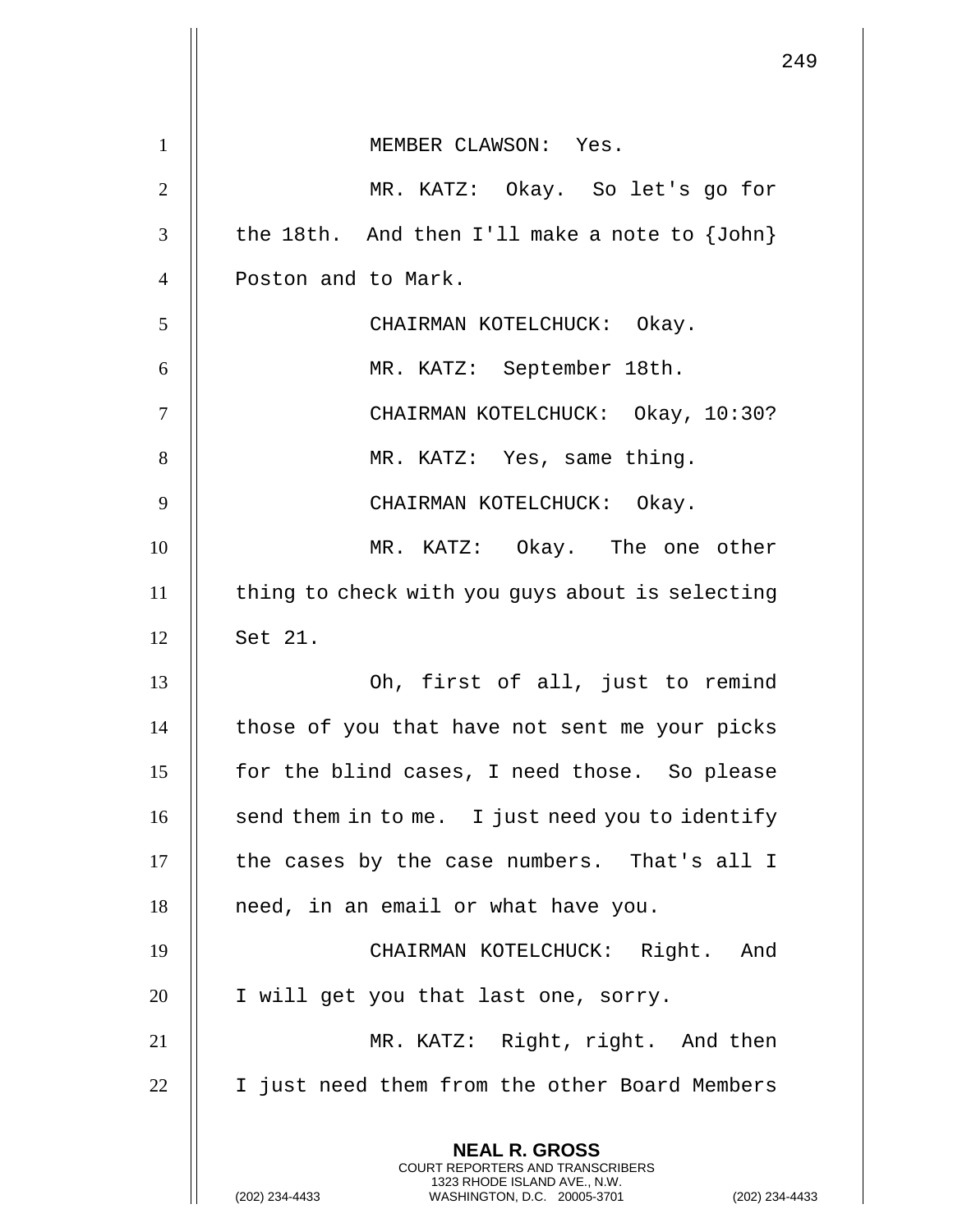**NEAL R. GROSS** COURT REPORTERS AND TRANSCRIBERS 1323 RHODE ISLAND AVE., N.W. (202) 234-4433 WASHINGTON, D.C. 20005-3701 (202) 234-4433 1 | that I don't have them from. Some have already 2 | responded. 3 || So selecting Set 21, I'm just 4 || assuming we're okay with sticking with our  $5$   $\parallel$  selection criteria that we used for the first 6  $\parallel$  30 cases that we selected for this year for SC&A 7 || to review. We'll use those same --8 || CHAIRMAN KOTELCHUCK: Right. 9 || MR. KATZ: -- criteria for the  $10$  | second set of 30. 11 MEMBER MUNN: Let's please do. 12 CHAIRMAN KOTELCHUCK: Okay, very  $13$  ||  $900d$ . So as soon as the blind cases, as soon 14  $\parallel$  as I have those selected, then I'll go forward 15 with asking NIOSH to pull candidate cases for 16  $\parallel$  the second set of 30. But I've got to get the 17 blind cases in first. 18 || CHAIRMAN KOTELCHUCK: Yes. 19 MEMBER MUNN: Good. 20 || MR. KATZ: So I just wanted to make 21 || sure that's okay with you. And that's it.  $22$  | Then we can, you know, that's it. That's all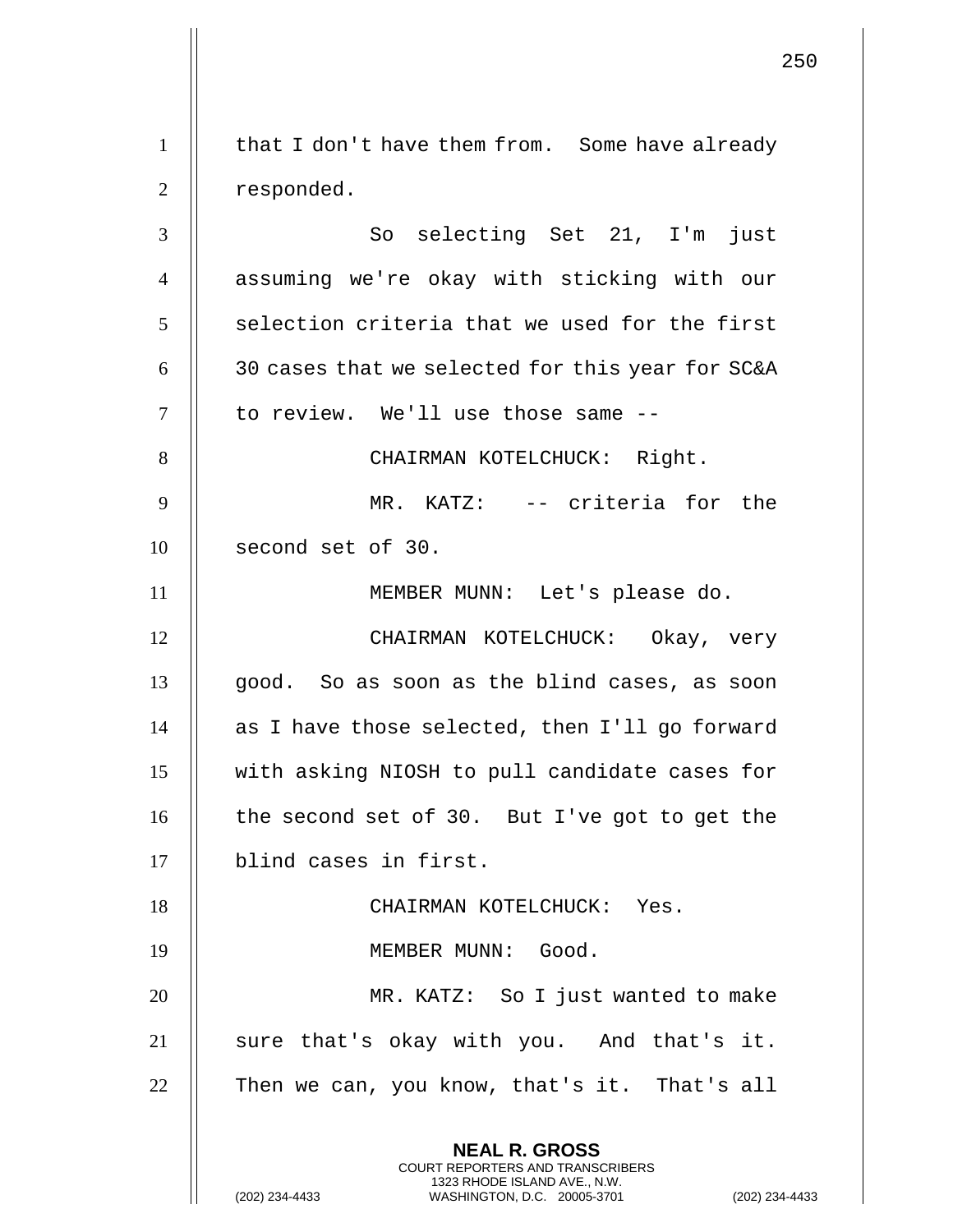|                | 251                                                                                                                                                                |
|----------------|--------------------------------------------------------------------------------------------------------------------------------------------------------------------|
| $\mathbf{1}$   | I needed to cover before we can carry on with                                                                                                                      |
| $\overline{2}$ | cases or whatever for the last 15 minutes.                                                                                                                         |
| 3              | CHAIRMAN KOTELCHUCK: Okay. Is                                                                                                                                      |
| $\overline{4}$ | there anything we can do or should do about the                                                                                                                    |
| 5              | Board report? Or are there any preliminary                                                                                                                         |
| 6              | activities that should be carried on or could                                                                                                                      |
| 7              | be carried on?                                                                                                                                                     |
| 8              | MR. KATZ: And I think, I thought we                                                                                                                                |
|                |                                                                                                                                                                    |
| 9              | would be further along. But since we still have                                                                                                                    |
| 10             | a significant chunk to finish, I don't think we                                                                                                                    |
| 11             | can really get SC&A drafting up. Because what                                                                                                                      |
| 12             | they would do, there're like data tables and so                                                                                                                    |
| 13             | on to summarize --                                                                                                                                                 |
| 14             | CHAIRMAN KOTELCHUCK: Got it.                                                                                                                                       |
| 15             | MR. KATZ: -- things. And we can't                                                                                                                                  |
| 16             | really get them doing that.                                                                                                                                        |
| 17             | CHAIRMAN KOTELCHUCK: Okay. Could                                                                                                                                   |
| 18             | somebody resolve, I mean, the last full report                                                                                                                     |
| 19             | I have from John Stiver was that there are a                                                                                                                       |
| 20             | total, on April 29th you said there were a total                                                                                                                   |
| 21             | of 82 that needed doing.                                                                                                                                           |
| 22             | And we probably went over ten of them                                                                                                                              |
|                | <b>NEAL R. GROSS</b><br><b>COURT REPORTERS AND TRANSCRIBERS</b><br>1323 RHODE ISLAND AVE., N.W.<br>WASHINGTON, D.C. 20005-3701<br>(202) 234-4433<br>(202) 234-4433 |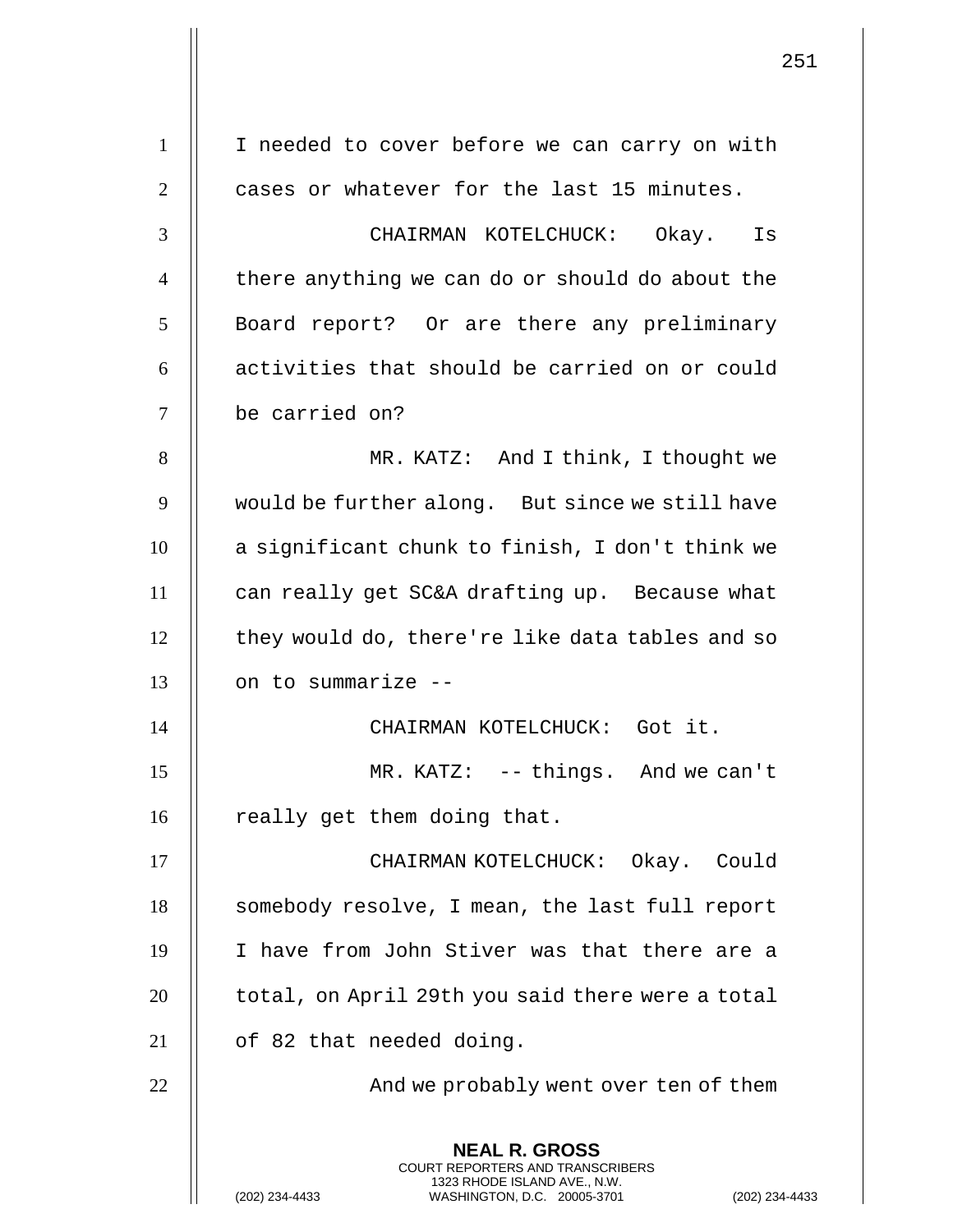|                | 252                                                                                                                                                         |
|----------------|-------------------------------------------------------------------------------------------------------------------------------------------------------------|
| $\mathbf{1}$   | today. By looking at the files that I've been                                                                                                               |
| $\overline{2}$ | presented with by Doug, it doesn't seem to me                                                                                                               |
| 3              | that we have anywhere near that number. And                                                                                                                 |
| $\overline{4}$ | what's missing?                                                                                                                                             |
| 5              | MR. STIVER: Those were 82                                                                                                                                   |
| 6              | findings. I don't know.                                                                                                                                     |
| $\overline{7}$ | CHAIRMAN KOTELCHUCK: Oh --                                                                                                                                  |
| 8              | MR. STIVER: Not cases.                                                                                                                                      |
| 9              | CHAIRMAN KOTELCHUCK: Oh, okay,                                                                                                                              |
| 10             | okay, 82 findings. Alright. Because like                                                                                                                    |
| 11             | today we had one finding with ten, one case with                                                                                                            |
| 12             | ten findings. Fine. Because I do believe we                                                                                                                 |
| 13             | can finish up if we push hard --                                                                                                                            |
| 14             | MR. KATZ: At the next meeting.                                                                                                                              |
| 15             | CHAIRMAN KOTELCHUCK: -- at the                                                                                                                              |
| 16             | next meeting.                                                                                                                                               |
| 17             | MR. KATZ: Yes.                                                                                                                                              |
| 18             | CHAIRMAN KOTELCHUCK: And I hope we                                                                                                                          |
| 19             | can put a focus on getting that done.                                                                                                                       |
| 20             | MR. STIVER: I'd like to see them                                                                                                                            |
| 21             | all done. I'm sure there has to be work to $-$ -                                                                                                            |
| 22             | CHAIRMAN KOTELCHUCK: Right. And                                                                                                                             |
|                | <b>NEAL R. GROSS</b><br>COURT REPORTERS AND TRANSCRIBERS<br>1323 RHODE ISLAND AVE., N.W.<br>(202) 234-4433<br>WASHINGTON, D.C. 20005-3701<br>(202) 234-4433 |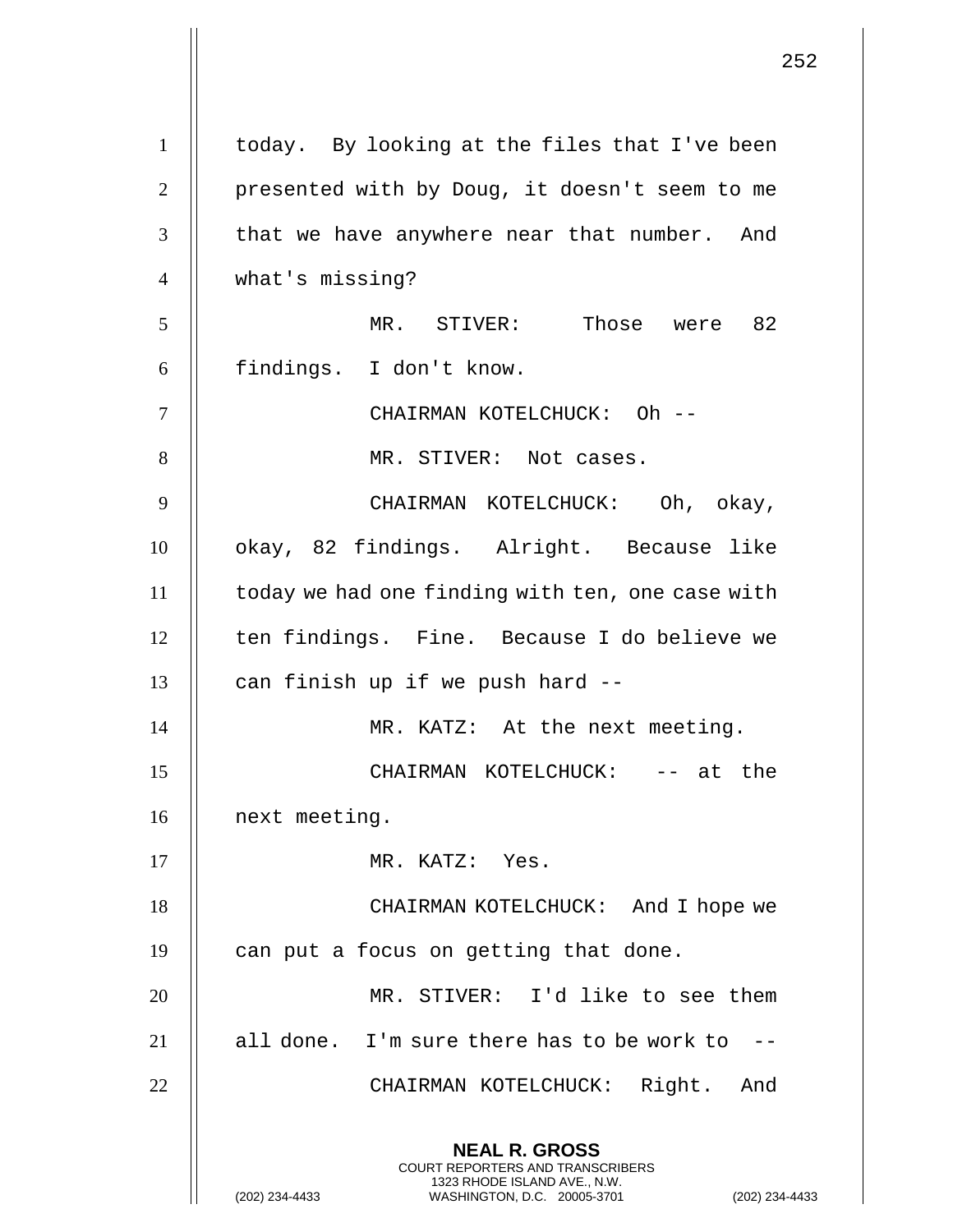**NEAL R. GROSS** COURT REPORTERS AND TRANSCRIBERS 1323 RHODE ISLAND AVE., N.W. 1 | I hope we can force ourselves to focus tight on  $2 \parallel$  those. 3 MR. STIVER: Yes. 4 CHAIRMAN KOTELCHUCK: Okay. 5 MR. FARVER: Dave, this is Doug. 6 I'm going to go through each one of those and  $7$  | check it off to verify that number. 8 CHAIRMAN KOTELCHUCK: Yes. 9 || MR. FARVER: You know, in the past 10 when we did these sets by complete set, all the 11 || findings were in one matrix. 12 || CHAIRMAN KOTELCHUCK: Right. 13 || MR. FARVER: But now, since we are 14 jumping around by site, the bookkeeping's a 15 little trickier. So I want to go through and 16 || just, you know, make sure I account for every 17 | finding. And then I can give you whether that 18 | number's good or not. 19 CHAIRMAN KOTELCHUCK: I appreciate  $20$   $\parallel$  that. I will admit that that has been a little 21  $\parallel$  crazy. And, in fact, if I were a little bit on  $22$  | top of it, I probably should have started with

(202) 234-4433 WASHINGTON, D.C. 20005-3701 (202) 234-4433

253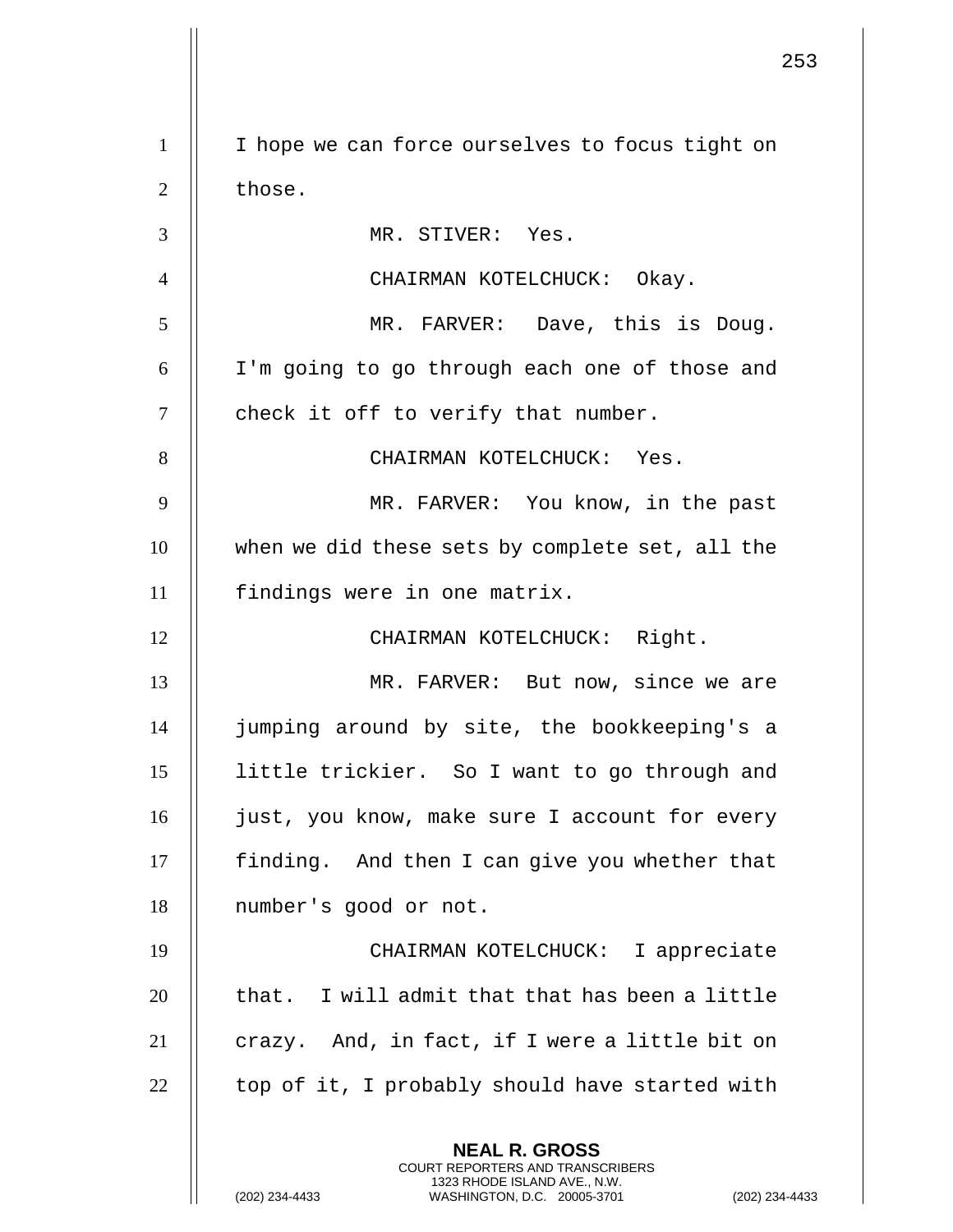**NEAL R. GROSS** COURT REPORTERS AND TRANSCRIBERS 1323 RHODE ISLAND AVE., N.W. (202) 234-4433 WASHINGTON, D.C. 20005-3701 (202) 234-4433 1 Oak Ridge today which we don't have too many 2 | findings on. 3 Two of the three files had not too 4 many findings. And the one we covered today had  $5 \parallel$  lots of findings. So I'd appreciate if you were  $6$  || to do that and send it out. 7 MR. KATZ: Okay. And then the  $8$  |  $\circ$  other, just to keep things rolling with the rest  $9$   $\parallel$  too, I think NIOSH folks had gotten a start on 10 || Sets 14 through 18 with answers. But we want 11 || to just keep that process going. 12 || CHAIRMAN KOTELCHUCK: Right. 13 MR. FARVER: Even though the 14 | Subcommittee hasn't gotten to resolving any of 15 || them, if NIOSH will keep chewing away at 16 || answering the findings for those sets, that'd 17 be great. 18 MR. SIEBERT: That is correct. 19 || That's exactly what we're doing. 20 || MR. FARVER: Yes, thank you. 21 CHAIRMAN KOTELCHUCK: Very good. 22 | Appreciate it.

254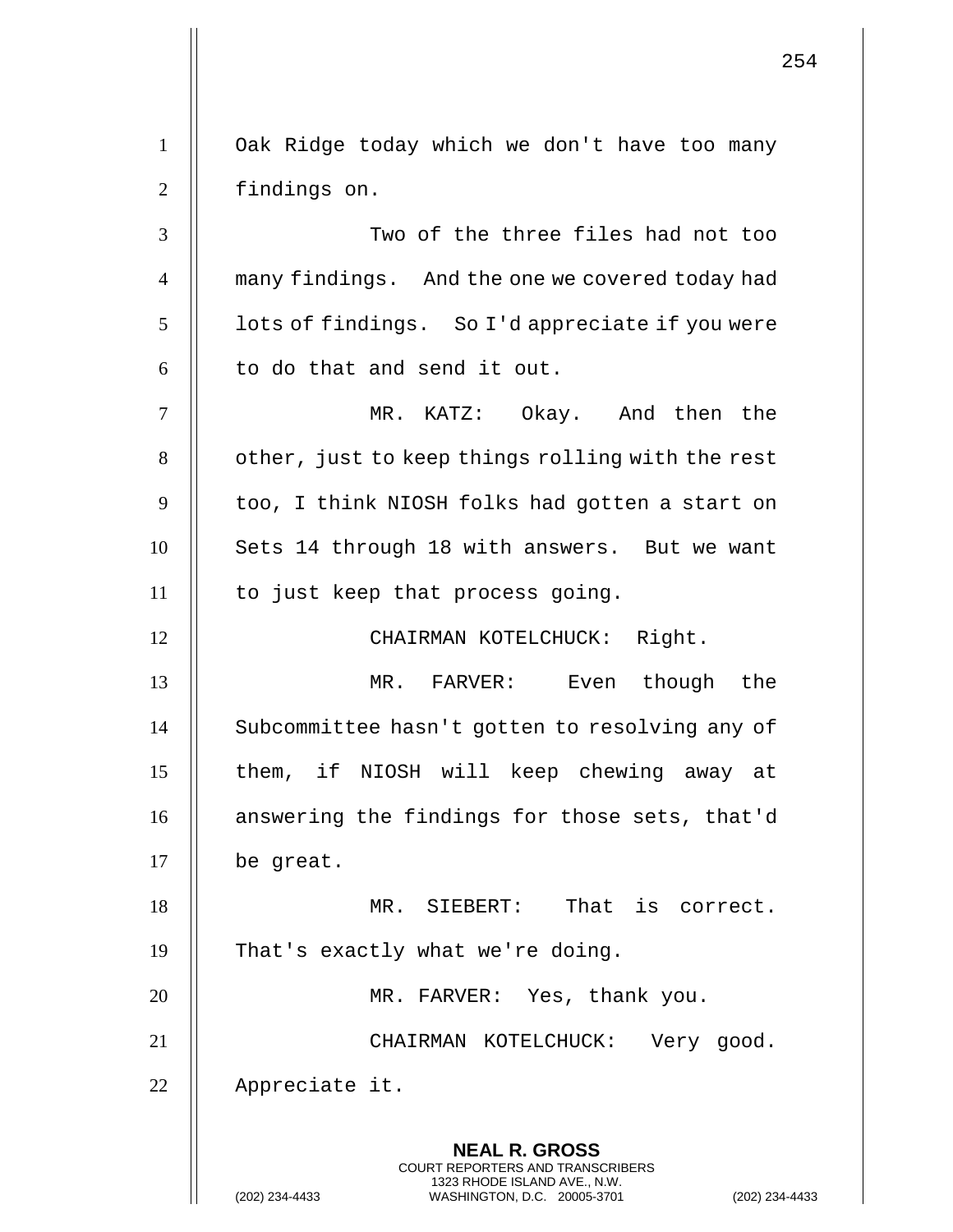|                | 255                                                                                                                                                         |
|----------------|-------------------------------------------------------------------------------------------------------------------------------------------------------------|
| $\mathbf{1}$   | MR. FARVER: Good, that's great.                                                                                                                             |
| $\overline{2}$ | CHAIRMAN KOTELCHUCK: Okay. So,                                                                                                                              |
| 3              | is there anything more to say on blind reviews?                                                                                                             |
| $\overline{4}$ | MR. KATZ: No. We just don't have                                                                                                                            |
| 5              | time to mess with that.                                                                                                                                     |
| 6              | CHAIRMAN KOTELCHUCK: Right.                                                                                                                                 |
| $\tau$         | Okay. Sounds good. Folks, thank you all very                                                                                                                |
| 8              | much. Have a very good rest of the summer,                                                                                                                  |
| 9              | although we will be meeting before the end of                                                                                                               |
| 10             | the summer anyway. So I'll see or speak to many                                                                                                             |
| 11             | of you later.                                                                                                                                               |
| 12             | MEMBER MUNN: Very good.                                                                                                                                     |
| 13             | CHAIRMAN KOTELCHUCK: Thank you,                                                                                                                             |
| 14             | everybody.                                                                                                                                                  |
| 15             | (Whereupon, the<br>above-entitled                                                                                                                           |
| 16             | matter went off the record $4:40$ p.m.)                                                                                                                     |
| 17             |                                                                                                                                                             |
| 18             |                                                                                                                                                             |
| 19             |                                                                                                                                                             |
| 20             |                                                                                                                                                             |
| 21             |                                                                                                                                                             |
| 22             |                                                                                                                                                             |
|                | <b>NEAL R. GROSS</b><br>COURT REPORTERS AND TRANSCRIBERS<br>1323 RHODE ISLAND AVE., N.W.<br>(202) 234-4433<br>WASHINGTON, D.C. 20005-3701<br>(202) 234-4433 |